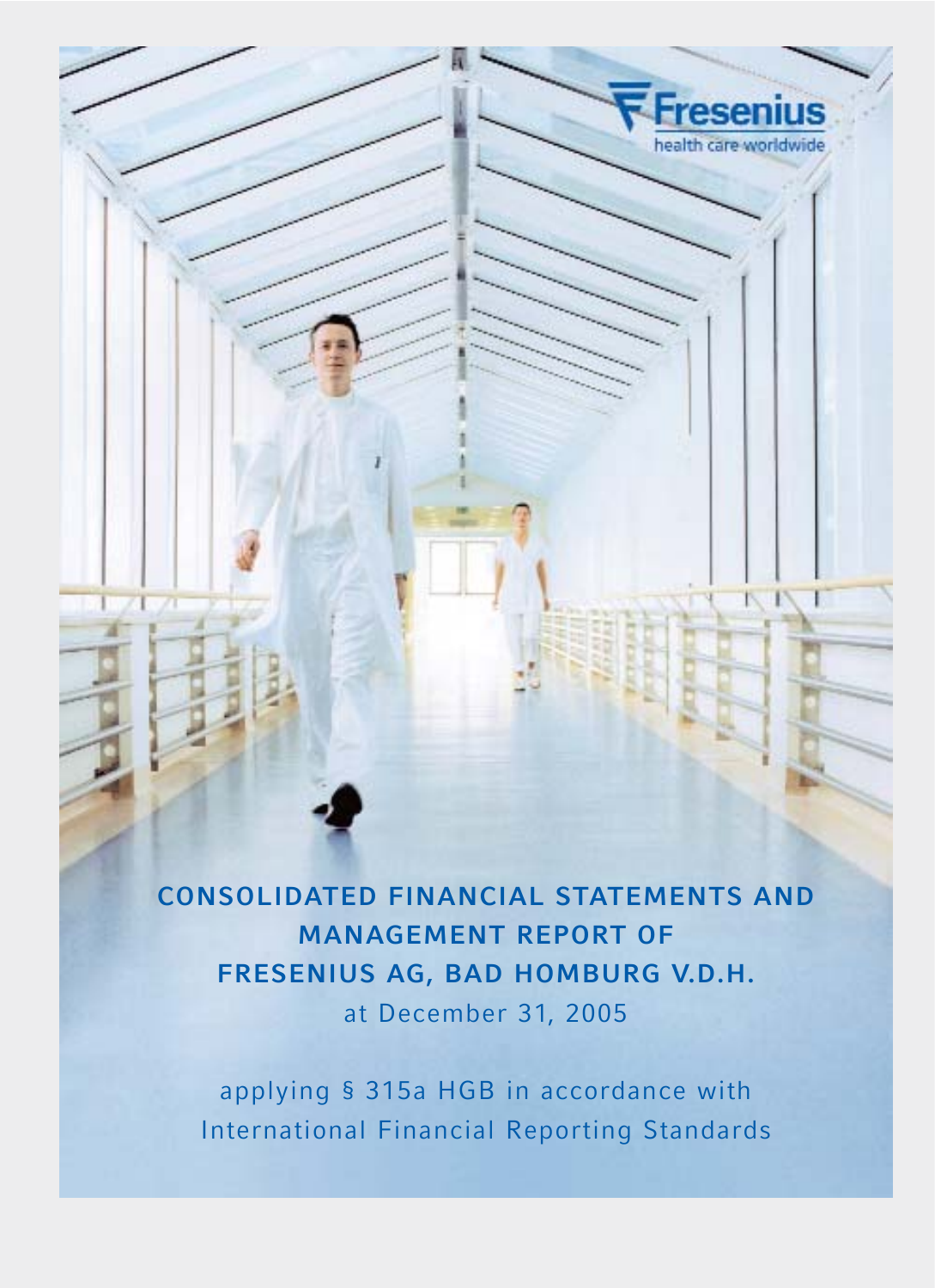# **CONTENTS**

# **MANAGEMENT REPORT**

# **CONSOLIDATED FINANCIAL STATEMENTS**

- Consolidated statement of income
- Consolidated balance sheet
- Consolidated cash flow statement
- Consolidated statement of shareholders' equity
- Segment reporting
- Notes

# **AUDITOR'S REPORT**

- **REPORT OF THE SUPERVISORY BOARD**
- **MANAGEMENT BOARD**
- **SUPERVISORY BOARD**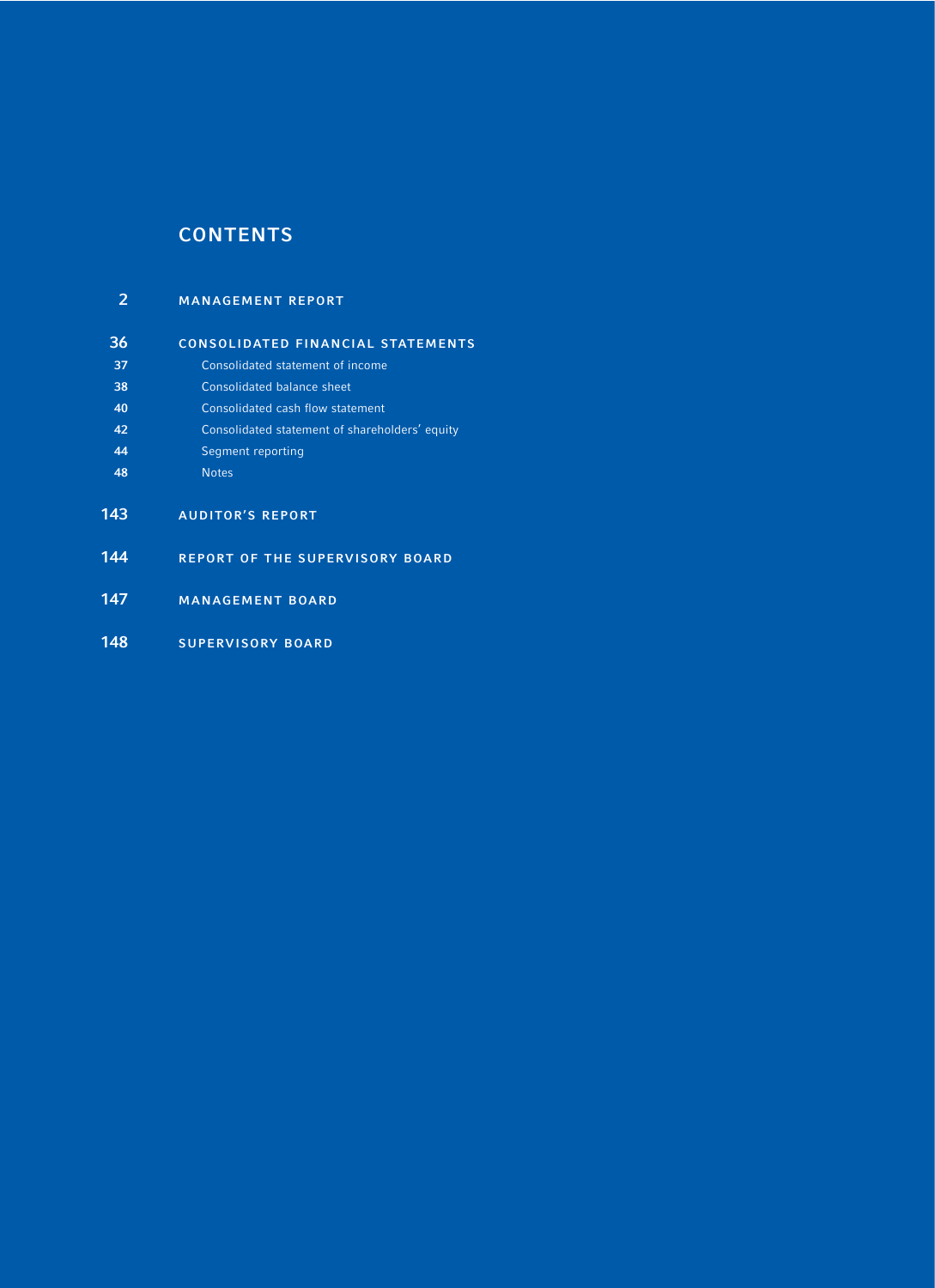# **MANAGEMENT REPORT**

- Sales up 8%, net income up 34%.
- Operating cash flow of € 784 million achieved.
- Outlook for 2006: Sales expected to exceed € 10 billion, net income projected to grow by more than 30%.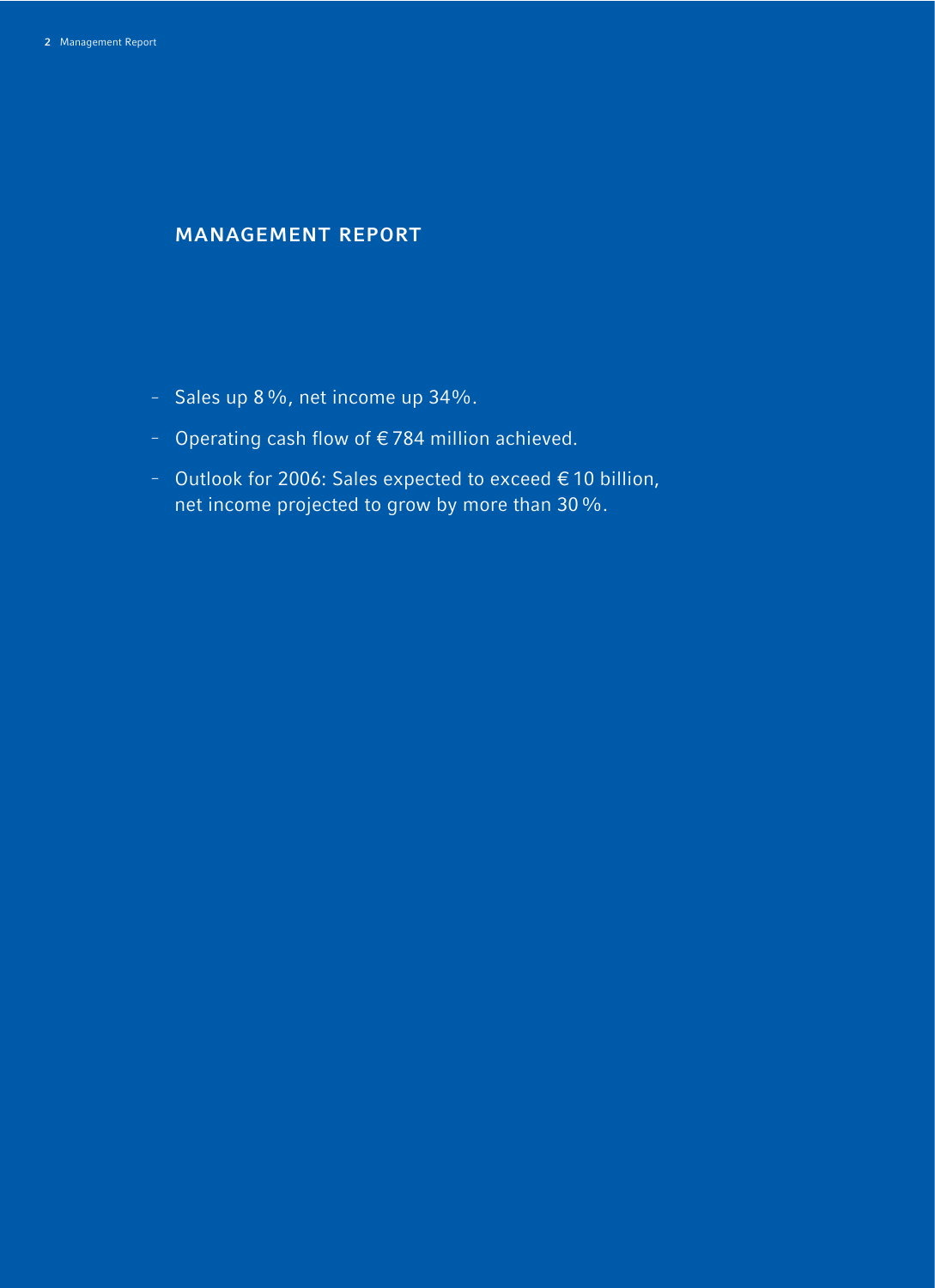**The business of the Fresenius Group developed very positively in 2005. We again achieved new sales and earnings records while improving our profitability. Fresenius Kabi and Fresenius ProServe were strengthened by the acquisitions of Labesfal, HELIOS and Clinico. Fresenius Medical Care announced plans to acquire the US dialysis care provider Renal Care Group. Investments in acquisitions rose substantially and were financed using a mix of equity and debt.**

# **OPERATIONS AND BUSINESS ENVIRONMENT**

### **Group Structure and Business**

Fresenius is an international healthcare group with products and services for dialysis, the hospital and outpatient medical care. In addition, Fresenius focuses on hospital operations as well as on engineering and services for hospitals and the pharmaceutical industry.

Our operating business comprises the business segments Fresenius Medical Care, Fresenius Kabi and Fresenius ProServe, which are legally independent and are managed by the operating parent company, Fresenius AG. The corporate structure remained unchanged in the reporting period.

Fresenius Medical Care mainly focuses on dialysis care and manufactures and markets products for the treatment of patients with End Stage Renal Disease (ESRD). Fresenius Kabi specializes in the production and sale of products for infusion therapy, clinical nutrition and transfusion technology. Fresenius ProServe is active in hospital operations and offers engineering and services for hospitals and other health care facilities as well as for the pharmaceutical industry. The segment Corporate/Other comprises the holding activities of Fresenius AG, the IT service provider Fresenius Netcare as well as Fresenius Biotech. Fresenius Biotech is active in the research and development of antibody and cell therapies. The segment Corporate/Other also performs consolidation activities between the segments.

Fresenius operates internationally so the business segments have a regional and decentralized structure. Responsibilities are clearly defined in line with the company's

"entrepreneur in the enterprise" management principle. Additionally, management accountability is reinforced by an earnings and target-linked compensation system.

Fresenius has an international marketing and production network with more than 50 production sites worldwide. Key production sites are located in the United States, Japan, Germany and Sweden. Beyond this, Fresenius has manufacturing plants in other European countries, Latin America, Asia and South Africa. The international production network allows us to implement our business model while meeting the most exacting logistics and regulatory demands. The decentralized structure of the production sites also has the advantage that it significantly reduces transportation costs and currency exposure.

### Management and control

The corporate organs of the Group are the Management Board, the Supervisory Board and the Annual General Meeting. In accordance with the German Stock Corporation Act (AktG), Fresenius AG has a dual management and control system consisting of the Management Board and the Supervisory Board. These two boards work independently of each other. No one person is allowed to be a member of both organs.

The Management Board conducts the business and represents the company in dealings with third parties. The Management Board has five members. According to the Management Board's rules of procedure, each member is accountable for his area of responsibility. However, the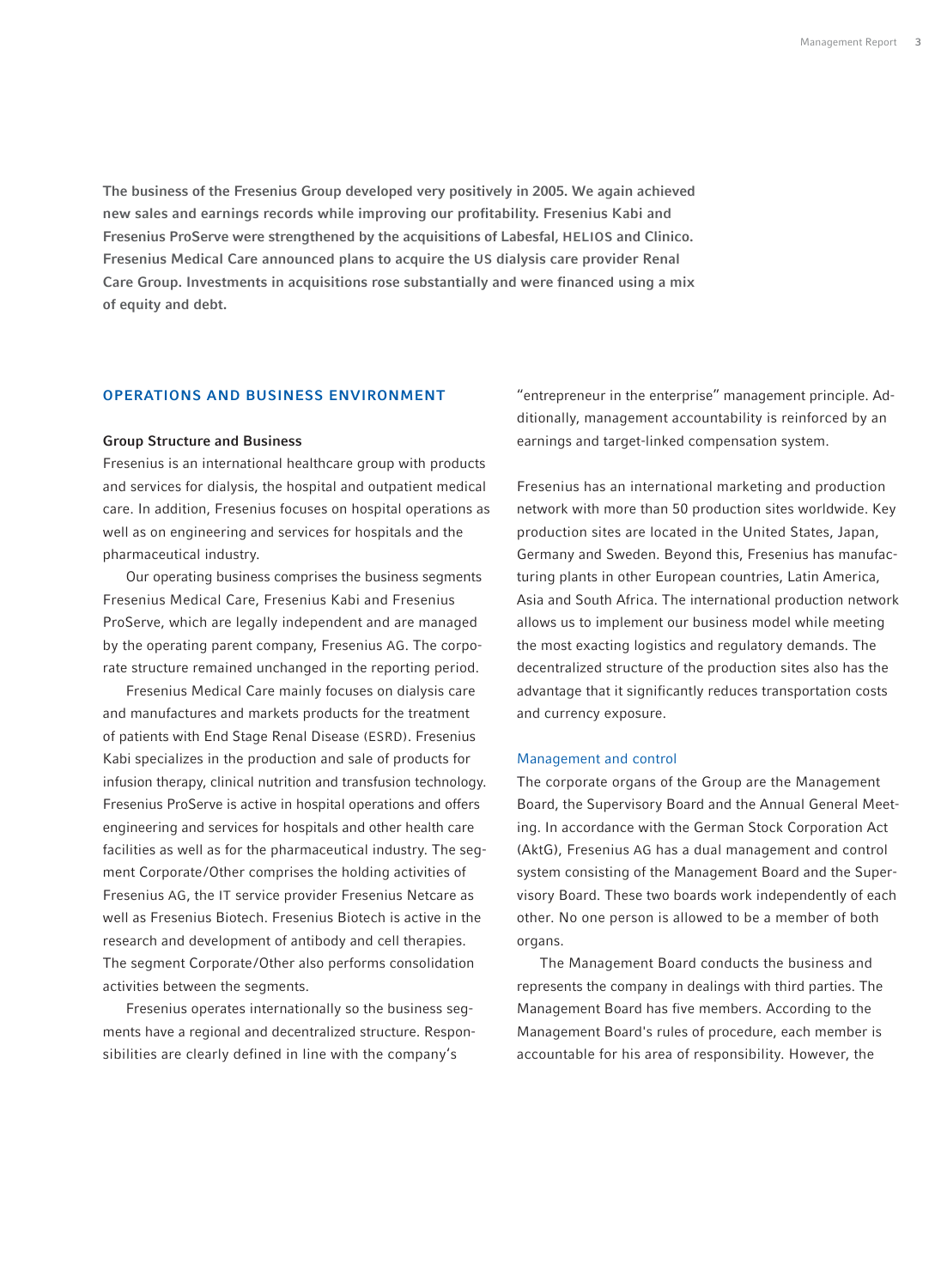members have joint responsibility for the management of the Group. The Management Board is required to report to the Supervisory Board regularly, in particular on its corporate policy and strategies, the profitability of the business, current operations and any other matters that could be of significant importance for the company's profitability and liquidity.

The Supervisory Board appoints the members of the Management Board and supervises and advises the Management Board in managing the company. However, the Supervisory Board is fundamentally prohibited from managing the company in any way. The Management Board's rules of procedure require it to obtain the Supervisory Board's approval for specific activities. The Supervisory Board comprises six shareholders' representatives and six employees' representatives. The shareholders' representatives are elected by the Annual General Meeting. The employees' representatives are elected in accordance with the German Co-Determination Act (MitbestG). The Supervisory Board must meet at least twice per calendar year.

For information on compensation, please see pages 139 and 140 in the Notes.

### Key Products, Services and Business Processes

Fresenius offers a comprehensive range of products for hemodialysis and peritoneal dialysis and provides dialysis care in its own dialysis clinics. Dialysis products are sold to internal clinics as well as to external dialysis care providers. In addition, Fresenius is one of the few companies to offer a comprehensive portfolio of enteral and parenteral nutrition therapies. Fresenius also offers a broad spectrum of products for fluid and blood volume replacement as well as a portfolio of generic intravenously administered (IV) drugs. Fresenius

Kabi markets its products primarily to hospitals and other health care facilities. Fresenius ProServe is active as a private hospital operator in Germany and the Czech Republic through HELIOS and Wittgensteiner Kliniken. It also offers engineering and services for hospitals and health care facilities through VAMED and engineering and services for the pharmaceutical industry through Pharmaplan.

# Important Markets and Competitive Position

Fresenius operates in around 60 countries through its subsidiaries. The United States and Europe are the main markets where Fresenius generates 47% and 38% of its sales, respectively.

Fresenius Medical Care is the largest dialysis company in the world. Fresenius Kabi holds leading positions in Europe and in the growth markets of Asia-Pacific, Latin America and South Africa. The acquisition of HELIOS has established Fresenius ProServe as one of the leading private hospital operators in Germany.

#### Legal and Economic Factors

The markets of Fresenius are fundamentally stable and relatively independent of economic cycles because of the central importance of the life-saving and life-sustaining products and treatments which the Group offers. Furthermore, the markets in which Fresenius operates are expanding. This is due, on the one hand, to demographics and the demand for innovative therapies in industrialized counties and, on the other hand, to the increasing availability of high-quality health care in developing countries.

The statement of income and the balance sheet can be influenced by currency translation effects as a result of exchange rate fluctuations, especially in the rate of the US dollar to the euro. This had hardly any affect on the state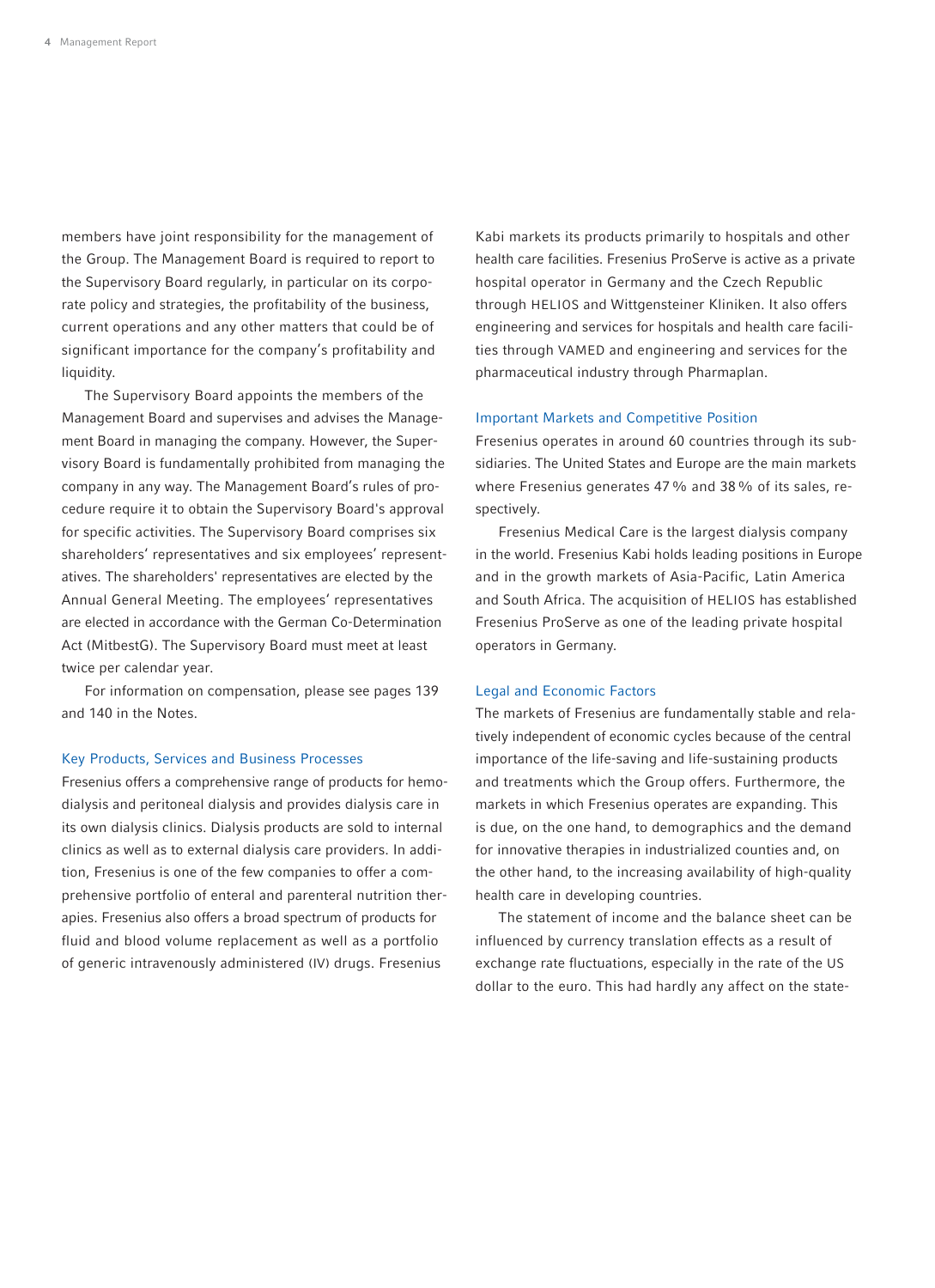ment of income in fiscal 2005 as the average annual exchange rate between the US dollar and the euro was virtually unchanged at 1.2442 in 2005 versus 1.2439 in 2004. The balance sheet, however, was significantly affected as the closing rate as of December 31, 2005 was 1.1797 as compared with 1.3621 as of December 31, 2004.

Legal factors that would have significantly impacted the development of business did not occur.

### **Corporate Performance Measures, Goals and Strategy**

The Management Board controls the business segments by setting strategic and operative targets, and through various financial ratios. In line with our growth strategy, organic growth is an important criterion. Furthermore, operating profit or EBIT (earnings before interest and taxes) is a useful yardstick for measuring the profitability of the business segments. Financing is a central Group function over which the business segments have no control. Therefore, neither interest expenses resulting from financing activities nor tax expenses are included in the financial targets for the business segments. The Management Board believes that, in addition to operating profit, EBITDA (earnings before interest, taxes, depreciation and amortization) is a good indicator of the business segments' ability to achieve positive financial results and service financial commitments. The contributions our business segments make to operating cash flow are controlled on the basis of days sales outstanding and scope of inventories. At Group level we use return on operating assets (ROOA) and return on invested capital (ROIC) as benchmarks to evaluate our business segments and their contribution to shareholder value. Another key performance indicator at Group level is the net debt/EBITDA ratio.

The key elements of Fresenius Group's strategy and goals are:

- To expand our market position: Fresenius' goal is to ensure the long-term future of the company as a leading international provider of products and services in the health care industry. Fresenius Medical Care is the largest dialysis company in the world. The announced acquisition of Renal Care Group will further strengthen its position in the United States. Future opportunities in dialysis will emerge from the further international expansion of the dialysis care business. Fresenius Kabi is the European market leader in infusion therapy and clinical nutrition. The company also plans to roll out more products from its portfolio in the growth markets in order to strengthen its position. Fresenius Kabi aims to increase its market share through the launch of new products in the field of generic intravenously administered drugs, and new medical devices for infusion therapy and clinical nutrition. The acquisition of HELIOS Kliniken presents opportunities for Fresenius to build on a strong position as the privatization of the German hospital market accelerates.
- To extend our global presence: Besides sustained organic growth in markets where Fresenius is already established, the company's strategy is to diversify into new growth markets, especially in Asia-Pacific and Latin America. With our brand name, product portfolio and existing infrastructure, we intend to focus on markets that offer attractive growth potential. Fresenius plans to make selected acquisitions to expand its market position and diversify geographically.
- To strengthen innovation in the development of new products and technologies: Fresenius' strategy is to build on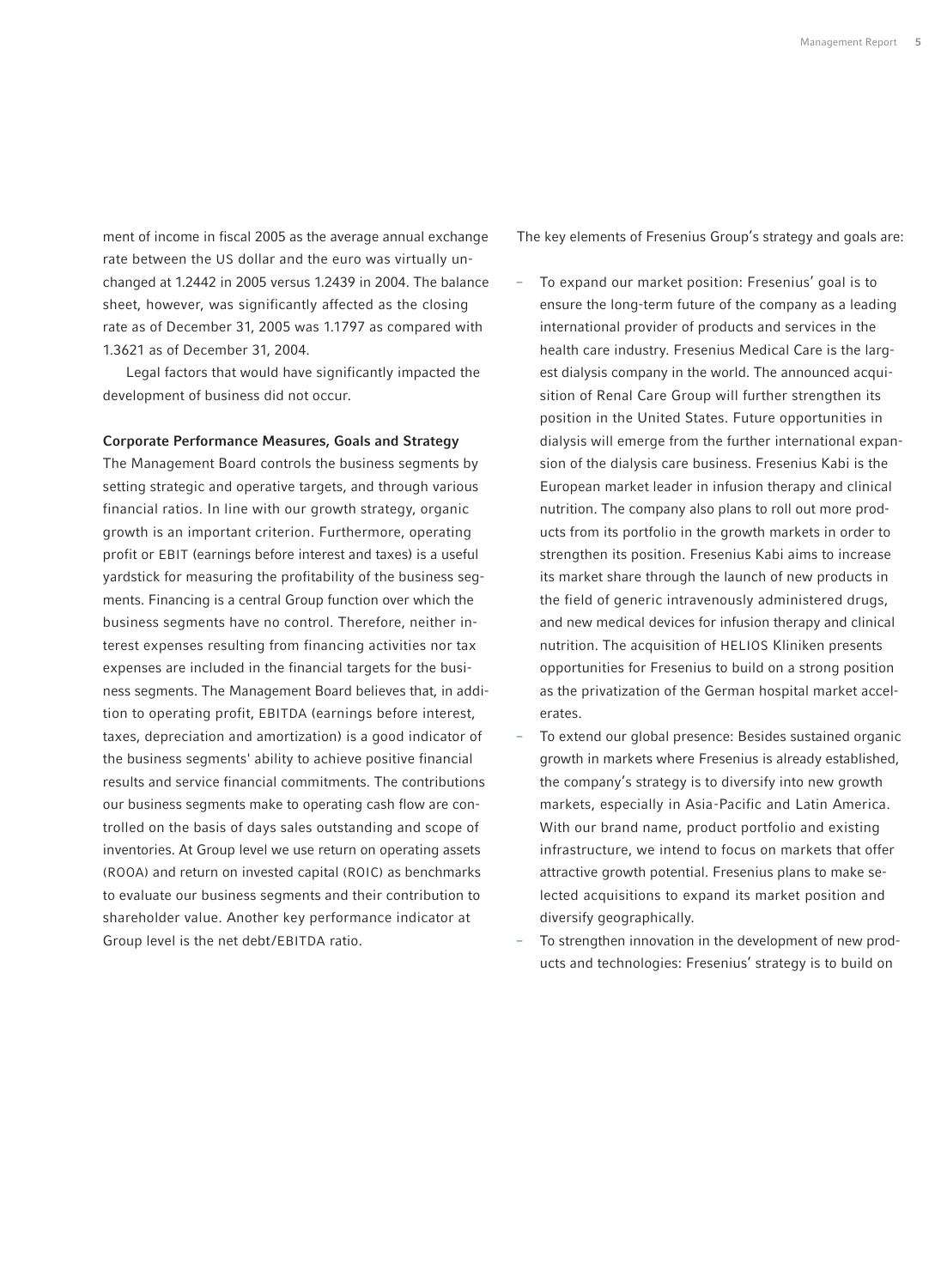its strong position in technology, its expertise in patient care and its ability to manufacture cost-effectively. We believe that our R&D expertise can be leveraged in daily operations to tailor products and systems to individual patient needs while providing a high level of safety and ease of use. Fresenius will continue to meet the requirements of best-of-class medical standards by developing and producing effective products and treatment methods for the critically ill. Fresenius ProServe's goal is to widen the brand-name recognition of its health care services and innovative therapies.

– To enhance profitability: Our goal is to continue improving Group profitability. On the costs side, Fresenius is concentrating particularly on making its production plants still more efficient, exploiting economies of scale, leveraging the existing marketing and distribution infrastructure more intensively, and practicing strict cost control. Focusing on operating cash flow with efficient working capital management will increase our flexibility for investments and improve the financial ratios.

### **Research and Development**

Fresenius focuses its R&D efforts on the core activities of the business segments. These are:

- Dialysis and other extracorporeal therapies
- Infusion and nutrition therapies as well as medical technology
- Antibody and cell therapies

Besides products, we are concentrating on developing optimized or completely new therapies, treatment methods and services. In 2005, we successfully continued numerous projects. Several new products were launched.

### R & D EXPENSES BY BUSINESS SEGMENT



**<sup>2005: € 147</sup> million**

Fresenius Medical Care continued to invest in improving treatment therapies. The main focus of the projects was on the further development of dialyzers and especially on a new generation of dialysis machines for hemodialysis. The new 5008 dialysis machine was introduced in 2005. Another area was peritoneal dialysis and other extracorporeal therapies. Fresenius Kabi focused on developing new products and product enhancements in its core areas of infusion therapy, clinical nutrition and medical technology. In 2005, we successfully completed the development of the new primary packaging for our SMOFlipid® parenteral nutrition product. We also worked on a new variety of our blood volume replacement Voluven®. In infusion technology the focus was on additional devices for our Agilia generation. Important projects at Fresenius Biotech involved antibody therapies: Clinical studies on the treatment of cancer continued last year. We expect the results from studies covering a range of indications in 2006.

Expenses on research and development amounted to € 147 million in 2005, 20% more than the €122 million spent the previous year. We invested around 5% of our product sales in R&D. The chart shows R&D expenses by business segment. Fresenius Kabi hiked its R&D spending considerably, from € 52 million in 2004 to € 64 million in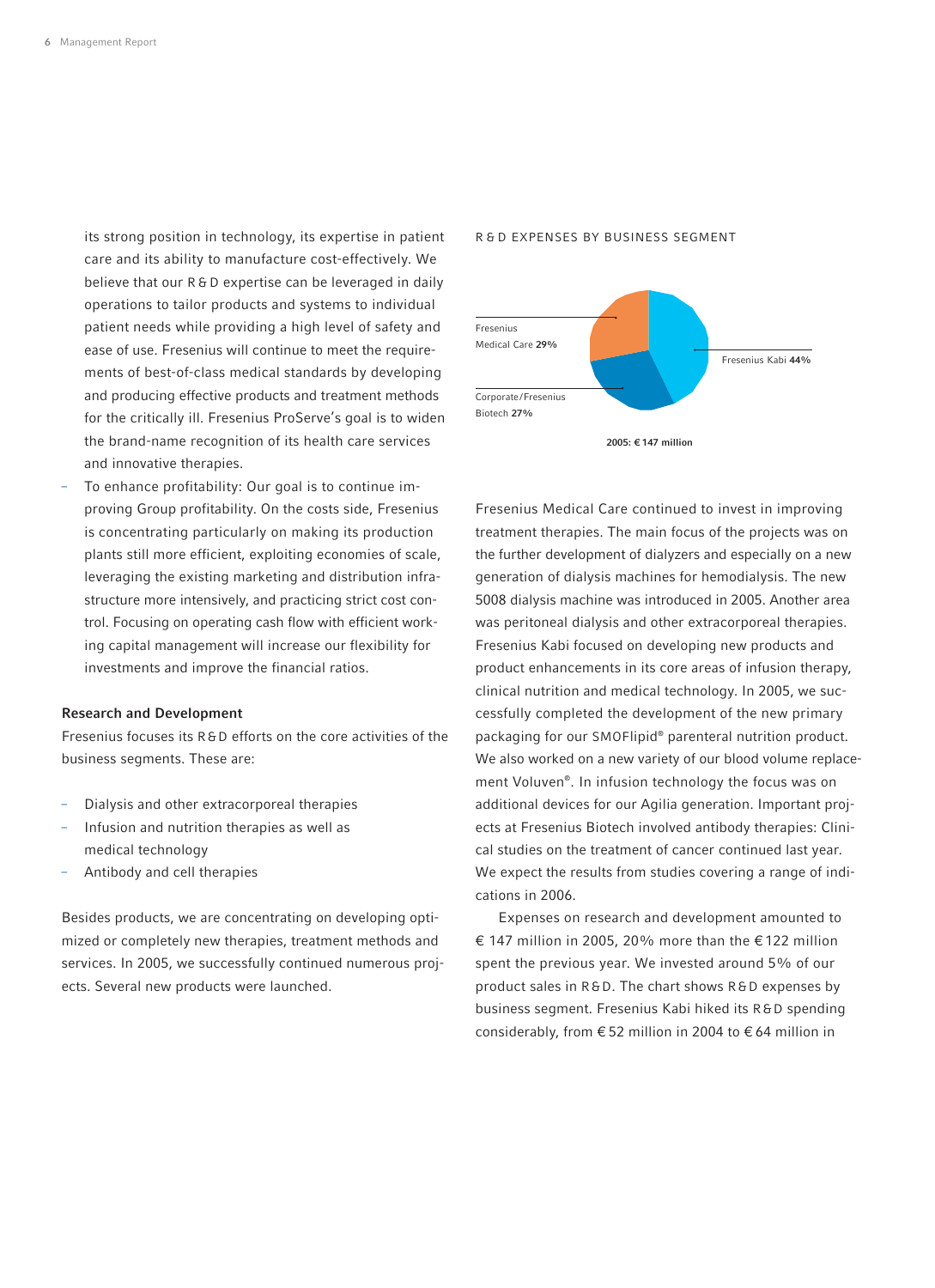2005. R&D expenses in the Corporate segment were up from € 36 million in 2004 to € 40 million last year. This was driven by Fresenius Biotech.

As of December 31, 2005, 856 people were employed in research and development (December 31, 2004: 819). Of that figure, 353 people were employed by Fresenius Medical Care, 432 by Fresenius Kabi and 71 by Fresenius Biotech.

Our main research sites are in Europe, while the United States and China perform production-related research. Our R&D activities are mainly conducted in-house. External R&D activities are commissioned only on a limited scale.

# **Overall Business Development**

# Economic environment

Although the global economy continued to grow strongly in 2005, the 4.5% increase in gross domestic product (GDP) failed to match previous year's 5.0%. The drastic rise in oil prices was the primary restraint on economic development. The price of crude Brent oil was under US\$ 40 per barrel at the beginning of 2005 but had climbed to more than US\$ 55 by mid-March and hit record levels of nearly US\$ 70 in the following months. International trade was again the key driver of the global economy, and low interest rates continued to have a positive effect. The development of local economies was mixed. The economies of China and the United States remained robust in contrast to the weaker economies of Japan and countries in the euro zone.

### – Europe

GDP in the euro zone rose by 1.5% (2004: 1.8%) although growth rates varied from country to country. Spain (3.4%) and Ireland (4.5%) boasted the highest GDP growth while Germany (1.1%), Portugal (1.0%), the Netherlands (0.7%) and Italy (0.2%) were at the lower end. The, in part, poor economic development was due in the main

to subdued consumer spending, a reflection of the weak labor market, as well as lower corporate investment spending despite improved profits and low interest rates. Public finances in the euro countries remained strained and almost half of the countries overshot the deficit level of 3% agreed in the Economic Stability Treaty. Germany's economic development was once again supported by robust export growth while domestic demand failed to recover. Some EU countries that do not use the euro also experienced weaker economies, but not at the same level as the countries in the currency union. The economic momentum of the new member countries continued but, at 5.2%, their aggregate GDP growth was lower in 2005 than in 2004 (7.0%).

## – United States

The US economy slowed only slightly in 2005 despite the Federal Reserve's rate tightening from 2.25% to 4.5%, the strong climb in oil prices and the damage from hurricanes. Strong domestic demand supported the 3.5% increase in GDP (2004: 4.2%). Consumer spending and investments were the main drivers, supported by positive developments on the labor market. Imports rose faster than exports, leading to a further increase in the trade deficit.

# – Asia

Asia (excluding Japan) was once again the world's fastestgrowing region with a 7.7% increase in GDP (2004: 8.0%). After a temporary downturn in the second half of 2004, Japan's GDP rose 2.7% in 2005 (2004: 2.3%). Growing disposable incomes stimulated the economy. China continued its impressive growth track, with GDP up 9.4% in 2005 (2004: 9.5%). Exports also played a significant role. In India, the IT and pharmaceutical industries supported the economy. With GDP growth of 7.7% last year, India remains one of the growth centers of the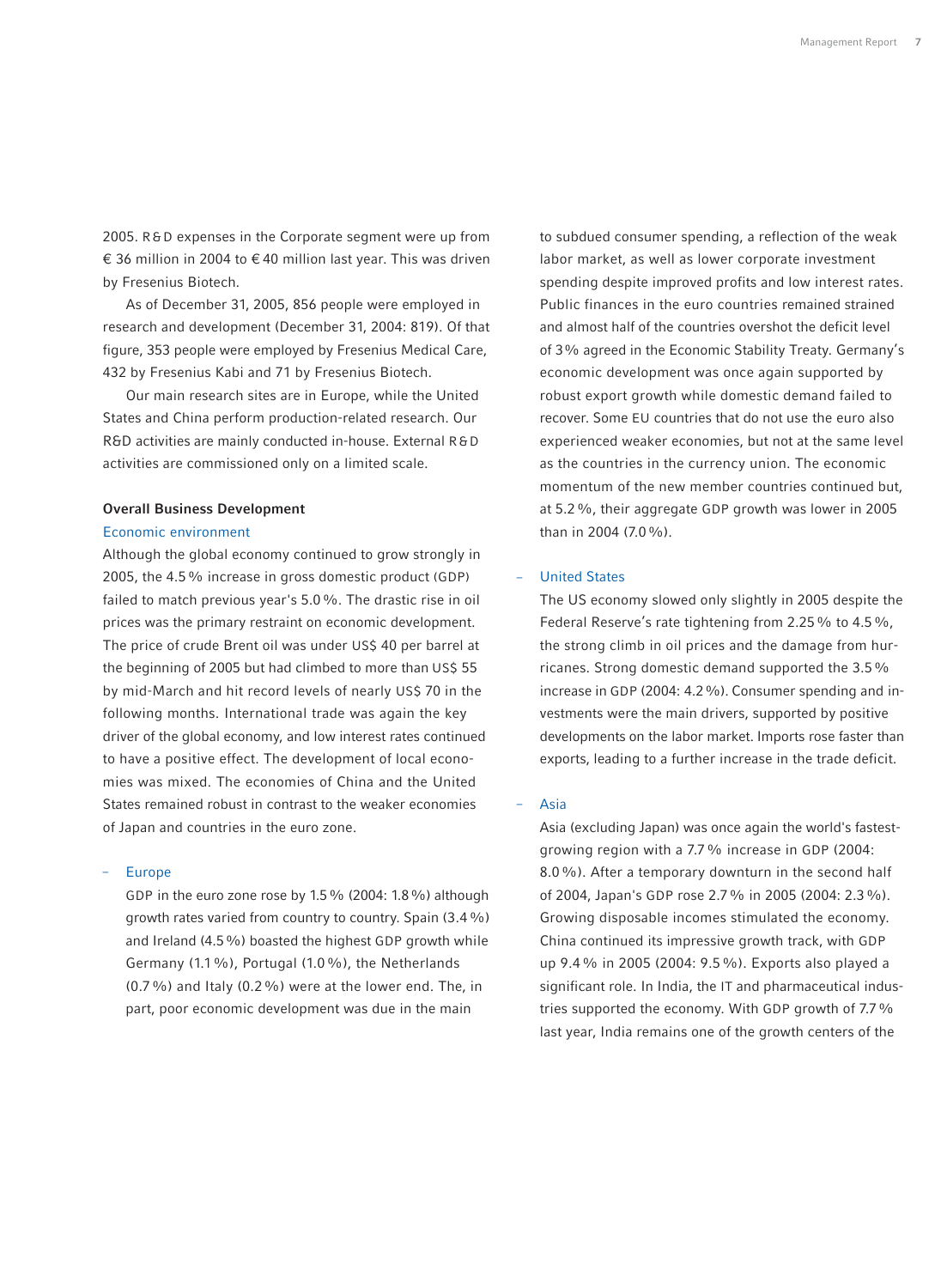world (2004: 7.2%). Oil-importing countries such as South Korea and Thailand, with GDP increases of 3.8% and 4.5%, respectively, felt the dampening effect of higher oil prices. By contrast, oil-exporting nations such as Indonesia and Malaysia performed better and continued their dynamic growth with rates of 5.1% and 5.0%.

# – Latin America

Although growth in Latin America remained robust with a rise in GDP of 4.3%, it was significantly lower than the 6.1% in 2004. Argentina saw GDP growth of 8.7%, Brazil 2.5% and Mexico 3.1%. Drivers were the growth of the global economy and the sustained demand for raw materials. Especially the commodity exporting countries in Latin America benefited from these trends. The positive economic environment was dampened by emerging inflationary risks. This is especially true in Argentina where price inflation doubled to about 12% in 2005. Mexico and Brazil weakened domestic demand with their monetary policies.

### Health care industry

The health care sector is one of the world's most stable industries and has set itself apart through years of continuous growth and its relative insensitivity to economic fluctuations. Aging populations, demand for innovative medicine especially in industrialized nations, and the demand for primary care in developing countries are the main contributing factors.

At the same time, the cost of health care is rising and is claiming an ever increasing share of national income. Health care spending in the OECD countries has climbed from an average of 7.1% of GDP in 1990 to an average of 8.8% in 2003. In 2003, the United States had the highest health care spending relative to GDP of 15%, followed by Switzerland with 11.5% and Germany with 11.1%.

Reforms and cost-control measures are the main reactions to the explosion in costs in the health care systems. Disease prevention programs and innovative reimbursement models, where the quality of treatment is used as the key parameter. are also gaining in importance. By educating patients better about how to lead a healthy life and on prophylactic measures, numerous costly treatments can be prevented in the long-term. The quality of treatment is a key factor in improving medical results and reducing treatment costs.

The following describes the development of our most important markets:

### – The dialysis market

About 1.45 million people worldwide who suffer from chronic kidney failure regularly receive dialysis treatment. More than 89% of dialysis patients receive hemodialysis while about 11% choose peritoneal dialysis. An aging population and an increase in diabetes and high blood pressure, which often lead to terminal kidney failure, are the main factors behind the rise in patient numbers. Optimized treatments that extend the lives of patients and higher standards of living in developing nations are additional reasons for the increase in patient numbers.

The prevalence, or the number of patients treated for terminal kidney failure as a proportion of the population, differs substantially. The 20 strongest economies, which include the two largest dialysis markets, the United States and Japan, have an average prevalence of more than 1,000 patients per million population. In countries with lower economic outputs the prevalence is about 500 patients per million population and in countries with weak economies it is less than 100 patients per million population. These numbers show how limited the access to dialysis treatment remains in many parts of the world.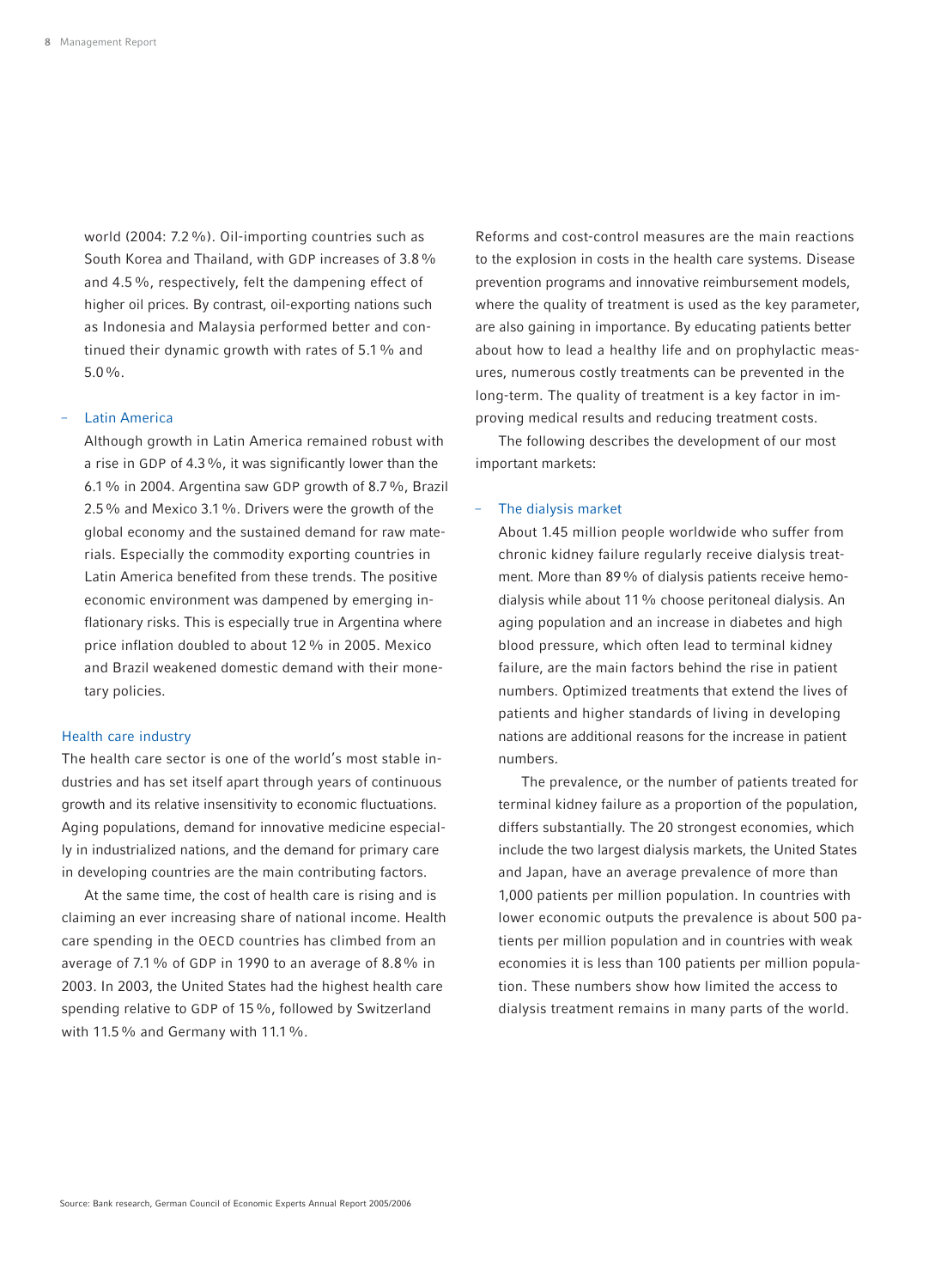The majority of hemodialysis patients are treated in dialysis clinics. There are more than 23,500 dialysis centers worldwide, with an average of 55 hemodialysis patients receiving treatment per clinic. In the United States, most of the centers are run privately and less than 5% of the approximately 4,500 clinics are publicly operated. By comparison, some 60% of the approximately 4,000 dialysis clinics in Europe are publicly owned. Overall, the number of patients grew about 6% in 2005. As they increase their level of health care coverage, economically weak regions show growth rates of about 10%, well above those in the United States, Japan and Western and Central Europe. In 2005, the global market for dialysis products was worth more than US\$ 8 billion.

The ongoing consolidation of the dialysis industry in recent years continued with the DaVita/Gambro Healthcare deal. DaVita acquired the US dialysis clinics of Gambro in 2005. Fresenius Medical Care announced plans to acquire Renal Care Group in May 2005.

Because treatment costs in the United States are covered primarily by public health insurers, competition among providers is primarily with respect to quality and availability. Outside the United States, Fresenius Medical Care competes in most countries mainly with independent clinics and clinics that are affiliated to hospitals.

Fresenius Medical Care is the leading global company in dialysis care as well as in dialysis products, where its market share is approximately 28%.

The market for infusion therapy and clinical nutrition

Demographic changes, the resulting higher need for medical services and the demand for innovative therapies are the main growth drivers in our markets. However, market conditions vary widely from region to region. In Central and Western Europe, cost-saving measures and health care reforms are the key factors shaping the

public health systems. At the same time, the cost pressure in these countries is triggering new demand. Therapies that lead to better clinical results while reducing hospital stays and speeding up the recovery of the patients are gaining in importance. Cost pressure in hospitals, budget caps and new health care savings plans are resulting in outpatient and inpatient care being linked more and more closely, and are leading to an increase in outpatient treatment.

The overall market for infusion therapy and clinical nutrition is growing in Central and Western Europe at a low single-digit rate. The growth in generic intravenously administered drugs for hospitals is in the midsingle-digit range. Continuing cost pressure at hospitals and increasing use of generic drugs as well as the expiration of numerous patents will accelerate this growth in the future.

The market for medical devices for infusion therapy and clinical nutrition continues to grow in Europe at a mid-single-digit rate. Innovative technologies in particular ensure that the treatment of patients is made even safer while the efficiency of therapies increases.

In the growth regions of Asia-Pacific, Latin America and Eastern Europe, the health care systems are developing rapidly. The main focus here is to provide primary health care to the population, which is continuously increasing the demand for health-related services. Growth rates in our product markets here are in the high singledigit and sometimes double-digit region.

### – The German hospital market

In 2004, the German hospital market consisted of 2,166 acute care hospitals with a total of 531,333 beds. More than 16.8 million treatments were performed. From 1999 through 2004, the average stay of a patient in an acute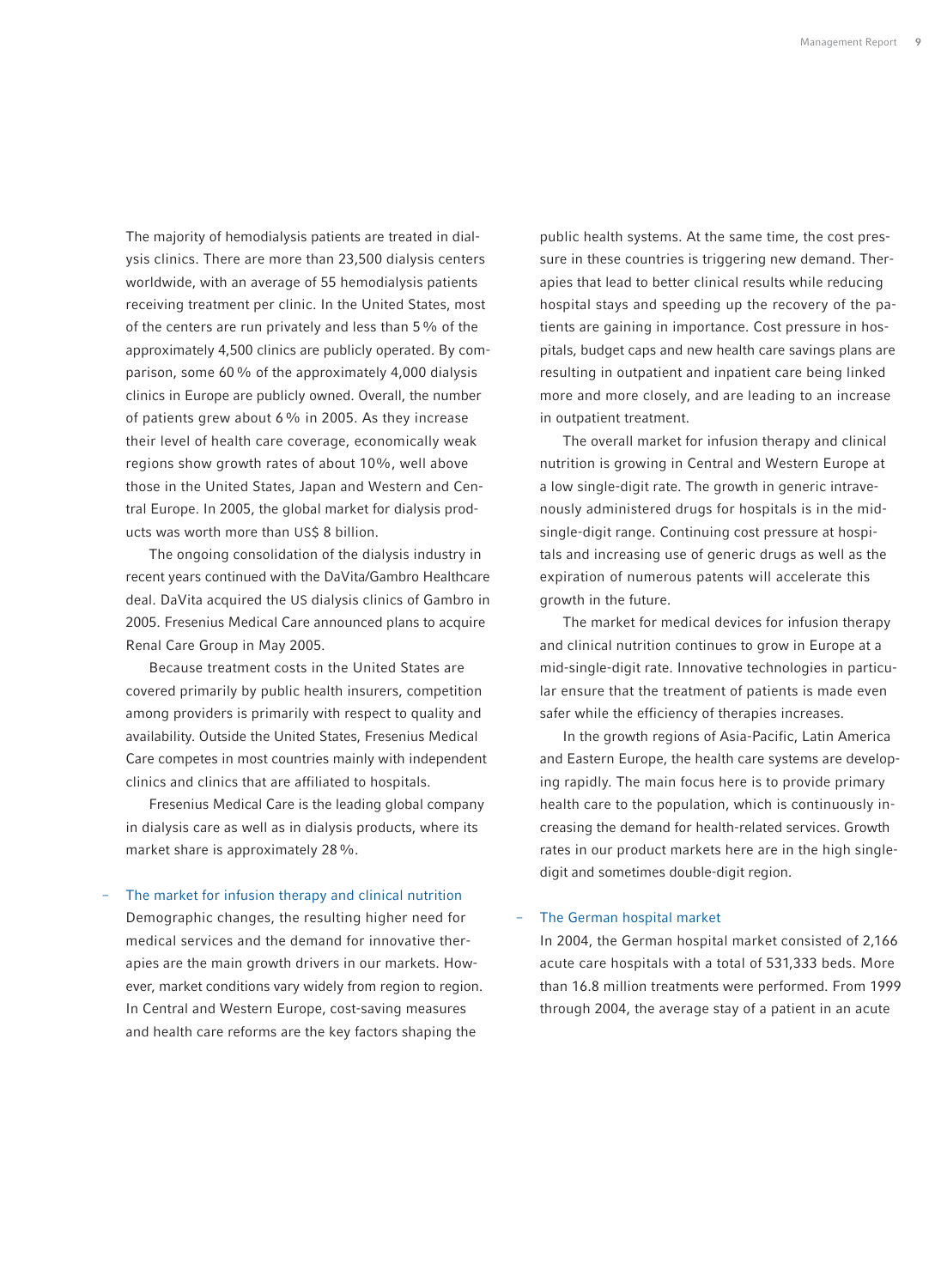care clinic dropped by one day to 8.7 days in 2004 (2003: 8.9 days). At the same time, the bed utilization rate fell between 1999 and 2004 from 82.2% to 75.5%. The market is worth about € 65 billion.

Government health policy has unleashed significant pressure for change in the hospital market, especially among care providers. A new reimbursement system based on diagnosis-related groups (DRGs) was introduced in Germany in 2004. Patients are categorized into a DRG based on their diagnosis and proposed treatment, in order to classify them according to the level of costs incurred. Each treatment group has a specific DRG value that is based on the average cost at comparable hospitals. The reimbursement rate for a complex heart bypass surgery is higher than for a standard appendectomy. Before the DRG program was introduced, reimbursement was based on the principle of refunded costs which encouraged unnecessarily long stays in hospital and inefficient treatment.

To promote transparency in hospital services, the German government has introduced a system of structured quality reports. All acute care hospitals had to submit these reports for the first time in 2005. The reports include key figures of hospital operations such as the number of treatments and information on quality management. Furthermore, the system allows for patients and their practitioners to select hospitals based on objective criteria for the first time.

The standardized DRG-based reimbursement will increase competition between hospitals and force them to place much more emphasis on quality and patient satisfaction than before. There will be consequences for clinics with unfavorable cost structures and inefficient workflows.

According to a survey last year by the German Hospital Institute, the financial situation of hospitals continues to be marked by a decrease in the number of inpatient

cases and growing difficulties in financing investments. The investment rate decreased to 11.3% in 2004 (2003: 13.6%). Of the 319 hospitals in the survey, 40% expect funds for investments to decrease further over the next three years.

Strained public finances are the reason for this development. In general, hospitals in Germany are entitled to government-supported investments. Therefore, such investments are not included in the revenues for health services. Public insurers cover only the operating costs. After the changes introduced in 2004, many hospitals find it difficult to maintain high medical and technical standards as well as to cope with their investment needs. Overall, about 40% of the hospitals involved in the study rated their economic situation as "unsatisfactory" while 18% said it was "good". 39% were undecided.

The introduction of the DRG system has led to a reduction in the length of hospital stays and consequently in staff cuts, especially in nursing staff. The number of doctors, however, has increased, as has the number of personnel in medical controlling and documentation. 2005 saw the first privatization of a university hospital, the Giessen and Marburg University Hospital.

# The Management Board's assessment of the effect of general economic developments and developments in the health care sector for Fresenius

On the whole, the global economy and the health care sector – in both the mature and growth markets – developed positively for Fresenius in 2005. This triggered a large part of the Group's growth, although Fresenius, with its excellent products and services, outpaced the expansion of the health care industry as a whole.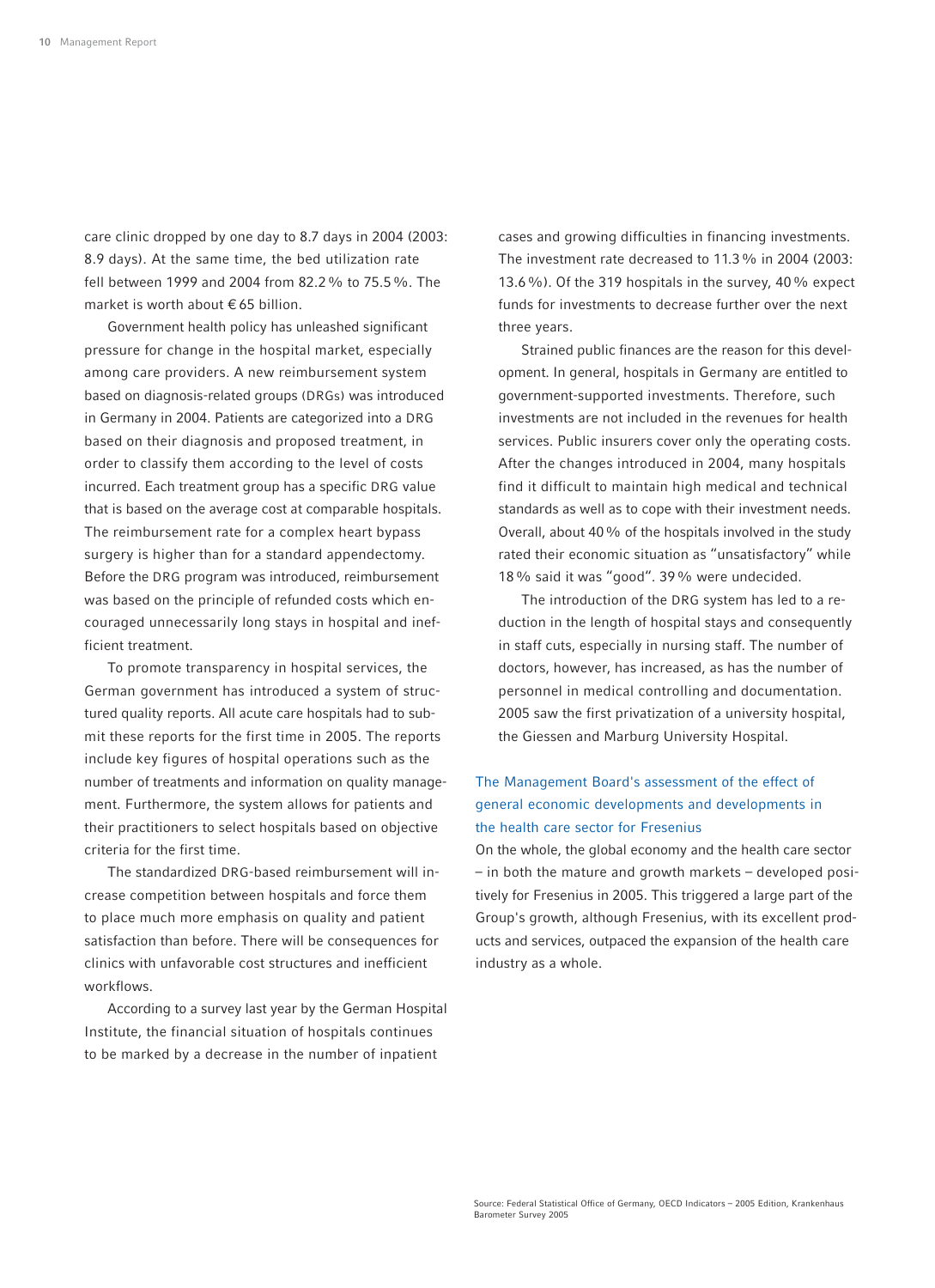### Significant factors affecting business development

Last year no significant factors arose or existed that could have a significant influence on the Group statement of income. The positive business development was primarily the result of the good performance of Fresenius Medical Care and Fresenius Kabi, which achieved significant increases in sales as well as earnings. The balance sheet of the Fresenius Group as of December 31, 2005 was affected by the firsttime consolidation of HELIOS Kliniken GmbH as well as the capital increase at Fresenius AG and the bridge financing.

### The Management Board's assessment of business results

The Management Board is of the opinion that the economic development of the Fresenius Group was extremely positive in 2005. The two main business segments Fresenius Medical Care and Fresenius Kabi especially profited from the continued strong demand for products and services and did better than the market on the whole. This was reflected in sustained strong organic growth and higher profitability. Fresenius ProServe also achieved an improvement in earnings. Order intake, an indicator of future sales, increased significantly in Fresenius ProServe's project business.

### Comparison of the actual business results with forecasts

The targets set by Fresenius for 2005 were either achieved or exceeded. With an actual currency-adjusted sales increase of 8%, Fresenius was well within its forecast of 6% to 9%. The guidance of currency-adjusted net income growth of >25% was exceeded at 33%. This was mainly due to the better-than expected performance at Fresenius Medical Care and Fresenius Kabi. The net debt/EBITDA ratio was lower than the predicted 2.5 despite the acquisition of HELIOS, and came to 2.3% on December 31, 2005 on a pro forma basis. Since HELIOS's debt was recognized in the balance sheet as at December 31, 2005, but the HELIOS business was not yet included in the Group statement of income, the ratio has been calculated on a pro forma basis including the EBITDA of HELIOS. Please refer to page 83 of the Notes.

# **RESULTS OF OPERATIONS, FINANCIAL POSITION, ASSETS AND LIABILITIES**

In the year under review, Fresenius completed the following significant acquisitions:

In December 2005, the group acquired HELIOS Kliniken GmbH, Fulda, Germany, one of the largest private hospital operators in the country. HELIOS owns 24 clinics with a total capacity of approximately 9,300 beds in Germany (December 31, 2005). The purchase price for 100% of the HELIOS shares was  $\epsilon$  1.5 billion plus  $\epsilon$  100 million for the net cash position. Fresenius acquired 94% of the HELIOS shares, 6% will continue to be held by the HELIOS management.

Fresenius also made two other major acquisitions in the Fresenius Kabi business segment. In January, Fresenius Kabi acquired Labesfal – Laboratório de Especialidades Farmacêuticas Almiro S.A., which operates in the Portuguese market for generic intravenously administered drugs. In December 2005, Fresenius Kabi acquired the business of Clinico GmbH, Germany, a manufacturer of medical devices. Labesfal was consolidated in the Group financial statements as from January 1, 2005 while HELIOS Kliniken and the business of Clinico were consolidated as of December 31, 2005.

Owing to the size of the HELIOS acquisition, a pro forma calculation of business results in 2005 including the HELIOS business is shown below.

| in million $\epsilon$ | 2005<br>pro forma | 2005<br>as reported |
|-----------------------|-------------------|---------------------|
| <b>Sales</b>          | 9,086             | 7,889               |
| EBIT                  | 1,074             | 967                 |
| Net income            | 268               | 222                 |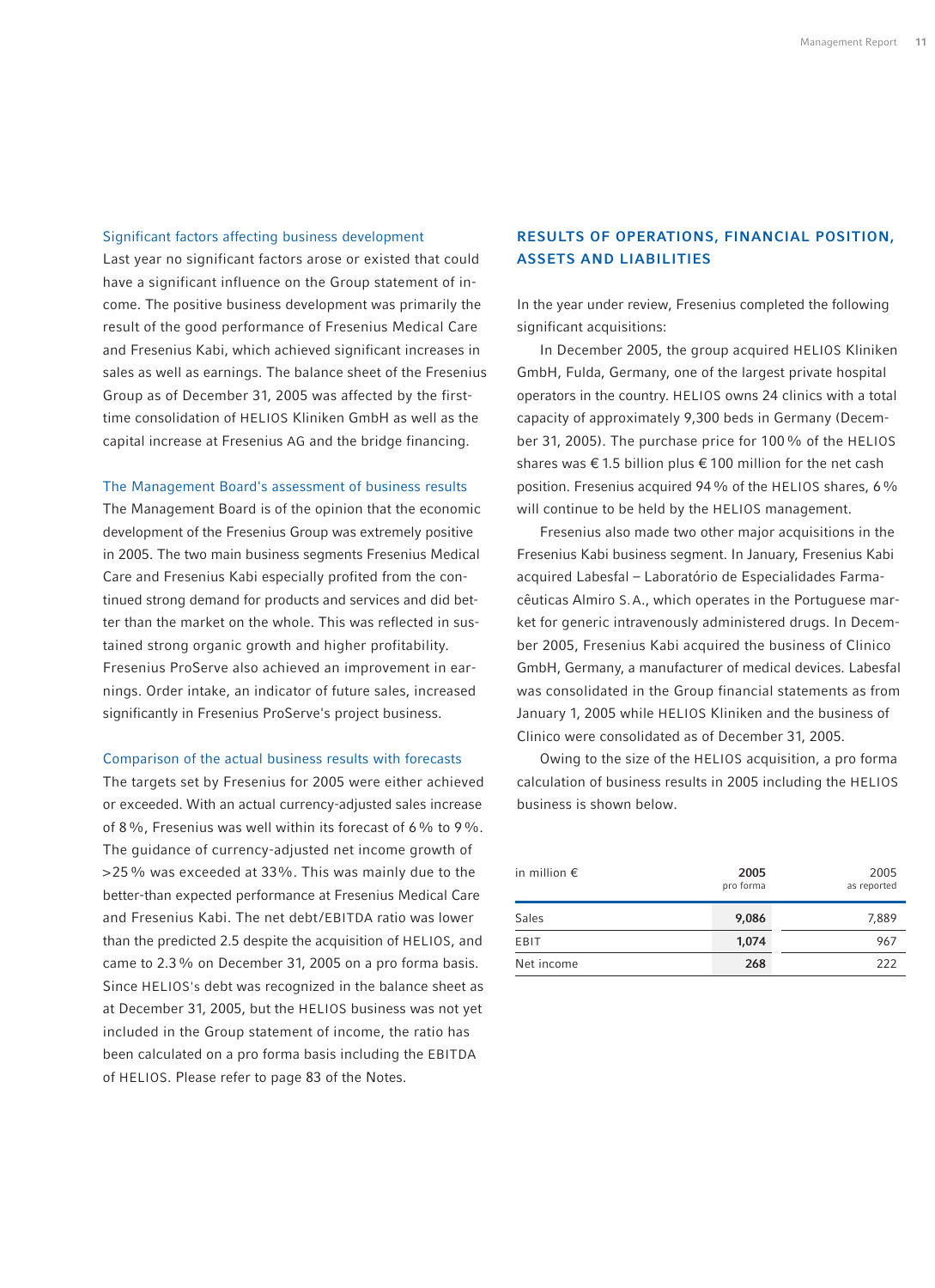# **Results of operations**

# Sales

In 2005, Group sales increased by 8% to  $\epsilon$  7,889 million. Organic growth contributed 7% and acquisitions 1 % to sales growth while divestments had a -1% effect on sales. Currency translation effects had an impact of -1%. The chart shows the respective influences on the sales growth of the Fresenius Group. There were no significant price effects or effects from changes in product mix and none are expected in the foreseeable future.

The largest regions in the Group were North America, which contributed 47% of total sales, and Europe 38%, followed by Asia-Pacific with 7%, Latin America 5% and Africa 3%. Germany contributed 12% to Group sales.

We increased sales in all regions of the world. The highest growth rates were achieved in Latin America with 28% and Africa with 16%. North America also performed strongly with currency-adjusted growth of 7%. This was primarily driven by the good sales development in the dialysis care segment at Fresenius Medical Care. Sales in Europe were up 8%. In Asia-Pacific we achieved a sales growth of only 2%, since sales of Fresenius ProServe in this region fell due to the lower project volume .

### SALES GROWTH ANALYSIS



Sales development by business segment was as follows:

- Fresenius Medical Care grew sales by 8% to € 5,443 million (2004: € 5,035 million). Organic growth contributed 7%, and acquisitions effects 1%. In particular, dialysis care in North America and dialysis products and dialysis care in Europe posted strong sales increases.
- Sales of Fresenius Kabi rose to € 1,681 million in 2005, 13% above the € 1,491 million in 2004. The company achieved strong organic growth of 7%. Acquisitions in-

| in million $\epsilon$ | 2005  | 2004  | Change         | Organic<br>growth | Currency<br>translation effects | Acquisitions/<br><b>Divestments</b> | % of total<br>sales 2005 |
|-----------------------|-------|-------|----------------|-------------------|---------------------------------|-------------------------------------|--------------------------|
| Europe                | 3,030 | 2,802 | $8\%$          | $7\frac{0}{0}$    | $0\%$                           | $1\%$                               | 38 %                     |
| North America         | 3,746 | 3,499 | $7\frac{0}{0}$ | $7\frac{0}{0}$    | $0\%$                           | $0\%$                               | $47\%$                   |
| Asia-Pacific          | 557   | 547   | $2\%$          | $0\%$             | $2\frac{0}{0}$                  | $0\%$                               | $7\frac{0}{0}$           |
| Latin America         | 356   | 279   | 28%            | $16\%$            | $10\%$                          | 2%                                  | $5\%$                    |
| Africa                | 200   | 172   | $16\%$         | $15\%$            | $0\%$                           | $1\%$                               | $3\%$                    |
| Total                 | 7,889 | 7.299 | $8\%$          | $7\frac{0}{0}$    | $1\%$                           | $0\%$                               | 100%                     |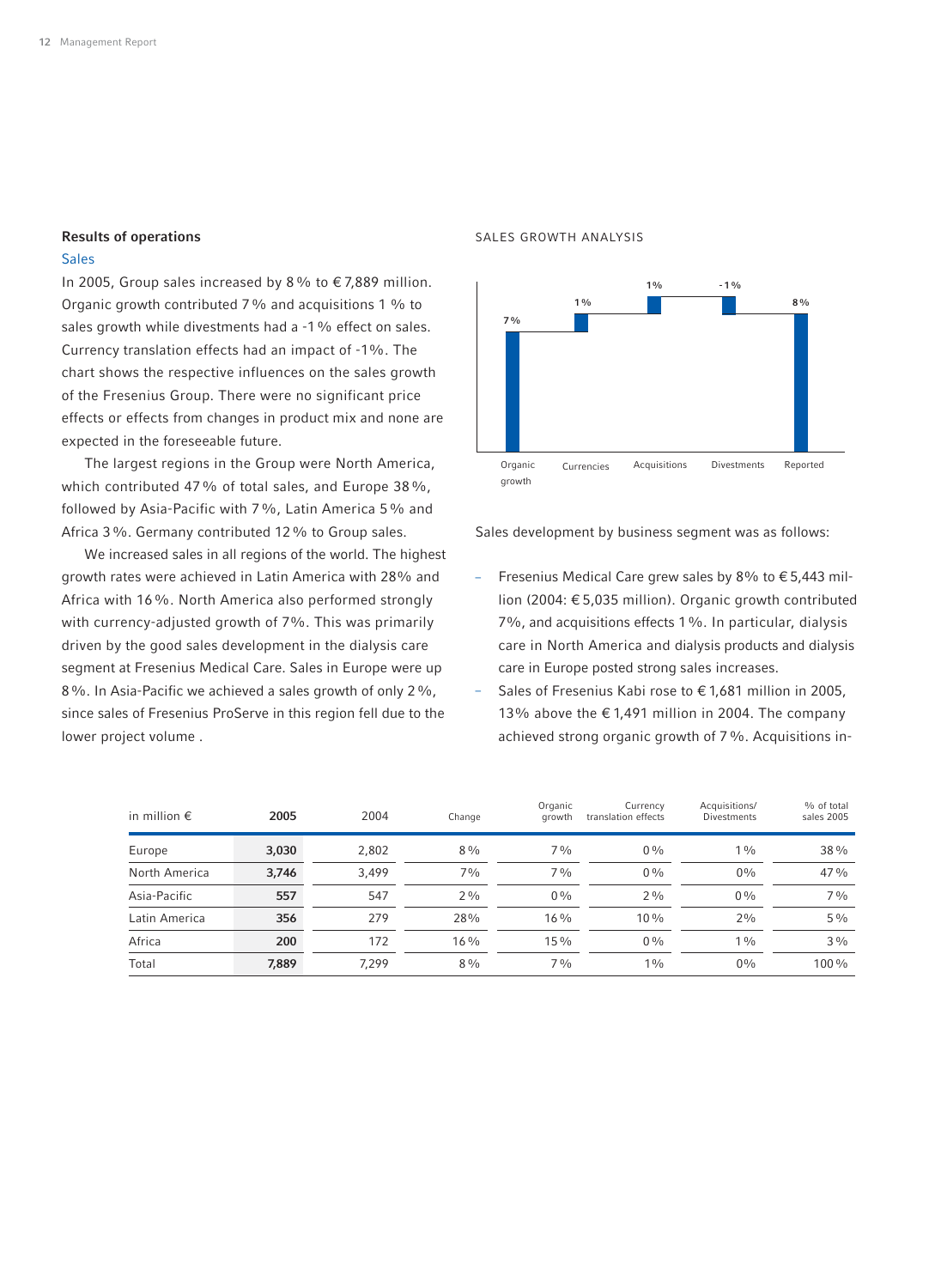creased sales by 5%, driven primarily by the purchase of Labesfal. Currency translation effects added 2% while divestments lopped off 1%.

In Europe, Fresenius Kabi posted organic growth of 4%, which was a considerable improvement on the 1% of the previous year when sales were affected by a 6% decline in Germany. The main reasons at that time were the cost-cutting measures in the health care system and related price pressure. In Asia-Pacific and Latin America strong organic growth of 15% and 14% was achieved.

– Fresenius ProServe generated sales of € 809 million in 2005 (2004: € 813 million). On a like-for-like basis (without the nursing home business that was sold in 2004 and the international hospital management business that was closed), sales were 5% higher than the previous year.

Order intake and order backlog were significantly higher than in the previous year. Order intake in Fresenius ProServe's project business rose by 40% to € 341 million (2004: € 244 million), while order backlog at yearend was up 7% to € 360 million (December 31, 2004: € 335 million).

# Earnings Structure

We achieved excellent growth rates in net income. Group net income rose 34% to € 222 million (33% at constant exchange rates). The successful development is mainly due to the results of the two largest business segments, Fresenius Medical Care and Fresenius Kabi. Improvements at Fresenius ProServe and a lower Group tax ratio also had a positive impact. Currency translation effects had a slight positive impact overall. Inflation had no significant effect on the results of operations last year.

Group earnings before interest, taxes, depreciation and amortization (EBITDA) rose 11 % to € 1,292 million (2004: € 1,165 million). Group EBIT was up 13% at constant exchange rates and up 14% at actual rates to  $\epsilon$ 967 million (2004: € 848 million).

EBIT contributions from the three business segments developed as follows:

– Fresenius Medical Care achieved EBIT growth of 10% to € 755 million (2004: € 689 million). The EBIT margin came to 13.9% (2004: 13.7%). This includes one-time expenses of  $\epsilon$  18 million for the change of Fresenius

| in million $\epsilon$     | 2005  | 2004  | Change | Organic<br>arowth | Currencv<br>translation effects | Acquisitions/<br><b>Divestments</b> | $%$ of<br>total sales |
|---------------------------|-------|-------|--------|-------------------|---------------------------------|-------------------------------------|-----------------------|
| Fresenius Medical Care    | 5,443 | 5.035 | 8%     | $7\frac{0}{0}$    | $0\%$                           | $1\%$                               | $69\%$                |
| Fresenius Kabi            | 1.681 | 1.491 | $13\%$ | $7\frac{0}{0}$    | $2\frac{0}{0}$                  | $4\frac{0}{0}$                      | $21\%$                |
| <b>Fresenius ProServe</b> | 809   | 813   | $0\%$  | $5\%$             | $0\%$                           | $-5\%$                              | $10\%$                |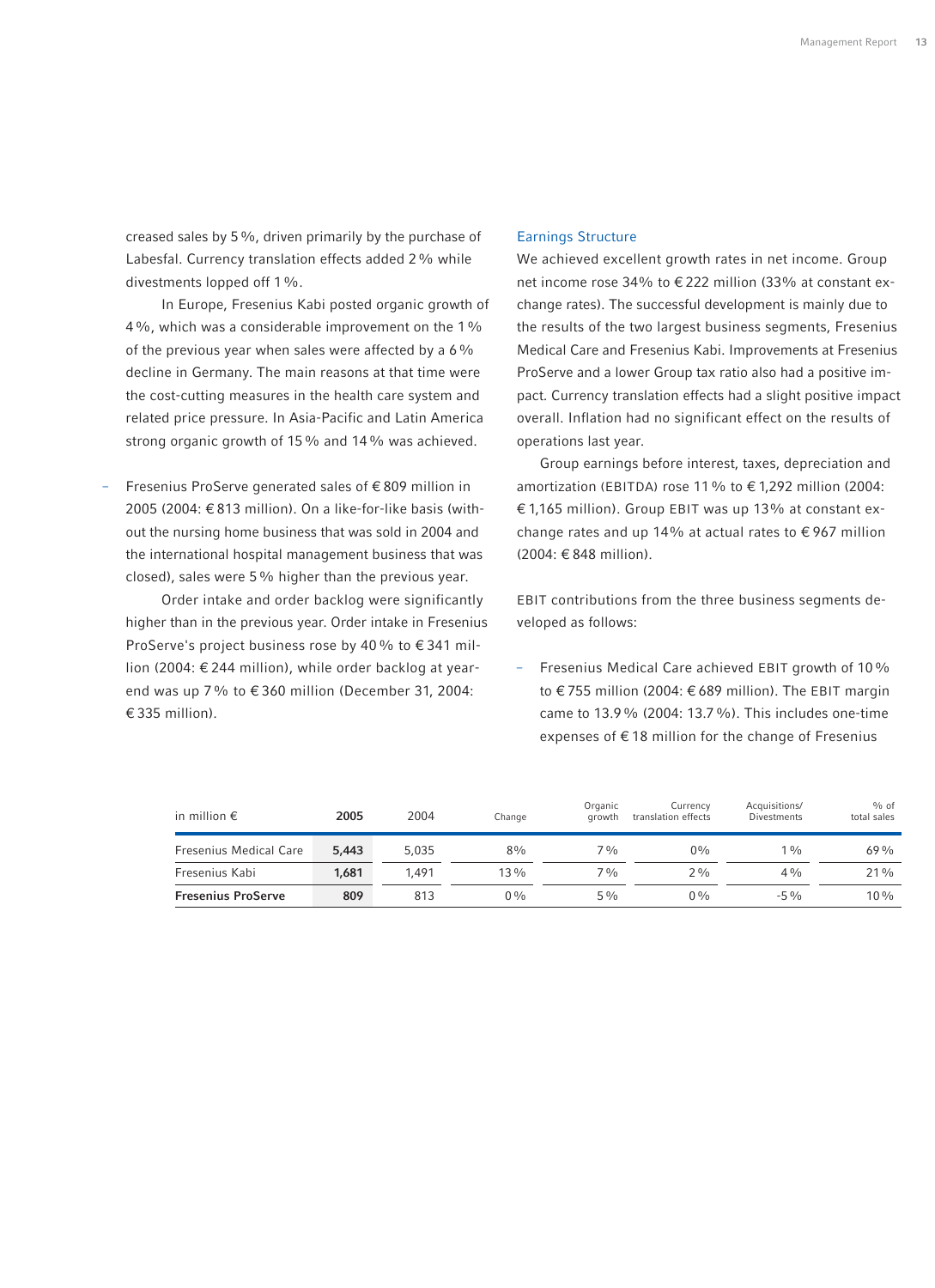| in million $\epsilon$  | 2005 | 2004 | Change |
|------------------------|------|------|--------|
| Fresenius Medical Care | 755  | 689  | $10\%$ |
| Fresenius Kabi         | 229  | 179  | 28%    |
| Fresenius ProServe     | 20   |      |        |

Medical Care's legal form into a KGaA (German partnership limited by shares). The growth in operating profit was driven primarily by the strong performance of the dialysis care business in the United States as well as significant improvements in the international business.

- Fresenius Kabi saw a strong improvement in earnings in 2005: EBIT rose 28% to € 229 million from € 179 million in the previous year. The EBIT margin advanced to 13.6% after 12.0 % in 2004. In addition to the excellent business development in all the regions, further measures to optimize costs and increase efficiency, especially in production, had a positive effect.
- ProServe closed 2005 with EBIT of € 20 million (2004: € 8 million, including one-time expenses of € 8 million for restructuring measures). This strong year-on-year increase of 25% is primarily the result of restructuring benefits.

Development of other major items of the statement of income Gross profit came to  $\epsilon$  2,695 million, exceeding the  $\epsilon$  2,377 million in 2004 by 13% (13% also at constant currency rates). The gross profit margin rose to 34.2% (2004: 32.6%). Cost of goods sold rose 6% to  $\epsilon$  5,194 million in 2005. This is 65.8% of Group sales after 67.4% in 2004. Selling, general and administrative expenses consist primarily of personnel costs, marketing and distribution costs and amortization and depreciation. These expenses rose by 12% to € 1,581 million in 2005 (2004: € 1,407 million). Amortization and depreciation amounted to € 325 million (2004: € 317 million). Depreciation and amortization as a percentage of sales dipped slightly from 4.3% in 2004 to 4.1% in 2005.

Group net interest expense was € 203 million, € 7 million less than last year's € 210 million. This was the result of the lower debt level over the course of the year as well as improved refinancing terms.

In 2005, the tax rate fell to 38.4% (2004: 40.3%).

Minority interests rose to € 249 million (2004: € 215 million) primarily due to the good earnings growth at Fresenius Medical Care. Minority shareholders in Fresenius Medical Care account for 96% of total minority interests.

Earnings per ordinary share rose to  $\epsilon$  5.27 (2004:  $\epsilon$  4.03). Earnings per preference share rose to  $\epsilon$  5.30 (2004:  $\epsilon$  4.06). This is an increase of 31% each for both share classes, and is lower than the growth in net income due to the higher average number of shares following the capital increase.

Group profitability was significantly improved in 2005. The EBITDA margin increased to 16.4% (2004: 16.0%) and the EBIT margin rose to 12.3% (2004: 11.6%). The return on sales before taxes and minority interests was 9.7% (2004: 8.7%).

# Value Added

The value added statement shows Fresenius' total output in 2005 less goods and services purchased and less depreciation and amortization. The value added of the Fresenius Group amounted to € 3,518 million in 2005 (2004: € 3,231 million). This is an increase of 9% over 2004. The distribution statement shows that, at  $\epsilon$  2,479 million or 71%, the largest portion of our value added went to our employees. Governments and lenders came next with € 365 million and € 203 million, or 10% and 6%, respectively. Shareholders received € 76 million, minority interests € 249 million. The company retained  $\epsilon$  146 million for reinvestments.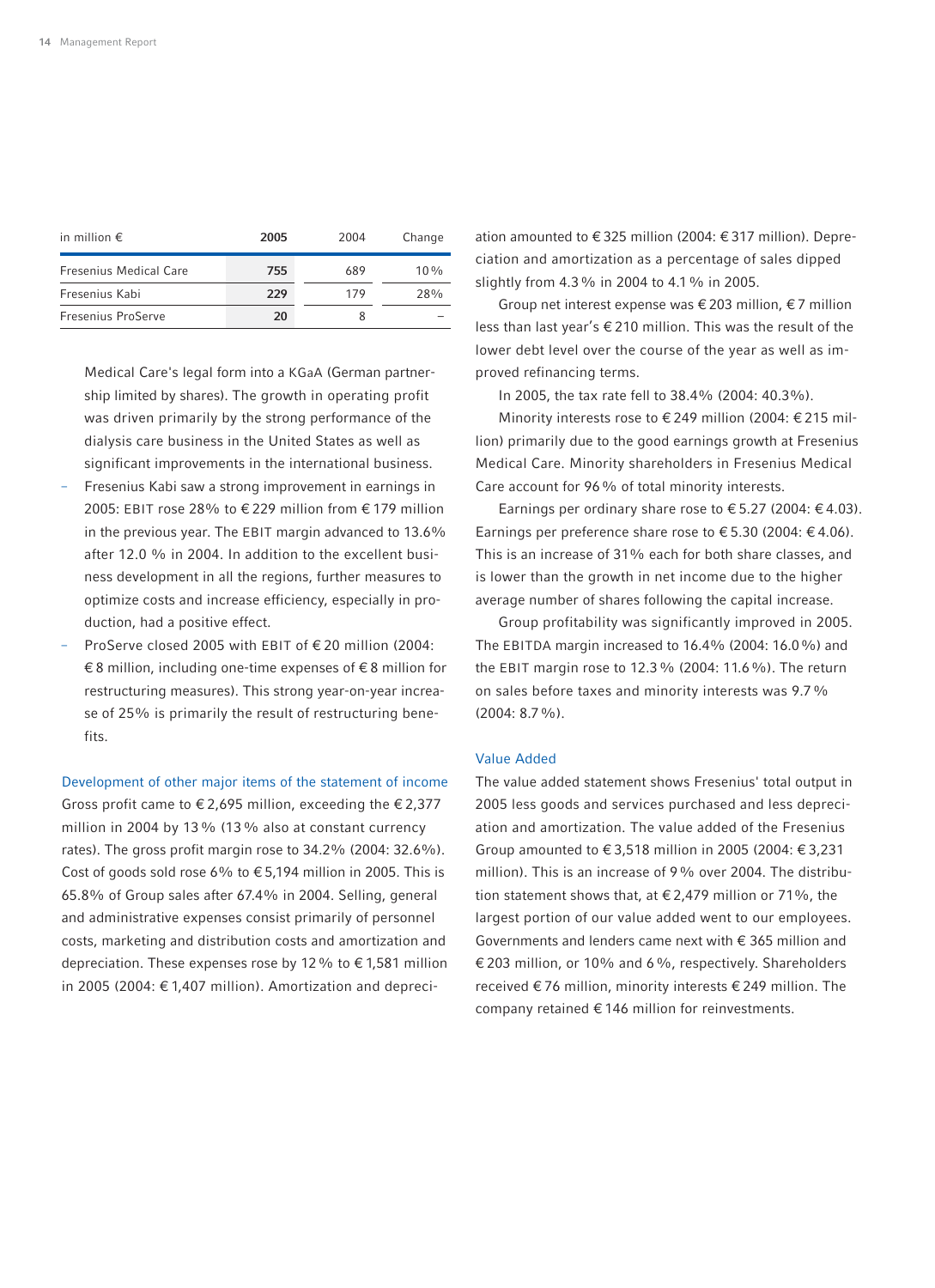Change in

# **Financial Position**

# Financial management policies and goals

Ensuring our financial flexibility is key to the financing strategy of the Fresenius Group. We achieve this through a broad spectrum of financial instruments and a wide diversification of our investors. The maturity profile is characterized by a broad spread of maturities with a large proportion of mid to long-term financing.

Overall, sufficient financial cushion is assured not only by the financial instruments used, but also by the only partly drawn revolving syndicated credit lines and the unused bilateral credit lines at our disposal. Market capacity, financing costs, investor diversification, flexibility, qualification requirements and maturities are all taken into consideration when selecting financial instruments. At the same time, we seek to optimize our financing costs.

In line with the Group's structure, the financing for Fresenius Medical Care and for the Fresenius Group excluding Fresenius Medical Care is conducted separately. There are no joint loans or credit agreements and no mutual guarantees. The Fresenius Kabi and Fresenius ProServe business segments are financed primarily through Fresenius AG to avoid any subordination of loans.

# Financing

Fresenius meets its financing and working capital needs through a combination of operating cash flows from the business segments and short, mid and long-term borrowings as well as by issuing bonds and trust preferred securities, and through the commercial paper program. Fresenius AG also completed a capital increase in cash in the fourth quarter of 2005, using the entire Approved Capital I and a portion of Approved Capital II.

| in million $\epsilon$                          | 2005     | 2004     | Change | Criditye III<br>constant currency |
|------------------------------------------------|----------|----------|--------|-----------------------------------|
| Sales                                          | 7.889    | 7,299    | $8\%$  | $7\%$                             |
| Cost of goods sold                             | $-5,194$ | $-4,922$ | $-6\%$ | $-5%$                             |
| Gross profit                                   | 2,695    | 2,377    | 13%    | 13%                               |
| Operating expenses                             | $-1,728$ | $-1,529$ | $-13%$ | $-12%$                            |
| EBIT                                           | 967      | 848      | 14%    | 13%                               |
| Net interest                                   | $-203$   | $-210$   | $3\%$  | 4%                                |
| Income taxes                                   | $-293$   | $-257$   | $-14%$ | $-14%$                            |
| Minority interest                              | $-249$   | $-215$   | $-16%$ | $-15%$                            |
| Net income                                     | 222      | 166      | 34%    | 33%                               |
| Earnings per ordinary share (in $\epsilon$ )   | 5.27     | 4.03     | 31%    | 30%                               |
| Earnings per preference share (in $\epsilon$ ) | 5.30     | 4.06     | 31%    | 30%                               |
| EBITDA                                         | 1,292    | 1,165    | $11\%$ | 10%                               |
| Depreciation and amortization                  | 325      | 317      | $3\%$  | $2\%$                             |
| EBITDA margin                                  | 16.4%    | 16.0%    |        |                                   |
| EBIT margin                                    | 12.3%    | 11.6 %   |        |                                   |

### STATEMENT OF INCOME (SUMMARY)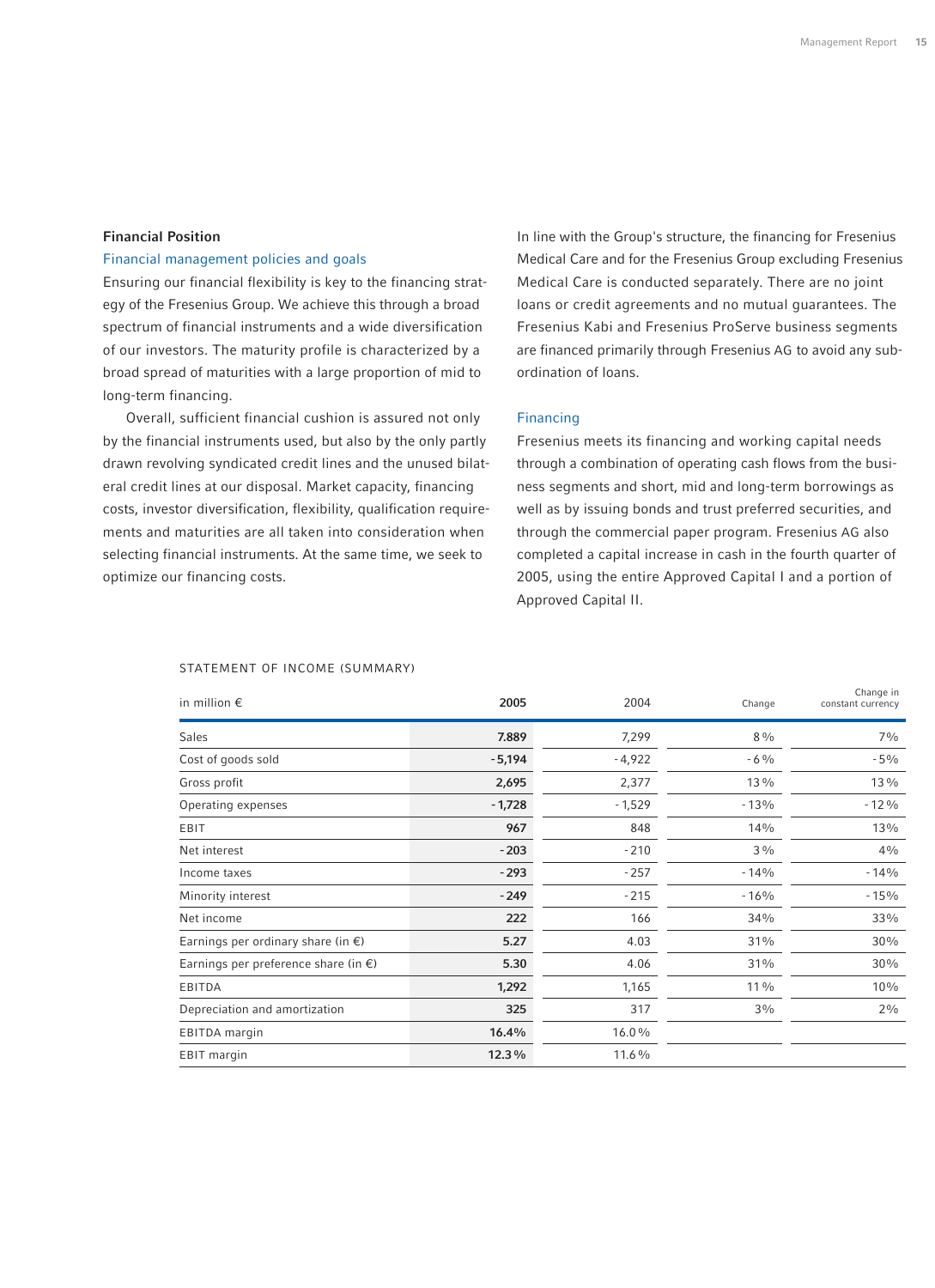# VALUE ADDED STATEMENT

| in million $\epsilon$              | 2005  | $\frac{0}{0}$  | 2004  | 0/0 |
|------------------------------------|-------|----------------|-------|-----|
| Creation                           |       |                |       |     |
| Company output                     | 7,907 | 100            | 7,306 | 100 |
| - Materials and services purchased | 4,064 | 51             | 3,758 | 51  |
| Gross value added                  | 3,843 | 49             | 3,548 | 49  |
| - Depreciation and amortization    | 325   | 4              | 317   | 4   |
| Net value added                    | 3,518 | 45             | 3,231 | 45  |
| <b>Distribution</b>                |       |                |       |     |
| Employees                          | 2,479 | 71             | 2,318 | 72  |
| Governments                        | 365   | 10             | 322   | 10  |
| Lenders                            | 203   | 6              | 210   | 6   |
| Shareholders                       | 76    | $\overline{2}$ | 56    | 2   |
| Company and minority interests     | 395   | 11             | 325   | 10  |
| Net value added                    | 3,518 | 100            | 3,231 | 100 |

Group financing activities in 2005 were primarily to finance the acquisition of HELIOS at the end of 2005 as well as the acquisition of Renal Care Group that was announced in May 2005. Detailed financing plans approved by the banks were already in place when the acquisitions were announced. The loans were arranged at advantageous conditions because of the positive acceptance of our corporate business strategy by the capital markets and the financing mix. The good business performance and sustained cash flows also had a positive effect on the financing conditions. A significant reduction in debt in recent years and the improved financial ratios have strengthened investor confidence in Fresenius. Despite some volatility in the second quarter of 2005, the positive bond market environment was also beneficial. The banking markets in Europe, the United States and Japan were very receptive to the Fresenius debt offerings.

On May 3, 2005, Fresenius Medical Care received financing confirmation totaling US\$ 5 billion from Bank of America and Deutsche Bank for the Renal Care Group acquisition, one to be provided by a syndicate of banks and the other by a syndicate of banks and other institutional investors. In accordance with the new credit agreement, the senior credit facilities may be drawn to pay the purchase price of Renal Care Group and, among other things, to refinance existing loans under Fresenius Medical Care's 2003 credit agreement as well as certain liabilities of Renal Care Group, or for general corporate purposes.

The new senior loan comprises a US\$ 1 billion revolving credit facility with a maturity of five years, a loan (Term Loan A) of US\$ 2 billion with a maturity of five years as well as a US\$ 2 billion loan (Term Loan B) with a maturity of seven years. The revolving credit line and Term Loan A were syndicated in July of 2005. Syndication of Term Loan B is planned to be completed shortly before the closing of the acquisition of Renal Care Group.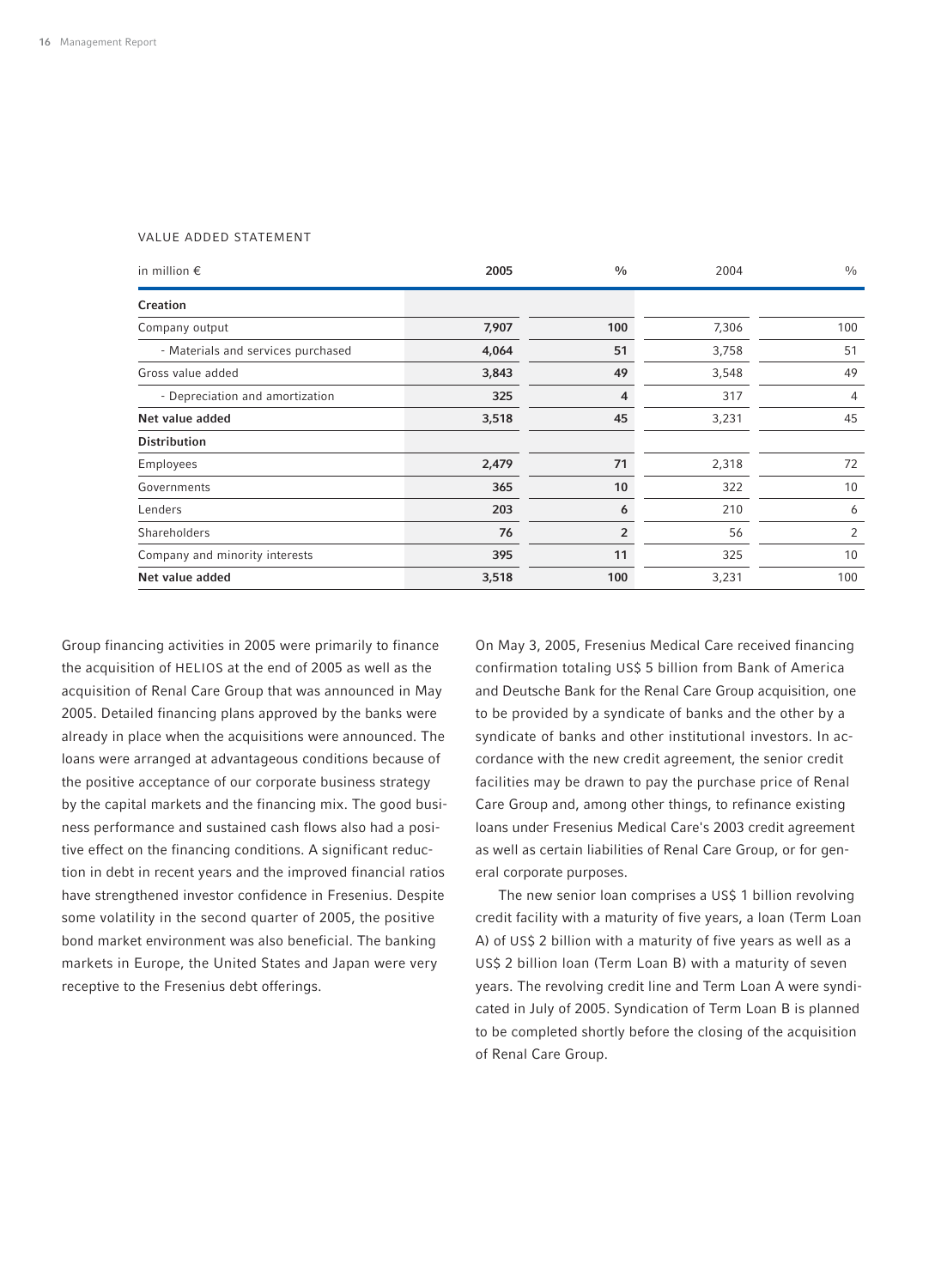Interest rates of the new senior bank loan are based on the prevailing market reference rates plus a spread. The applicable spread is variable and depends on the ratio of Fresenius Medical Care's debt to EBITDA. Fresenius Medical Care has largely limited its risk exposure to higher interest payments from rising variable reference rates by entering into appropriate interest hedging transactions. The credit agreements contain covenants that limit Fresenius Medical Care's debt ratio and require it to meet certain fixed-cost coverage ratios. There are other restrictions, too, regarding collateral, asset disposals, investments etc.

The Fresenius Medical Care Senior Note (Schuldscheindarlehen) of € 128.5 million from 2001 due in July 2005 was refinanced with a four-year € 200 million Senior Note due in July 2009. This Senior Note also contains covenants limiting financial leverage.

Fresenius Medical Care also entered a credit agreement with the European Investment Bank (EIB) in July 2005 worth € 131 million consisting of a € 90 million revolving line of credit and a loan of  $\epsilon$  41 million. The facility has a maturity of eight years. The loan was drawn in September 2005 while no funds had been drawn from the revolving credit line as of December 31, 2005.

The HELIOS acquisition and the purchase of the Clinico business were financed by a capital increase and a bond issue. The capital increase was carried out in November 2005 with proceeds of € 919 million (gross). Shareholders were offered 4.7 million new ordinary shares and 4.7 million new preference shares at the rate of two new shares for every nine shares held. The subscription price was € 93 per new ordinary share and  $\epsilon$  102 per new preference share.

The HELIOS acquisition was bridge financed between December 2005 and the time the bond was issued. The bridge loan was used to pay the purchase price for HELIOS on December 22, 2005. On January 20, 2006 this loan was repaid with the proceeds from the bond issue.

This bond generated gross proceeds of  $\epsilon$  1 billion. The size of the issue was initially € 700 million but was increased to exploit an advantageous opportunity to refinance a  $\epsilon$  300 million bond issued in 2003 and due in 2009. We offered to redeem this bond at 105.168% of its nominal value. 71% (€ 212 million) accepted the tender offer. A call option will allow the remaining € 88 million outstanding volume to be redeemed beginning on April 30, 2006.

The new bond comprises one tranche with a nominal value of  $\epsilon$  500 million, a maturity of 7 years and an annual interest rate of 5.0% and a second tranche with a nominal value of € 500 million, a maturity of 10 years and an annual interest rate of 5.5% as well as a call option for the issuer after five years.

The terms of the bond contain usual conditions. These limit certain payments, such as dividends and share buybacks, and place restrictions on increasing debt beyond refinancings and an agreed financing cushion if the EBITDA/interest ratio falls below 2.5. We believe this agreement gives us enough room to maneuver and achieve our goals without limiting our financial flexibility.

Fresenius AG has a commercial paper program under which up to € 250 million in short-term notes can be issued. On December 31, 2005, only € 22 million was used (December 31, 2004: € 10 million).

The Fresenius Group has drawn about €1,540 million of bilateral and syndicated credit lines. In addition, on December 31, 2005 the Group had approximately €1,500 million in unused credit lines at its disposal, including a confirmed credit line of €1,000 million. These credit facilities are generally used for covering corporate purposes and are usually unsecured.

As of December 31, 2005, both Fresenius AG and Fresenius Medical Care AG, including all subsidiaries, complied with all the covenants under all the credit agreements.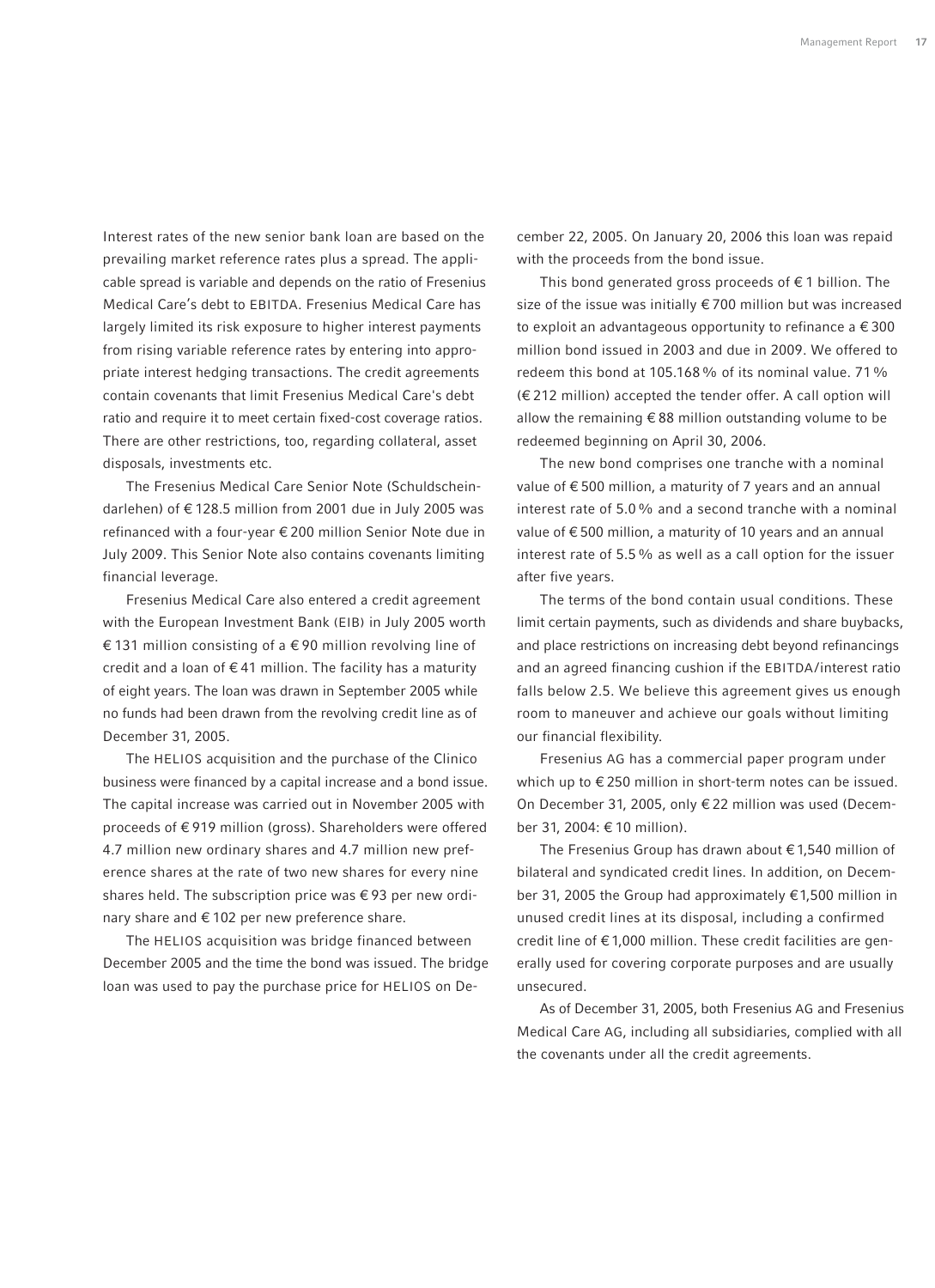# Effect of off-balance-sheet financing instruments on financial position and assets and liabilities

Fresenius is not involved in any off-balance-sheet transactions that could have or will have a significant effect on its financial position, expenses or earnings, profitability, liquidity, investments, assets or capitalization.

# Liquidity analysis

In 2005, key sources of liquidity were operating cash flow, short-term borrowings and long-term loans as well as the issuance of new bearer ordinary shares and new bearer preference shares. Cash flow from operations is influenced by the profitability of Fresenius' business and by working capital, especially accounts receivable. Cash flow can be generated from short-term borrowings through the sale of receivables under the Fresenius Medical Care accounts receivable securitization program which is included in the balance sheet, as well as through the use of the commercial paper program. Long-term funding is provided by the revolving credit facilities of Fresenius Medical Care, bonds issued by Fresenius AG, bank credit agreements and trust preferred securities issued by Fresenius Medical Care. Fresenius believes that the existing and new credit facilities as well as the operating cash flow and additional short-term borrowings are sufficient to meet the company's forecast liquidity needs.

### Dividend

The Management and Supervisory Boards will propose a dividend increase to the Annual General Meeting. For 2005, a dividend of  $\epsilon$  1.48 per ordinary share (2004:  $\epsilon$  1.35) and € 1.51 (2004: € 1.38) per preference share is proposed. This is an average increase of 10%. The total distribution will be € 75.8 million (2004: € 55.9 million).

#### CASH FLOW STATEMENT IN MILLION  $\epsilon$



### Cash Flow Analysis

The Group cash flow statement shows a sustained development. Group cash flow increased 11% to € 792 million in 2005 (2004: € 712 million) due to the strong increase in net income. The change in working capital was € -8 million (2004: €148 million). Higher income tax payments at Fresenius Medical Care had a negative effect.

Operating cash flow came to € 784 million in 2005 (2004: € 860 million). Operating cash flow was more than sufficient to meet all the financing needs for investments excluding acquisitions. Cash used for investments in the Group totaled € 357 million, while proceeds from the sale of property, plant and equipment amounted to € 22 million (2004: € 319 million and € 22 million, respectively). Cash flow before acquisitions and dividends came to  $\epsilon$  449 million (2004:  $\epsilon$  563 million). Cash flow was sufficient to finance all of the dividends of  $\epsilon$  132 million and 20% of net acquisitions in 2005. The balance was financed through bank debt and the capital increase.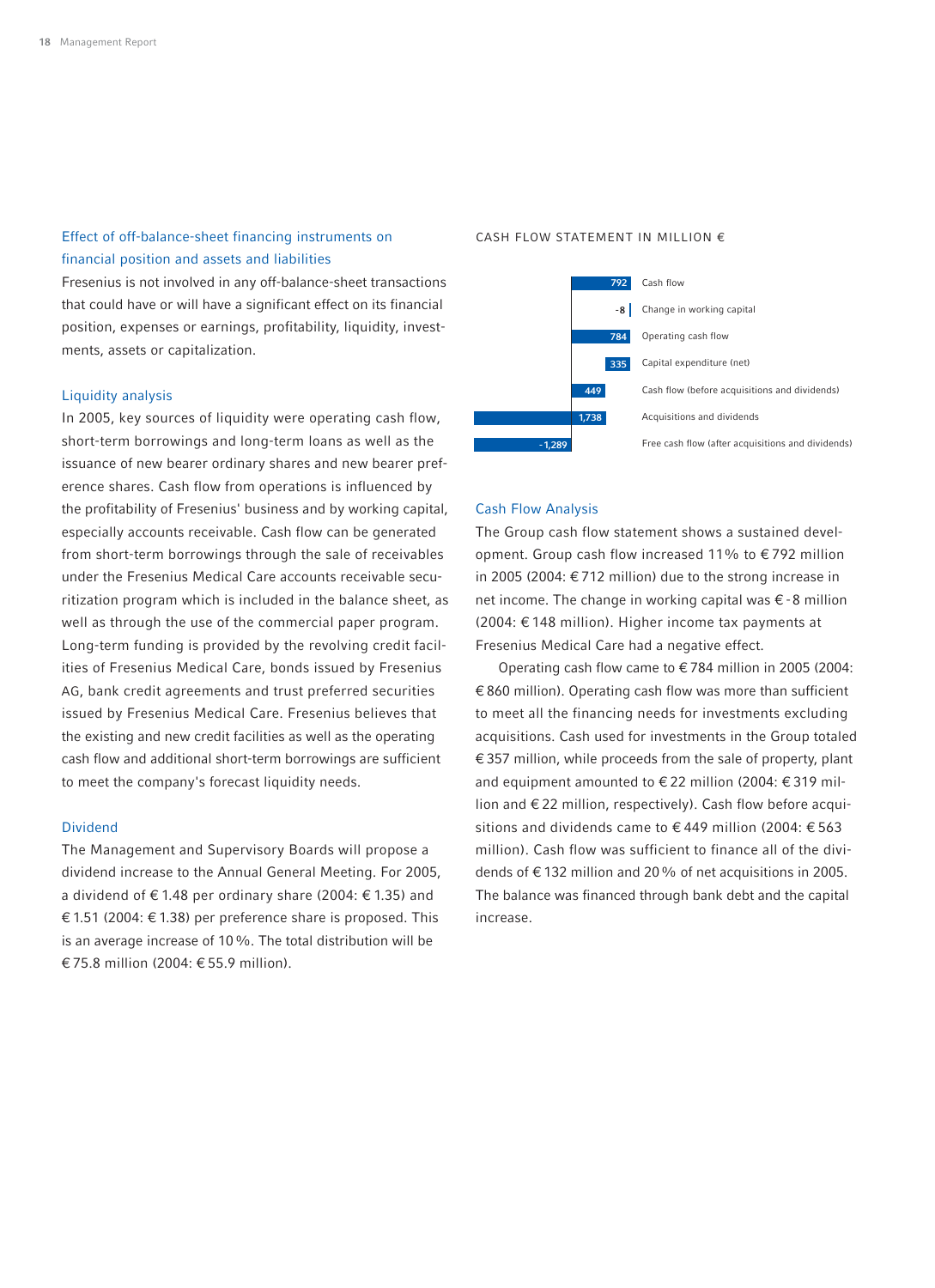Cash provided from financing activities (without dividends paid) amounted to €1,256 million in 2005 (2004:  $€ -459$  million) and was primarily influenced by the capital increase and the bridge loan in connection with the HELIOS acquisition. Dividend payments in 2005 resulted in a total payout of €132 million (2004: €122 million), with the Fresenius AG dividend accounting for € 56 million (2004: € 51 million). Cash and cash equivalents amounted to € 252 million on December 31, 2005 (2004: €140 million).

### Investments and Acquisitions

In 2005, the Fresenius Group invested € 2.251 million (2003: € 432 million) This was the highest investment volume in the company's history. € 357 million (2004: € 319 million) was invested in property, plant and equipment and intangible assets. € 1,894 million was invested in acquisitions (2004: € 113 million). Of the total investment volume, 16% was invested in property, plant and equipment and intangible assets. 84% was invested in acquisitions.

The largest acquisition was the purchase of 94% of the shares of HELIOS. Funds were also invested in the expansion of our global dialysis care business through the purchase of dialysis clinics by Fresenius Medical Care. At Fresenius Kabi, the funds were mainly used for the expansion of its product portfolio: generic intravenously administered drugs and in the medical devices business.

The major investments in property, plant and equipment and intangible assets were as follows:

- Start-up of new dialysis clinics, primarily in the United States, as well as the expansion and modernization of existing clinics
- Expansion and optimization of production sites at Fresenius Medical Care and Fresenius Kabi
- Hospital modernization and investments in IT at Fresenius ProServe
- Expansion of the corporate headquarters in Bad Homburg, Germany

| in million $\in$                                                 | 2005     | 2004              |
|------------------------------------------------------------------|----------|-------------------|
| Net income before minority interests                             | 471      | 381               |
| Depreciation and amortization                                    | 325      | 317               |
| Change in pension provisions                                     | $-4$     | 14                |
| Cash flow                                                        | 792      | 712               |
| Change in working capital                                        | $-8$     | 148               |
| Operating cash flow                                              | 784      | 860               |
| Property, plant and equipment and intangible assets              | $-357$   | $-319$            |
| Proceeds from the sale of property, plant and equipment          | 22       | 22                |
| Cash flow before acquisitions and dividends                      | 449      | 563               |
| Cash used for acquisitions/proceeds from disposals               | $-1,606$ | - 90              |
| Dividends                                                        | $-132$   | $-122$            |
| Free cash flow after acquisitions and dividends                  | $-1,289$ | 351               |
| Cash provided from financing activities (without dividends paid) | 1,388    | $-337$            |
| Currency-adjusted change in cash and cash equivalents            | 13       | $-2$              |
| Change in cash and cash equivalents                              | 112      | $12 \overline{ }$ |

#### CASH FLOW STATEMENT (SUMMARY)

The detailed cash flow statement is shown in the consolidated financial statements.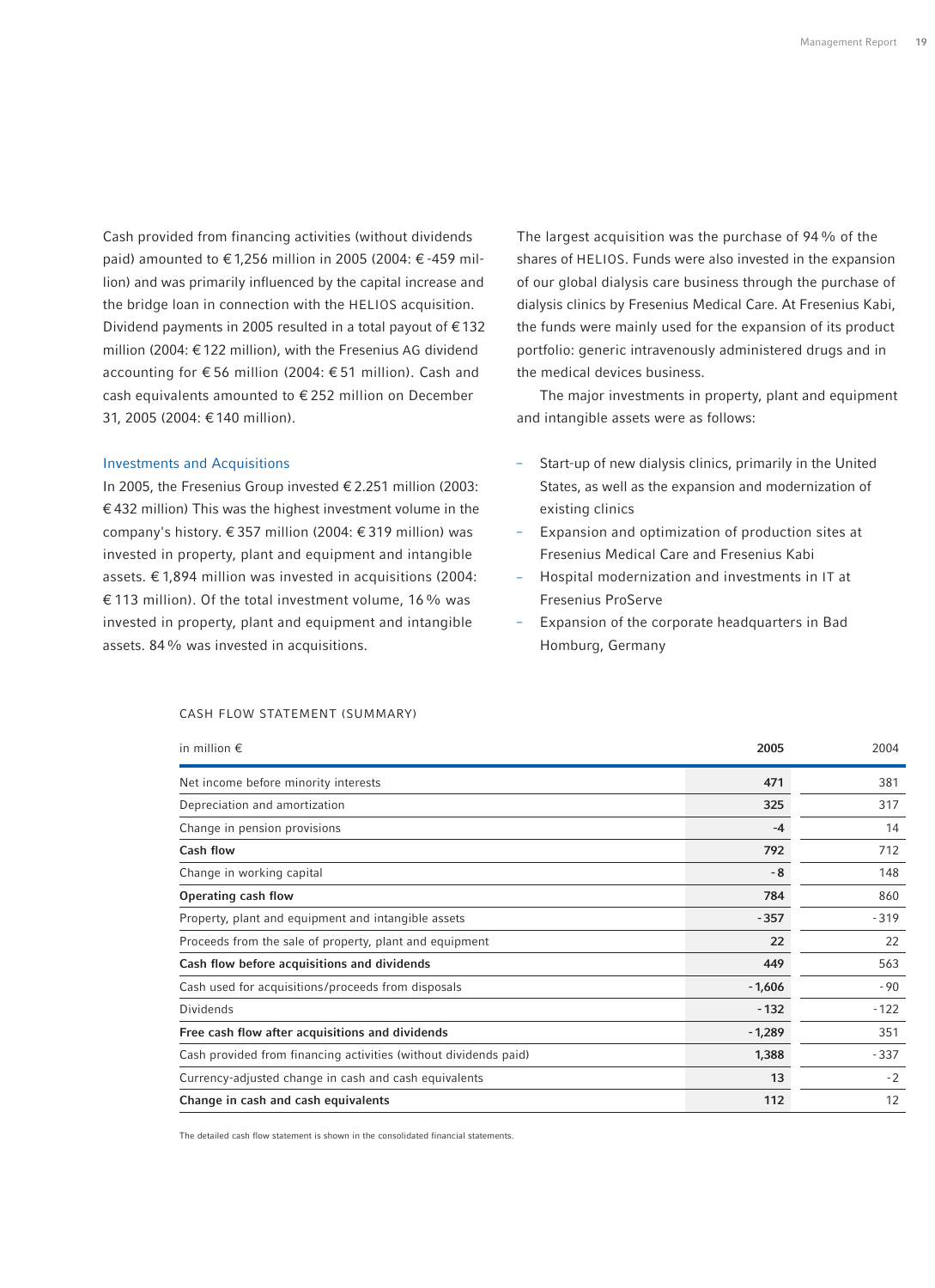The table below shows the distribution of investments by business segment. The chart on the right shows the regional breakdown of investments.

To continue with major investments that were already underway on the last reporting date, investments in property, plant and equipment of about € 150 million will be made in 2006. This is chiefly for investment obligations for hospitals at Fresenius ProServe as well as for investments to expand and optimize production plants.

These projects will be financed from operating cash flow.

### **Assets and Liabilities**

# Asset and liability structure

The total assets of the Group rose by  $\epsilon$  3,402 million (41%) to €11,602 million (December 31, 2004: € 8,200 million). At constant exchange rates, assets grew by 33%.  $\epsilon$  2.5 billion (30%) of the strong growth in total assets is acquisitionrelated, mainly attributable to HELIOS. Business expansion contributed 3% to the increase. Inflation had no significant effect on the assets of Fresenius in 2005.

Non-current assets came to € 8,259 million (2004: € 5,611 million). Based on the closing exchange rates as of December 31, 2004, the increase was 37%. High additions

### INVESTMENTS BY REGION



in property, plant and equipment as well as goodwill had a significant effect here. Goodwill from acquisitions amounted to €1,440 million on December 31, 2005, of which €1,195 million resulted from the purchase of HELIOS.

Current assets amounted to  $\epsilon$  3,343 million (2004: € 2,589 million), an increase of 23% at constant exchange rates. Within current assets, trade accounts receivable rose to €1.871 million (2004: €1,528 million), primarily due to business expansion. Adjusted for currency effects, receivables grew by 14%. Benefits were felt from more efficient receivables management. Days sales outstanding improved further to 79 days (2004: 80 days). These improved ratios

| in million $\epsilon$  | 2005  | 2004 | Thereof property,<br>plant and<br>equipment and<br>intangible assets | Thereof<br>acquisitions | Change | % of total |
|------------------------|-------|------|----------------------------------------------------------------------|-------------------------|--------|------------|
| Fresenius Medical Care | 361   | 328  | 253                                                                  | 108                     | 10%    | $16\%$     |
| Fresenius Kabi         | 355   | 72   | 81                                                                   | 274                     | $- -$  | $16\%$     |
| Fresenius ProServe     | 1,519 | 29   | 12                                                                   | 1.507                   | --     | 67%        |
| Corporate/Other        | 16    | 3    | 11                                                                   | 5                       | $- -$  | $1\%$      |
| Total                  | 2,251 | 432  | 357                                                                  | 1,894                   | $- -$  | 100 %      |

### INVESTMENTS BY BUSINESS SEGMENT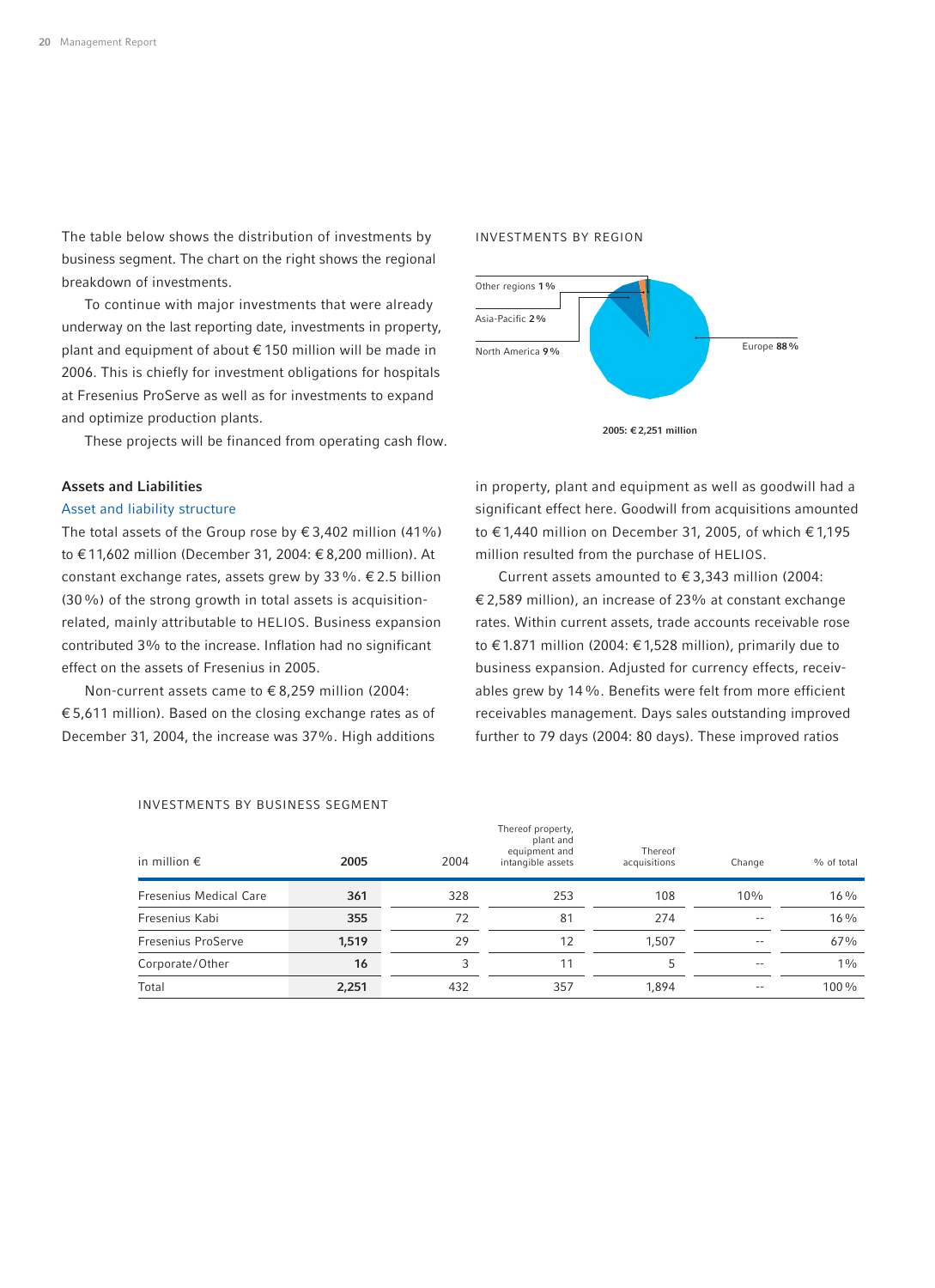reduced the amount of capital tied up within the Group. Inventory turnover increased slightly in 2005 to 48 days (2004: 46 days).

The liabilities and equity side of the balance sheet was marked primarily by the capital increase. Shareholders' equity including minority interests rose 54% to € 5,204 million (2004: € 3,383 million). Adjusted for currency effects, the increase was 40%. Group net income increased shareholders' equity by € 222 million. The capital increase in the fourth quarter of 2005 had an effect of  $\epsilon$ 872 million (net) on the capital reserves and of € 24 million on subscribed capital. The equity ratio including minority interests rose from 41.3% on December 31, 2004 to 44.9% at the end of 2005.

The liabilities and equity side of the balance sheet reflects our solid financing structure. Shareholders' equity of the Group including minority interests covers 63% of non-current assets (2004: 60%). Shareholders' equity, minority interests and long-term liabilities cover all non-current assets and 36% of inventories.

The long-term liabilities of € 3,320 million on December 31, 2005 were €549 million or 20% above the € 2,771 million of the previous year (15% at constant exchange rates). The short-term liabilities were € 3,078 million or 50% above the previous year's figure (€ 2,046 million). Adjusted for currency effects, short-term liabilities would have been 44% higher than in 2004.

The Group has no significant accruals. The largest single accrual is for the settlement of fraudulent conveyance claims and all other legal matters in connection with the National Medical Care transaction in 1996 resulting from the bankruptcy of W.R. Grace & Co. This accrual amounts to US\$ 115 million (€ 97 million). Please see page 97 of the Notes for details.



# DEVELOPMENT OF INVESTMENTS, OPERATING CASH FLOW, DEPRECIATION AND AMORTIZATION IN MILLION €

Bank loans, Eurobonds, commercial papers and trust preferred securities of the Group increased primarily due to the acquisition of HELIOS and Clinico to € 3,502 million (December 31, 2004: € 2,735 million); at constant exchange rates: € 3,384 million. Of the group's financial liabilities, 30% are in US dollars. Liabilities with a remaining term of up to one year came to € 1.047 million (December 31, 2004: € 583 million) and with a remaining term of one to five years and over five years amounted to € 2,455 million (December 31, 2004: € 2,152 million).

The net debt to equity ratio including minorities (gearing) decreased from 77% in 2004 to 62%. The return on equity after taxes rose to 11.2% (2004: 10.3%). The return on total assets after taxes and excluding minority interests was 4.9% in 2005 (2004: 4.6%). In calculating the profitability ratios, the respective balance sheet items were adjusted for the effects of the capital increase and for HELIOS, since HELIOS was consolidated for the first time as of December 31, 2005 so its results of operations are not included.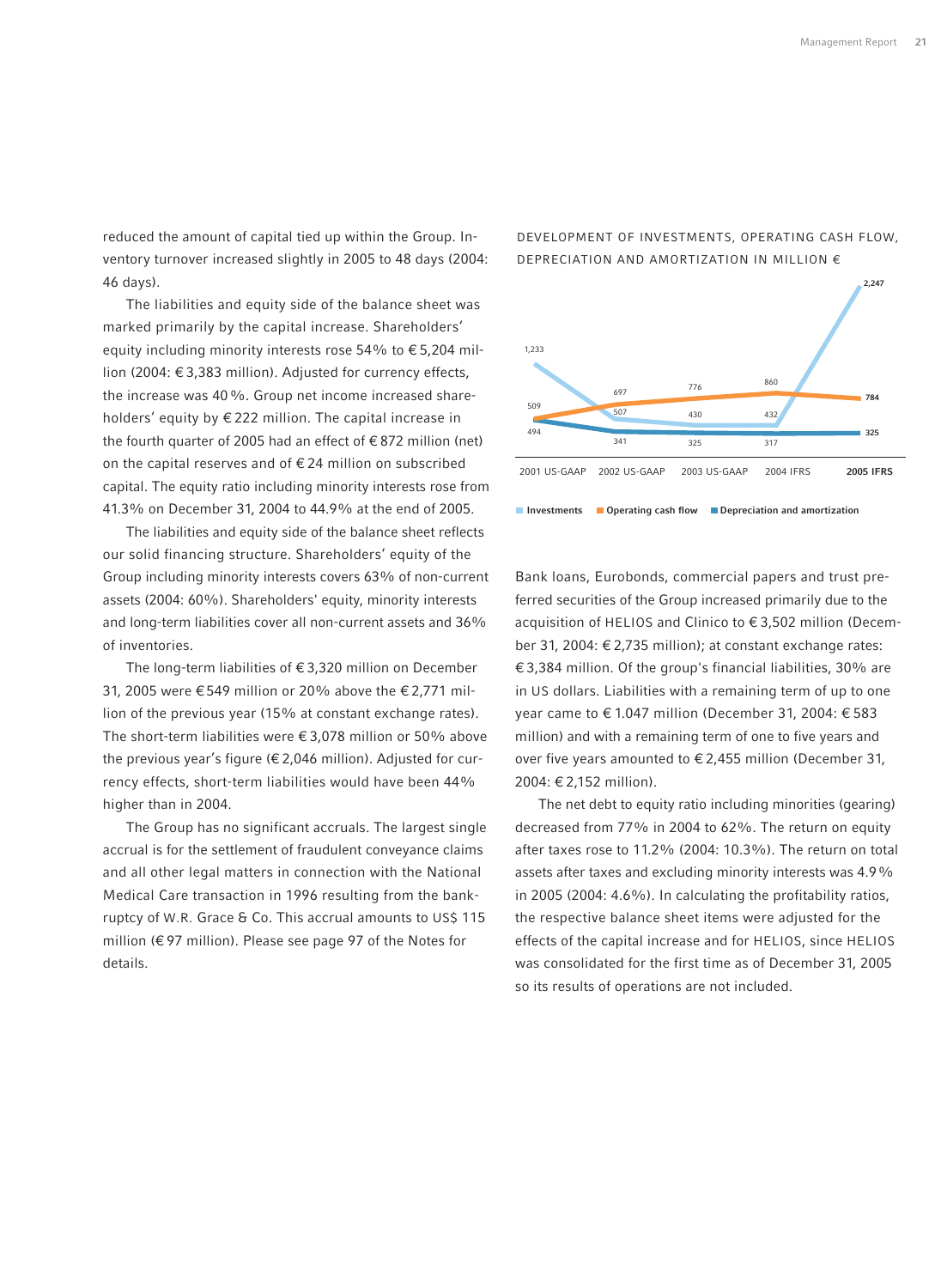The following table shows other key asset and capital ratios: In the segment Corporate/Other the increase was largely

**Dec 31, 2005** Dec 31, 2004

| Debt/EBITDA ratio pro-forma*     | 2.5 | 24 |
|----------------------------------|-----|----|
| Net debt/EBITDA ratio pro-forma* | 2.3 |    |
| EBITDA/interest ratio            | 6.4 | 55 |

\* including EBITDA of HELIOS of the fiscal year 2005.

### Currency and interest risk management

On December 31, 2005, the nominal value of all foreign currency hedging contracts was €1,390 million. These contracts had a market value of  $\epsilon$ -3 million. The nominal value of interest rate hedging contracts was € 3,386 million, with a market value of €18 million. Further information is available in the Risk Report on page 25 and in the Notes on pages 121 to 127.

# **NON-FINANCIAL PERFORMANCE INDICATORS**

#### **Employees**

The Fresenius Group employed 91,971 people worldwide at the end of 2005, an increase of 23,477 or 34% (December 31, 2004: 68,494). This is mainly due to the HELIOS acquisition.

The number of employees in the business segments developed as follows:

| Number of employees    |        | Dec 31, 2004 Dec 31, 2003 | Change         |
|------------------------|--------|---------------------------|----------------|
| Fresenius Medical Care | 50,250 | 46,949                    | $7\frac{0}{0}$ |
| Fresenius Kabi         | 14,453 | 11,577                    | $25\%$         |
| Fresenius ProServe     | 26,664 | 9,398                     | 184%           |
| Corporate/Other        | 604    | 570                       | $6\%$          |
| Total                  | 91.971 | 68,494                    | $34\%$         |

attributable to Fresenius Biotech.

The chart shows the regions where our employees work. These percentages roughly correspond to the sales contributions of the respective continents. 29,975 people are employed in Germany.

In 2005, personnel expenses of the Fresenius Group came to  $\epsilon$  2,479 million, an increase of 7% versus the previous year's figure of € 2,320 million. Personnel expenses per employee amounted to € 34,700 (2004: € 34,200).

There were no significant changes to compensation or employment agreements in 2005.

### **Procurement**

The efficient procurement of goods and services is important for Group profitability since the health care sector faces cost cuts from health insurance companies as well as price pressure. We are constantly striving to optimize our purchasing processes and to establish pricing structures that allow flexibility within our strict quality and safety standards. Fresenius coordinates global procurement centrally so as to bundle similar requirements and negotiate global frame contracts. The central coordinating offices coordinate purchasing for the production sites and organize comprehensive quality and safety checks of purchased goods. Current market and price developments are analyzed on an ongoing basis.

The Purchasing Consulting Center (PCC) of Fresenius Medical Care, as the key coordinator, last year continued with the internationalization of our procurement strategy to find suppliers to better meet our stringent demands while reducing our exposure to currency exchange fluctuations. Standardized products are key as they provide cost efficiency benefits. They simplify logistics, for example, since transportation can be better coordinated and loading capacities used more efficiently. Furthermore, we are able to purchase packing materials at lower prices as a result of standardization.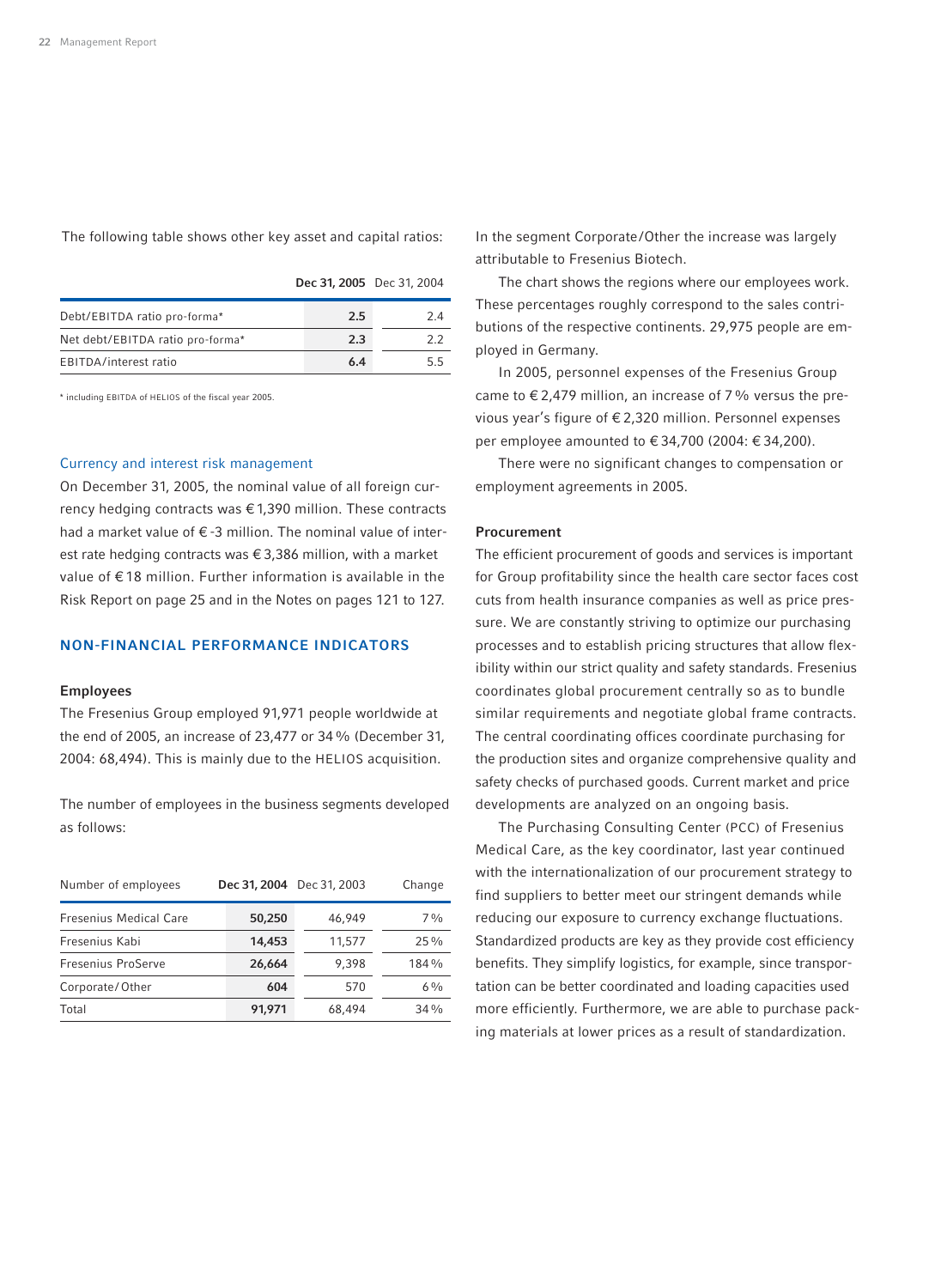### EMPLOYEES BY REGION



**2005: 91,971**

One of our most important task last year was the ongoing procurement of oil-based products such as polycarbonate, a key raw material for manufacturing dialyzers. Here we faced price increases because of the rise in oil prices and the strong demand from China. For these reasons, prices for plastic pellets and packing materials such as foil also increased.

Long-term supply contracts helped to stabilize purchase prices of chlorides and glucose at 2004 levels. This strategy also applied to energy and media in 2005, since we entered into long-term service agreements at unchanged conditions. Prices for cardboard boxes were also kept stable with a multiyear contract.

At Fresenius Kabi, a new negotiation strategy and efforts to bundle demand became fully effective in 2005. This led to significant savings for amino acids and glass containers for instance. The production sites in Portugal and the Czech Republic that joined the Group in 2005 were integrated into the Strategic Purchasing of Fresenius Kabi. New supply agreements were negotiated which led to significant savings.

Together with Fresenius Medical Care, Fresenius Kabi entered into a supply agreement that covers most of our demand for starches – especially dextrose – from a single global supplier, therefore achieving lower prices. The procurement of plastics for Fresenius Kabi was also affected by the sustained high oil prices. This led to an increase in prices for all derivative products.

# **Quality management**

Our process-oriented quality management fulfills ISO 9001: 2000 standards and is designed to meet the demands of our customers. This covers not only the quality of our products but also all business processes and additional services and therapies we provide. The quality management system integrates all product groups, such as drugs, medical products and nutrition and it also includes clinics. The system is regularly evaluated through internal quality audits and external certification bodies. Its effectiveness was again confirmed in 2005.

Our products receive intense review as an integral part of our development activities. The drugs are subject to regulatory approval requirements and related documents are carefully reviewed by the respective approval agencies. Medical products undergo a conformity assessment procedure, and compliance with the appropriate norms is documented. In enteral nutrition, we already follow the Hazard Analysis Critical Control Point (HACCP) principle during the development process.

We have established quality assurance systems in all our production facilities. In addition to the controlled use of raw materials, validated production procedures as well as ambience and in-process controls, each batch also undergoes final controls and a formal release procedure. Our production facilities are regularly inspected by regulatory authorities or other independent institutions. All audits and inspections led to the renewal of the respective manufacturing authorization or certification.

Sales and marketing are also an integral part of the quality management system. For example, the system monitors distribution and can – at any time – trace the location of a particular batch with a particular client.

The external certification of our subsidiaries according to ISO 9001:2000 was further rolled out in 2005. All European production sites of Fresenius Kabi, for example, were certi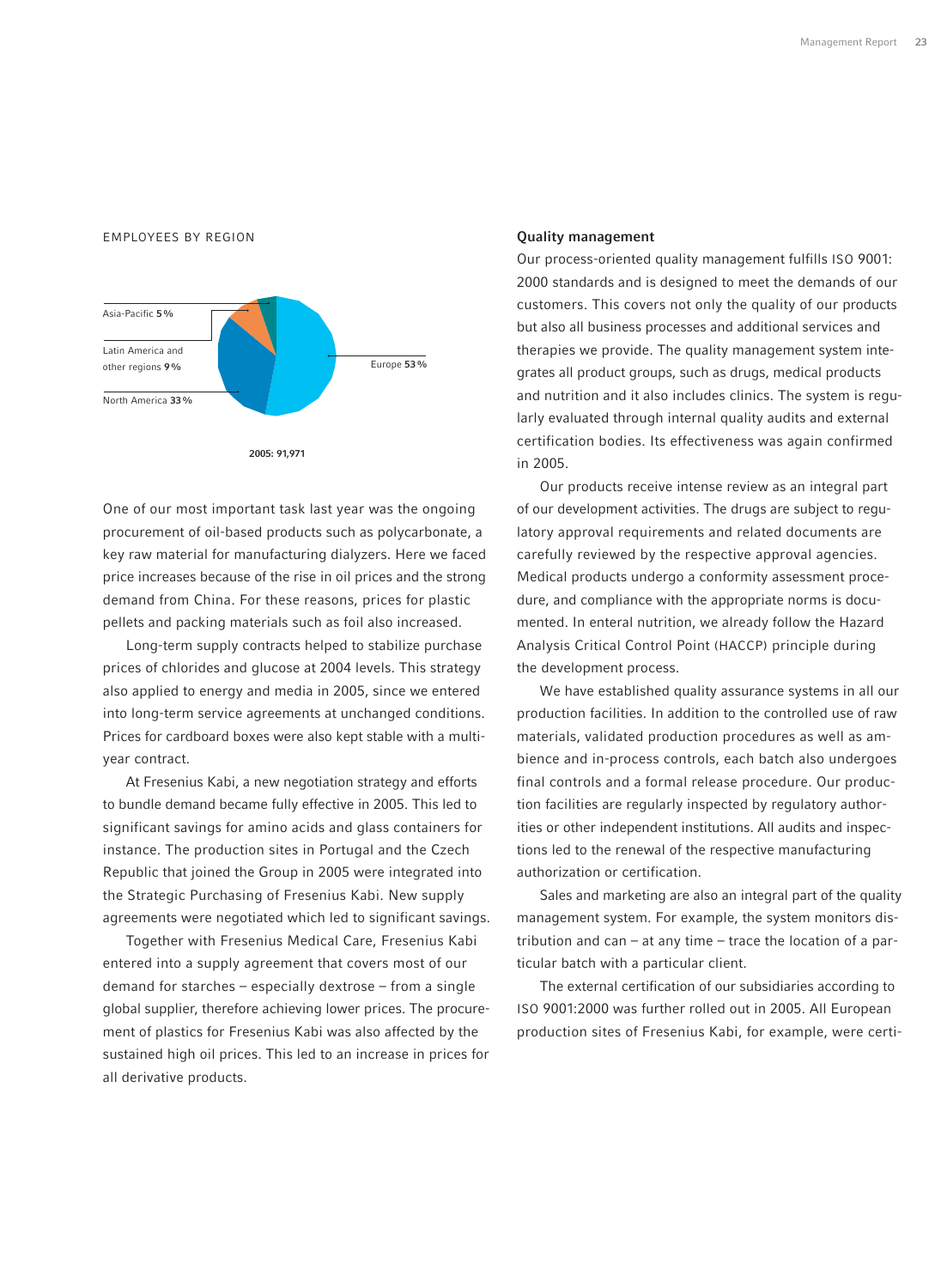fied in a matrix according to ISO 9001, and its sales and marketing activities in Germany were certified. The demands of patients, doctors and health insurers for the best possible and most cost-effective care were the focus of this certification. A continuous improvement process creates opportunities for optimization and increases competitiveness through better cost structures. With the certification we have set uniform standards to further enhance the quality of care.

The two new companies, Infusia and Labesfal, have been integrated into the quality management system. Infusia's production in the Czech Republic has already been included in Fresenius Kabi's certification. Certification for the production of medical products (EN 13485, MDD and ISO 9001:2000) was received in November from the German TÜV Product Service.

Fresenius Medical Care continued integrating dialysis clinics into the quality management system. The certification according to ISO 9001:2000 of clinics in Slovenia, the Czech Republic and specially in Hungary was the focus in 2005.

# **OVERALL ASSESSMENT OF THE BUSINESS SITUATION**

The Management Board continued to assess the development of the Fresenius Group as positive at the time this Management Report was prepared. There is a strong demand around the world for our products and services. The development in the first few weeks of 2006, with further increases in sales and earnings, fully met our expectations.

# **RISK REPORT**

Through its continuous expansion, especially in international markets, and the increasing complexity and dynamics of our business, the Fresenius Group is exposed to a number of risks. These risks are directly related to business activity and

have to be entered into if opportunities are to be exploited. As a provider of often life-saving products and services for severely and chronically ill people, we are relatively independent of economic cycles. Our experience in the development and manufacture of products as well as in our markets is a solid base from which we can safely assess risks.

# **Risk management**

The management of risks is a continuous task so the identification, evaluation and control of risks are key tools of Group management.

The Fresenius risk management system is an integral part of corporate strategy and is based on its guidelines. Through the combination of our internal monitoring system, our risk controlling and an early-warning system derived from our risk management system, we can identify and counteract at an early stage those potential developments which could threaten the companies' future. We have assigned the responsibilities for the processes and for monitoring risks in the individual business segments as follows:

- Risk situations are evaluated regularly with standardized processes and compared with given requirements. Responses can be initiated at an early stage when negative developments emerge.
- The managers responsible are required to report relevant changes in the risk profile without delay to the Management Board.
- Constant observation of the markets as well as close contacts to customers, suppliers and institutions allow us to swiftly identify and react to changes in our business environment.

Risk management measures are supported both at Group level and in the individual business segments by our risk controlling as well as our management information system. Based on detailed monthly and quarterly financial reports,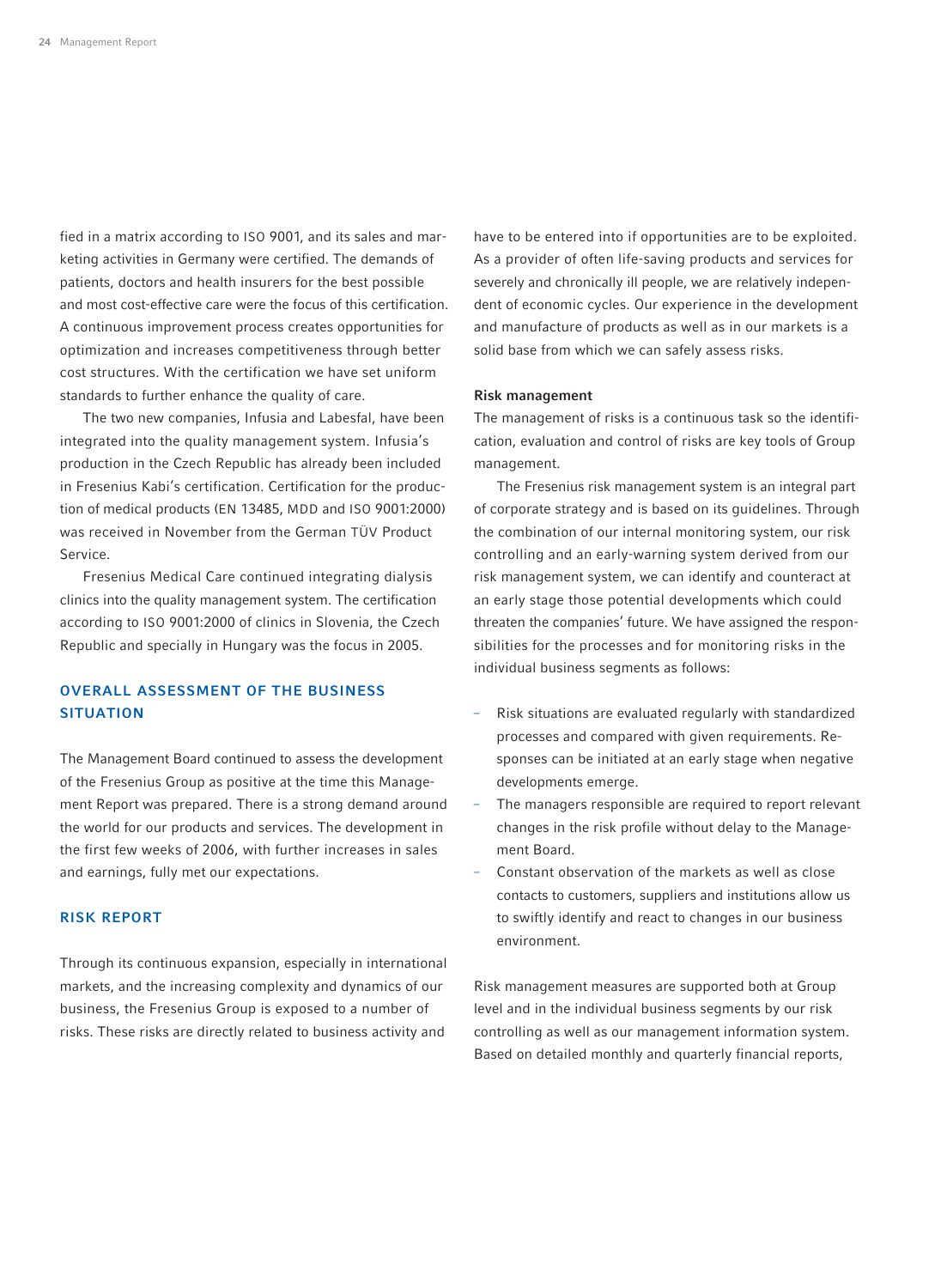deviations in earnings and assets from budget figures are identified and analyzed. In addition to risk management, a monitoring system has been established comprising organizational processes and measures as well as internal controls and audits.

Our risk management system is regularly evaluated and adjusted to allow us to react early to changes in the markets, and the current system has proven effective to date.

The international operations of the Fresenius Group expose us to a variety of currency risks. In addition, the financing of the business exposes us to certain interest rate risks. We use derivative financial instruments as part of our risk management to avoid the negative impacts of these risks. We limit ourselves to non-exchange-traded, marketable instruments that are used exclusively to hedge our operations and not for trading or speculation.

The Fresenius Group's currency and interest rate risk management activities are based on a policy approved by the Management Board that defines the targets, organization and handling of the risk management processes. In particular, the guidelines assign responsibilities for risk determination, the execution of hedging transactions and for the regular reporting of risk management activities. These responsibilities are coordinated with the management structures in the other business areas of the Group. Hedging transactions using derivatives are carried out solely by the Corporate Treasury Department of the Fresenius Group, apart from a few exceptions in order to adhere to foreign currency regulations, and are subject to stringent internal controls. This ensures that the Management Board is fully informed of all significant risks and current hedging activities.

The functionality and effectiveness of the risk management system is reviewed as part of the audit of the annual financial statements. Conclusions arising from the audit are taken into account in the ongoing refinement of our risk management system.

# **Risk areas**

The main risk areas to the operations of the Fresenius Group are as follows:

# – General economic risks

From today's point of view, the development of the global economy presents no significant risk to the Fresenius Group. In 2006, we expect overall economic growth to continue. For the Fresenius Group, we expect continued strong demand for our life-saving and life-sustaining products and services.

### – Risks in the general operating framework conditions

The risk situation of each individual business segment depends on the development of its markets. Therefore, political, legal and financial conditions are monitored and evaluated carefully. In addition, the continuous internationalization of the markets of the Fresenius Group requires us to keep abreast of country-specific risks.

### – Risks in the health care sector

Risks related to changes in health care market conditions are of major importance to the Fresenius Group. The main risks are the development of new products and therapies by competitors, the financing of health care systems and reimbursement in the health care sector. This is especially true in the United States, where a large portion of our sales are generated, and where changes in the reimbursement system could have an impact on our business. The same is valid for the hospital market in Germany. The introduction of Diagnosis Related Groups should increase the efficiency of hospitals while reducing expenses of the health care system. Patients are largely assigned to hospitals by the public health and pension insurers. It is especially important that the contracts with these insurers and health care institutions are maintained. For this reason, we not only continually monitor legislative changes but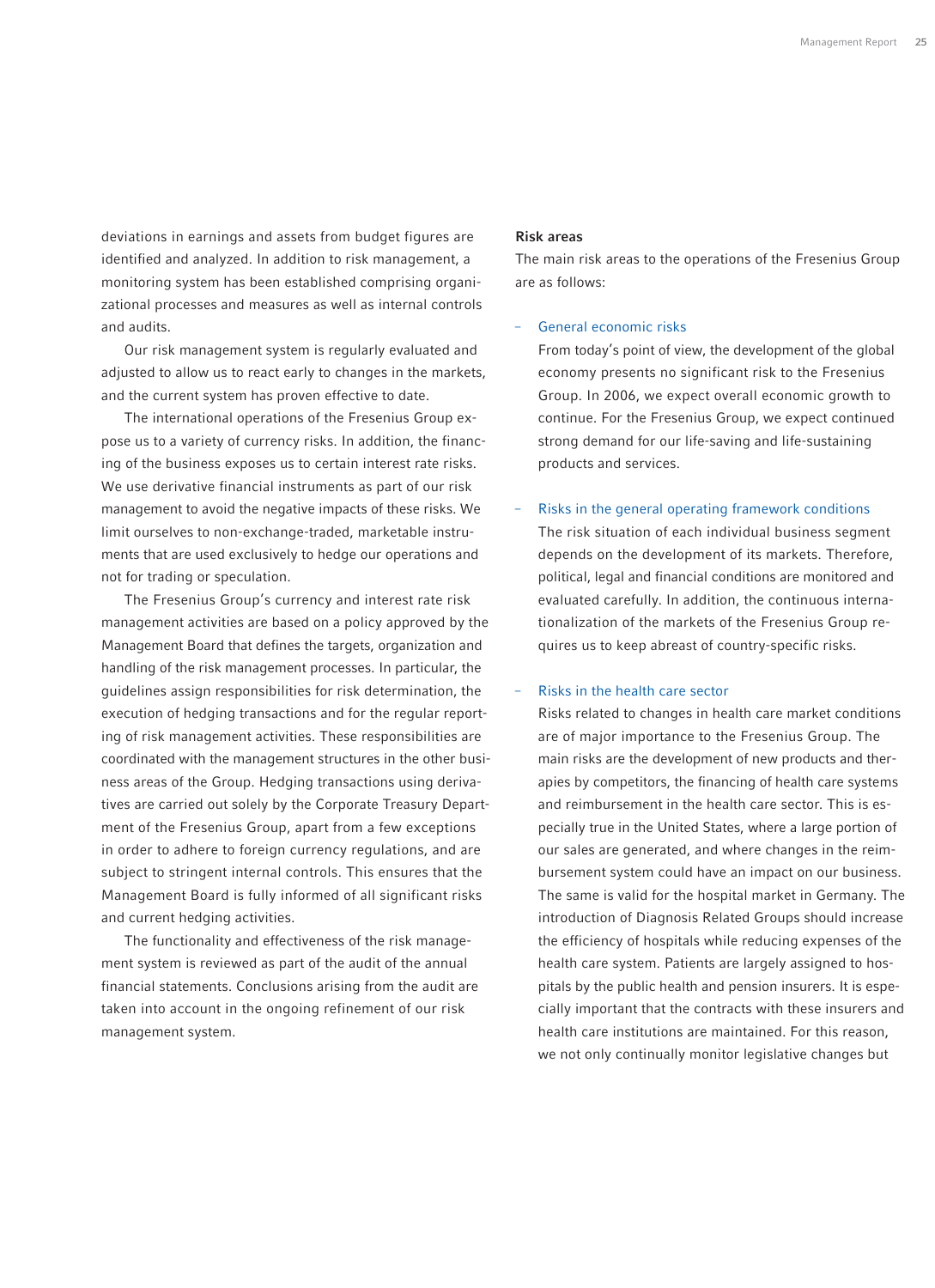pro-actively work together with governmental health care institutions. Furthermore, our close ties with the medical and scientific communities allow us to identify and support relevant technological innovations and keep abreast of current developments in alternative treatment methods. This allows us to evaluate and adjust our corporate strategy if necessary.

### – Operating risks

– Production, products and services

We confront potential risks in production and services with the following measures: Compliance with product and manufacturing regulations is ensured by quality management systems in accordance with the internationally recognized quality standards ISO 9001 and ISO 9002 and the corresponding internal standards as defined, for example, by our quality and work procedure manuals. Regular audits are carried out by quality management officers at each of the group's production sites and dialysis clinics to test compliance with all regulations in all areas from management and administration to production and clinical services and patient satisfaction. Our production facilities comply with the international "Good Manufacturing Practice" (GMP) guidelines or other nationally and internationally recognized standards. In addition, the Quality Management and Compliance Programs document and ensure that business is performed in line with high ethical standards, and in accordance with official guidelines. Internal and external audits review the legality and efficiency of our operations as well as the effectiveness of our internal monitoring systems. Potential risks, such as those arising from the start-up of a new production site or the introduction of new technologies, are countered through careful planning, regular analysis

and continual progress reviews. Performing medical procedures on patients in our acute and post acute care hospitals presents inherent risks; operational risks include the need for hygiene and sterile conditions. We counteract these risks with structured operating procedures, continuous personnel training and patient-oriented working methods. Risks can also arise from increasing pressure on our product prices and from price increases on the procurement side. Changes in the reimbursement guidelines or the dosages for erythropoietin (EPO), a hormone used in dialysis that stimulates the production of red blood cells, could have a significant impact on the sales and earnings of Fresenius. A change in the procurement conditions for EPO could also significantly increase Fresenius' costs. Reimbursement and revenues from the administration of EPO accounted for approximately 10% of total sales of the Fresenius Group in 2005.

– Research and Development

The development of new products and therapies always carries the risk that the development target is not achieved. Regulatory approval of new products requires comprehensive, cost-intensive pre-clinical and clinical studies. The Fresenius Group spreads its risk widely by conducting development activities in various product segments. We also counteract risks from research and development projects by regularly analyzing and assessing development trends and examining the progress of research projects. We also strictly comply with the legal regulations for clinical and chemical-pharmaceutical research and development.

– Risks from the integration of acquisitions The integration of acquisitions or potential acquisitions carries risks that can adversely affect assets and liabilities, financial position and results of operations of Fresenius.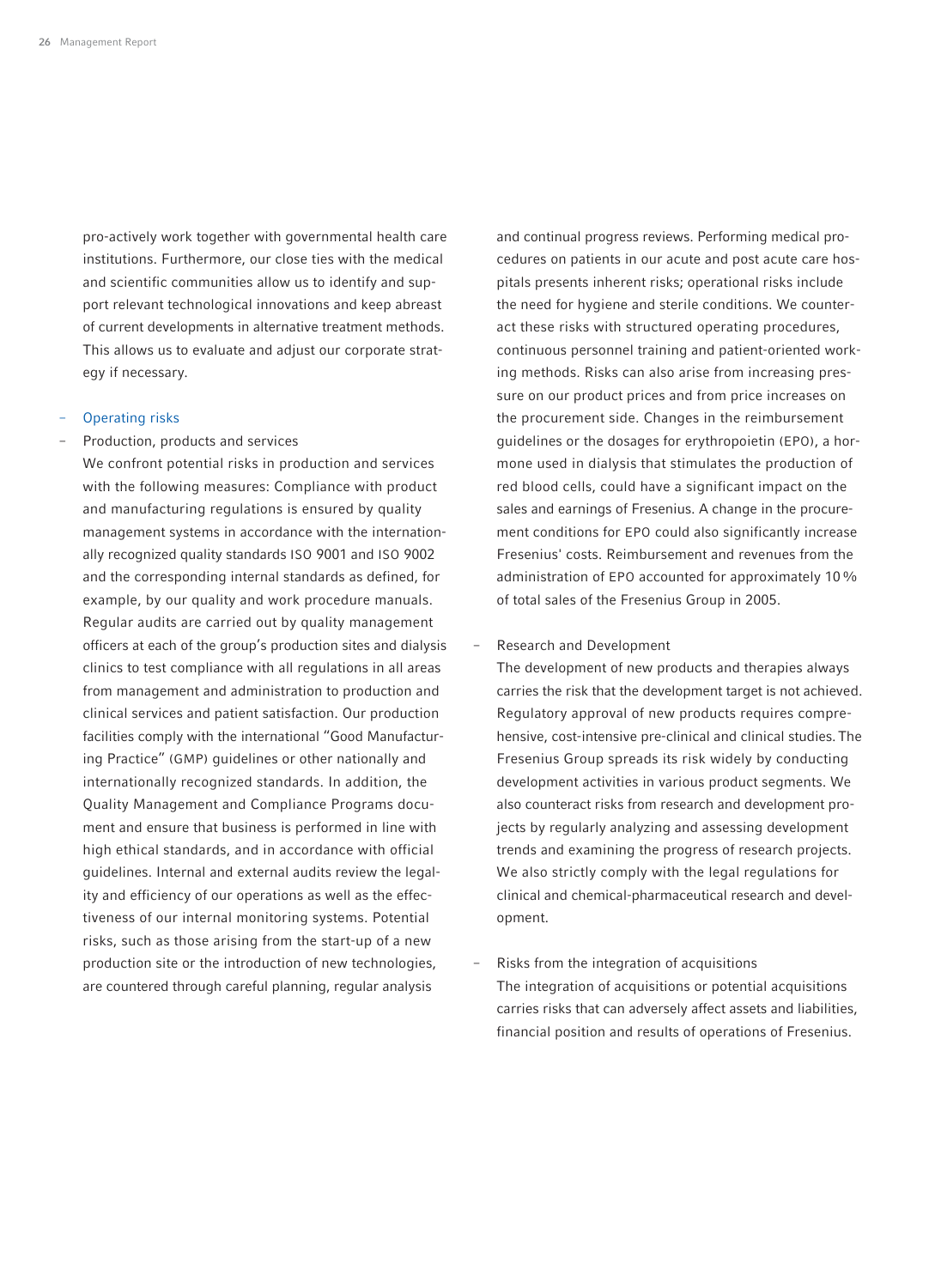Following an acquisition, the infrastructure of the acquired company must be integrated while legal questions and contractual obligations are clarified. Marketing, patient services and logistics must also be unified. Ongoing business processes as well as relationships with customers can be harmed by losing key managers during integration. The integration process could prove to be more difficult and cost-intensive or last longer than expected. Risks could arise from the operations of the newly acquired company that Fresenius believed to be insignificant or was unaware of. An acquisition may also prove to be less beneficial than initially believed.

### Other risks

Risks in personnel marketing are not considered to be significant. Nevertheless, the Group uses comprehensive recruiting and personnel development programs to counteract a possible shortage of skilled personnel. Fresenius counters the general shortage of specialized hospital personnel through targeted personnel marketing measures in order to recruit a qualified and dedicated workforce, and thus ensure the high standards of treatment quality. Other risks, including those in our IT systems, are also not considered to be significant. IT risks are countered through security measures such as controls and monitoring. In addition, we counter these risks with constant investment in hardware and software as well as by improving our system expertise.

### – Financial risks

Potential financial risks that arise from exposure to foreign currencies and interest rates are countered by a special risk management program. Derivative financial instruments are used to hedge against interest rate and foreign currency risks. These instruments are used solely for

hedging current operations and are not allowed for trading or speculative purposes. Further details are available on pages 121 to 127 of the Notes. Potential financial risks that could arise from acquisitions and investments in property, plant and equipment and intangible assets are assessed in advance by performing careful and in-depth reviews, sometimes with the support of external consultants. As a globally active company, Fresenius is widely exposed to translation effects due to foreign exchange rate fluctuations. The US dollar/euro exchange rate is of particular importance due to our extensive US operations. The considerable debt of Fresenius could limit its ability to pay dividends or implement its corporate strategy.

– Government reimbursement payments

Fresenius is subject to comprehensive government regulations in nearly all countries where it is active. This is especially true in the United States and Germany. In addition, Fresenius must adhere to general rules of law, which can vary from country to country. There can be far-reaching legal repercussions if Fresenius fails to comply with any of these laws or regulations. The majority of Group revenues derives from government reimbursement programs such as the US Government, Medicare and Medicaid reimbursement programs. Legal changes, or changes in the reimbursement method, could affect the amount of these payments and have a significant adverse impact on the assets and liabilities, financial position and results of operations of the Group.

– Legal risks

Risks that arise from legal issues are continually identified, analyzed and communicated.

At the beginning of 2003, a definitive agreement was signed regarding the settlement of fraudulent conveyance claims and all other legal matters in connection with the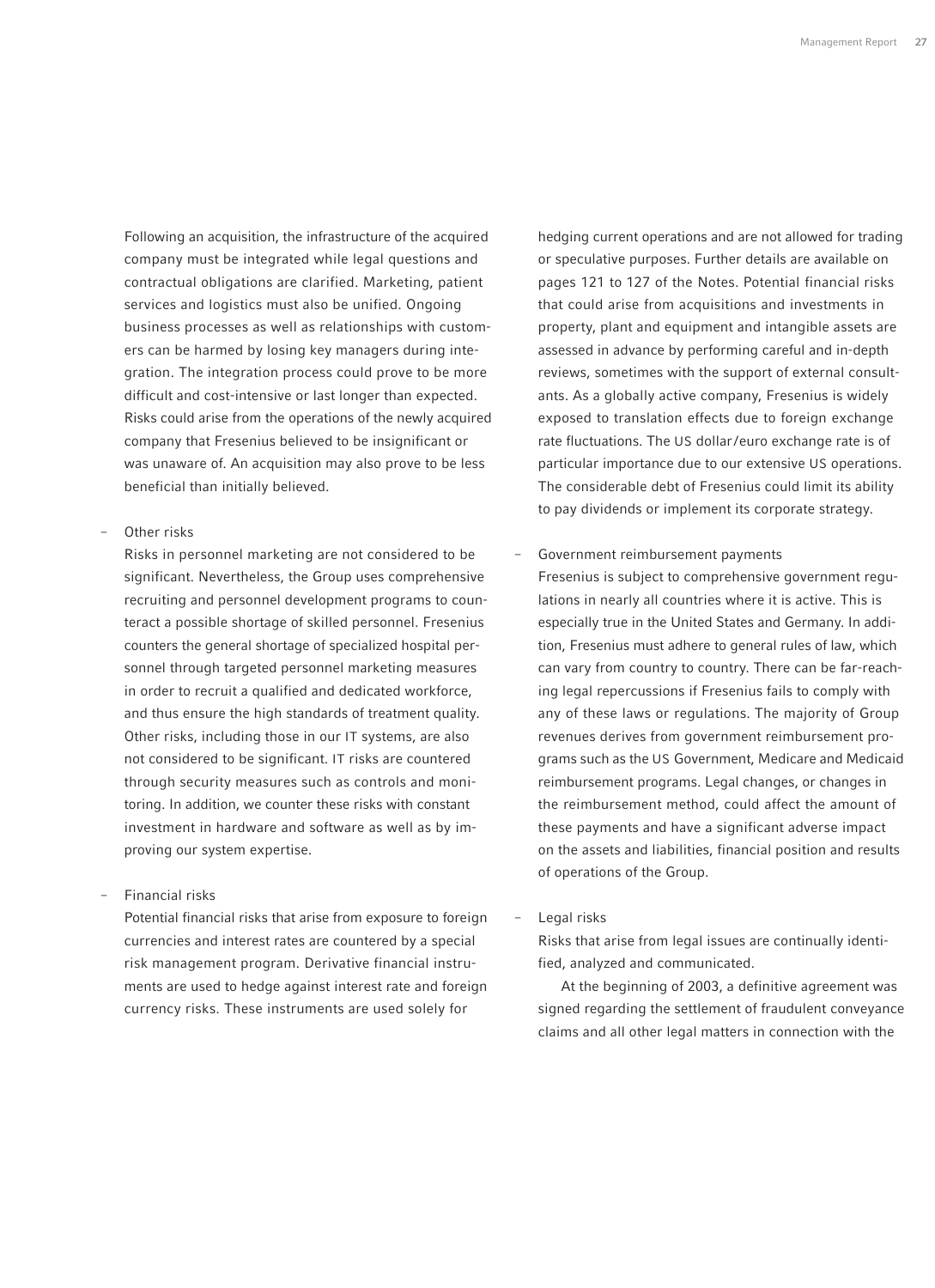National Medical Care transaction in 1996 arising from the bankruptcy of W.R. Grace. Under the Settlement Agreement, Fresenius Medical Care will pay a total of US\$ 115 million to the W.R. Grace & Co. bankruptcy estate, or as otherwise directed by the Court, upon plan confirmation. The Settlement Agreement has been approved by the U.S. District Court. Also, the claims which were made out of court by certain private US health insurers were settled by an agreement. Consequently, all legal issues resulting from the NMC transaction have been concluded. Please see page 97 and page 118 of the Notes for details.

In October 2004, Fresenius Medical Care Holdings, Inc., and its subsidiary Spectra Renal Management, received subpoenas from the US Department of Justice, Eastern District of New York. The subpoenas require production of a broad range of documents relating to the companies' operations, with specific attention to documents relating to a certain hormone test and vitamin D therapies for dialysis patients. Furthermore, in April 2005 Fresenius Medical Care Holdings, Inc. received a subpoena from the US Department of Justice in St. Louis (Missouri) in connection with civil and criminal investigations. Documentation must be provided on clinical quality programs, business development activities, compensation of clinic managers, contractual relationships with doctors, joint ventures, and our anemia treatment therapy. Please see page 119 and page 120 of the Notes for further details.

Furthermore, the Fresenius Group is involved in various legal issues resulting from business operations. Although it is not possible to predict the outcome of these disputes, none are expected to have a significant adverse impact on the assets and liabilities, financial position and results of operations of the Group.

# **Overall risk**

The basis for evaluating overall risk is the risk management system that is regularly audited by management. Potential risks for the Group include factors outside or only partially within its control such as the development of national and global economies, which Fresenius constantly monitors. Risks also include factors within its control such as operating risks, which the Company anticipates early and reacts to appropriately. At the current time, there are no recognizable risks regarding future performance that appear to present a long-term and material threat to the assets and liabilities, financial position and results of operations of the Group. We have created organizational structures that include all the conditions needed to quickly alert us to emerging risk situations.

### **Corporate rating**

The planned acquisition of Renal Care Group, Inc., which will be entirely financed with bank debt, led to a slight adjustment in the rating of Fresenius Medical Care and Fresenius AG. Standard & Poors placed the ratings on Credit Watch and announced it would alter the rating from BB+, watch negative, to BB, negative outlook, when the acquisition was closed. Moody's lowered the ratings of Fresenius Medical Care and Fresenius AG before the planned acquisition from Ba1 to Ba2. The outlook is stable. Given our intention to finance the acquisition with bank debt, we anticipated these downgrades. The financing mix used in the acquisition of HELIOS and the business of Clinico at the end of 2005 did not cause any change in the ratings of Fresenius AG.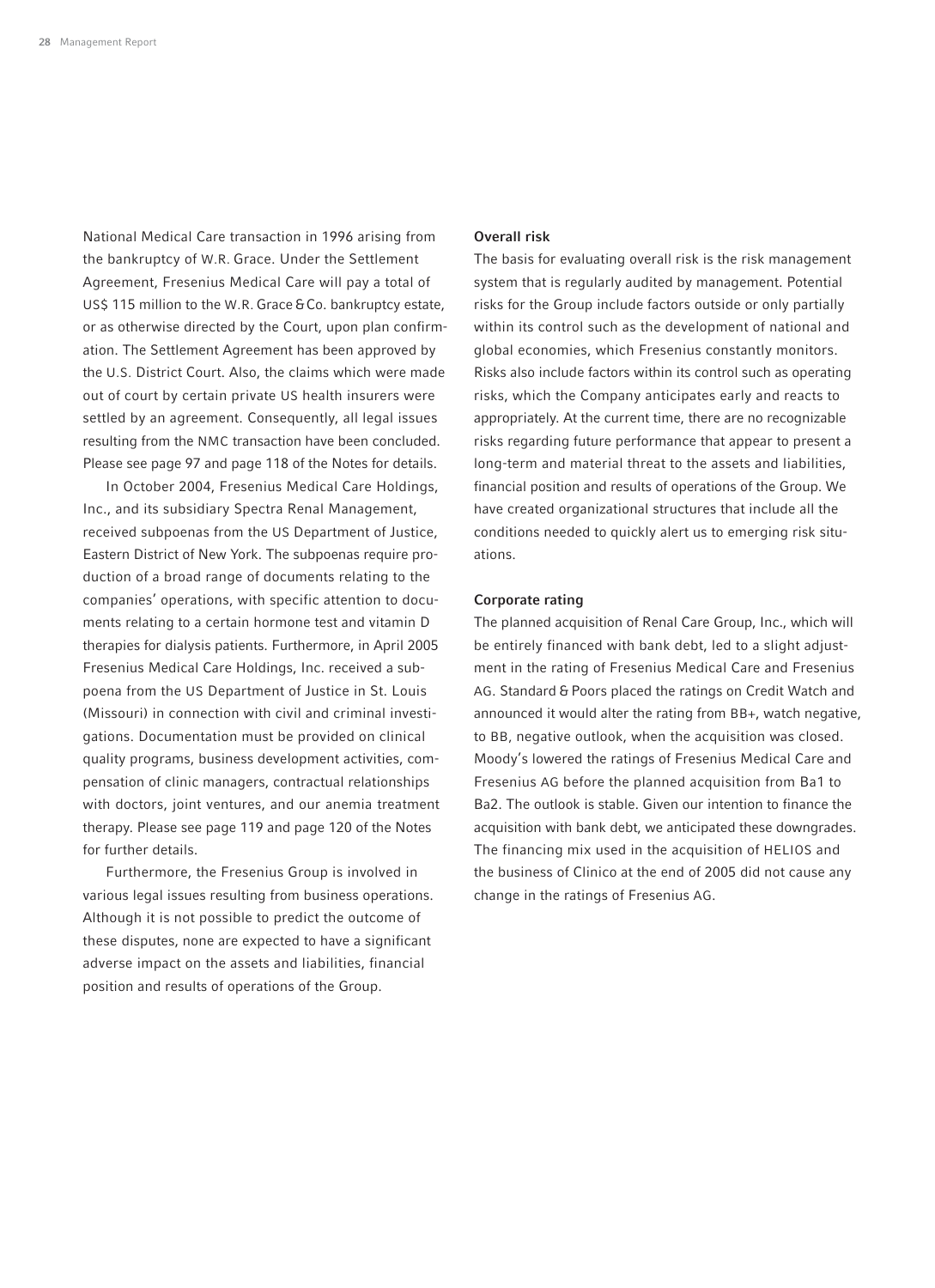### FRESENIUS AG RATINGS

|                  | Rating          | Outlook    |
|------------------|-----------------|------------|
| Standard & Poors | BB+             | watch neg. |
| Moody's          | Ba <sub>2</sub> | stable     |

### **SUBSEQUENT EVENTS**

On May 3, 2005, Fresenius Medical Care entered a contract to acquire all of the share capital of Renal Care Group, Inc., a US dialysis care company, for approximately US\$ 3.5 billion in cash. Renal Care Group had preliminary revenues of US\$ 1.5 to 1.6 billion in 2005. Fresenius Medical Care expects to close the acquisition in the first quarter of 2006. In February 2006, Fresenius Medical Care Holdings and Renal Care Group entered into a definitive agreement to sell approximately 100 dialysis clinics serving an average of approximately 60 to 65 patients per clinic to National Renal Institutes, Inc. The execution of this agreement is an important step toward concluding the review by the United States Federal Trade Commission (FTC) of Fresenius Medical Care's acquisition of Renal Care Group. The purchase price for the divested clinics is approximately US\$ 450 million to be paid in cash, subject to post-closing adjustments to current assets and other routine matters. For details on the financing of this acquisition please refer to page 16 of the Management Report.

In 2005, Fresenius Medical Care also initiated a change in its corporate structure, consisting of the conversion of the preference shares of Fresenius Medical Care into ordinary shares and a change of legal form into a Kommanditgesellschaft auf Aktien or KGaA (German partnership limited by shares). 96% of the preference shareholders exchanged their shares at a ratio of 1:1 and a conversion premium of  $\epsilon$  9.75

per tendered preference share. The conversion and the change in legal form of Fresenius Medical Care AG to a KGaA was completed in February 2006. The company is now legally an AG & Co. KGaA. Fresenius AG now holds 36.77% of the voting capital of Fresenius Medical Care AG & Co. KGaA.

The change in legal form and the creation of just one share class are strategic initiatives to broaden the future financial flexibility of Fresenius Medical Care. With the focus on one share class, the liquidity of the ordinary shares will increase significantly, the share structure will be simpler and the stock will become more attractive to investors. Only a KGaA structure allows Fresenius AG to retain its controlling position over Fresenius Medical Care and to continue to consolidate Fresenius Medical Care in its financial statements.

In January 2006, Fresenius issued a bond with a total value of €1 billion through its wholly-owned subsidiary Fresenius Finance B.V., the Netherlands. The proceeds from the bond, together with the capital increase at the end of 2005, were used to finance the purchase of HELIOS, to replace a  $\epsilon$  300 million bond, 71% of which was redeemed for cash, and for general corporate purposes.

Otherwise, no major changes in the situation of the company or our sector have occurred since the beginning of 2006. There are also no plans for major changes to the structure, administration or legal form of the Group or in human resources. No other events of material importance have occurred since the close of the fiscal year.

# **OUTLOOK**

This Management Report contains forward-looking statements, including statements on future sales, expenses and investments as well as potential changes in the health care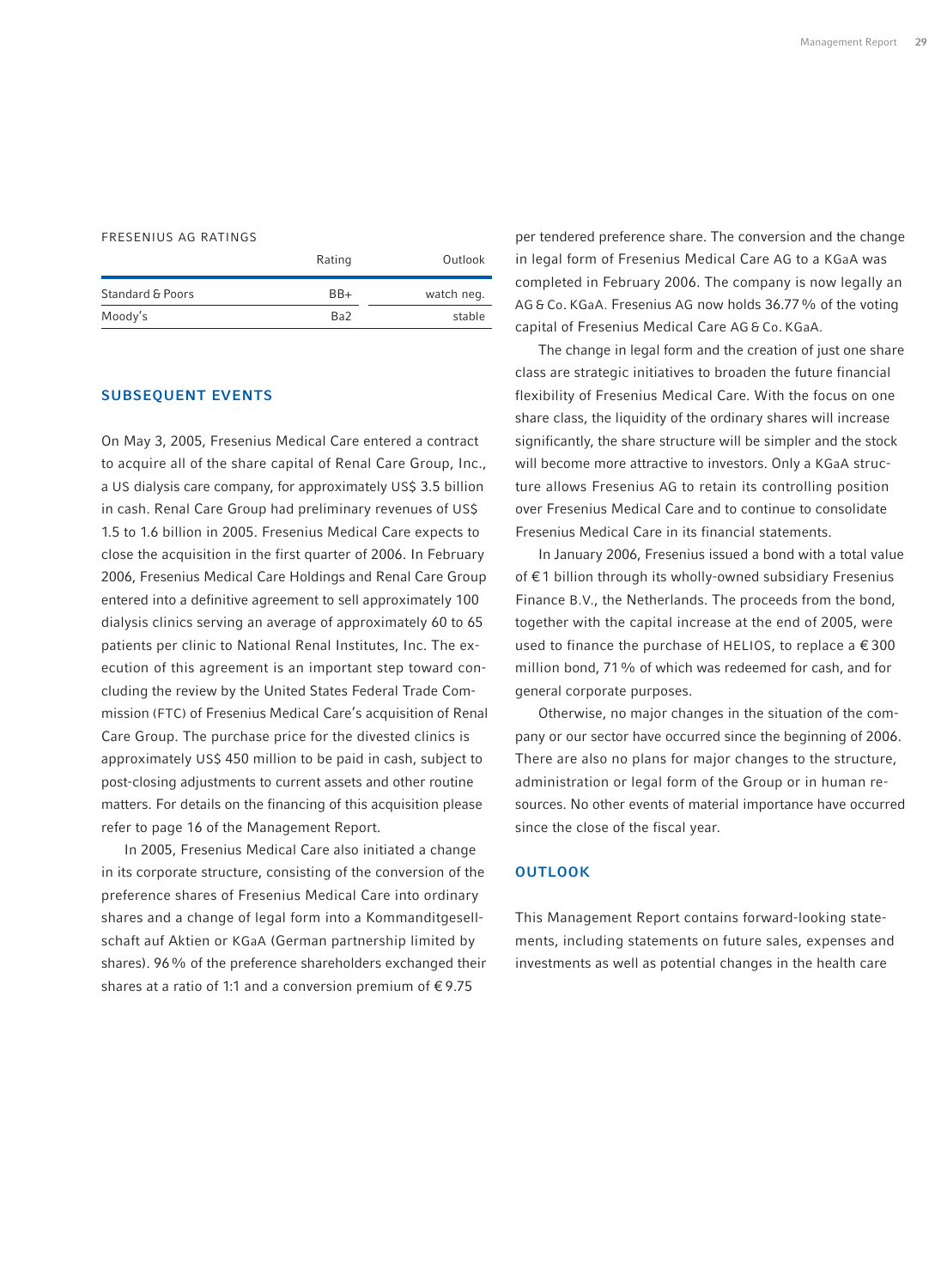sector, our competitive environment and our financial situation. These statements were made on the basis of the expectations and assessments of the Management Board concerning events that possibly could affect the company in the future. Such forward-looking statements are subject as a matter of course to risks, uncertainties, assumptions and other factors, so that the actual results, including the financial position and profitability of Fresenius, could differ materially from or be more negative than those expressly or implicitly assumed or described in these statements. For further information, please see our Risks Report on page 24f.

# **General outlook**

The outlook remains positive for the Fresenius Group in the coming years. The Group expects organic sales growth of about 5 to 6% with earnings growing even faster. Within the business segments, the acquisition of HELIOS will lead to a stronger contribution to the Group from Fresenius ProServe. On a pro forma basis including the HELIOS acquisition, Fresenius ProServe would have contributed 22% of Group sales last year rather than the reported 10%. The acquisition of HELIOS in 2005 and the planned acquisition of Renal Care Group in 2006 will lead to a significant increase in debt with a related impact on interest expenses. Our goal is to further improve the debt ratios of the Group. The integration of these acquisitions into the Group will be another focus of our efforts this year so as to avoid potential future risks.

# **Economic outlook**

For the year 2006, continued growth in the global economy is expected. The United States and China will once again be the driving forces. Economists expect GDP growth in 2006 of up to 4.0% in the United States, the world's biggest economy, and 8.5% in China. However, these positive forecasts

could be jeopardized by further rising oil prices. Many economists believe that the growing US trade deficit could be a major risk for the global economy, since it could lead to a significant devaluation of the dollar.

### – Europe

Current surveys expect a slight economic recovery among the euro countries. Increasing corporate profits, stronger order intake and the growing need for investments and modernization will increase momentum for investment. Consumer spending is expected to develop slightly better than in 2005. The growth in exports should accelerate if the global economy continues to grow and the euro weakens further. At the same time, imports are likely to rise on stronger domestic demand. The trade balance will therefore only provide limited stimulus in 2006. Also, the European Central Bank is expected to raise interest rates during 2006. Overall, GDP growth of 2.1% is expected in the euro countries.

Germany's domestic demand is still not expected to recover substantially. A number of special effects – the Soccer World Cup and the bringing forward of purchases ahead of the VAT hike in 2007 – should bolster GDP. GDP growth of 1.5% is expected in Germany in 2006.

### – United States

Consumer spending is expected to grow more slowly in 2006 since energy prices are likely to remain high and the Federal Reserve could make further rate hikes. High employment and rising incomes should partially compensate for these effects and help to maintain robust growth in consumer spending. The budget deficit will widen further in 2006 due in part to the massive public spending to repair the hurricane damages sustained in 2005. Overall, GDP growth of about 3.75% is expected.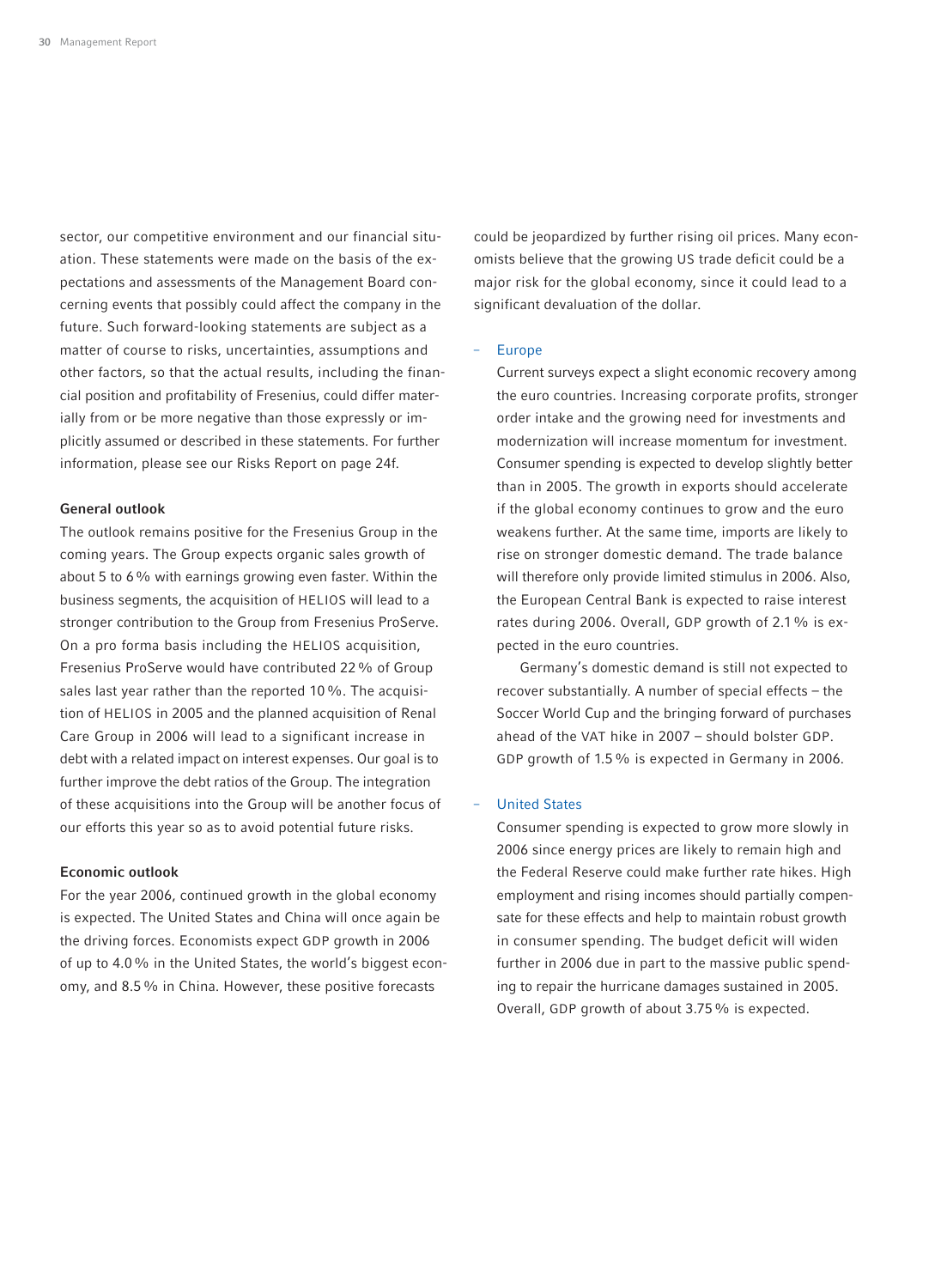# – Asia

Observers expect GDP growth of 7.2% in Asia (excluding Japan) in 2006. Thanks to its highly competitive export industry, China will continue to drive the growth but at a slightly slower pace than in 2005. In addition, the industrial economies could see stronger momentum than last year, which will also support China's growth. China is expected to achieve overall economic growth of 8.5%. The Japanese economy appears to be heading in the right direction. The main challenge for the Japanese government is further budget consolidation. GDP growth in Japan is expected to be 3.1%.

# – Latin America

Its high foreign debt continues to be a risk for Latin America, and it could quickly become more severe as international interest rates pick up. Sustained economic recovery could also be threatened by the double-digit inflation rates that still prevail in some countries, political uncertainties from a number of parliamentary and presidential elections as well as capital outflows. Growth in the region should remain robust, with overall economic growth of nearly 4.0% expected for 2006. More than 50% of Latin America's exports are raw materials. The development of the raw material markets will therefore be a significant factor for the relatively good economic outlook for Latin American countries.

# **Health care sector and markets**

The health care market offers us exceptional opportunities as described below. Its three key characteristics – it is global, it is innovation-driven and demand is steadily growing – are the factors that drive our business. Fresenius responded to these

challenges, entering the international markets early on, and has successfully met the growing demands of the market with innovative and technologically superior products and therapies.

# – The dialysis market

We expect the number of dialysis patients to rise to approximately 2 million by 2010. For 2006, we expexct growth of 5 to 7% although significant regional differences are anticipated. In industrialized nations such as the United States, Japan and the countries of Central and Western Europe, we expect below-average patient growth. While the population of industrialized nations has access to dialysis treatment, the needs of patients with chronic kidney failure are still not met sufficiently in many developing nations, so we predict an average growth rate in these markets of around 10%. The fact that 80% of the world's population lives in these growth countries highlights the enormous potential of the dialysis market in developing nations.

In addition, the reimbursement of dialysis treatment according to quality-based criteria remains a central issue. In this reimbursement model, the quality of treatment would increase while the total cost of treating a dialysis patient would remain constant.

Fresenius Medical Care is active in many countries with a variety of health care systems and reimbursement schemes. In the United States, our largest market, patients covered by the public health insurers Medicare and Medicaid account for about 60% of Fresenius Medical Care's sales. Beginning on April 1, 2006, a new guideline will take effect that governs the treatment of dialysis patients with anemia. To treat anemia, EPO is administered during the dialysis treatment. The EPO dosage is determined by a patient's hematocrit level. The new guideline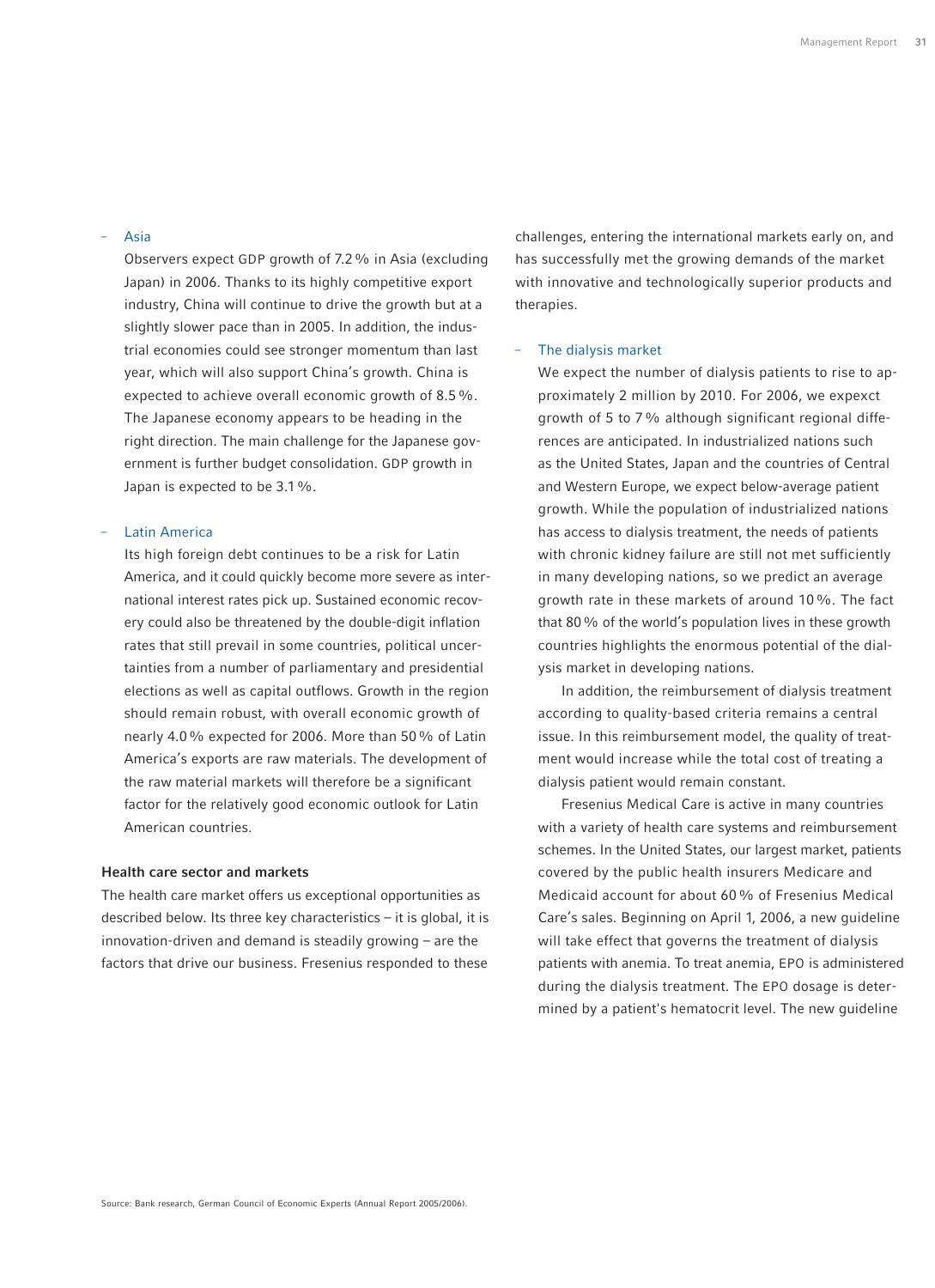has increased the recommended hematocrit range for dialysis patients from between 33% and 36% to 39%. The reimbursement scheme was adjusted accordingly. At the beginning of 2005, the reimbursement rate per dialysis treatment (composite rate) was increased by 1.6%. At the end of 2005 a bill was introduced in the United States Congress proposing a further increase in the composite rate by 1.6%. This bill became law at the beginning of 2006 and the reimbursement rate has been increased retroactively as from January 1, 2006. A new reimbursement system was developed for separately billable dialysis drugs. Reimbursement was previously based on the average wholesale price (AWP) of dialysis drugs. Now the average sale price (ASP) plus 6% is the basis for reimbursement. We expect these changes will have no or a slightly positive effect on the business of Fresenius Medical Care.

We have identified no significant changes to the reimbursement schemes in the other world markets. Also, it is not foreseeable when private companies will be allowed to operate dialysis clinics in Germany and Japan.

# The market for infusion therapy and clinical nutrition

Medical advances and demographic developments will remain the growth drivers in the health care market. Cost pressure and health care reforms are expected in Europe, particularly in Central and Western Europe. Despite these trends, we forecast an increase in demand for innovative therapies and cost-effective products. We expect midsingle-digit growth rates in the market for infusion therapy and clinical nutrition in Central and Western Europe. The market for generic intravenous drugs in Europe should see growth in the high single digits.

High growth potential continues to be presented in the regions of Asia-Pacific, Latin America and Eastern Europe. Increasing demand for primary care in hospitals,

which creates higher demand for medical products, will result in strong growth rates in many of these countries. In Eastern Europe and among the new EU countries, we foresee market growth in the high single digits. Growth is expected to continue at a double-digit rate in Asia-Pacific and Latin America, with sharply increasing demand for medical devices. The strong interest in improving primary health care in these regions will not diminish in the coming years.

#### – The German hospital market

Pressure on the profitability and transparency of the German hospital market will continue to increase in the coming years. Growing competition, especially in performance and quality, will require significant structural changes in hospitals. Strained public finances limit the ability of public hospitals to rationalize and invest in modernization, which impairs their competitiveness. However, private hospital chains and alliances are able to respond better to the pressure to improve profitability. They have more experience, enabling them to improve the efficiency of structures and processes and to achieve cost benefits in procurement. In addition, they are generally better placed to finance the necessary investments. Therefore, the privatization of public hospitals is expected to further accelerate.

Private hospital operators forecast further growth opportunities through the acquisition of public institutions. Overall, experts expect the market share of private operators to increase from 25% currently to about 40% in 2020. The average hospital stay should decrease by another 20% to approximately seven days in 2020.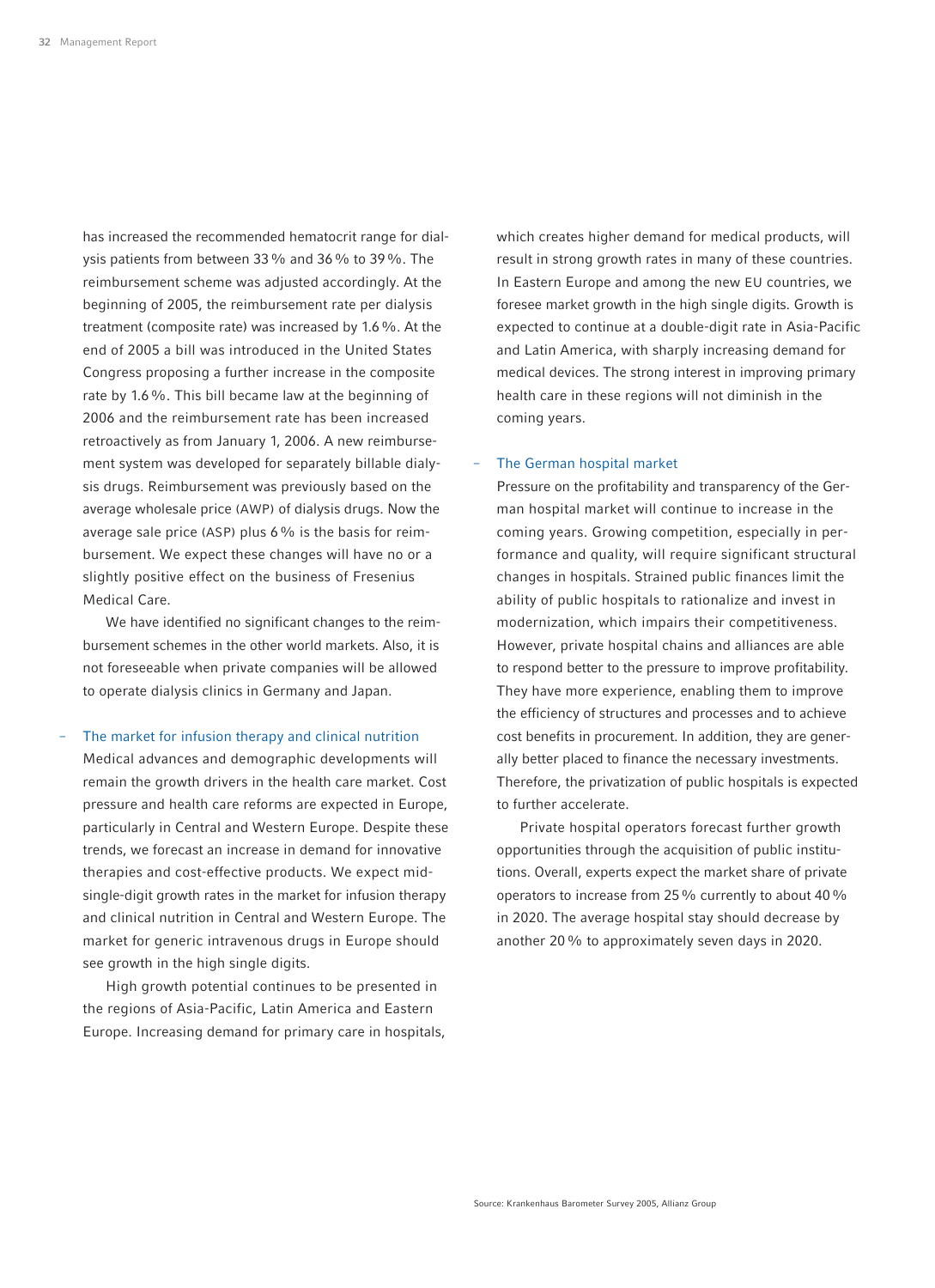# **Group sales**

With its international production and sales platform and its market-oriented products the Fresenius Group is ideally positioned for continued growth. In addition, the developments described in the chapter "Health care sector and markets" provide a solid basis. In 2006, we expect to increase Group sales to approximately €10.5 billion at 2005 exchange rates. Much of the sales growth this year will be due to the firsttime consolidation of Renal Care Group and the inclusion of HELIOS in the statement of income. So organic growth needs to be mentioned separately. For 2006, this should be in the region of 5 to 6%.

While our traditional markets in Europe and North America are growing at low to mid-single digit rates, we expect to see continued stronger expansion in the Asia-Pacific and Latin America regions. This will also be reflected in the development of sales: while we expect single-digit rates of growth in our major markets of the United States and Europe, sales in the growth regions should increase at double-digit rates.

#### **Group earnings**

We again expect a significant increase in Group net income in 2006 due to sustained sales growth and ongoing costsaving measures, with a special focus on production. Furthermore, acquisitions are expected to contribute to this increase.

Net income is projected to grow by more than 30% in constant currency despite the cost-cutting and price pressure in the market. The net income guidance already includes an amount of € 30 million (after tax) associated with expected one-time expenses for the integration of Renal Care Group and the refinancing of debt as well as for costs related to the change of accounting principles for stock options. Due to the higher number of shares issued in December 2005, earnings per share are projected to increase by approximately 10% in constant currency.

### **Sales and Earnings of the Business Segments**

Overall, we expect good improvements in sales and earnings in 2006 in each of our business segments: The number of dialysis patients should rise by about 5 to 7% in 2006, leading to a continued growth in demand for dialysis products and a higher number of treatments. For the full year 2006, Fresenius Medical Care expects revenue growth at constant currencies of approximately 25% on a pro forma basis, giving effect to the RCG merger as compared to 2005 reported revenues. Pro forma amounts assume consolidation of RCG's operations into Fresenius Medical Care for the full twelve months of 2006. For the full year 2006, Fresenius Medical Care expects to report revenue of more than US\$ 8 billion. Fresenius Medical Care's projected net income growth on a pro forma basis for 2006 is expected to be between 10 and 15%, based on the US\$ 472 million net income excluding onetime costs achieved in 2005. This guidance does not take into effect any expected one-time items and the change of accounting principles for stock options. Fresenius Medical Care expects the after tax impact of the one-time items and the change of accounting principles to be around US\$ 50 million.

Fresenius Kabi expects the positive development to continue in 2006. Sales are expected to increase about 10% in constant currency. The Asia-Pacific and Latin America regions are projected to continue their growth pattern. The first-time consolidation of Clinico in the statement of income and the consolidation of Pharmatel will also have a positive effect on sales. Pharmatel is an Australian company, in which Fresenius Kabi increased its stake from 25.1% to 50.1% at the beginning of 2006. The projected sales growth combined with cost optimizations will result in a significant earnings improvement in 2006. Fresenius Kabi's EBIT margin is projected to increase to 14.5 to 15.0%.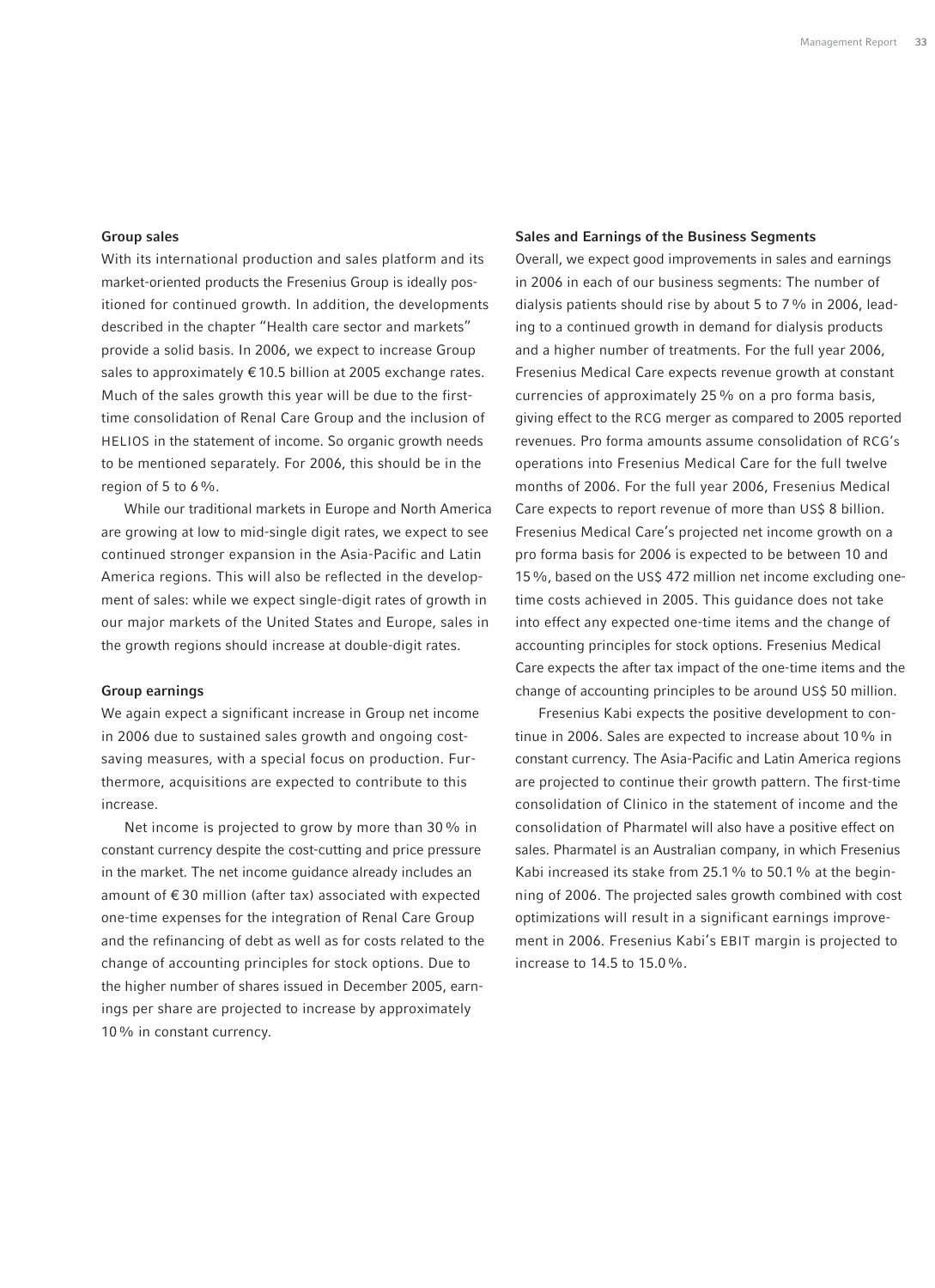At Fresenius ProServe, the statement of income will be significantly affected by the first-time consolidation of HELIOS Kliniken in the statement of income. We will concentrate on improving earnings in our hospital operations business. Moreover, we will see growth in our engineering and services business due to the excellent order intake development. On a pro forma basis, Fresenius ProServe achieved sales of €2,009 million and EBIT of €125 million in 2005. For 2006, Fresenius ProServe expects an organic sales growth of 1 to 3% based on 2005 sales of € 2,009 million. Projected EBIT will be between € 140 million and € 150 million.

Fresenius Biotech will continue its clinical study program. For 2006, Fresenius Biotech's activities should lead to EBIT in the range of  $€ -45$  to  $-50$  million. This increase is largely due to the expanded clinical study program.

#### **Financing**

In 2005, we generated a solid operating cash flow thanks to the good development of earnings and the further improvement in receivables management. The cash flow margin came to 10.0 %. For 2006, we anticipate a sustainable high cash flow. The cash flow margin, however, is expected to be below the 2005 figure.

A key figure for the Fresenius Group is the net debt/ EBITDA ratio. On December 31, 2005 this ratio stood at 2.3, adjusted by the EBITDA of HELIOS (see page 22 of the Management Report). This figure will climb to about 3.5 in 2006 because of the fully debt financed Renal Care Group acquisition. Our goal is to reach a ratio of < 3.0 by 2008. We will concentrate on increasing earnings and on a continued strong cash flow and debt reduction. Selected acquisitions must meet our profitability criteria.

Overall, we have sufficient financial cushion with syndicated credit lines, an only partially utilized receivables securitization program at Fresenius Medical Care, the unused portion of the commercial paper program and substantial open bilateral credit lines available from banks. On December 31, 2005, the Fresenius Group had a commercial paper program of € 250 million, of which only € 22 million was used, as well as substantial open bilateral credit lines at its disposal.

# **Investments**

Fresenius is planning to invest in further growth and to increase investment spending. In 2006, investments in property, plant and equipment and intangible assets are projected to increase to approximately € 550 to 600 million (2005: € 357 million). The bulk will be invested at Fresenius Medical Care and Fresenius ProServe, with Fresenius Medical Care accounting for about two-thirds and Fresenius Kabi and Fresenius ProServe for the remaining third. The focus of the investments at Fresenius Medical Care will be on the construction and expansion of dialysis clinics as well as on the expansion and maintenance of production sites. Investments at Fresenius Kabi will also be used to expand and maintain production plants and introduce new manufacturing technology. At Fresenius ProServe we will invest primarily in the modernization and equipment of hospitals. The regional focus of the investments will be on Europe and North America, each with around 45%. The remainder will be invested in Asia, Latin America and Africa. About 30% of the funds will be invested in Germany.

### **Procurement**

Procurement optimization, including price and conditions as well as product quality, is an important component of earnings growth. We will also focus on optimizing the procurement process as well as the cooperation between individual sites. Procurement alliances across various sectors will allow us to increase purchasing volumes and strengthen our negotiation position with our suppliers.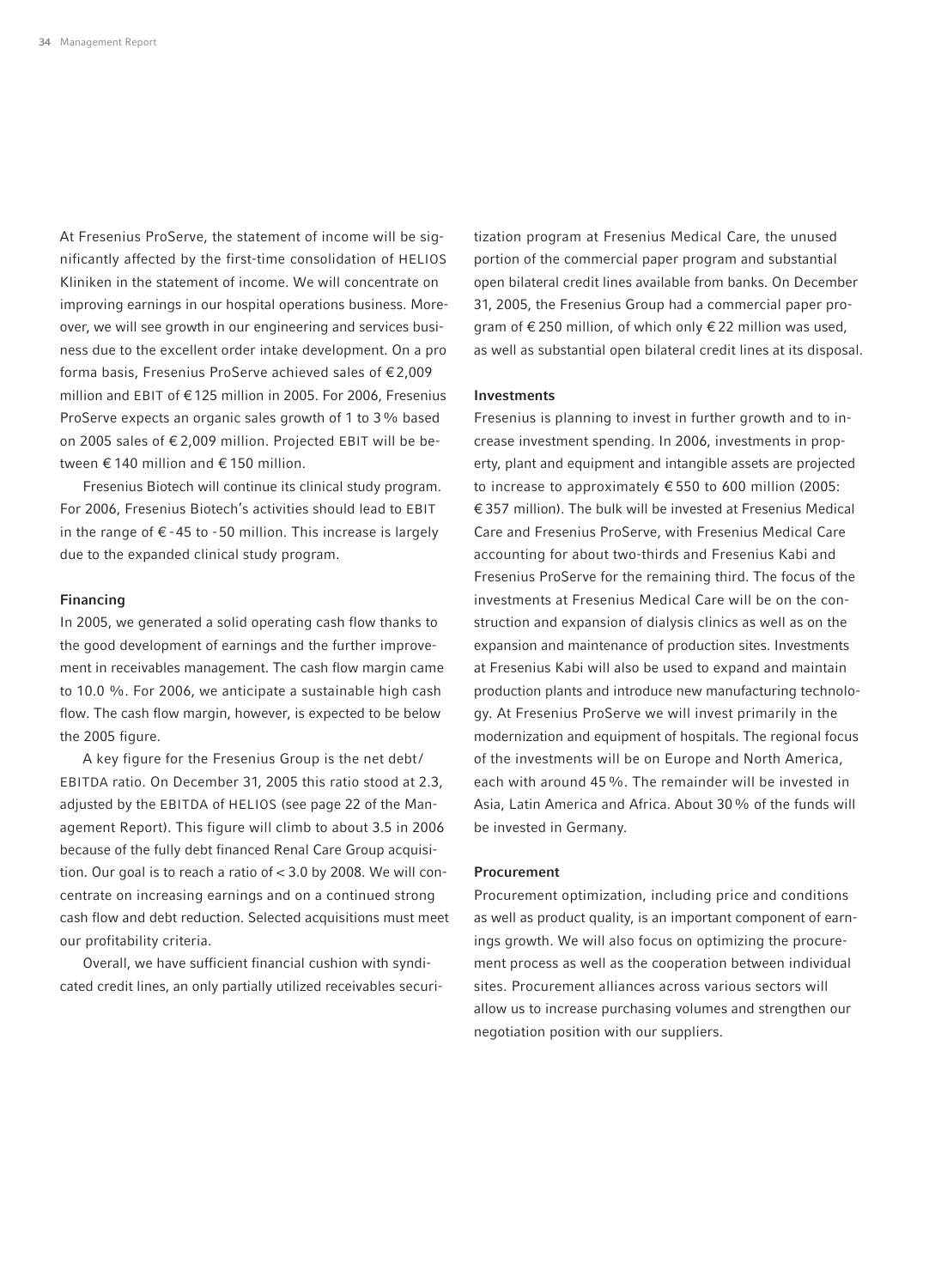In 2006, a key project at Fresenius Medical Care will be to ensure a constant supply of plastics. We will identify several suppliers per product to guarantee a steady flow of the highquality materials we require. Because suppliers of intermediate petroleum-based products adjust their prices every quarter, we expect the prices of these products to fluctuate. We project a significant price increase in energy and media for 2006.

Fresenius Kabi will also increase its use of the Asian procurement market. This will lower prices for materials such as amino acids and related raw materials. However, considerably higher prices for energy and energy-related products such as glass containers will have a noticeable impact.

# **Research and Development**

Our R&D activities will continue to play a key role in securing the Group's long-term growth through innovative and new therapies. We are concentrating our R&D on products for the treatment of patients with chronic kidney failure with an emphasis on dialysis membranes and other products, and on dialysis machines. We are also focusing on other extracorporeal therapies, such as the treatment of patients with liver disease, as well as on alternative anticoagulants. Another focus is research on infusion and nutrition therapies. We are also concentrating on targeted development in the biotechnology sector in the field of antibody therapies where we expect results from clinical studies in 2006.

We are planning to invest more in R&D in 2006. The increase should be higher than the forecast organic growth in sales. The number of employees in research and development will also be increased.

Market-oriented R&D with strict time-to-market management processes is crucial to the success of new products. We continually review our R&D results based on clearly-defined milestones.

Innovative ideas, product development and therapies with a high level of quality will continue to be the basis for our market-leading products.

### **Corporate legal structure and organization**

The Fresenius Group is divided into three business segments, each of which is a legally independent entity. The business segments are organized on a regional and decentralized basis to provide the greatest flexibility to meet the demands of their respective markets. The "entrepreneur in the enterprise" principle with clearly defined responsibilities has proven itself over many years. We will continue to follow this principle. We are not planning to change Fresenius' legal structure.

#### **Planned changes in human resources and the social area**

The number of employees in the Group will top the 100,000 mark in 2006 when the employees of Renal Care Group are included for the first time. Almost 50% of the employees will be located in Europe, about 40% in North America and approximately 10% in Asia-Pacific, Latin America and Africa. The number of employees in our traditional businesses will also be increased in order to achieve our organic growth targets but the rate of increase will be below the expected organic sales growth.

# **Dividend**

Continuity in our dividend policy remains an important priority. This has been demonstrated impressively by steady dividend increases over the last twelve years. Also for the fiscal year 2006, we want to remain true to this policy and offer our shareholders a dividend in line with our positive earnings forecasts.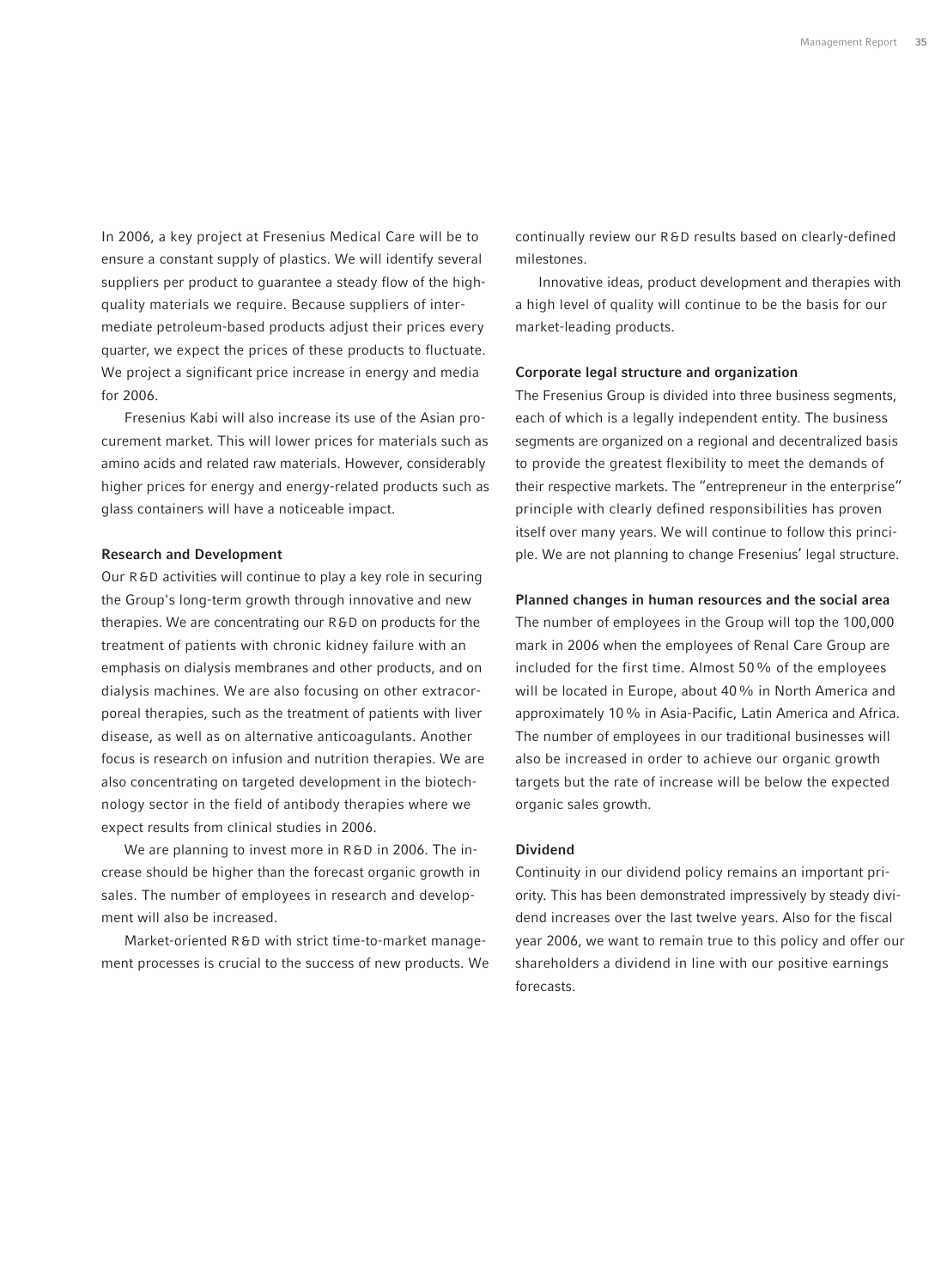## **CONTENTS**

 $37<sup>37</sup>$ 

 Consolidated statement of income **Consolidated balance sheet** 

Consolidated cash flow statement

Consolidated statement of shareholders' equity

Segment reporting

Notes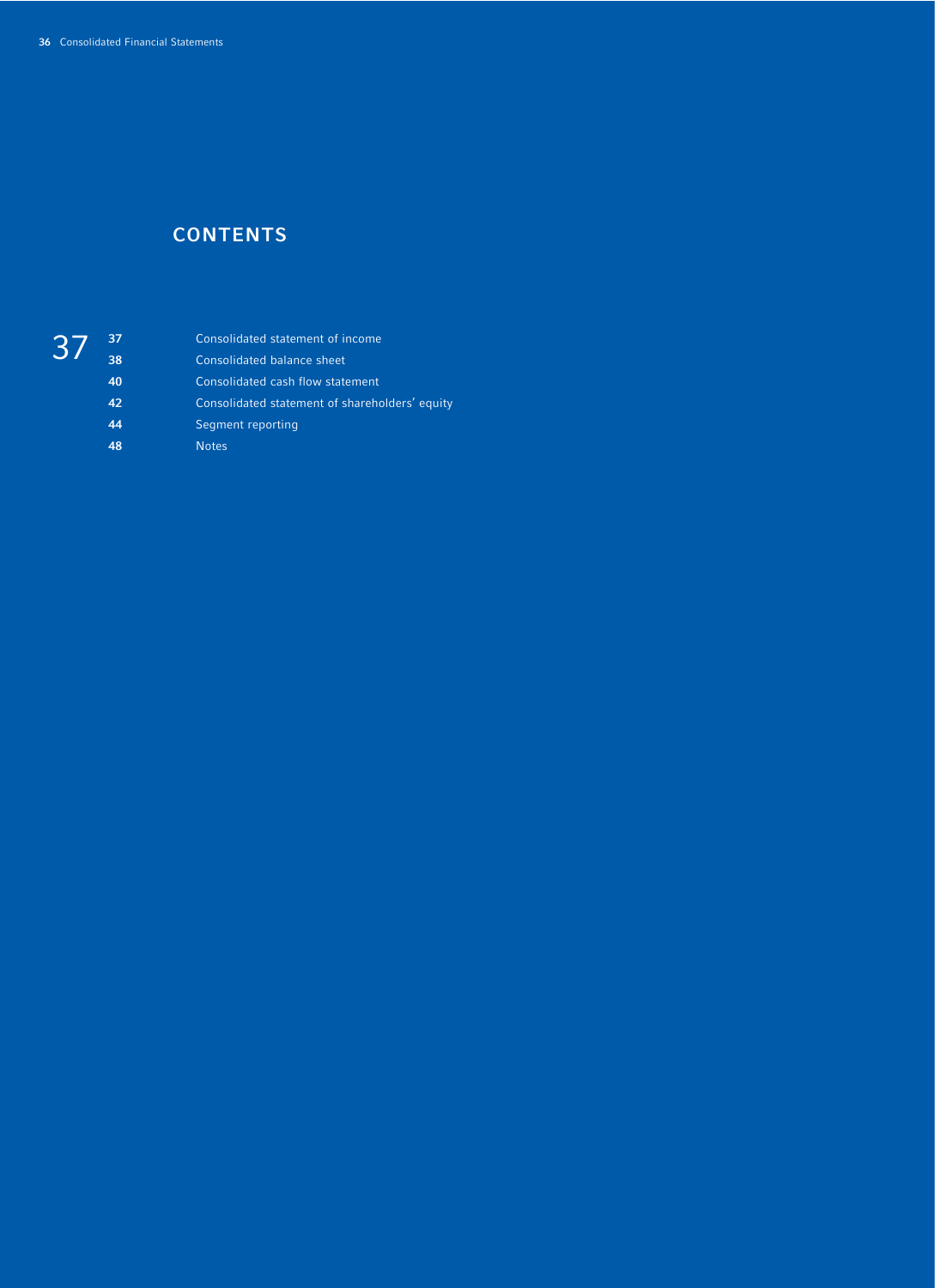## **CONSOLIDATED STATEMENT OF INCOME**

| January 1 to December 31, in million $\epsilon$           | <b>Note</b> | 2005     | 2004     |
|-----------------------------------------------------------|-------------|----------|----------|
| <b>Sales</b>                                              | 3           | 7,889    | 7,299    |
| Cost of goods sold                                        | 4           | $-5,194$ | $-4,922$ |
| Gross profit                                              |             | 2,695    | 2,377    |
| Selling, general and administrative expenses              | 6           | $-1,581$ | $-1,407$ |
| Research and development expenses                         | 7           | $-147$   | $-122$   |
| <b>Operating income (EBIT)</b>                            |             | 967      | 848      |
| Interest income                                           | 8           | 20       | 15       |
| Interest expense                                          | 8           | $-223$   | $-225$   |
| Earnings before income taxes and minority interest        |             | 764      | 638      |
| Income taxes                                              | 9           | $-293$   | $-257$   |
| Earnings after income taxes and before minority interest  |             | 471      | 381      |
| Minority interest                                         | 22          | $-249$   | $-215$   |
| Net income of the Group                                   |             | 222      | 166      |
| Basic earnings per ordinary share in $\epsilon$           | 10          | 5.27     | 4.03     |
| Fully diluted earnings per ordinary share in $\epsilon$   | 10          | 5.23     | 4.02     |
| Basic earnings per preference share in $\epsilon$         | 10          | 5.30     | 4.06     |
| Fully diluted earnings per preference share in $\epsilon$ | 10          | 5.26     | 4.05     |

The following Notes are an integral part of the Consolidated Financial Statements.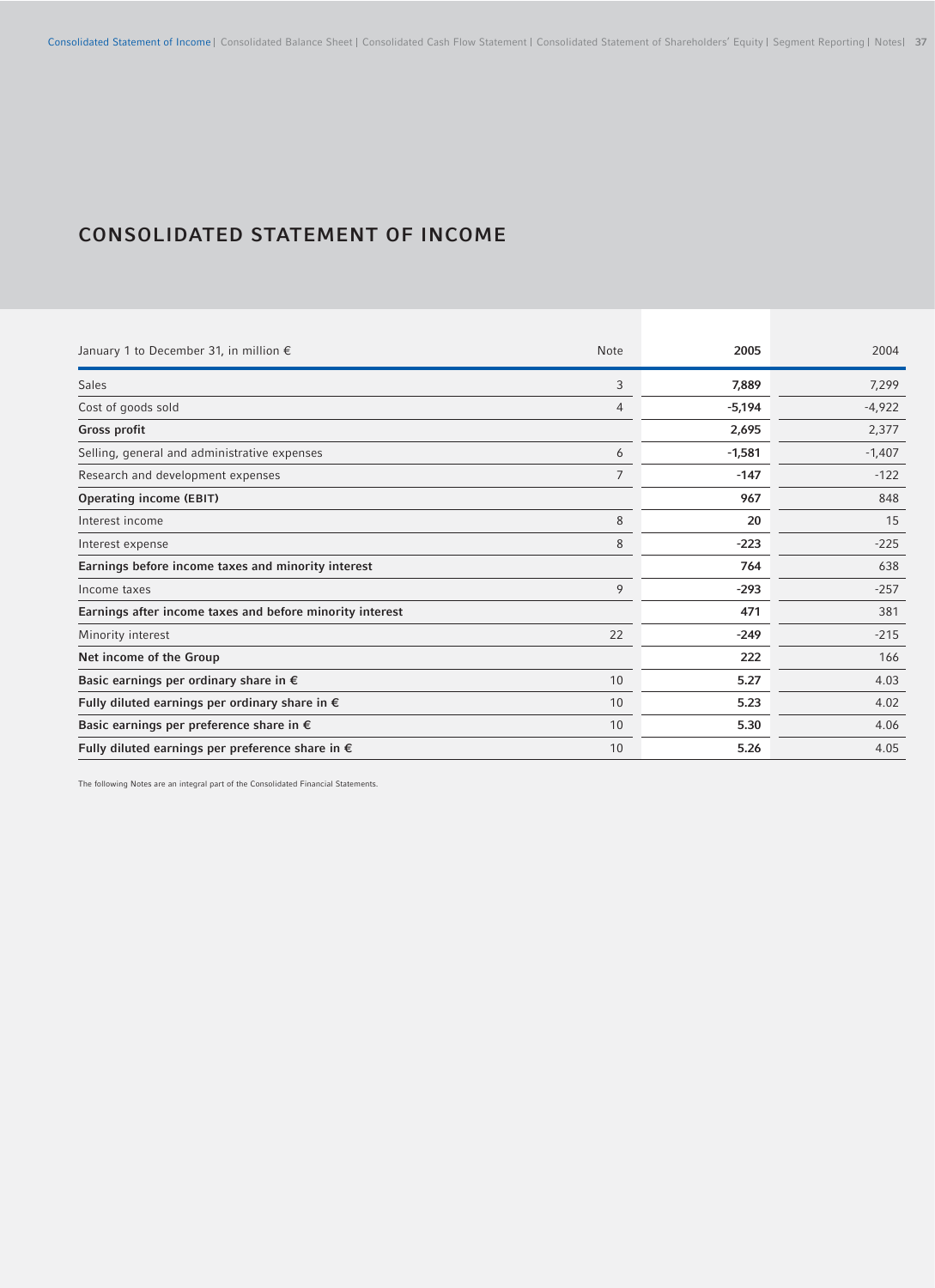# **CONSOLIDATED BALANCE SHEET**

## **ASSETS**

| as of December 31, in million $\epsilon$                         | Note | 2005   | 2004  |
|------------------------------------------------------------------|------|--------|-------|
| Cash and cash equivalents                                        | 11   | 252    | 140   |
| Trade accounts receivable, less allowances for doubtful accounts | 12   | 1,871  | 1,528 |
| Accounts receivable from related parties                         |      | 15     | 17    |
| Inventories                                                      | 13   | 727    | 619   |
| Prepaid expenses and other current assets                        | 14   | 478    | 283   |
| Assets held for sale and discontinued operations                 |      | 0      | 2     |
| I. Total current assets                                          |      | 3,343  | 2,589 |
| Property, plant and equipment                                    | 15   | 2,359  | 1,697 |
| Goodwill                                                         | 16   | 4,696  | 2,907 |
| Other intangible assets                                          | 16   | 559    | 499   |
| Other non-current assets                                         | 14   | 362    | 234   |
| thereof at equity consolidated financial investments             |      | 14     | 8     |
| Deferred taxes                                                   | 9    | 283    | 274   |
| II. Total non-current assets                                     |      | 8,259  | 5,611 |
| <b>Total assets</b>                                              |      | 11,602 | 8,200 |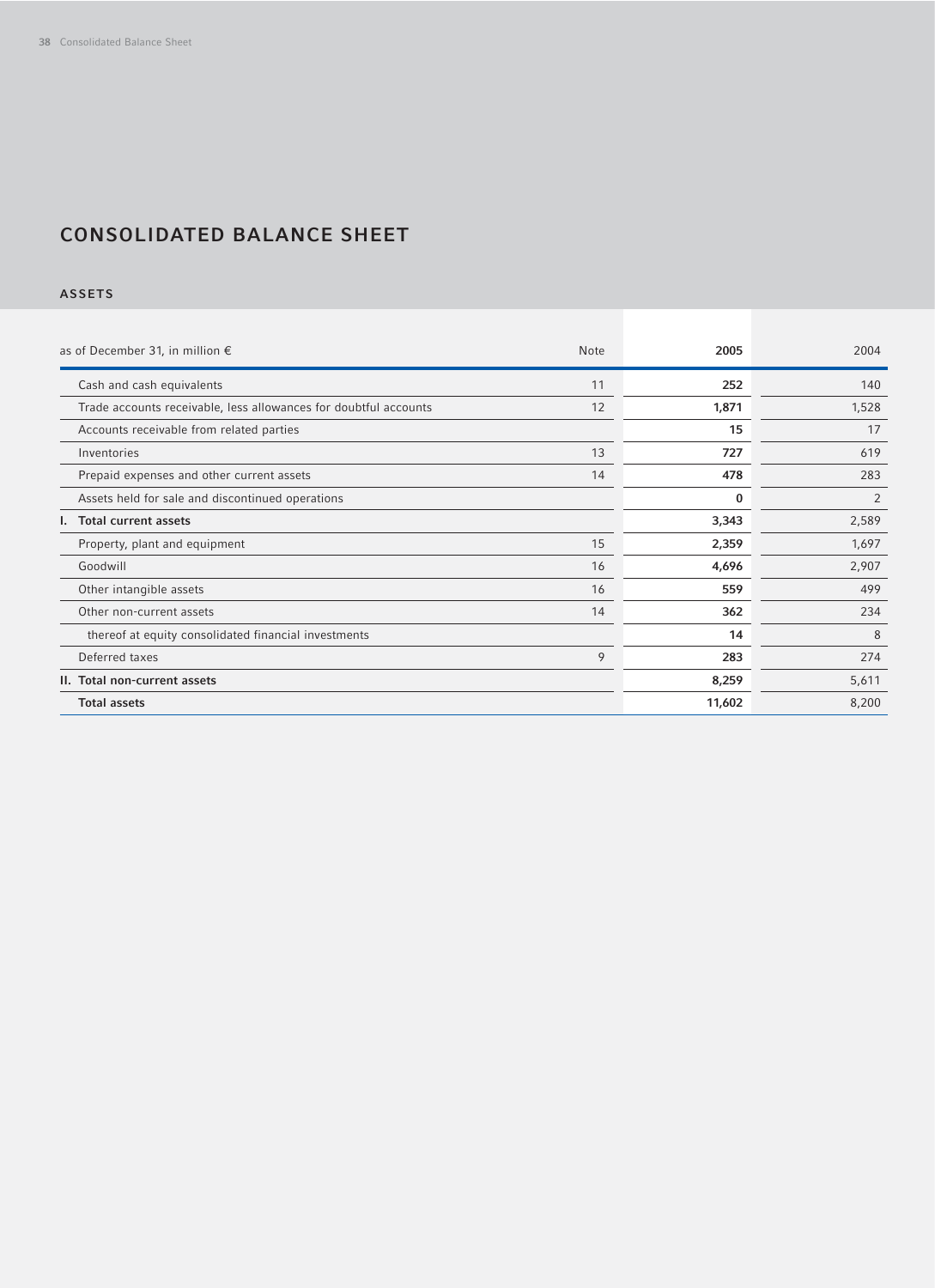Consolidated Statement of Income | Consolidated Balance Sheet | Consolidated Cash Flow Statement | Consolidated Statement of Shareholders' Equity | Segment Reporting | Notes | 39

## **LIABILITIES AND SHAREHOLDERS' EQUITY**

| in million $\epsilon$                                               | <b>Note</b> | 2005           | 2004         |
|---------------------------------------------------------------------|-------------|----------------|--------------|
| Trade accounts payable                                              |             | 353            | 273          |
| Accounts payable to related parties                                 |             | $\overline{2}$ | $\mathbf{1}$ |
| Accrued expenses and other current liabilities                      | 17, 18      | 1,530          | 994          |
| Short-term borrowings                                               | 19          | 824            | 391          |
| Short-term liabilities and loans from related parties               |             | 1              | 2            |
| Current portion of long-term debt and capital lease obligations     | 19          | 222            | 190          |
| Accruals for income taxes                                           |             | 146            | 195          |
| A. Total short-term liabilities                                     |             | 3,078          | 2,046        |
| Long-term debt and liabilities from capital lease                   |             |                |              |
| obligations, less current portion                                   | 19          | 1,455          | 1,219        |
| Long-term liabilities and loans from related parties                |             |                |              |
| Other long-term liabilities                                         | 17, 18      | 288            | 143          |
| Pension obligations                                                 | 20          | 256            | 220          |
| Deferred taxes                                                      | 9           | 321            | 256          |
| Trust preferred securities of Fresenius Medical Care Capital Trusts | 21          | 1,000          | 933          |
| B. Total long-term liabilities                                      |             | 3,320          | 2,771        |
| <b>Total liabilities</b><br>ı.                                      |             | 6,398          | 4,817        |
| A. Minority interest                                                | 22          | 2,323          | 1,766        |
| Subscribed capital                                                  | 23          | 130            | 105          |
| Capital reserves                                                    |             | 1,603          | 696          |
| Other reserves                                                      |             | 985            | 819          |
| Accumulated other comprehensive income (loss)                       | 24          | 163            | $-3$         |
| <b>B.</b> Total Groups' equity                                      |             | 2,881          | 1,617        |
| II. Total shareholders' equity                                      |             | 5,204          | 3,383        |
| Total liabilities and shareholders' equity                          |             | 11,602         | 8,200        |

The following Notes are an integral part of the Consolidated Finanical Statements.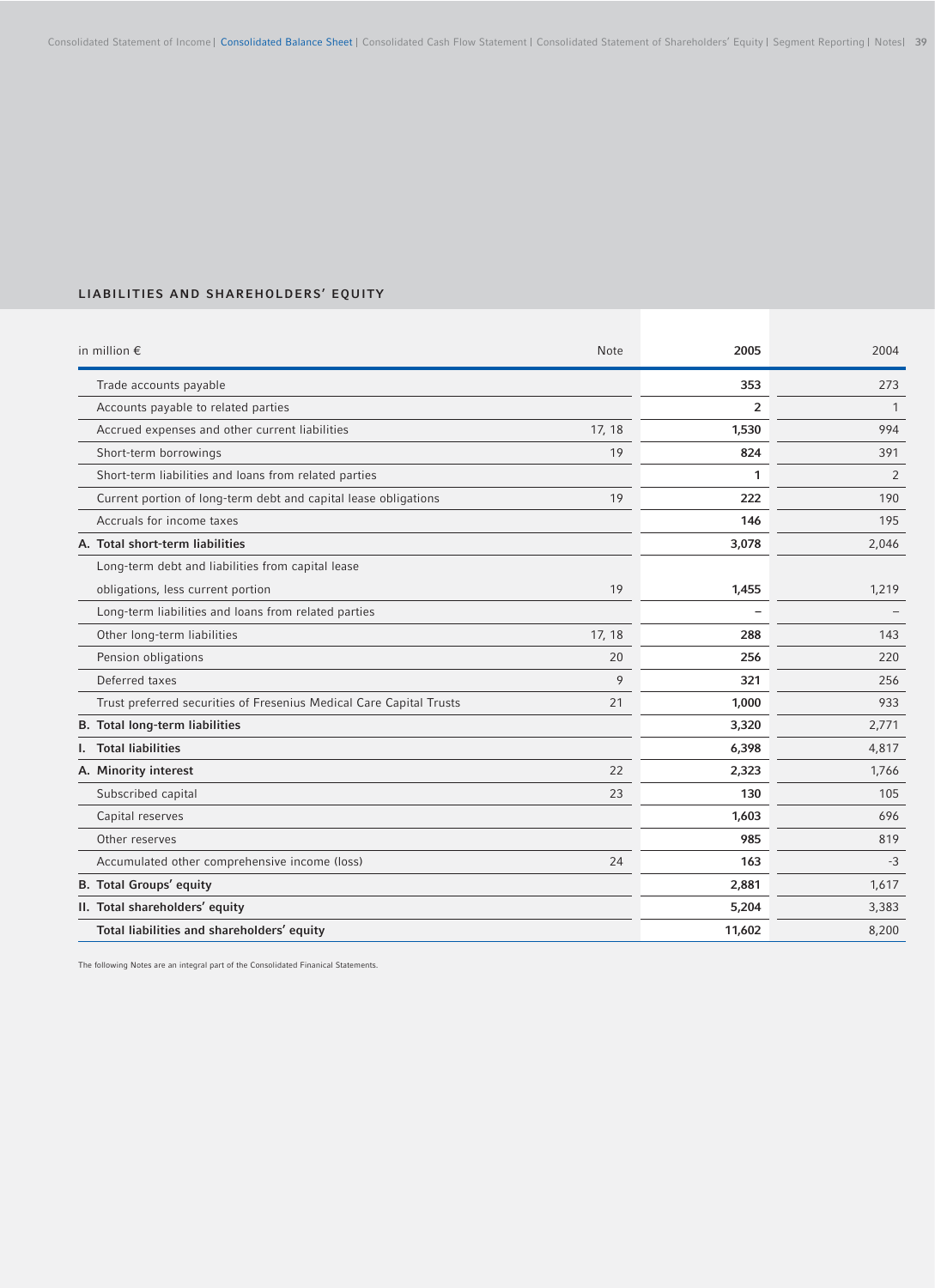# **CONSOLIDATED CASH FLOW STATEMENT**

| January 1 to December 31, in million €                                 | <b>Note</b> | 2005           | 2004           |
|------------------------------------------------------------------------|-------------|----------------|----------------|
| Cash provided by/used for operating activities                         |             |                |                |
| Net income                                                             |             | 222            | 166            |
| Minority interest                                                      |             | 249            | 215            |
| Adjustments to reconcile net income to cash and                        |             |                |                |
| cash equivalents provided by operating activities                      |             |                |                |
| Cash inflow from hedging                                               |             | 0              | 12             |
| Depreciation and amortization                                          |             | 325            | 317            |
| Gain from sale of investments                                          |             | $\bf{0}$       | $-14$          |
| Change in deferred taxes                                               |             | 14             | 29             |
| Gain/loss on sale of fixed assets                                      |             | $\overline{7}$ | $-1$           |
| Change in assets and liabilities, net of amounts                       |             |                |                |
| from businesses acquired or disposed of                                |             |                |                |
| Change in trade accounts receivable, net                               | 12          | $-42$          | $-21$          |
| Change in inventories                                                  | 13          | $-12$          | 9              |
| Change in prepaid expenses and other current and non-current assets    | 14          | $-132$         | 79             |
| Change in accounts receivable from/payable to related parties          |             | 6              | $\overline{4}$ |
| Change in trade accounts payable,                                      |             |                |                |
| accruals and other short-term and long-term liabilities                |             | 406            | 275            |
| Received interest                                                      |             | 20             | 15             |
| Paid interest                                                          |             | $-208$         | $-228$         |
| Change in accruals for income taxes                                    |             | 289            | 183            |
| Income taxes piad                                                      |             | $-360$         | $-180$         |
| Cash provided by operating activities                                  |             | 784            | 860            |
| Cash provided by/used for investing activities                         |             |                |                |
| Purchase of property, plant and equipment                              |             | $-357$         | $-319$         |
| Proceeds from sale of property, plant and equipment                    |             | 22             | 22             |
| Purchase of shares in related companies and investments, net           | 2, 27       | $-1,608$       | $-100$         |
| Proceeds from sale of shares in related companies and investments, net | 27          | 2              | 10             |
| Cash used for investing activities                                     |             | 1,941          | $-387$         |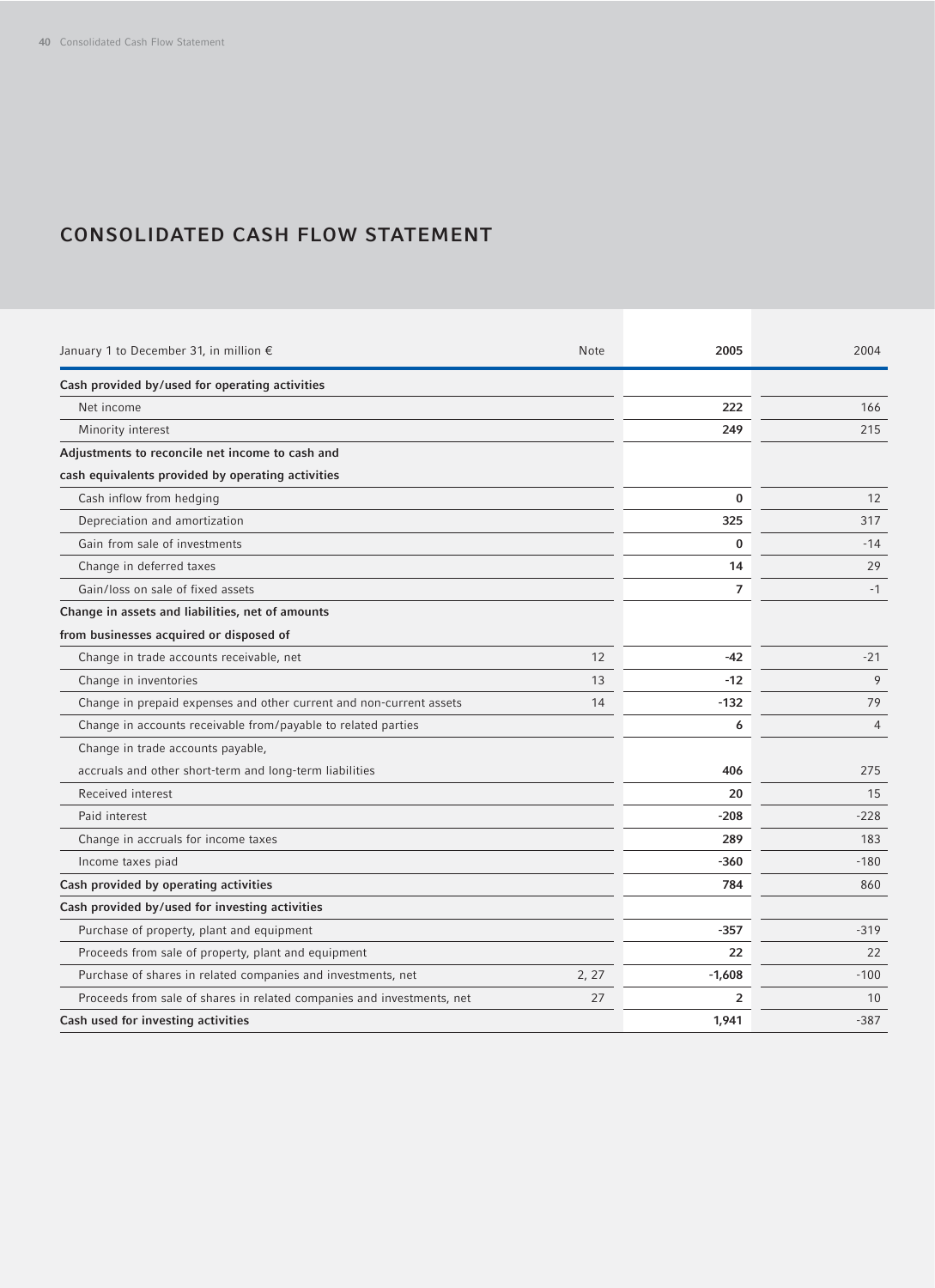Consolidated Statement of Income | Consolidated Balance Sheet | Consolidated Cash Flow Statement | Consolidated Statement of Shareholders' Equity | Segment Reporting | Notes | 41

| in Mio€                                                                | Anhang (Tz) | 2005   | 2004         |
|------------------------------------------------------------------------|-------------|--------|--------------|
| Cash provided by/used for financing activities                         |             |        |              |
| Proceeds from short-term borrowings                                    | 19          | 37     | 87           |
| Repayments of short-term borrowings                                    | 19          | $-70$  | $-77$        |
| Proceeds from short-term borrowings from related parties               |             | 0      | 1            |
| Repayments of short-term borrowings from related parties               |             | $-4$   | $-1$         |
| Proceeds from long-term debt and capital lease obligations             | 19          | 945    | 607          |
| Repayments of long-term debt and capital lease obligations             | 19          | $-310$ | $-1,097$     |
| Changes of accounts receivable facility                                | 19          | $-194$ | 143          |
| Proceeds from exercise of stock options                                |             | 90     | 3            |
| Dividends paid                                                         |             | $-132$ | $-122$       |
| Proceeds from issuance of bearer ordinary shares                       | 23          | 438    | $\Omega$     |
| Proceeds from issuance of bearer preference shares                     | 23          | 481    | $\Omega$     |
| Payments of additional costs of capital increase                       | 23          | $-22$  | $\Omega$     |
| Change in minority interest                                            | 22          | $-1$   | $\mathbf{0}$ |
| Payments on hedge contracts for intercompany loans in foreign currency |             | $-2$   | $-3$         |
| Cash provided by/used for financing activities                         |             | 1,256  | $-459$       |
| Effect of exchange rate changes on cash and cash equivalents           |             | 13     | $-2$         |
| Net increase in cash and cash equivalents                              |             | 112    | 12           |
| Cash and cash equivalents at beginning of the year                     | 11          | 140    | 128          |
| Cash and cash equivalents at end of the year                           | 11          | 252    | 140          |

Der nachfolgende Anhang ist integraler Bestandteil des Konzernabschlusses.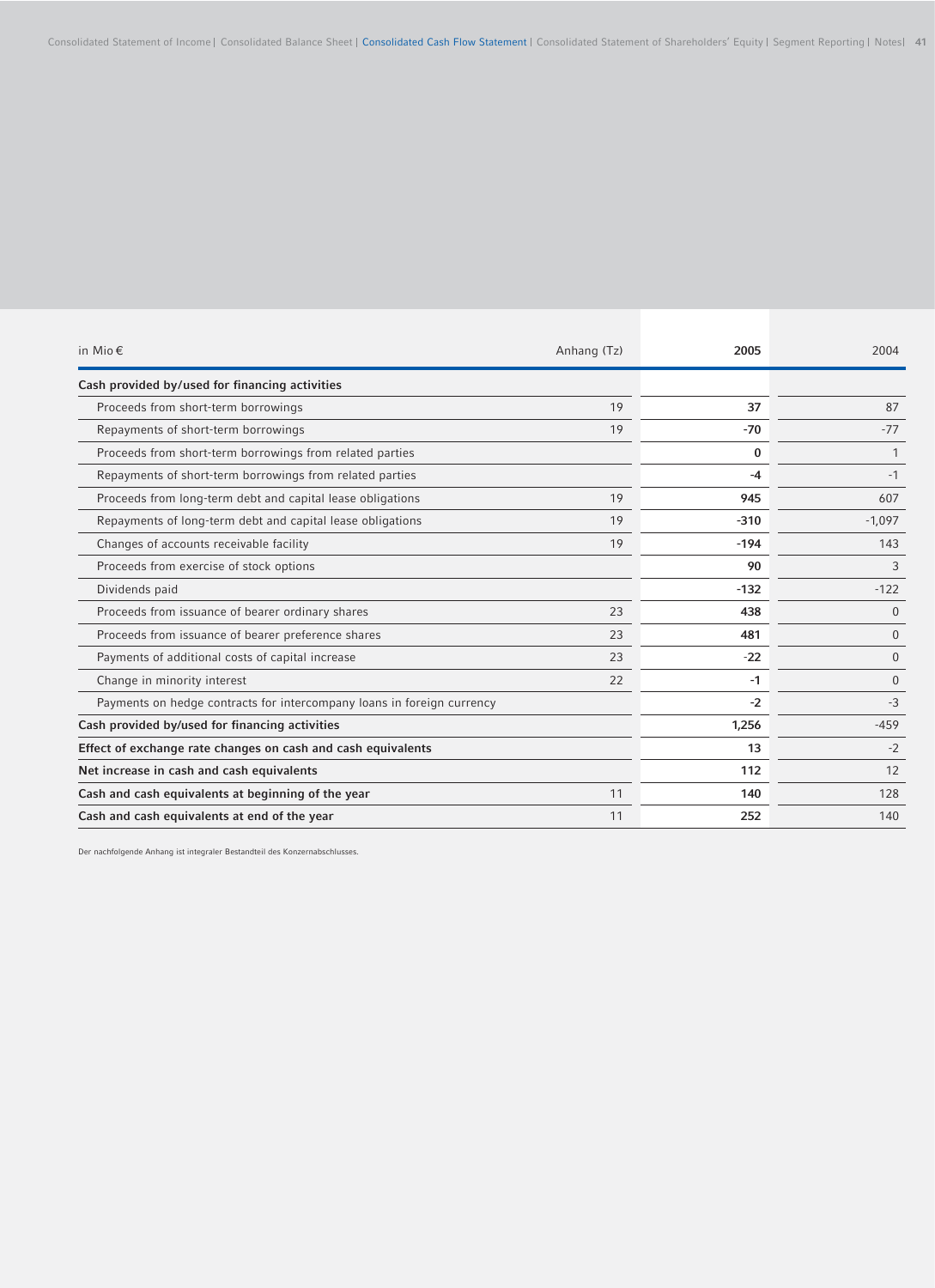# **CONSOLIDATED STATEMENT OF SHAREHOLDERS' EQUITY\***

|                                                          |        |                                   | Ordinary shares                  | Preference shares                 |                                  | Subscribed capital               |                                 |
|----------------------------------------------------------|--------|-----------------------------------|----------------------------------|-----------------------------------|----------------------------------|----------------------------------|---------------------------------|
| in million $\epsilon$                                    | Note   | Number<br>of shares<br>(thousand) | Amount<br>(thousand $\epsilon$ ) | Number<br>of shares<br>(thousand) | Amount<br>(thousand $\epsilon$ ) | Amount<br>(thousand $\epsilon$ ) | Amount<br>(million $\epsilon$ ) |
| As of December 31, 2003                                  |        | 20,485                            | 52,441                           | 20,485                            | 52,441                           | 104,882                          | 105                             |
| Issuance of bearer ordinary and bearer preference shares | 23     |                                   |                                  |                                   |                                  |                                  |                                 |
| Proceeds from exercise of stock options                  | 29     | $\mathbf{1}$                      | $\overline{2}$                   | $\mathbf 1$                       | $\overline{2}$                   | $\overline{4}$                   |                                 |
| Compensation expense related to stock options            | 29     |                                   |                                  |                                   |                                  |                                  |                                 |
| Dividends paid                                           | 23     |                                   |                                  |                                   |                                  |                                  |                                 |
| Comprehensive income (loss)                              |        |                                   |                                  |                                   |                                  |                                  |                                 |
| Net income                                               |        |                                   |                                  |                                   |                                  |                                  |                                 |
| Other comprehensive income (loss) related to             |        |                                   |                                  |                                   |                                  |                                  |                                 |
| Cash flow hedges                                         | 24, 26 |                                   |                                  |                                   |                                  |                                  |                                 |
| Foreign currency translation                             | 24     |                                   |                                  |                                   |                                  |                                  |                                 |
| Comprehensive income (loss)                              |        |                                   |                                  |                                   |                                  |                                  |                                 |
| As of December 31, 2004                                  |        | 20,486                            | 52,443                           | 20,486                            | 52,443                           | 104,886                          | 105                             |
| Issuance of bearer ordinary and bearer preference shares | 23     | 4,700                             | 12,032                           | 4,700                             | 12,032                           | 24,064                           | 24                              |
| Proceeds from the exercise of stock options              | 29     | 175                               | 449                              | 175                               | 449                              | 898                              | $\mathbf{1}$                    |
| Compensation expense related to stock options            | 29     |                                   |                                  |                                   |                                  |                                  |                                 |
| Dividends paid                                           | 23     |                                   |                                  |                                   |                                  |                                  |                                 |
| Comprehensive income (loss)                              |        |                                   |                                  |                                   |                                  |                                  |                                 |
| Net income                                               |        |                                   |                                  |                                   |                                  |                                  |                                 |
| Other comprehensive income (loss) related to             |        |                                   |                                  |                                   |                                  |                                  |                                 |
| Cash flow hedges                                         | 24, 26 |                                   |                                  |                                   |                                  |                                  |                                 |
| Foreign currency translation                             | 24     |                                   |                                  |                                   |                                  |                                  |                                 |
| Comprehensive income (loss)                              |        |                                   |                                  |                                   |                                  |                                  |                                 |
| As of December 31, 2005                                  |        | 25,361                            | 64,924                           | 25,361                            | 64,924                           | 129,848                          | 130                             |

\*The developement of minority interest is shown in Note 22.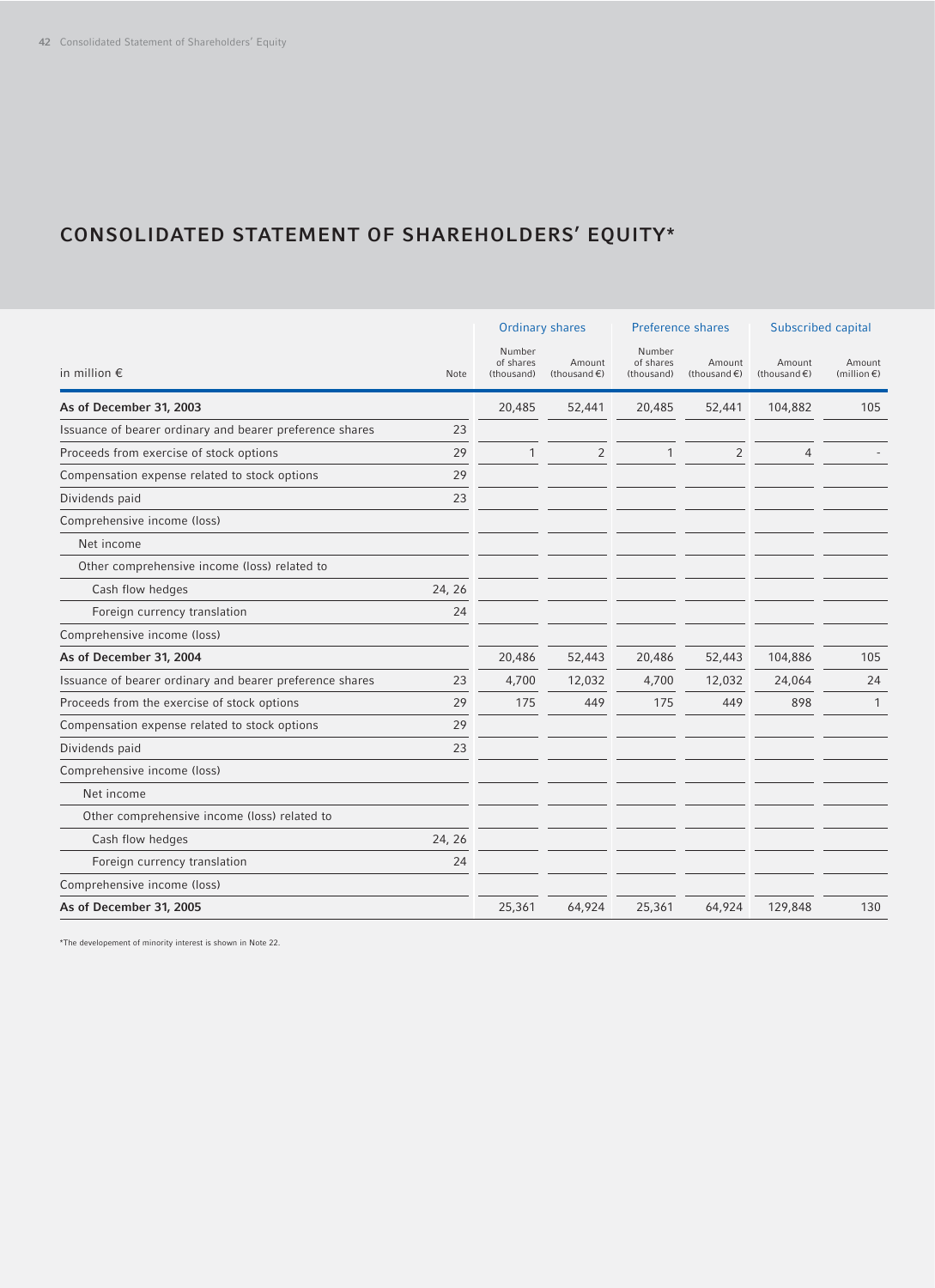|                                                          |        | <b>Reserves</b>      |                   | Other comprehensive<br>income (loss) |                     |       |  |
|----------------------------------------------------------|--------|----------------------|-------------------|--------------------------------------|---------------------|-------|--|
| in million $\epsilon$                                    | Note   | Capital-<br>reserves | Other<br>reserves | Foreign<br>currency<br>translation   | Cash flow<br>hedges | Total |  |
| As of December 31, 2003                                  |        | 687                  | 704               | 39                                   | $\overline{4}$      | 1,539 |  |
| Issuance of bearer ordinary and bearer preference shares | 23     |                      |                   |                                      |                     |       |  |
| Proceeds from exercise of stock options                  | 29     |                      |                   |                                      |                     |       |  |
| Compensation expense related to stock options            | 29     | 9                    |                   |                                      |                     | 9     |  |
| Dividends paid                                           | 23     |                      | $-51$             |                                      |                     | $-51$ |  |
| Comprehensive income (loss)                              |        |                      |                   |                                      |                     |       |  |
| Net income                                               |        |                      | 166               |                                      |                     | 166   |  |
| Other comprehensive income (loss) related to             |        |                      |                   |                                      |                     |       |  |
| Cash flow hedges                                         | 24, 26 |                      |                   |                                      | $-22$               | $-22$ |  |
| Foreign currency translation                             | 24     |                      |                   | $-24$                                |                     | $-24$ |  |
| Comprehensive income (loss)                              |        | $\overline{0}$       | 166               | $-24$                                | $-22$               | 120   |  |
| As of December 31, 2004                                  |        | 696                  | 819               | 15                                   | $-18$               | 1,617 |  |
| Issuance of bearer ordinary and bearer preference shares | 23     | 872                  |                   |                                      |                     | 896   |  |
| Proceeds from the exercise of stock options              | 29     | 25                   |                   |                                      |                     | 26    |  |
| Compensation expense related to stock options            | 29     | 10                   |                   |                                      |                     | 10    |  |
| Dividends paid                                           | 23     |                      | $-56$             |                                      |                     | $-56$ |  |
| Comprehensive income (loss)                              |        |                      |                   |                                      |                     |       |  |
| Net income                                               |        |                      | 222               |                                      |                     | 222   |  |
| Other comprehensive income (loss) related to             |        |                      |                   |                                      |                     |       |  |
| Cash flow hedges                                         | 24, 26 |                      |                   |                                      | 32                  | 32    |  |
| Foreign currency translation                             | 24     |                      |                   | 134                                  |                     | 134   |  |
| Comprehensive income (loss)                              |        | $\overline{0}$       | 222               | 134                                  | 32                  | 388   |  |
| As of December 31, 2005                                  |        | 1,603                | 985               | 149                                  | 14                  | 2,881 |  |

The following Notes are an integral part of the Consolidated Financial Statements.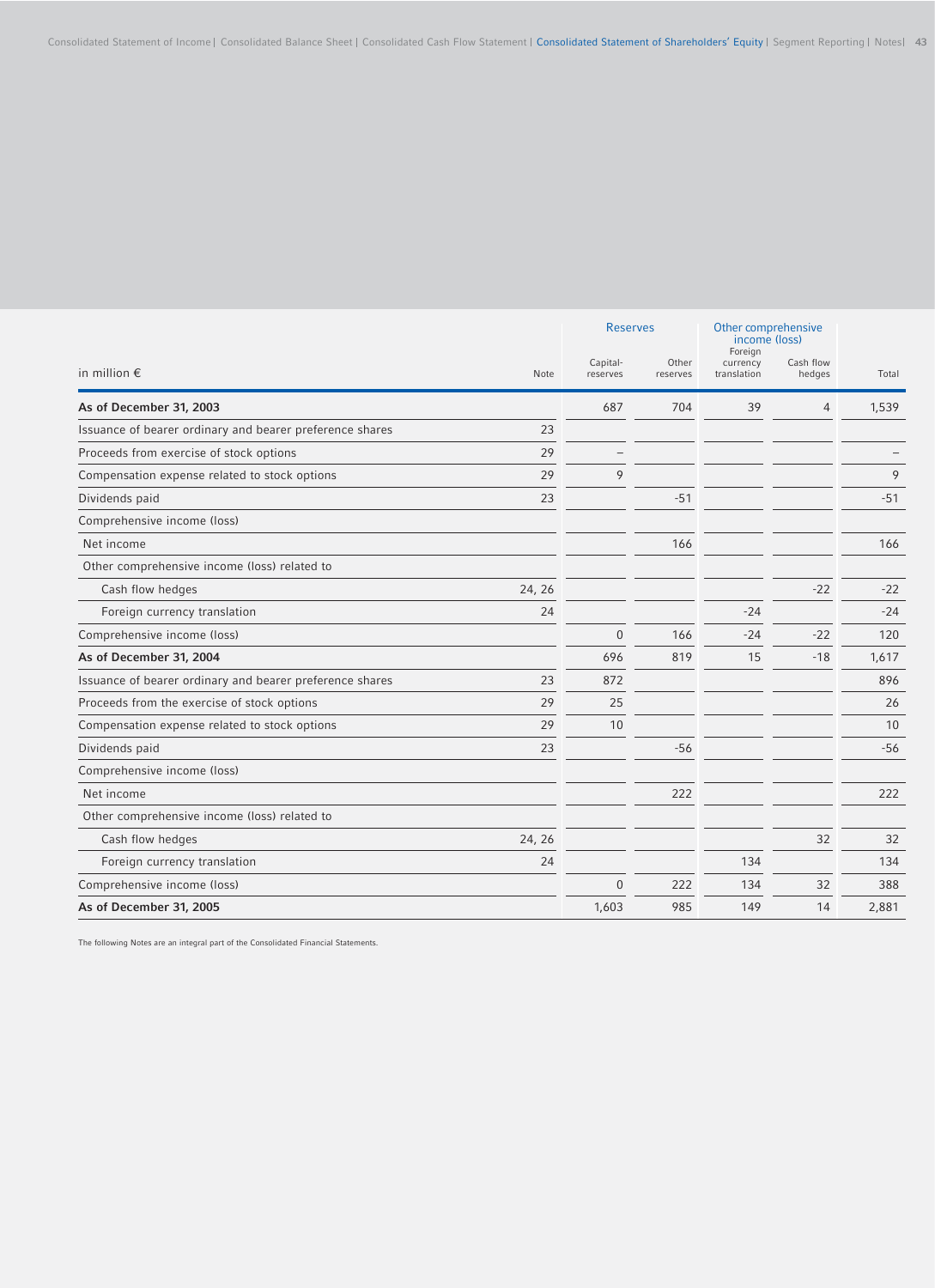# **SEGMENT REPORTING**

**by business segments** 

|                                              |        | <b>Fresenius Medical Care</b> |         |        | Fresenius Kabi |        |
|----------------------------------------------|--------|-------------------------------|---------|--------|----------------|--------|
| in million $\epsilon$                        | 2005   | 2004                          | Change  | 2005   | 2004           | Change |
| <b>Sales</b>                                 | 5,443  | 5,035                         | 8%      | 1.681  | 1,491          | 13%    |
| thereof contribution to consolidated sales   | 5,418  | 5,007                         | $8\%$   | 1,651  | 1,465          | 13%    |
| thereof intercompany sales                   | 25     | 28                            | $-11%$  | 30     | 26             | 15%    |
| contribution to consolidated sales           | 69%    | 69%                           |         | 21%    | 20%            |        |
| EBITDA                                       | 958    | 876                           | 9%      | 316    | 263            | 20%    |
| Depreciation and amortization                | 203    | 187                           | 9%      | 87     | 84             | 4%     |
| EBIT                                         | 755    | 689                           | 10%     | 229    | 179            | 28%    |
| Net interest                                 | $-139$ | $-148$                        | 6%      | $-51$  | $-46$          | $-11%$ |
| Net income                                   | 371    | 322                           | 15%     | 106    | 81             | 31%    |
| thereof from associates and joint ventures   | -3     | $-1$                          | $-200%$ | $-1$   | $\overline{0}$ |        |
| Operating cash flow                          | 539    | 671                           | $-20%$  | 241    | 174            | 39%    |
| Cash flow before acquisitions and dividends  | 300    | 454                           | $-34%$  | 167    | 121            | 38%    |
| Debt                                         | 1,857  | 1,820                         | 2%      | 903    | 709            | 27%    |
| Other operating liabilities                  | 1,203  | 1,104                         | 9%      | 545    | 439            | 24%    |
| <b>Total assets</b>                          | 6,782  | 5,864                         | 16%     | 1,856  | 1,511          | 23%    |
| Capital expenditure                          | 253    | 232                           | 9%      | 81     | 59             | 37%    |
| Acquisitions                                 | 108    | 96                            | 13%     | 274    | 13             |        |
| Research and development expenses            | 42     | 34                            | 24%     | 64     | 52             | 23%    |
| Employees (per capita on balance sheet date) | 50,250 | 46,949                        | 7%      | 14,453 | 11,577         | 25%    |
| Key figures                                  |        |                               |         |        |                |        |
| EBITDA margin                                | 17.6%  | 17.4%                         |         | 18.8%  | 17.6%          |        |
| EBIT margin                                  | 13.9%  | 13.7%                         |         | 13.6%  | 12.0%          |        |
| <b>ROOA</b>                                  | 12.6%  | 11.7%                         |         | 14.1%  | 13.5%          |        |
| Depreciation and amortization as % of sales  | 3.7%   | 3.7%                          |         | 5.2%   | 5.6%           |        |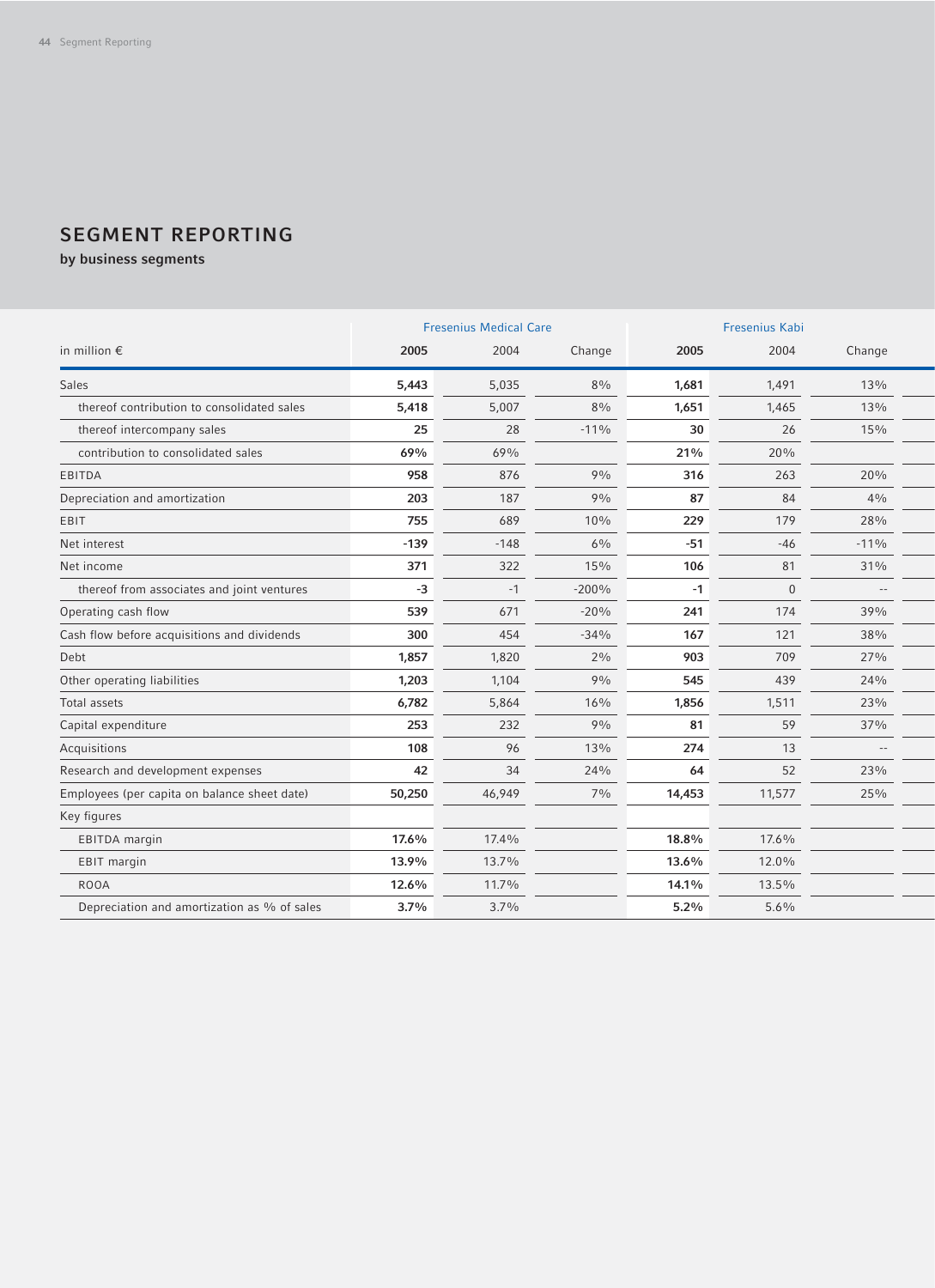|                | <b>Fresenius ProServe</b> |                           | Konzern/Sonstiges |              |                                                     | <b>Fresenius Group</b> |             |                          |
|----------------|---------------------------|---------------------------|-------------------|--------------|-----------------------------------------------------|------------------------|-------------|--------------------------|
| 2005           | 2004                      | Change                    | 2005              | 2004         | Change                                              | 2005                   | 2004        | Change                   |
| 809            | 813                       | $0\%$                     | $-44$             | $-40$        | $-10%$                                              | 7,889                  | 7,299       | $8\%$                    |
| 804            | 811                       | $-1\%$                    | 16                | 16           | $0\%$                                               | 7,889                  | 7,299       | $8\%$                    |
| 5              | $\overline{2}$            | 150%                      | $-60$             | $-56$        | $-7%$                                               | $\mathbf 0$            | $\mathbf 0$ |                          |
| 10%            | 11%                       |                           | $0\%$             | $0\%$        |                                                     | 100%                   | 100%        |                          |
| 45             | 37                        | 22%                       | $-27$             | $-11$        | $-145%$                                             | 1,292                  | 1,165       | 11%                      |
| 25             | 29                        | $-14%$                    | 10                | 17           | $-41%$                                              | 325                    | 317         | $3\%$                    |
| 20             | 8                         | 150%                      | $-37$             | $-28$        | $-32%$                                              | 967                    | 848         | 14%                      |
| $-10$          | $-12$                     | 17%                       | $-3$              | $-4$         | 25%                                                 | $-203$                 | $-210$      | $3\%$                    |
| 1              | $-11$                     | 109%                      | $-256$            | $-226$       | $-13%$                                              | 222                    | 166         | 34%                      |
| $\mathbf{1}$   | $-3$                      | 133%                      | $\mathbf 0$       | $\mathbf 0$  | $\hspace{0.05cm} -\hspace{0.05cm} -\hspace{0.05cm}$ | $-3$                   | $-4$        | 25%                      |
| 19             | 23                        | $-17%$                    | $-15$             | $-8$         | $-88%$                                              | 784                    | 860         | $-9%$                    |
| $\overline{7}$ | $-1$                      | $\mathbb{L}^{\mathbb{L}}$ | $-25$             | $-11$        | $-127%$                                             | 449                    | 563         | $-20%$                   |
| 229            | 222                       | $3\%$                     | 513               | $-16$        | $\overline{\phantom{a}}$                            | 3,502                  | 2,735       | 28%                      |
| 819            | 305                       | 169%                      | 8                 | $-22$        | 136%                                                | 2,575                  | 1,826       | 41%                      |
| 2,863          | 744                       | $\overline{\phantom{a}}$  | 101               | 81           | 25%                                                 | 11,602                 | 8,200       | 41%                      |
| 12             | 25                        | $-52%$                    | 11                | 3            | $\overline{\phantom{a}}$                            | 357                    | 319         | 12%                      |
| 1,507          | $\overline{4}$            | $\overline{\phantom{a}}$  | 5                 | $\mathbf{0}$ | $\overline{\phantom{a}}$                            | 1,894                  | 113         | $\overline{\phantom{a}}$ |
| $\mathbf{1}$   | $\qquad \qquad -$         | $-\,-$                    | 40                | 36           | $11\%$                                              | 147                    | 122         | 20%                      |
| 26,664         | 9,398                     | 184%                      | 604               | 570          | $6\%$                                               | 91,971                 | 68,494      | 34%                      |
|                |                           |                           |                   |              |                                                     |                        |             |                          |
| 5.6%           | 4.6%                      |                           |                   |              |                                                     | 16.4%                  | 16.0%       |                          |
| 2.5%           | $1.0\%$                   |                           |                   |              |                                                     | 12.3%                  | 11.6%       |                          |
| 3.5%           | 1.4%                      |                           |                   |              |                                                     | 11.7%                  | 11.0%       |                          |
| 3.1%           | 3.6%                      |                           |                   |              |                                                     | 4.1%                   | $4.3\%$     |                          |

The segment repoting is integral part of the Notes. The following Notes are an integral part of the Consolidated Financial Statements.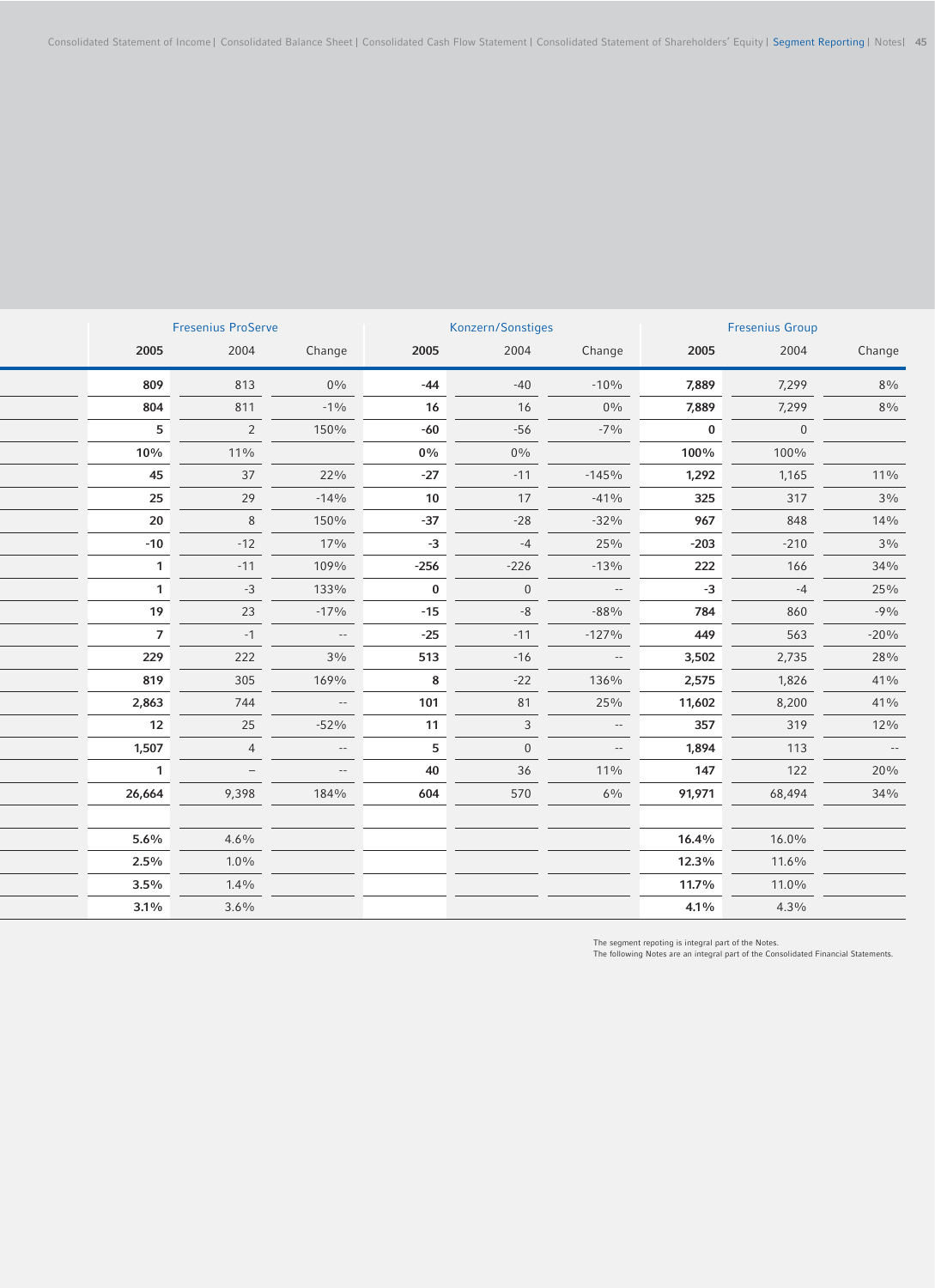# **SEGMENT REPORTING**

**by region**

|                                              |        | Europa |        |        | Nordamerika |        |  |
|----------------------------------------------|--------|--------|--------|--------|-------------|--------|--|
| in million $\epsilon$                        | 2005   | 2004   | Change | 2005   | 2004        | Change |  |
| Sales                                        | 3,030  | 2,802  | $8\%$  | 3,746  | 3,499       | $7\%$  |  |
| contribution to consolidated sales           | 38%    | 39%    |        | 47%    | 48%         |        |  |
| EBIT                                         | 322    | 297    | 8%     | 533    | 479         | $11\%$ |  |
| Depreciation and amortization                | 175    | 183    | $-4%$  | 112    | 103         | 9%     |  |
| Total assets                                 | 5,791  | 3,285  | 76%    | 4,752  | 4,044       | 18%    |  |
| Capital expanditure                          | 182    | 155    | 17%    | 141    | 133         | 6%     |  |
| Acquisitions                                 | 1,791  | 41     | $-\,-$ | 62     | 52          | 19%    |  |
| Employees (per capita on balance sheet date) | 48,169 | 27,373 | 76%    | 31,031 | 29,690      | $5\%$  |  |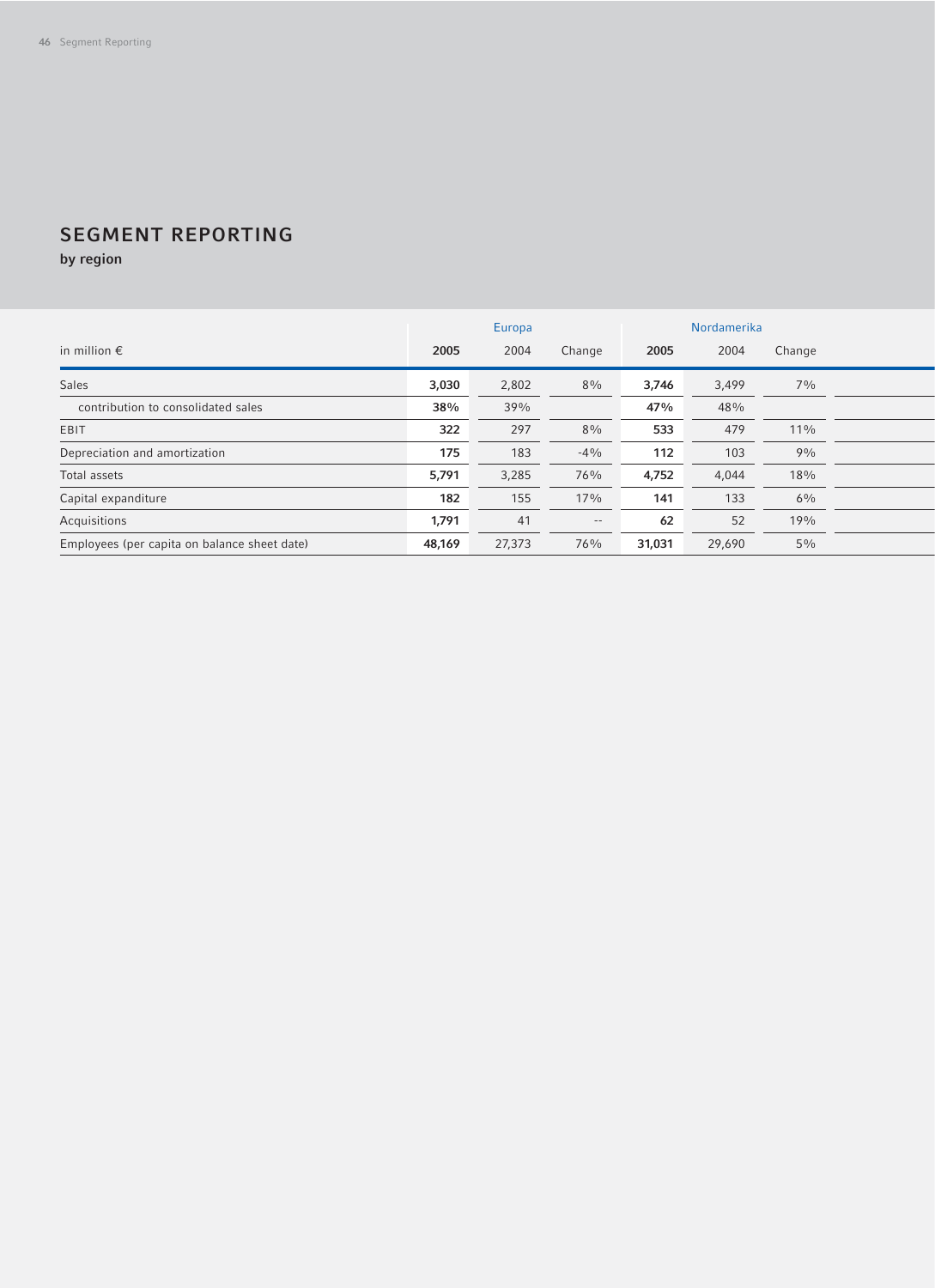|       | Asien-Pazifik |        | Lateinamerika |             |        | Afrika         |                |        | <b>Fresenius Group</b> |        |                   |
|-------|---------------|--------|---------------|-------------|--------|----------------|----------------|--------|------------------------|--------|-------------------|
| 2005  | 2004          | Change | 2005          | 2004        | Change | 2005           | 2004           | Change | 2005                   | 2004   | Change            |
| 557   | 547           | $2\%$  | 356           | 279         | 28%    | 200            | 172            | 16%    | 7,889                  | 7,299  | $8\%$             |
| 7%    | $7\%$         |        | 5%            | 4%          |        | 3%             | 2%             |        | 100%                   | 100%   |                   |
| 59    | 36            | 64%    | 32            | 19          | 68%    | 21             | 17             | 24%    | 967                    | 848    | 14%               |
| 22    | 19            | 16%    | 14            | 10          | 40%    | $\overline{2}$ | $\overline{2}$ | $0\%$  | 325                    | 317    | $3\%$             |
| 556   | 472           | 18%    | 428           | 329         | 30%    | 75             | 70             | $7\%$  | 11,602                 | 8,200  | 41%               |
| 15    | 14            | $7\%$  | 17            | 13          | 31%    | $\overline{2}$ | $\overline{4}$ | $-50%$ | 357                    | 319    | 12%               |
| 33    | 15            | 120%   | 7             | $\mathbf 0$ | $-\,-$ | 1              | 5              | $-80%$ | 1,894                  | 113    | $\qquad \qquad -$ |
| 4,296 | 3,633         | 18%    | 7,772         | 7,126       | 9%     | 703            | 672            | $5\%$  | 91,971                 | 68,494 | 34%               |

The segment repoting is integral part of the Notes. The following Notes are an integral part of the Consolidated Financial Statements.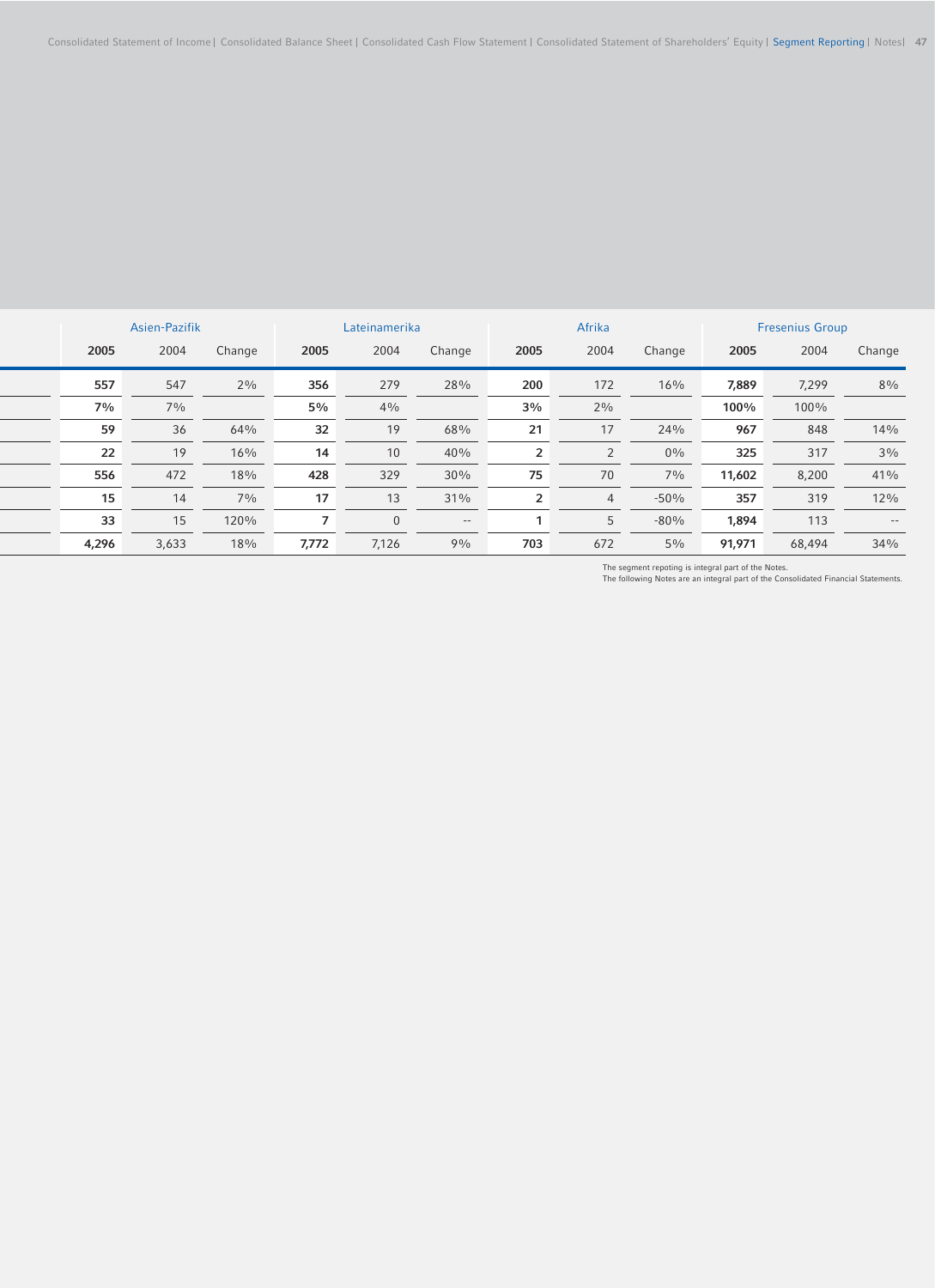## **CONTENTS**

| 49 | 1. Principles                                    | 90        | 13. Inventories                            |
|----|--------------------------------------------------|-----------|--------------------------------------------|
| 49 | Group structure<br>L.                            | 91        | 14. Prepaid expenses and other current and |
| 50 | <b>Transformation of Fresenius Medical</b><br>Ш. |           | non-current assets                         |
|    | Care AG's legal form and conversion of           |           | 15. Property, plant and equipment          |
|    | its preference shares                            | 93        | 16. Goodwill and other intangible assets   |
| 52 | III. Basis of presentation                       | 96        | 17. Other accrued expenses                 |
| 53 | IV. Summary of significant accounting            | 98        | 18. Other liabilities                      |
|    | policies                                         | 99        | 19. Debt and capital lease obligations     |
| 67 | V. Critical accounting policies                  | 106       | 20. Pensions and similar obligations       |
| 69 | VI. Reconciliation of equity                     | 111       | 21. Trust preferred securities             |
|    | and net income                                   | 112       | 22. Minority interest                      |
| 78 | 2. Acquisitions and divestitures                 | 113       | 23. Shareholders' equity                   |
|    |                                                  | 115       | 24. Other comprehensive income (loss)      |
| 84 | <b>NOTES ON THE CONSOLIDATED</b>                 |           |                                            |
|    |                                                  |           |                                            |
|    | <b>STATEMENT OF INCOME</b>                       | 116       | <b>OTHER NOTES</b>                         |
| 84 | 3. Sales                                         | 16<br>116 | 25. Commitments and contingent liabilities |
|    | 4. Cost of sales                                 | 121       | 26. Financial instruments                  |
|    | 5. Personnel expenses                            | 127       | 27. Supplementary information              |
| 85 | 6. Selling, general and administrative           |           | on cash flow statement                     |
|    | expenses                                         | 128       | 28. Notes on segment reporting             |
|    | 7. Researche and development expenses            | 132       | 29. Stock options                          |
|    | 8. Net interest                                  | 139       | 30. Additional information relating        |
| 86 | 9. Income taxes                                  |           | to the Management Board and the            |
| 89 | 10. Earnings per share                           |           | <b>Supervisory Board</b>                   |
|    |                                                  | 140       | 31. Related party transactions             |
|    |                                                  | 141       | 32. Fees for the auditor                   |
| 90 | <b>NOTES ON THE CONSOLIDATED</b>                 |           | 33. Subsequent events                      |
|    | <b>BALANCE SHEET</b>                             | 142       | 34. Corporate Governance                   |

12. Trade accounts receivable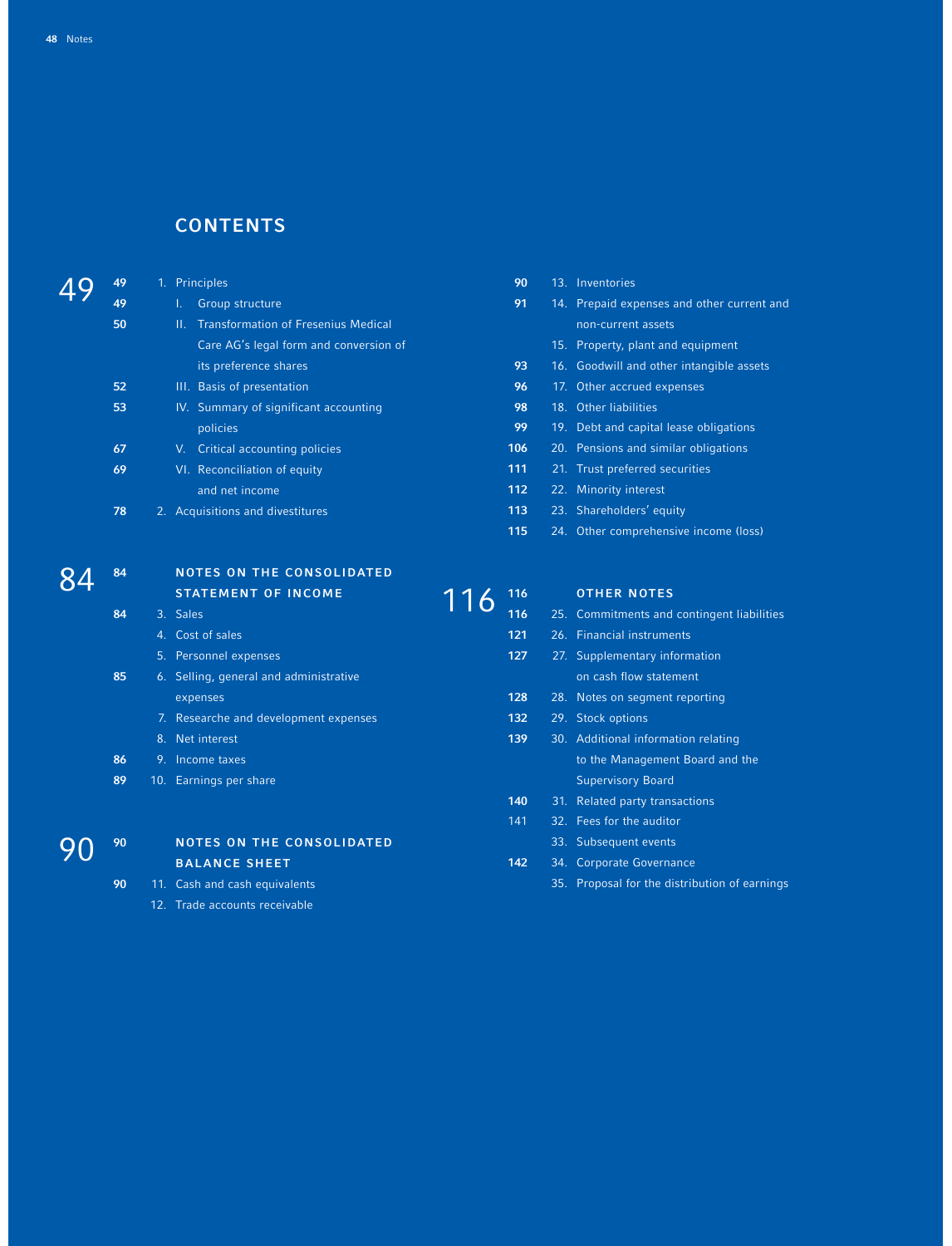## **1. PRINCIPLES**

#### **I. Group structure**

Fresenius is a health care Group with products and services for dialysis, the hospital and the medical care of patients at home. Further areas of activity are hospital operations as well as engineering and services for hospitals and the pharmaceutical industry. In addition to the activities of the Fresenius AG, the operating activities are split into the following legally-independent business segments (subgroups) as of December 31, 2005:

– Fresenius Medical Care – Fresenius Kabi – Fresenius ProServe

Fresenius Medical Care is the world's leading provider of dialysis products and dialysis care for the life-saving treatment of patients with chronic kidney failure. Fresenius Medical Care treats about 131,450 patients in its own dialysis clinics.

Fresenius Kabi is Europe's leading company in the field of infusion therapy and clinical nutrition with subsidiaries and distributors worldwide. Fresenius Kabi's products are used in hospitals as well as in out-patient medical care. Within the scope of this care chain, the company offers products for fluid and blood volume replacement, generic intravenously administered drugs, parenteral and enteral nutrition products and medical devices. The company is also a leading provider of transfusion technology products in Europe.

Fresenius ProServe focuses on hospital operations as well as on engineering and services for hospitals, health care facilities and the pharmaceutical industry.

Fresenius AG continued to own 50.76% of the ordinary voting shares of Fresenius Medical Care AG at the end of the 2005 fiscal year. Fresenius AG's share of the total subscribed capital of Fresenius Medical Care AG (ordinary and preference shares) continued to be 36.4% at December 31, 2005.

Fresenius AG continued to hold 100% of the management companies of the business segments Fresenius Kabi (Fresenius Kabi AG) and Fresenius ProServe (Fresenius ProServe GmbH) on December 31, 2005.

In addition, Fresenius AG holds interests in companies with holding functions regarding real estate, financing and insurance, as well as in Fresenius Netcare GmbH which offers services in the field of information technology and in Fresenius Biotech Beteiligungs GmbH.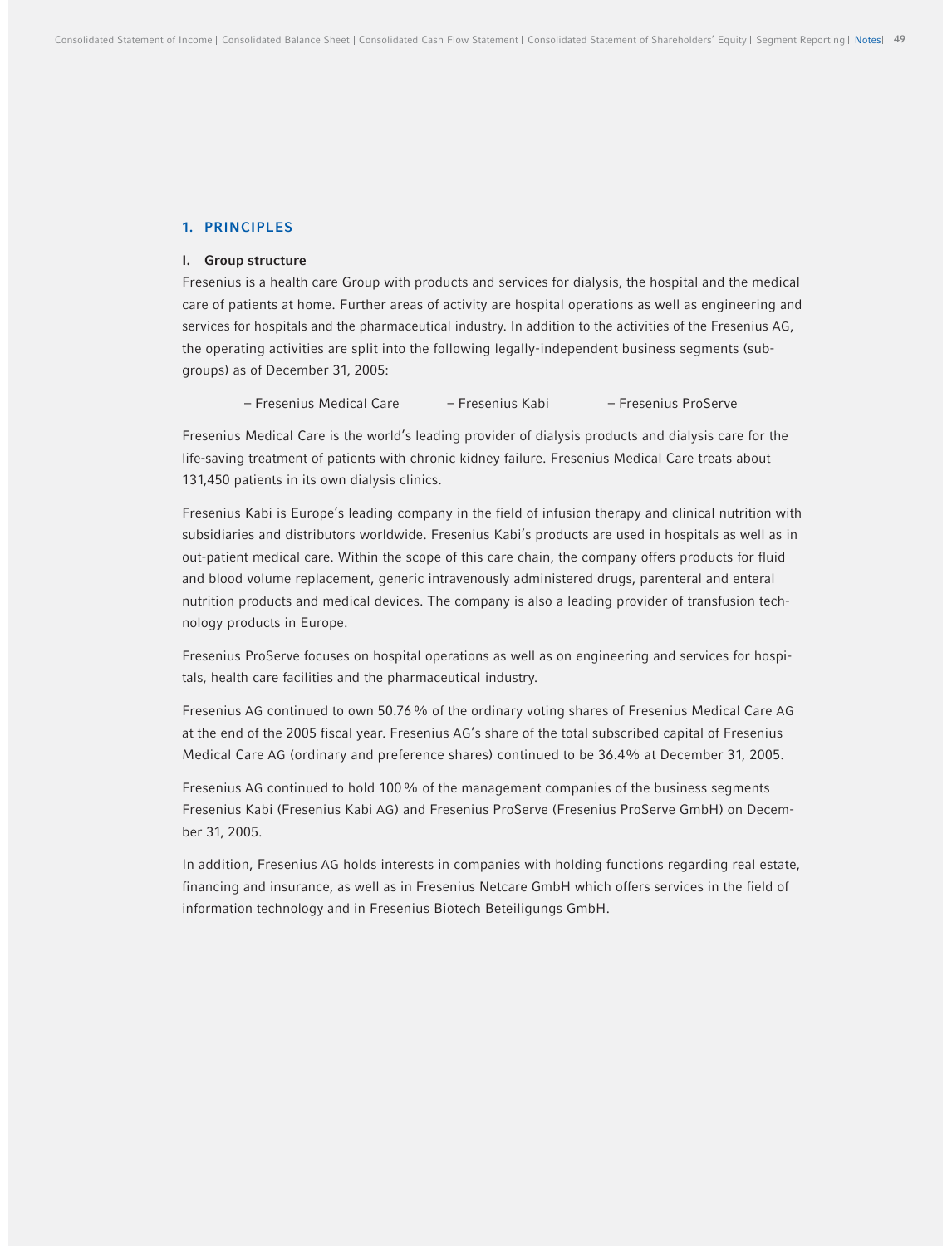The reporting currency in the Fresenius Group is the euro. In order to make the presentation clearer, amounts are mostly shown in million euros. Amounts which are lower than one million euros after they have been rounded are marked with "-".

## **II. Transformation of Fresenius Medical Care AG's legal form and conversion of its preference shares**

On February 10, 2006, Fresenius Medical Care completed a transformation of its legal form under German law as approved by its shareholders during an Extraordinary General Meeting held on August 30, 2005 (EGM). Upon registration of the transformation of legal form in the commercial register of the local court in Hof an der Saale, on February 10, 2006, Fresenius Medical Care AG's legal form was changed from a stock corporation (Aktiengesellschaft) to a partnership limited by shares (Kommanditgesellschaft auf Aktien) with the name Fresenius Medical Care AG & Co. KGaA (FMC-AG & Co. KGaA). Fresenius Medical Care as a KGaA is the same legal entity under German law, rather than a successor to the AG. Fresenius Medical Care Management AG, a subsidiary of Fresenius AG, the majority voting shareholder of Fresenius Medical Care AG prior to the transformation, is the general partner of FMC-AG & Co. KGaA. Upon effectiveness of the transformation of legal form, the share capital of Fresenius Medical Care AG became the share capital of FMC-AG & Co. KGaA, and persons who were shareholders of Fresenius Medical Care AG became shareholders of FMC-AG & Co. KGaA.

This transformation has no impact on the consolidation of Fresenius Medical Care in the consolidated financial statement of the Fresenius Group.

In conjunction with the transformation of legal form, Fresenius Medical Care AG offered holders of its non-voting preference shares (including preference shares represented by American Depositary Shares (ADSs)) the opportunity to convert their shares into ordinary shares at a conversion ratio of one preference share plus a conversion premium of  $\epsilon$  9.75 per ordinary share. The conversion was completed place on February 10, 2006.

Several ordinary shareholders challenged the resolutions adopted at the EGM approving the conversion of the preference shares into ordinary shares, the adjustment of the employee participation programs, the creation of authorized capital and the transformation of the legal form of Fresenius Medical Care AG with the objective of having the resolutions declared null and void. On December 19, 2005 Fresenius Medical Care AG and the claimants agreed to a settlement with the participation of Fresenius AG and Fresenius Medical Care Management AG and all proceedings were terminated.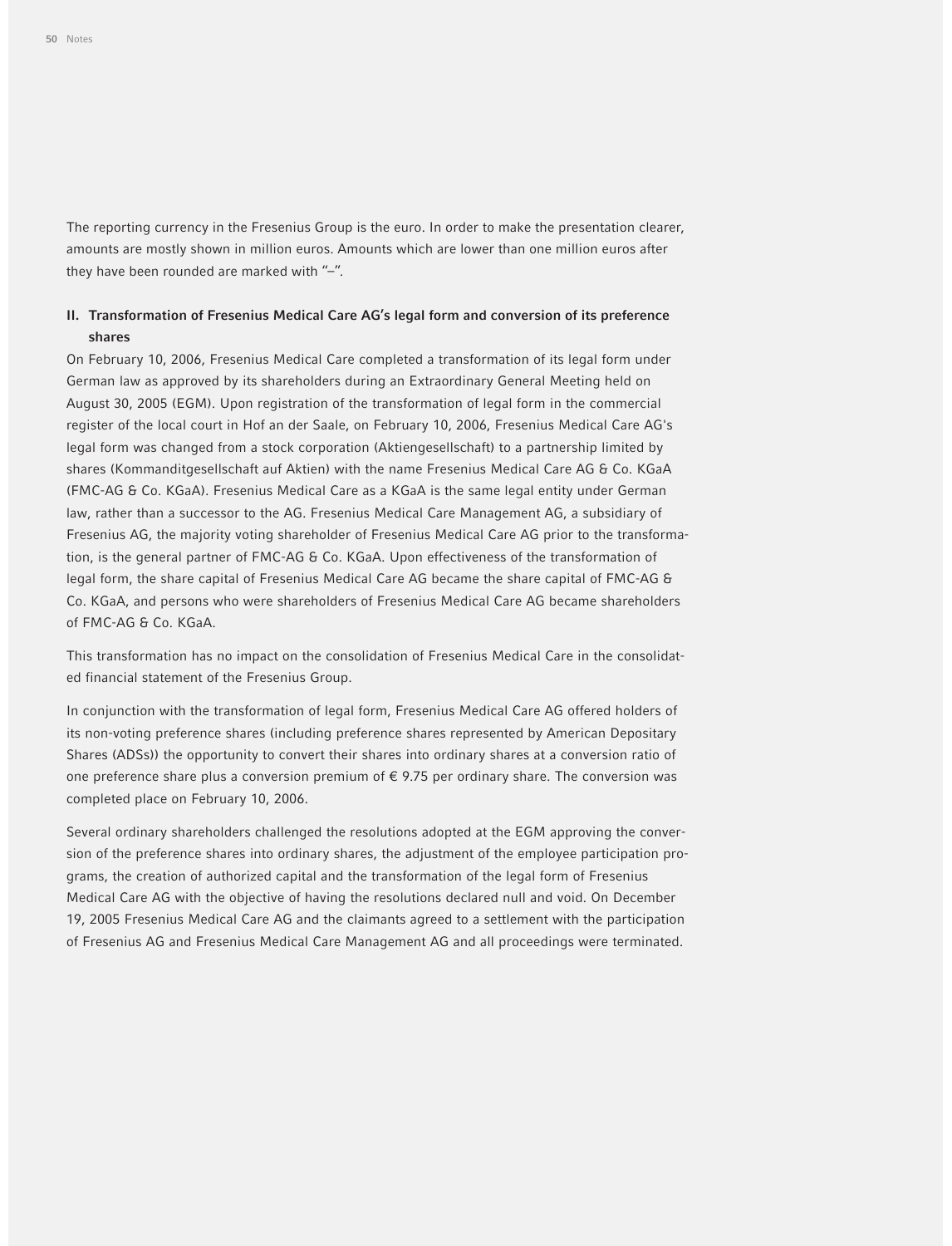Pursuant to the settlement Fresenius Medical Care Management AG undertook to (i) make an ex gratia payment to the ordinary shareholders of Fresenius Medical Care (other than Fresenius AG), of € 0.12 for every share issued as an ordinary share up to August 30, 2005 and (ii) to pay to ordinary shareholders who, at the EGM of August 30, 2005, voted against the conversion proposal, an additional € 0.69 per ordinary share. Ordinary shareholders who were shareholders at the close of business on the day of registration of the conversion and transformation with the commercial register were entitled to a payment under (i) above. Ordinary shareholders who voted against the conversion resolution in the extraordinary general meeting on August 30, 2005, as evidenced by the voting cards held by Fresenius Medical Care AG, were entitled to a payment under (ii) above, but only in respect of shares voted against the conversion resolution. The right to receive payment under (ii) will lapsed as to any shareholder who does not make a written claim for payment with Fresenius Medical Care by February 28, 2006.

Fresenius Medical Care also agreed to bear court fees and shareholder legal expenses in connection with the settlement.

The total costs of the settlement are estimated to be approximately  $\epsilon$  5.9 million. A further part of the settlement agreement and German law require that these costs be borne by Fresenius AG and Fresenius Medical Care Management AG.

As part of the settlement, Fresenius Medical Care, with the participation of Fresenius AG and the general partner, Fresenius Medical Care Management AG, also agreed to establish, at the first ordinary general meeting after registration of the transformation of legal form, a joint committee (the Joint Committee) (gemeinsamer Ausschuss) of the supervisory boards of Fresenius Medical Care Management AG and FMC-AG & Co. KGaA with authority to advise and decide on certain significant transactions between FMC-AG & Co. KGaA and Fresenius AG and to approve certain significant acquisitions, dispositions, spin-offs and similar matters. FMC-AG & Co. KGaA also agreed to establish an Audit and Corporate Governance Committee of the FMC-AG & Co. KGaA Supervisory Board to review the report of the general partner on relations with related parties and report to the overall supervisory board thereon.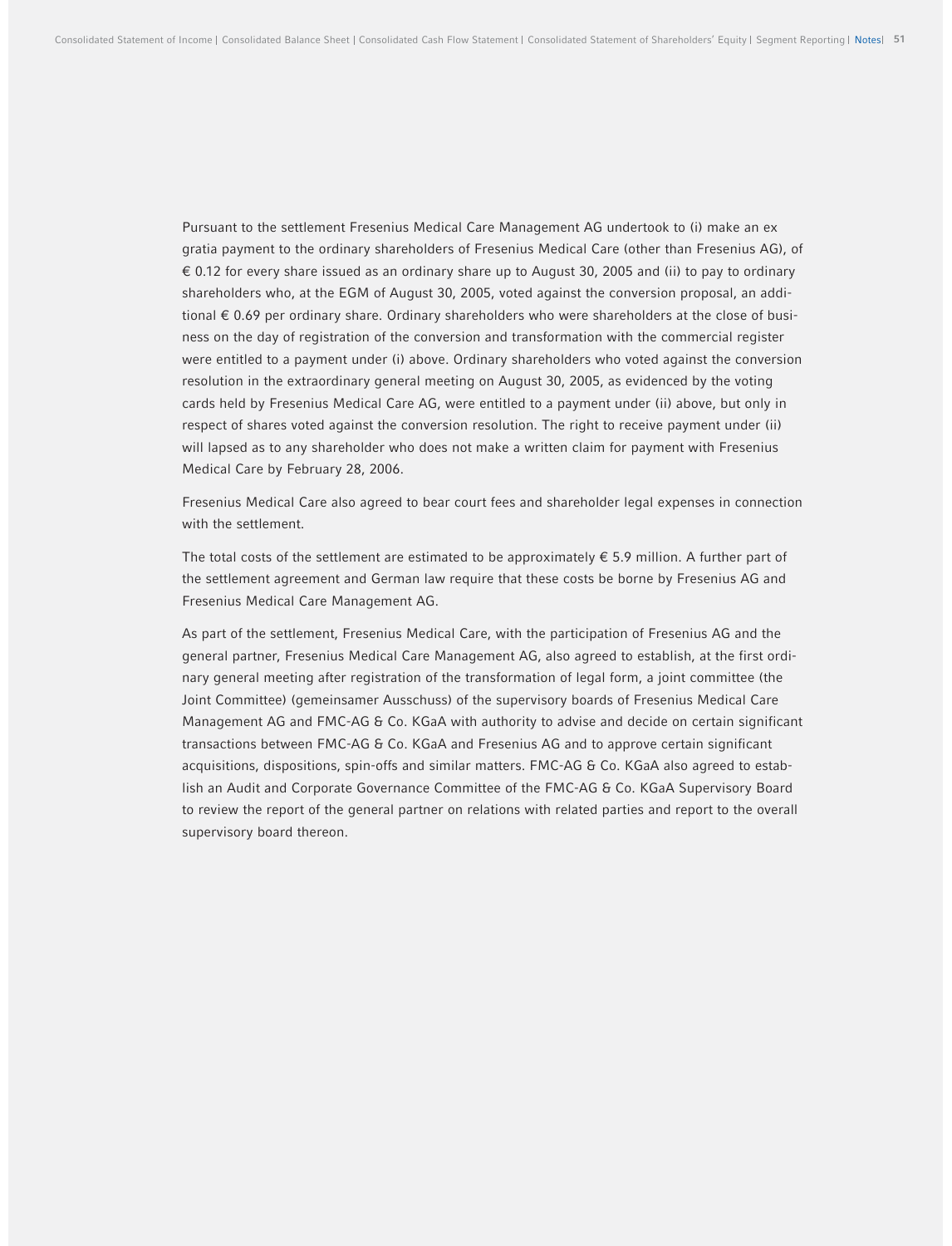## **III. Basis of presentation**

As a stock exchange listed parent company in a member state of the European Union, Fresenius AG is required, from January 1, 2005 onwards, to prepare and publish consolidated financial statements in accordance with International Financial Reporting Standards (IFRS), applying § 315a of the German Commercial Code (HGB). The consolidated financial statements of Fresenius AG at December 31, 2005 have therefore been prepared for the first time in accordance with the Standards valid on the balance sheet date issued by the International Accounting Standards Board (IASB) and the mandatory Interpretations of the International Financial Reporting Interpretations Committee (IFRIC), formerly the Standing Interpretations Committee (SIC), applying IFRS 1 (Firsttime Adoption of International Financial Reporting Standards). IFRS 1 requires that the opening balance sheet at January 1, 2004, and the comparative figures at December 31, 2004 are prepared in accordance with all Standards which are operative up to December 31, 2005. Up to December 31, 2004, the Fresenius Group had applied the exemption regulations contained in § 292a HGB which permitted it to draw up consolidated financial statements in accordance with accounting principles generally accepted in the USA (US GAAP) rather than in accordance with HGB. For reconciliation of the equity and net income of the Group reported for US GAAP and IFRS purposes see Note 1. VI, Reconciliation of equity and net income of the Group.

In addition to the IFRS consolidated financial statements for the fiscal year 2005 required by law, the Fresenius Group continues to prepare and publish consolidated financial statements in accordance with US GAAP. The IFRS consolidated financial statements are prepared in accordance with those IFRS which are binding to be applied in the EU.

In order to improve clarity of presentation, various items are aggregated in the consolidated balance sheet and statement of income. These items are analyzed separately in the Notes if this provides useful information to the users of the consolidated financial statements.

Moreover the Notes include information required by HGB according to § 315a section 1 sentence 1 HGB. The consolidated financial statements have been complemented with the management report according to § 315a HGB in conjunction with § 315 HGB.

The consolidated balance sheet contains all information required to be disclosed by IAS 1 (Presentation of Financial Statements) and is in accordance with RIC 1 (Balance Sheet Classification according to current/non-current Distinction in compliance with IAS 1 Presentation of Financial Statements) classified on the basis of the maturity of assets and liabilities following the consolidated balance sheet in accordance with US GAAP; the consolidated statement of income is classified using the cost of sales format.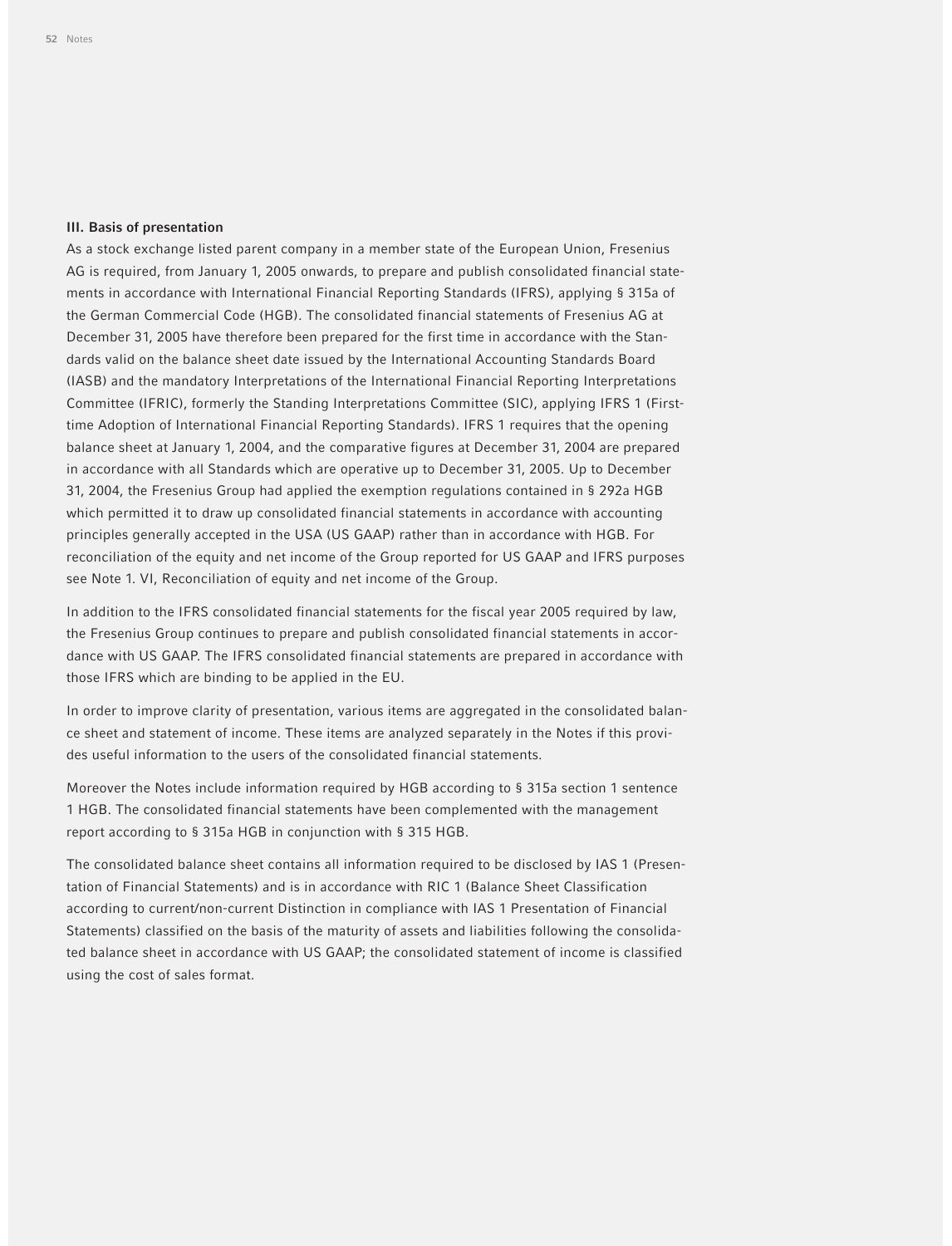At February 24, 2006, the Management Board authorised the consolidated financial statements for issue and passed it through to the Supervisory Board. The Supervisory Board has to control and approve the consolidated financial statements.

## **IV. Summary of significant accounting policies**

a) Consolidation methods

The financial statements of consolidated entities have been prepared using uniform accounting methods in accordance with IAS 27 (Consolidated and Separate Financial Statements).

Capital consolidation is performed according to IFRS 3 (Business Combinations) by offsetting investments in subsidiaries against the underlying equity at the dates of acquisition. The identifiable assets and liabilities of subsidiaries are included at their fair values. Any remaining debit balance is recognized as goodwill and is tested at least once a year for impairment.

The equity method is applied using the same principles in accordance with IAS 28 (Investments in Associates).

All significant intercompany revenues, expenses, income, receivables and payables are eliminated.

Profits and losses on items of property, plant and equipment and inventory acquired from other group entities are also eliminated.

Deferred tax assets and liabilities are recognized on temporary differences resulting from consolidation procedures.

The minority shareholders' interest in the equity of group entities and in profits and losses are presented as "minority interest".

### b) Composition of the Group

Besides Fresenius AG, the consolidated financial statements include all material subsidiaries in which Fresenius AG, directly or indirectly, holds a majority investment or the majority of the voting power and has the posibility of control.

Special purpose entities as defined by SIC 12 (Consolidation - Special Purpose Entities) are consolidated if they are controlled by a Fresenius Group company (that means risks and chances mainly belonging to the Group).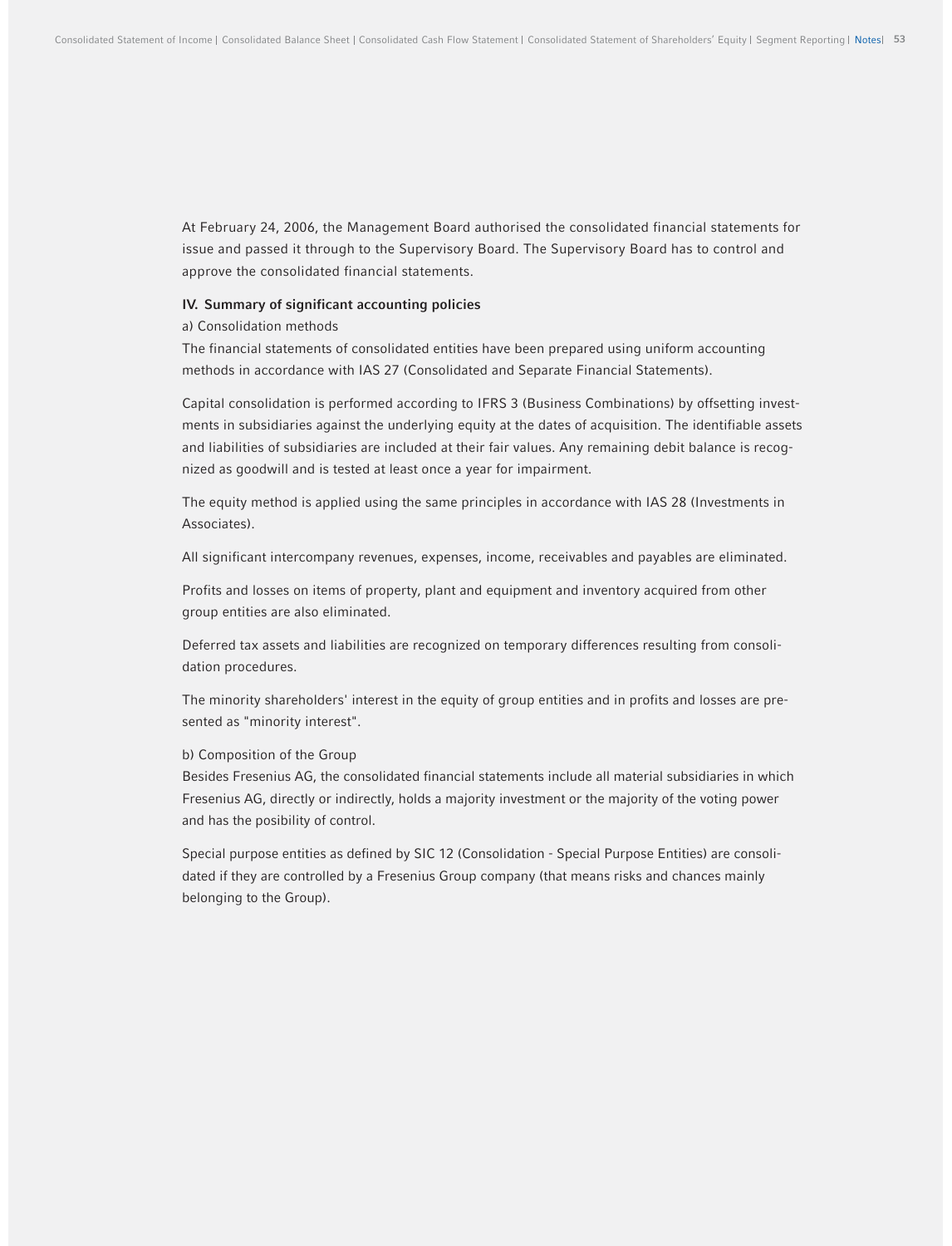Joint ventures and entities in which Fresenius AG, directly or indirectly, holds between 20% and 50% of the voting power and can exercise a significant influence over their financial and operating policies, are consolidated using the equity method.

The consolidated financial statements of the year 2005 include, in addition to Fresenius AG, 117 (2004: 77) German and 634 (2004: 629) foreign companies.

The composition of the Group changed as follows:

| Germany                                          | Abroad | Total |
|--------------------------------------------------|--------|-------|
| December 31, 2004<br>77                          | 629    | 706   |
| Additions<br>47                                  | 52     | 99    |
| of which newly founded<br>$\mathbf{0}$           | 13     | 13    |
| of which acquired<br>46                          | 23     | 69    |
| Disposals<br>$\overline{7}$                      | 47     | 54    |
| $\mathcal{D}$<br>of which no longer consolidated | 24     | 26    |
| 5<br>of which merged                             | 23     | 28    |
| December 31, 2005<br>117                         | 634    | 751   |

17 companies (2004: 11) were accounted for under the equity method.

The complete list of the investments of Fresenius AG will be submitted to the Commercial Register of the District Court of Bad Homburg v.d.H under the number HRB 2617.

## c) Sales recognition policy

Sales from services are recognized at amounts estimated to be received under reimbursement arrangements. Sales are recognized on the date services and related products are provided and the payor is obligated to pay.

Product sales are recognized when title to the product passes to the customers either at the time of shipment, upon receipt by the customer or upon any other terms that clearly define passage of title. As product returns are not typical, no return allowances are established. As product returns are not typical, an appropriate reduction to sales, cost of sales and accounts receivable is made in the event a return is actual. Sales are stated net of discounts, allowances, settlement discounts and rebates.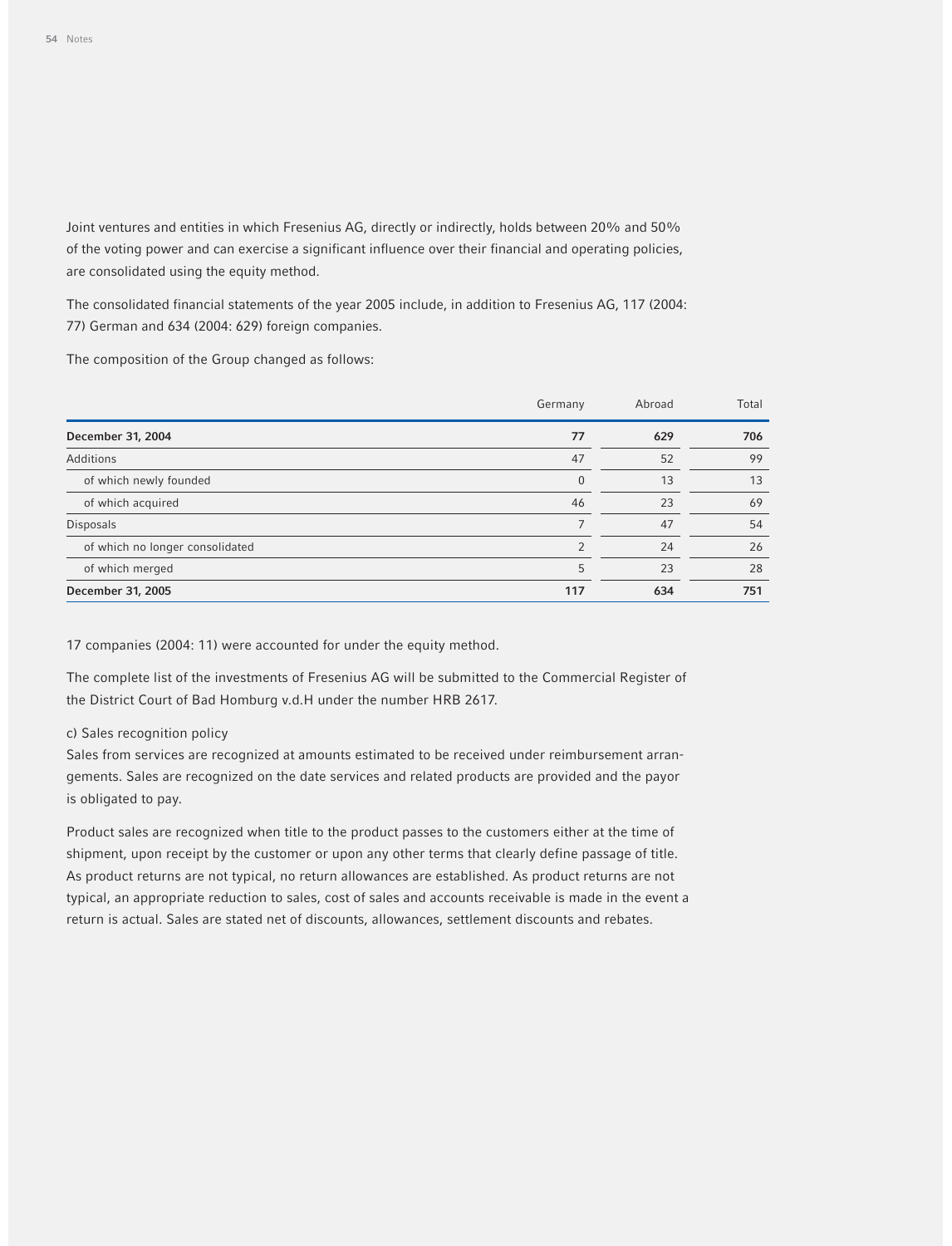In the business segment Fresenius ProServe, sales are recognized for long-term production contracts using the percentage-of-completion (PoC) method when the conditions contained in IAS 18 (Revenue) and IAS 11 (Construction Contracts) are met. The sales to be recognized are calculated as a percentage of the costs already incurred based on the estimated total cost of the contract or milestones laid down in the contract depending on the circumstances. Profits are only recognized when the outcome of a production contract accounted for using the PoC method can be measured reliably.

#### d) Government grants

In accordance with IAS 20 (Accounting for Government Grants and Disclosure of Government Assistance), public sector grants are not recognized until there is reasonable assurance that the conditions attached to them have been complied with and the grants will be received. Firstly the grant is accounted as a liability and as soon as it is used (acquisition of an asset) it is offset against the acquisition costs. Firstly the grant is accounted as a liability and as soon as it is used (acquisition of an asset) set against the acquisition costs. Expense-related grants are recognized as income over the periods necessary to match them with the related costs which they are intended to compensate.

#### e) Research and development costs

Research costs are incurred in conjunction with original and planned investigation undertaken with the prospect of gaining new scientific or technical knowledge and understanding.

Development is the technical and commercial implementation of research findings.

Research costs and non-capitalizable development costs are recognized as expenses as incurred, since they do not fully meet the criteria for the recognition of an intangible asset set out in IAS 38 (Intangible Assets). Research and development expenses including depreciation of capitalized development costs of the Fresenius Group for the fiscal years 2005 and 2004 amounted to € 147 million and € 122 million, respectively.

#### f) Impairment

The Fresenius Group reviews the carrying value of its property, plant and equipment, its intangible assets with definite useful lives as well as other non-current assets for impairment whenever events or changes in circumstances indicate that the carrying amount is higher than the asset's net realizable value or its value in use in accordance with IAS 36 (Impairment of Assets). The net realizable value of an asset is defined as its fair value less costs to sell.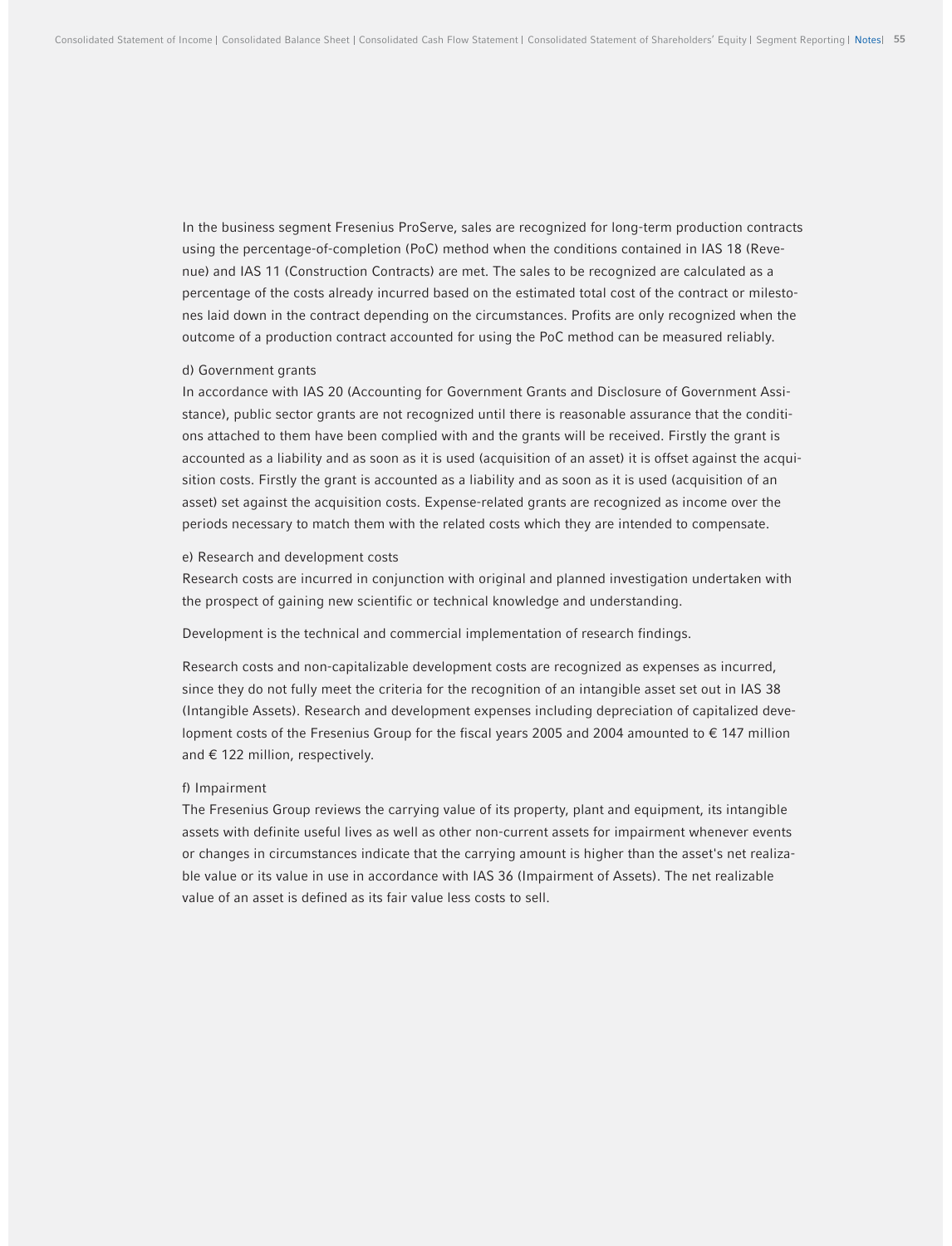The value in use is the present value of future cash flows expected to be derived from the relevant asset. If it is not possible to estimate the future cash flows from the individual assets, impairment is tested on the basis of the future cash flows of the corresponding cash generating units (CGUs).

Impairment losses are reversed when the reasons for impairment no longer exist.

In accordance with IFRS 5 (Non-current Assets Held for Sale and Discontinued Operations) assets held for sale are accounted at the carrying value or any lower fair value minus selling costs. As long as the company still intends to sell the asset, it is not depreciated. Disposed assets which are not sold, are accounted for as assets in use, until their real divestiture.

### g) Interest

The Fresenius Group includes interest which is directly attributable to the acquisition, construction or manufacture of qualifying assets in accordance with IAS 23 (Borrowing Costs).

For the fiscal years 2005 and 2004, interest of  $\epsilon$  2 million and  $\epsilon$  1 million, based on an average interest rate of 7.2 % and 8.0 %, respectively, was recognized as a component of the cost of assets.

## h) Income taxes

In accordance with IAS 12 (Income Taxes), deferred tax assets and liabilities are recognized for the future consequences attributable to temporary differences between the financial statement carrying amounts of existing assets and liabilities and their respective tax basis as well as on consolidation procedures affecting net income. Deferred tax assets also include claims to future tax reductions which arise from the expected usage of existing tax losses available for carryforward where future recoverability is probable.

Deferred taxes are computed using enacted or planned tax rates which are expected to apply in the relevant national jurisdictions when the amounts are recovered.

The carrying amount of a deferred tax asset shall be reviewed at each balance sheet date. The carrying amount of a deferred tax asset shall be reduced to the extent that it is no longer probable that sufficient taxable profit will be available to allow the benefit of part or all of that deferred tax asset to be utilized. Any such reduction shall be reversed to the date and extent that it becomes probable that sufficient taxable profit will be available (See Note 9, Income taxes).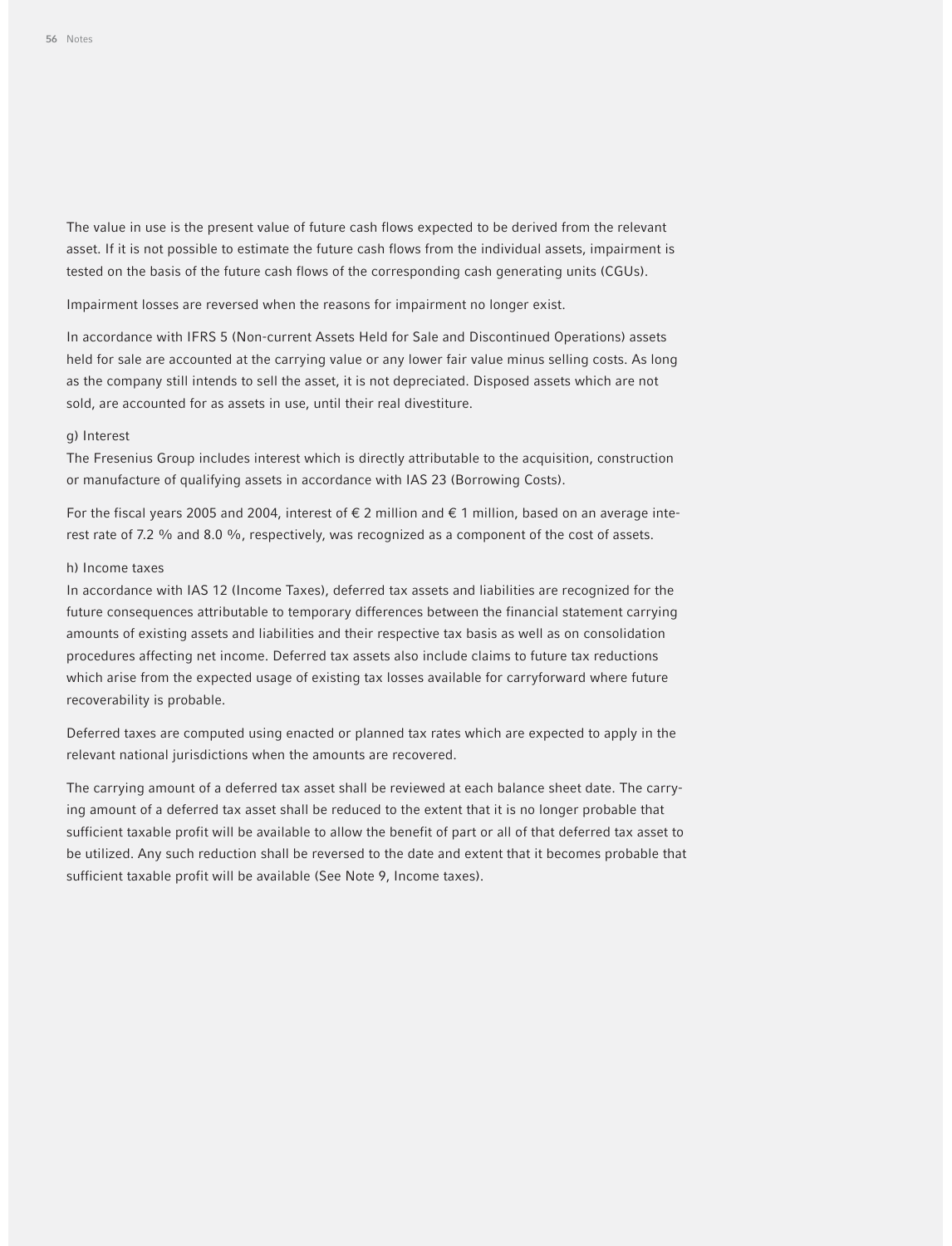### i) Earnings per share

Earnings per ordinary share and preference share are computed in accordance with IAS 33 (Earnings per Share). Earnings per ordinary share are based on the net income for the year less the preferential amount due on preference shares, divided by the weighted average number of ordinary shares and preference shares outstanding during the period. For the purpose of calculating earnings per preference share, the preferential amount due on preference shares is added to the earnings per ordinary share. Diluted earnings per share include the effect of all potentially diluting convertible instruments and option rights, in that diluted earnings per share assumes that the relevant shares had been in circulation during the year. Instruments which are in place in conjunction with the Fresenius and Fresenius Medical Care employee stock option schemes could have a diluting effect.

#### j) Cash and cash equivalents

Cash and cash equivalents comprise cash funds and all short-term, liquid investments with an original maturity of up to three months.

### k) Trade accounts receivable

Trade accounts receivable are stated at their nominal value less allowances for doubtful debts. Allowances are estimated mainly on the basis of payment history to date, the age structure of balances and the contractual partner involved. In order to assess the appropriateness of allowances, checks are carried out at regular intervals, to determine whether there have been any divergences to previous payment history.

Receivables with maturities of over one year which bear no or lower-than-market interest are discounted.

## l) Inventories

In accordance with IAS 2 (Inventories), inventories comprise all assets which are held for sale in the normal course of business (finished products), in the process of production for such sale (work in progress) or consumed in the production process or in the rendering of services (raw materials and supplies).

Inventories are measured at the lower of cost (computed using the average cost or FIFO method) or net realizable value. Manufacturing cost comprises direct costs, production and material overheads and depreciation.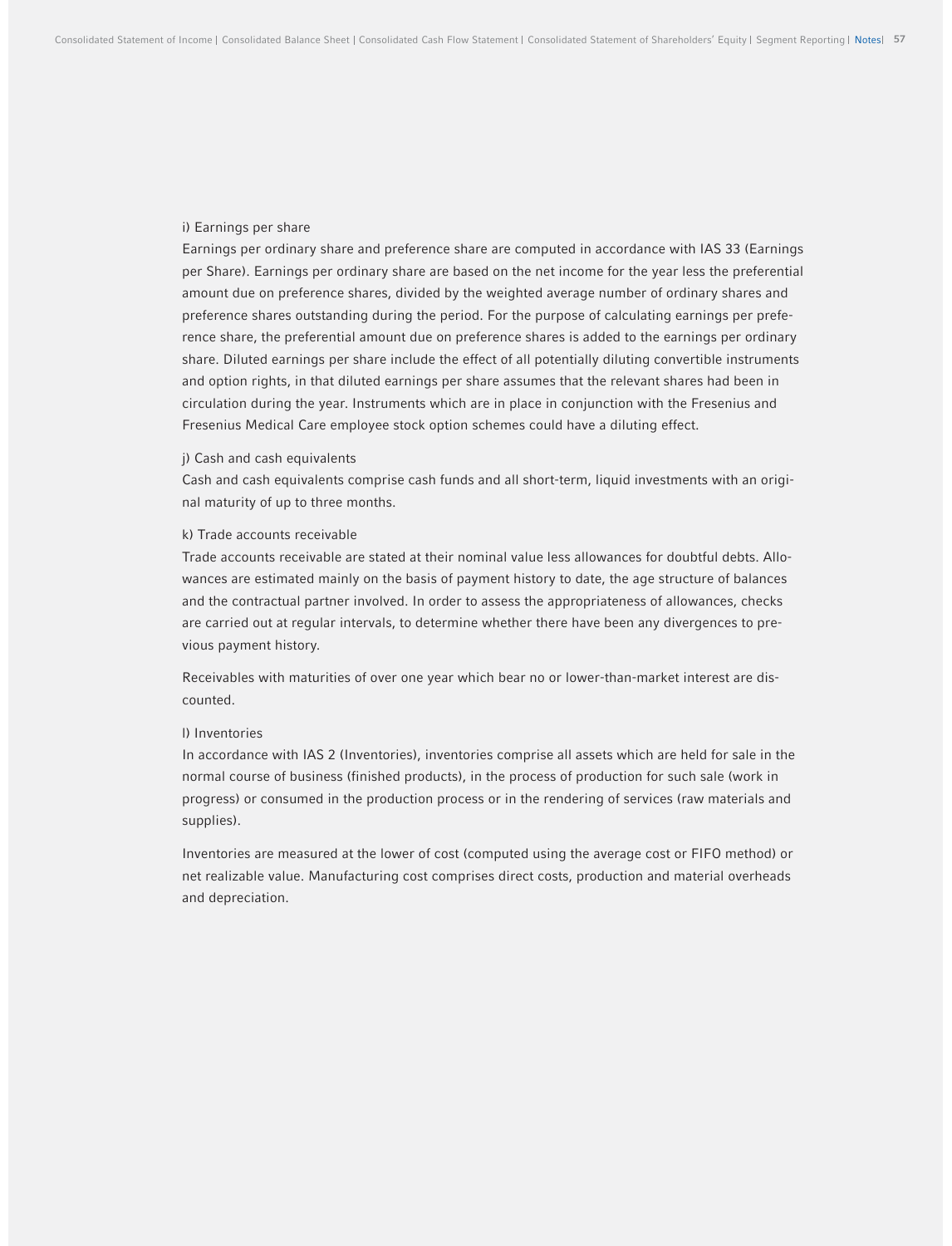## m) Property, plant and equipment

Property, plant and equipment are stated at purchasing cost less accumulated depreciation. Significant improvements are capitalized; repair and maintenance costs that do not extend the useful lives of the assets are charged to expenses as incurred.

Depreciation on property, plant and equipment is calculated using the straight-line method over the estimated useful lives of the assets ranging from 5 to 50 years for buildings and improvements (with a weighted average life of 18 years) and 3 to 15 years for machinery and equipment (with a weighted average life of 10 years).

n) Intangible assets with definite useful lives

In accordance with IAS 38 (Intangible Assets), intangible assets with definite useful lives are amortized over their respective useful lives and reviewed for impairment in accordance with IAS 36 (Impairment of Assets) (see Note 1. IV f, Impairment).

Purchased and internally generated intangible assets, for example patents and distribution rights are stated at cost less straight-line amortization and are amortized over their contractual or estimated useful lives.

Impairment losses are recognized in the event of losses in value of a lasting nature and are reversed when the reasons for impairment no longer exist except for impairments on goodwill.

Development costs are measured on manufacturing costs when the recognition criteria set out in IAS 38 (Intangible Assets) are met.

For development costs of dialysis machines manufactured by Fresenius Medical Care the timing of the recognition as assets is based on the technical utilizability of the machines. Capitalized development costs are amortized on a straight-line basis over a useful life of 10 years.

In the case of Fresenius Kabi, development costs may be capitalized after the registration of a new product. Costs are depreciated on a straight-line basis over a useful life of 5 years.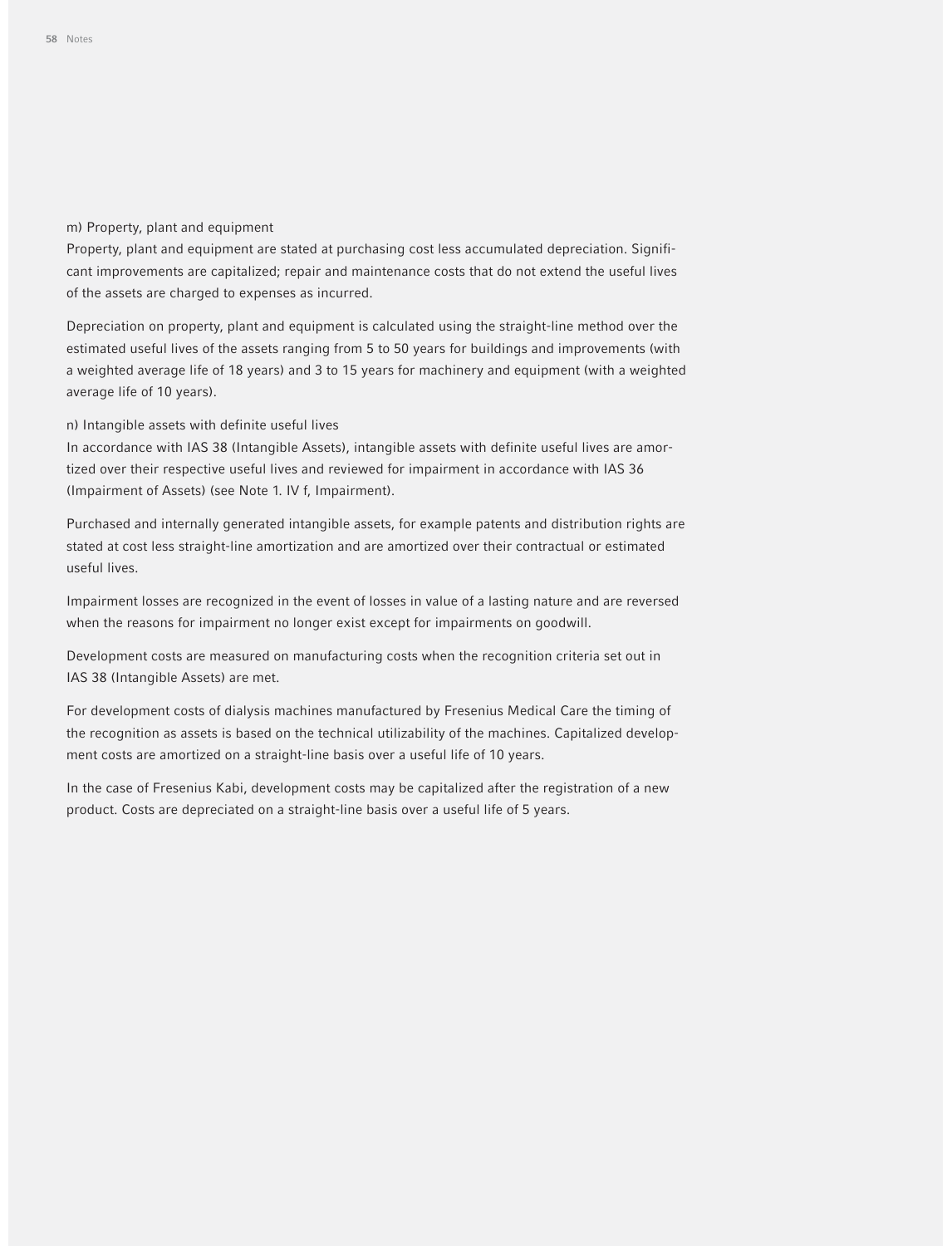o) Goodwill and other intangible assets with indefinite useful lives Intangible assets such as tradenames and management contracts acquired in a purchase method business combination are recognized and reported apart from goodwill, pursuant to the criteria specified by IAS 38 (Intangible Assets). They are recorded at acquisition costs.

Any excess of the purchase cost over the fair value of the identifiable assets, liabilities and contingent liabilities is recognized as goodwill. In accordance with IFRS 3 (Business Combinations), goodwill is no longer amortized systematically; instead Goodwill and other intangible assets with indefinite useful lives are tested for impairment annually and during the year when an event becomes known that could trigger an impairment. The Fresenius Group accounts for tradenames and management contracts as intangible assets with indefinite useful lives.

For the purposes of identifying impairment losses on goodwill, the Fresenius Group has determined the smallest identifiable group of assets (cash generating units or CGUs) in accordance with IAS 36 (Impairment of Assets) and determined the carrying amount of each CGU by allocating all assets and liabilities (including goodwill and intangible assets) to those units. The fair value of each CGU is compared with its carrying amount at least once a year. The fair value of a CGU is determined using a discounted cash flow approach. In the case that the fair value of the CGU is less than its carrying value, a second step is performed which compares the fair value of the CGU's goodwill to the carrying value of its goodwill. If the fair value of the goodwill is less than the carrying value, the difference is recorded as an impairment.

In order to test intangible assets with indefinite useful lives for impairment, the Fresenius Group compares the fair value of those intangible assets with their carrying amount. The fair value of these intangible assets is measured using a discounted cash flow method and other suitable methods.

The recoverability of goodwill and other separable intangible assets with indefinite useful lives recorded in the Group's consolidated balance sheet was verified. Therefore the Fresenius Group did not record any impairment losses in 2005. In the year 2004 an impairment loss of €4 million in the business segment Fresenius Biotech was recorded.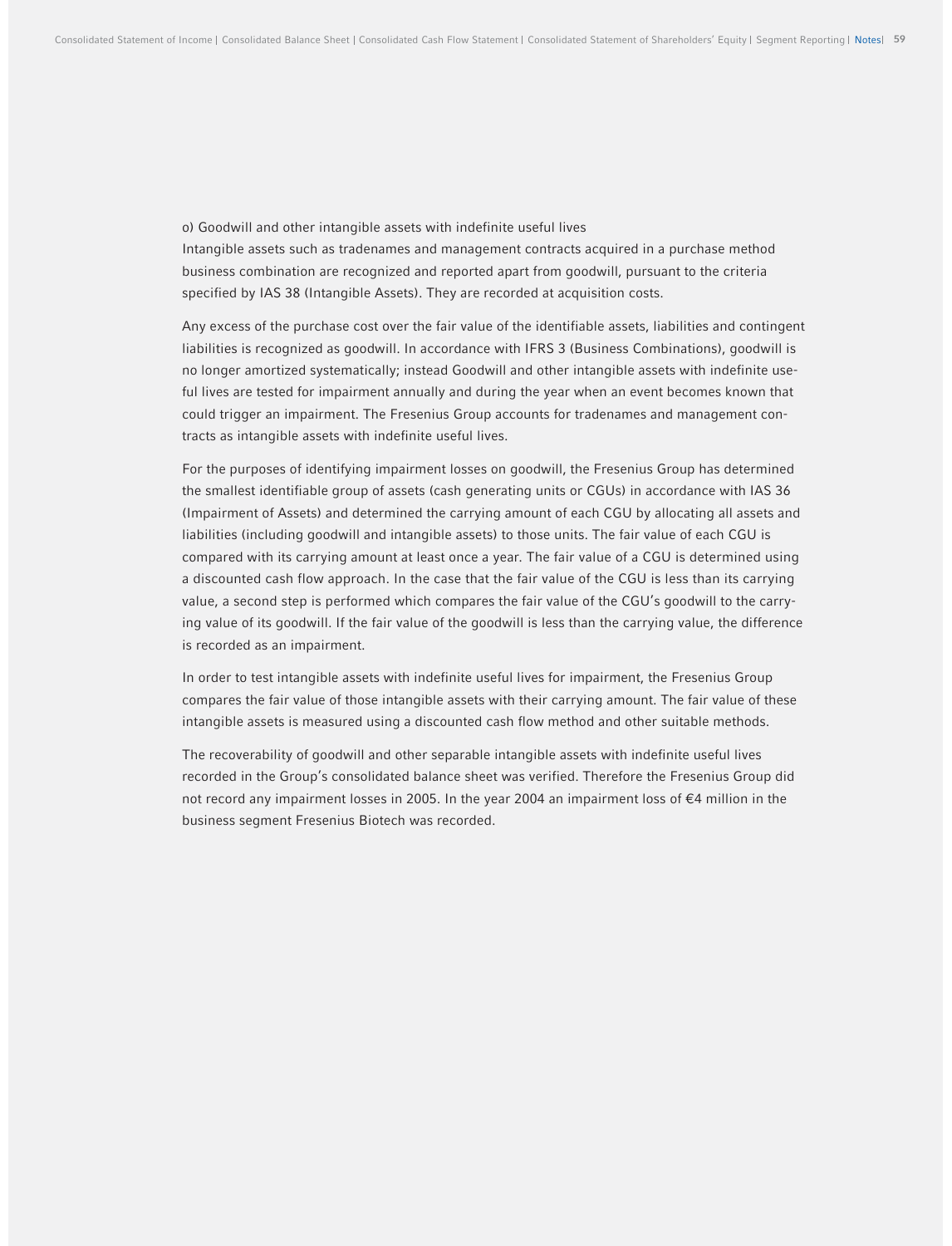Impairment losses recognized on goodwill are not reversed at a later date if the reasons for impairment no longer exist.

Any excess of the net fair value of identifiable assets and liabilities over cost still existing after reassessing the purchase price allocation is recognized immediately in profit or loss.

On first-time adoption of IFRS, goodwill is measured in the opening balance sheet in accordance with IFRS 1 at its carrying amount before the date of transition to IFRS, taking into account the recognition criteria for intangible assets and contingent liabilities.

Fresenius Group uses the option of IFRS 1 for recognizing business combinations as occurred before the first time adoption of IFRS.

### p) Leases

Leased assets, assign to Fresenius Group based on chances and risks (i.e. finance leases) are recognized as property, plant and equipment in accordance with IAS 17 (Leases) and measured on receipt date at their fair values as long as the present values of the lease payments are not lower. Leased assets are depreciated in straight-line over their useful lives. If there is doubt as to when title to the asset passes at a later stage and there is no purchase option the asset is depreciated over the lease term, if this is shorter. The payment obligations relating to future lease instalments are recognized as financial liabilities. An impairment loss is recognized if the recoverable amount is lower than the amortized cost of the leased asset. The impairment loss is reversed if the reasons for impairment no longer exist.

Finance lease liabilities are measured at the present value of the future lease payments.

Property, plant and equipment, which is rent by Fresenius Group is accounted at its purchase costs. Its depreciation is calculated using the straight-line method over the leasing time and its expected residual value.

## r) Derivative financial instruments

Derivative financial instruments such as foreign currency forward contracts, options and swaps are used generally for hedging purposes only, in order to reduce currency, interest rate and market value risks. In accordance with IAS 39 (Financial Instruments: Recognition and Measurement), all derivative financial instruments are measured at their fair value. Changes in the fair value of derivative financial instruments that meet the criteria for the application of hedge accounting are recognized either in profit or loss on the one hand or directly in equity on the other, depending on whether the hedge is designated as a fair value hedge (i.e. hedging specific balance sheet items) or as a cash flow hedge (i.e. hedging future cash flow risks).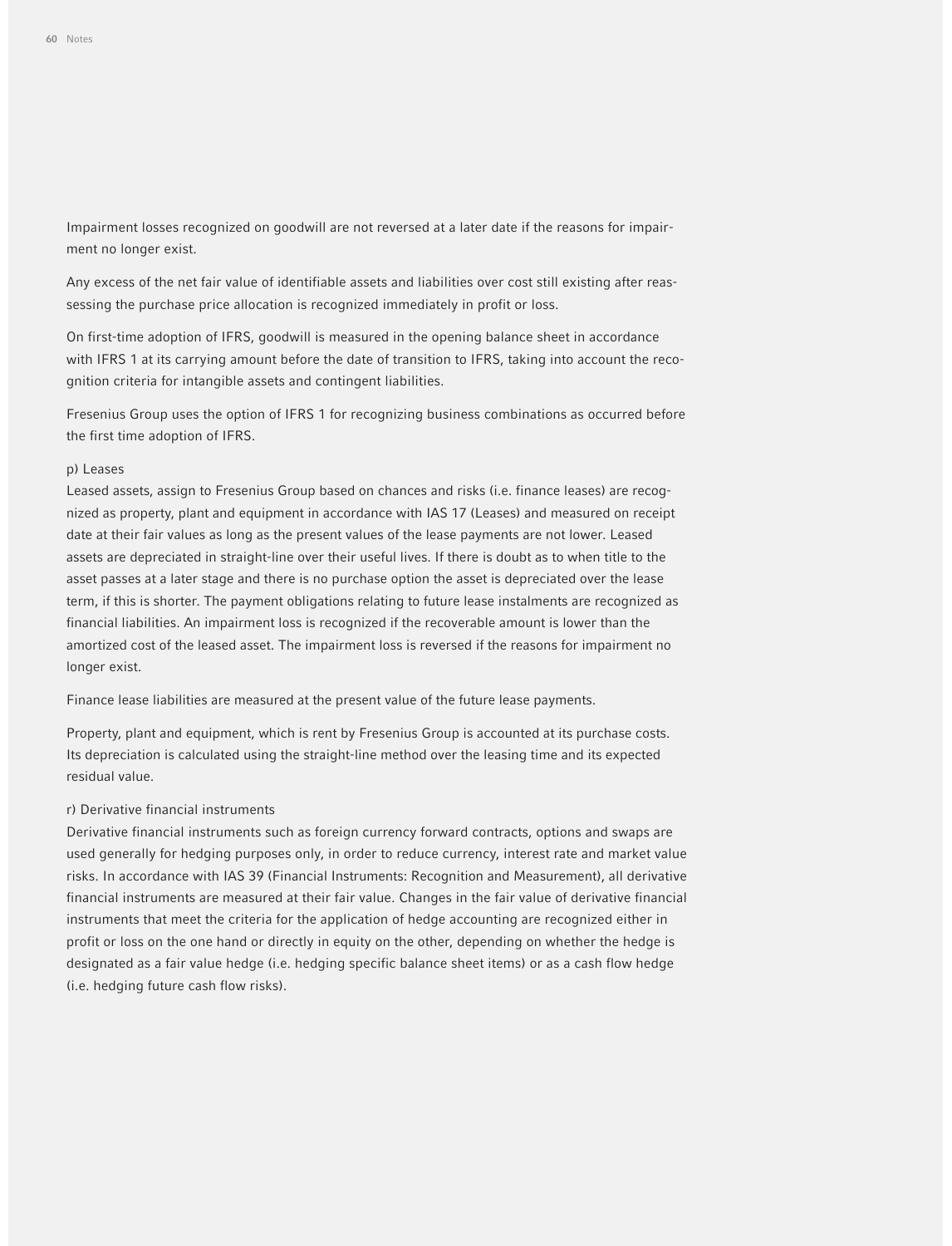In the case of a fair value hedge, the hedge-effective portion of fair value gains or losses on the hedged item and on the derivative financial instrument is recognized in profit or loss. In the case of a cash flow hedge, fair value gains or losses are recognized directly in equity until the hedged item itself is recognized in profit or loss. The non-effective portion of a cash flow hedge is recognized immediately in profit or loss.

Amounts due from and payable to the counterparties of interest rate swaps are recorded on an accrual basis at each reporting date at amounts computed by reference to the respective interest rate swap contract. Realized gains and losses that occur from the early termination or expiration of contracts are deferred and recorded in income over the remaining period of the original swap agreement if the corresponding debt is still outstanding. Gains and losses arising from interest differential on contracts that hedge specific borrowings are recorded as interest expense over the life of the contract. In the event the hedged asset is sold, or otherwise disposed of, or liability is terminated, the gain or loss on the interest rate swap would be matched with the offsetting gain or loss of the related item (see Note 26, Financial Instruments).

### r) Liabilities

Liabilities at the balance sheet date are stated in accordance with IAS 39 (Financial Instruments: Recognition and Measurement) at amortized cost which normally corresponds to the settlement amount.

### s) Legal costs

The Fresenius Group record accruals for legal issues when they are probable and their amount can be reasonably estimated. These accruals include expenses for legal and consulting services in connection with these legal issues.

### t) Other accrued expenses

In accordance with IAS 37 (Provisions, Contingent Liabilities and Contingent Assets), accruals for taxes and other obligations are recognized when there is a present obligation to a third party arising from past events, it is probable that the obligation will be settled in the future and a reliable estimate can be made of the amount.

Tax accruals include obligations for the current year and for earlier periods.

Non-current accruals with a remaining period of more than one year are discounted to the present value of the expenditures expected to settle the obligation.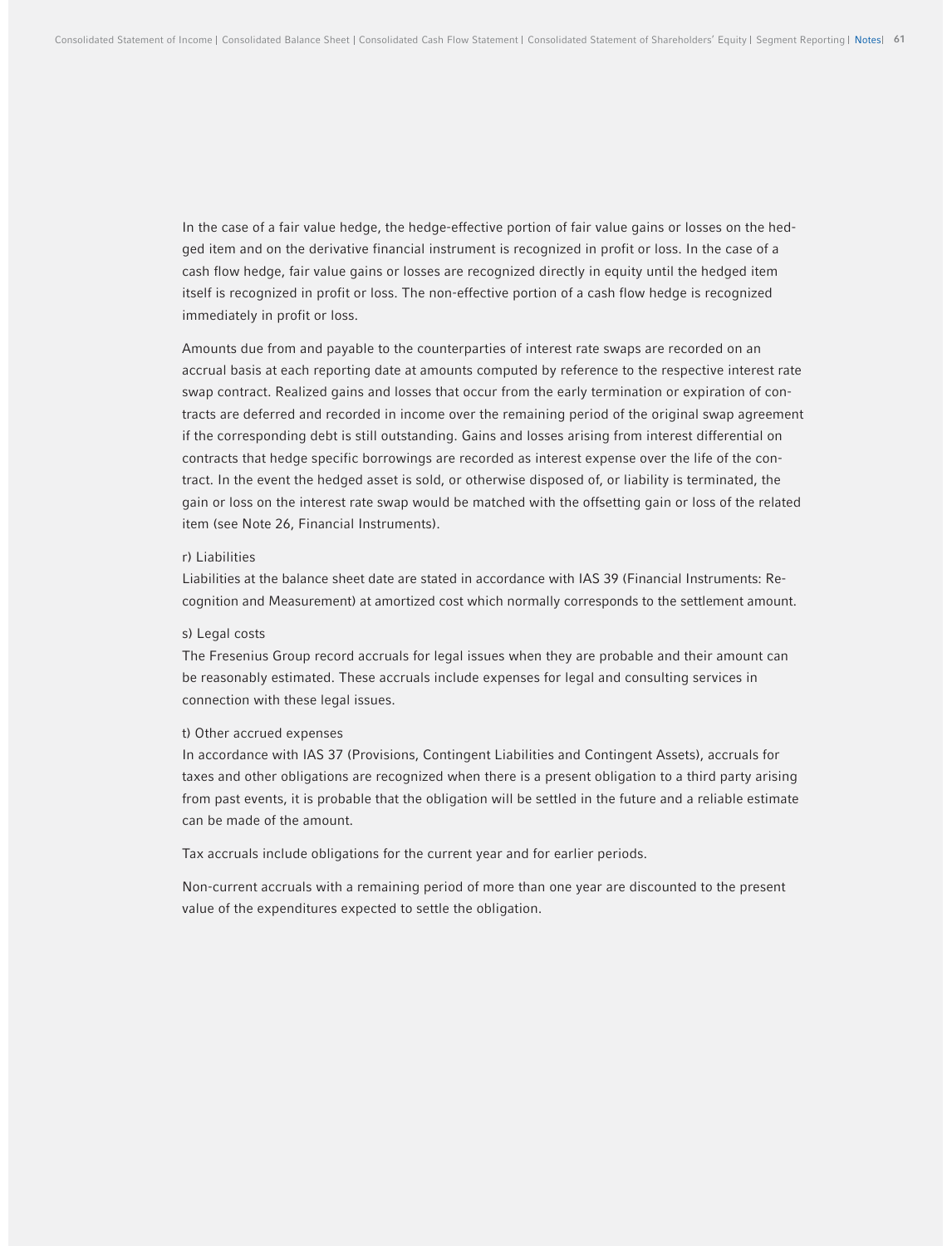## u) Pension accruals and similar obligations

Pension accruals for post-employment benefits are measured using the projected unit credit method in accordance with IAS 19 (Employee Benefits), taking into account future salary and pension increase trends. Actuarial gains and losses that exceed a corridor of 10% of the present value of the defined benefit obligation are spread over the expected average remaining working lives, adjusted for fluctuation, of the employees participating in the plans.

As permitted by IFRS 1, all cumulative actuarial gains and losses were recognized in the opening balance sheet at January 1, 2004.

## v) Debt issuance costs

Costs related to the issuance of debt are amortized over the term of the related obligation.

## w) Stock option plans

The total cost of stock options and convertible equity instruments granted to members of the Management Board and executive employees of Fresenius Group at the grant date is measured in accordance with IFRS 2 (Share-based Payment) using the Black-Scholes financial model and recognized as expense over the vesting period of the stock option plans.

### x) Self-insurance programs

The largest subsidiary of the Fresenius Group in North America is partially self-insured for professional, product and general liability, auto liability and workers' compensation claims under which the company assumes responsibility for incurred claims up to predetermined amounts above which third party insurance applies. Reported balances for the year include estimates of the anticipated expense for claims incurred (both reported and incurred but not reported) based on historical experience and existing claim activity. This experience includes both the rate of claims incidence (number) and claim severity (cost) and is combined with individual claim expectations to estimate the reported amounts.

## y) Foreign currency translation

The reporting currency is the euro. The Fresenius Group follows the provisions of IAS 21 (The Effects of Changes in Foreign Exchange Rates).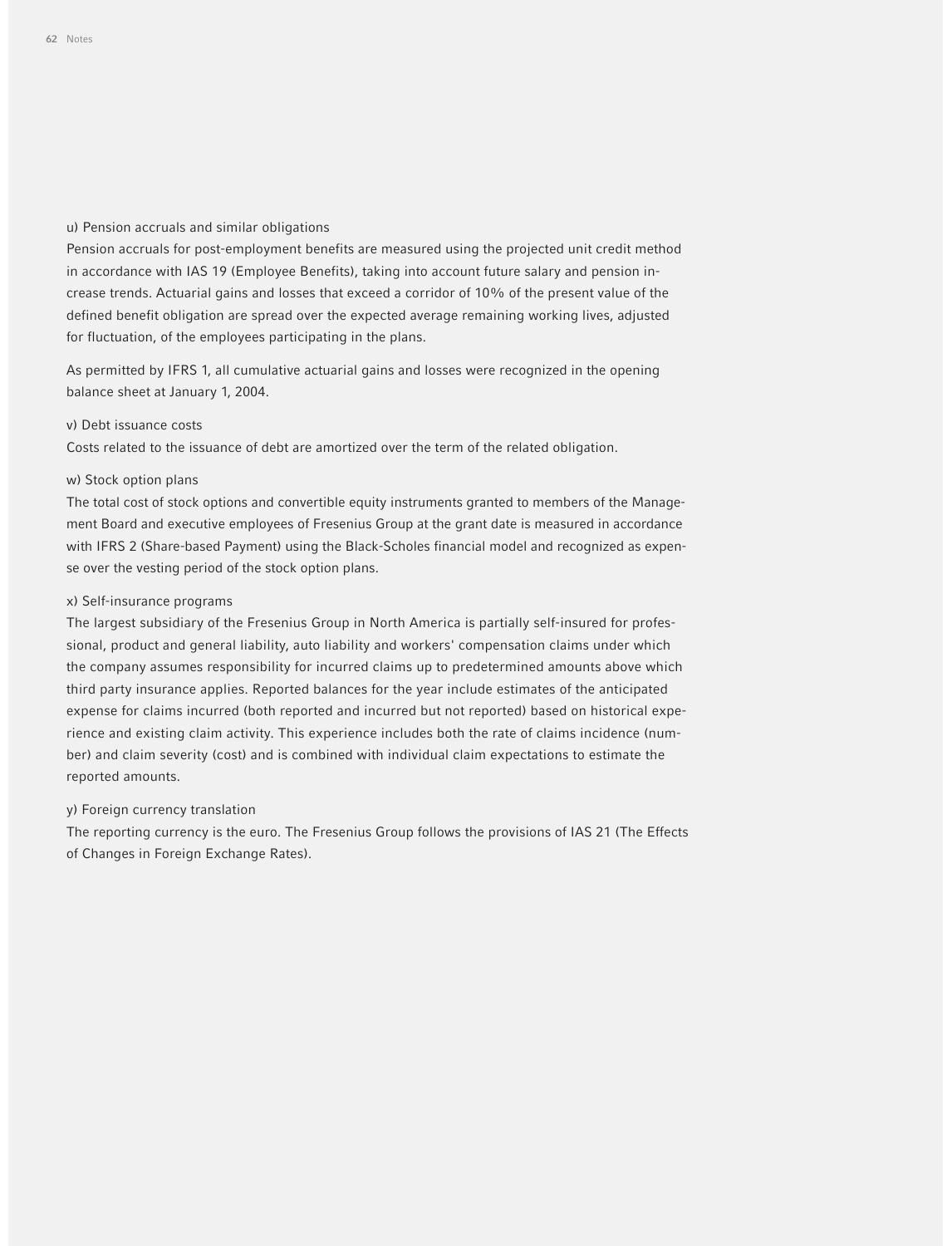Assets, liabilities, contingent liabilities and other financial commitments are translated at their midclosing rate on the balance sheet date (closing rate); income statement items, including the net income/loss for the year, are translated at the annual average rate. The resulting exchange differences are recognized directly in equity (in accumulated other comprehensive income (loss)). In addition, the translation adjustments of certain intercompany borrowings, which are considered foreign equity investments, are reported in accumulated other comprehensive income (loss).

The exchange rates of the main currencies affecting foreign currency translation developed as follows:

|                                 | Year-end<br>exchange rate*<br>Dec 31, 2005 | Year-end<br>exchange rate*<br>Dec 31, 2004 | Average<br>exchange rate<br>2005 | Average<br>exchange rate<br>2004 |
|---------------------------------|--------------------------------------------|--------------------------------------------|----------------------------------|----------------------------------|
| US dollar per $\epsilon$        | 1.1797                                     | 1.3621                                     | 1.2442                           | 1.2439                           |
| Pound sterling per $\epsilon$   | 0.6853                                     | 0.7051                                     | 0,6839                           | 0.6787                           |
| Swedish krona per $\epsilon$    | 9.3885                                     | 9.0206                                     | 9.2816                           | 9.1243                           |
| Chinese renminbi per $\epsilon$ | 9.5204                                     | 11.2891                                    | 10.1639                          | 10.1813                          |
| Japanese yen per $\epsilon$     | 138.90                                     | 139.65                                     | 136.86                           | 134.44                           |

\* mean rate on balance sheet date

Accumulated translation differences resulting from foreign currency translation of subsidiaries are not deemed to be zero at the date of transition to IFRS. They have been shown as a separate item in the Groups'equity.

## z) Use of estimates

The preparation of consolidated financial statements in conformity with IFRS requires management to make estimates and assumptions that affect the reported amounts of assets and liabilities, the disclosure of contingent assets and liabilities at the balance sheet date and the reported amounts of income and expenses during the reporting period. Actual results could differ from those estimates and would be recognized in earnings when more accurate knowledge exists.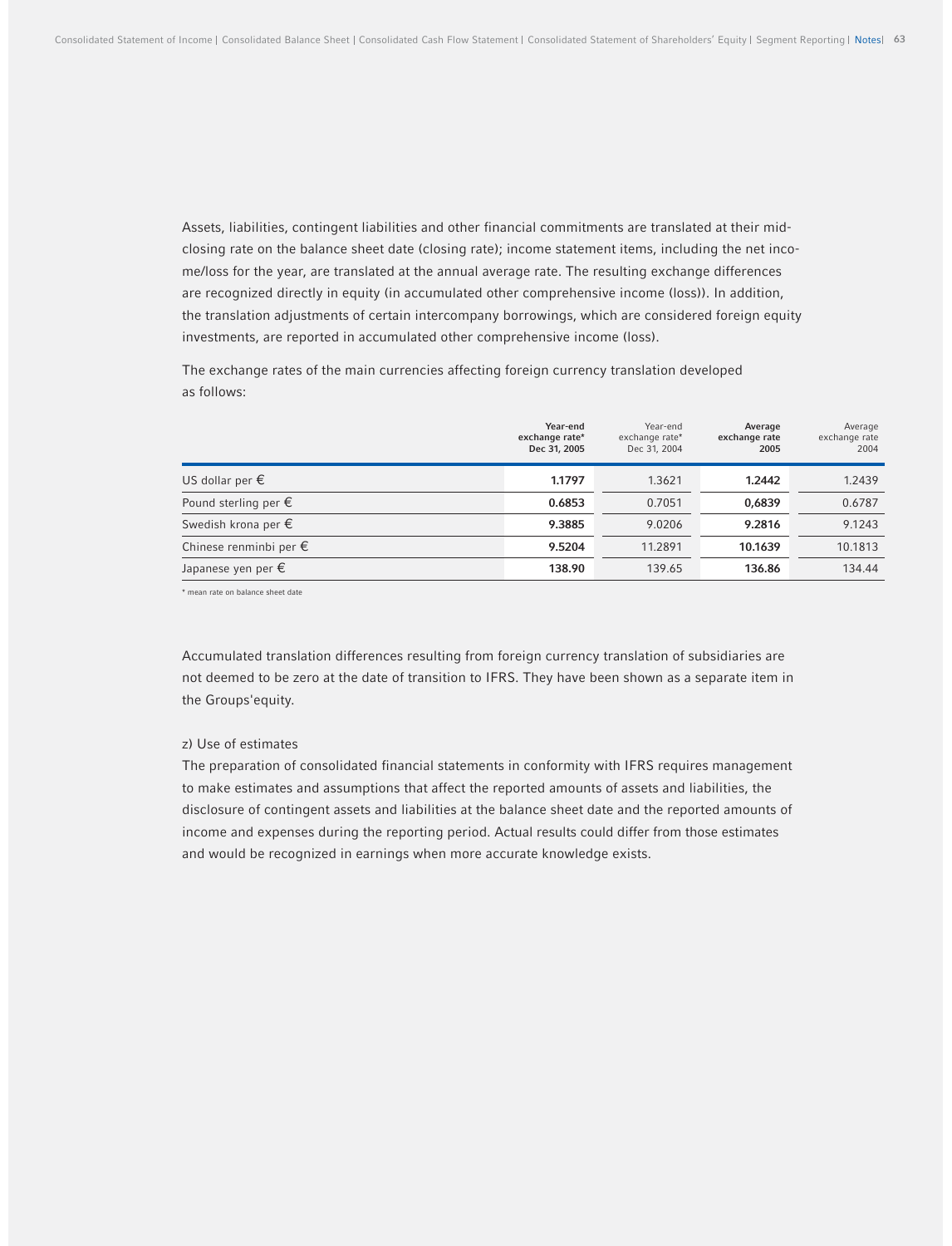## aa) Receivables management

The companies of the Fresenius Group perform ongoing evaluations of the financial situation of their customers and generally do not require a collateral from the customers for the supply of products and provision of services. Approximately 25% and 26%, respectively, of the sales of the Fresenius Group in 2005 and 2004 are subject to the regulations and the governmental health care programs in the United States, especially Medicare and Medicaid.

## bb) Recent pronouncements and accounting changes

The Fresenius Group has prepared its consolidated financial statements at December 31, 2005 for the first time in conformity with IFRS and in accordance with IFRS 1. IFRS 1 requires that the opening balance sheet at January 1, 2004 and the comparative figures at December 31, 2004 are all prepared in accordance with Standards operative up to December 31, 2005. A number of pronouncements issued by the International Accounting Standards Board (IASB) has not yet been endorsed by the EU Commission.

In 2004 and 2005, the IASB issued two for the Fresenius group relevant new Standards and amendments to four for the Fresenius group relevant Standards which are mandatory from January 1, 2006 onwards.

- IFRS 4 (Insurance Contracts)
- IFRS 7 (Financial Instruments: Disclosures)
- Amendment to IAS 1 (Presentation of Financial Statements)
- Amendment to IAS 19 (Employee benefits: Actuarial Gains and Losses, Group Plans and Disclosure)
- Amendment to IAS 21 (Effects of Changes in Foreign Exchange Rates)
- Amendment to IAS 39 (Financial Instruments: Recognition and Measurement
	- 1. Cash Flow Hedge Accounting of Forecast Intragroup Transactions
		- 2. Fair Value Option
		- 3. Financial Guarantee Contracts)

In December 2004, the IASB approved an amendment to IAS 19 (Employee Benefits), allowing actual gains and losses from defined benefit post-employment plans to be recognized directly in equity in the year in which they arise. Under this rule, no amounts are recognized in profit or loss. The Fresenius Group offset actuarial gains and losses in the opening balance sheet and uses the corridor method. In addition, IAS 19 contains more extensive disclosure requirements which are very similar to those required by US GAAP (SFAS 132). These amendments to IAS 19 is effective for fiscal years commencing on or after January 1, 2006. In line with the recommendation of the IASB, the Fresenius Group has applied the amendment in the opening balance sheet at January 1, 2004.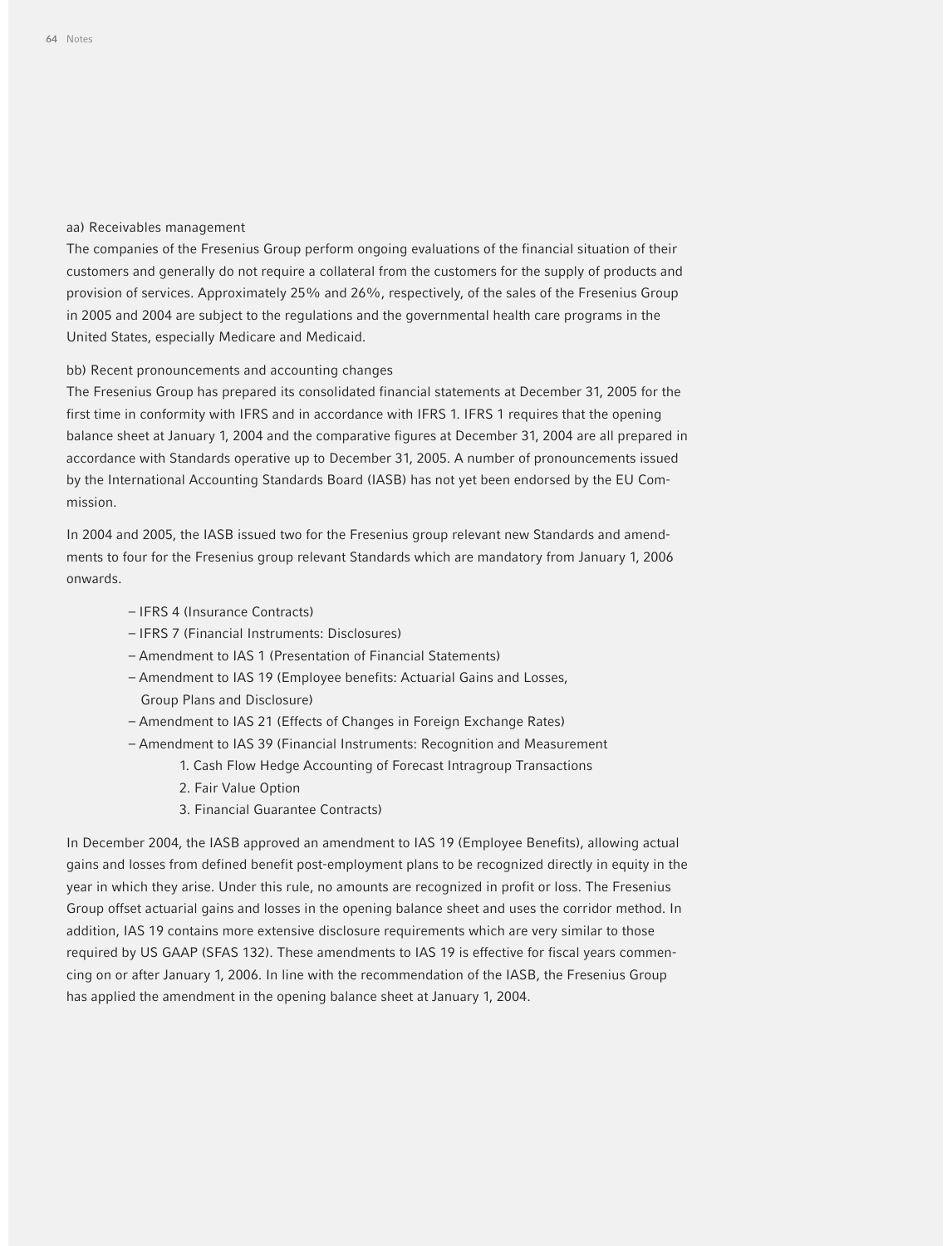In April 2005, the IASB issued the amendment to IAS 39 (Financial Instruments: Recognition and Measurement): Cash Flow Hedge Accounting of Forecast Intragroup Transactions. As a basic rule, only assets, liabilities, firm commitments or expected and highly probable external future transactions can be designated as hedged items for the purposes of hedge accounting. Accordingly, it is only permitted to account for hedge relationships resulting from transactions between group companies in the separate financial statements, but not in the consolidated financial statements. As a result of this amendment to IAS 39, a forecast intragroup transaction can be designated as a hedged item in the consolidated financial statements under specific circumstances. Application of this amendment is mandatory for fiscal years commencing on or after January 1, 2006. In line with the recommendation of the IASB, the Fresenius Group has applied the amendment in the opening balance sheet at January 1, 2004.

In June 2005, the IASB issued the amendment to IAS 39 (Financial Instruments: Recognition and Measurement): Fair Value Option. This amendment restricts the use of the fair value option on financial instruments that meet specific criteria. Application of this amendment is mandatory for fiscal years commencing on or after January 1, 2006. The Fresenius Group is currently analyzing the potential impact of the amendment, if any, on the Group's consolidated financial statements.

In August 2005, The IASB issued the amendment to IAS 39 (Financial Instruments: Recognition and Measurement) und IFRS 4 (Insurance Contracts) addressing the accounting for financial contracts. Under the amendments, the issuer generally accounts for financial guarantee contracts as a financial instrument liability. The Amendment define a financial guarantee contract as a contract, that requires the issuer to make specified payments to reimburse the holder of the contract for a loss that the holder incurs because a specified debtor fails to make payments when due. The Amendments to IAS 39 and IFRS 4 are effective for fiscal years commencing on or after January 1, 2006. The Fresenius Group is currently analyzing the potential impact of the amendment, if any, on the Group's consolidated financial statements.

In August, 2005, the IASB issued amendment to IAS 1 (Presentation of Financial Statements). The changes to IAS 1 will require an entity to disclose certain "quantitative" information about its objectives, policies and processes for their capital management. Application of this amendments is mandatory for fiscal years commencing on or after January 1, 2007. The first time adoption of IAS 1 in the fiscal year 2007 will result in additional notes.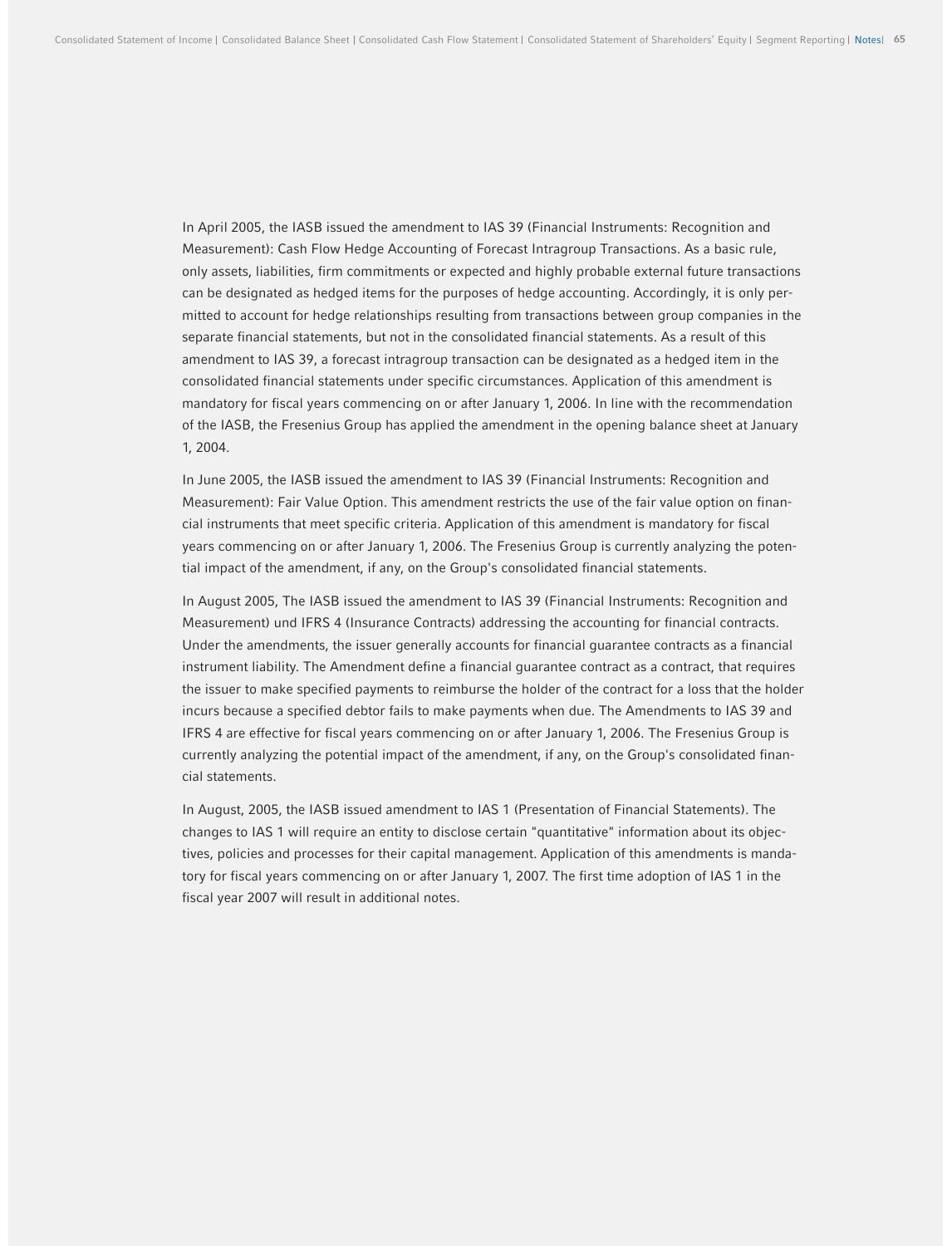In August, 2005, the IASB issued IFRS 7 (Financial Instruments: Disclosures). IFRS 7 introduces new requirements to improve the information on financial instruments with regard to risk management, beside the already existing disclosures (about approach/definition, presentation and measurement of financial instruments) in the IFRS-consolidated financial statements. IFRS 7 is effective for annual periods beginning on or after January 1, 2007. The first time adoption of this standard in the fiscal year 2007 will result in additional notes on financial instruments.

In December 2005, the IASB issued an amendment to IAS 21 (The Effects of Changes in Foreign Exchange Rates). The amendment simplifies the recognition of exchange differences of certain monetary items that form part of a net investment in a foreign operation. Application of this amendment is mandatory for fiscal years commencing on or after January 1, 2006. The Fresenius Group is currently analyzing the potential impact of the amendment, if any, on the Group's consolidated financial statements.

The International Financial Reporting Interpretations Committee (IFRIC) issued two for the Fresenius Group relevant new Interpretations in 2004 and 2005, which are mandatory from January 1, 2006 onwards:

- IFRIC 4 (Determining whether an Arrangement contains a Lease)
- IFRIC 7 (Applying the Restatement Approach under IAS 29 (Financial Reporting in Hyperinflationary Economies))

In December 2004 IFRIC issued IFRIC Interpretation 4 (Determining whether an Arrangement contains a Lease) (IFRIC 4). IFRIC 4 results in the application of IAS 17 (Leases) when an arrangement is place which does not take the legal form of a lease (a so called undisclosed lease agreement) but which qualifies as a lease under the definition contained in IAS 17. A contract is a lease or contains a lease if fulfilment of the arrangement is dependent on the use of a specific asset or specific assets. Application of IFRIC 4 is mandatory for fiscal years commencing on or after January 1, 2006. The Fresenius Group is currently analyzing the potential impact of the Interpretation, if any, on the Group's consolidated financial statements.

In November 2005, IFRIC issued IFRIC 7 (Applying the Restatement Approach under IAS 29 Financial Reporting in Hyperinflationary Economies). The Interpretation clarifies the requirements under IAS 29 relating to two issues that constituents had raised with the IFRIC. The first requirement is how comparative amounts in financial statements should be restated when an entity identifies the existence of hyperinflation in the economy of the currency in which its financial statements are measured (its functional currency). The second requirement is how deferred tax items in the opening balance sheet should be restated. IFRIC 7 shall be applied for annual periods beginning on or after March 1, 2006. The Fresenius Group is currently analyzing the potential impact of the Interpretation, if any, on the Group's consolidated financial statements.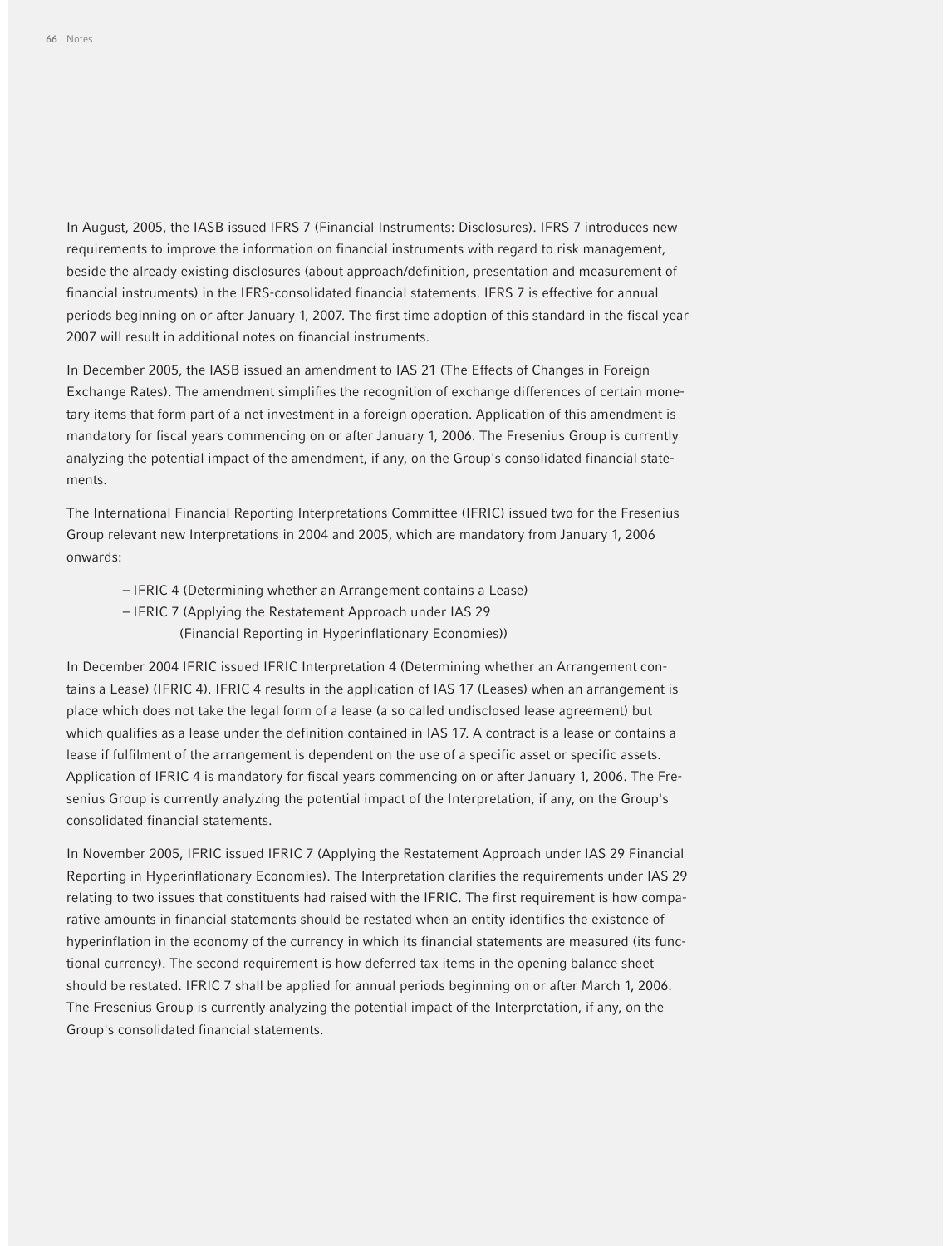### **V. Critical accounting policies**

In our opinion, the following accounting policies and topics are critical for the consolidated financial statements in the present economic environment. The influences and judgements as well as the uncertainties which affect them are also important factors to be considered when looking at present and future operating earnings.

a) Recoverability of goodwill and intangible assets with indefinite useful lives Fresenius Groups acquisitions in the fiscal year have created a significant amount of intangible assets, including goodwill, tradenames and management contracts. At December 31, 2005 and December 31, 2004, the carrying amount of goodwill and non-amortizable intangible assets amounted to  $\epsilon$  5,085 million and  $\epsilon$  3,246 million, respectively, which represented 44 % and 40 %, respectively, of total assets.

In accordance with IFRS 3 (Business Combinations) an annual impairment test of goodwill and nonamortizable intangible assets is performed at least once a year, or if events occur or circumstances change that would indicate the carrying value might be impaired (see Note 1. IV. o, Goodwill and other intangible assets with indefinite useful lives).

To comply with the regulation of IFRS 3 and determine possible impairments of these assets, the fair value of the reporting units (Cash generating units) is compared to the reporting unit's carrying amount. The fair value of each reporting unit is estimated using estimated future cash flows for the unit discounted by a weighted average cost of capital specific to that unit. Estimated cash flows are based on budgets for the next three years, and projections for the following years based on an expected growth rate. The growth rates are based on industry and internal projections. The discount rate reflects any inflation in local cash flows and risks inherent to each reporting unit. If the fair value of the reporting unit is less than its carrying value, a second step is performed which compares the fair value of the reporting unit's goodwill to the carrying value of its goodwill. If the fair value of the goodwill is less than its carrying value, the difference is recorded as an impairment.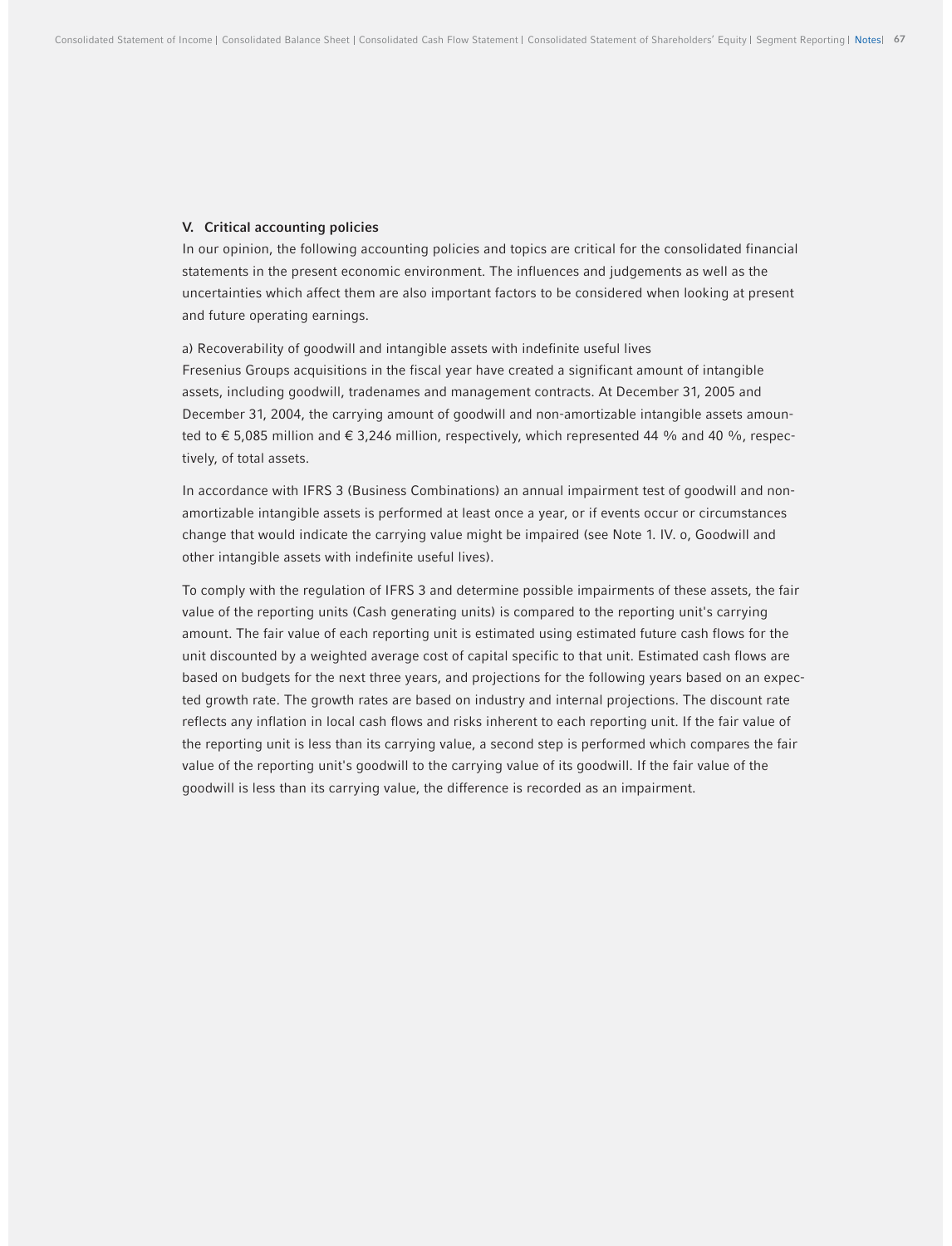A prolonged downturn in the health care industry with higher than expected costs for providing health care services could adversely affect the estimated future cash flows of certain countries or segments. Future adverse changes in a reporting unit's economic environment could affect the discount rate. A decrease in the estimated future cash flows and/or a decline in the reporting units economic environment could result in impairment charges to goodwill and other intangible assets with indefinite lives which could materially and adversely affect the Group's future operating results.

### b) Legal contingencies

The Fresenius Group is involved in legal matters relating to a number of matters arising in the ordinary course of our business. Furthermore, Fresenius Medical Care is party to litigation in connection with the NMC transaction in 1996 for the purchase of the National Medical Care, Inc. For details, please see Note 25, Commitments and contingent liabilities.

The Fresenius Group regularly analyses current information including, as applicable, its legal defenses and provides accruals for probable contingent losses including the estimated legal expenses to resolve the matters. Fresenius uses the resources of its internal legal department as well as external lawyers for the assessment. In making the decision regarding the need for loss accrual, the degree of probability of an unfavorable outcome and the ability to make a reasonable estimate of the amount of loss is considered.

If an unfavorable outcome is probable but the amount of loss cannot be reasonably estimated by management, appropriate disclosure is provided, but no contingent losses are accrued. The filing of a suit or formal assertion of a claim or assessment, or the disclosure of any such suit or assertion, does not automatically indicate that accrual of a loss has be done.

## c) Allowance for doubtful accounts

Trade accounts receivable are a significant asset of the Group and the allowance for doubtful accounts is a significant estimate made by management. Trade accounts receivable were € 1,871 million and € 1,528 million in 2005 and 2004, respectively. The majority of receivables derives from the business segment Fresenius Medical Care and mainly relates to the dialysis care business in North America.

The allowance for doubtful accounts was  $\epsilon$  200 million and  $\epsilon$  166 million as of December 31, 2005 and December 31, 2004, respectively.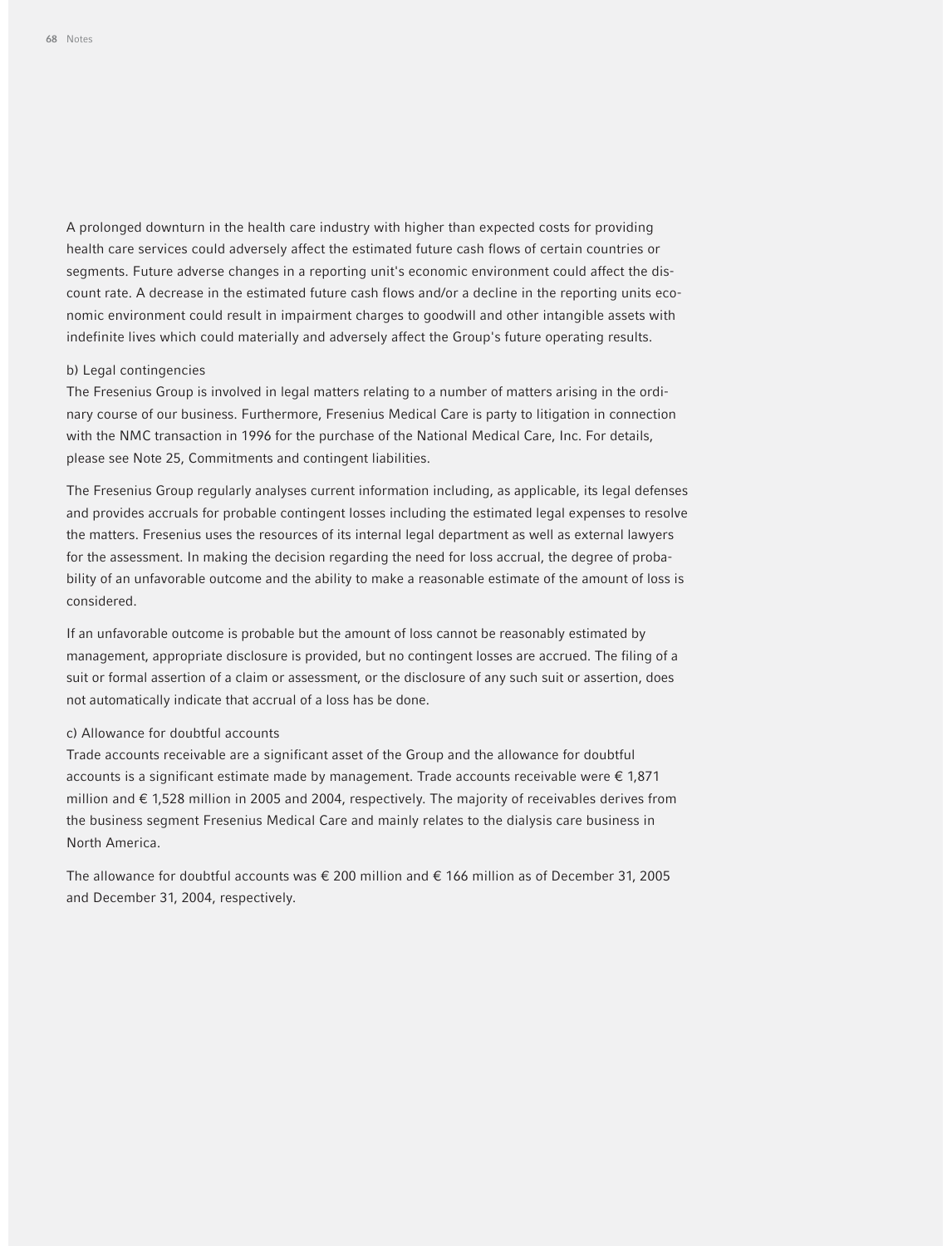Sales are recognized and invoiced at amounts estimated to be receivable under reimbursement arrangements with third party payors. Estimates for the allowances for doubtful accounts are mainly based on historic collection experience, taking into account the aging of accounts receivable and the contract partners. The Fresenius Group believes that these analyses result in a well-founded estimate of allowances for doubtful accounts. From time to time the Fresenius Group reviews changes in collection experience to ensure the appropriateness of the allowances.

Detoriation in the aging of receivables and collection difficulties could require that Fresenius increases the estimates of allowances for doubtful accounts. Additional expenses for uncollectible receivables could have a significant negative impact on future operating results.

### d) Self-insurance programs

The largest subsidiary of the Fresenius Group in North America is partially self-insured for professional, product and general liability, auto liability and workers' compensation claims under which the company assumes responsibility for incurred claims up to predetermined amounts above which third party insurance applies. Reported balances for the year include estimates of the anticipated expense for claims incurred (both reported and incurred but not reported) based on historical experience and existing claim activity. This experience includes both the rate of claims incidence (number) and claim severity (cost) and is combined with individual claim expectations to estimate the reported amounts.

### **VI. Reconciliation of equity and net income**

As a stock exchange listed parent company in a member state of the European Union, Fresenius AG is required from January 1, 2005 onwards, to prepare and publish consolidated financial statements in accordance with International Financial Reporting Standards (IFRS), applying § 315a of the German Commercial Code (HGB). The consolidated financial statements at December 31, 2005 are therefore the first set of financial statements prepared by the Fresenius Group in conformity with IFRS.

IFRS 1 requires the preparation of comparative financial statements at December 31, 2004, comprising a consolidated statement of income for the fiscal year 2004 and a consolidated balance sheet at December 31, 2004. The opening IFRS balance sheet has therefore been prepared as at January 1, 2004.

The following reconciliations of equity and net income show the reconciling items resulting from the application of diverging principles contained in US GAAP and IFRS.

The application of diverging principles has no materiel impact on net assets, financial position and results of operations of the Fresenius Group.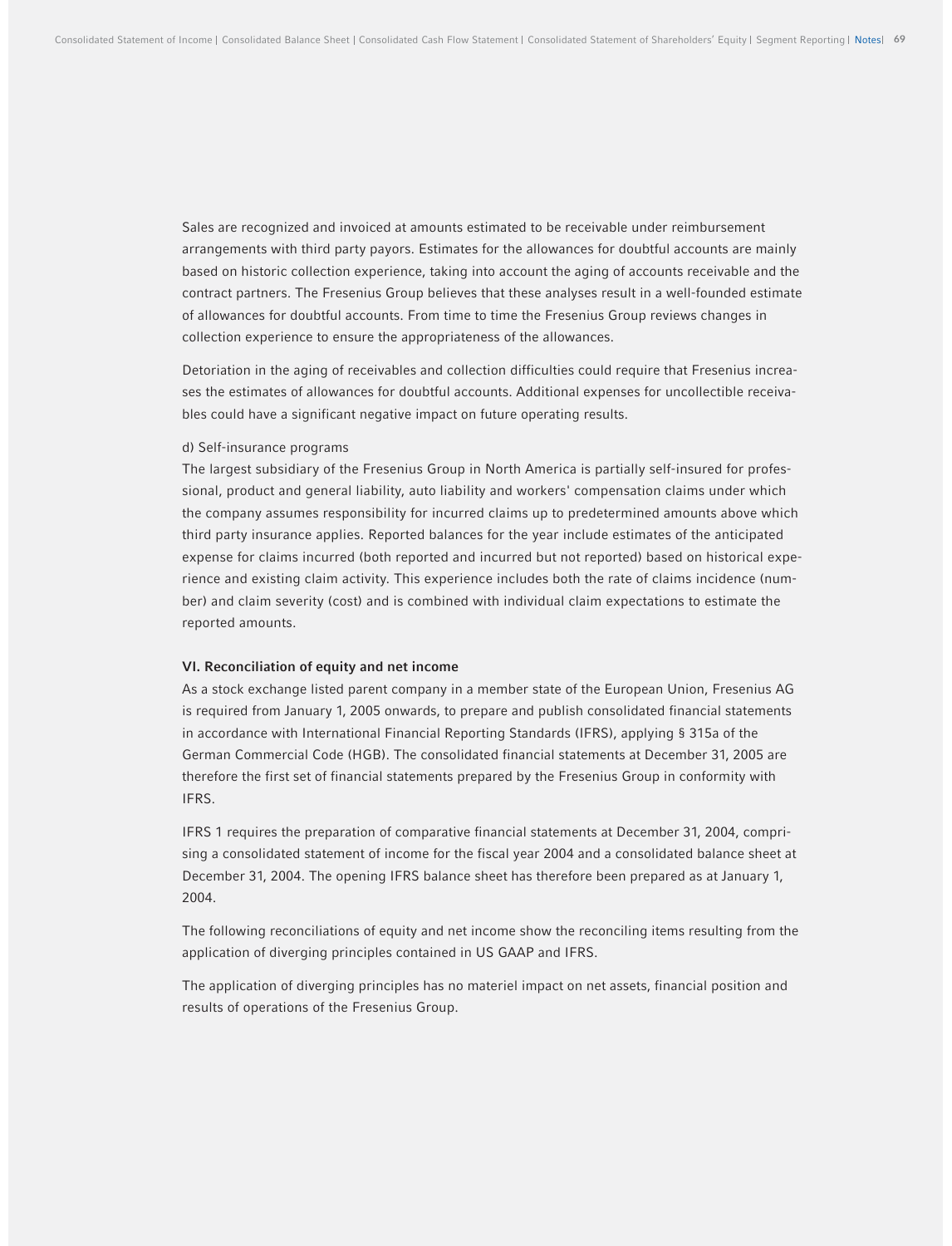## **Reconciliation of equity based on the total balance sheet as of December 31, 2005 and December 31, 2004**

| in million $\epsilon$                     | <b>US GAAP</b><br>December 31,<br>2005 | Adjustments | <b>IFRS</b><br>December 31.<br>2005 | <b>US GAAP</b><br>December 31,<br>2004 | Adjustments    | <b>IFRS</b><br>December 31,<br>2004 |
|-------------------------------------------|----------------------------------------|-------------|-------------------------------------|----------------------------------------|----------------|-------------------------------------|
| Cash and cash equivalents                 | 252                                    | 0           | 252                                 | 140                                    | $\mathbf{0}$   | 140                                 |
| Trade accounts receivable less allowances |                                        |             |                                     |                                        |                |                                     |
| for doubtful accounts                     | 1,871                                  | 0           | 1,871                               | 1,528                                  | $\mathbf 0$    | 1,528                               |
| Accounts receivable from related parties  | 15                                     | $\Omega$    | 15                                  | 17                                     | $\Omega$       | 17                                  |
| Inventories                               | 727                                    | 0           | 727                                 | 619                                    | 0              | 619                                 |
| Prepaid expenses and other current assets | 478                                    | $\Omega$    | 478                                 | 283                                    | $\Omega$       | 283                                 |
| Deferred taxes                            | 188                                    | $-188$      | $\Omega$                            | 168                                    | $-168$         | $\Omega$                            |
| Assets held for sale and discontinued     |                                        |             |                                     |                                        |                |                                     |
| operations                                | 0                                      | 0           | $\mathbf 0$                         | $\mathbf 0$                            | 2              | 2                                   |
| <b>Total current assets</b>               | 3,531                                  | $-188$      | 3,343                               | 2,755                                  | $-166$         | 2,589                               |
| Property, plant and equipment             | 2,356                                  | 3           | 2,359                               | 1,696                                  | 1              | 1,697                               |
| Goodwill                                  | 4,680                                  | 16          | 4,696                               | 2,905                                  | $\overline{2}$ | 2,907                               |
| Other intangible assets                   | 541                                    | 18          | 559                                 | 480                                    | 19             | 499                                 |
| Other non-current assets                  | 359                                    | 3           | 362                                 | 234                                    | $\Omega$       | 234                                 |
| Deferred taxes                            | 127                                    | 156         | 283                                 | 118                                    | 156            | 274                                 |
| II. Total non-current assets              | 8,063                                  | 196         | 8,259                               | 5,433                                  | 178            | 5,611                               |
| <b>Total assets</b>                       | 11,594                                 | 8           | 11,602                              | 8,188                                  | 12             | 8,200                               |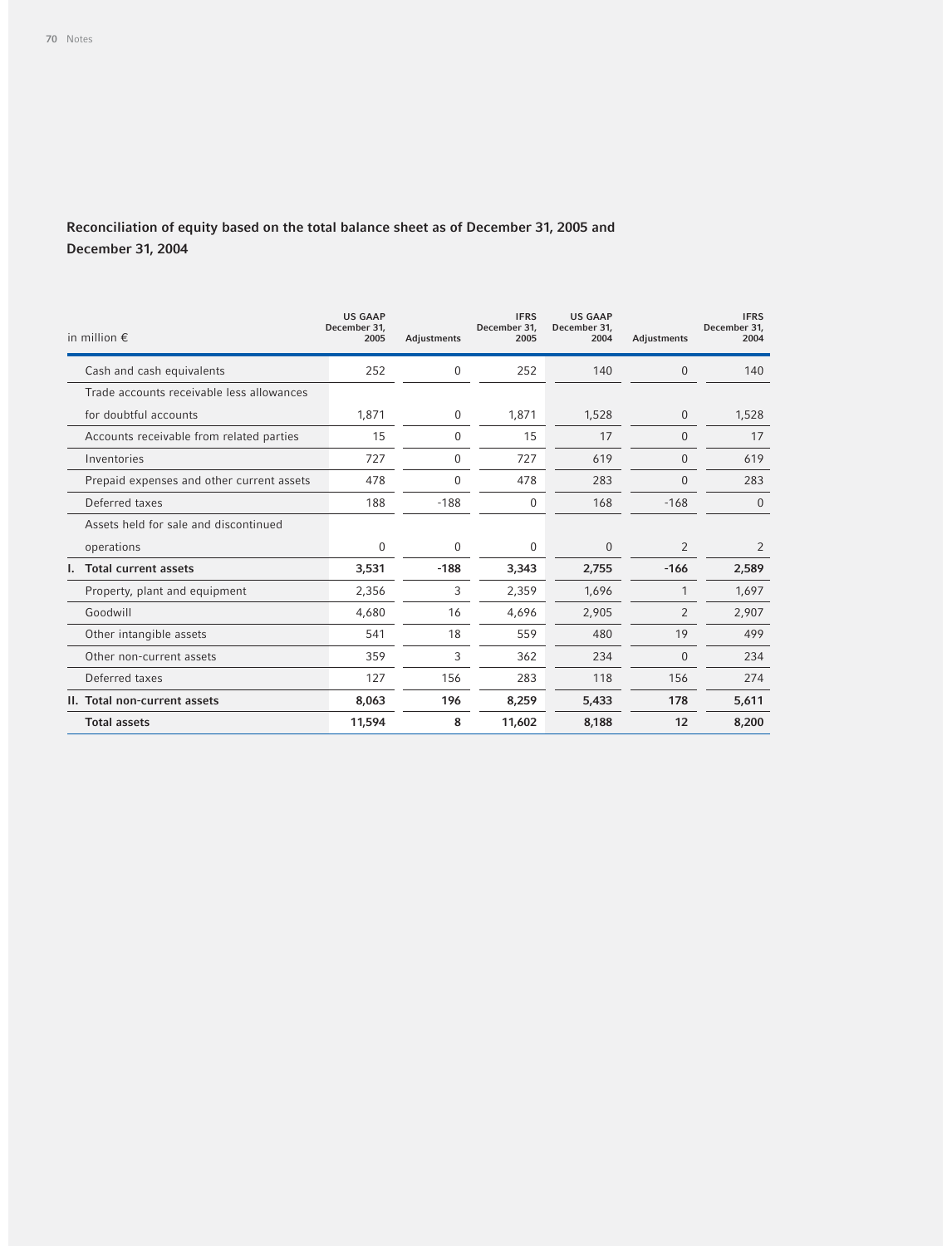| in million $\epsilon$                          | <b>US GAAP</b><br>December 31,<br>2005 | Adjustments | <b>IFRS</b><br>December 31,<br>2005 | <b>US GAAP</b><br>December 31,<br>2004 | Adjustments      | <b>IFRS</b><br>December 31,<br>2004 |
|------------------------------------------------|----------------------------------------|-------------|-------------------------------------|----------------------------------------|------------------|-------------------------------------|
| Trade accounts payable                         | 353                                    | 0           | 353                                 | 273                                    | $\mathbf{0}$     | 273                                 |
| Accounts payable to related parties            | 2                                      | 0           | $\overline{2}$                      | 1                                      | $\boldsymbol{0}$ | $\mathbf{1}$                        |
| Accrued expenses and other current liabilities | 1,522                                  | 8           | 1,530                               | 986                                    | 8                | 994                                 |
| Short-term borrowings                          | 224                                    | 600         | 824                                 | 391                                    | $\boldsymbol{0}$ | 391                                 |
| Short-term liabilities and loans from          |                                        |             |                                     |                                        |                  |                                     |
| related parties                                | 1                                      | 0           | 1                                   | 2                                      | $\mathbf{0}$     | 2                                   |
| Current portion of long-term debt              |                                        |             |                                     |                                        |                  |                                     |
| and capital lease obligations                  | 222                                    | 0           | 222                                 | 190                                    | $\mathbf{0}$     | 190                                 |
| Accruals for income taxes                      | 146                                    | 0           | 146                                 | 195                                    | $\mathbf{0}$     | 195                                 |
| Deferred taxes                                 | 27                                     | $-27$       | $\mathbf 0$                         | 18                                     | $-18$            | $\mathbf{0}$                        |
| A. Total short-term liabilities                | 2,497                                  | 581         | 3,078                               | 2,056                                  | $-10$            | 2,046                               |
| Long-term debt and liabilities from capital    |                                        |             |                                     |                                        |                  |                                     |
| lease obligations less current portion         | 2,055                                  | $-600$      | 1,455                               | 1,219                                  | $\boldsymbol{0}$ | 1,219                               |
| Long-term liabilities and loans                |                                        |             |                                     |                                        |                  |                                     |
| from related parties                           |                                        | 0           |                                     |                                        | $\mathbf{0}$     |                                     |
| Other long-term liabilities                    | 304                                    | $-16$       | 288                                 | 160                                    | $-17$            | 143                                 |
| Pensions and similar obligations               | 305                                    | $-49$       | 256                                 | 228                                    | -8               | 220                                 |
| Deferred taxes                                 | 303                                    | 18          | 321                                 | 245                                    | 11               | 256                                 |
| Trust preferred securities of                  |                                        |             |                                     |                                        |                  |                                     |
| Fresenius Medical Care Capital Trusts          | 1,000                                  | $\mathbf 0$ | 1,000                               | 933                                    | $\overline{0}$   | 933                                 |
| B. Total long-term liabilities                 | 3,967                                  | -647        | 3,320                               | 2,785                                  | $-14$            | 2,771                               |
| I. Total liabilities                           | 6,464                                  | -66         | 6,398                               | 4,841                                  | $-24$            | 4,817                               |
| A. Minority interest                           | 2,289                                  | 34          | 2,323                               | 1,744                                  | 22               | 1,766                               |
| Subscribed capital                             | 130                                    | $\mathbf 0$ | 130                                 | 105                                    | $\mathbf{0}$     | 105                                 |
| Capital reserves                               | 1,546                                  | 57          | 1,603                               | 645                                    | 51               | 696                                 |
| Other reserves                                 | 1,061                                  | $-76$       | 985                                 | 895                                    | $-76$            | 819                                 |
| Accumulated other                              |                                        |             |                                     |                                        |                  |                                     |
| comprehensive income (loss)                    | 104                                    | 59          | 163                                 | $-42$                                  | 39               | -3                                  |
| B. Total Groups' equity                        | 2,841                                  | 40          | 2,881                               | 1,603                                  | 14               | 1,617                               |
| II. Total shareholders' equity                 | 5,130                                  | 74          | 5,204                               | 3,347                                  | 36               | 3,383                               |
| Total liabilities and shareholders' equity     | 11,594                                 | 8           | 11,602                              | 8,188                                  | 12               | 8,200                               |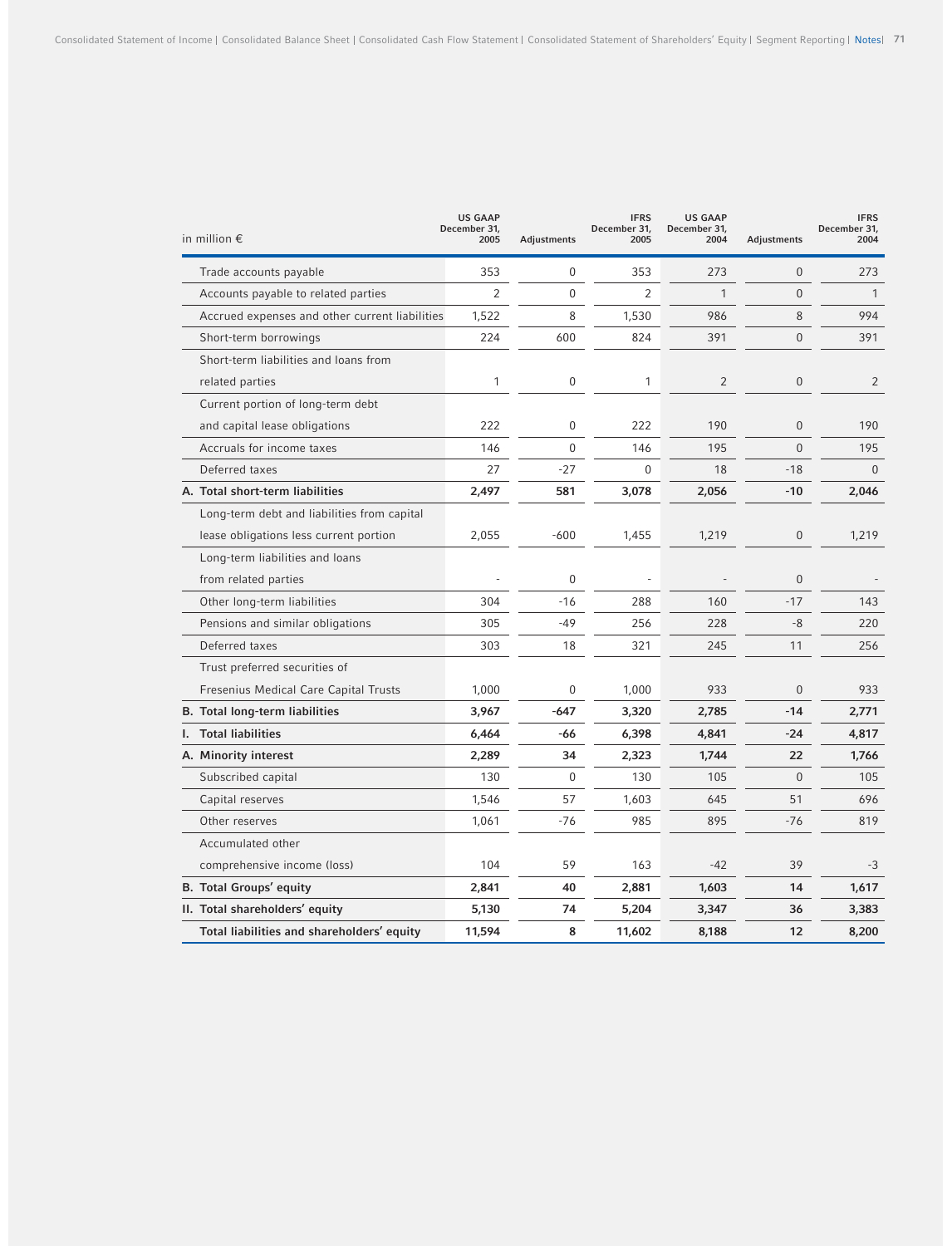# **Reconciliation of equity based on the total balance sheet as of January 1, 2004**

| in million $\epsilon$                     | <b>US GAAP</b><br>January 1,<br>2004 | Adjustments  | <b>IFRS</b><br>January 1,<br>2004 |
|-------------------------------------------|--------------------------------------|--------------|-----------------------------------|
| Cash and cash equivalents                 | 125                                  | 3            | 128                               |
| Trade accounts receivable less allowances |                                      |              |                                   |
| for doubtful accounts                     | 1,415                                | 139          | 1,554                             |
| Accounts receivable from related parties  | 23                                   | $\mathbf{0}$ | 23                                |
| Inventories                               | 642                                  | 3            | 645                               |
| Prepaid expenses and other current assets | 357                                  |              | 358                               |
| Deferred taxes                            | 182                                  | $-182$       | $\mathbf{0}$                      |
| Assets held for sale and discontinued     |                                      |              |                                   |
| operations                                | $\mathbf{0}$                         | $\mathbf{0}$ | $\mathbf{0}$                      |
| I. Total current assets                   | 2,744                                | $-36$        | 2,708                             |
| Property, plant and equipment             | 1,721                                | 11           | 1,732                             |
| Goodwill                                  | 2,977                                | 28           | 3,005                             |
| Other intangible assets                   | 504                                  | 16           | 520                               |
| Other non-current assets                  | 303                                  | $-29$        | 274                               |
| Deferred taxes                            | 98                                   | 172          | 270                               |
| II. Total non-current assets              | 5,603                                | 198          | 5,801                             |
| <b>Total assets</b>                       | 8,347                                | 162          | 8,509                             |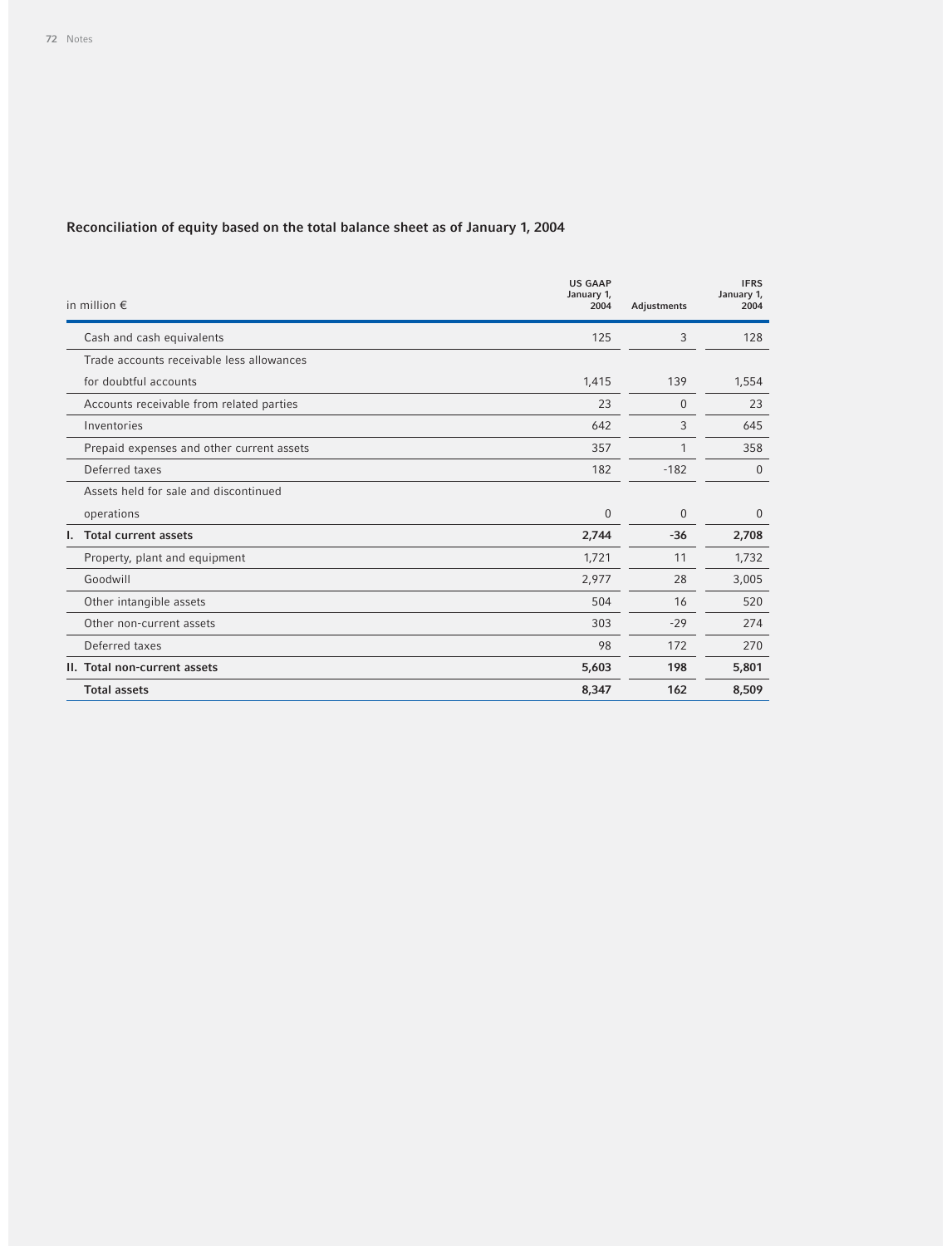| in million $\epsilon$                          | US GAAP<br>January 1,<br>2004 | Adjustments      | <b>IFRS</b><br>January 1,<br>2004 |
|------------------------------------------------|-------------------------------|------------------|-----------------------------------|
| Trade accounts payable                         | 265                           | 2                | 267                               |
| Accounts payable to related parties            | 1                             | $\boldsymbol{0}$ | $\mathbf{1}$                      |
| Accrued expenses and other current liabilities | 987                           | 20               | 1,007                             |
| Short-term borrowings                          | 132                           | 125              | 257                               |
| Short-term liabilities and loans from          |                               |                  |                                   |
| related parties                                | 3                             | $\mathbf 0$      | 3                                 |
| Current portion of long-term debt              |                               |                  |                                   |
| and capital lease obligations                  | 495                           | $\mathbf{0}$     | 495                               |
| Accruals for income taxes                      | 197                           | $\mathbf{0}$     | 197                               |
| Deferred taxes                                 | 47                            | $-47$            | $\mathbf{0}$                      |
| A. Total short-term liabilities                | 2,127                         | 100              | 2,227                             |
| Long-term debt and liabilities from capital    |                               |                  |                                   |
| lease obligations less current portion         | 1,416                         | 14               | 1,430                             |
| Long-term liabilities and loans                |                               |                  |                                   |
| from related parties                           |                               | $\mathbf{0}$     |                                   |
| Other long-term liabilities                    | 166                           | $-18$            | 148                               |
| Pensions and similar obligations               | 216                           | 13               | 229                               |
| Deferred taxes                                 | 231                           | 32               | 263                               |
| Trust preferred securities of                  |                               |                  |                                   |
| Fresenius Medical Care Care Capital Trusts     | 977                           | $\mathbf{0}$     | 977                               |
| B. Total long-term liabilities                 | 3,006                         | 41               | 3,047                             |
| <b>Total liabilities</b>                       | 5,133                         | 141              | 5,274                             |
| A. Minority interest                           | 1,678                         | 18               | 1,696                             |
| Subscribed capital                             | 105                           | $\mathbf{0}$     | 105                               |
| Capital reserves                               | 644                           | 43               | 687                               |
| Other reserves                                 | 778                           | -74              | 704                               |
| Accumulated other                              |                               |                  |                                   |
| comprehensive income (loss)                    | 9                             | 34               | 43                                |
| <b>B. Total Groups' equity</b>                 | 1,536                         | 3                | 1,539                             |
| II. Total shareholders' equity                 | 3,214                         | 21               | 3,235                             |
| Total liabilities and shareholders' equity     | 8,347                         | 162              | 8,509                             |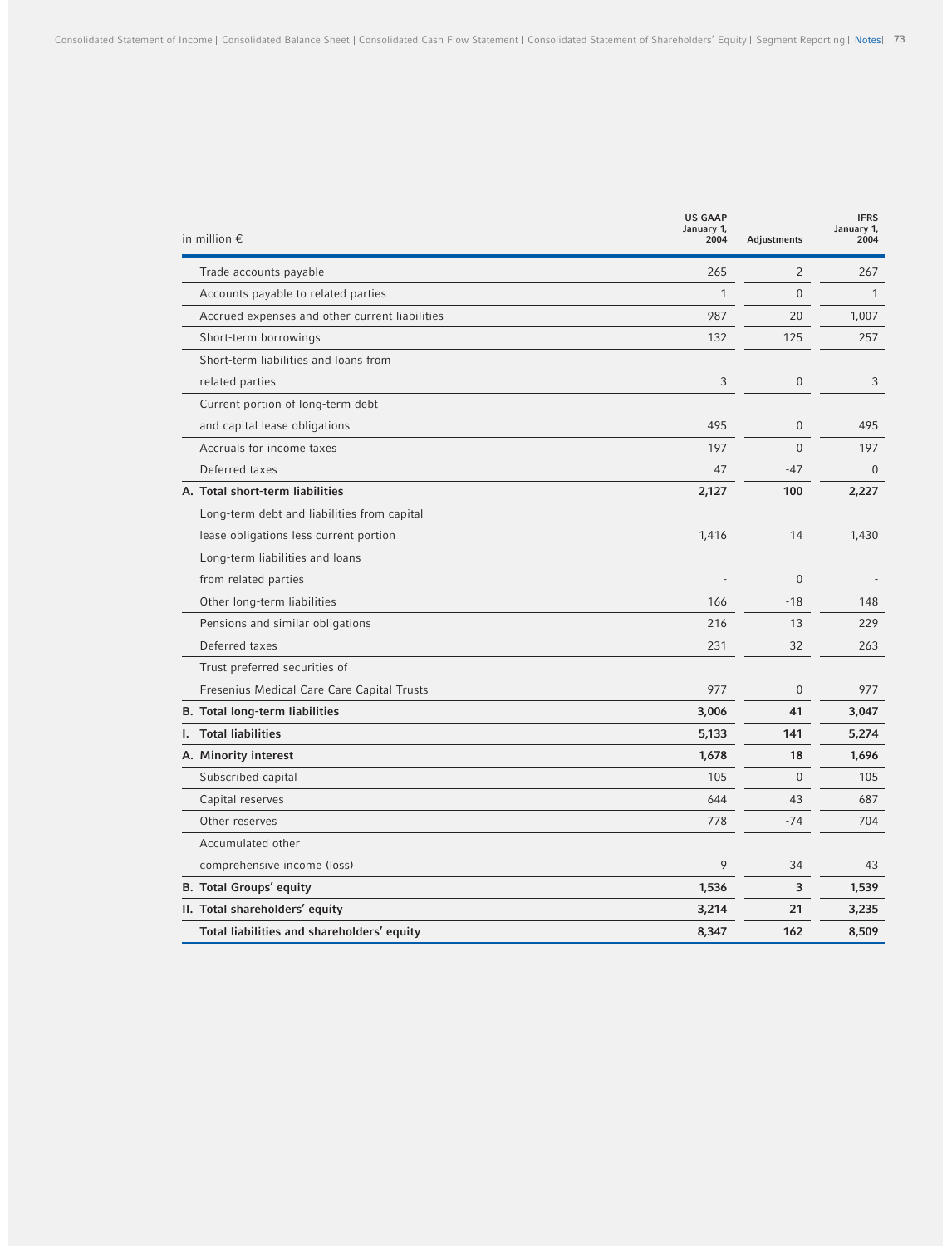# **Reconciliation of single equity positions**

| in million $\epsilon$                                  | December 31.<br>2005 | December 31,<br>2004 | January 1,<br>2004 |
|--------------------------------------------------------|----------------------|----------------------|--------------------|
| Other reserves in accordance with US GAAP              | 1.061                | 895                  | 778                |
| Research and development costs                         | 12                   | 11                   | 8                  |
| Income resulted from Sale and Leaseback transactions   | 12                   | 9                    | 11                 |
| Increased early retirement accruals                    | $-10$                | $-10$                | $-12$              |
| Pension obligations adjustments                        | $-37$                | $-44$                | $-44$              |
| Increased personnel expenses for stock options         | $-57$                | $-51$                | $-43$              |
| <b>Other Adjustments</b>                               | 4                    | 9                    | 6                  |
| Other reserves in accordance with IFRS                 | 985                  | 819                  | 704                |
| Other capital reserves in accordance with US GAAP      | 1,546                | 645                  | 644                |
| Increased personnel expenses for stock options         | 57                   | 51                   | 43                 |
| Other capital reserves in accordance with IFRS         | 1,603                | 696                  | 687                |
| Comprehensive income (loss) in accordance with US GAAP | 104                  | $-42$                | 9                  |
| Derecognition of the minimum pension liability         | 71                   | 43                   | 35                 |
| <b>Other Adjustments</b>                               | $-12$                | $-4$                 | $-1$               |
| Comprehensive income (loss) in accordance with IFRS    | 163                  | $-3$                 | 43                 |
| Minority interest in accordance with US GAAP           | 2,289                | 1,744                | 1.678              |
| Income resulted from Sale and Leaseback transactions   | 21                   | 16                   | 20                 |
| Capitalized development costs                          | 8                    | 9                    | 4                  |
| <b>Other Adjustments</b>                               | 5                    | $-3$                 | $-6$               |
| Minority interest in accordance with IFRS              | 2,323                | 1,766                | 1,696              |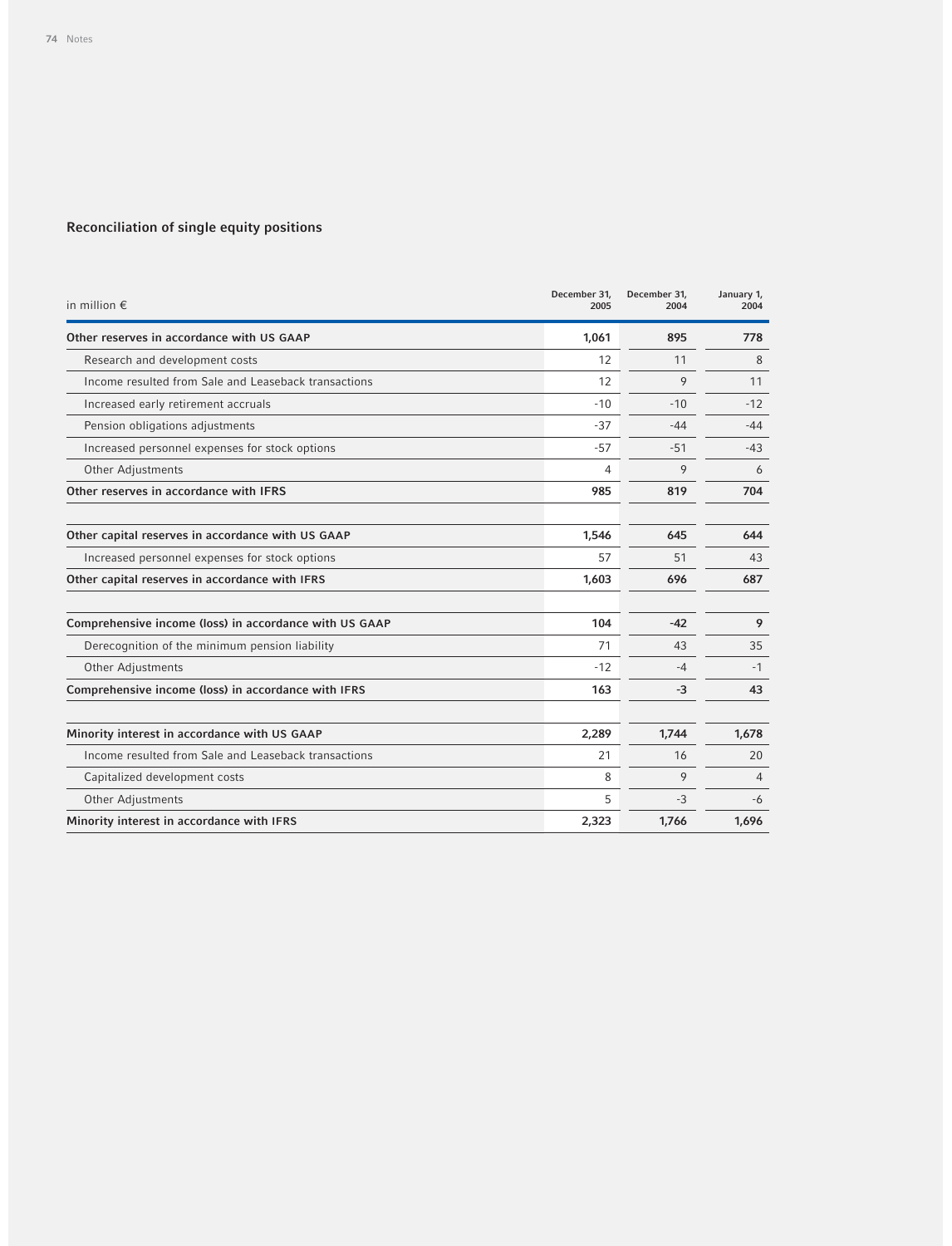| The following reconciliation shows the application of diverging principles contained in US GAAP and |  |
|-----------------------------------------------------------------------------------------------------|--|
| IFRS on the consolidated statement of income for 2005 and 2004.                                     |  |

| in million $\epsilon$                             | <b>US GAAP</b><br>2005 | Adjustments | <b>IFRS</b><br>2005 | <b>US GAAP</b><br>2004 | Adjustments    | <b>IFRS</b><br>2004 |
|---------------------------------------------------|------------------------|-------------|---------------------|------------------------|----------------|---------------------|
| <b>Sales</b>                                      | 7,889                  | $\Omega$    | 7,889               | 7,271                  | 28             | 7,299               |
| Cost of goods sold                                | $-5,200$               | 6           | $-5,194$            | $-4.895$               | $-27$          | $-4,922$            |
| Gross profit                                      | 2,689                  | 6           | 2,695               | 2,376                  | $\mathbf{1}$   | 2,377               |
| Selling, general and administrative expenses      | $-1,571$               | $-10$       | $-1,581$            | $-1,398$               | $-9$           | $-1,407$            |
| Research and development expenses                 | $-149$                 | 2           | $-147$              | $-133$                 | 11             | $-122$              |
| Operating income (EBIT)                           | 969                    | $-2$        | 967                 | 845                    | 3              | 848                 |
| Interest income                                   | 20                     | $\mathbf 0$ | 20                  | 15                     | $\Omega$       | 15                  |
| Interest expenses                                 | $-223$                 | $\mathbf 0$ | $-223$              | $-224$                 | $-1$           | $-225$              |
| Earnings before income taxes                      |                        |             |                     |                        |                |                     |
| and minority interest                             | 766                    | $-2$        | 764                 | 636                    | $\overline{2}$ | 638                 |
| Income taxes                                      | $-298$                 | 5           | $-293$              | $-253$                 | $-4$           | $-257$              |
| Earnings after income taxes                       |                        |             |                     |                        |                |                     |
| and before minority interest                      | 468                    | 3           | 471                 | 383                    | $-2$           | 381                 |
| Minority interest                                 | $-246$                 | $-3$        | $-249$              | $-215$                 | $\Omega$       | $-215$              |
| Net income of the Group                           | 222                    | 0           | 222                 | 168                    | $-2$           | 166                 |
| Basic earnings per ordinary share in $\epsilon$   | 5.28                   | $-0.01$     | 5.27                | 4.08                   | $-0.05$        | 4.03                |
| Fully diluted earnings per                        |                        |             |                     |                        |                |                     |
| ordinary share in $\epsilon$                      | 5.24                   | $-0.01$     | 5.23                | 4.07                   | $-0.05$        | 4.02                |
| Basic earnings per preference share in $\epsilon$ | 5.31                   | $-0.01$     | 5.30                | 4.11                   | $-0.05$        | 4.06                |
| Fully diluted earnings per                        |                        |             |                     |                        |                |                     |
| preference share in €                             | 5.27                   | $-0.01$     | 5.26                | 4.10                   | $-0.05$        | 4.05                |

In the cash flow statements of 2005 and 2004 a postponement between Cash provided by/used for operating activities and investing activities in an amount of  $\epsilon$  4 million and  $\epsilon$  11 million, respectively, results from the capitalization of development costs. In addition no more material differences of the cash flow statement items resulting from the application of diverging principles contained in US GAAP and IFRS.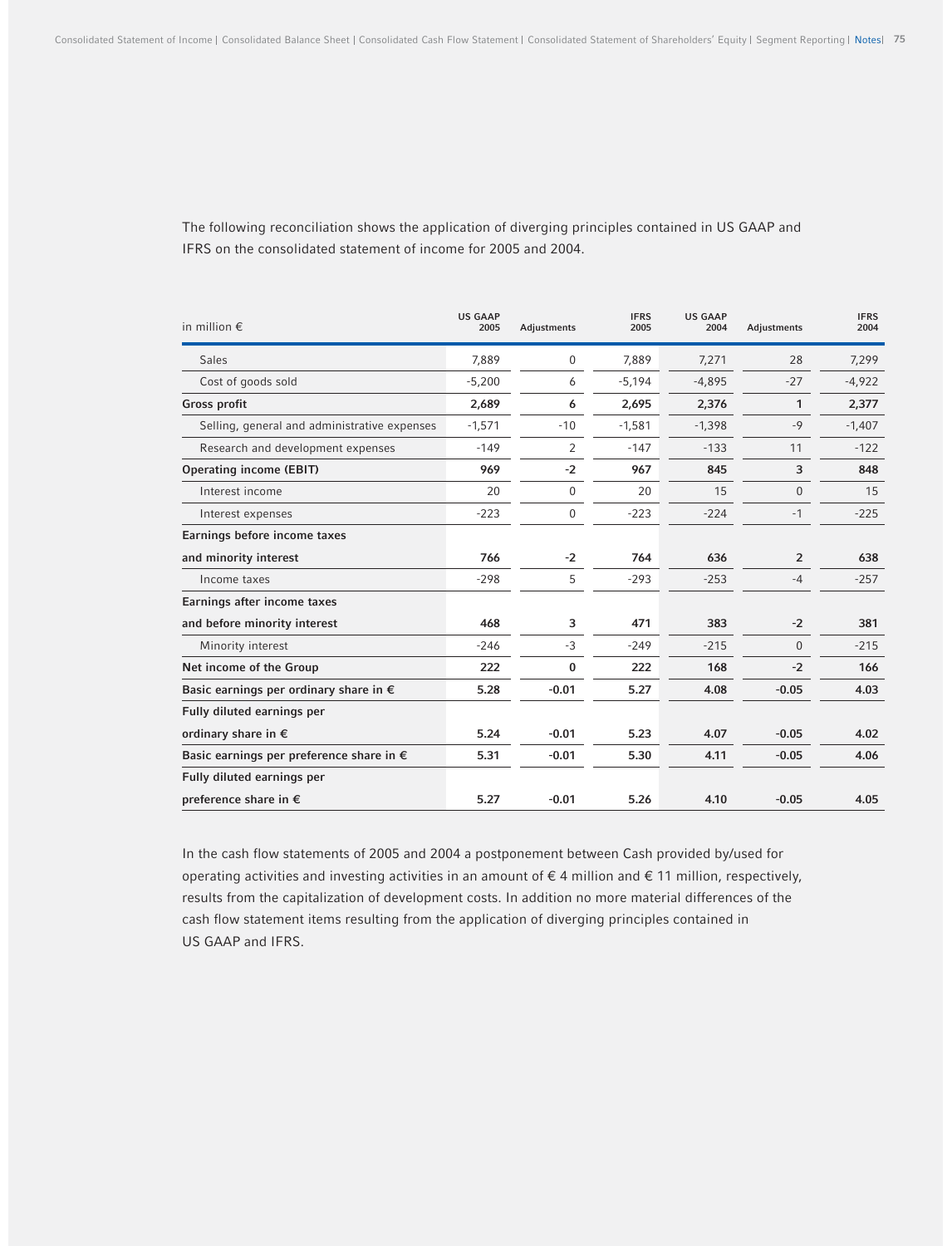#### **Analysis of the main divergences**

- 1. Variable interest entities (VIEs) have been consolidated for the purposes of the Fresenius Group's US GAAP consolidated financial statements with effect from March 31, 2004 in accordance with FIN 46R (Consolidation of Variable Interest Entities (revised)). For IFRS purposes, all such entities were included in the opening balance sheet at January 1, 2004 in accordance with SIC 12 (Consolidation - Special Purpose Entities). This gives rise to divergences in various line items of the consolidated balance sheet and statement of income, which will not occur in accounting periods subsequent to first-time inclusion.
- 2. By contrast to the treatment under US GAAP, Fresenius Medical Care's accounts receivable facility is recognized as an asset in the opening IFRS balance sheet as a special purpose entity. As a result, current trade accounts receivable and short-term borrowings at January 1, 2004 are € 125 million higher than for US GAAP purposes. In 2004, Fresenius Medical Care amended the accounts receivable facility. Under the terms of the amendment, NMC Funding Corp., a 100 % subsidiary of

Fresenius Medical Care, retains the right to repurchase all transferred interests in the accounts receivable sold to the banks under the facility. Since the change, the receivables remain on the US GAAP consolidated balance sheet and the proceeds from the sale of undivided interests are recorded as short-term borrowings. The divergences between IFRS and US GAAP therefore no longer exist after the fiscal year 2004.

- 3. Deferred tax assets and liabilities are reported for IFRS purposes as non-current items irrespective of their maturity. As a consequence, deferred tax assets and liabilities reported as current for US GAAP purposes are reclassified to non-current assets and liabilities for IFRS purposes. As a result of these reclassifications and other additional deferred tax assets recognized on restatements, non-current deferred assets are  $\epsilon$  172 million higher in the IFRS opening balance sheet than for US GAAP purposes. At December 31, 2005 and December 31, 2004, non-current deferred assets were each € 156 million higher for IFRS purposes than for US GAAP purposes.
- 4. Development costs are recognized as expense under US GAAP. For IFRS purposes, they are recognized as intangible assets when all of the recognition criteria set out in IAS 38 (Intangible Assets) are met. Other intangible assets were therefore € 12 million higher in the IFRS opening balance sheet at January 1, 2004 and € 20 million higher at December 31, 2005 as well as of December 31, 2004. Other reserves in the IFRS opening balance sheet were accordingly  $\epsilon$  8 million and at December 31, 2005 and December 31, 2004 € 12 million and € 11 million higher, respectively. Minority interest were in the opening balance sheet € 4 million higher and at December 31, 2004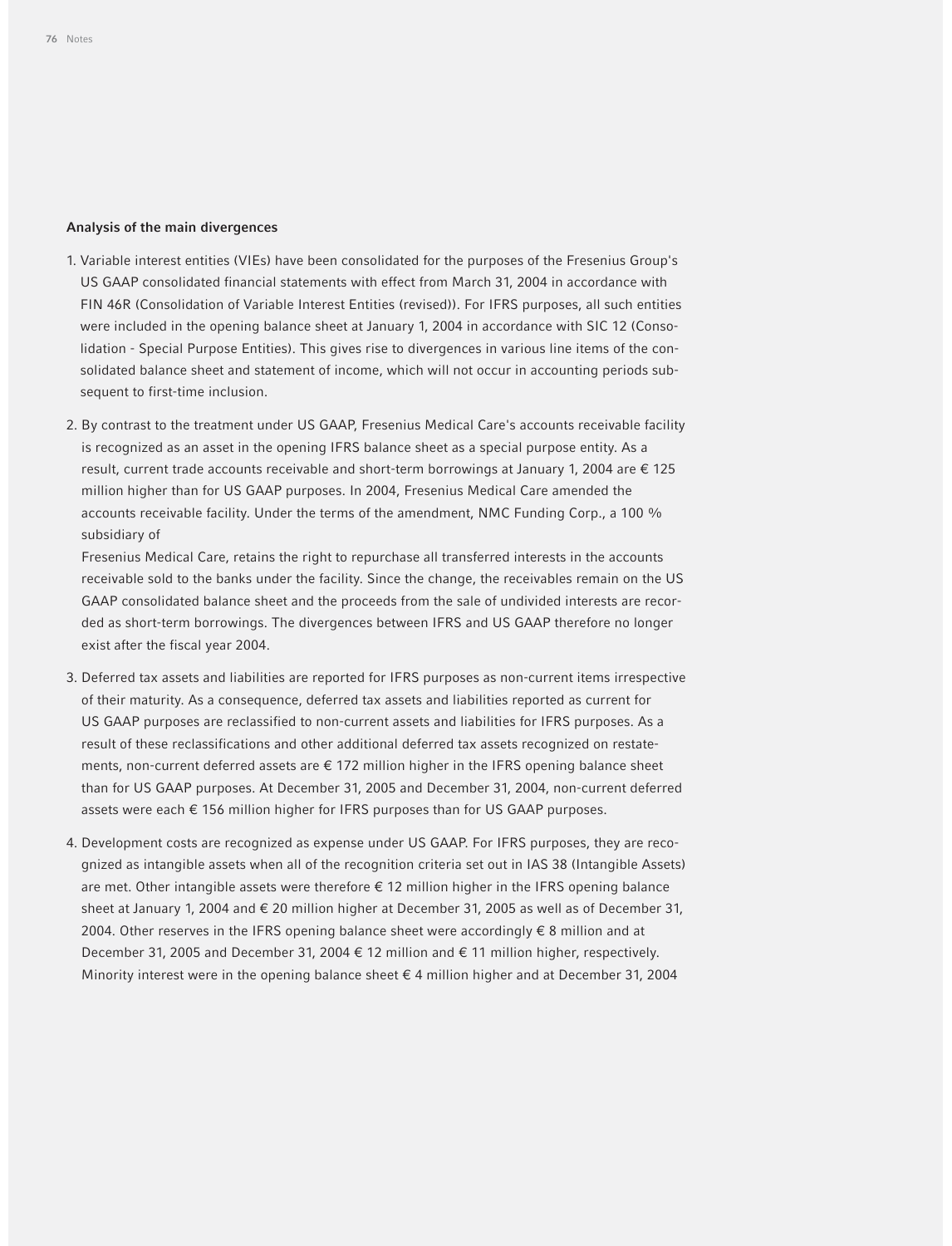and December 31, 2005  $\epsilon$  8 million and  $\epsilon$  9 million higher, respectively. As a result of the recognition of development costs as assets, the EBIT for the fiscal year 2005 were € 1 million lower and for the fiscal year 2004 € 11 million higher for IFRS purposes.

5. By contrast to US GAAP accounting principles, it is necessary for IFRS purposes, depending on the likelihood of the incurrence of cost, to recognize provisions for the potential cost of pre-retirement part-time working arrangements ("Altersteilzeit"). The provision is therefore higher for IFRS purposes than for US GAAP purposes. The difference at January 1, 2004 was € 16 million and at December 31, 2005 and December 31, 2004 € 21 million and € 14 million, respectively.

Other reserves in the IFRS opening balance sheet were € 12 million and at December 31, 2005 and December 31, 2004 € 10 million each lower than for US GAAP purposes. Minority interest were reduced at each date by  $\epsilon$  4 million.

6. Pension provisions in the IFRS opening balance sheet were  $\epsilon$  13 million higher than for US GAAP purposes, mainly as a result of the recognition of cumulative actuarial gains and losses. Unlike US GAAP, no additional minimum liability (AML) is recognized for IFRS purposes. This is therefore derecognized for IFRS purposes and has the effect of increasing other comprehensive income (loss). The recognition of cumulative actuarial gains and losses decreased other reserves by  $\in$  44 million as of January 1, 2004.

In the comparative balance sheet at December 31, 2004, the corridor method has been applied for both IFRS and US GAAP purposes, so that actuarial gains and losses have been treated identically. Pension provisions for IFRS purposes are  $\in$  49 million as of December 31, 2005 and  $\in$  8 million as of December 2004 lower than for US GAAP purposes.

7. Stock options are measured for IFRS purposes at their fair value in accordance with IFRS 2 (Sharebased Payment). Compared to the intrinsic value measurement permitted by ABP 25, the personnel costs IFRS purposes is  $\epsilon$  43 million higher; this amount reduces other reserves in the IFRS opening balance sheet.

As of December 31, 2005 and December 31, 2004 additional expenditures are in an amount of € 57 million and € 51 million, respectively.

The personnel costs for share-based payments for the fiscal year 2005 and 2004 are € 11 million and € 12 million higher for IFRS purposes than for US GAAP purposes, respectively, thus reducing EBIT by the same amount and net income by  $\epsilon$  6 million and  $\epsilon$  8 million, respectively.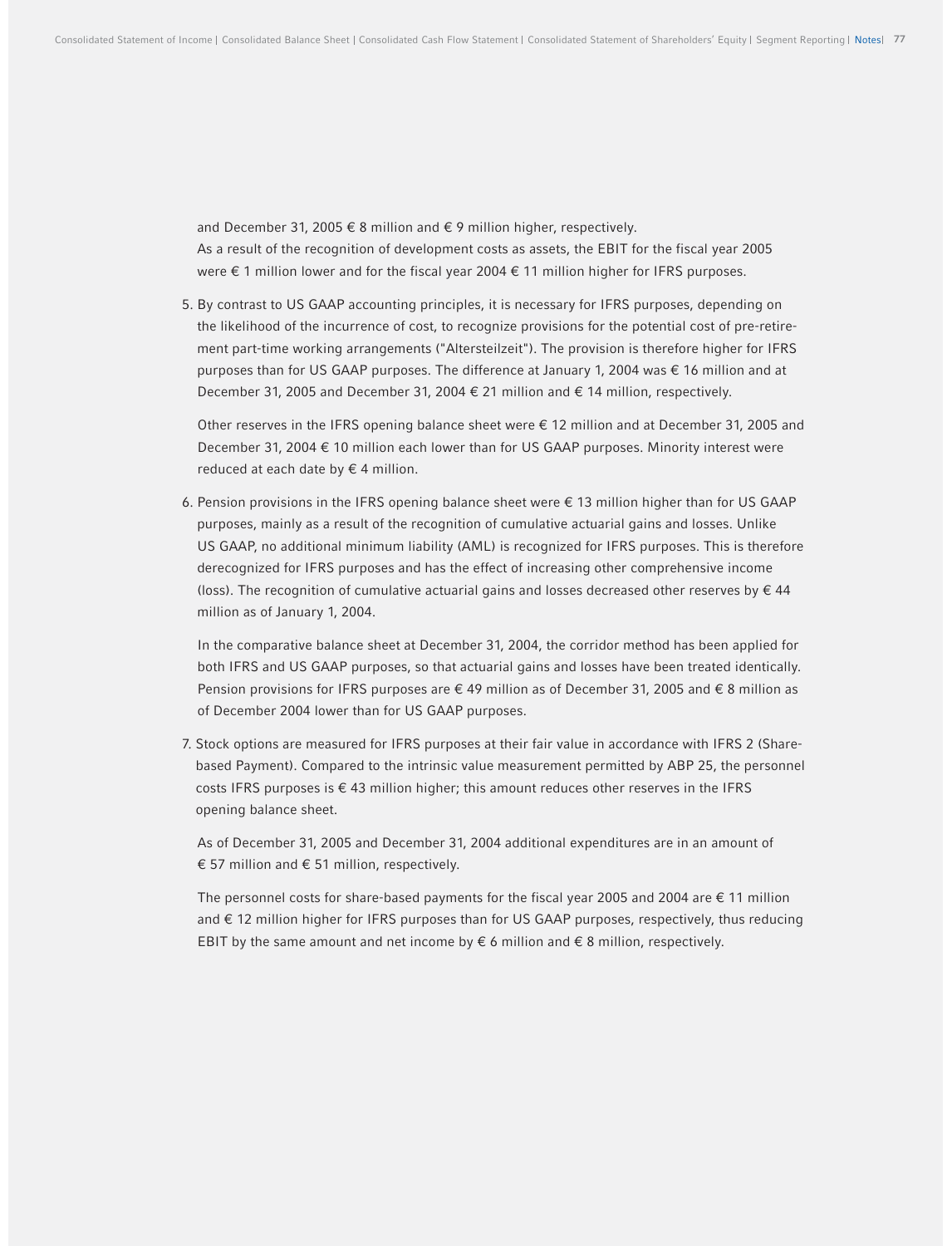#### **2. ACQUISITIONS AND DIVESTITURES**

#### **Acquisitions**

The Fresenius Group made acquisitions totaling € 1,894 million and € 113 million in 2005 and 2004, respectively. Of this total, Fresenius Medical Care invested € 108 million and € 96 million, respectively, Fresenius Kabi € 274 million and € 13 million, Fresenius ProServe € 1,507 million and € 4 million, the segment Corporate/Other € 5 million and made no acquisitions in the previous year.

All acquisitions have been accounted for by the purchase method and accordingly have been consolidated from the date of acquisition. The excess of the total acquisition costs over the fair value of the net assets acquired amounted to € 1,467 million and € 88 million in 2005 and 2004, respectively.

Fresenius Medical Care made acquisitions in 2005 amounting to € 108 million, of which € 101 million was paid in cash. Purchase price consideration of € 7 million will be paid in subsequent years. The majority of this amount ( $\epsilon$  76 million) was used to purchase dialysis clinics.

On May 3, 2005, Fresenius Medical Care entered into a definitive merger agreement for the acquisition (Acquisition) of Renal Care Group, Inc. (RCG), a Delaware corporation with principle offices in Nashville, Tennessee, for an all cash purchase price of approximately US\$ 3.5 billion. At December 31, 2005, RCG provided dialysis and ancillary services to over 32,360 patients through more than 450 owned outpatient dialysis centers in 34 states within the United States, in addition to providing acute dialysis services to more than 200 hospitals. Completion of the Acquisition, approved by RCG's stockholders in a vote held on August 24, 2005, is subject to governmental approvals (including termination or expiration of the waiting period under the Hart-Scott-Rodino Antitrust Improvements Act of 1976, as amended, (the Act)) and other regulatory approvals.

On February 15, 2006, Fresenius Medical Care announced that Fresenius Medical Care and RCG had entered into a definitive agreement to sell approximately 100 dialysis centers serving on average approximately 60-65 patients per center to National Renal Institutes, Inc., a wholly owned subsidiary of DSI Holding Company, Inc. The divestiture of these centers is an important step toward concluding the review by the United States Federal Trade Commission (FTC) of Fresenius Medical Care's acquisition of RCG. The purchase price for the divested centers is approximately US\$ 450 million to be paid in cash, subject to post-closing adjustments for working capital and other routine matters. The sale of the centers is expected to close shortly after the completion of Fresenius Medical Care's acquisition of RCG. Both the divestiture and the acquisition of RCG remain subject to FTC approval.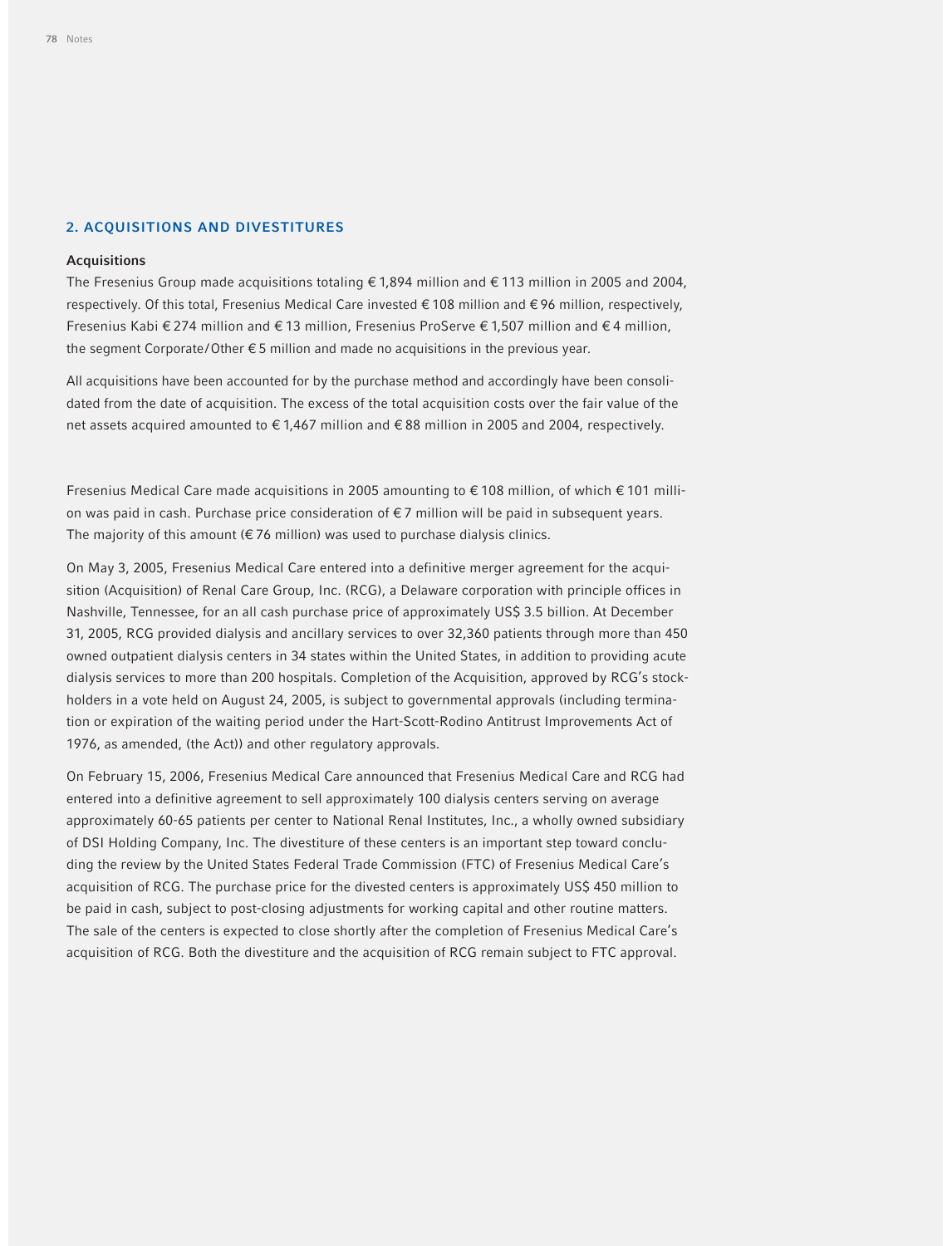In connection with the Acquisition, Fresenius Medical Care has entered into a commitment letter pursuant to which Bank of America, N.A. (BofA) and Deutsche Bank AG (DB) have agreed, subject to certain conditions, to underwrite an aggregate US\$ 5 billion in principal amount of term and revolving loans to be syndicated to other financial institutions. Funding is subject to customary closing conditions and BofA's and DB's acquiescence to any material modification to the merger agreement and any waiver of any material conditions precedent under that agreement. Interest on the new senior credit facilities will be at the option of Fresenius Medical Care at a rate equal to either (i) LIBOR plus an applicable margin, or (ii) the higher of BofA's prime rate or the Federal Funds rate plus 0.5% plus an applicable margin. The applicable margin is variable and depends on the consolidated leverage ratio of Fresenius Medical Care (Margin). The financing will be available to Fresenius Medical Care, among other uses, to pay the purchase price and related expenses for the proposed acquisition of RCG, to refinance outstanding indebtedness under the Fresenius Medical Care 2003 Senior Credit Agreement (see Note 18, Debt and capital lease obligations) and certain indebtedness of RCG, and for general corporate purposes. In conjunction with the forecasted utilization of the new senior credit facilities and the related variable rate based interest payments, Fresenius Medical Care entered into forward starting interest rate swaps in the notional amount of US\$ 2,465 million. These instruments, designated as cash flow hedges, effectively convert forecasted LIBOR based interest payments into fixed rate based interest payments which fix the interest rates on US\$ 2,465 million of the forecasted financing under the new senior credit facility at 4.32% plus Margin.

On November 30, 2005, Fresenius Medical Care announced it had commenced a cash tender offer (Tender Offer), contingent upon satisfaction of the conditions to the closing of the Acquisition, for all the US\$ 159.685 million of RCG's 9% Senior Subordinated Notes (Notes). Under the terms of the Tender Offer, the total consideration to be paid for validly tendered and accepted Notes will be the present value of the future cash flows up to and including November 1, 2007, based on an assumption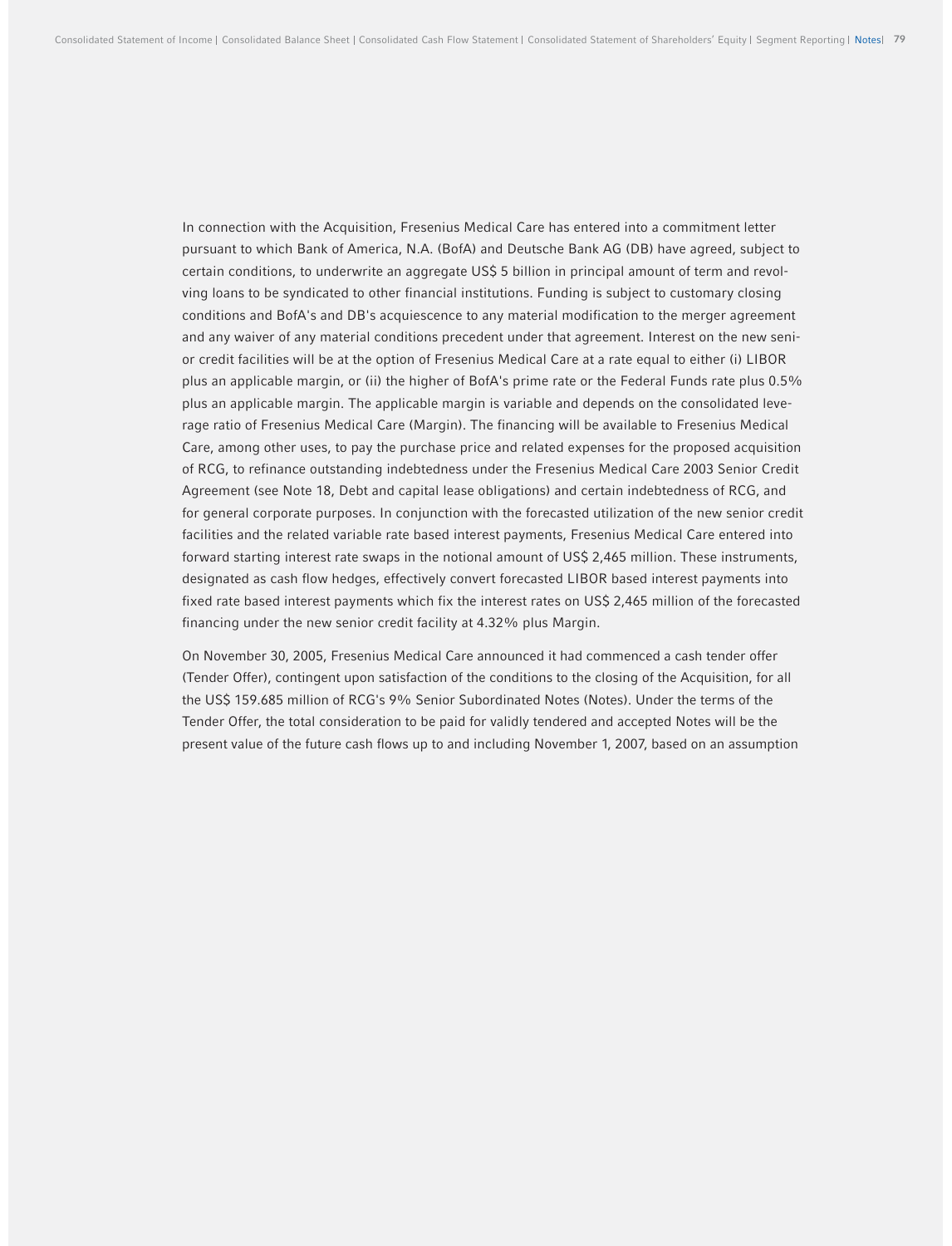that the Notes will be redeemed at a price of US\$ 1,045 per US\$ 1,000 principal amount of Notes on such date, discounted at a rate equal to 50 basis points over the yield to maturity on the 4.25% US Treasury Note due October 31, 2007. The terms of the offer also require certain consents, (Consents), to certain proposed amendments to the Indenture governing the Notes that would eliminate substantially all restrictive covenants and certain other provisions of Indenture. Upon consummation of the Tender Offer, holders of Notes tendered together with Consents before the end of business on December 13, 2005 will receive a consent payment of US\$ 30 per US\$ 1,000 principal amount of Notes tendered which will be included in Fresenius Medical Care's costs of the Acquisition. Notes and Consents tendered after this date cannot be withdrawn and are not entitled to receive the consent payment. Holders of Notes tendered and not withdrawn will receive accrued and unpaid interest from the last interest date up to, but not including, the date payment is made for the Notes. As most recently extended, the offer expires February 27, 2006, unless further extended by FMC-AG & Co. KGaA. The Tender Offer is contingent upon receipt of consents from the holders of a majority in aggregate outstanding principal amount of the Notes and satisfaction of the conditions to the Acquisition. As of 5:00 p.m., New York City time, on January 27, 2006, 99.87% of the outstanding aggregate principal amount of the Notes had been tendered. Tendered notes may no longer be withdrawn.

On October 25, 2004, RCG received a subpoena from the office of the United States Attorney for the Eastern District of New York. The subpoena requires the production of documents related to numerous aspects of their business and operations, including those of RenaLab, Inc., their laboratory. The subpoena includes specific requests for documents related to testing for parathyroid hormone (PTH) levels and vitamin D therapies. RCG has announced that it intends to cooperate with the government's investigation.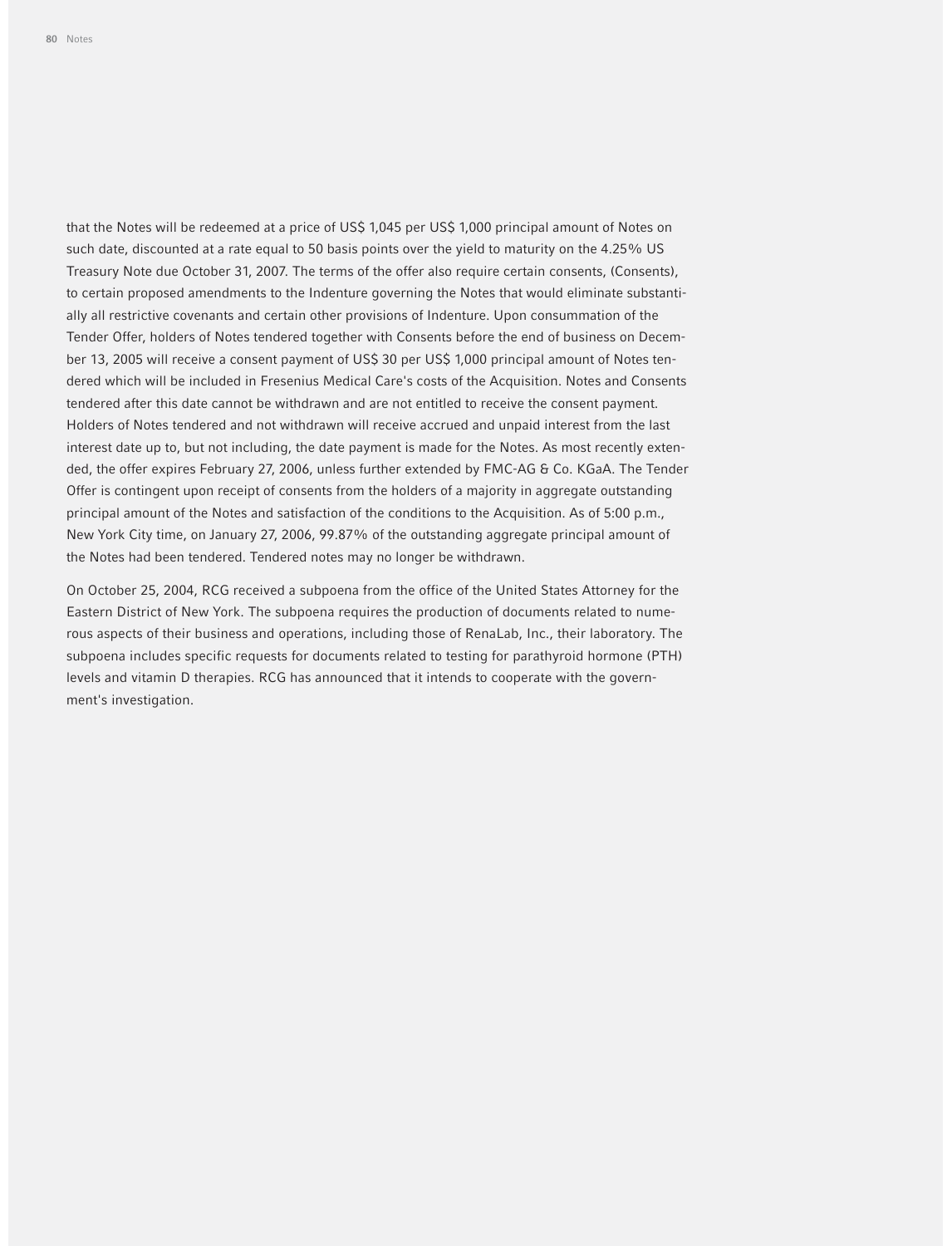On August 9, 2005, RCG received with a subpoena from the office of the United States Attorney for the Eastern District of Missouri in connection with a joint civil and criminal investigation. The subpoena requires the production of documents related to numerous aspects of RCG's business and operations. The areas covered by the subpoena include RCG's supply company, pharmaceutical and other services that RCG provides to patients, RCG's relationships to pharmaceutical companies, RCG's relationships with physicians, medical director compensation, joint ventures with physicians and purchase of dialysis equipment from Fresenius Medical Care. RCG has announced that it intends to cooperate with the government's investigation.

Upon the closing of the proposed acquisition, Fresenius Medical Care will assume RCG's obligations to comply with these subpoenas.

Fresenius Medical Care believes the proposed acquisition will be consummated late in the first quarter of 2006 and it will be earnings neutral to slightly accretive in 2006 after excluding transaction related expenses and accretive from 2007 onward.

Fresenius Medical Care made acquisitions in 2004 amounting to € 96 million, of which € 84 million was paid in cash. Consideration paid in the form of debt waivers amounted to €7 million. Purchase price consideration of  $\epsilon$  5 million will be paid in subsequent years. The majority of this amount ( $\epsilon$ 83 million) was used to purchase dialysis clinics. The largest single acquisition related to the acquisition of dialysis clinics in Memphis, USA, for a consideration of € 24 million.

In the year 2005 Fresenius Kabi made acquisitions of € 274 million, referring mainly to the acquisition of the Portuguese company Labesfal – Laboratório de Especialidades Farmacêuticas Almiro S.A. (Labesfal), the Czech company Infusia a.s., the acquisition of the remaining 35 % shares of Beijing Fresenius Kabi Pharmaceutical Co., Ltd., China and the business of Clinico GmbH, Bad Hersfeld, Germany (Clinico).

In the year 2004, acquisitions made by Fresenius Kabi amounting to € 13 million related to the purchase of the 20% minority interest in Fresenius Kabi Korea Ltd., Korea, a research entity with a focus on HESylation, the Biotechnologie-Gesellschaft Mittelhessen mbH, Gießen and the acquisition of the compounding activities of Isotec Ltd. in South Africa as well as the first purchase price payment for the compounding joint venture Pharmatel Pty Ltd., Australia; an other payment was made in December 2005.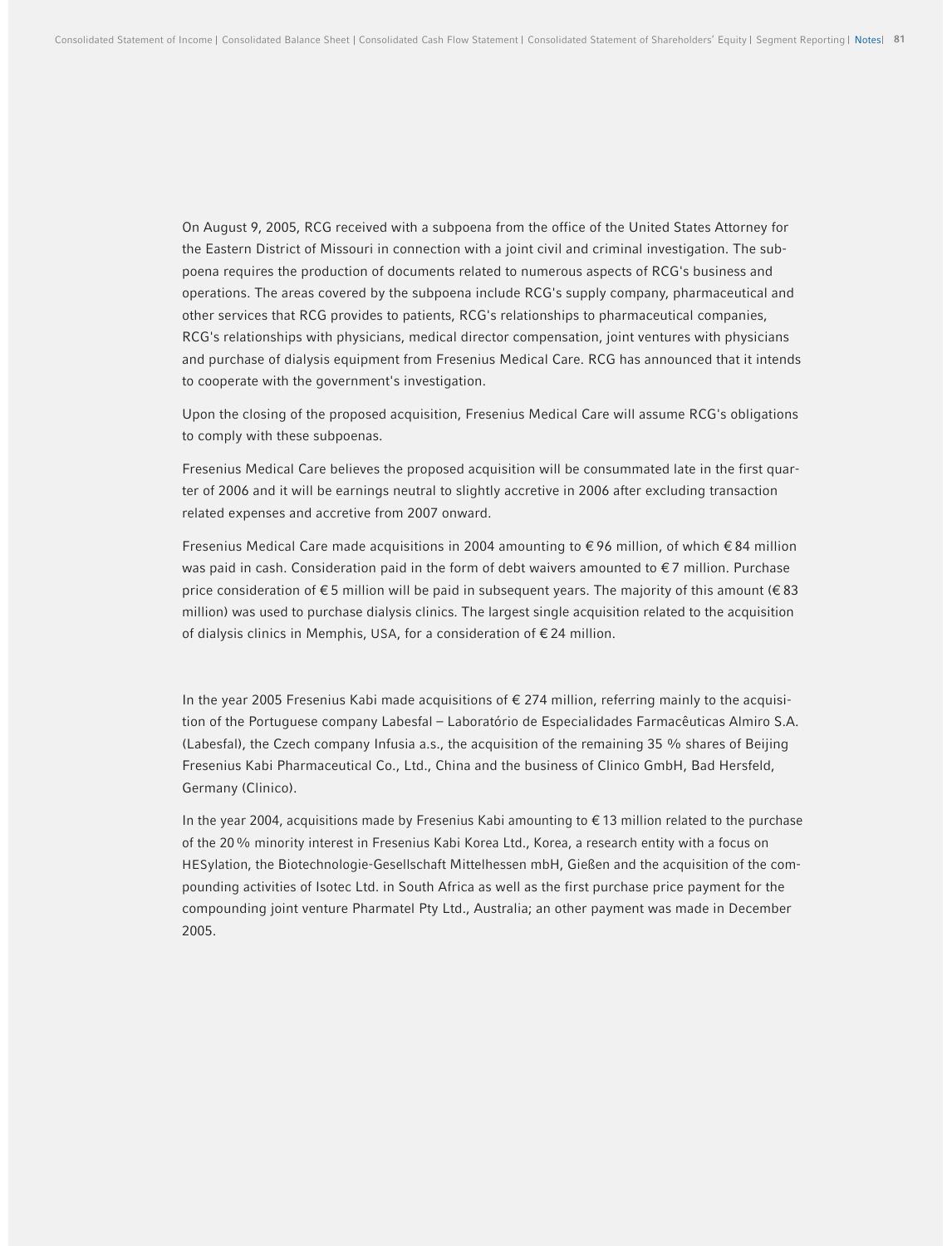In December 2005 Fresenius AG acquired HELIOS Kliniken GmbH, Fulda, Germany (HELIOS). The hospitals of HELIOS and the Fresenius hospitals of the Wittgensteiner Group will operate under the leadership and brand of HELIOS in the business segment Fresenius ProServe. The purchase price for 100 % of the HELIOS shares is  $\epsilon$  1.5 billion plus  $\epsilon$  100 million for the net cash position. Fresenius AG acquired 94 % of the HELIOS shares while 6 % continued to be held by the HELIOS management. In December 2005, Fresenius AG assigned its share in HELIOS Kliniken GmbH, Fulda, to Fresenius ProServe GmbH. In addition to the contractually agreed purchase price, Fresenius AG also incurred additional acquisition costs amounting to  $\epsilon$  2 million. The balance sheet total according to IFRS of  $\epsilon$  1,076 million before the acquisition has been reduced by  $\epsilon$  42 million. This effect results from withdrawal of goodwill from prior acquisitions of  $\epsilon$  46 million which is partly compensated by revaluation of fixed assets after tax  $\epsilon$  4 million. Due to these effects and the recognition of pension liabilities in an amount of  $\epsilon$  2 million after tax the equity (without minority interest) in an amount of € 374 million before acquisition has been reduced by € 44 million to € 330 million. The excess of the purchase price (including additional acquisition costs) over the group's share of equity was recognized as goodwill with an initial carrying amount of  $\epsilon$  1,195 million. Other intangible assets were not identified. The acquisitions of the HELIOS Kliniken GmbH and of the business of Clinico GmbH were financed by a share capital increase (see Note 23, Shareholders equity) and a bond (see Note 33, Subsequent events). Bridge financing arrangements were put in place for the period between the announcement of the acquisition of HELIOS Kliniken GmbH and the issue of the bond (see Note 19, Debt and capital lease obligations).

Acquisitions made by Fresenius ProServe in 2004 amounting to € 4 million related principally to an investment in the project development company, THK Therme Laa in Austria.

In 2005, Fresenius Biotech paid additional cost in an amount of € 4 million for the investment in the Trion Pharma GmbH, München, Germany aquired in 2002. In the prior year they made no acquisitions.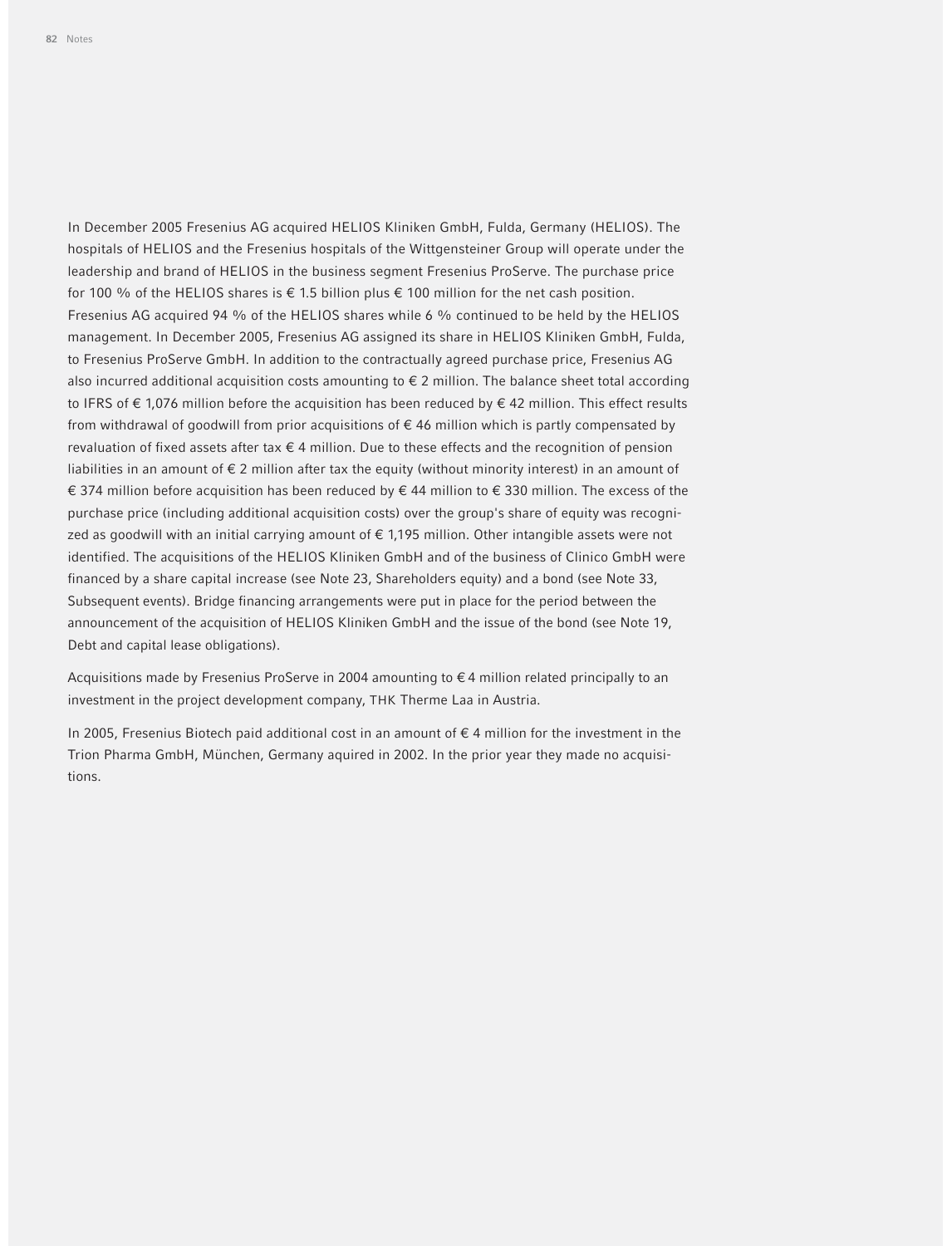## **Divestitures**

In 2005, there have been no significant divestitures.

In December 2004 Fresenius ProServe sold its subsidiary hospitalia care to Kursana Residenzen GmbH, Berlin, Germany. Prior to the sale, hospitalia care had sales of € 38 million in 2004.

#### **Impacts on the Fresenius Group resulting from acquisitions**

The acquisitions completed in 2005, or which were included in the consolidated statements for the first full year, contributed, compared to the previous year, the following amounts to the development of sales and earnings:

| in million $\epsilon$ | 2005 |
|-----------------------|------|
| Sales                 | 106  |
| EBITDA                | 33   |
| EBIT                  | 27   |
| Net interest          | $-9$ |
| Net income            | 12   |

The acquisitions increased the total assets of the Fresenius Group by  $\epsilon$  2,469 million.

The acquisition of HELIOS, placed at the end of December 2005, had no impact on the Groups income statement of 2005. If the acquisition of HELIOS would had taken place at January 1, 2005 it would have affected the consolidated statement of income as follows:

| in million $\epsilon$ | as reported | pro forma |
|-----------------------|-------------|-----------|
| Sales                 | 7,889       | 9,086     |
| EBITDA                | 1,292       | 1,430     |
| EBIT                  | 967         | 1,074     |
| Net interest          | $-203$      | $-239$    |
| Net income            | 222         | 268       |
|                       |             |           |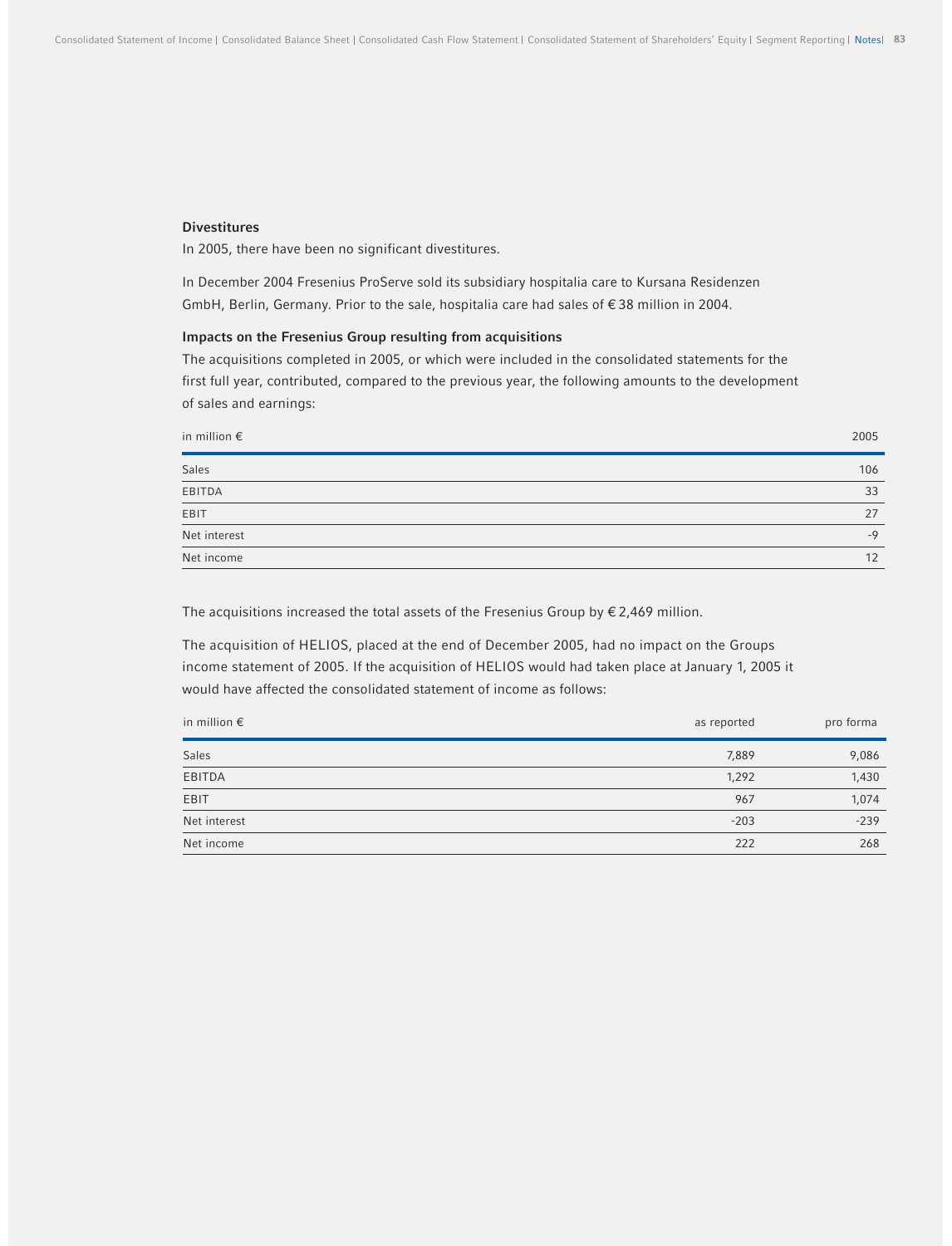# **NOTES ON THE CONSOLIDATED STATEMENT OF INCOME**

## **3. SALES**

Sales by activity are as follows:

| in million $\epsilon$                     | 2005                     | 2004  |
|-------------------------------------------|--------------------------|-------|
| Sales of services                         | 4,462                    | 4,194 |
| Sales of products and related goods       | 3,113                    | 2,787 |
| Sales from long-term production contracts | 314                      | 318   |
| Other sales                               | $\overline{\phantom{0}}$ |       |
| <b>Sales</b>                              | 7,889                    | 7,299 |

An analysis of sales by business segment and region is shown in the segment information on pages 44 to 47.

# **4. COST OF SALES**

Cost of sales comprises the following:

| in million $\epsilon$                            | 2005                     | 2004  |
|--------------------------------------------------|--------------------------|-------|
| Costs of services                                | 3,273                    | 3,134 |
| Manufacturing cost of products and related goods | 1,668                    | 1,521 |
| Cost of long-term production contracts           | 253                      | 267   |
| Other cost of sales                              | $\overline{\phantom{0}}$ |       |
| Cost of sales                                    | 5,194                    | 4,922 |

## **5. PERSONNEL EXPENSES**

Cost of goods sold, selling, general and administrative expenses and expenditure on research and development, include personnel expenses amounting to € 2,479 million and € 2,320 million in 2005 and 2004, respectively. Personnel expenses comprise the following:

| in million $\epsilon$                                                               | 2005  | 2004  |
|-------------------------------------------------------------------------------------|-------|-------|
| Wages and salaries                                                                  | 1,990 | 1.858 |
| Social security contributions and cost of retirement pensions and social assistance | 489   | 462   |
| thereof amount for retirement pensions                                              | 54    | 46    |
| Personnel expenses                                                                  | 2.479 | 2.320 |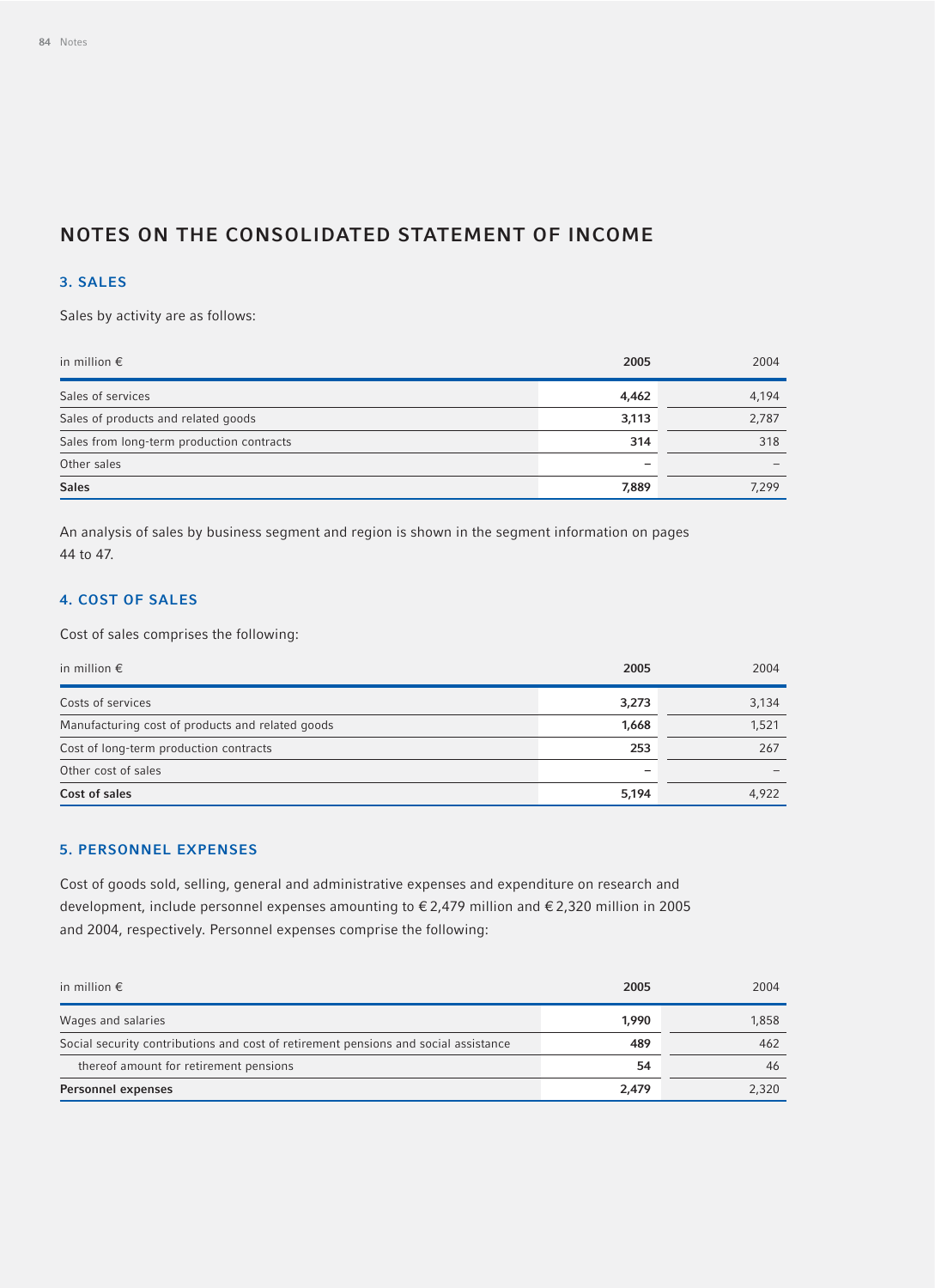The annual average number of employees in the Fresenius Group was:

| by function              | 2005   | 2004   |
|--------------------------|--------|--------|
| Production and service   | 53,334 | 50,759 |
| Administration           | 11,084 | 10,679 |
| Sales and marketing      | 6,340  | 5,576  |
| Research and development | 853    | 824    |
| <b>Total employees</b>   | 71,611 | 67,838 |

#### **6. SELLING, GENERAL AND ADMINISTRATIVE EXPENSES**

Selling expenses amount to € 402 million (2004: € 391 million) and include expenditure for sales personnel amounting to € 184 million (2004: € 171 million).

General and administrative expenses amounted to € 1,179 million (2004: € 1,016 million) and related to expenditure for administrative functions not attributable to development, production or selling.

## **7. RESEARCH AND DEVELOPMENT EXPENSES**

Research and development expenses of € 147 million (2004: € 122 million) include expenditure for research and non-capitalizable development costs as well as depreciation and amortization expenses of  $\in$  4 million (2004:  $\in$  2 million).

## **8. NET INTEREST**

The negativ net interest in an amount of  $\epsilon$  203 million, resuting from interest income in an amount of € 20 million and interest expenses in an amount of € 223 million, includes interest income on interestbearing securities and loans, gains and losses relating to current securities and all interest expenses. It also includes profit-share and dividend income from current and non-current securities.

The interest component of additions to provisions comprises the expense arising from unwinding the interest each year on non-current provisions in conjunction with their measurement at present value.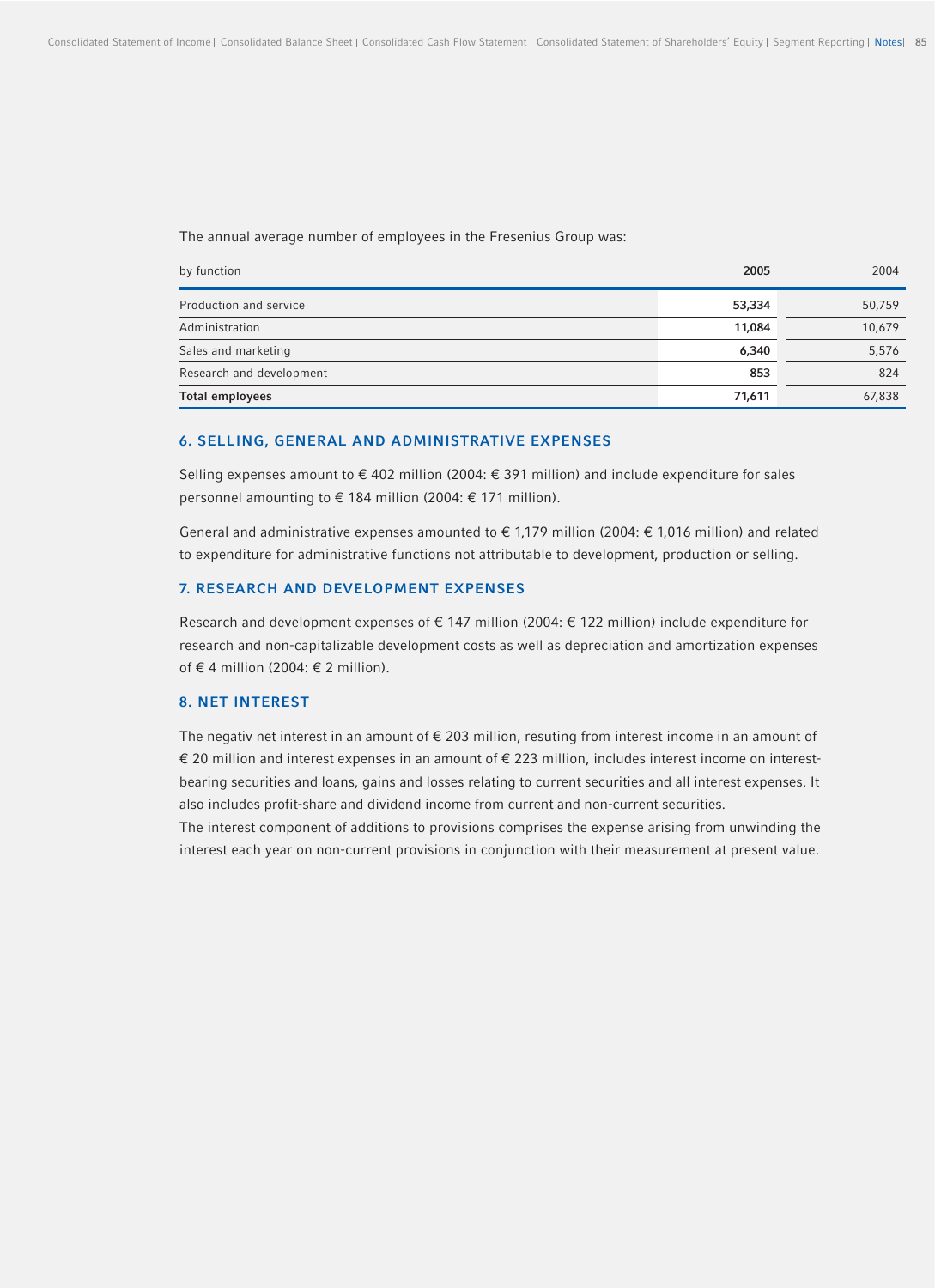## **9. INCOME TAXES**

Earnings before income taxes and minority interest is attributable to the following geographic reginos:

| in million $\epsilon$ | 2005 | 2004 |
|-----------------------|------|------|
| Germany               | 80   | 26   |
| Abroad                | 684  | 612  |
| Total                 | 764  | 638  |

Income tax expense (benefit) for the years 2005 and 2004 consists of the following:

|                       |         |        | 2005  |         |        | 2004         |
|-----------------------|---------|--------|-------|---------|--------|--------------|
| in million $\epsilon$ | Germany | Abroad | Total | Germany | Abroad | <b>Total</b> |
| Current taxes         | 37      | 242    | 279   | 43      | 181    | 224          |
| Deferred taxes        | $-13$   | 27     | 14    | $-1$    | 34     | 33           |
| Income taxes          | 24      | 269    | 293   | 42      | 215    | 257          |

In 2005 and 2004, Fresenius AG is subject to German federal corporation income tax at a base rate of 25% plus a solidarity surcharge of 5.5% on federal corporation taxes payable.

A reconciliation between the expected and actual income tax expense is shown below. The expected corporate income tax expense is computed by applying the German corporation tax rate (including the solidarity surcharge) and the effective trade tax rate on income before income taxes and minority interest. The respective combined tax rates are 37.31 % for 2005 and 37.42% for 2004.

| in million $\epsilon$                                | 2005  | 2004  |
|------------------------------------------------------|-------|-------|
| Computed "expected" income tax expense               | 285   | 239   |
| Increase (reduction) in income taxes resulting from: |       |       |
| Items not recognized for tax purposes                | 31    | 14    |
| Foreign tax rate differential                        | $-23$ | 3     |
| Tax-free income                                      | $-18$ | $-23$ |
| Taxes for prior years                                | 23    | 13    |
| Other                                                | $-5$  | 11    |
| Income taxes                                         | 293   | 257   |
| Effective tax rate                                   | 38.4% | 40.3% |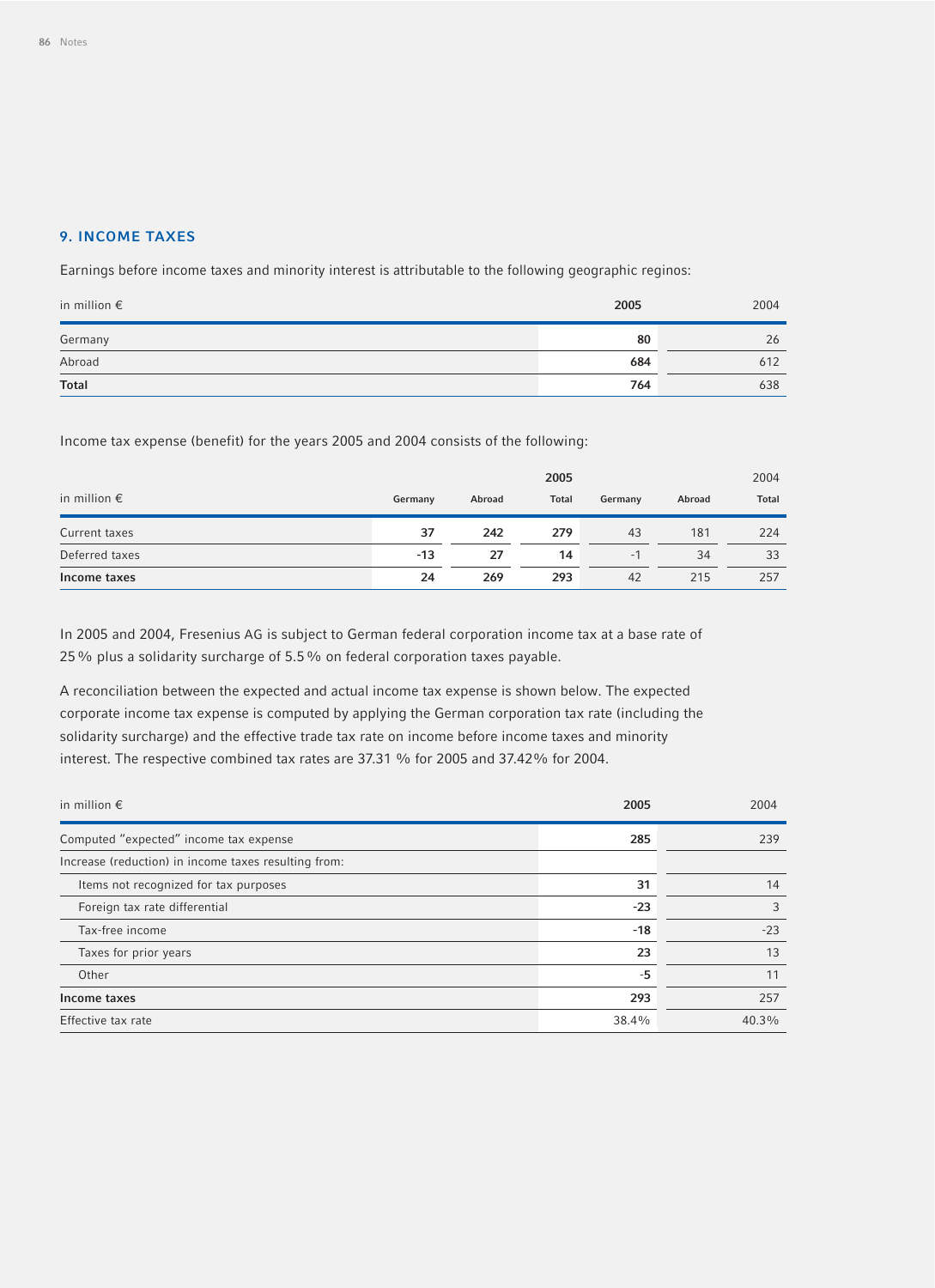The tax effects of the temporary differences that give rise to deferred tax assets and liabilities at December 31 are presented below:

| in million $\epsilon$                      | 2005 | 2004           |  |
|--------------------------------------------|------|----------------|--|
| Deferred tax assets                        |      |                |  |
| Accounts receivable                        | 25   | 28             |  |
| Inventories                                | 39   | 33             |  |
| Other current assets                       | 7    | $\overline{2}$ |  |
| Other non-current assets                   | 32   | 50             |  |
| Accrued expenses                           | 179  | 150            |  |
| Other short-term liabilities               | 14   | 10             |  |
| Other liabilities                          | 10   | 6              |  |
| Pension obligations                        | 21   | 15             |  |
| Losses carried forward from previous years | 50   | 66             |  |
| Deferred tax assets                        | 377  | 360            |  |
|                                            |      |                |  |
| Deferred tax liabilities                   |      |                |  |
| Accounts receivable                        | 10   | 10             |  |
| Inventories                                | 12   | 12             |  |
| Other current assets                       | 3    | 3              |  |
| Other non-current assets                   | 270  | 226            |  |
| Accrued expenses                           | 50   | 54             |  |
| Other short-term liabilities               | 47   | 19             |  |
| Other liabilities                          | 23   | 18             |  |

| .                          |       |     |
|----------------------------|-------|-----|
| Deferred tax liabilities   | 415   | 342 |
| Accumulated deferred taxes | $-38$ | 18  |

| in million $\epsilon$             | 2005 | 2004 |
|-----------------------------------|------|------|
| Deferred tax assets               | 283  | 274  |
| Deferred tax liabilities          | 321  | 256  |
| <b>Accumulated deferred taxes</b> | -38  | 18   |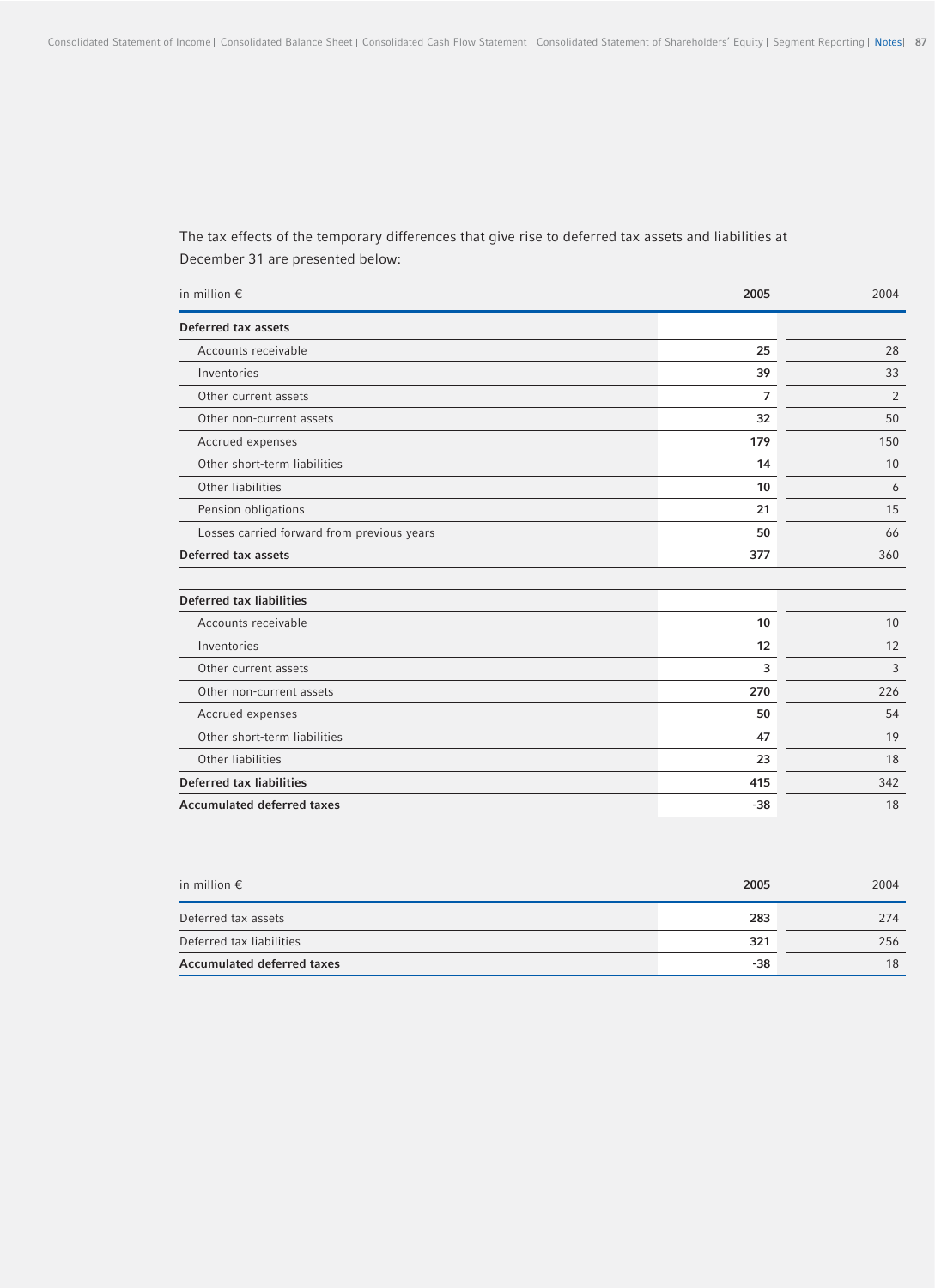| for the fiscal years | in million $\epsilon$ |
|----------------------|-----------------------|
| 2006                 | 7                     |
| 2007                 | 13                    |
| 2008                 | 11                    |
| 2009                 | 16                    |
| 2010                 | 13                    |
| 2011                 | 5                     |
| 2012                 | 3                     |
| 2013                 |                       |
| 2014                 | $\overline{2}$        |
| 2015                 | 6                     |
| Thereafter           | 6                     |
| <b>Total</b>         | 82                    |

The following table shows the amounts, and the years in which operating losses expire:

The total remaining operating losses of  $\epsilon$ 382 million can mainly be carried forward for an unlimited period.

In assessing the realizability of deferred tax assets, Management considers whether it is more likely than not that some portion or all of the deferred tax assets will not be realized. The ultimate realization of deferred tax assets is dependent upon the generation of future taxable income during the periods in which those temporary differences become deductible. Management considers the scheduled reversal of deferred tax liabilities and projected future taxable income in making this assessment. Based upon the level of historical taxable income and projections of future taxable income over the periods in which the deferred tax assets are deductible, the Management believes it is more likely than not that the Fresenius Group will realize the benefits of these deductible differences, net of the existing valuation allowances at December 31, 2005.

Provision has not been made for additional taxes on € 622 million undistributed earnings of foreign subsidiaries of Fresenius Medical Care as these earnings are considered permanently reinvested.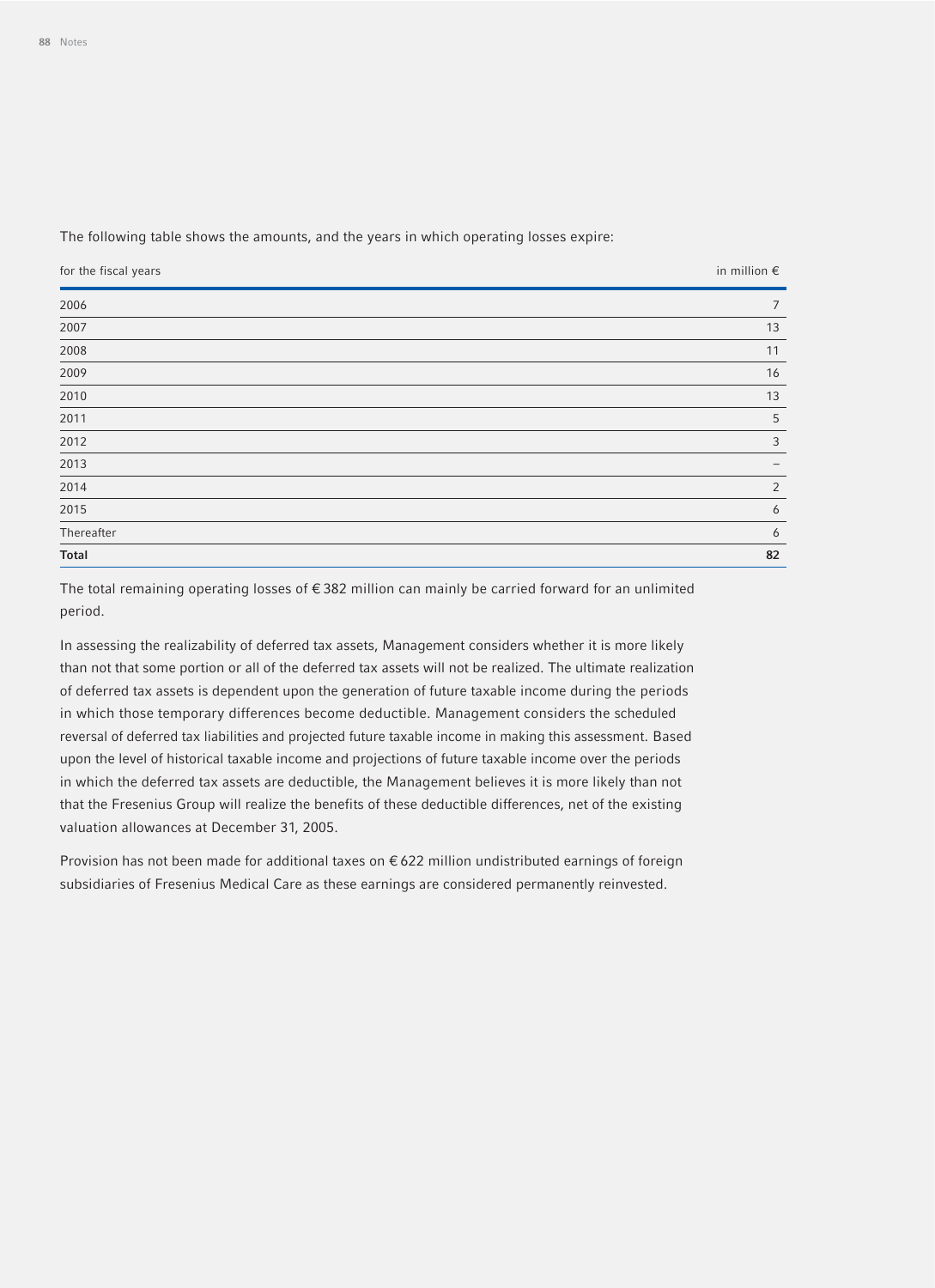## **10. EARNINGS PER SHARE**

The following table is a reconciliation of the numerators and denominators of the basic and diluted earnings per share computations.

| in million $\epsilon$ , except for amounts per share $(\epsilon)$          | 2005       |            |
|----------------------------------------------------------------------------|------------|------------|
| <b>Numerators</b>                                                          |            |            |
| Net income of the group                                                    | 222        | 166        |
| less preference on preference shares                                       | 1          | 1          |
| Income available to all class of shares                                    | 221        | 165        |
| Denominators (number of shares)                                            |            |            |
| Weighted average number of ordinary shares outstanding                     | 20,940,208 | 20,484,955 |
| Weighted average number of preference shares outstanding                   | 20,940,208 | 20,484,955 |
| Total weighted average number of shares outstanding of all classes         | 41,880,416 | 40,969,910 |
| Potentially dilutive ordinary shares                                       | 162,749    | 61,747     |
| Potentially dilutive preference shares                                     | 162,749    | 61,747     |
| Total weighted average shares outstanding of all classes assuming dilution | 42,205,914 | 41,093,404 |
| Total weighted average ordinary shares assuming dilution                   | 21,102,957 | 20,546,702 |
| Total weighted average preference shares assuming dilution                 | 21,102,957 | 20,546,702 |
| Basic earnings per ordinary share                                          | 5.27       | 4.03       |
| Preference per preference share                                            | 0.03       | 0.03       |
| Basic earnings per preference share                                        | 5.30       | 4.06       |
| Fully diluted earnings per ordinary share                                  | 5.23       | 4.02       |
| Preference per preference share                                            | 0.03       | 0.03       |
| Fully diluted earnings per preference share                                | 5.26       | 4.05       |

The owners of preference shares are entitled to a preference of  $\epsilon$  0.03 per bearer preference share per fiscal year.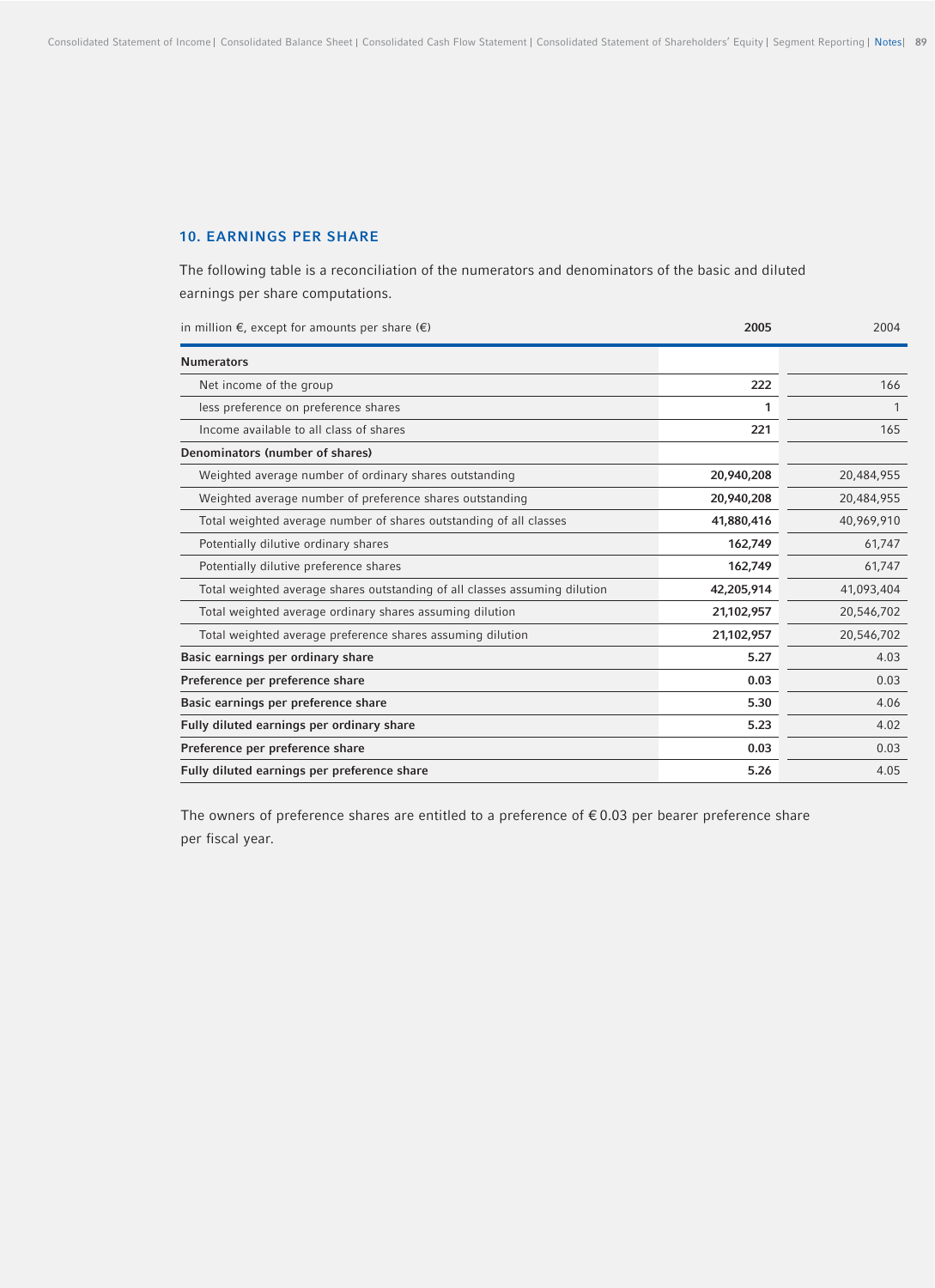# **NOTES ON THE CONSOLIDATED BALANCE SHEET**

## **11. CASH AND CASH EQUIVALENTS**

| in million $\epsilon$                         | 2005 | 2004 |
|-----------------------------------------------|------|------|
| Cash                                          | 209  | 127  |
| Securities (with a maturity of up to 90 days) | 43   | 13   |
| Total cash and cash equivalents               | 252  | 140  |

As of December 31, 2005 and December 31, 2004 committed funds in an amount of € 10 million and € 26 million, respectively, are included in cash and cash equivalents.

## **12. TRADE ACCOUNTS RECEIVABLE**

| in million $\epsilon$           | 2005  | 2004  |
|---------------------------------|-------|-------|
| Trade accounts receivables      | 2,071 | 1,694 |
| less allowance                  | 200   | 166   |
| Trade accounts receivable (net) | 1,871 | 1,528 |

All trade accounts receivable are due within one year.

## **13. INVENTORIES**

As of December 31, inventories consist of the following:

| in million $\epsilon$                  | 2005 | 2004 |
|----------------------------------------|------|------|
| Raw materials and purchased components | 176  | 134  |
| Work in progress                       | 117  | 93   |
| Finished goods                         | 465  | 426  |
| less reserves                          | 31   | 34   |
| Inventories (net)                      | 727  | 619  |

Reversals of write downs of inventory amounted to € 3 million. No reversals of write downs of inventory occurred in the prior year.

The companies of the Fresenius Group are obligated to purchase approximately € 295 million of raw materials and purchased components, of which € 183 million is committed at December 31, 2005 for 2006. The terms of these agreements run one to four years. Advance payments from customers of € 63 million have been offset against inventories.

Inventories as of December 31, 2005 and as of December 31, 2004 include approximately € 23 million and approximately € 16 million, respectively, of the product Erythropoietin (EPO) which is supplied by a single source supplier in the United States. Delays, stoppages, or interruptions in the supply of EPO could adversely affect the operating results of Fresenius Medical Care. Revenues from EPO accounted for 10% and 11% of total sales of the Fresenius Group for 2005 and 2004, respectively.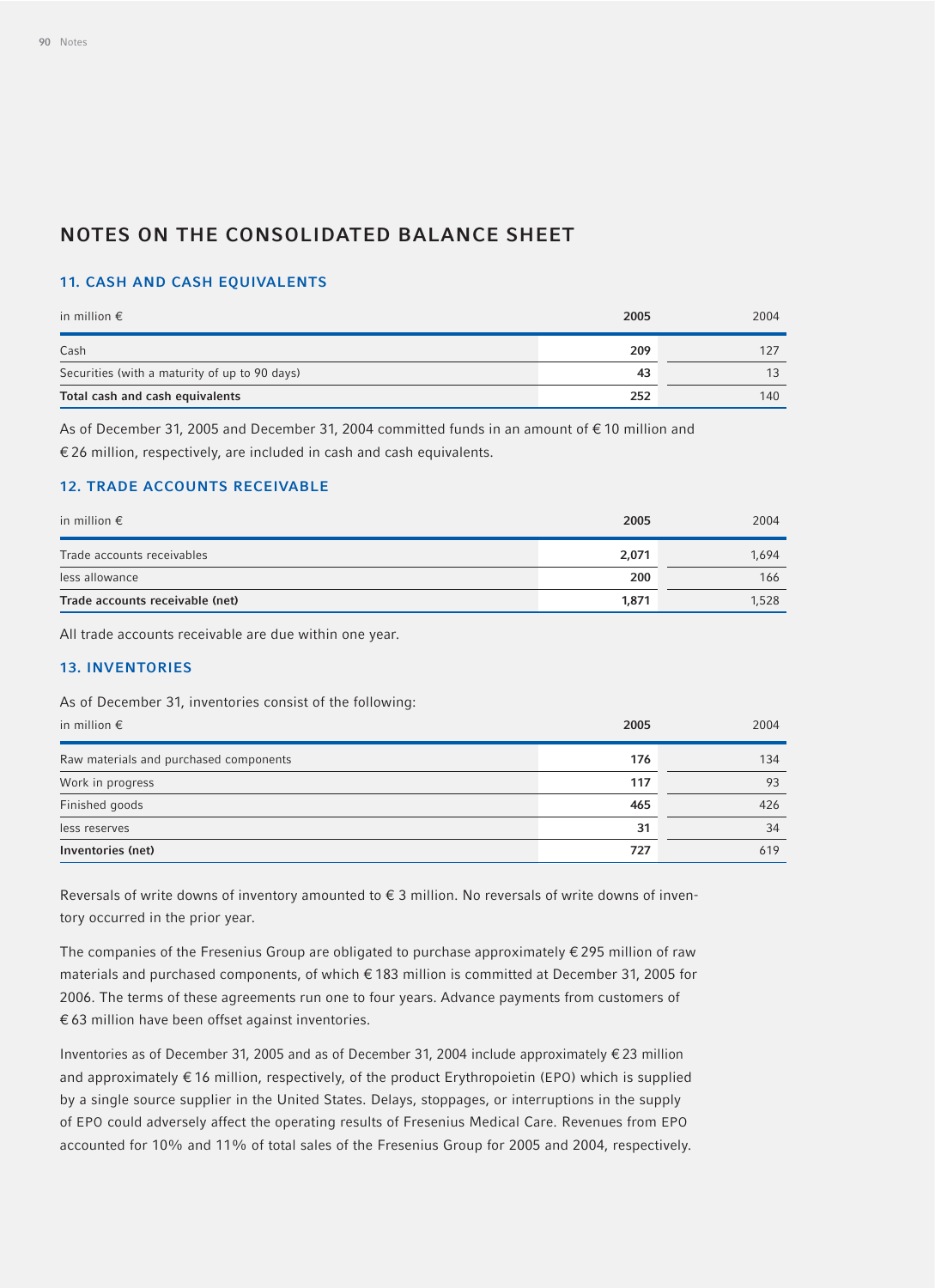## **14. PREPAID EXPENSES AND OTHER CURRENT AND NON-CURRENT ASSETS**

As of December 31, prepaid expenses and other current and non-current assets comprise the following:

| in million $\epsilon$                                         |     | 2005<br>thereof short-term |                | 2004<br>thereof short-term |  |
|---------------------------------------------------------------|-----|----------------------------|----------------|----------------------------|--|
| Accounts receivable resulting from German "Krankenhausgesetz" | 175 | 105                        | $\overline{4}$ | 4                          |  |
| Tax receivables                                               | 118 | 115                        | 73             | 71                         |  |
| Investments and long-term loans                               | 72  | 0                          | 53             | $\Omega$                   |  |
| Derivative financial instruments                              | 52  | 9                          | 53             | 14                         |  |
| Advances made                                                 | 43  | 22                         | 25             | 23                         |  |
| Prepaid expenses                                              | 39  | 10                         | 39             | 7                          |  |
| Re-insurance claims                                           | 24  | 0                          | 19             | $\Omega$                   |  |
| Accounts receivable from management contracts in clinics      | 18  | 18                         | 14             | 14                         |  |
| Other assets                                                  | 306 | 205                        | 245            | 155                        |  |
| Prepaid expenses and other assets, gross                      | 847 | 484                        | 525            | 288                        |  |
| less allowances                                               | 7   | 6                          | 8              | 5                          |  |
| Prepaid expenses and other assets, net                        | 840 | 478                        | 517            | 283                        |  |

Impairment losses of € 3 million and € 7 million were recognized on other non-current assets in the fiscal years 2005 and 2004, respectively. In 2005 there were no reclassifications to other non-current assets. In 2004 reclassification amounted to € 3 million.

## **15. PROPERTY, PLANT AND EQUIPMENT**

As of December 31, the acquisition and manufacturing costs and accumulated depreciation of property, plant and equipment consist of the following:

## **Acquisition and manufacturing costs**

| in million $\epsilon$           | As of<br>January 1,<br>2005 | Foreign<br>currency<br>translation | Changes in<br>entities<br>consolidated | <b>Additions</b> | Reclassifi-<br>cations | Disposals      | As of<br>December 31,<br>2005 |
|---------------------------------|-----------------------------|------------------------------------|----------------------------------------|------------------|------------------------|----------------|-------------------------------|
| Land and land facilities        | 96                          |                                    | 69                                     |                  | $\Omega$               | 2              | 166                           |
| Buildings and improvements      | 1,142                       | 71                                 | 258                                    | 58               | 27                     | 31             | 1,525                         |
| Machinery and equipment         | 1.744                       | 94                                 | 90                                     | 152              | 34                     | 108            | 2,006                         |
| Machinery, equipment and rental |                             |                                    |                                        |                  |                        |                |                               |
| equipment under capital leases  | 167                         | $\Omega$                           | 3                                      | 15               | $-1$                   | 11             | 173                           |
| Construction in progress        | 99                          | 4                                  | 94                                     | 122              | -60                    | $\overline{2}$ | 257                           |
| Property, plant and equipment   | 3.248                       | 171                                | 514                                    | 348              | $\Omega$               | 154            | 4,127                         |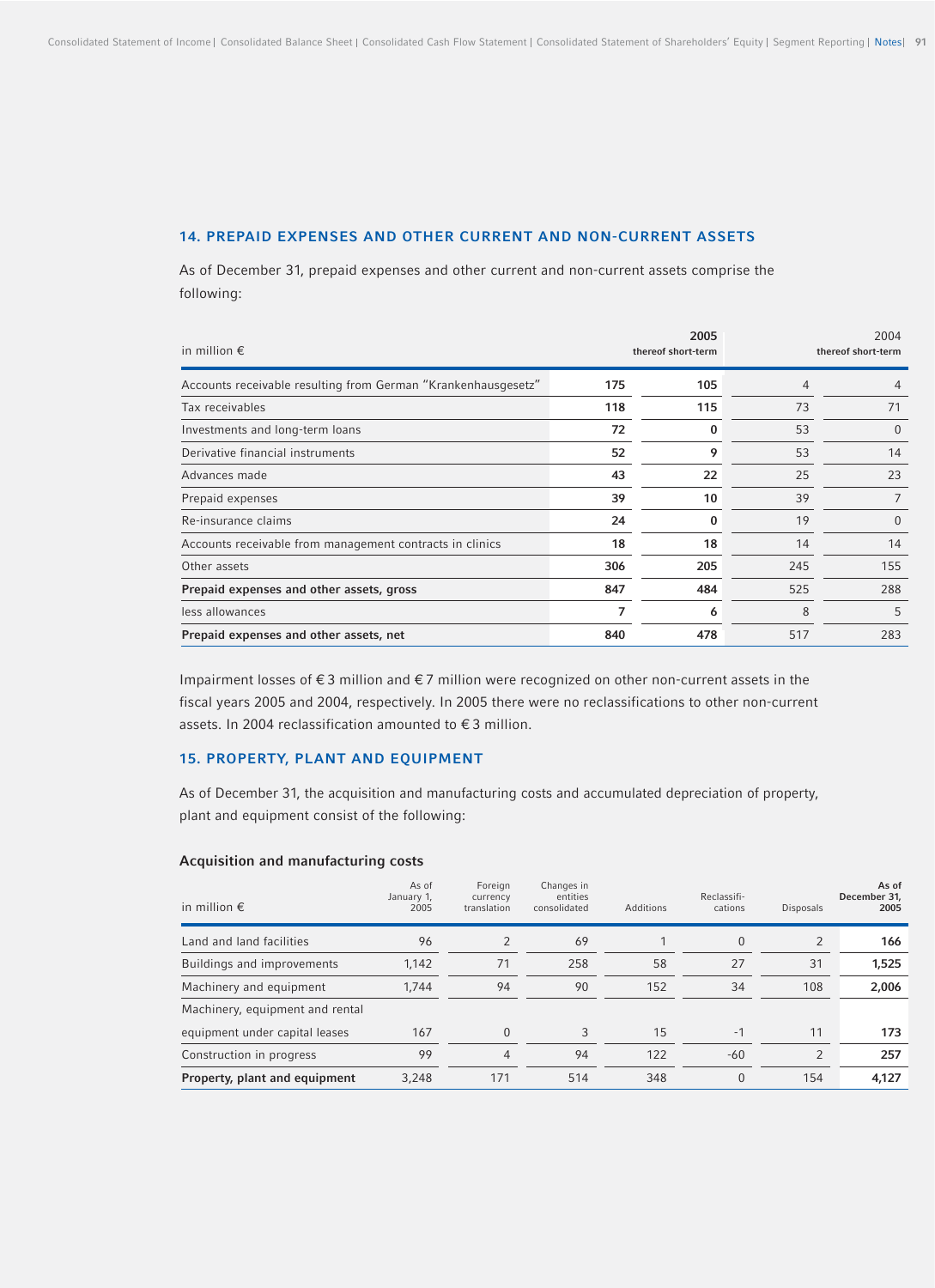#### **Depreciation**

| in million $\epsilon$           | As of<br>January 1,<br>2005 | Foreign<br>currency<br>translation | Changes in<br>entities<br>consolidated | Additions | Reclassifi-<br>cations | <b>Disposals</b> | As of<br>December 31,<br>2005 |
|---------------------------------|-----------------------------|------------------------------------|----------------------------------------|-----------|------------------------|------------------|-------------------------------|
| Land and land facilities        |                             | $\Omega$                           | $\Omega$                               | $\Omega$  |                        | 0                | 0                             |
| Buildings and improvements      | 420                         | 28                                 | $\Omega$                               | 74        | 4                      | 22               | 504                           |
| Machinery and equipment         | 1,061                       | 41                                 | $\Omega$                               | 189       | $-4$                   | 99               | 1,188                         |
| Machinery, equipment and rental |                             |                                    |                                        |           |                        |                  |                               |
| equipment under capital leases  | 69                          |                                    | $\Omega$                               | 13        | $\Omega$               | 9                | 75                            |
| Construction in progress        |                             |                                    | $\Omega$                               | $\Omega$  | $\Omega$               |                  |                               |
| Property, plant and equipment   | 1,551                       | 72                                 | $\Omega$                               | 276       | $\Omega$               | 131              | 1,768                         |

## **Carrying amounts**

| in million $\epsilon$                                              | December 31, 2005 | December 31, 2004 |
|--------------------------------------------------------------------|-------------------|-------------------|
| Land and land facilities                                           | 166               | 96                |
| Buildings and improvements                                         | 1,021             | 722               |
| Machinery and equipment                                            | 818               | 683               |
| Machinery, equipment and rental equipment under capitalized leases | 98                | 98                |
| Construction in progress                                           | 256               | 98                |
| Property, plant and equipment                                      | 2,359             | 1.697             |

Changes in the composition of the group resulted from business combinations.

The depreciation expense for 2005 and 2004 amounted to  $\epsilon$  276 million and  $\epsilon$  265 million, respectively.

Included in property, plant and equipment as of December 31, 2005 and 2004 were € 111 million and € 93 million, respectively, of peritoneal dialysis cycler machines which Fresenius Medical Care leases to customers with end-stage renal disease on a month-to-month basis and hemodialysis machines which Fresenius Medical Care leases to physicians under operating leases.

To a lesser extent, property, plant and equipment are also leased for the treatment of patients by other business segments.

Depreciation on machinery, equipment and rental equipment under capital leases amounted to  $\epsilon$  13 million and € 10 million in 2005 and 2004, respectively.

For details of minimum lease payments see Note 19, Debt and capital lease obligations.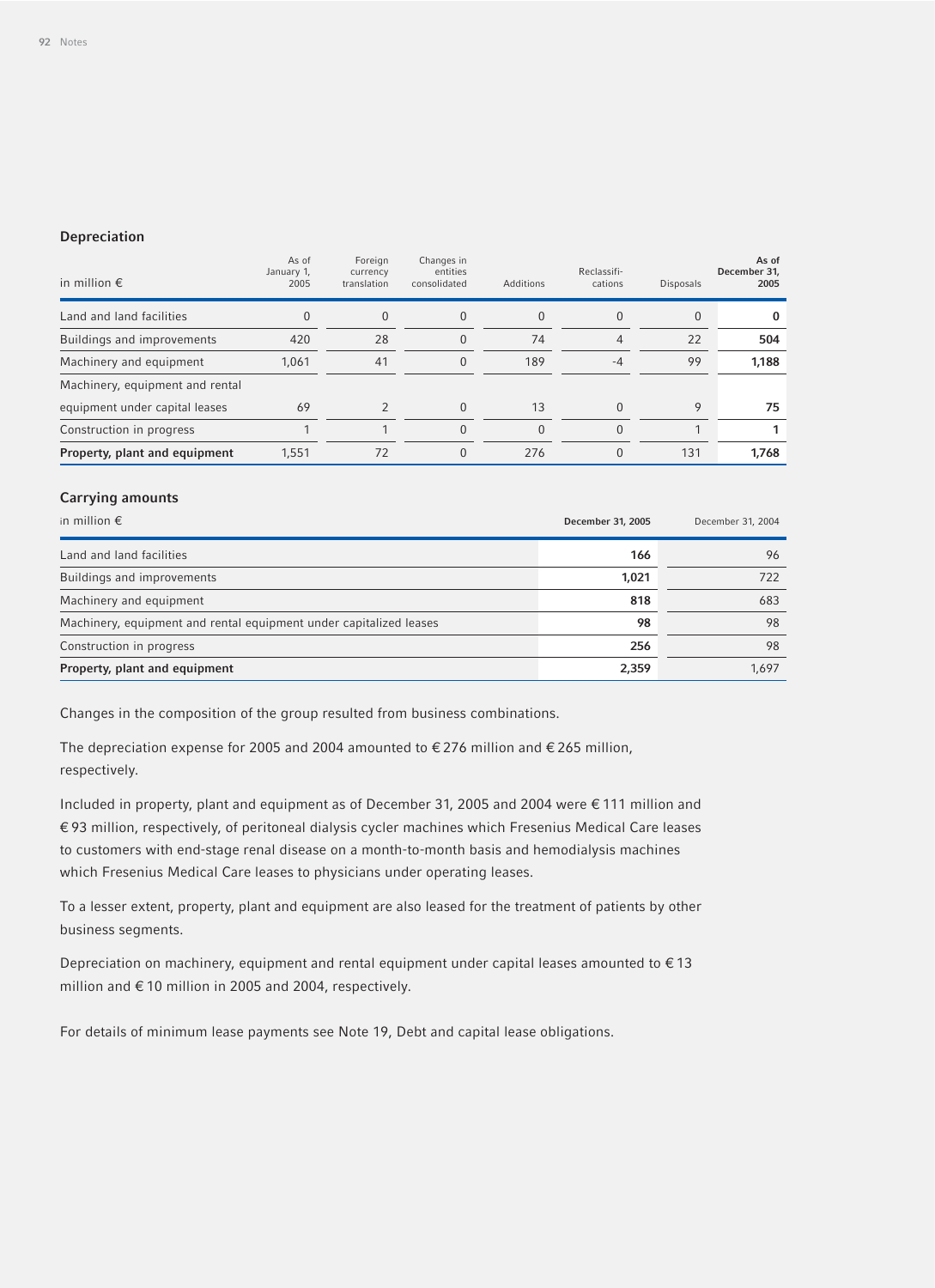In conjunction with financial services activities, the companies of the Fresenius Group lease out their own products. For the year 2005 the cost and accumulated depreciation on such assets amounted to €151 million and €33 million, respectively. Minimum lease payments under non-cancellable operating leases in an amount of €4 million fall due as follows:

| in million $\epsilon$             | 2005 |
|-----------------------------------|------|
| Due within one year               |      |
| Due in between one and five years |      |
| Due later than five years         |      |

## **16. GOODWILL AND OTHER INTANGIBLE ASSETS**

As of December 31, the acquisition and manufacturing cost and accumulated amortization of intangible assets consist of the following:

## **Acquisition and manufacturing cost**

| in million $\epsilon$  | As of<br>Januar 1,<br>2005 | Foreign<br>currency<br>translation | Changes in<br>entities<br>consolidated | Additions      | Reclassifi-<br>cations | Disposals | As of<br>December 31,<br>2005 |
|------------------------|----------------------------|------------------------------------|----------------------------------------|----------------|------------------------|-----------|-------------------------------|
| Goodwill               | 2,911                      | 349                                | 105                                    | 1,344          | $\Omega$               | 9         | 4,700                         |
| Patient relationships  | 202                        | 24                                 | 12                                     |                |                        | 103       | 137                           |
| Tradenames and patents | 223                        | 26                                 | $\Omega$                               |                |                        |           | 250                           |
| Distribution rights    | 20                         | $\Omega$                           |                                        |                | $\Omega$               | $\Omega$  | 22                            |
| Development costs      | 26                         | $\Omega$                           | $\Omega$                               | $\overline{4}$ | $\Omega$               | $\Omega$  | 30                            |
| Other                  | 345                        | 43                                 | 5                                      | 12             | $-2$                   | 25        | 378                           |
| Goodwill and other     |                            |                                    |                                        |                |                        |           |                               |
| intangible assets      | 3,727                      | 442                                | 123                                    | 1,363          | $\Omega$               | 138       | 5,517                         |

#### **Amortization**

| in million $\epsilon$  | As of<br>January 1,<br>2005 | Foreign<br>currency<br>translation | Changes in<br>entities<br>consolidated | Additions      | Reclassifi-<br>cations | Disposals      | As of<br>December 31,<br>2005 |
|------------------------|-----------------------------|------------------------------------|----------------------------------------|----------------|------------------------|----------------|-------------------------------|
| Goodwill               | $\overline{4}$              | 0                                  | $\Omega$                               | $\mathbf{0}$   | $\Omega$               | 0              | 4                             |
| Patient relationships  | 166                         | 18                                 | $\Omega$                               | 15             | $\Omega$               | 103            | 96                            |
| Tradenames and patents | 31                          | $\Omega$                           | $\Omega$                               | $\overline{4}$ | $\Omega$               | $\overline{2}$ | 33                            |
| Distribution rights    |                             | $\Omega$                           | $\Omega$                               | 5              | $\Omega$               | $\mathbf{0}$   | 12                            |
| Development costs      | 6                           | $\Omega$                           | $\Omega$                               | 4              | $\Omega$               | $\Omega$       | 10                            |
| Other                  | 107                         | 8                                  | $\Omega$                               | 18             | $\Omega$               | 26             | 107                           |
| Goodwill and other     |                             |                                    |                                        |                |                        |                |                               |
| intangible assets      | 321                         | 26                                 | $\Omega$                               | 46             | $\Omega$               | 131            | 262                           |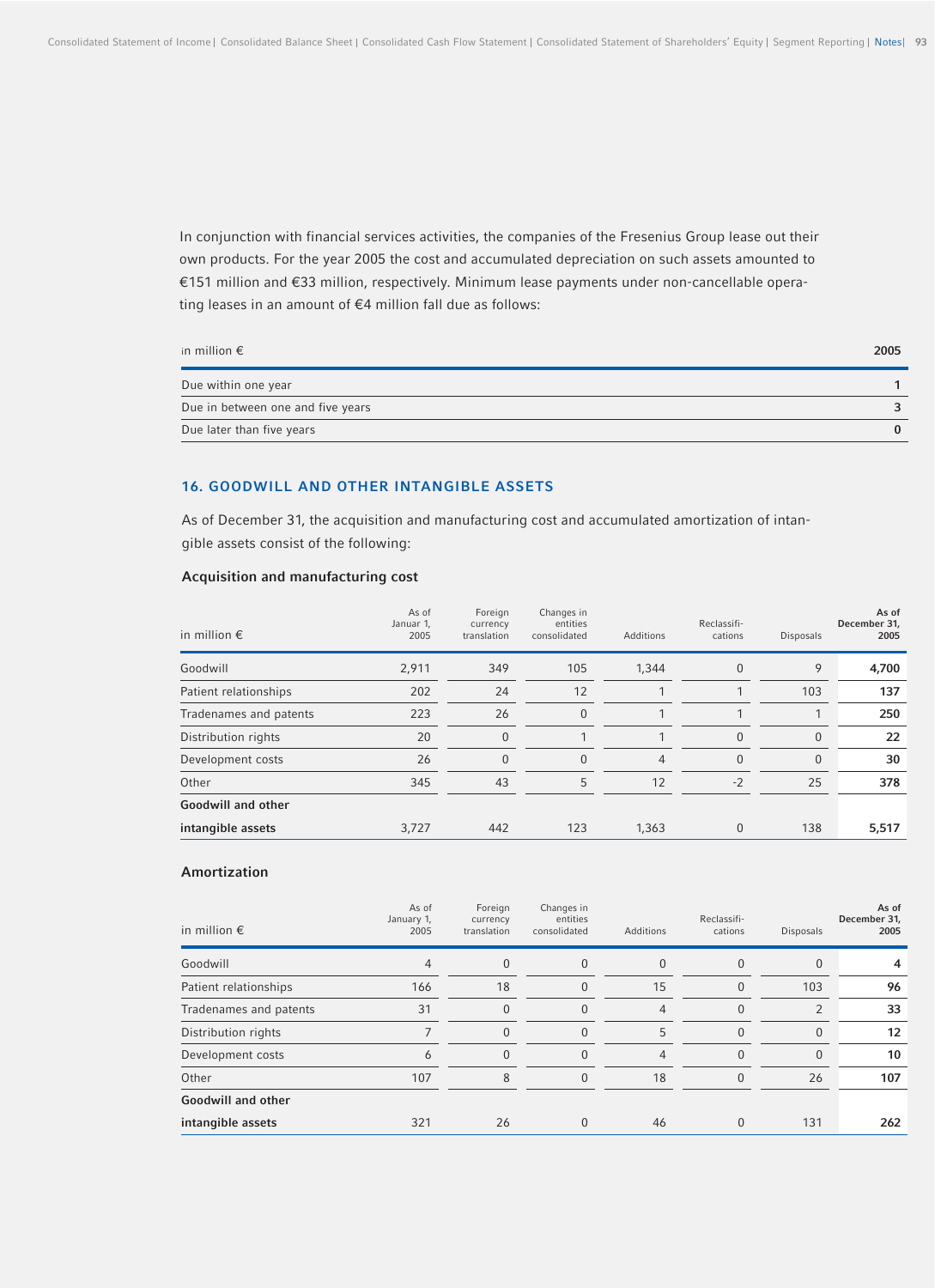## **Carrying amounts**

| in million $\epsilon$                | December 31, 2005 | December 31, 2004 |
|--------------------------------------|-------------------|-------------------|
| Goodwill                             | 4,696             | 2,907             |
| Patient relationships                | 41                | 36                |
| Tradenames and patents               | 217               | 192               |
| Distribution rights                  | 10                | 13                |
| Development costs                    | 20                | 20                |
| Other                                | 271               | 238               |
| Goodwill and other intangible assets | 5,255             | 3,406             |

The split of intangible assets into regularly amortizable and non-amortizable intangible assets is shown in the following table:

## **Regularly amortizable intangible assets**

|                       |                                       |                             | December 31, 2005   |                                        | December 31, 2004           |                     |
|-----------------------|---------------------------------------|-----------------------------|---------------------|----------------------------------------|-----------------------------|---------------------|
| in million $\epsilon$ | Acquisition/<br>manufacturing<br>cost | Accumulated<br>amortization | Carrying<br>amounts | Acquisition/<br>manufacturing-<br>cost | Accumulated<br>amortization | Carrying<br>amounts |
| Patient relationships | 137                                   | 96                          | 41                  | 202                                    | 166                         | 36                  |
| Patents               | 46                                    | 33                          | 13                  | 44                                     | 31                          | 13                  |
| Distribution rights   | 22                                    | 12                          | 10                  | 20                                     |                             | 13                  |
| Development costs     | 30                                    | 10                          | 20                  | 26                                     | 6                           | 20                  |
| Other                 | 193                                   | 107                         | 86                  | 185                                    | 107                         | 78                  |
| <b>Total</b>          | 428                                   | 258                         | 170                 | 477                                    | 317                         | 160                 |

#### **Non-amortizable intangible assets**

|                       |                                       |                             | December 31, 2005   |                                        |                             | December 31, 2004   |
|-----------------------|---------------------------------------|-----------------------------|---------------------|----------------------------------------|-----------------------------|---------------------|
| in million $\epsilon$ | Acquisition/<br>manufacturing<br>cost | Accumulated<br>amortization | Carrying<br>amounts | Acquisition/<br>manufacturing-<br>cost | Accumulated<br>amortization | Carrying<br>amounts |
| Tradenames            | 204                                   | 0                           | 204                 | 179                                    | $\mathbf{0}$                | 179                 |
| Management contracts  | 185                                   | 0                           | 185                 | 160                                    | $\mathbf{0}$                | 160                 |
| Subtotal              | 389                                   | 0                           | 389                 | 339                                    | $\mathbf{0}$                | 339                 |
| Goodwill              | 4,700                                 | 4                           | 4,696               | 2.911                                  | $\overline{4}$              | 2,907               |
| <b>Total</b>          | 5,089                                 | 4                           | 5,085               | 3,250                                  | $\overline{4}$              | 3,246               |

The accumulated amortization of non-amortizable intangible assets is due to impairments in accordance with IAS 36 (Impairment of Assets).

Amortization on intangible assets amounted to € 46 million and € 45 million for 2005 and 2004, respectively.

The regularly amortizable intangible assets have an average useful life of 15 years (patient relationships an average of 11 years, patents an average of 11 years, distribution rights an average of 4 years, other intangible assets an average of 20 years).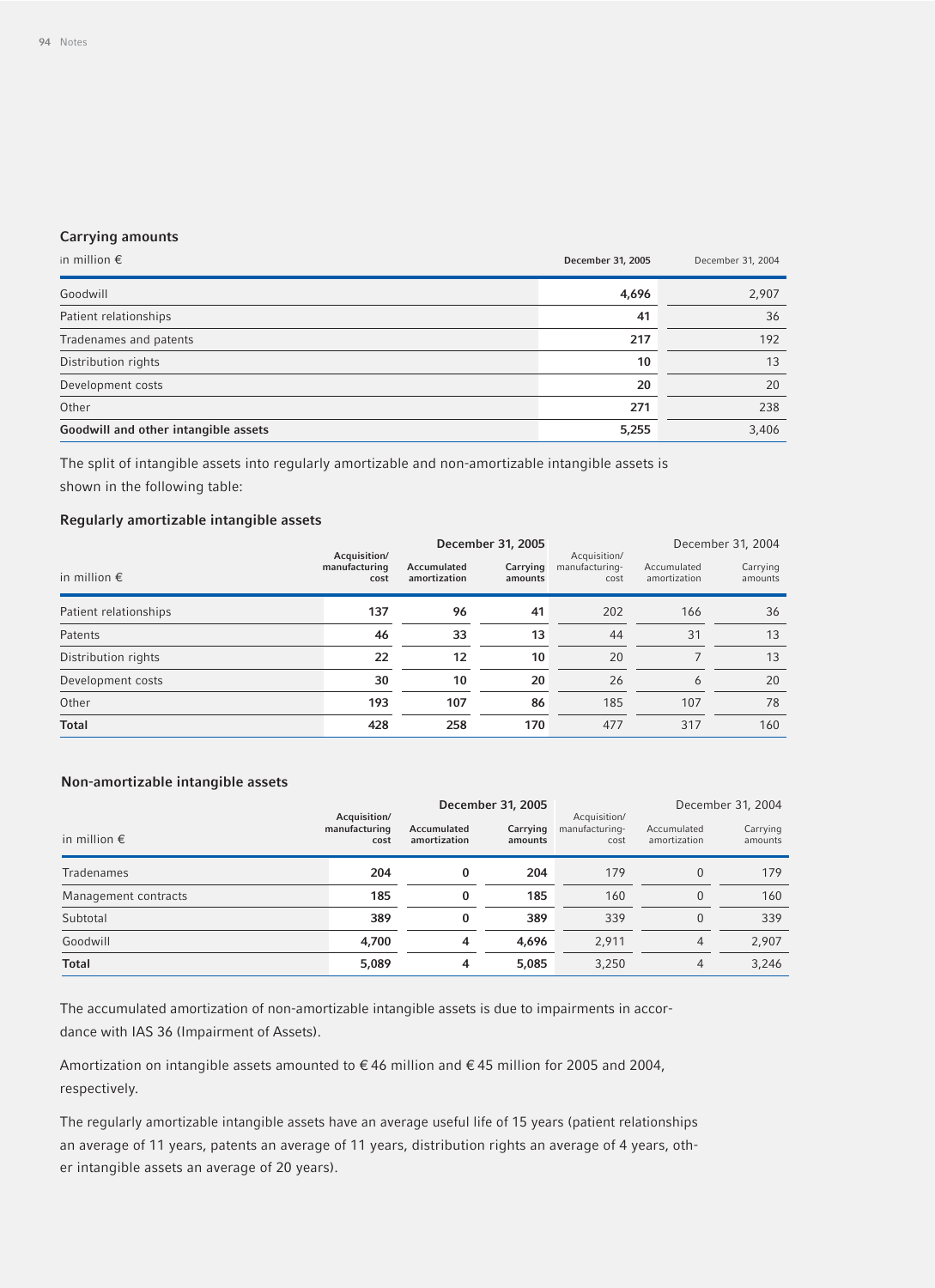In 2002, in connection with an acquisition, the Group acquired research results which costs of  $\epsilon$  12 million were recognized as assets and are being amortized over their estimated useful life. In 2005 € 4 million were recognized as subsequent acquisition cost.

In 2004, a goodwill impairment loss of € 4 million was recognized in the Fresenius Biotech business segment (which is part of the Group/Other segment) since the prospects for one project have changed in the light of results of clinical studies, thus resulted in a reduction of the present value of expected cash flows.

Estimated regular amortization expenses of intangible assets for the next five years are shown in the following table:

| in million $\epsilon$           | 2006 | 2007 | 2008 | 2009 | 2010 |
|---------------------------------|------|------|------|------|------|
| Estimated amortization expenses |      |      |      |      |      |
| for the next five fiscal years  | 41   | 34   | 26   | 20   |      |

The carrying amount of goodwill has developed as follows:

| in million $\epsilon$                   |              |
|-----------------------------------------|--------------|
| Carrying amount as of January 1, 2005   | 2,907        |
| Additions/disposals, net                | 1,440        |
| Impairment                              | $\Omega$     |
| <b>Reclassifications</b>                | $\mathbf{0}$ |
| Foreing currency translation            | 349          |
| Carrying amount as of December 31, 2005 | 4,696        |

The increase in the carrying amount mainly results from the addition of the goodwill due to the HELIOS acquisition in an amount of approximately € 1.2 billion and from foreign currency translation effects mainly referring to the goodwill of Fresenius Medical Care.

Fresenius Medical Care capitalized development costs in an amount of € 13 million for the fiscal year 2005 (2004: € 14 million). Capitalized development costs are amortized on a straight-line basis over a useful life of 10 years. The amortization expense for the fiscal year 2005 amounted to € 1 million. In the prior year there had been no material amortization expenses.

In the case of Fresenius Kabi, costs capitalized amounted to € 7 million in 2005 (2004: € 6 million). Amortization is recorded on a straight-line basis over a useful life of 5 years and amounted to € 3 million for the fiscal year 2005 (2004: € 2 million).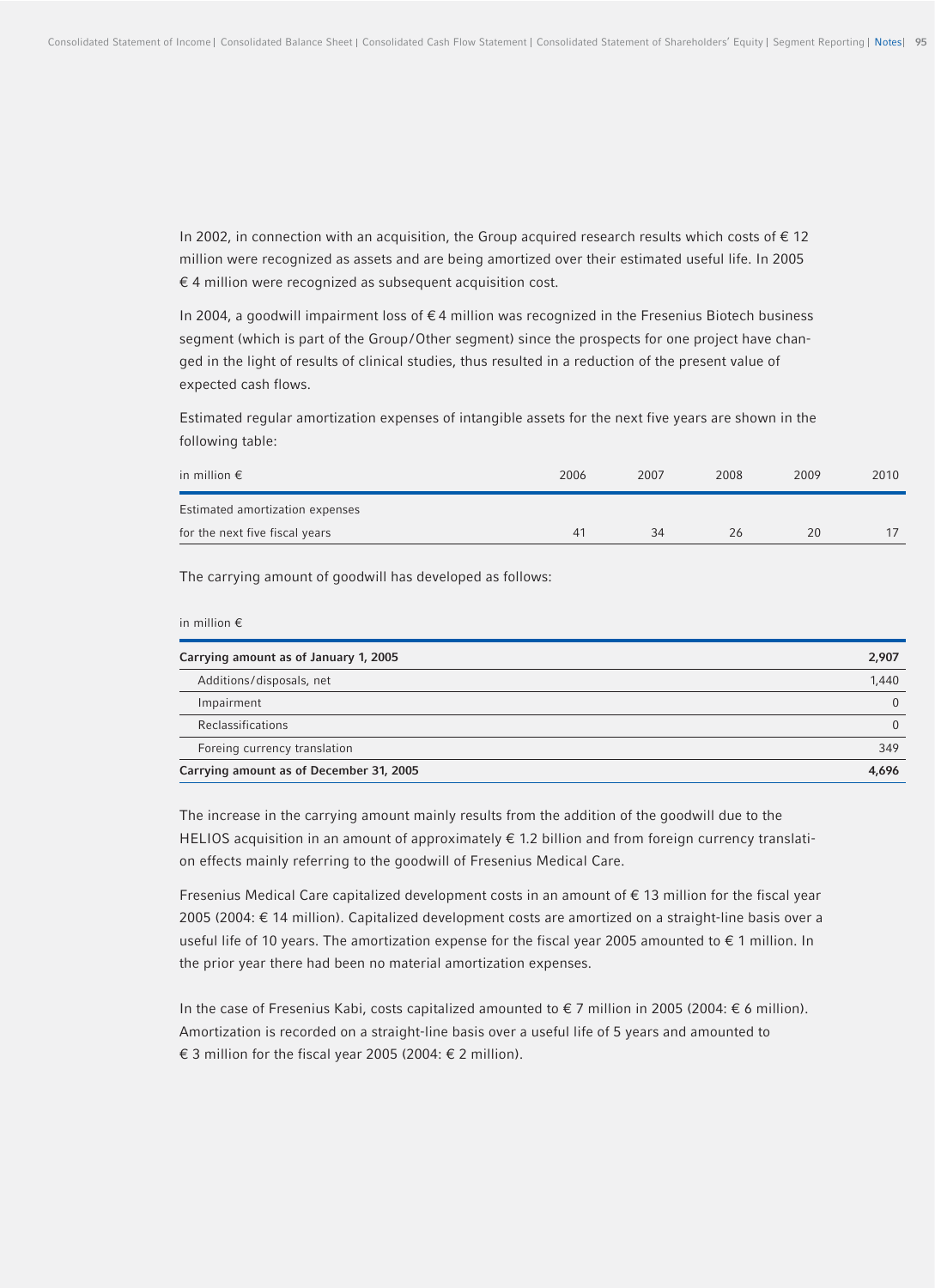# **17. OTHER ACCRUED EXPENSES**

As of December 31, other accrued expenses consist of the following:

| in million $\epsilon$                  |     | 2005<br>thereof short-term | 2004<br>thereof short-term |     |  |
|----------------------------------------|-----|----------------------------|----------------------------|-----|--|
| Personnel expenses                     | 254 | 254                        | 209                        | 209 |  |
| Special charge for legal matters       | 100 | 100                        | 90                         | 90  |  |
| Advances received                      | 84  | 84                         | 58                         | 58  |  |
| Self-insurance programs                | 64  | 64                         | 42                         | 42  |  |
| Bonuses and discounts                  | 38  | 38                         | 34                         | 34  |  |
| Legal matters, advisory and audit fees | 23  | 23                         | 18                         | 18  |  |
| Warranties and complaints              | 21  | 21                         | 19                         | 19  |  |
| Commissions                            | 20  | 20                         | 21                         | 21  |  |
| Physician compensation                 | 18  | 18                         | 16                         | 16  |  |
| All other accrued expenses             | 271 | 193                        | 126                        | 101 |  |
| Other accured expenses                 | 893 | 815                        | 633                        | 608 |  |

Other accrued expenses develope in the fiscal year as follows:

| in million $\epsilon$          | As of<br>January 1,<br>2005 | Changes in<br>entities<br>consolidated | Additions      | Reclassifi-<br>cations | Utilized        | Reversed       | Foreign<br>currency<br>translation | As of<br>December 31,<br>2005 |
|--------------------------------|-----------------------------|----------------------------------------|----------------|------------------------|-----------------|----------------|------------------------------------|-------------------------------|
| Personnel expenses             | 209                         | 21                                     | 107            | $\mathbf{0}$           | 71              | 12             | $\mathbf{0}$                       | 254                           |
| Special charge for             |                             |                                        |                |                        |                 |                |                                    |                               |
| legal matters                  | 90                          | $\mathbf{0}$                           | $\overline{0}$ | 0                      | $\overline{4}$  | $\overline{0}$ | 14                                 | 100                           |
| Advances received              | 58                          | 15                                     | 93             | 0                      | 68              | 12             | $-2$                               | 84                            |
| Self-insurance programs        | 42                          | $\mathbf{0}$                           | 16             | 0                      | $\overline{0}$  | $\mathbf{0}$   | 6                                  | 64                            |
| Bonuses and discounts          | 34                          | 3                                      | 29             | $-1$                   | 24              | 3              | $\overline{0}$                     | 38                            |
| Legal matters, advisory        |                             |                                        |                |                        |                 |                |                                    |                               |
| and audit fees                 | 18                          | 3                                      | 14             | 0                      | 10 <sup>°</sup> | 2              | $\overline{0}$                     | 23                            |
| Warranties and complaints      | 19                          | $\Omega$                               | 17             |                        | 8               | 6              | $-2$                               | 21                            |
| Commissions                    | 21                          | $\mathbf{0}$                           | 20             | 0                      | 20              | 2              | 1                                  | 20                            |
| Physician compensation         | 16                          | $\Omega$                               | $\Omega$       | $\Omega$               | $\Omega$        | $\Omega$       | 2                                  | 18                            |
| All other accrued expenses 126 |                             | 100                                    | 137            | 0                      | 74              | 8              | $-10$                              | 271                           |
| Total                          | 633                         | 142                                    | 433            | $\Omega$               | 279             | 45             | 9                                  | 893                           |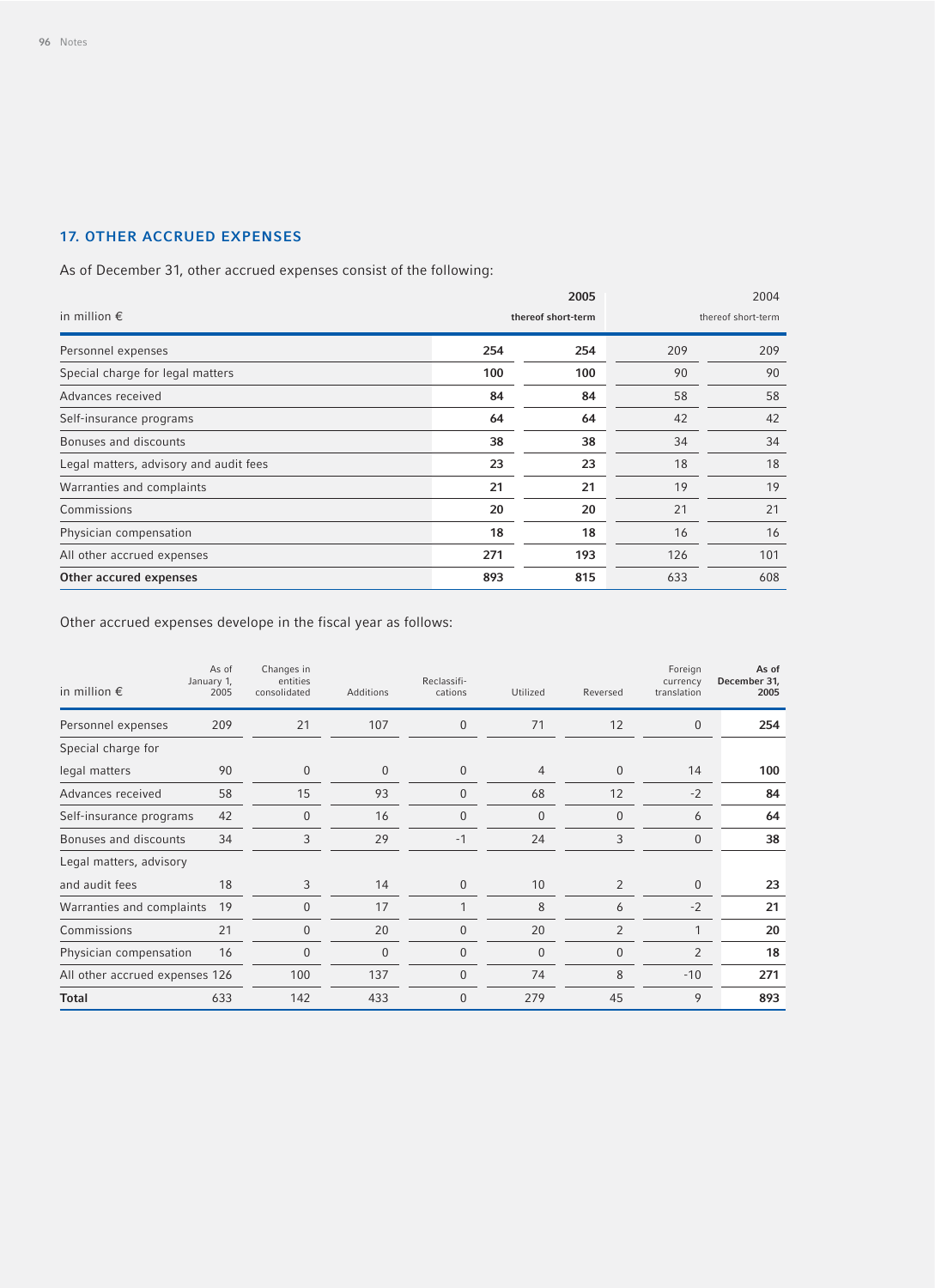Reversal of long term reserves in 2005 is not material.

At December 31, 2005, there is a balance of US\$ 118 million (€ 100 million), including US\$ 115 million for a settlement payment relating to the accrual for the special charge for legal matters of Fresenius Medical Care as described below. Fresenius Medical Care believes that these provisions are adequate for the settlement of those matters. During 2005, US\$ 5 million (€ 4 million) were applied against the accrual for the special charge for legal matters.

In 2001, Fresenius Medical Care recorded a US\$ 258 million special charge to address 1996 mergerrelated legal matters, estimated liabilities and legal expenses arising in connection with the W.R. Grace & Co. Chapter 11 proceedings (Grace Chapter 11 Proceedings) and the cost of resolving pending litigation and other disputes with certain commercial insurers (see Note 25, Commitments and contingent liabilities).

Fresenius Medical Care accrued US\$ 172 million principally representing a provision for income taxes payable for the years prior to the 1996 merger for which W.R. Grace & Co. had agreed to indemnify Fresenius Medical Care, but which Fresenius Medical Care may ultimately be obligated to pay as a result of Grace's Chapter 11 Proceedings. In addition, that amount included the costs of defending the Fresenius Medical Care in litigation arising out of the Grace Chapter 11 Proceedings (see Note 25, Commitments and contingent liabilities).

Fresenius Medical Care included US\$ 55 million in the special charge to provide for settlement obligations, legal expenses and the resolution of disputed accounts receivable relating to various insurance companies.

The remaining amount of the special charge of US\$ 31 million was accrued mainly for (1) assets and receivables that are impaired in connection with other legal matters and (2) anticipated expenses associated with the continued defense and resolution of the legal matters.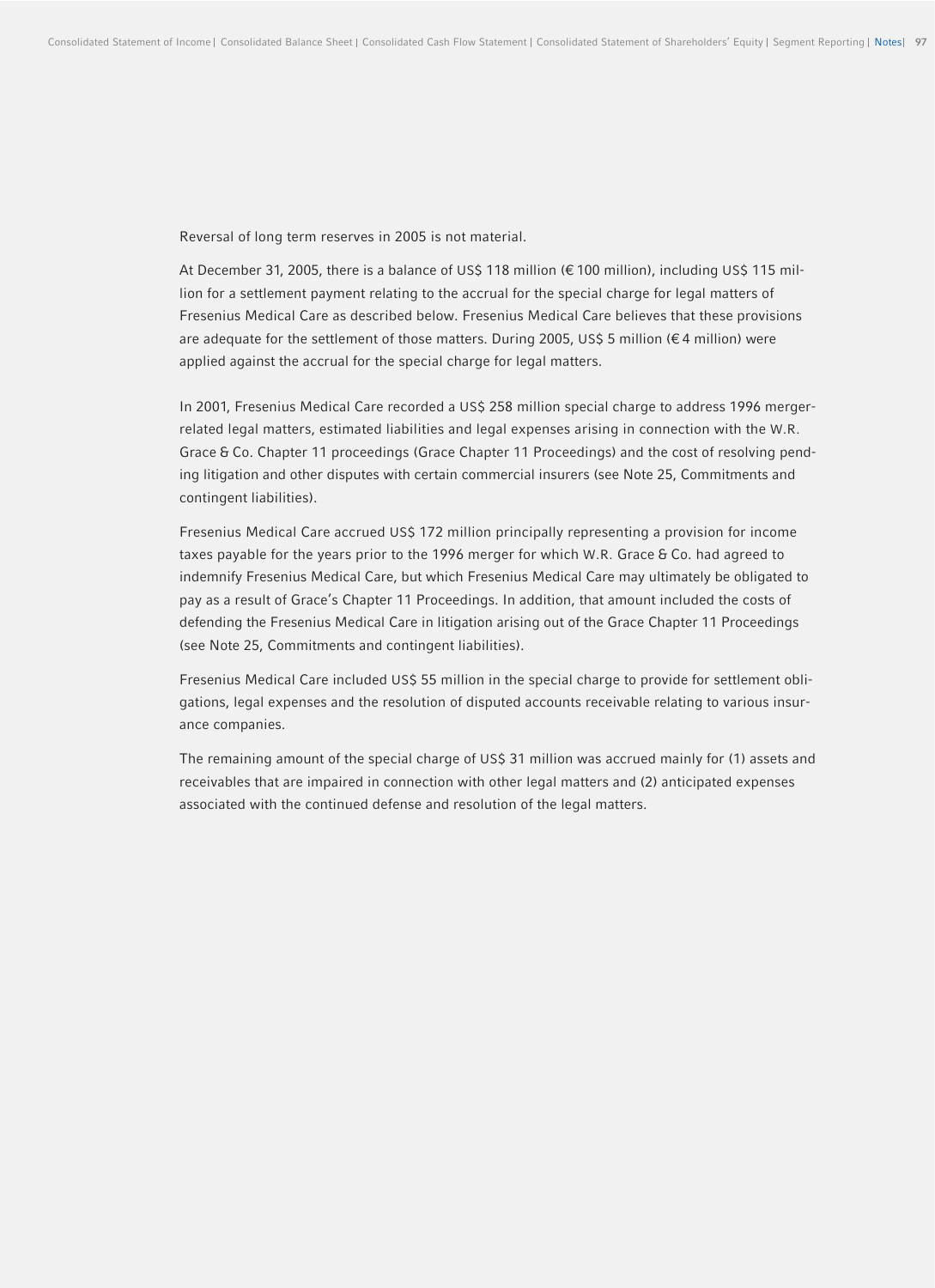During the second quarter of 2003, the court supervising the Grace Chapter 11 Proceedings approved the definitive settlement agreement entered into among Fresenius Medical Care, the committee representing the asbestos creditors and W.R. Grace & Co (see Note 25, Commitments and contingent liabilities). Under the settlement agreement, Fresenius Medical Care will pay US\$ 115 million upon plan confirmation. Based on these developments, Fresenius Medical Care reduced its estimate in 2003 for the settlement and related costs of the Grace Chapter 11 Proceedings by US\$ 39 million. This reduction of the provision for the W.R. Grace & Co. matter has been applied to the other components of the special charge (i. e. reserves for settlement obligations and disputed accounts receivable from commercial insurers and other merger-related legal matters described in this Note).

## **18. OTHER LIABILITIES**

As of December 31, other liabilities consist of the following:

| in million $\epsilon$                                         | 2005<br>thereof short-term |                | 2004<br>thereof short-term |                |
|---------------------------------------------------------------|----------------------------|----------------|----------------------------|----------------|
| Accounts receivable resulting from German "Krankenhausgesetz" | 172                        | 127            | 5                          | 5              |
| Personnel liabilities                                         | 114                        | 111            | 66                         | 50             |
| Advance payments from customers                               | 87                         | 82             | 66                         | 66             |
| Tax liabilities                                               | 80                         | 77             | 53                         | 51             |
| Accounts receivable credit balance                            | 11                         | 7              | 14                         | $\overline{4}$ |
| Derivative financial instruments                              | 39                         | 15             | 74                         | 15             |
| Interest liabilities                                          | 27                         | 27             | 20                         | 20             |
| Accounts payable to government institutions                   | $\overline{2}$             | $\overline{2}$ | 26                         | 26             |
| All other liabilities                                         | 393                        | 267            | 180                        | 149            |
| <b>Other liabilities</b>                                      | 925                        | 715            | 504                        | 386            |

Of the total amount of other non-current liabilities amounting to € 210 million at December 31, 2005 € 130 million are due in between one and five years and € 80 million are due later than five years. The caption long-term accrued expenses and other long-term liabilities in an amount of  $\epsilon$  288 million includes also long-term accrued expenses in an amount of €78 million as of December 2005.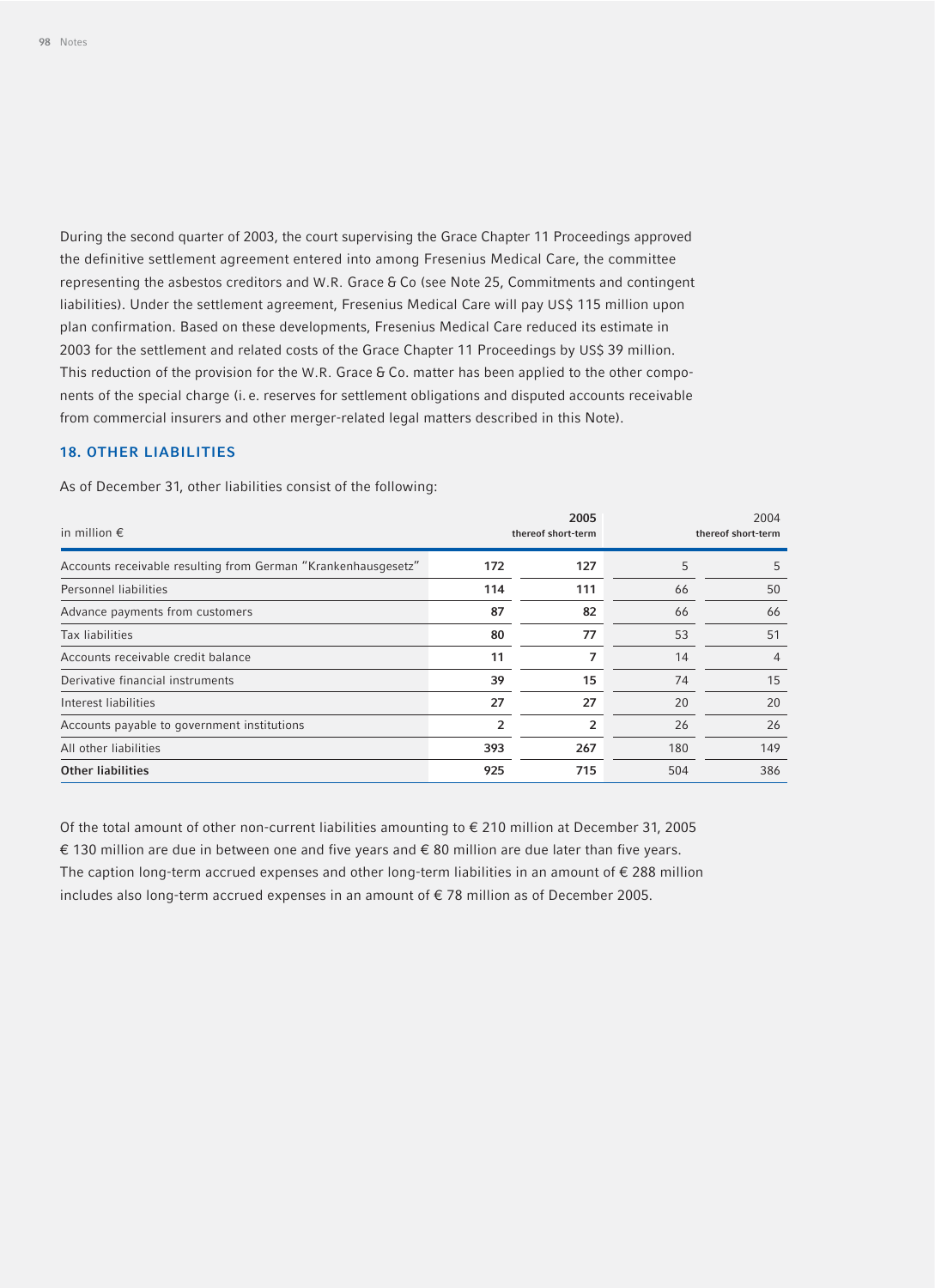#### **19. DEBT AND CAPITAL LEASE OBLIGATIONS**

#### **Short-term borrowings**

#### Lines of credit and short-term borrowings

Short-term borrowings of € 824 million and € 391 million at December 31, 2005, and 2004, respectively, represent amounts borrowed by certain subsidiaries of the Fresenius Group under lines of credit with commercial banks. The average interest rates on these borrowings in 2005, and 2004 was 3.5% and 3.8% p. a., respectively.

Excluding amounts available under the Fresenius Medical Care 2003 Senior Credit Agreement (as described below), at December 31, 2005 and 2004, the Fresenius Group had  $\epsilon$  610 million and  $\epsilon$  490 million, respectively, available under such commercial bank agreements. In some instances, lines of credit are secured by assets of the Fresenius Group's subsidiary that is party to the agreement and may contain various covenants including, but not limited to, requirements for maintaining defined levels of working capital, net worth, capital expenditures and certain financial ratios.

#### Accouts receivable facility

Fresenius Medical Care has an asset securitization facility (accounts receivable facility), which provides borrowings up to a maximum of US\$ 460 million (€ 390 million). Under the facility, certain receivables are sold to NMC Funding Corporation (NMC Funding)., a wholly-owned subsidiary of Fresenius Medical Care. NMC Funding then assigns undivided ownership interests in the accounts receivable to certain bank investors. Under the terms of the accounts receivable facility, NMC Funding retains the right to recall all transferred interests in the accounts receivable assigned to the banks under the facility. As Fresenius Medical Care has the right at any time to recall the then outstanding interests, the receivables remain on the consolidated balance sheet and the proceeds from the transfer of undivided interests are recorded as short-term borrowings.

At December 31, 2005 there are outstanding short-term borrowings under the facility of US\$ 94 million (€ 80 million). NMC Funding pays interest to the bank investors, calculated based on the commercial paper rates for the particular tranches selected. The effective interest rate during the twelve months ended December 31, 2005 ranged from 2.49% to 4.63%. The costs are expensed as incurred and recorded as interest expense and related financing costs. On October 20, 2005 Fresenius Medical Care amended the accounts receivable facility to extend the maturity date to October 19, 2006.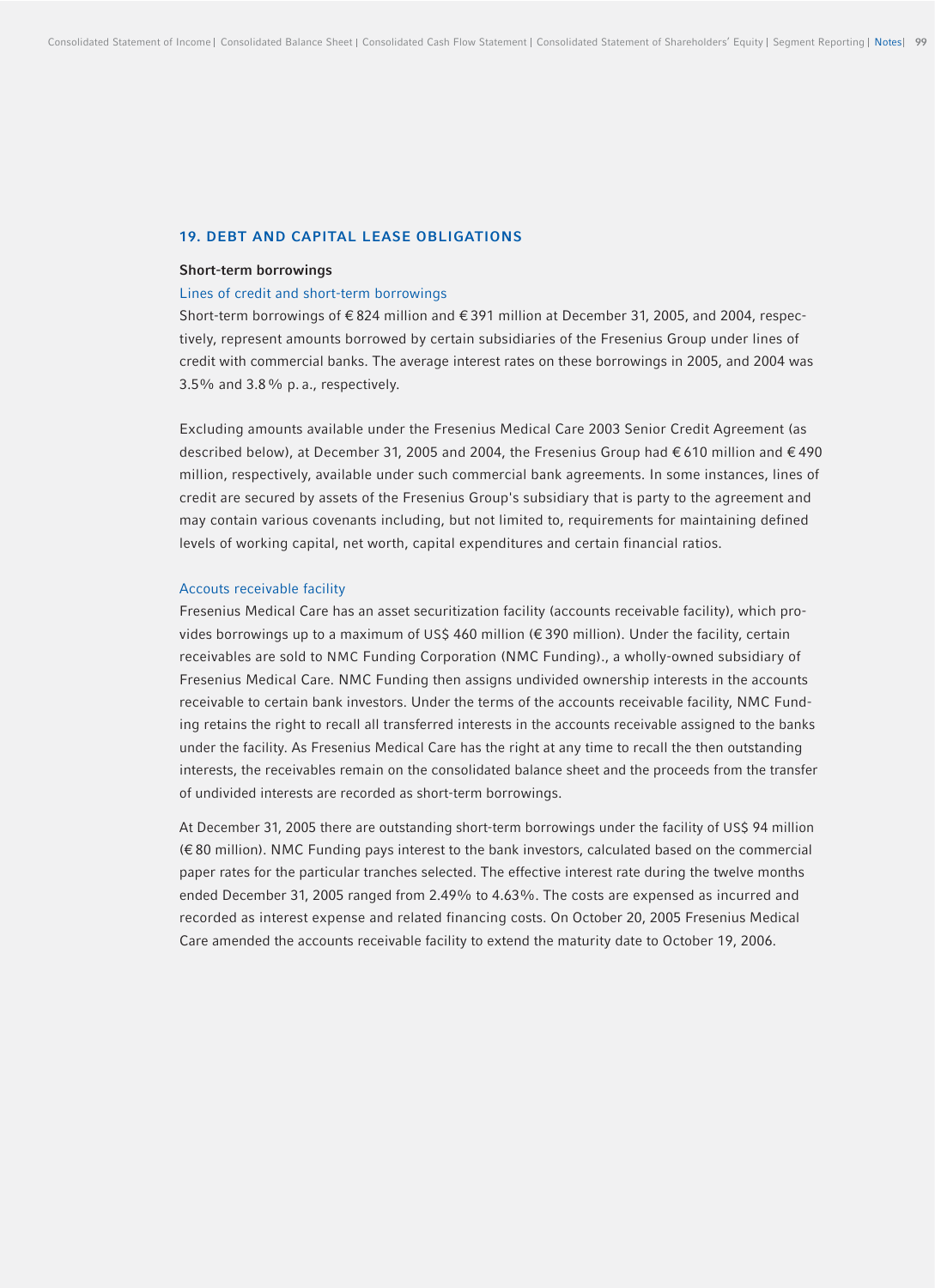## Bridge loan facility

In October 2005, Fresenius AG entered into an agreement pursuant to which two banks agreed to provide a loan facility in the amount of € 700 million with a term of 364 days to bridge the issuance of the Notes (see Note 33, Subsequent events). The loan facility was guaranteed by Fresenius Kabi AG and Fresenius ProServe GmbH and was used in addition to the proceeds from the capital increase (see Note 23, Shareholders' equity) to fund the acquisition of HELIOS Kliniken GmbH and the business of Clinico GmbH. From December 1, 2005, the bridge loan facility was reduced by € 100 million to € 600 million because the proceeds from the capital increase exceeded the amount according to the original finance concept. At the end of December 2005, the loan facility was fully used for the purchase of the acquisitions and was repaid by the proceeds of the Notes issuance at the end of January 2006 (see Note 33, Subsequent events).

## **Long-term debt and liabilities from capital lease obligations**

As of December 31, long-term debt and capital lease obligations consist of the following:

| in milion $\epsilon$                                               | 2005  | 2004     |
|--------------------------------------------------------------------|-------|----------|
| Euro Notes                                                         | 460   | 389      |
| Euro Bonds                                                         | 400   | 400      |
| Fresenius Medical Care 2003 Senior Credit Agreement                | 399   | 356      |
| European Investment Bank agreement                                 | 41    | $\Omega$ |
| Capital lease obligations                                          | 40    | 41       |
| Other                                                              | 337   | 223      |
| Subtotal                                                           | 1,677 | 1,409    |
| less current portion                                               | 222   | 190      |
| Long-term debt and capital lease obligations, less current portion | 1,455 | 1,219    |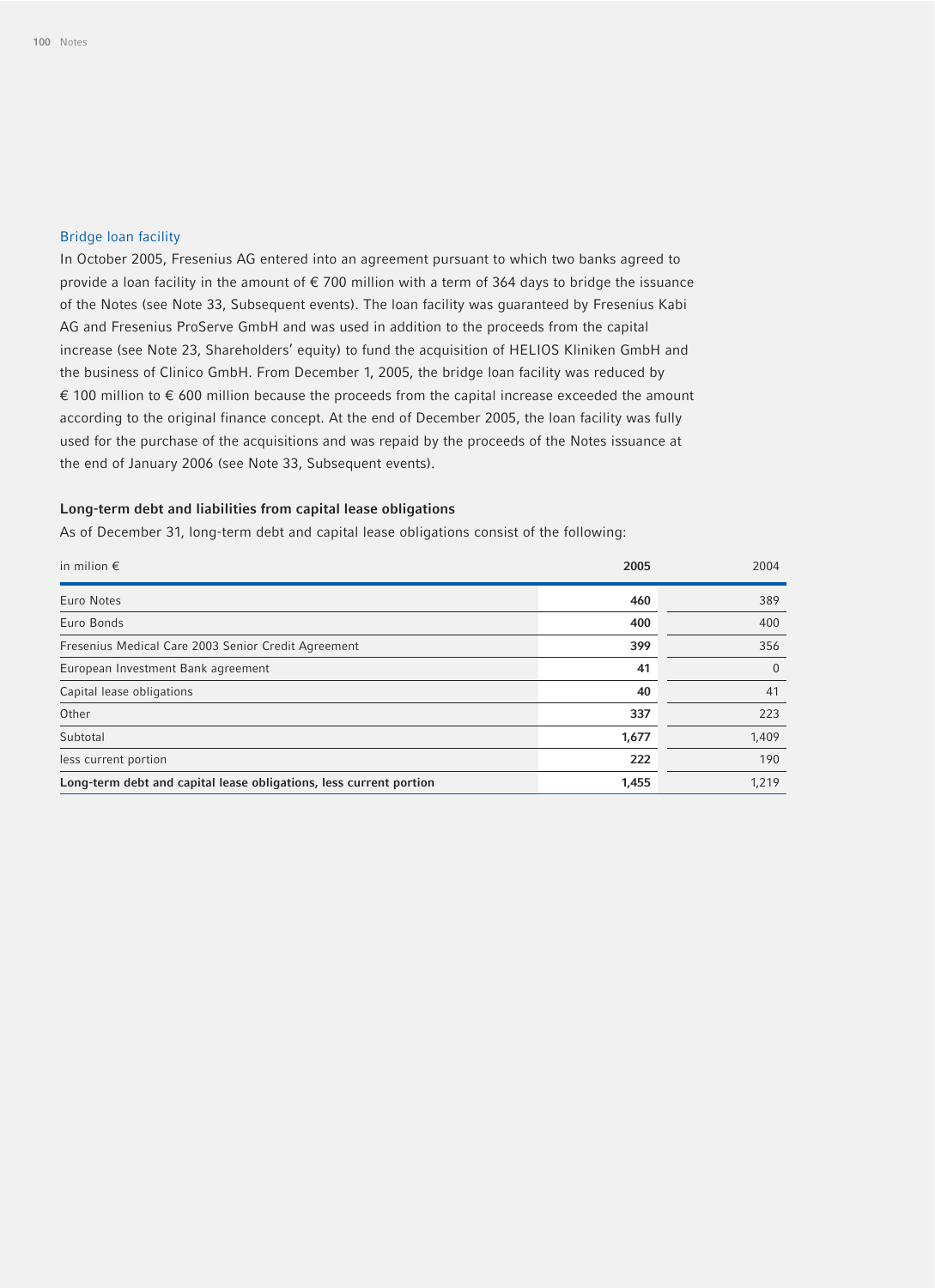Aggregate annual repayments applicable to the Euro Notes, Fresenius Medical Care 2003 Senior Credit Agreement, Bonds, capital leases and other borrowings for the five years subsequent to December 31, 2005 (excluding borrowings underlying trust preferred securities, see Note 21, Trust preferred securities) are:

| for the fiscal years | in million $\epsilon$ |
|----------------------|-----------------------|
| 2006                 | 222                   |
| $\frac{1}{2007}$     | 260                   |
| 2008                 | 163                   |
| 2009                 | 766                   |
| 2010                 | 113                   |
| Subsequent years     | 153                   |
| Total                | 1,677                 |

The weighted effective interest rates at the balance sheet date for long-term liabilities are shown in the following table:

| in $\frac{9}{6}$          | 2005 | 2004 |
|---------------------------|------|------|
| Liabilities to banks      | 6.8  |      |
| Capital lease obligations | 5.7  | 5.6  |

## Euro Notes

Euro Notes (Schuldscheindarlehen) issued by Fresenius Finance B.V. amounting to € 260 million have residual terms to maturity of up to 3 years. Interest rates are linked to EURIBOR. The Euro Notes (Schuldscheindarlehen), which are mostly hedged through interest swaps, carried interest rates of between 3.95% and 5.61% during the year 2005.

On July 27, 2005, Fresenius Medical Care issued new Euro Notes (Schuldscheindarlehen) totaling € 200 million with a € 126 million tranche at a fixed interest rate of 4.57 % and a € 74 million tranche with a floating rate at EURIBOR plus applicable margin resulting in an average interest rate of 4.10 % for the period ending December 31, 2005. The Euro Notes mature on July 27, 2009. The proceeds were used to liquidate € 129 million of Euro Notes issued in 2001 that were due in July 2005 and for working capital.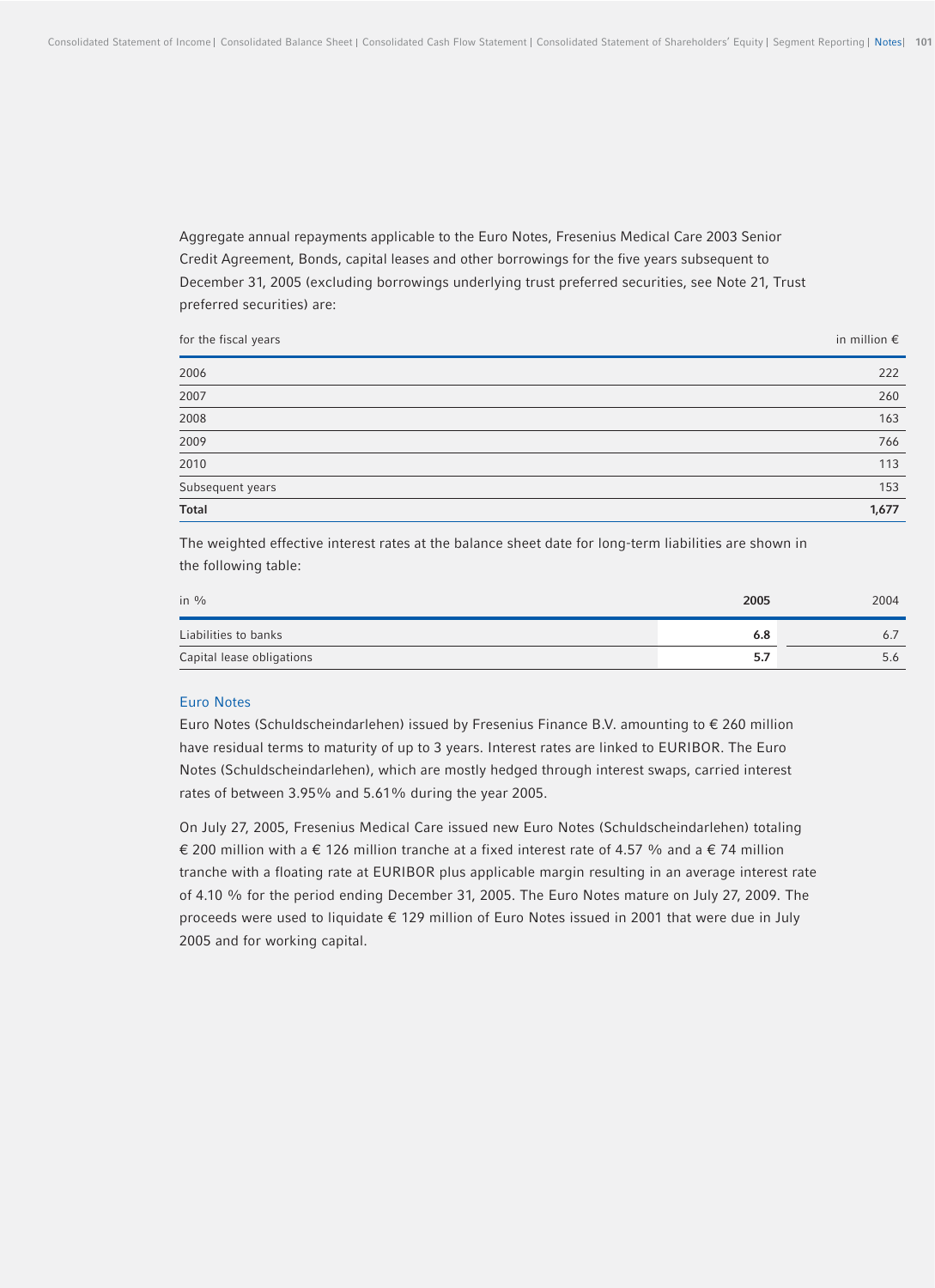## Euro Bonds

In April 2003, Fresenius Finance B.V. issued Euro Bonds for a total amount of € 400 million in two tranches in order to repay short-term bank loans. Both tranches have a maturity of six years. The first tranche of € 300 million bears interest at 7.75 % p.a. and is three years non-callable by the issuer (for the first time on April 30, 2006). If the company decides to apply its right to give notice to redeem the Euro Bonds early, the redemption will be effected at different price levels which, depending on the date on which notice is given, could exceed the issue price. The redemption prices were fixed at the date of issue. The second tranche of  $\epsilon$  100 million bears interest at 7.5 % p.a. and is not callable before maturity. The Fresenius Group applied to its right to give notice to redeem the bonds earlier in January 2006 and 71 % of the volume of the first tranche were repurchased (see Note 33, Subsequent events).

The fixed interest tranche with a nominal amount of  $\epsilon$  400 million issued in the year 1999 was refinanced in mid-May 2004 by senior notes for a total amount of  $\epsilon$  260 million with a maturity of two to five years. In addition short-term bank facilities and the commercial paper program were utilized.

The Euro Bonds of Fresenius Finance B.V., issued in April 2003, are guaranteed by Fresenius AG, Fresenius Kabi AG and Fresenius ProServe GmbH. Fresenius AG has given a number of commitments to provide protection to the bondholders, which, under certain circumstances, partly restrict the scope of action of Fresenius AG and its subsidiaries (excluding FMC-AG & Co. KGaA and their subsidiaries). These commitments include, amongst other things, restrictions in the amount of further debt that can be raised, the payment of dividends, the volume of capital expenditure, the redemption of subordinated liabilities and the mortgaging or sale of assets. Some of these restrictions are lifted automatically when the rating of the company reaches investment grade. In the event of non-compliance with the terms of the Euro Bonds, the bondholders (owning in aggregate more than 25 % of the outstanding Euro Bonds) are entitled to call the Euro Bonds and demand immediate repayments plus interest. As of December 31, 2005, the Fresenius Group is in compliance with all of its commitments.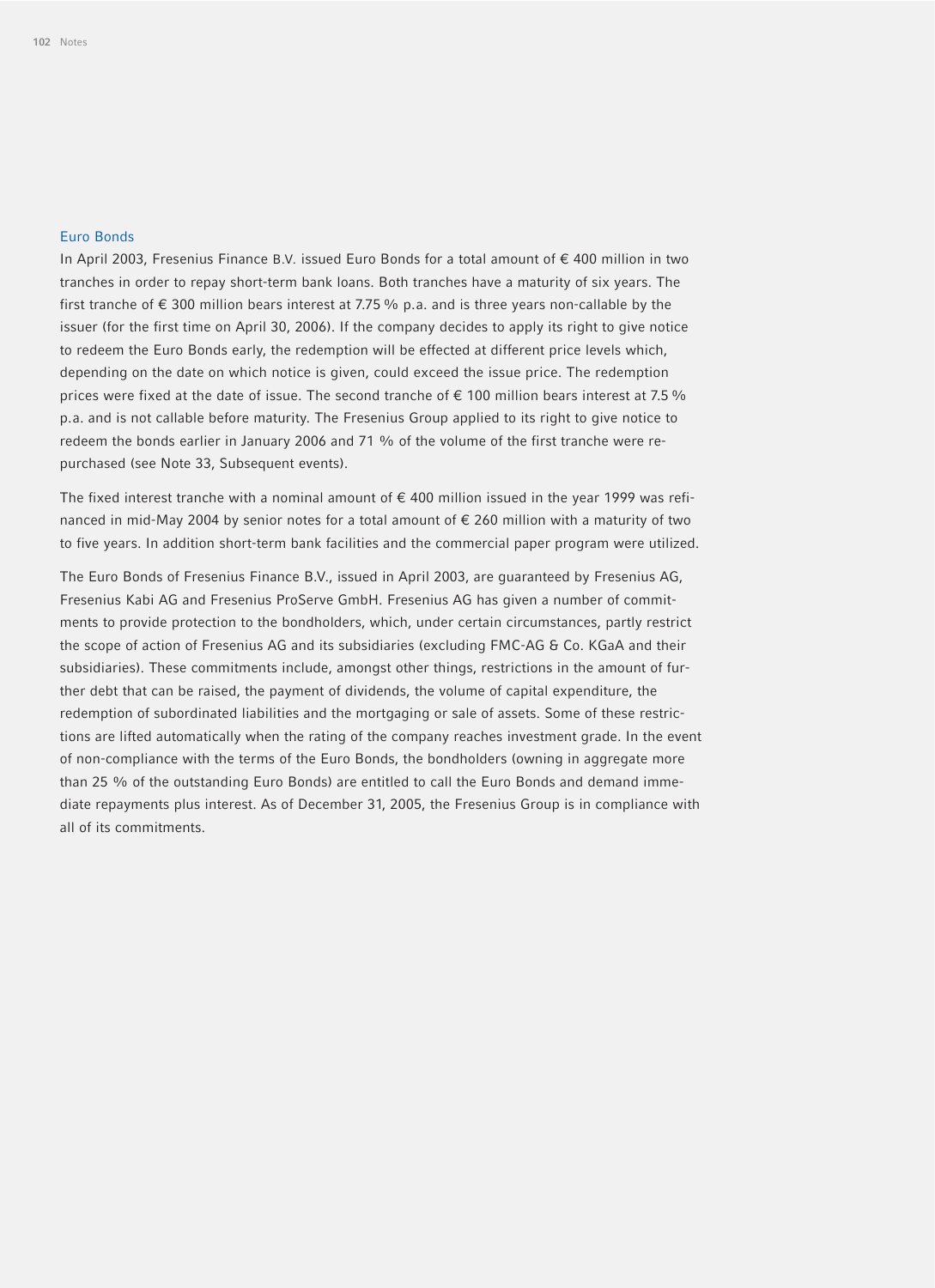#### Fresenius Medical Care 2003 Senior Credit Agreement

On February 21, 2003, Fresenius Medical Care entered into an amended and restated bank agreement (Fresenius Medical Care 2003 Senior Credit Agreement) with Bank of America N.A., Credit Suisse First Boston, Dresdner Bank AG New York, JPMorgan Chase Bank, The Bank of Nova Scotia and certain other lenders (collectively: Lenders), replacing the 1996 NMC Senior Credit Agreement that was scheduled to expire at September 30, 2003. Under the terms of the Fresenius Medical Care 2003 Senior Credit Agreement, the Lenders made available to Fresenius Medical Care and certain subsidiaries and affiliates an aggregate amount of up to US\$ 1,500 million. Under the Fresenius Medical Care 2003 Senior Credit Agreement, all principal payments made on term loans permanently reduce the total amounts available.

Amendments in 2004 reduced the aggregate amount available to US\$ 1,200 million while increasing the available amounts under the revolving loan portion and reducing the amounts available under the term loan portion. In the 2004 amendments, Fresenius Medical Care also reduced the interest rates on the Revolving Credit by 62.5 basis points and the interest rates on certain of the term loan tranches by 62.5 and 75 basis points while extending the termination date of the facility until February 28, 2010. In addition, under the 2004 amendments, Fresenius Medical Care can increase the amount of the revolving credit facility by up to US\$ 200 million during the extended life of the Fresenius Medical Care 2003 Senior Credit Agreement.

The following table shows the available and outstanding credit under the Fresenius Medical Care 2003 Senior Credit Agreement as of December 31:

|                  | Maximum amount available |       | <b>Balance outstanding</b> |      |
|------------------|--------------------------|-------|----------------------------|------|
| in US\$ million  | 2005                     | 2004  | 2005                       | 2004 |
| Revolving Credit | 750                      | 750   | 46                         | 35   |
| Term Loan A-1    | 425                      | 450   | 425                        | 450  |
| <b>Total</b>     | 1.175                    | 1,200 | 471                        | 485  |

As of December 31, 2005, US\$ 80 million (€ 68 million) is committed by Fresenius Medical Care to outstanding letters of credit which are not included as part of the Balance outstanding as of December 31, 2005.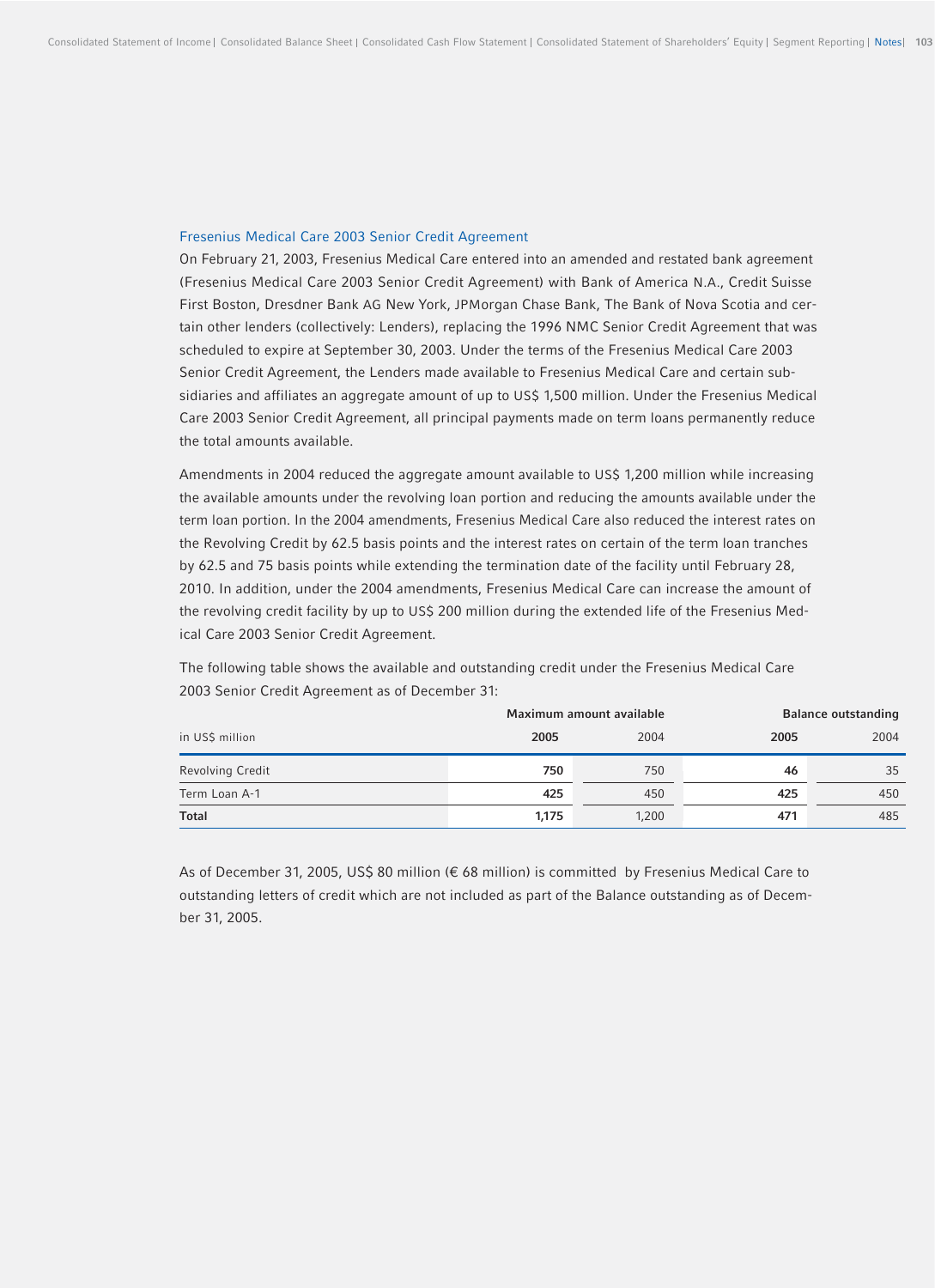The terms of the credit facilities available at December 31, 2005 are:

- a revolving credit facility of up to US\$ 750 million (of which up to US\$ 250 million is available for letters of credit, up to US\$ 300 million is available for borrowings in certain non-US currencies, up to US\$ 75 million is available as swing line in US dollars, up to US\$ 250 million is available as a competitive loan facility and up to US\$ 50 million is available as swing line in certain non-US currencies, the total of which cannot exceed US\$ 750 million) which will be due and payable on February 28, 2010.
- a term loan facility (Loan A-1) of US\$ 450 million, also maturing on February 28, 2010. The terms of the Fresenius Medical Care 2003 Senior Credit Agreement require payments that permanently reduce the term loan facility. The repayment began in the fourth quarter of 2005 and amounts to US\$ 25 million per quarter. The remaining amount outstanding is due on February 28, 2010.

The revolving credit facility and Loan A-1 interest rates are equal to LIBOR plus an applicable margin, or base rate, defined as the higher of the Bank of America prime rate or the Federal Funds rate plus 0.5% plus the applicable margin. The applicable margin is variable and depends on the ratio of Fresenius Medical Care's funded debt to EBITDA as defined in the Fresenius Medical Care 2003 Senior Credit Agreement.

In addition to scheduled principal payments, indebtedness outstanding under the Fresenius Medical Care 2003 Senior Credit Agreement will be reduced by portions of the net cash proceeds from certain sales of assets, securitization transactions other than Fresenius Medical Care's existing accounts receivable financing facility and the issuance of subordinated debt.

The Fresenius Medical Care 2003 Senior Credit Agreement contains affirmative and negative covenants with respect to Fresenius Medical Care and its subsidiaries and other payment restrictions. Some of the covenants limit indebtedness of and investments by Fresenius Medical Care, and require Fresenius Medical Care to maintain certain ratios defined in the agreement. Additionally, the Fresenius Medical Care 2003 Senior Credit Agreement provides for a dividend restriction which is US\$ 200 million for dividends paid in 2006, and increases in subsequent years. Fresenius Medical Care paid dividends of US\$ 137 million ( $\epsilon$  109 million) in 2005. In default, the outstanding balance under the Fresenius Medical Care 2003 Senior Credit Agreement becomes immediately due and payable at the option of the Lenders. At December 31, 2005 Fresenius Medical Care is in compliance with all financial covenants under the Fresenius Medical Care 2003 Senior Credit Agreement.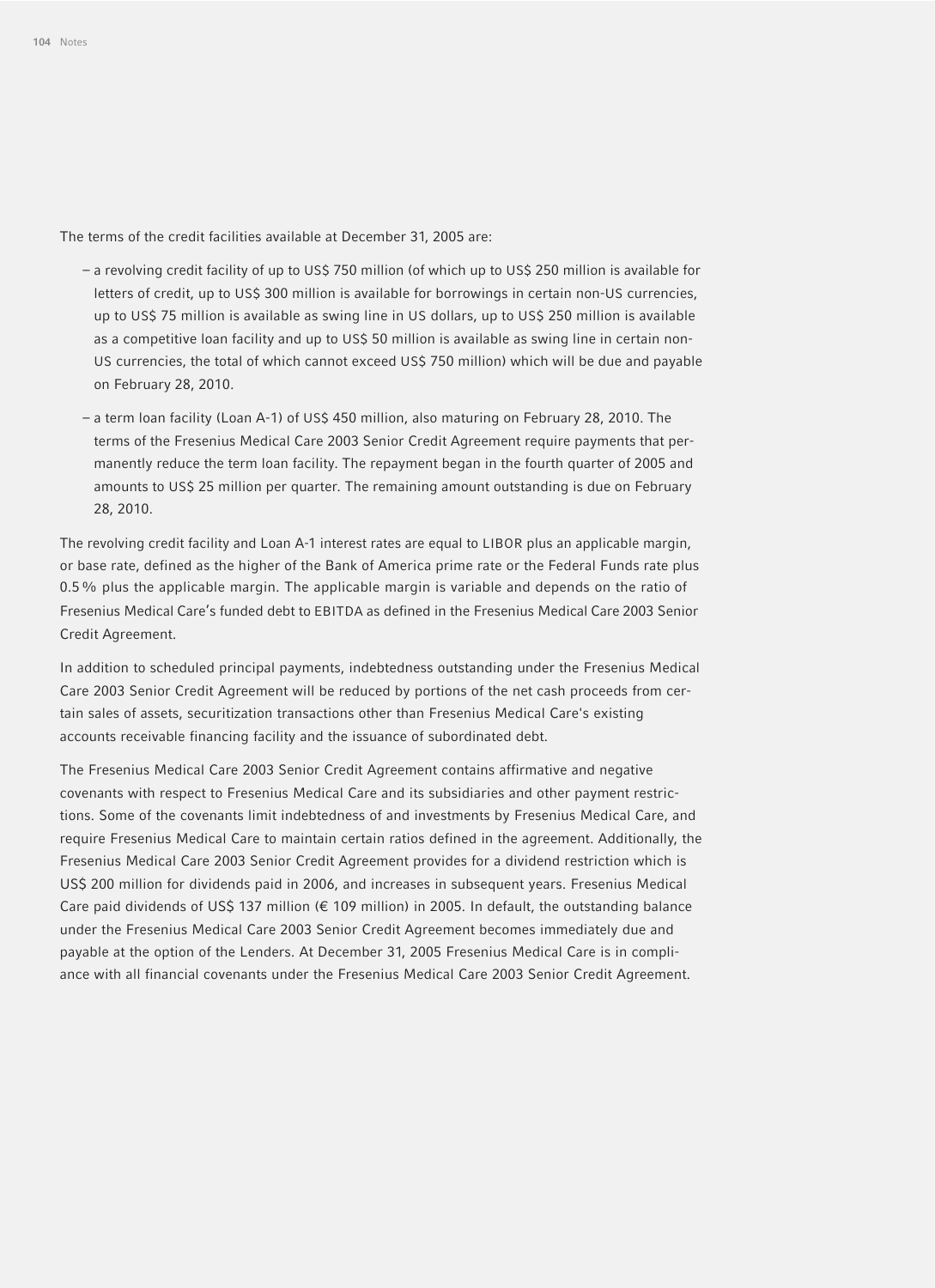In connection with the acquisition of Renal Care Group, Inc., the Fresenius Medical Care has entered into a commitment letter pursuant to which Bank of America, N.A. and Deutsche Bank AG have agreed, subject to certain conditions, to underwrite an aggregate US\$ 5.0 billion in principal amount of term and revolving loans for syndication to other financial institutions that would replace the Fresenius Medical Care 2003 Senior Credit Agreement (see Note 2, Acquisitions and desinvestitures).

#### European Investment Bank agreement

Fresenius Medical Care entered into a credit agreement with the European Investment Bank (EIB) on July 13, 2005 in the total amount of  $\epsilon$  131 million consisting of a  $\epsilon$  90 million revolving credit line and a € 41 million term loan. The facility has an 8-year term with the revolving line terminating on July 12, 2013 and the term loan terminating on September 13, 2013. Both loans bear variable interest rates that change quarterly with Fresenius Medical Care having options to convert into fixed rates. The EIB is a not-for-profit long-term, lending institution of the European Union that loans funds at favorable rates for the purpose of capital investment projects, normally for up to half of the funds required for such projects. Fresenius Medical Care will use these funds to refinance certain research and development projects and investments in expansion and optimization of existing production facilities in Germany. The loans are secured by bank guarantees and have customary covenants. The term loan was drawn down on September 15, 2005 with average interest for the period ending December 31, 2005 at 3.89 %. There have been no drawdowns on the revolving credit facility as of December 31, 2005.

#### Capital lease obligations

Details of capital lease obligations are given below:

| in million $\in$                                                    | 2005 |
|---------------------------------------------------------------------|------|
| Capital lease obligations (minimum lease payments)                  | 79   |
| due within one year                                                 | 11   |
| due between one and five years                                      | 32   |
| due later than five years                                           | 36   |
| Interest component included in future minimum lease payments        | 39   |
| due within one year                                                 | 5    |
| due between one and five years                                      | 17   |
| later than five years                                               | 17   |
| Present value of capital lease obligations (minimum lease payments) | 40   |
| due within one year                                                 | 6    |
| due between one and five years                                      | 15   |
| due later than five years                                           | 19   |
|                                                                     |      |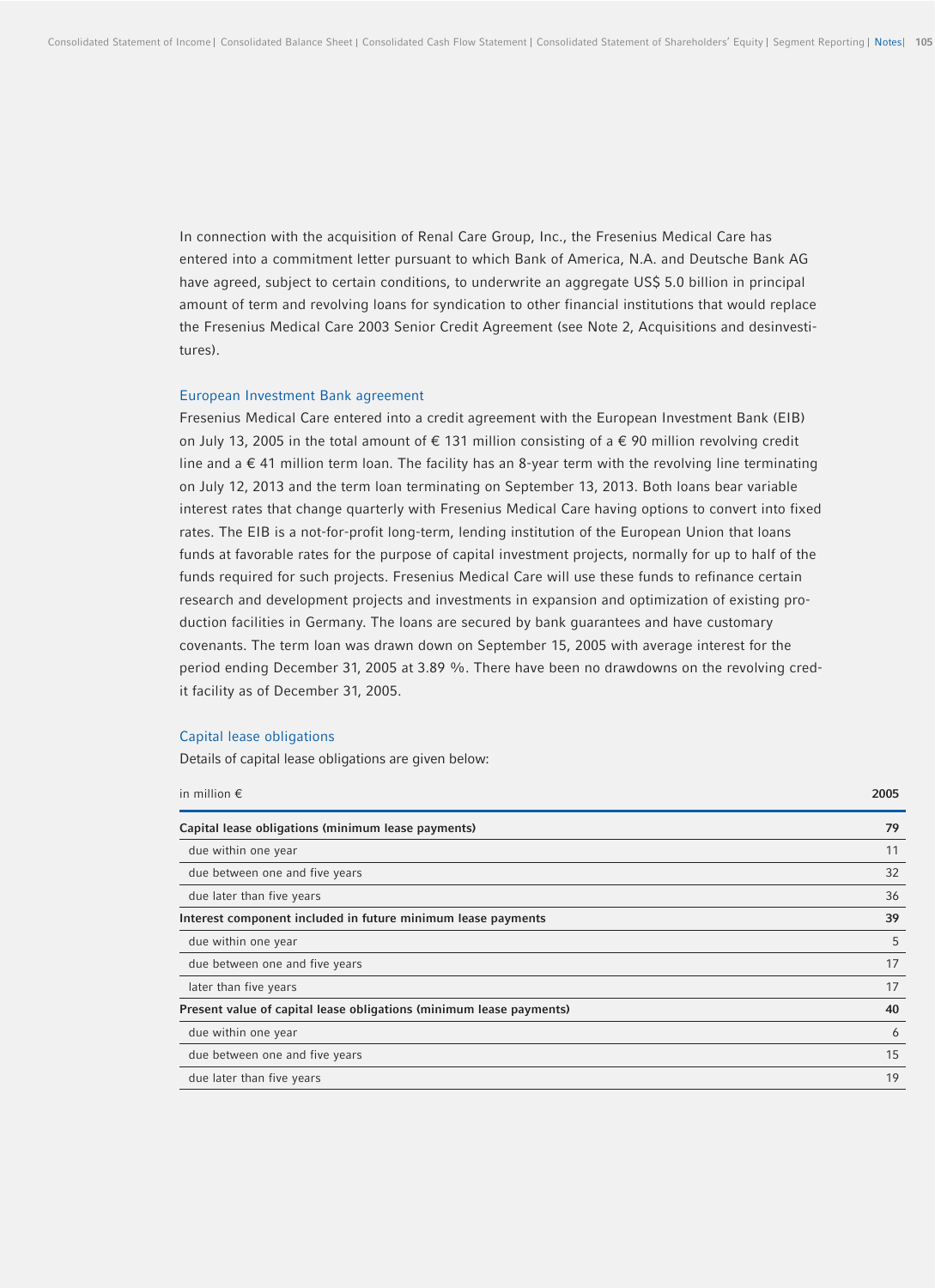## **20. PENSIONS AND SIMILAR OBLIGATIONS**

#### **General**

Pension provisions are recognized for obligations for current and future pension benefits to current and former employees of the Fresenius Group and their surviving dependents. Pension plans are structured differently according to the legal, economic and financial circumstances in each relevant country; in general, however, plan benefits are based on employee's years of services and final salary.

A distinction must be made between defined benefit and defined contribution plans. Under defined benefit plans, the entity is required to pay the benefits granted to current and former employees when they are due. Defined benefit plans may be funded or unfunded. Within the Fresenius Group, funded pension plans are in place in particular in the USA, Norway, the United Kingdom, the Netherlands and Austria.

Under defined contribution plans, an entity pays fixed contributions into a separate entity or fund during the life of the service relationship and does not assume any other obligations.

Pension obligations under defined benefit plans are computed on an actuarial basis at the level of the defined benefit obligation. This computation requires the use of estimates. The main factors affecting the level of the obligations are: assumptions on life expectancy, the discount rate and salary and pension level trends.

In the case of funded plans, the defined benefit obligation is offset against plan assets. A pension asset is recognized (and reported under other assets) if the fair value of plan assets exceeds the defined benefit obligation and if the entity has a right of reimbursement against the fund or a right to reduce future payments to the fund. A pension liability is recognized if the defined benefit obligation exceeds the fair value of plan assets. This liability is reported under pension provisions.

Actuarial gains and losses may result from increases or decreases in either the present value of the defined benefit obligation or in the fair value of plan assets. Causes of actuarial gains or losses include the effect of changes in assumptions, changes in estimates caused by the actual development of risks impacting on pension obligations and differences between the actual and expected return on plan assets.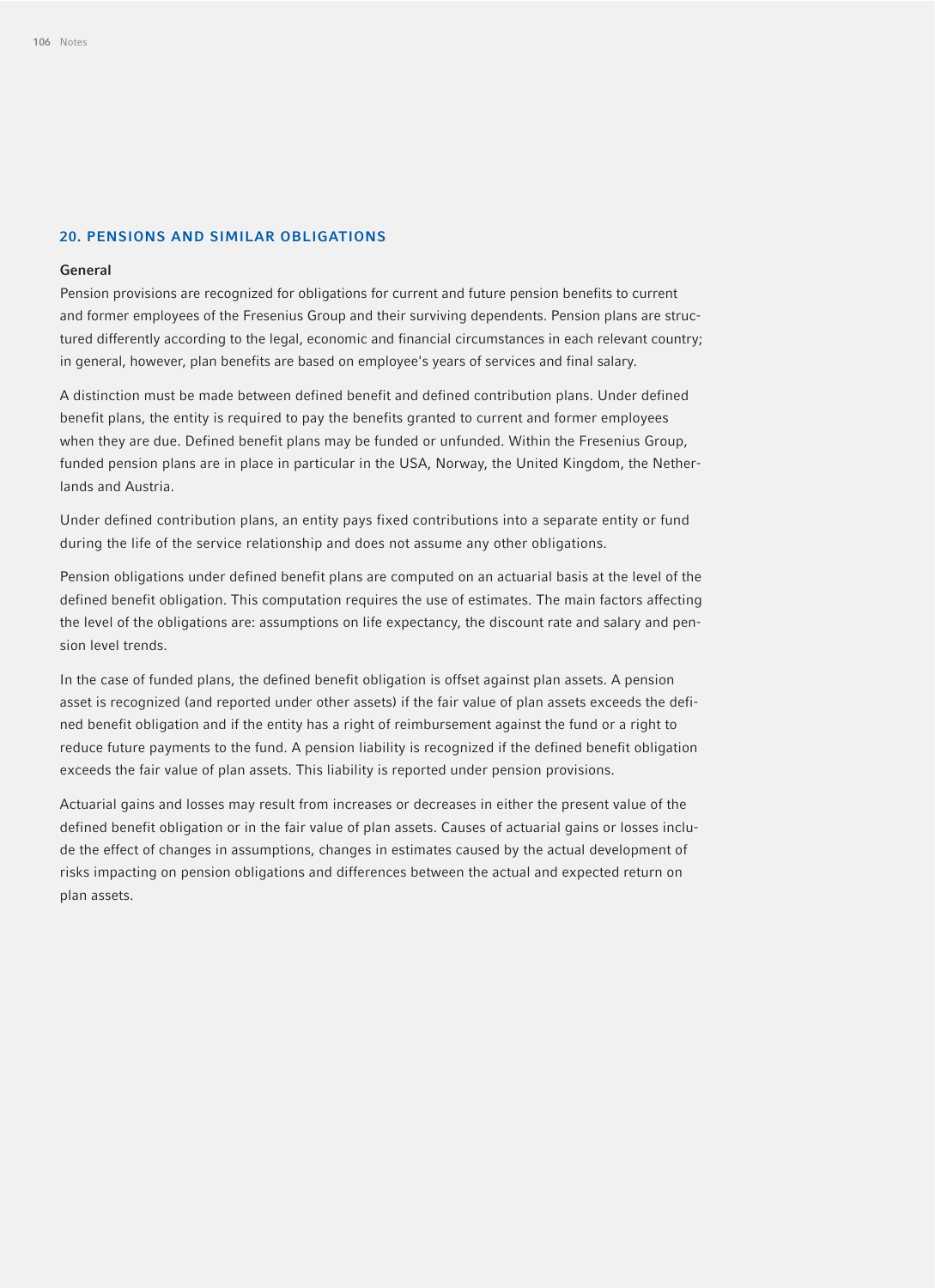#### **Defined benefit pension plans**

More than half of the pension obligations totaling € 256 million relate to the "Versorgungsordnung der Fresenius-Unternehmen" established in 1988, which applies for most of the German entities of the Group. The remaining amount is related to individual plans from mostly non-German Group entities.

Plan benefits are generally based on an employee's years of service and final salary. Consistent with predominant practice in Germany, the pension obligations of the German entities of the Fresenius Group are unfunded. The German pension plan does not have a separate pension fund.

Fresenius Medical Care currently has two principal pension plans, one for German employees, and the other covering employees in the United States. During the first quarter of 2002, Fresenius Medical Care Holdings, Inc. (FMCH) curtailed its defined benefit and supplemental executive retirement plans. Under the curtailment amendment, no additional defined benefits for future services will be earned by substantially all employees eligible to participate in the plan. FMCH has retained all employee pension obligations as of the curtailment date for the fully-vested and frozen benefits for all employees. Each year FMCH contributes at least the minimum required by the Employee Retirement Income Security Act of 1974, as amended. There was no minimum funding requirement for FMCH for the defined benefit plan in 2005. FMCH voluntarily contributed US\$ 26 million (€ 21 million) during 2005.

The defined benefit obligation amounting to € 571 million (2004: € 434 million) includes € 232 million (2004: € 178 million) which is funded by plan assets and € 339 million (2004: € 256 million) which is covered by pension provisions.

| in million $\epsilon$                                    | 2005  | 2004        |
|----------------------------------------------------------|-------|-------------|
| Defined benefit obligations at the beginning of the year | 434   | 384         |
| Changes in entities consolidated                         | 40    | 0           |
| Foreign currency translation                             | 26    | $-13$       |
| Current service costs                                    | 14    | 11          |
| Interest cost                                            | 24    | 22          |
| Other changes                                            | 1     | 2           |
| Transfer of plan participants                            |       |             |
| Change in amendments                                     | -6    | $\mathbf 0$ |
| Actuarial losses                                         | 49    | 37          |
| Benefits paid                                            | $-11$ | $-10$       |
| Defined benefit obligations at the end of the year       | 571   | 434         |
| thereof vested                                           | 478   | 354         |

Pension obligations have developed as follows: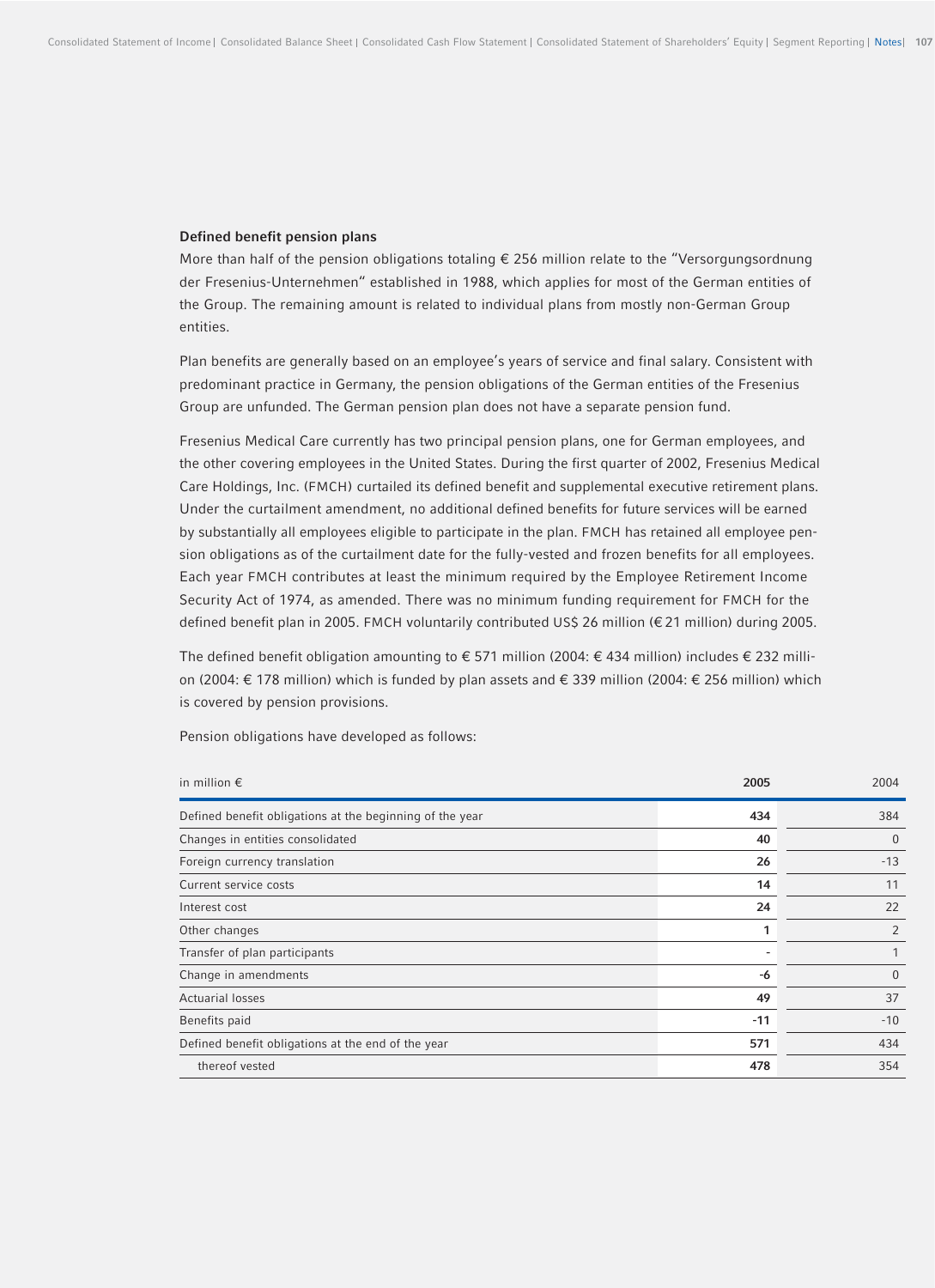Pension obligations amounting to € 571 million (2004: € 434 million) include € 253 million (2004: € 208 million) relating to funded defined obligation pension plans.

The funded status of the plans has developed as follows:

| in million $\epsilon$                                  | 2005     | 2004         |
|--------------------------------------------------------|----------|--------------|
| Fair value of plan assets at the beginning of the year | 178      | 156          |
| Changes in entities consolidated                       | -1       | $\mathbf{0}$ |
| Foreign currency translation                           | 21       | $-10$        |
| Actual return on plan assets                           | 14       | 13           |
| Employer contribution                                  | 24       | 3            |
| Employee contribution                                  | 1        |              |
| Übertrag                                               | $\Omega$ | 20           |
| Benefits paid                                          | -5       | $-5$         |
| Fair value of plan assets at the end of the year       | 232      | 178          |
| thereof used by the employees of the companies         |          |              |
| (real estate and other assets)                         | 0        | $\Omega$     |
| thereof invested in companies of the Fresenius Group   | 0        | $\Omega$     |

# The pension provision is derived as follows:

| in million $\epsilon$                     | 2005 | 2004  |
|-------------------------------------------|------|-------|
| Funded status                             | 339  | 256   |
| Unrecognized actuarial gain/loss          | -85  | $-35$ |
| Unrecognized service costs of prior years |      | - 1   |
| Pension liability, at December 31         | 256  | 220   |

The following assumptions for pension benefit obligations are applied:

| in $\frac{0}{0}$                                             | 2005 | 2004 |
|--------------------------------------------------------------|------|------|
| Weighted-average assumptions for pension benefit obligations |      |      |
| as of December 31                                            |      |      |
| Discount rate                                                | 4.7  | 5.3  |
| Rate of compensation increase                                | 3.5  | 3.7  |
| Rate of pension increase                                     | 1.4  | 1.5  |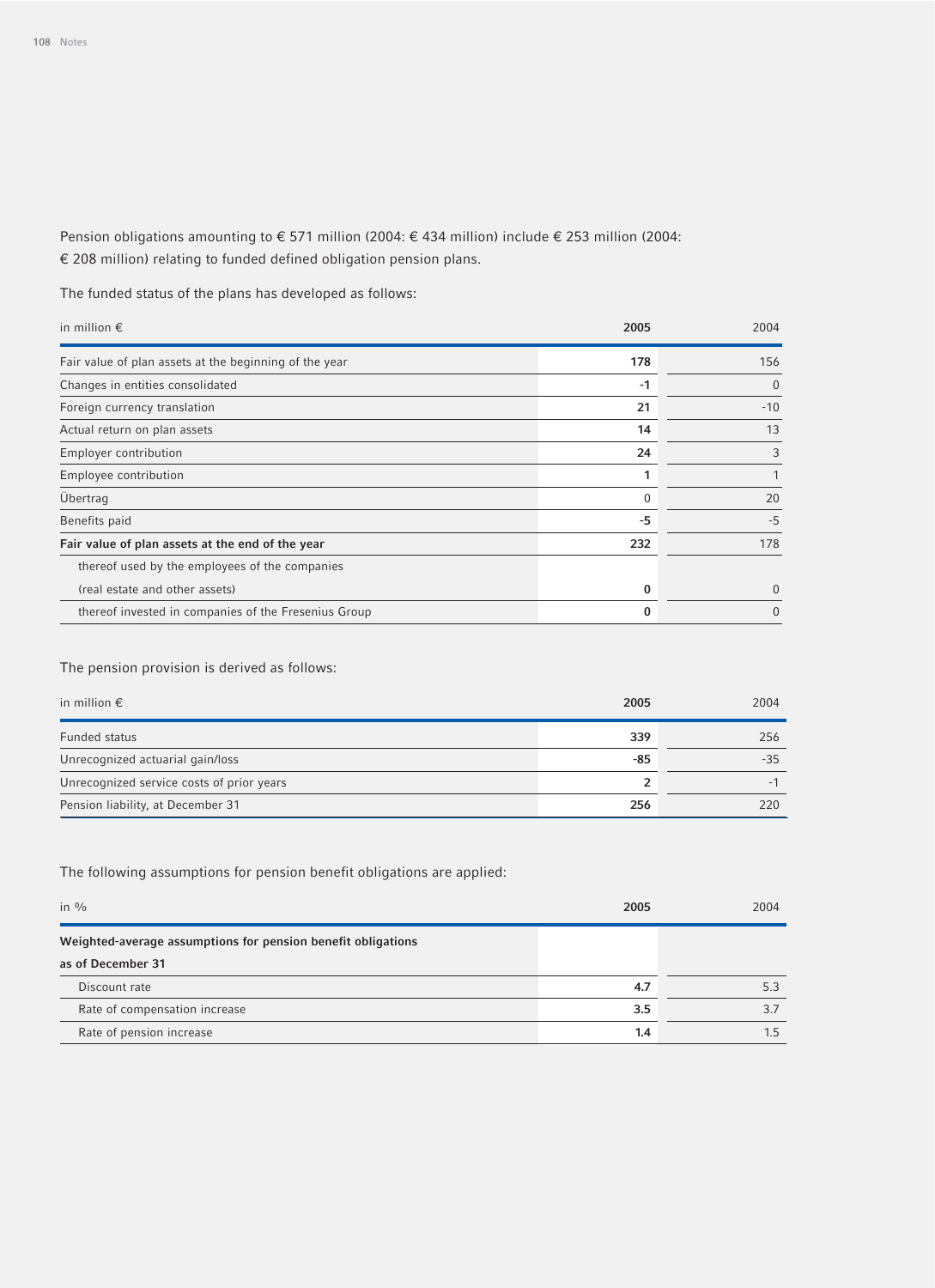Defined benefit pension plans gave rise to a net periodic benefit cost of  $\epsilon$  24 million (2004: € 23 million) for the Fresenius Group, comprising the following components:

| in million $\epsilon$                   | 2005  | 2004     |
|-----------------------------------------|-------|----------|
| Components of net periodic benefit cost |       |          |
| Service costs                           | 14    | 11       |
| Interest cost                           | 24    | 22       |
| Expected return on plan assets          | $-14$ | $-11$    |
| Amortization of transition obligations  | 0     |          |
| Amortization of prior service costs     | $-1$  | $\Omega$ |
| Amortization of unrealized losses, net  |       | $\Omega$ |
| Plan amendments                         |       | 0        |
| Net periodic benefit cost               | 24    | 23       |

Net priodic benefit cost is allocated as personnel expense to each of the income statement function lines.

The following assumptions for net periodic benefit cost are applied:

| in $\frac{0}{0}$                                                | 2005 | 2004 |
|-----------------------------------------------------------------|------|------|
| Weighted-average assumptions for the net periodic benefit cost, |      |      |
| as of December 31                                               |      |      |
| Discount rate                                                   | 5.3  | 5.4  |
| Expected return on plan assets                                  | 7.1  |      |
| Rate of compensation increase                                   | 3.7  | 3.5  |

Changes in the discount factor, inflation and mortality assumptions used for the actuarial computation resulted in actuarial losses in 2005 which increased the fair value of the defined benefit obligation. Unrecognized actuarial losses outside the 10% corridor for each defined benefit plan amounted to  $\in$  85 million (2004:  $\in$  35 million).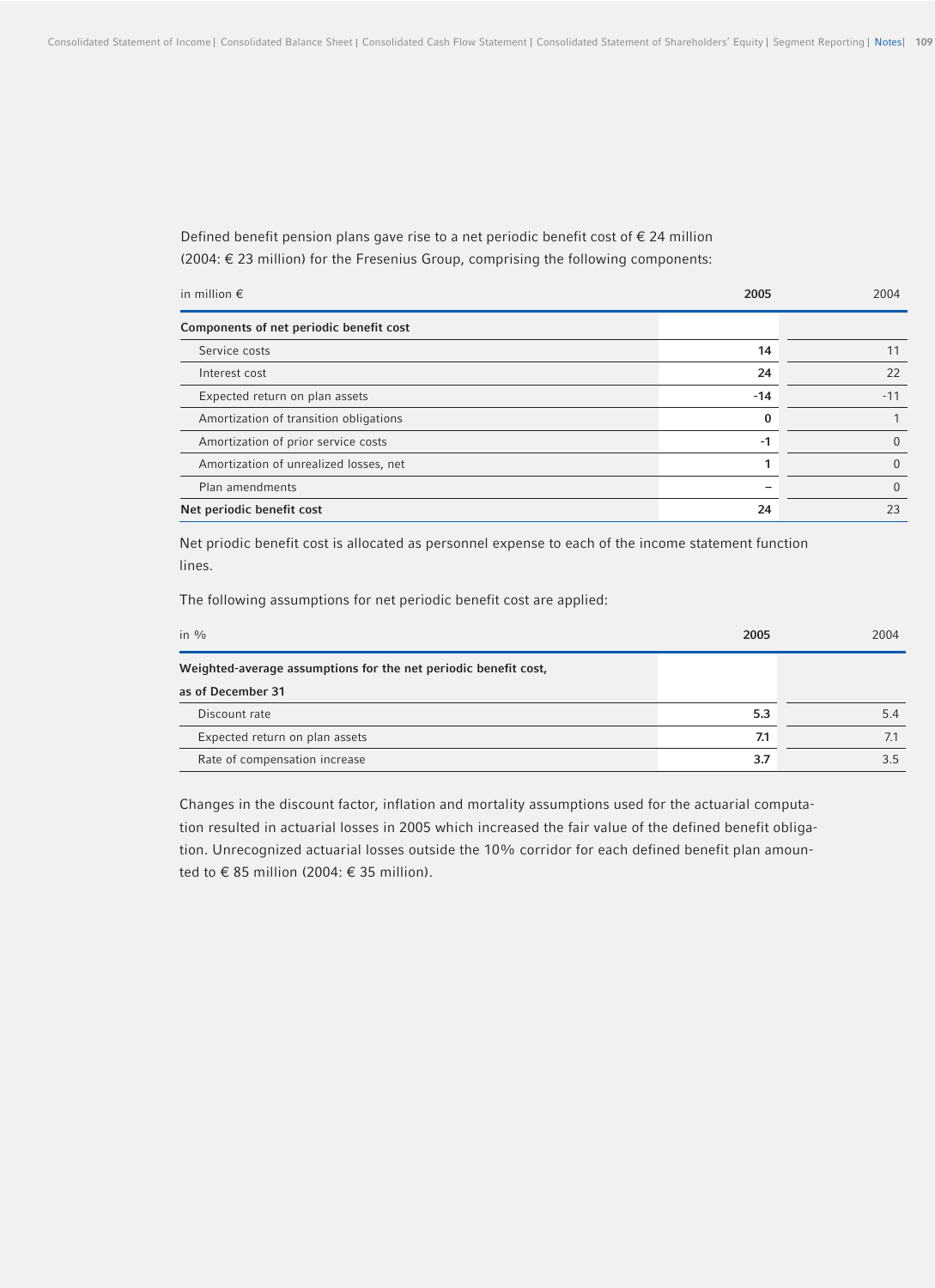The following table shows an analysis of actual and expected pension payments for the next years:

| in million $\epsilon$                                 | 2005            |
|-------------------------------------------------------|-----------------|
| Cash used for pension obligations                     |                 |
| Benefit payments prior year                           | 10 <sup>°</sup> |
| Benefit payments current year                         | 11              |
| <b>Expected future benefit payments</b>               |                 |
| Expected benefit payments in 2006                     | 14              |
| Expected benefit payments in 2007                     | 15              |
| Expected benefit payments in 2008                     | 16              |
| Expected benefit payments in 2009                     | 18              |
| Expected benefit payments in 2010                     | 19              |
| Expected benefit payments between 2011 and 2015       | 119             |
| Total expected benefit payments for the next 10 years | 201             |

The measurement date used to determine pension benefit measurements was December 31, 2005 for the plans of FMCH and September 30, 2005 for all non-US plans.

Pension obligations at December 31, 2005 and 2004 relate to the following geographical regions:

| in million $\epsilon$            | 2005 | 2004 |
|----------------------------------|------|------|
| Germany                          | 199  | 138  |
| Europe (excluding Germany)       | 55   | 58   |
| North America                    | 2    | 22   |
| Asia-Pacific                     | 0    |      |
| Latin America                    | 0    |      |
| Africa                           | 0    | 0    |
| <b>Total pension obligations</b> | 256  | 220  |

The pension obligations relate mainly to Europe and North America, with approximately 75% relating specifically to Germany, one fifth relating to the rest of Europe and the rest relating to North America, respectively.

Approximately two thirds of beneficiaries are located in North America, approximately one quarter in Germany and the remainder throughout the rest of Europe and other continents.

### **Plan investment policy and strategy**

The investment strategy for the Fresenius Medical Care North America pension plan is to earn a longterm rate of return on assets of at least 7.5% compounded annually while utilizing a target investment allocation of 36% equity and 64% long-term US bonds.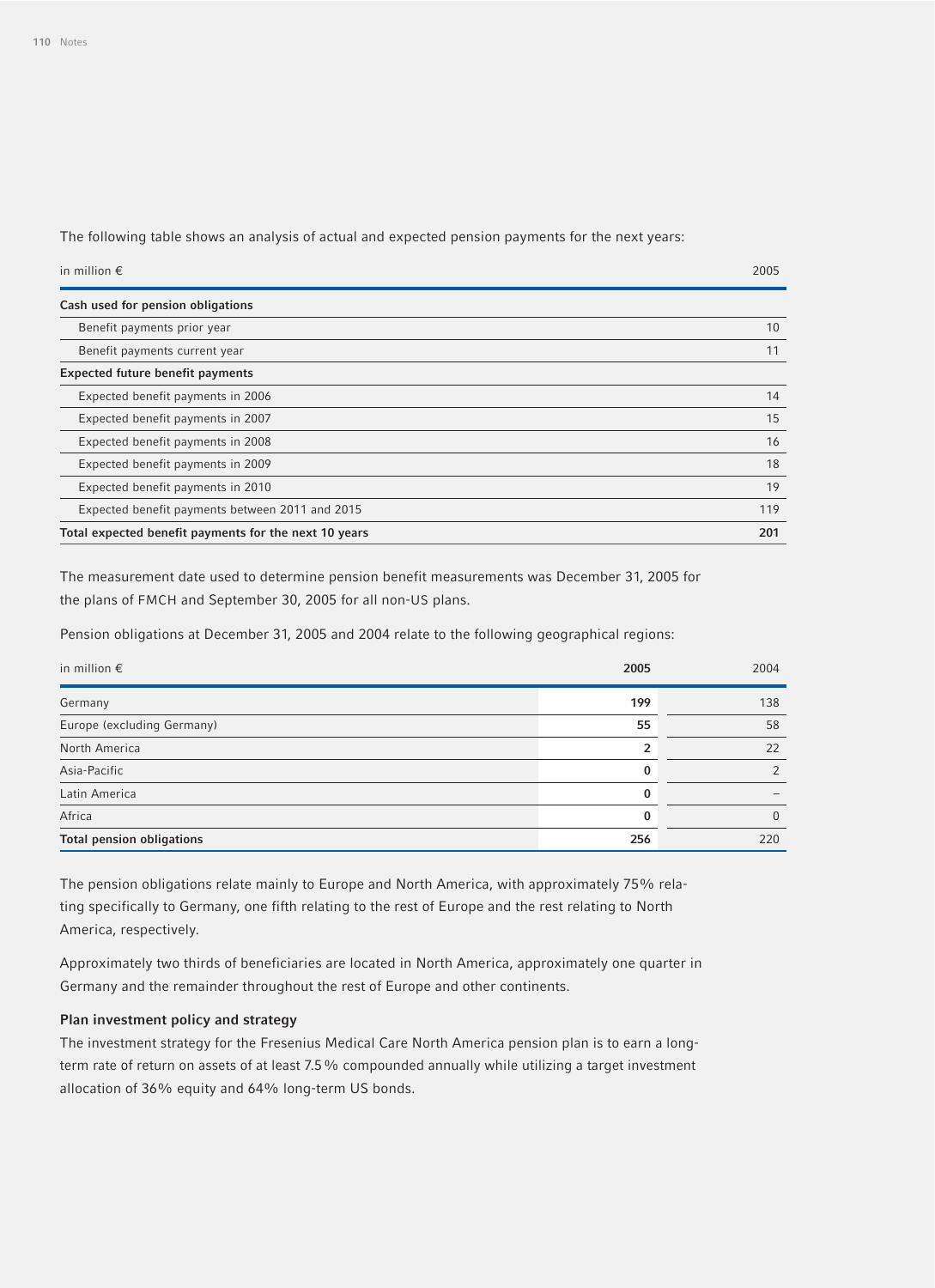The investment policy considers that there will be a time horizon for invested funds of more than 5 years. The total portfolio will be measured against a policy index that reflects the asset class benchmarks and the target asset allocation. The Plan policy does not allow investments in securities of FMC-AG & Co. KGaA or other related party stock. The performance benchmarks for the separate asset classes include: S&P 500 Index, Russell 2000 Growth Index, MSCI EAFE Index, Lehman U.S. Long Government/Credit Bond Index and the HFRI Fund of Funds Index.

The following schedule describes the Fresenius Group´s allocation of its plan assets:

| in $\frac{0}{0}$          | <b>Allocation 2005</b> | Allocation 2004 | Target allocation |  |
|---------------------------|------------------------|-----------------|-------------------|--|
| Categories of plan assets |                        |                 |                   |  |
| Equity securities         | 43                     | 48              | 37                |  |
| Debt securities           | 55                     | 50              | 61                |  |
| Real estate               |                        |                 |                   |  |
| Other                     |                        |                 |                   |  |
| Total                     | 100                    | 100             | 100               |  |

The expected long-term rate of return on assets of Fresenius Group amounts to 7.0% compounded annually. Allocations in the fiscal year 2006 are expected to amount to € 22 million.

### **Defined contribution plans**

Fresenius Group's total expenses under defined contribution plans for the years 2005 and 2004 was  $\epsilon$ 14 million each. The main part relates to the 401(k) savings plan, which employees of FMCH are eligible to join. Fresenius Medical Care's total expense under this defined contribution plan was € 12 million in 2005 and 2004.

### **21. TRUST PREFERRED SECURITIES**

Fresenius Medical Care issued trust preferred securities through Fresenius Medical Care Capital Trusts, statutory business trusts organized under the laws of the State of Delaware/USA. Fresenius Medical Care owns all of the common securities of these trusts. The sole asset of each trust is a senior subordinated note of Fresenius Medical Care AG or a wholly-owned subsidiary of Fresenius Medical Care AG, Fresenius Medical Care Deutschland GmbH and Fresenius Medical Care Holdings, Inc. (Fresenius Medical Care Deutschland GmbH and Fresenius Medical Care Holdings, Inc., being the Guarantor Subsidiaries) have guaranteed payment and performance of the senior subordinated notes to the respective Fresenius Medical Care Capital Trusts. The trust preferred securities are guaranteed by Fresenius Medical Care through a series of undertakings by Fresenius Medical Care and the Guarantor Subsidiaries.

The trust preferred securities entitle the holders to distributions at a fixed annual rate of the stated amount and are mandatorily redeemable after 10 years.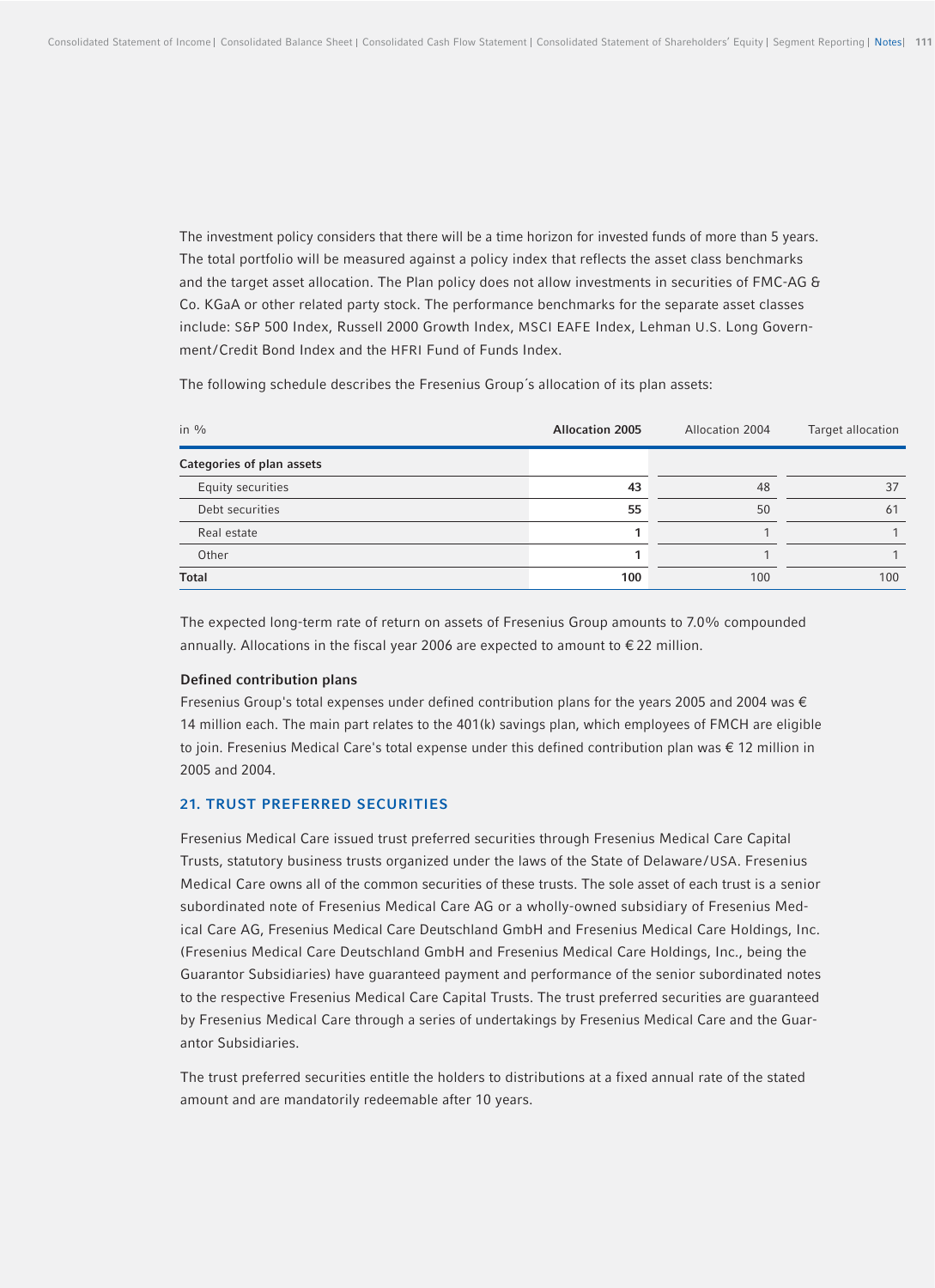Earlier redemption at the option of the holders may also occur upon a change of control followed by a rating decline or defined events of default including a failure to pay interest. Upon liquidation of the trusts, the holders of trust preferred securities are entitled to a distribution equal to the stated amount. The trust preferred securities do not hold voting rights in the trust except under limited circumstances.

The trust preferred securities agreements contain affirmative and negative covenants with respect to Fresenius Medical Care and its subsidiaries and other payment restrictions. Some of the covenants limit the Fresenius Medical Care's indebtedness and its investments, and require Fresenius Medical Care to maintain certain ratios defined in the agreement. Some of these covenants are subordinated to the Fresenius Medical Care 2003 Senior Credit Agreement covenants. As of December 31, 2005, Fresenius Medical Care is in compliance with all financial covenants under all trust preferred securities agreements.

The trust preferred securities outstanding as of December 31, 2005 and 2004 are as follows:

|                                          | Year<br>issued | Stated<br>amount | Interest rate         | Mandatory<br>redemption<br>date | 2005<br>in million $\epsilon$ | 2004<br>in million $\epsilon$ |
|------------------------------------------|----------------|------------------|-----------------------|---------------------------------|-------------------------------|-------------------------------|
| Fresenius Medical Care Capital Trust II  | 1998           | US\$450 million  | $7^{7}/_8\%$          | Feb 1, 2008                     | 366                           | 324                           |
| Fresenius Medical Care Capital Trust III | 1998           | DM 300 million   | $7^{3}/8\%$           | Feb 1, 2008                     | 154                           | 154                           |
| Fresenius Medical Care Capital Trust IV  | 2001           | US\$ 225 million | $7^{7}/_8\frac{0}{0}$ | Jun 15, 2011                    | 183                           | 158                           |
| Fresenius Medical Care Capital Trust V   | 2001           | € 300 million    | $7^{3}/8\%$           | Jun 15, 2011                    | 297                           | 297                           |
| Trust preferred securities               |                |                  |                       |                                 | 1.000                         | 933                           |

### **22. MINORITY INTEREST**

As of December 31, minority interest in the Group is as follows:

| in million $\epsilon$                          | 2005  | 2004  |
|------------------------------------------------|-------|-------|
| Minority interest in Fresenius Medical Care AG | 2,182 | 1,706 |
| Minority interest in the business segments     |       |       |
| Fresenius Medical Care                         | 12    | 13    |
| Fresenius Kabi                                 | 25    | 27    |
| Fresenius ProServe                             | 104   | 19    |
| Corporate/Other                                |       |       |
| <b>Total minority interest</b>                 | 2,323 | 1.766 |

Minority interest increased in 2005 by € 557 million (2004: € 70 million) to € 2,323 million (2004: € 1,766 million). The change resulted on the one hand from the minorities' share of profit in an amount of € 249 million for 2005 (2004: € 215 million), and from the minorities' share of dividend payments in an amount of € 76 million (2004: € 71 million), first-time consolidations and positive currency effects amounted to  $\epsilon$  384 million (2004:  $\epsilon$  -74 million) on the other.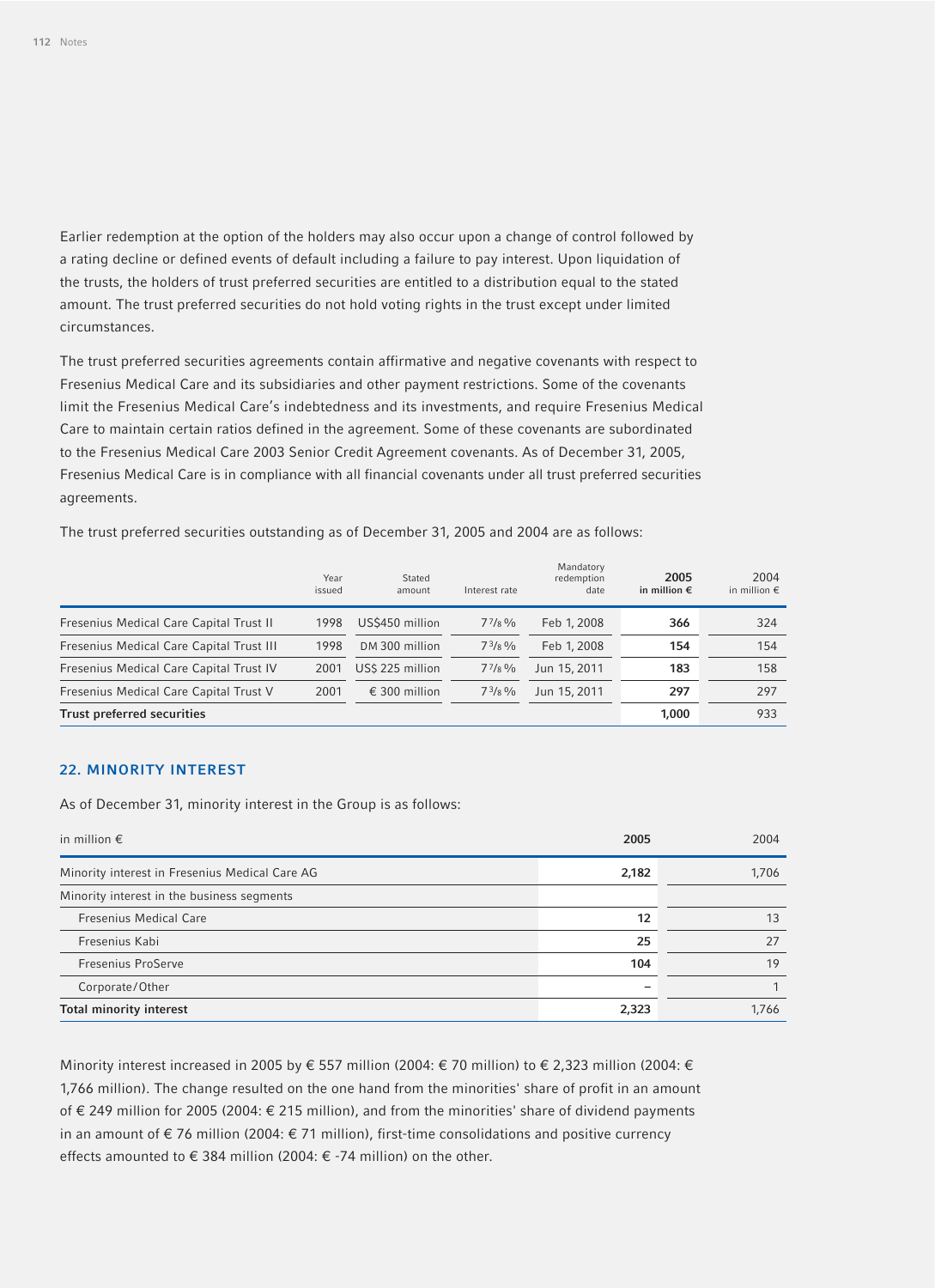### **23. SHAREHOLDERS' EQUITY**

#### **Subscribed capital**

The Management Board resolved on October 25, 2005 and on November 15, 2005, with the approval of the Supervisory Board on the same dates, to increase the issued share capital for cash consideration by € 24,064,000 from € 105,785,036.80 to € 129,849,036.80 by issuing 4,700,000 new bearer ordinary shares (new ordinary shares) and 4,700,000 new bearer preference shares (new preference shares).

The new ordinary shares and the new preference shares were offered to the shareholders at a ratio of 9:2 in each case. The subscription price per new ordinary share and per new preference share was € 93 and €102, respectively. The capital increase generated gross proceeds of € 919 million.

The registration of the capital increase with the commercial register in Bad Homburg v.d.H. took place on November 29, 2005.

Following the increase, the subscribed capital of Fresenius AG is divided into 25,361,140 bearer ordinary shares and 25,361,140 non-voting bearer preference shares. The shares are issued as non-par value shares and have a theoretical nominal value of  $\epsilon$  2.56.

During the fiscal year 2005 351,242 stock options were exercised.

In a letter dated May 19, 2005, Vermögensverwaltungsgesellschaft Nachlass Else Kröner mbH notified Fresenius AG that, effective May 12, 2005, the voting rights held by it in Fresenius AG, fell below the 50% threshold and that it no longer holds any of the company's voting rights. Also in a letter dated May 19, 2005, Else Kröner-Fresenius-Stiftung, Bad Homburg v.d.H., which owns 100% of Vermögensverwaltungsgesellschaft Nachlass Else Kröner mbH, notified the company that, effective May 12, 2005, the voting rights held by it in Fresenius AG continued to exceed the 50% threshold and that it still owns 74.241% of the voting rights. However since May 12, 2005, 67.286% of the voting rights are no longer attributable according to § 22 section 1 No. 1 of the German Trade Securities Act (WpHG) but are led directly - just as 2.226% of the voting rights have been. 4.729% of the shares continue to be attributable to the Foundation in accordance with § 22 section 2 sentence 1, 1st clause of the German Trade Securities Act (WpHG).

In a letter dated November 21, 2005, Allianz AG, Munich, notified Fresenius AG in accordance with § 21 section 1 and § 24 of the WpHG that the number of Fresenius AG voting rights held by AZ-Argos 19 AG - that in future will operate under the name Allianz Deutschland AG, Königinstraße 28, 80802 Munich - exceed the 5% threshold on November 17, 2005 due to an internal reorganization of the group and that it now owns 9.73% of the voting stock. These voting rights are allocated to AZ-Argos 19 AG in accordance with § 22 section 1 sentence 1 No. 1 of the WpHG. The number of the voting rights of Fresenius AG, Bad Homburg v.d.H. held by Allianz Aktiengesellschaft, Königinstraße 28, 80802 Munich, has changed in a manner that not requires notification.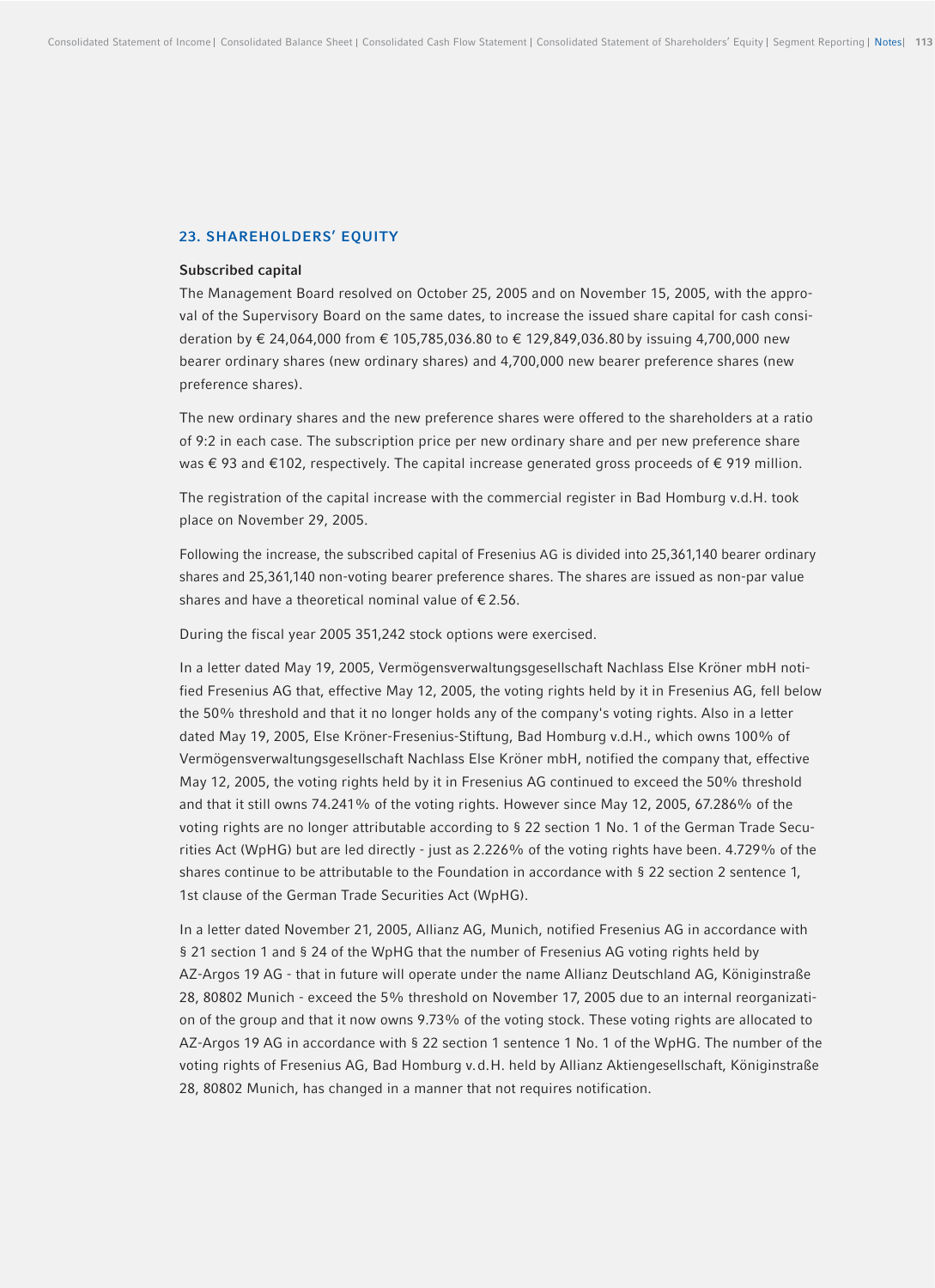### **Approved capital**

By resolution of the Annual General Meeting on May 31, 2001, the Management Board of Fresenius AG was authorized, with the approval of the Supervisory Board, to increase by May 30, 2006

- the subscribed capital of Fresenius AG by a maximum nominal value of  $\epsilon$  20,480,000.00 by issuing new bearer ordinary shares and/or non-voting bearer preference shares for cash (Approved Capital I),
- the subscribed capital of Fresenius AG by a maximum nominal amount of € 10,240,000.00 by issuing new bearer ordinary shares and/or non-voting bearer preference shares for cash (Approved Capital II). The Management Board is authorised with the approval of the Supervisory Board to preclude the subscription rights of the shareholders as a whole (§§ 203 Section 2, 186 Section 3 sentence 4 Stock Corporation Law (AktG)).

These authorizations were exercised to implement the capital increase described in the section "subscribed capital". Approved Capital I was exercised in full; and Approved Capital II was partly exercised. The remaining Approved Capital II amounts to € 6,656,000.00 as of December 31, 2005.

### **Conditional capital**

By resolution of the Annual General Meeting on May 28, 2003, the previous conditional capital (Conditional Capital I) of € 4,448,010.24 was reduced to € 3,296,010.24, divided into 643,752 bearer ordinary shares and 643,752 bearer preference shares. This amount is required to secure the subscription rights in connection with the stock options on bearer ordinary shares and bearer preference shares authorized by the Annual General Meeting on June 18, 1998.

In order to enable the 2003 Stock Option Plan to be executed, the subscribed capital was increased conditionally (Conditional Capital II) by up to € 4,608,000.00 through the issue of up to 900,000 bearer ordinary shares and 900,000 non-voting bearer preference shares. The issue of bearer ordinary shares and non-voting bearer preference shares is made at the specified conversion price. The conditional capital increase can only be carried out to the extent that the convertible bonds are issued and the owners of the convertible bonds exercise their conversion rights.

Conditional capital develop as follows:

| in $\epsilon$                                              | Ordinary shares | <b>Preference shares</b> | Total         |
|------------------------------------------------------------|-----------------|--------------------------|---------------|
| Conditional Capital I Fresenius AG Stock Option Plan 1998  | 1,646,272.00    | 1,646,272.00             | 3,292,544.00  |
| Conditional Capital II Fresenius AG Stock Option Plan 2003 | 2,304,000.00    | 2,304,000.00             | 4,608,000.00  |
| Total conditional capital as of January 1, 2005            | 3,950,272.00    | 3,950,272.00             | 7,900,544.00  |
| Fresenius AG Stock Option Plan 1998 - options exercised    | $-400.023.04$   | $-400.023.04$            | $-800,046.08$ |
| Fresenius AG Stock Option Plan 2003 - options exercised    | $-49,566.72$    | $-49,566.72$             | $-99.133.44$  |
| Total conditional capital as of December 31, 2005          | 3,500,682.24    | 3,500,682.24             | 7,001,364.48  |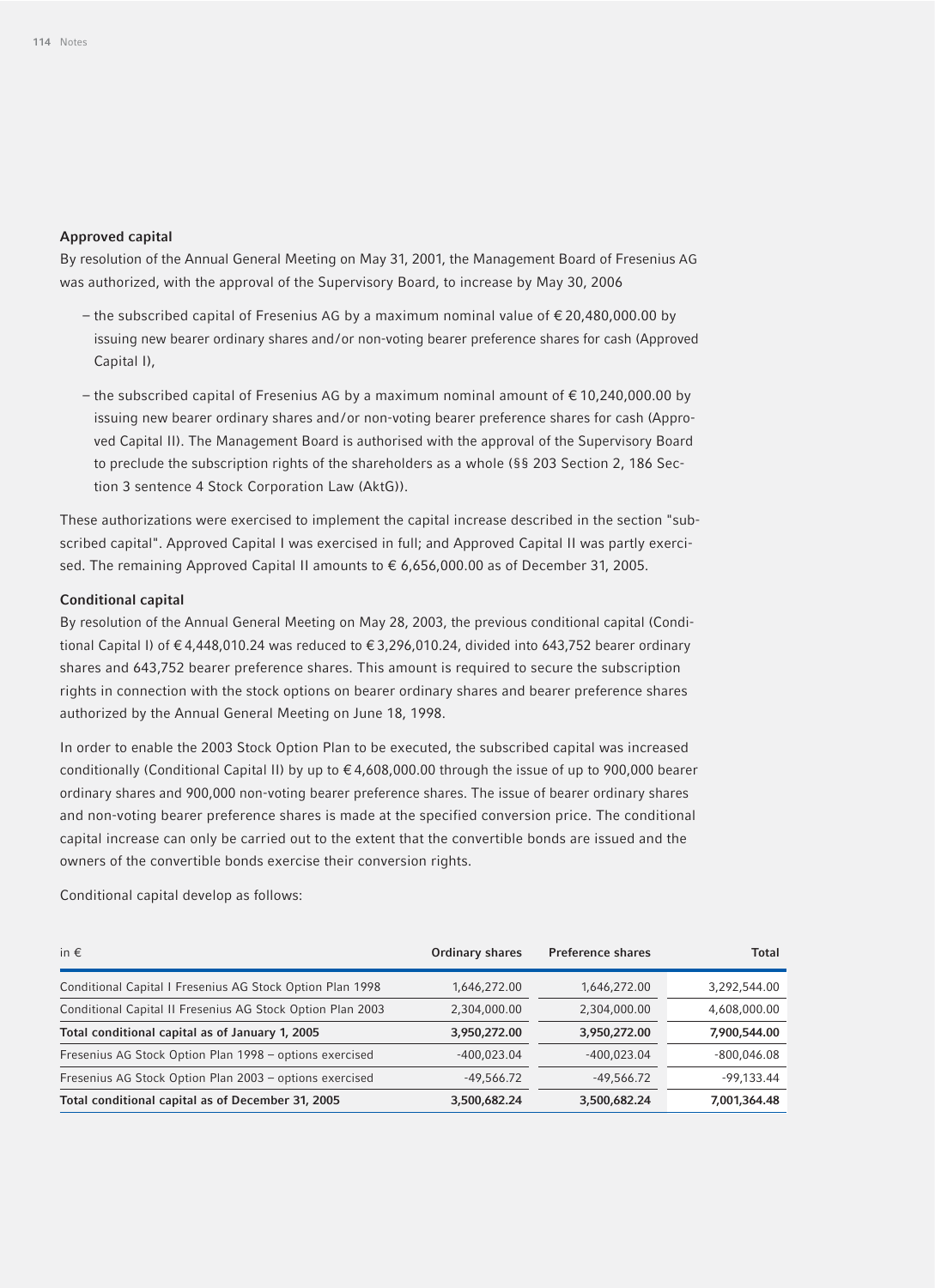#### **Capital reserves**

Capital reserves comprise the premium paid on the issue of shares and stock options (additional paid-in capital).

The costs of the share capital increase in an amount of  $\epsilon$  23 million in 2005 have been set off against the capital reserves directly without any impact on the consolidated statement of income.

### **Other reserves**

Other reserves comprise earnings generated by group entities in previous years to the extent that they have not been distributed.

#### **Dividends**

Under the German Stock Corporation Act, the amount of dividends available for distribution to shareholders is based upon the unconsolidated retained earnings of Fresenius AG as reported in its balance sheet determined in accordance with the German Commercial Code (HGB).

At the Annual General Meeting on May 25, 2005, a resolution was passed to pay a dividend of € 1.35 per bearer ordinary share and € 1.38 per bearer preference share, i.e. a total dividend of € 55.9 million was resolved.

### **24. OTHER COMPREHENSIVE INCOME (LOSS)**

Other comprehensive income/loss comprises all amounts recognized directly in equity resulting from the translation of foreign subsidiaries and the effects (net of tax) of measuring financial instruments at their fair value.

Changes in the components of other comprehensive income (loss) in 2005 and 2004 were as follows:

| in million $\epsilon$                   | Amount<br>before taxes | <b>Tax effect</b> | 2005<br>Amount<br>after taxes | Amount<br>before taxes | Tax effect | 2004<br>Amount<br>after taxes |
|-----------------------------------------|------------------------|-------------------|-------------------------------|------------------------|------------|-------------------------------|
| Change in unrealized gains/losses       | 56                     | $-23$             | 33                            | $-29$                  | 11         | $-18$                         |
| Realized gains/losses due               |                        |                   |                               |                        |            |                               |
| to reclassifications                    | $-1$                   |                   | $-1$                          | $-7$                   | 3          | -4                            |
| Change in unrealized gains/losses on    |                        |                   |                               |                        |            |                               |
| derivative financial instruments        | 55                     | $-23$             | 32                            | $-36$                  | 14         | $-22$                         |
| Foreign currency translation adjustment | 134                    | 0                 | 134                           | $-24$                  | $\Omega$   | $-24$                         |
| Other comprehensive income (loss)       | 189                    | $-23$             | 166                           | $-60$                  | 14         | $-46$                         |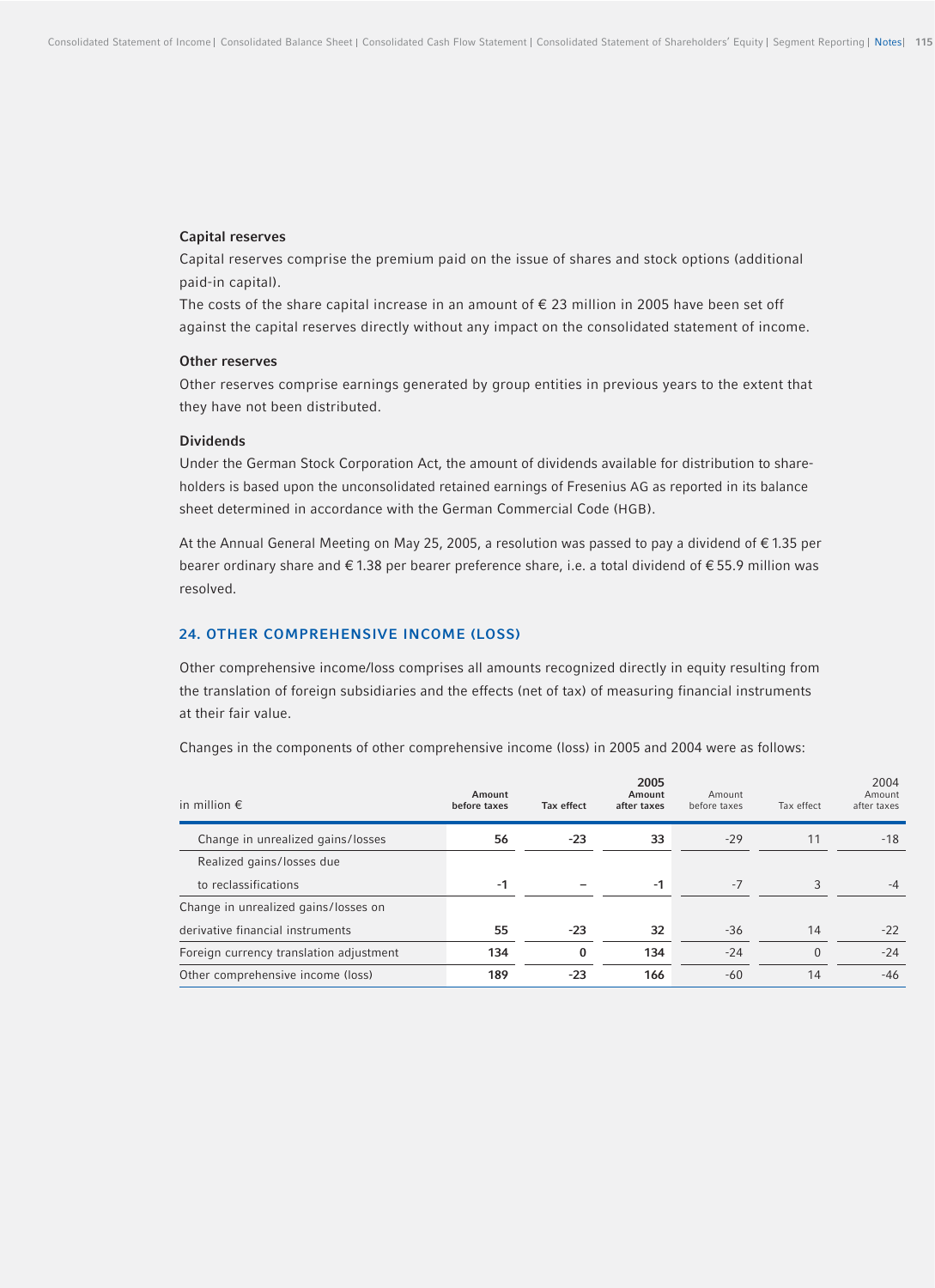# **OTHER NOTES**

# **25. COMMITMENTS AND CONTINGENT LIABILITIES**

### **Contingent assets and liabilities**

As of December 2005 contingent assets do not consist in the Fresenius Group. Contingent liabilities are not material.

### **Operating leases and rental payments**

The companies of the Fresenius Group lease office and manufacturing buildings as well as machinery and equipment under various lease agreements expiring on dates through 2026. Rental expense recorded for operating leases for the years ended December 31, 2005 and 2004 was € 297 million and € 289 million, respectively.

At December 31, 2004, Fresenius Medical Care acquired dialysis machines that were previously sold in sale-lease back transactions. The machines were acquired for € 23 million and are included in capital expenditures in the accompanying consolidated statement of cash flows 2004 of the Fresenius Group.

Future minimum rental payments under non-cancellable operating leases for the five years succeeding December 31, 2005 and thereafter are:

| for the fiscal years                          | in million $\epsilon$ |
|-----------------------------------------------|-----------------------|
| 2006                                          | 249                   |
| $\frac{1}{2007}$                              | 211                   |
| $\begin{array}{c}\n\hline\n2008\n\end{array}$ | 175                   |
|                                               | 145                   |
| $\frac{2009}{2010}$                           | 115                   |
| Thereafter                                    | 475                   |
| <b>Total</b>                                  | 1,370                 |

As of December 31, 2005 reconstruction obligations exist up to the year 2010 from the acquisition contracts from hospitals at projected costs of up to  $\epsilon$  171 million. Thereof  $\epsilon$  80 million relates to the year 2006.

Other commitmens than the above mentioned contingent liabilities are immaterial.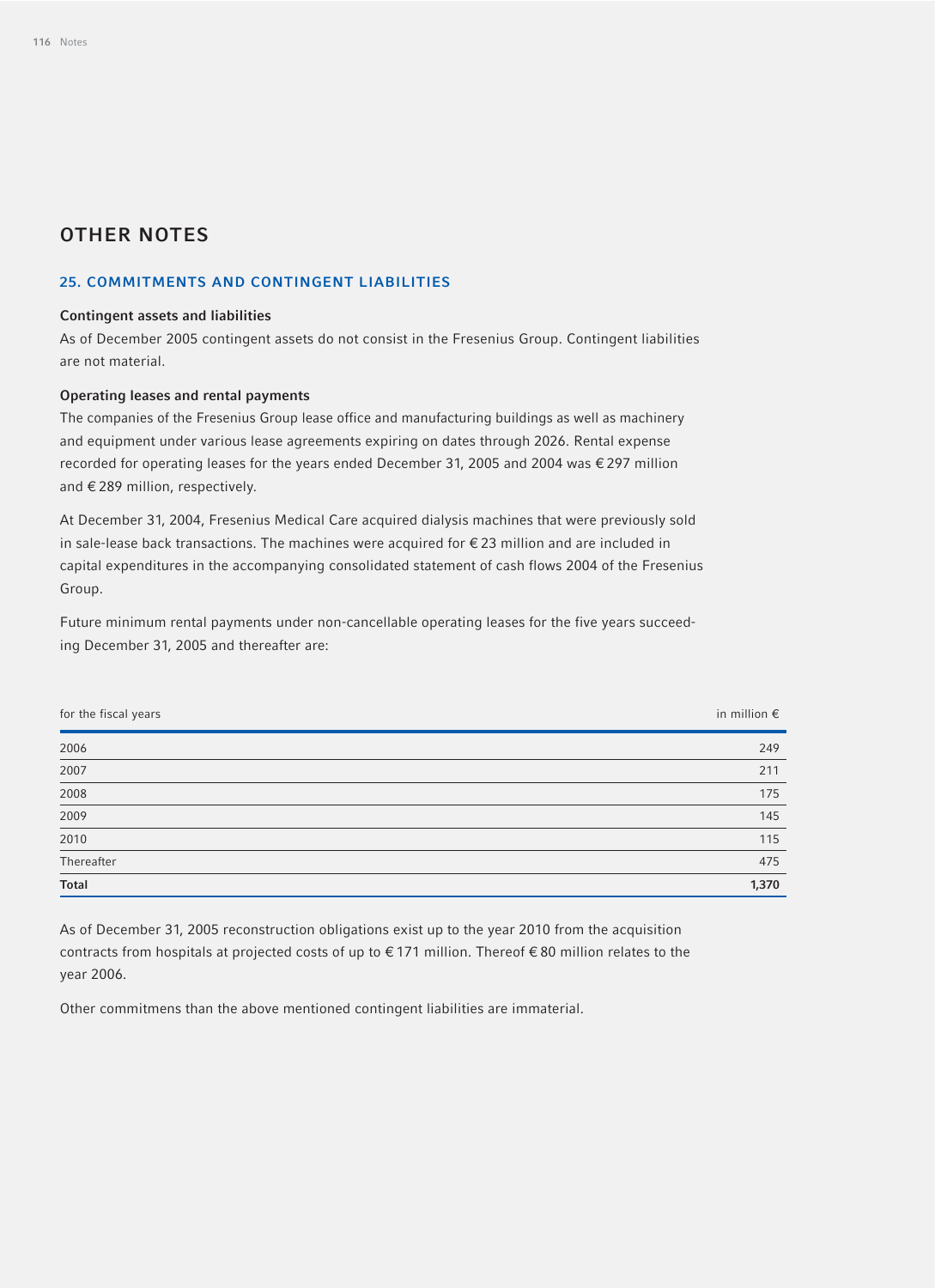### **Legal proceedings**

#### Commercial litigation

Fresenius Medical Care was originally formed as a result of a series of transactions pursuant to the Agreement and Plan of Reorganization (the Merger) dated as of February 4, 1996 by and between W.R. Grace & Co. and Fresenius AG. At the time of the Merger, a W.R. Grace & Co. subsidiary known as W.R. Grace & Co.-Conn. had, and continues to have, significant liabilities arising out of productliability related litigation (including asbestos-related actions), pre-Merger tax claims and other claims unrelated to National Medical Care, Inc. (NMC), which was W.R. Grace & Co.'s dialysis business prior to the Merger. In connection with the Merger, W.R. Grace & Co.-Conn. agreed to indemnify Fresenius Medical Care, Fresenius Medical Care Holdings, Inc. (FMCH) and NMC against all liabilities of W.R. Grace & Co., whether relating to events occurring before or after the Merger, other than liabilities arising from or relating to NMC's operations. W.R. Grace & Co. and certain of its subsidiaries filed for reorganization under Chapter 11 of the U.S. Bankruptcy Code (the Grace Chapter 11 Proceedings) on April 2, 2001.

Pre-Merger tax claims or tax claims that would arise if events were to violate the tax-free nature of the Merger, could ultimately be Fresenius Medical Care's obligation. In particular, W.R. Grace & Co. has disclosed in its filings with the Securities and Exchange Commission that: its tax returns for the 1993 to 1996 tax years are under audit by the US tax authorities Internal Revenue Service (the Service); W.R. Grace & Co. has received the Service's examination report on tax periods 1993 to 1996; that during those years W.R. Grace & Co. deducted approximately US\$ 122 million in interest attributable to corporate owned life insurance (COLI) policy loans; and that a U.S. District Court ruling has denied interest deductions of a taxpayer in a similar situation W.R. Grace & Co. has paid US\$ 21 million of tax and interest related to COLI deductions taken in tax years prior to 1993.

In October 2004, W.R. Grace & Co. obtained bankruptcy court approval to settle its COLI claims with the Service. In January 2005, W.R. Grace & Co., FMCH and Sealed Air Corporation executed a settlement agreement with respect to the Service's COLI-related claims and other tax claims.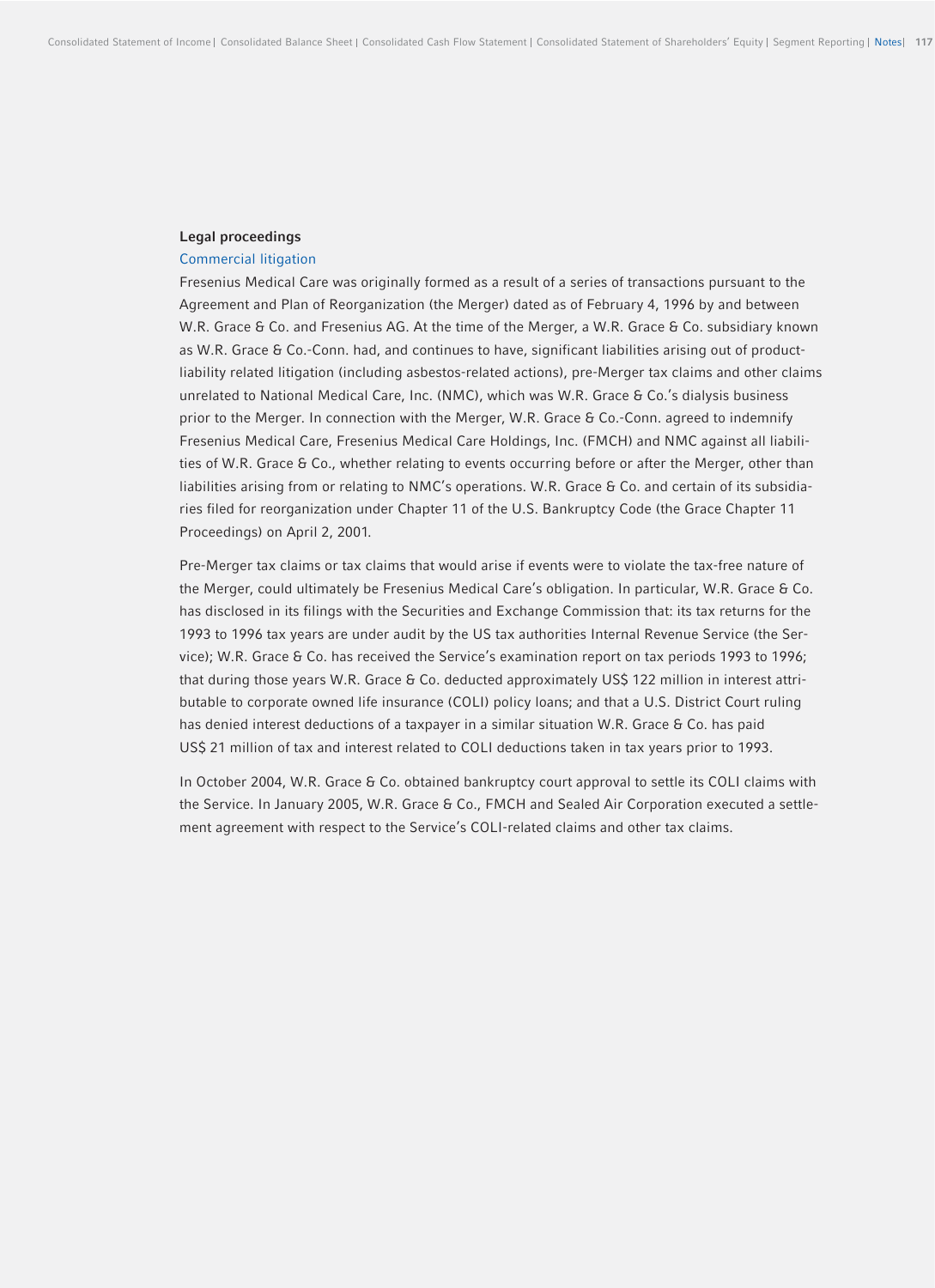At April 14, 2005, W.R. Grace & Co. paid the Service approximately US\$ 90 million in connection with taxes owed for the tax periods 1993 to 1996 pursuant to a bankruptcy court order directing W.R. Grace & Co. to make such payment. Subject to certain representations made by W.R. Grace & Co., Fresenius Medical Care and Fresenius AG, W.R. Grace & Co. and certain of its affiliates had agreed to indemnify Fresenius Medical Care against this and other pre-Merger and Merger-related tax liabilities.

Prior to and after the commencement of the Grace Chapter 11 Proceedings, class action complaints were filed against W.R. Grace & Co. and FMCH by plaintiffs claiming to be creditors of W.R. Grace & Co.-Conn., and by the asbestos creditors' committees on behalf of the W.R. Grace & Co. bankruptcy estate in the Grace Chapter 11 Proceedings, alleging among other things that the Merger was a fraudulent conveyance, violated the uniform fraudulent transfer act and constituted a conspiracy. All such cases have been stayed and transferred to or are pending before the U.S. District Court as part of the Grace Chapter 11 Proceedings.

In 2003, Fresenius Medical Care reached agreement with the asbestos creditors' committees on behalf of the W.R. Grace & Co. bankruptcy estate and W.R. Grace & Co. in the matters pending in the Grace Chapter 11 Proceedings for the settlement of all fraudulent conveyance and tax claims against it and other claims related to Fresenius Medical Care that arise out of the bankruptcy of W.R. Grace & Co. Under the terms of the settlement agreement as amended (the Settlement Agreement), fraudulent conveyance and other claims raised on behalf of asbestos claimants will be dismissed with prejudice and Fresenius Medical Care will receive protection against existing and potential future W.R. Grace & Co. related claims, including fraudulent conveyance and asbestos claims, and indemnification against income tax claims related to the non-NMC members of the W.R. Grace & Co. consolidated tax group upon confirmation of a W.R. Grace & Co. final bankruptcy reorganization plan that contains such provisions. Under the Settlement Agreement, Fresenius Medical Care will pay a total of US\$ 115 million to the W.R. Grace & Co. bankruptcy estate, or as otherwise directed by the Court, upon plan confirmation. No admission of liability has been or will be made. The Settlement Agreement has been approved by the U.S. District Court. Subsequent to the Merger, W.R. Grace & Co. was involved in a multi-step transaction involving Sealed Air Corporation (Sealed Air, formerly known as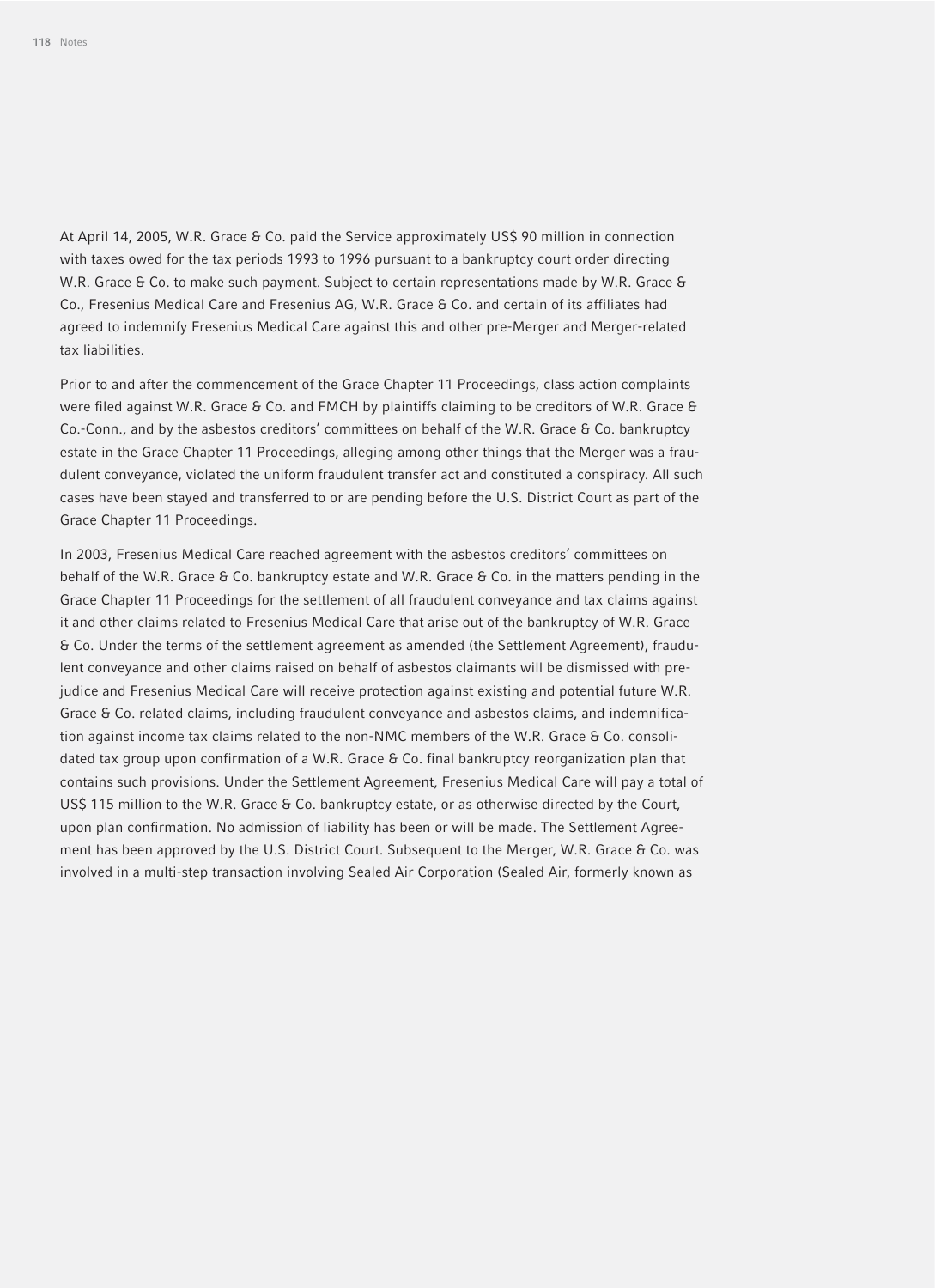Grace Holding, Inc.). Fresenius Medical Care is engaged in litigation with Sealed Air to confirm its entitlement to indemnification from Sealed Air for all losses and expenses incurred by Fresenius Medical Care relating to pre-Merger tax liabilities and Merger-related claims. Under the Settlement Agreement, upon confirmation of a plan that satisfies the conditions of Fresenius Medical Care's payment obligation, this litigation will be dismissed with prejudice.

On April 4, 2003, FMCH filed a suit in the U.S. District Court for the Northern District of California, (Fresenius USA, Inc., et al., v. Baxter International, Inc., et al.), Case No. C 03-1431, seeking a declaratory judgment that FMCH does not infringe on patents held by Baxter International, Inc. and its subsidiaries and affiliates (Baxter), that the patents are invalid, and that Baxter is without right or authority to threaten or maintain suit against FMCH for alleged infringement of Baxter's patents. In general, the alleged patents concern touch screens, conductivity alarms, power failure data storage, and balance chambers for hemodialysis machines. Baxter has filed counterclaims against FMCH seeking monetary damages and injunctive relief, and alleging that FMCH will fully infringed on Baxter's patents. Both parties have filed multiple dispositive motions, some of which have been decided by the court. Trial is currently scheduled for June 2006. FMCH believes its claims are meritorious, although the ultimate outcome of any such proceedings cannot be predicted at this time and an adverse result could have a material adverse effect on Fresenius Medical Care's business, financial condition, and results of operations.

For information regarding the settlement of shareholder litigation that challenged the resolutions approving Fresenius Medical Care's transformation of legal form and the conversion of preference shares to ordinary shares, see Note 1. II, Transformation of Fresenius Medical Care's legal form and conversion of its preference shares.

### Other litigation and potential exposures

In October 2004, FMCH and its Spectra Renal Management subsidiary received subpoenas from the U.S. Department of Justice, Eastern District of New York in connection with a civil and criminal investigation, which requires production of a broad range of documents relating to the FMCH's operations, with specific attention to documents relating to laboratory testing for parathyroid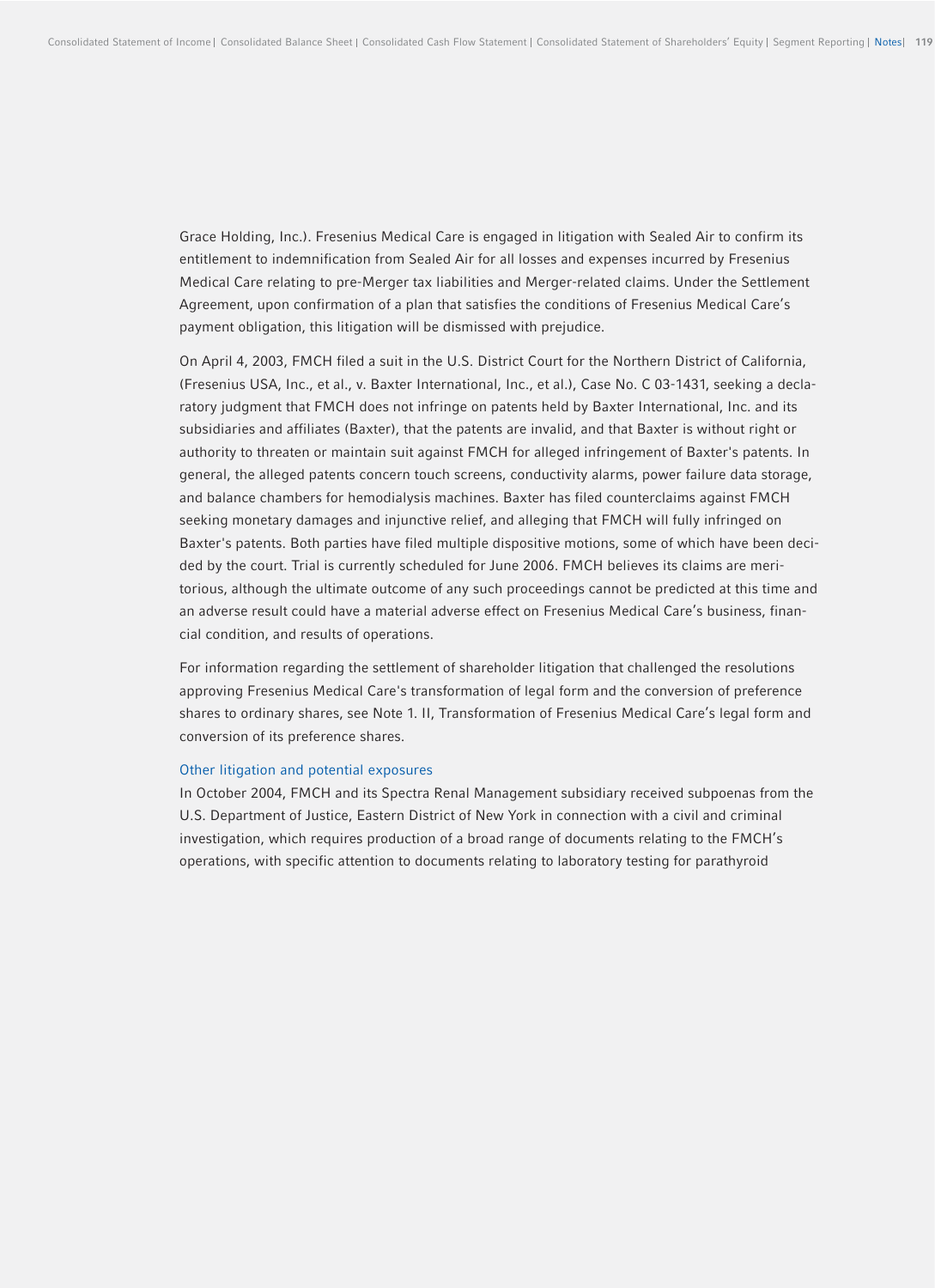hormone (PTH) levels and vitamin D therapies. Fresenius Medical Care is cooperating with the government's requests for information. While Fresenius Medical Care believes that it has complied with applicable laws relating to PTH testing and use of vitamin D therapies, an adverse determination in this investigation could have a material adverse effect on Fresenius Medical Care's business, financial condition, and results of operations.

In April 2005, FMCH received a subpoena from the U.S. Department of Justice, Eastern District of Missouri, in connection with a joint civil and criminal investigation. The subpoena requires production of a broad range of documents relating to the FMCH's operations, with specific attention to documents related to clinical quality programs, business development activities, medical director compensation and physician relations, joint ventures and anemia management programs. Fresenius Medical Care is cooperating with the government's requests for information. An adverse determination in this investigation could have a material adverse effect on Fresenius Medical Care's business, financial condition and results of operations.

### Accrued special charge of Fresenius Medical Care for legal matters

At December 31, 2001, Fresenius Medical Care recorded a pre-tax special charge to reflect anticipated expenses associated with the defense and resolution of pre-Merger tax claims, Merger-related claims, and commercial insurer claims. The costs associated with the Settlement Agreement and settlements with insurers have been charged against this accrual. While Fresenius Medical Care believes that its remaining accruals reasonably estimate its currently anticipated costs related to the continued defense and resolution of the remaining matters, no assurances can be given that its actual costs incurred will not exceed the amount of this accrual.

Furthermore, the Fresenius Group is involved in various legal disputes arising from the ordinary course of its business. Although the ultimate outcome of these legal disputes cannot be predicted, we do not expect any material adverse effects on the business, financial condition and results of operations of the Group.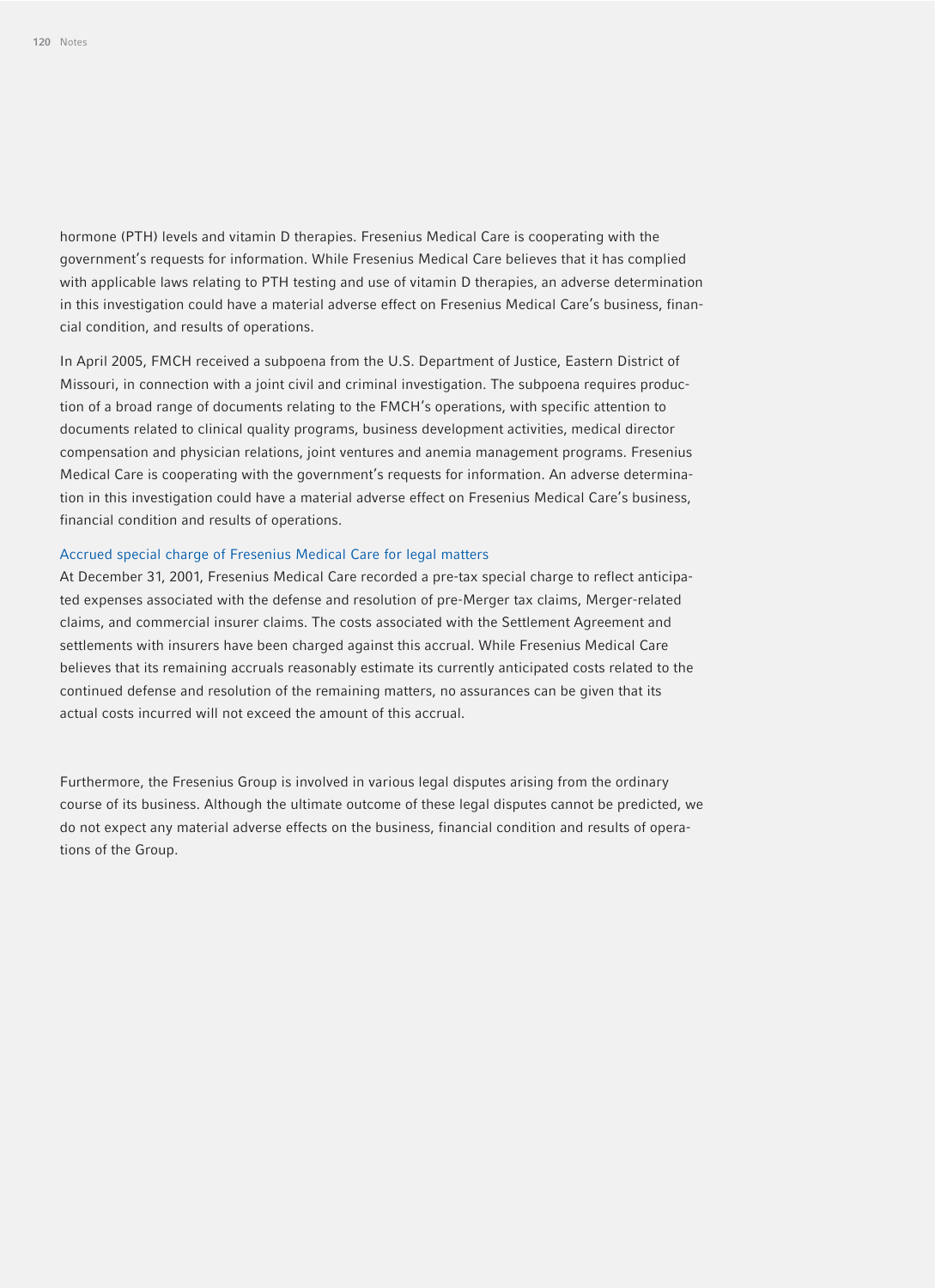### **26. FINANCIAL INSTRUMENTS**

# **Market risk**

#### I.) General

The Fresenius Group is inevitably exposed to effects related to foreign exchange fluctuations in connection with its international business activities that are denominated in various currencies. In order to finance its business operations the Fresenius Group issues bonds, trust preferred securities and commercial papers and concludes mainly long-term credit agreements and mid-term Euro Notes (Schuldscheindarlehen) with banks. Due to these financing activities +the Fresenius Group is exposed to interest risk caused by changes in variable interest rates and the risk of changes in the fair value of balance sheet items caused by changes in fixed interest rates.

In order to manage the risks of interest rate and foreign exchange rate fluctuations, the Fresenius Group enters into appropriate hedging transactions with highly rated financial institutions as authorized by the Management Board. Derivative financial instruments are not used for trading purposes.

In general, the Fresenius Group conducts its derivative financial instrument activities under the control of a single centralized department. The Fresenius Group has established guidelines derived from best practice standards in the banking industry for risk assessment procedures and supervision concerning the use of financial derivatives. These guidelines require, amongst other things a clear segregation of duties in the areas of execution, administration, accounting and controlling.

The Fresenius Group calculates benchmarks for individual exposures in order to quantify interest and foreign exchange risks. The benchmarks are derived from achievable and reasonable market rates. Depending on the individual benchmarks appropriate hedge strategies are determined and implemented as scheduled.

As of December 31, 2005 the notional amounts of Fresenius Group's foreign exchange derivatives amounted to  $\epsilon$  1.390 million and the notional amounts of interest rate derivatives amounted to € 3,386 million. In the case of interest rate derivatives it should be voted that the notional amounts generally only represent the base for contract specific computations and not necessarily the exchange of amounts by the parties. A potential risk resulting from the use of interest rate derivatives therefore cannot be measured solely on the bases of the notional amounts of the contracts.

Earnings of the Fresenius Group were not materially affected by hedge ineffectiveness in the reporting period since the critical terms of the interest and foreign exchange derivatives matched the critical terms of the underlying exposures.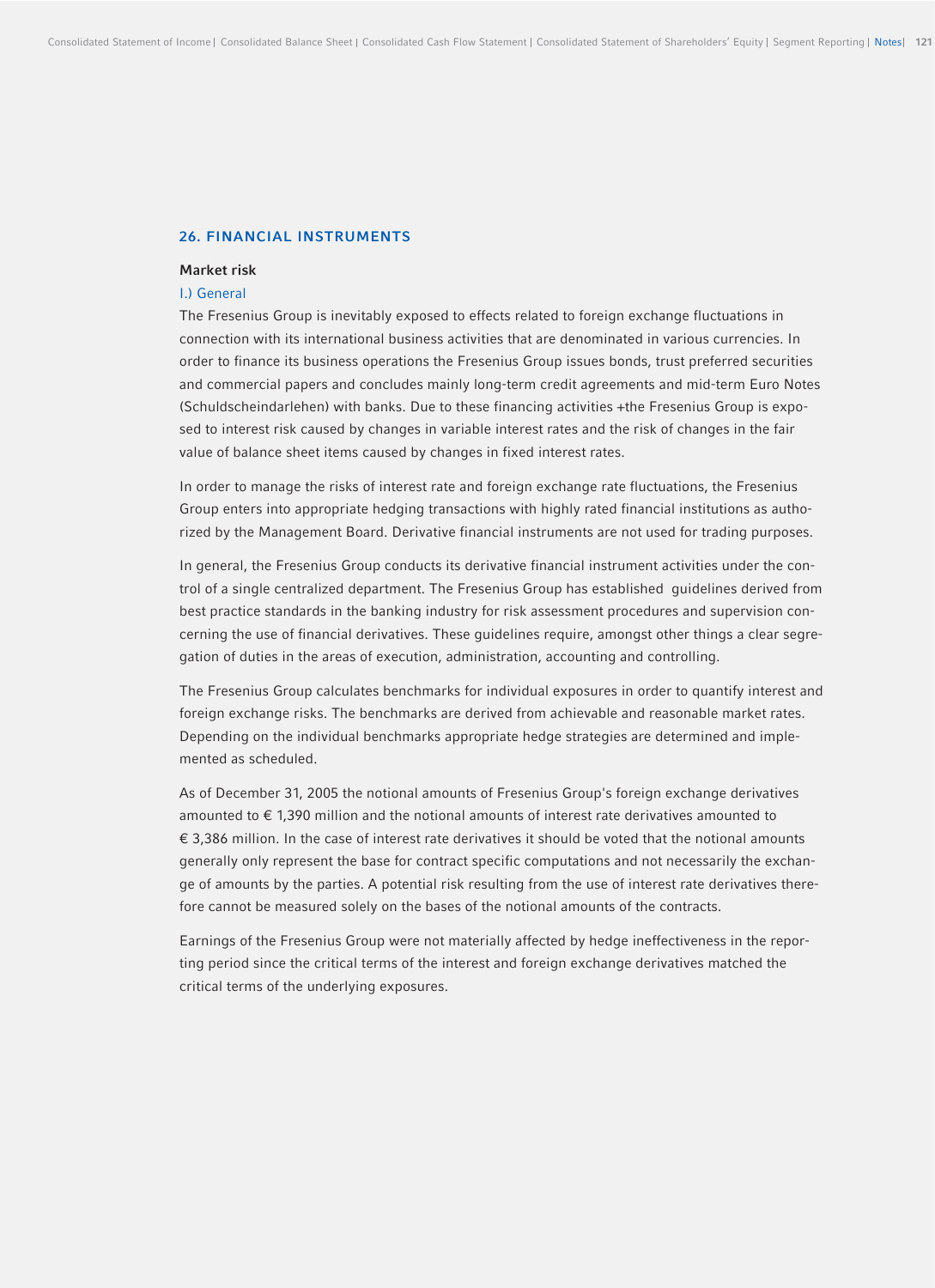## II.) Fair value of financial instruments

The following table presents the carrying amounts and fair values of the Group's financial instruments as of December 31.

|                                                        |                 | 2005       |                 | 2004       |
|--------------------------------------------------------|-----------------|------------|-----------------|------------|
| in million $\epsilon$                                  | Carrying amount | Fair value | Carrying amount | Fair value |
| Non-derivatives                                        |                 |            |                 |            |
| Assets                                                 |                 |            |                 |            |
| Cash and cash equivalents                              | 252             | 252        | 140             | 140        |
| Accounts receivable                                    | 1,871           | 1,871      | 1,528           | 1,528      |
| Liabilities                                            |                 |            |                 |            |
| Trade accounts payable (including related parties)     | 355             | 355        | 274             | 274        |
| Income taxes payable                                   | 146             | 146        | 195             | 195        |
| Long-term loans (excluding trust preferred securities, |                 |            |                 |            |
| notes and bonds)                                       | 817             | 817        | 620             | 620        |
| Short-term loans (including related parties)           | 825             | 825        | 393             | 393        |
| Trust preferred securities                             | 1,000           | 1,082      | 933             | 1,048      |
| Euro Notes                                             | 460             | 460        | 389             | 389        |
| <b>Bonds</b>                                           | 400             | 427        | 400             | 441        |
| <b>Derivatives</b>                                     |                 |            |                 |            |
| Foreign exchange contracts                             | $-3$            | $-3$       | 17              | 17         |
| thereof short-term                                     | $-2$            | $-2$       | 10              | 10         |
| Dollar interest rate hedges                            | 19              | 19         | $-34$           | $-34$      |
| thereof short-term                                     |                 |            |                 |            |
| Euro interest rate hedges                              | $-1$            | $-1$       | $-3$            | $-3$       |
| thereof short-term                                     |                 |            |                 |            |
| Other interest rate hedges                             |                 |            | $-1$            | $-1$       |
| thereof short-term                                     |                 |            |                 |            |

The carrying amounts in the table are included in the consolidated balance sheet under the indicated captions, except for derivatives, which are included in other assets or other liabilities.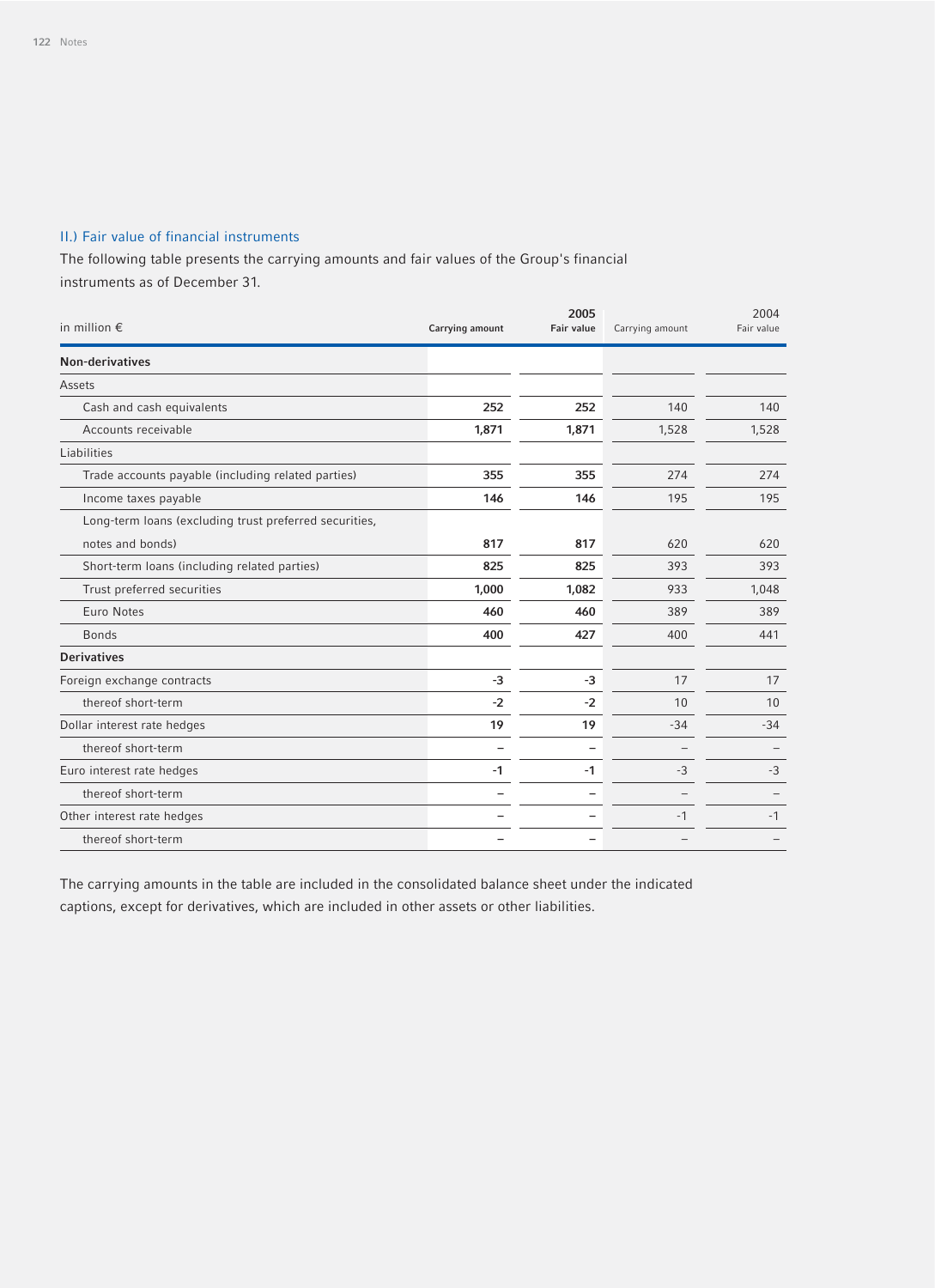#### Estimation of fair values

The significant methods and assumptions used to estimate the fair values of financial instruments are as follows:

Short-term financial instruments are valued at their carrying amounts, which are reasonable estimates of the fair value due to the relatively short period to maturity of the instruments. This approach applies to cash and cash equivalents, receivables and accounts payables including income tax payables.

Long-term bank debt of Fresenius Medical Care is valued at its carrying amount because the actual drawings under the facility carry interest on a variable basis, mainly with an interest rate fixed for three months. The interest rates reflect actual money market conditions, plus specific margins which represent company-related financial ratios as well as the entire set of terms and conditions including covenants as determined in the Fresenius Medical Care 2003 Senior Credit Agreement.

The fair value of the bonds and trust preferred securities is calculated based on market prices on the balance sheet date. The fair value of the Euro Notes (Schuldscheindarlehen) is calculated as the differential between the coupon and the market quotation at the reporting date including a company specific margin. Due to the relatively short period between reporting date and the issuance of the notes the specific margin changes since inception are deemed to be immaterial.

The fair value of financial instruments is defined as the amount including unrealized gains and losses resulting from existing contracts at which the instrument could be exchanged between willing parties. Dealer quotes are available for all material financial instruments of the Fresenius Group.

#### III.) Accounting for and reporting of non-derivative financial instruments

The carrying amounts of the non-derivative financial instruments are included in the consolidated balance sheet under their related item.

### IV.) Accounting for and reporting of derivative financial instruments (and hedge accounting)

### Foreign exchange risk management

The Fresenius Group has determined the euro as its financial reporting currency. Therefore, foreign exchange translation risks resulting from the fluctuation of exchange rates between the euro and the local currencies in which the financial statements of the foreign subsidiaries are maintained, have an impact on results of operations and financial position reported in the consolidated financial statements.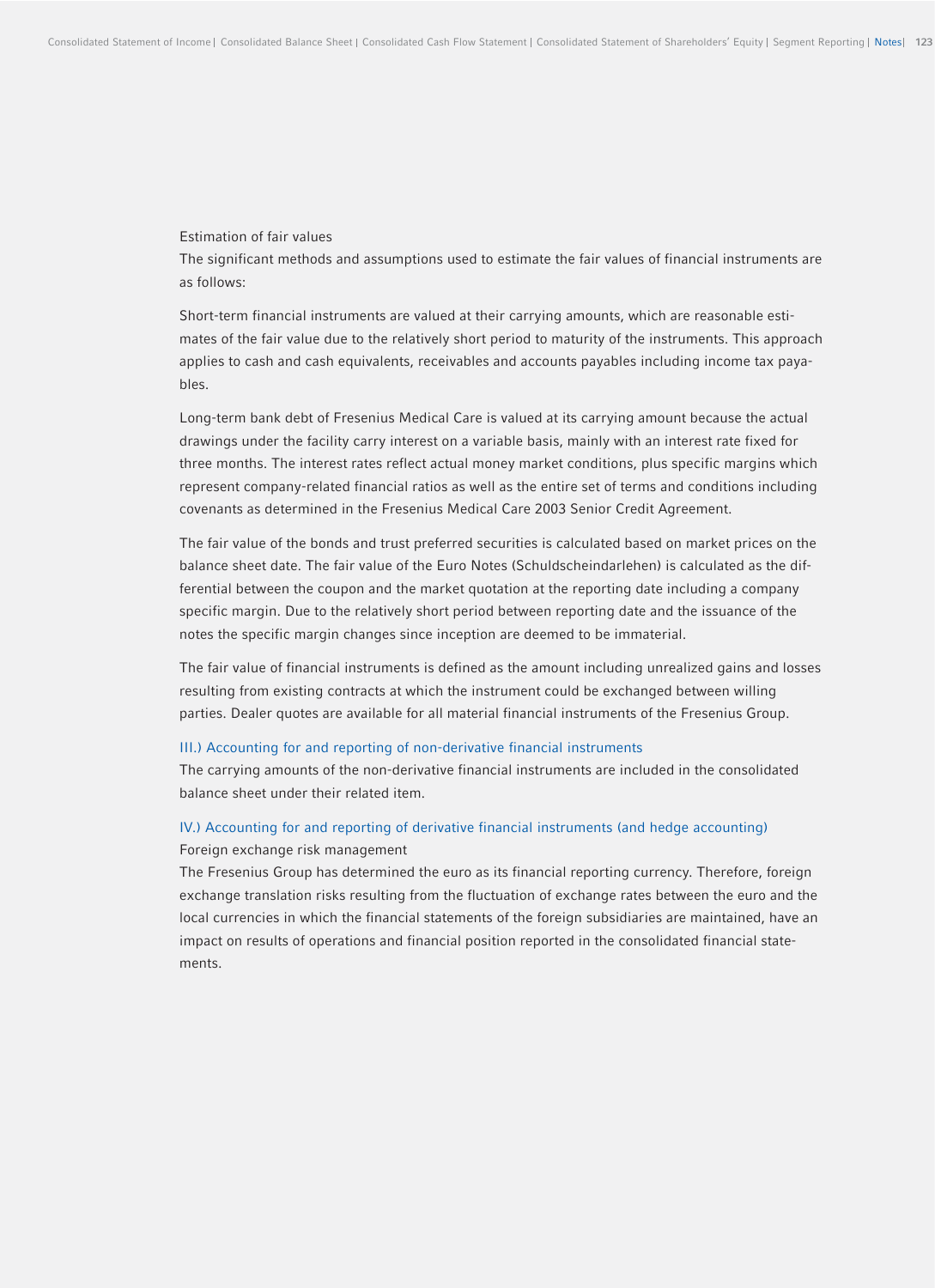The Fresenius Group's foreign exchange transaction risks mainly relate to transactions such as sales and purchases as well as project business denominated in foreign currency. Particularly products manufactured by Fresenius Group entities are denominated in the local currency of the respective manufacturer and are delivered worldwide to various Fresenius Group entities. These intragroup sales are denominated mainly in euro, US dollar and yen. Group companies are therefore exposed to changes of the foreign exchange rates between the invoicing currencies and the local currencies in which they conduct their businesses. For the purpose of hedging these existing and foreseeable foreign exchange transaction risks the Fresenius Group enters into foreign exchange forward contracts and, on a small scale, foreign exchange options. Foreign exchange forward contracts and options are not used for purposes other than hedging foreign exchange exposures. As at December 31, 2005, the Fresenius Group has no foreign exchange options.

In connection with intercompany loans in foreign currency the Fresenius Group normally uses foreign exchange swaps thus assuring that no foreign exchange risks arise from those loans.

The hedge-effective portion of changes in the fair value of foreign exchange forward contracts that are designated and qualified as cash flow hedges are reported in accumulated other comprehensive income (loss). These amounts are subsequently reclassified into earnings as a component of cost of goods sold, of selling, general and administrative expenses or as interest income or expenses in the same period in which the hedged transaction affects earnings.

### **Recognized in equity**

|                        |                    | Cash flow hedges<br>of forecasted<br>product purchases |                                        | company financing transaction | Cash flow hedges<br>associated with foreign<br>currency denominated inter- |
|------------------------|--------------------|--------------------------------------------------------|----------------------------------------|-------------------------------|----------------------------------------------------------------------------|
|                        | Balance sheet date | in million $\epsilon$                                  | affecting<br>net income<br>probably in | in million $\epsilon$         | affecting<br>net income<br>probably in                                     |
| Income/loss before tax | December 31, 2005  | $-6.7$                                                 | 2006-2009                              |                               |                                                                            |
|                        | December 31, 2004  | 1.8                                                    | 2005-2006                              | $-0.9$                        | 2005-2006                                                                  |
| Income/loss after tax  | December 31, 2005  | $-5.0$                                                 | 2006-2009                              |                               |                                                                            |
|                        | December 31, 2004  | $-1.4$                                                 | 2005-2006                              | $-0.5$                        | 2005-2006                                                                  |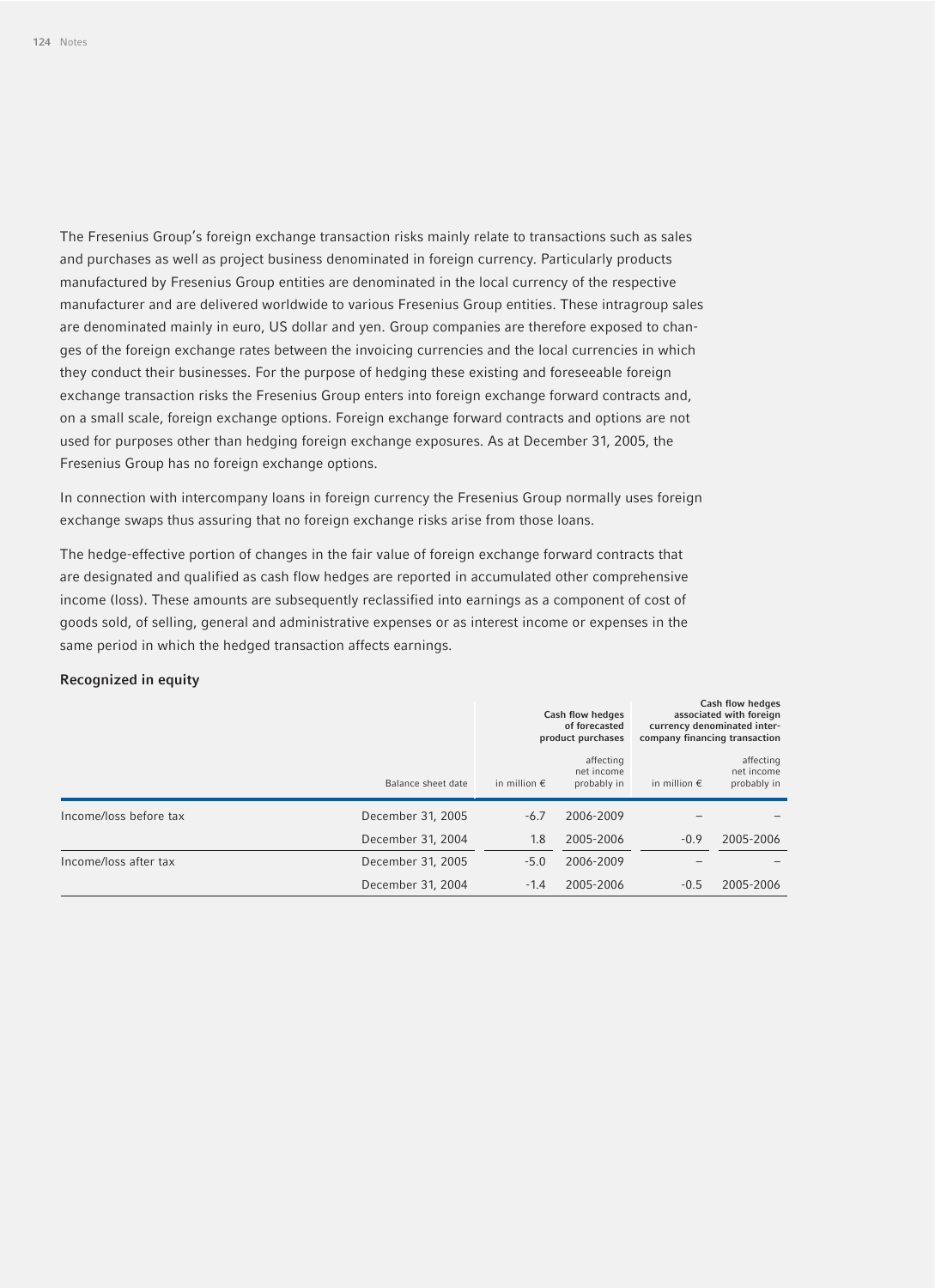#### **Recognized in the consolidated statement of income**

|                        |             | Cash flow hedges<br>of forecasted<br>product purchases | Cash flow hedges<br>associated with foreign<br>currency denominated inter-<br>company financing transaction |
|------------------------|-------------|--------------------------------------------------------|-------------------------------------------------------------------------------------------------------------|
|                        | Fiscal year | in million $\epsilon$                                  | in million $\epsilon$                                                                                       |
| Income/loss before tax | 2005        | 0.7                                                    |                                                                                                             |
|                        | 2004        | $-0.8$                                                 |                                                                                                             |
| Income/loss after tax  | 2005        | 0.6                                                    |                                                                                                             |
|                        | 2004        | $-0.6$                                                 |                                                                                                             |

The after tax losses of € 18 million deferred in accumulated other comprehensive income (loss) at December 31, 2004 had a low negative currency impact of €2 million.

As of December 31, 2005, the notional volume and fair value of foreign exchange contracts relating to foreign currency intercompany loans amounted to  $\epsilon$  943 million and  $\epsilon$  4 million, respectively. Hedge accounting is not applied to these foreign exchange contracts. Accordingly, the foreign exchange contracts are recognized as assets and liabilities and changes in fair values are recognized against earnings.

As of December 31, 2005 the notional amounts of foreign exchange forward contracts in place to hedge risks from operational business totalled € 447 million with a fair value of € -7 million.

As of December 31, 2005, the Fresenius Group was party to foreign exchange contracts with a maximum maturity of 42 months.

#### Interest rate risk management

The Fresenius Group's interest rate risks mainly arise from money market and capital market transactions of the subgroup parent company in connection with the financing of the business segments Fresenius ProServe, Fresenius Kabi and the subgroup Fresenius Medical Care. Interest rate hedging transactions are therefore primarily concluded by Fresenius AG and FMC-AG & Co. KGaA.

The Fresenius Group enters into interest rate swaps and, on a small scale, into interest rate options in order to hedge against interest rate exposures arising from short-term and long-term borrowings and accounts receivable securitization programs at variable rates by swapping them into fixed rates and to hedge against fluctuations in market interest rates by swapping fixed interest rates against variable interest rates. In conjunction with interest rate swaps, the Fresenius Group agrees with other parties to exchange, at specified intervals, the difference between fixed-rate and floating-rate interest amounts calculated by reference to an agreed notional amount.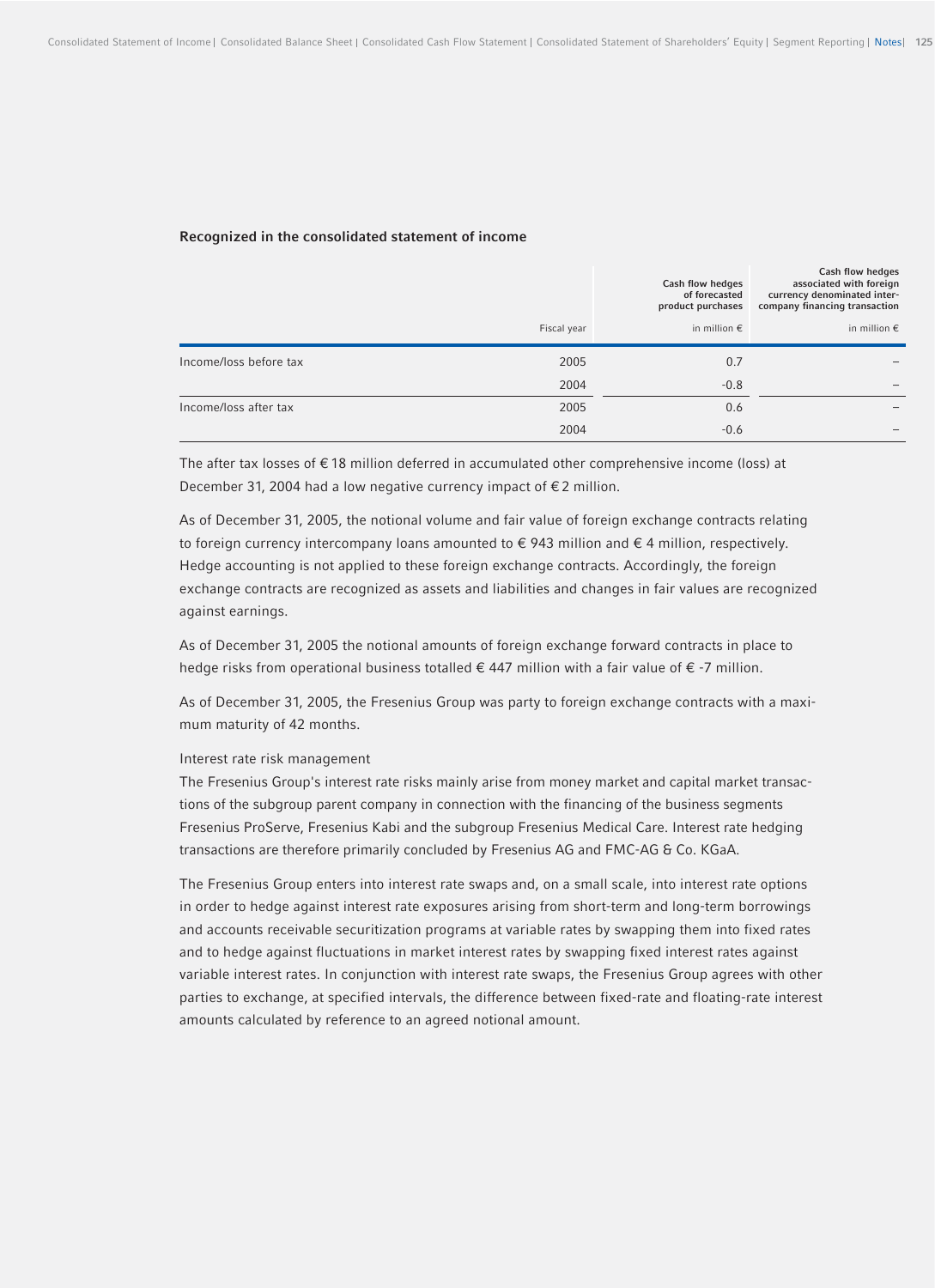### Cash Flow Hedge

The Fresenius Group enters into interest rate swaps that are designated as cash flow hedges effectively converting certain variable interest rate payments, resulting from existing revolving loans, Euro Notes (Schuldscheindarlehen) and an accounts receivable facility mainly denominated in US dollar or euro, into fixed interest rate payments. The US dollar interest rate swaps with a notional volume of US\$ 800 million bear an average interest rate of 5.26% and expire at various dates between 2006 and 2009, while the Euro interest rate swaps with a notional volume of € 222 million bear an average interest rate of 3.17% and expire at various dates between 2007 and 2009.

In conjunction with the proposed acquisition of Renal Care Group, Inc. and the forecasted variable rate based interest payments for its financing, Fresenius Medical Care has entered into forward starting interest rate swaps in the notional amount of US\$ 2,465 million. These instruments, designated as cash flow hedges, effectively convert forecasted variable rate based interest payments into fixed rate based interest payments with an average fixed rate of 4.32% plus an applicable margin. These swaps are denominated in US dollars and expire at various dates between 2008 and 2012.

At December 31, 2005, after-tax gains of € 18.8 million (pre-tax € 30.6 million) were recognized in accumulated other comprehensive income (loss). At December 31, 2004, the equivalent amounts were € 18.8 million and € 31.1 million. Interest payable and interest receivable under the swap agreements are accrued or deferred as appropriate and recorded as an adjustment to the interest expense at each reporting date.

### Fair Value Hedge

Fresenius Medical Care entered into US dollar interest rate swaps designated as fair value hedges to hedge the risk of changes in the fair value of parts of its fixed interest borrowings. These interest rate swaps effectively convert the fixed interest payments on Fresenius Medical Care Capital Trust II trust preferred securities denominated in US dollars into variable interest rate payments. Since the critical terms of the interest rate swap agreements are identical to the terms of Fresenius Medical Care Capital Trust II trust preferred securities, the hedging relationship is highly effective and no ineffectiveness is recognized in earnings. The interest rate swaps are reported at fair value in the balance sheet. The reported amount of the hedged portion of fixed rate trust preferred securities includes an adjustment representing the change in fair value attributable to the interest rate risk being hedged. Changes in the fair value of interest rate swap contracts and trust preferred securities offset each other in the income statement. At December 31, 2005, the notional volume of these swaps at Fresenius Medical Care was US\$ 450 million (€ 381 million).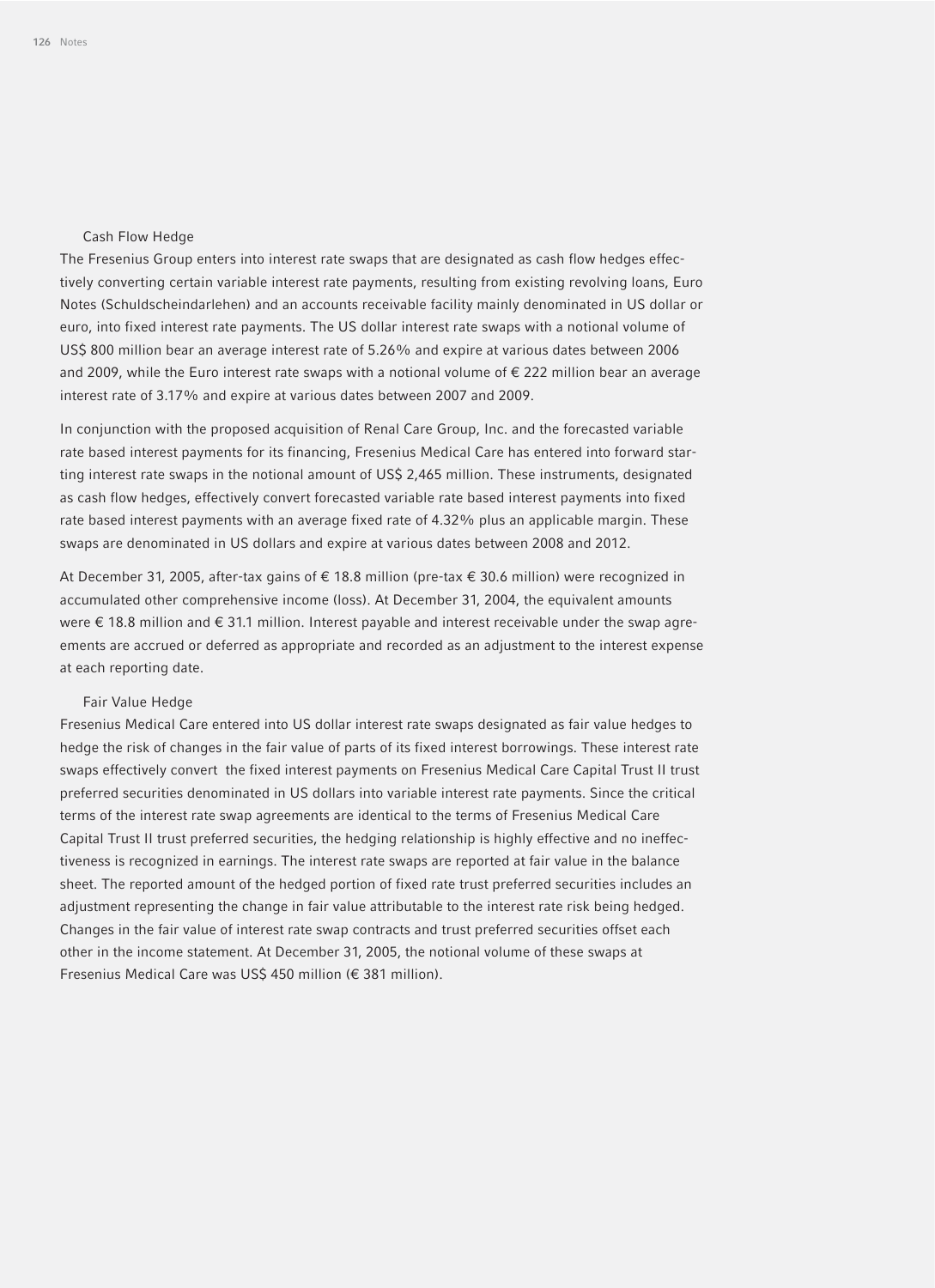### **Credit risk**

The Fresenius Group is exposed to potential losses in the event of non-performance by counterparties to financial instruments but does not expect any counterparties to fail to meet their obligations. The current credit exposure of derivatives is represented by the fair value of contracts with a positive fair value at the reporting date.

# **27. SUPPLEMENTARY INFORMATION ON CASH FLOW STATEMENT**

The cash flow statements of the Fresenius Group for the fiscal years 2005 and 2004 are shown on pages 40 to 41.

Cash funds reported in the cash flow statement comprise all cash and cash equivalent items reported in the balance sheet (i.e. cash in hand, cheques, central bank balances, securities and cash at bank) which are readily convertible within three months and are subject to insignificant risk of changes in value.

The following summaries provide additional information with regard to the consolidated cash flow statement:

| in million $\epsilon$ | 2005 | 2004 |
|-----------------------|------|------|
| Interest paid         | 208  | 228  |
| Income taxes paid     | 360  | 180  |

The increase in income taxes paid refers mainly to taxes in an amount of US\$ 119 million (€ 96 million) paid by Fresenius Medical Care.

| in million $\epsilon$                         | 2005   | 2004     |
|-----------------------------------------------|--------|----------|
| Assets acquired                               | 2,697  | 137      |
| Liabilities assumed                           | $-605$ | $-11$    |
| Minority interest                             | $-60$  | $\Omega$ |
| Notes assumed in connection with acquisitions | $-193$ | $-13$    |
| Cash paid                                     | 1,839  | 113      |
| Cash acquired                                 | $-231$ | $-13$    |
| Cash paid for acquisitions, net               | 1,608  | 100      |

Cash paid for net-acquisitions includes proceeds from divestitures. In 2005 there were  $\epsilon$  2 million divestitures (2004: € 10 million).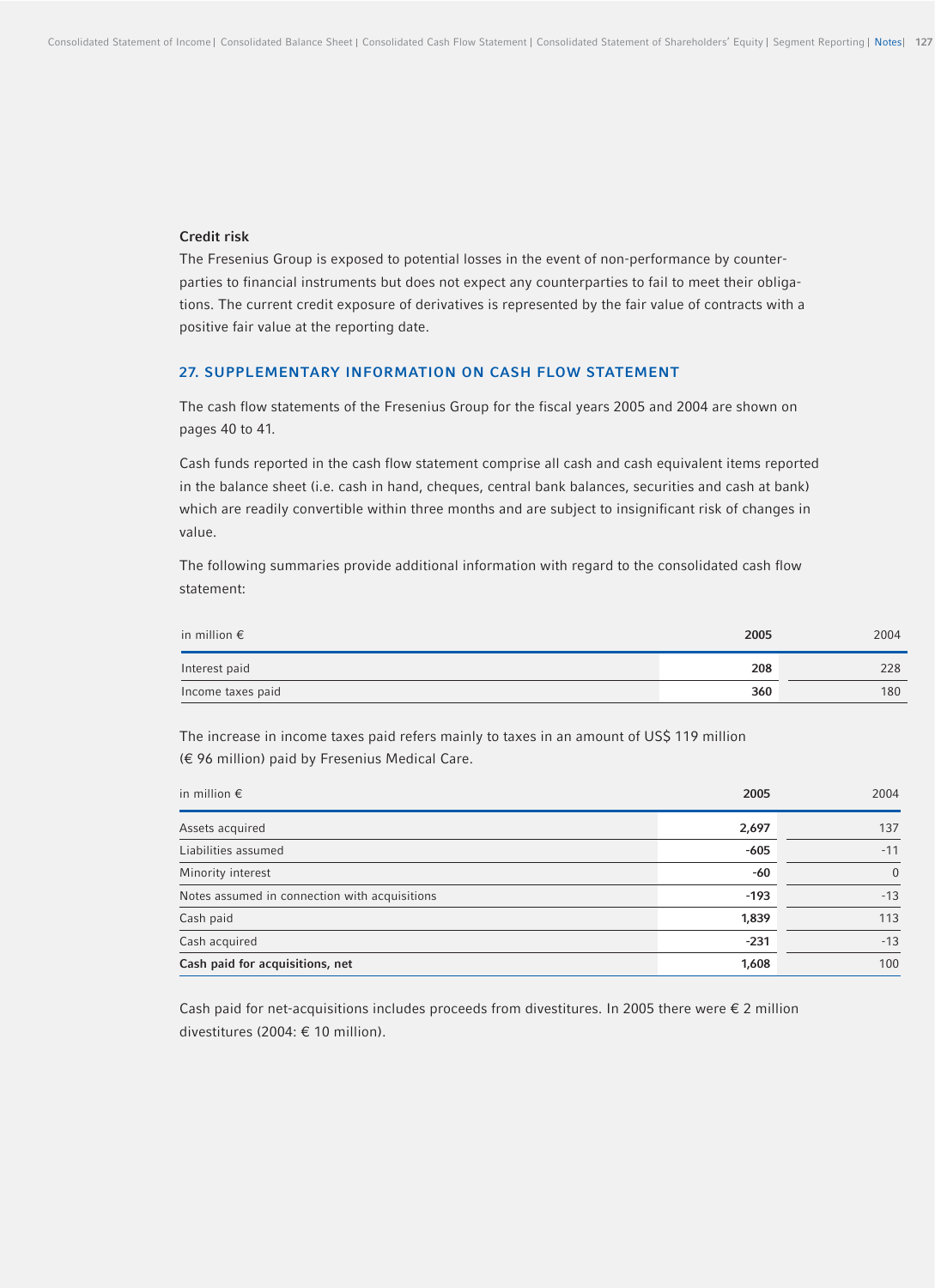### **28. NOTES ON SEGMENT REPORTING**

#### **General**

The segment reporting tables shown on pages 44 to 47 of this annual report are an integral part of the Notes.

The Fresenius Group has identified the business segments Fresenius Medical Care, Fresenius Kabi and Fresenius ProServe which corresponds to the internal organizational and reporting structures (Management Approach) at December 31, 2005.

The definition of key data disclosed in conjunction with segment reporting correspond to the definition of key data of the internal reporting system in place across the Fresenius Group. Internal and external reporting and accounting correspond to each other; the same key data and definitions are used.

Sales and proceeds between the segments are indicative of the actual sales and proceeds agreed with third parties. Administrative services are billed in accordance with service level agreements.

The business segments were identified in accordance with IAS 14 (Segment Reporting), which defines the segment reporting requirements in annual financial statements and interim reports with regard to the operating business, product and service businesses and regions. The business segments of the Fresenius Group are as follows:

Fresenius Medical Care is the world's leading provider of dialysis products and dialysis care for the life-saving treatment of patients with chronic kidney failure. Fresenius Medical Care treats about 131,450 patients in its own dialysis clinics.

Fresenius Kabi is Europe's leading company in the field of infusion therapy and clinical nutrition with subsidiaries and distributors worldwide. Fresenius Kabi's products are used in hospitals as well as in out-patient medical care. Within the scope of this care chain, the company offers products for fluid and blood volume replacement, generic intravenously administered drugs, parenteral and enteral nutrition products and medical devices. Fresenius Kabi is also a leading provider of transfusion technology products in Europe.

Fresenius ProServe focuses on hospital operations as well as on engineering and services for hospitals, health care facilities and the pharmaceutical industry.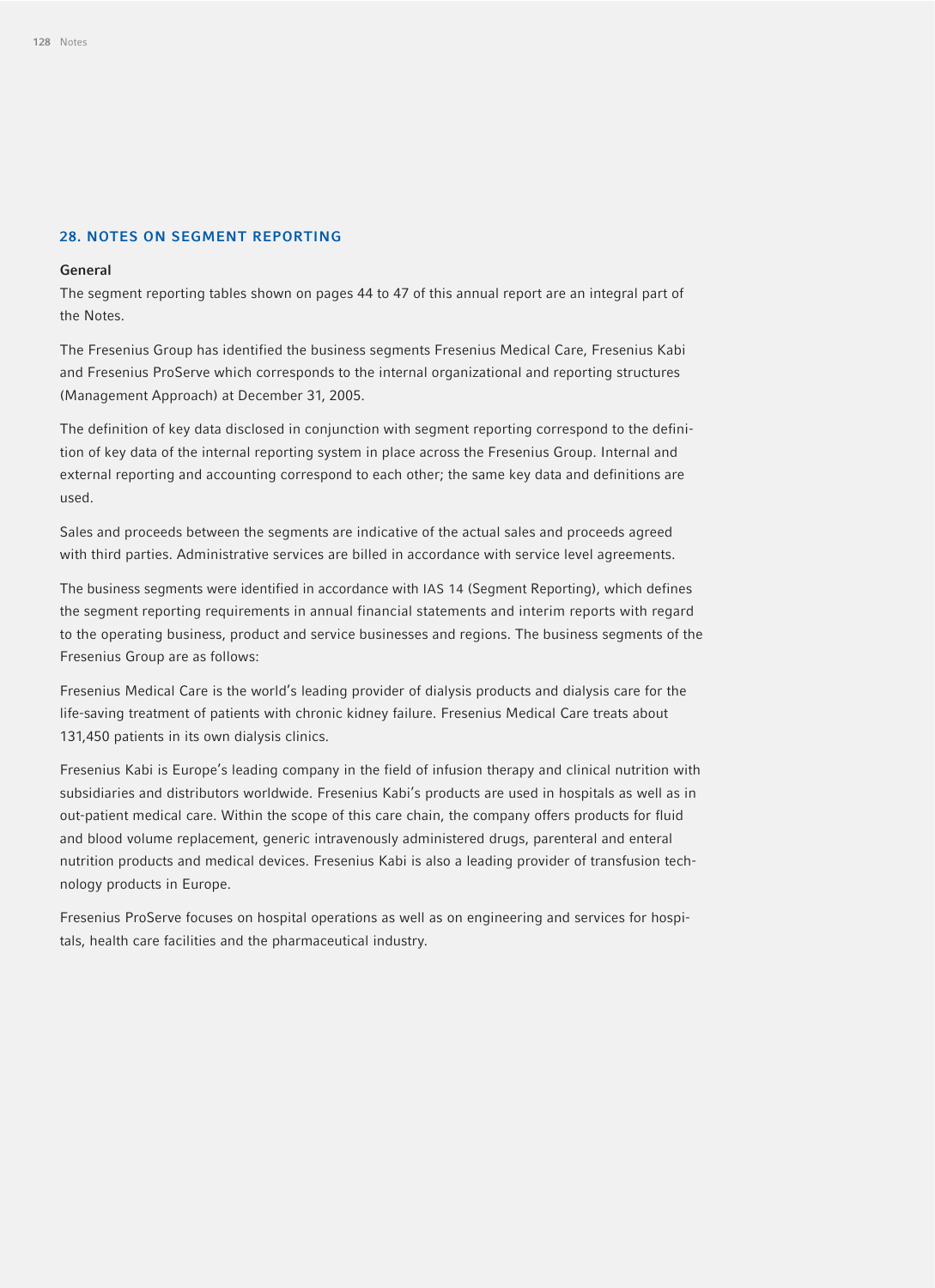With the exception of ROOA, the key data at the balance sheet date include, within the ProServe seqment, the figures for HELIOS Kliniken GmbH, Fulda, Germany, which was acquired in December 2005.

The segment Corporate/Other mainly comprises the holding functions of Fresenius AG as well as Fresenius Netcare GmbH, which provides services in the field of information technology as well as Fresenius Biotech, which does not fulfill the characteristics of a reportable segment. In addition, the segment Corporate/Other includes intersegment consolidation adjustments.

Segment reporting by region takes account of geographical factors and the similarity of markets in terms of opportunities and risks. The allocation to a particular region is based on the domicile of the customers.

### **Notes on the business segments**

The key figures used by the Management Board to assess segment performance, have been selected in such a way that they include all items of income and expenses which fall under the area of responsibility of the business segments. The Management Board is convinced that the most suitable performance indicator is the operating income (EBIT). The Management Board believes that, in addition to the operating income, the figure for earnings before interest, taxes and depreciation/amortization (EBITDA) can also help investors to assess the ability of the Fresenius Group to generate cash flows and to meet its financial obligations. The EBITDA figure is also the basis for assessing Fresenius Medical Care's compliance with the terms of the 2003 Senior Credit Agreement and trust preferred securities credit agreement with the European Investment Bank and that of Fresenius AG in conjunction with the 2003 Eurobond.

Depreciation and amortization is presented for the intangible assets with definite useful lives and property, plant and equipment of the respective business segment as well as impairment losses on goodwill.

Net interest comprises interest and other similar expenses and income.

Net income is defined as earnings after income taxes and minority interest.

The operating cash flow comprises net income, minority interest, depreciation and amortization and the change in working capital.

The cash flow before acquisitions and dividends is the operating cash flow less net capital expenditure.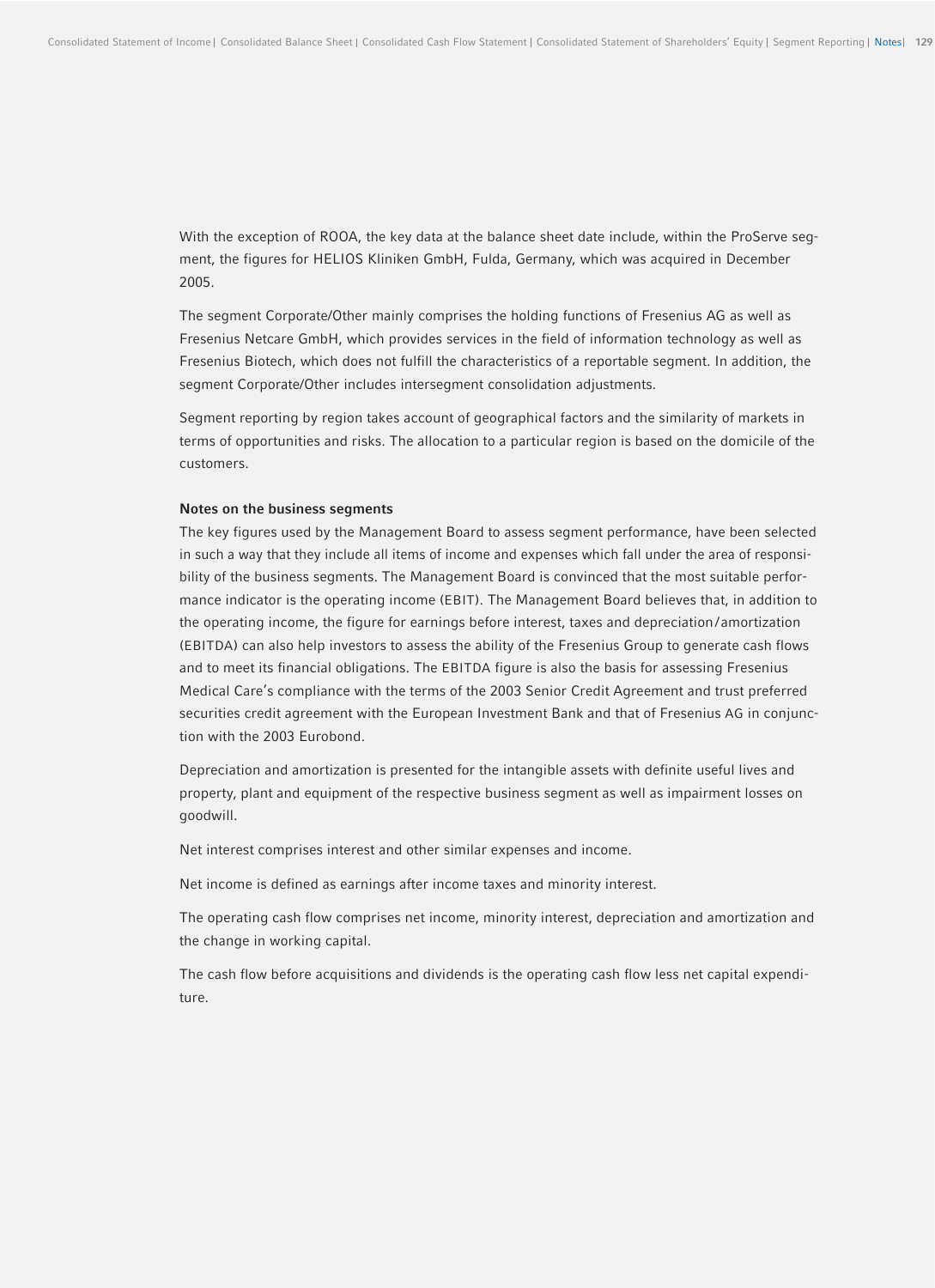Debt comprises bank loans, bonds, trust preferred securities, capital lease obligations, liabilities relating to outstanding acquisitions as well as intercompany liabilities.

Capital expenditure includes additions to intangible assets and property, plant and equipment.

Acquisitions refer to both the purchase of shares in legally-independent companies, and the acquisition of business divisions. The key figures presented with regard to acquisitions present the contractual purchase prices comprising amounts paid in cash, debts assumed and the issuance of shares, whereas for the purposes of the cash flow statement, only cash purchase price components less acquired cash and cash equivalents are reported.

The EBITDA margin is calculated as a ratio of EBITDA to sales.

The EBIT margin is calculated as a ratio of EBIT to sales.

The return on operating assets (ROOA) is defined as the ratio of EBIT to average operating assets. Operating assets are defined as total assets (excluded deferred tax assets) less trade accounts payable and advance payments from customers.

In addition, the key indicator "Depreciation and amortization as a percentage of sales" is also disclosed.

#### **Reconciliation of key figures to consolidated earnings**

| in million $\epsilon$                                    | 2005   | 2004           |
|----------------------------------------------------------|--------|----------------|
| Total EBITDA of reporting segments                       | 1,319  | 1,176          |
| Depreciation and amortization                            | $-325$ | $-313$         |
| Impairment                                               | 0      | $-4$           |
| General corporate expenses Corporate/Other               | $-27$  | $-11$          |
| Interest expenses                                        | $-223$ | $-225$         |
| Interest income                                          | 20     | 15             |
| Total earnings before income taxes and minority interest | 764    | 638            |
| Total EBIT of reporting segments                         | 1,004  | 876            |
| General corporate expenses Corporate/Other               | $-37$  | $-28$          |
| Interest expenses                                        | $-223$ | $-225$         |
| Interest income                                          | 20     | 15             |
| Total earnings before income taxes and minority interest | 764    | 638            |
| Depreciation and amortization of reporting segments      | 315    | 300            |
| Depreciation and amortization Corporate/Other            | 10     | 13             |
| Impairment Corporate/Other                               | 0      | $\overline{4}$ |
| <b>Total depreciation and amortization</b>               | 325    | 317            |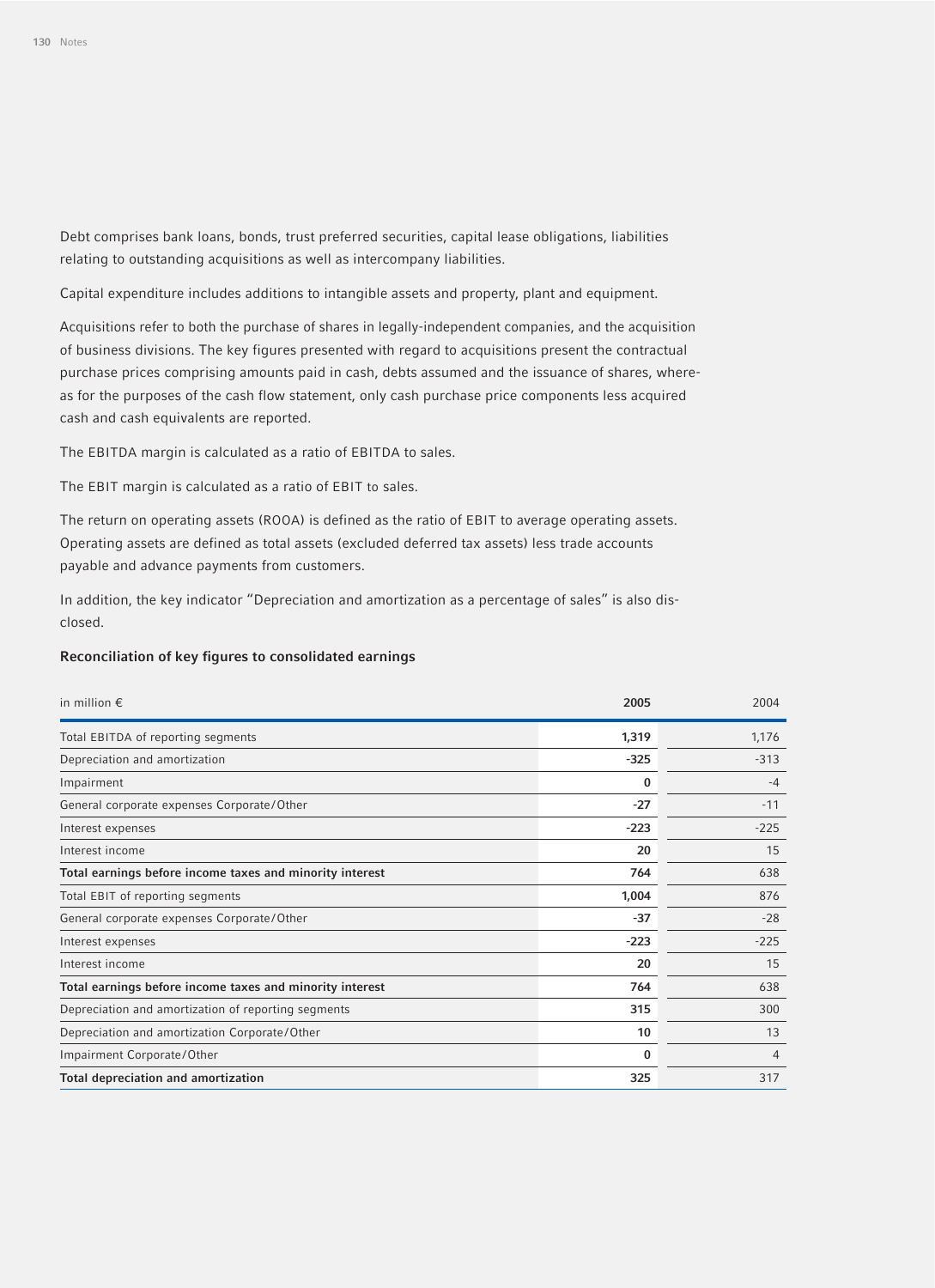### **Reconciliation of net debt**

| in milion $\epsilon$                                                | December 31, 2005 | December 31, 2004 |
|---------------------------------------------------------------------|-------------------|-------------------|
| Short-term borrowings                                               | 824               | 391               |
| Short-term liabilities and loans from related parties               |                   | $\overline{2}$    |
| Current portion of long-term debt and capital lease obligations     | 222               | 190               |
| Long-term debt and liabilities from capital lease obligations,      |                   |                   |
| less current portion                                                | 1,455             | 1,219             |
| Trust preferred securities of Fresenius Medical Care Capital Trusts | 1,000             | 933               |
| Debt                                                                | 3,502             | 2,735             |
| less cash and cash equivalents                                      | 252               | 140               |
| Net debt                                                            | 3,250             | 2.595             |

### **Non-current assets by geographical region**

| in million $\epsilon$      | December 31, 2005 | December 31, 2004 |
|----------------------------|-------------------|-------------------|
| Germany                    | 2,175             | 829               |
| Europe (excluding Germany) | 1,600             | 974               |
| North America              | 3,692             | 3,125             |
| Asia-Pacific               | 166               | 210               |
| Latin America              | 265               | 131               |
| Africa                     | 33                | 29                |
| Total non-current assets*  | 7,931             | 5,298             |

\*The aggregate amount of net non-current assets is the sum of non-current assets less deferred tax assets and derivative financial instruments.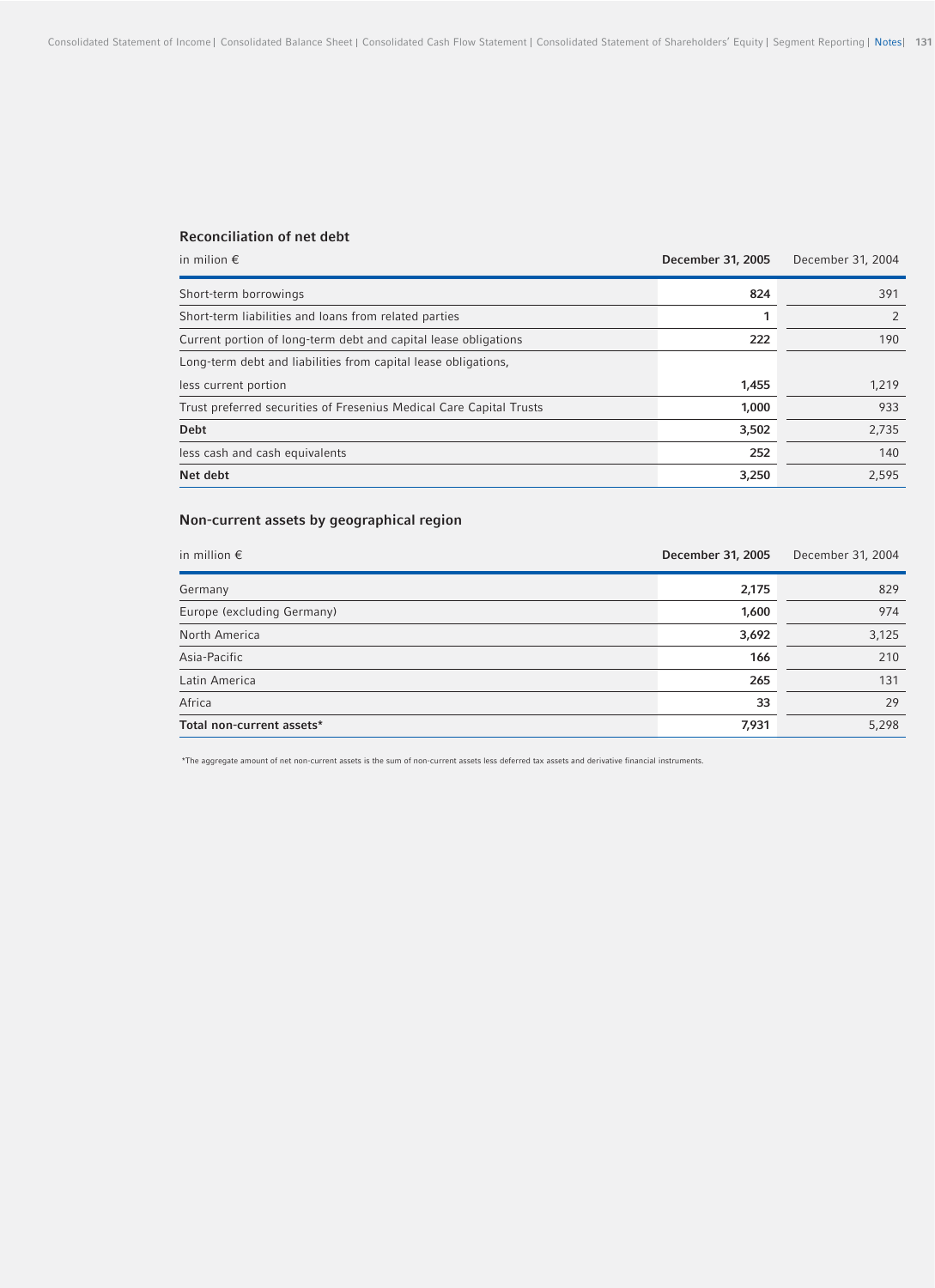### **29. STOCK OPTIONS**

#### **Fresenius AG stock option plans**

On December 31, 2005, Fresenius AG has two stock option plans in place. Besides the stock option based program of 1998, the currently active plan from the year 2003 is based on convertible bonds. The latter is currently the only plan under which options in the form of convertible bonds are granted.

Under the 2003 plan, convertible bonds with a principal of up to  $\epsilon$  4.6 million may be issued to the members of the Management Board, to members of the management of affiliated companies, to employees of the company and to employees of its affiliated companies representing grants for up to 900,000 bearer ordinary shares and up to 900,000 non-voting bearer preference shares. Members of the Management Board and employees of FMC-AG & Co. KGaA and its affiliated companies which are only affiliated with the company through FMC-AG & Co. KGaA are excluded. Members of the Management Board of Fresenius AG are entitled, in total, up to 400,000 convertible bonds given the right to subscribe up to 200,000 bearer ordinary shares and the same number of non-voting bearer preference shares. Employees are entitled, in total, up to 1,400,000 convertible bonds given the right to subscribe up to 700,000 bearer ordinary shares and the same number of non-voting bearer preference shares.

The convertible bonds have a par value of  $\epsilon$  2.56 and bear interest at a rate of 5.5%. Except for the members of the Management Board, eligible employees may purchase the bonds by issuing a nonrecourse note with terms corresponding to the terms of the bond. Fresenius AG has the right to offset its obligation on a bond against the employee's obligation on the related note; therefore, the convertible bond obligations and employee note receivables represent stock options issued by Fresenius AG and are not reflected in the consolidated financial statements. The options expire in ten years and one third of them can be exercised beginning after two, three or four years. Bonds issued to members of the Management Board, to members of the management of affiliated companies, to employees of the company and to employees of its affiliated companies who did not issue a note to the Company are recognized as a liability on Fresenius Group's consolidated balance sheet.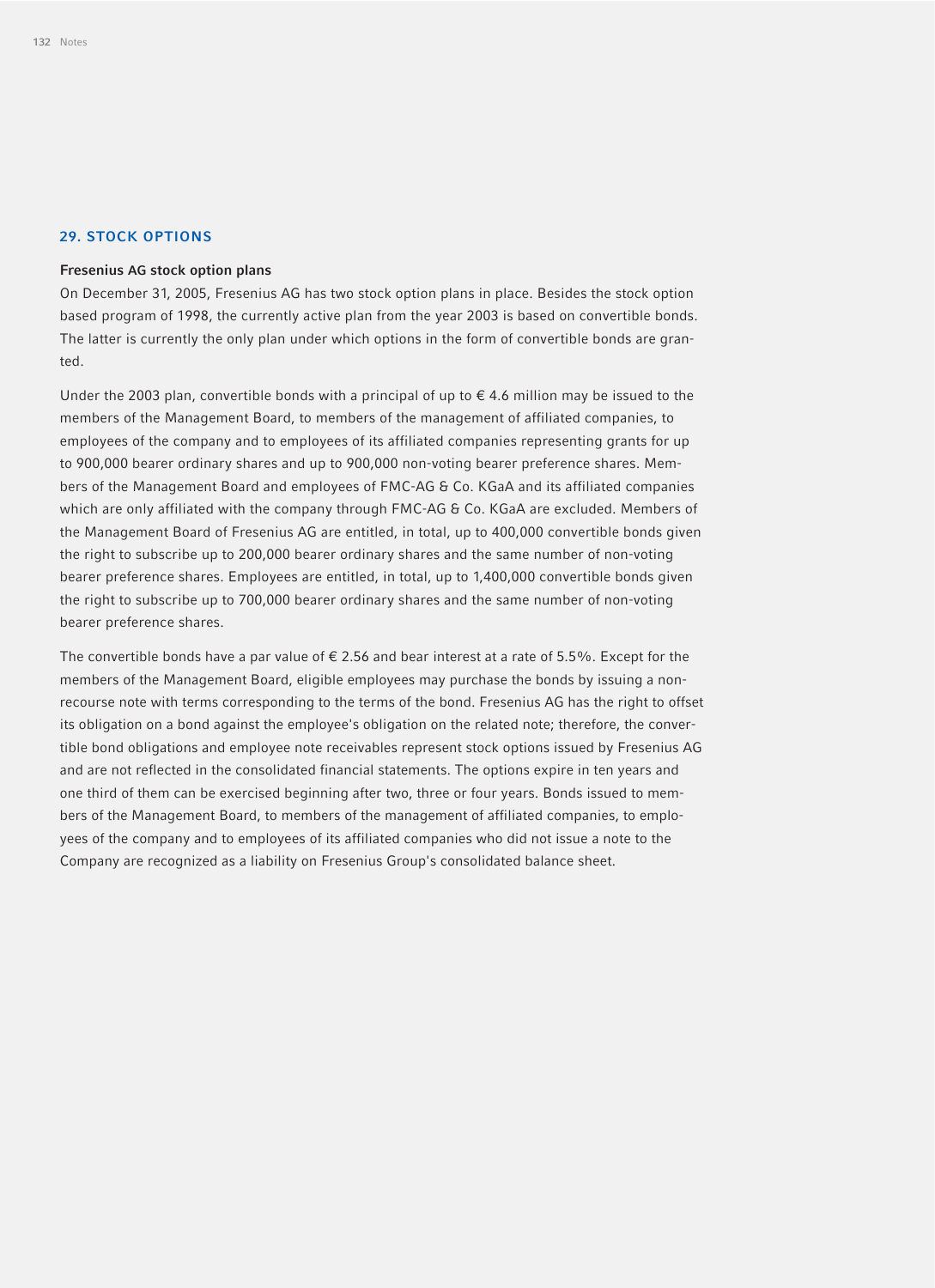Upon issuance of the option, the employees have the right to choose options with or without a stock price target. The conversion price of options subject to a stock price target becomes the stock exchange quoted price of the ordinary or preference shares upon the first time the stock exchange quoted price exceeds the Initial Value by at least 25%. The Initial Value is the joint average stock exchange price of bearer ordinary shares and non-voting bearer preference shares during the last 30 trading days prior to the date of grant. The conversion price of options without a stock price target is the Initial Value. In the case of options not subject to a stock price target, the number of convertible bonds awarded to the eligible employee would be 15% less than if the employee elected options subject to the stock price target. Each option entitles the holder thereof, upon payment of the respective conversion price, to acquire one ordinary or one preference share. Up to 20% of the total amount available for the issuance of awards under the Fresenius AG 2003 Stock Option Plan may be issued each year. At December 31, 2005, 767,324 stock options were outstanding, thereof 47,236 which are exercisable.

During 1998, Fresenius AG adopted a stock incentive plan (Fresenius AG 1998 Stock Option Plan) for Fresenius AG's key management and executive employees. This stock incentive plan was replaced by the Fresenius AG 2003 plan and no options have been granted since 2003. Under this plan eligible employees had the right to acquire ordinary and preference shares of Fresenius AG. Options granted under this plan have a ten-year term, and one third of them vest on each of the second, third and fourth anniversaries of the award date. One ordinary or one preference share can be acquired for each option. At December 31, 2005, 763,266 stock options were outstanding, thereof 676,724 which are exercisable.

Due to the capital increase completed in December 2005 which involved the granting of subscription rights to stockholders the exercise prices under the 1998 plan and, for the past, the conversion prices of the 2003 plan will be reduced in line with the provisions of both stock option plans. The amount of reduction corresponds to an amount calculated on the basis of the average price of the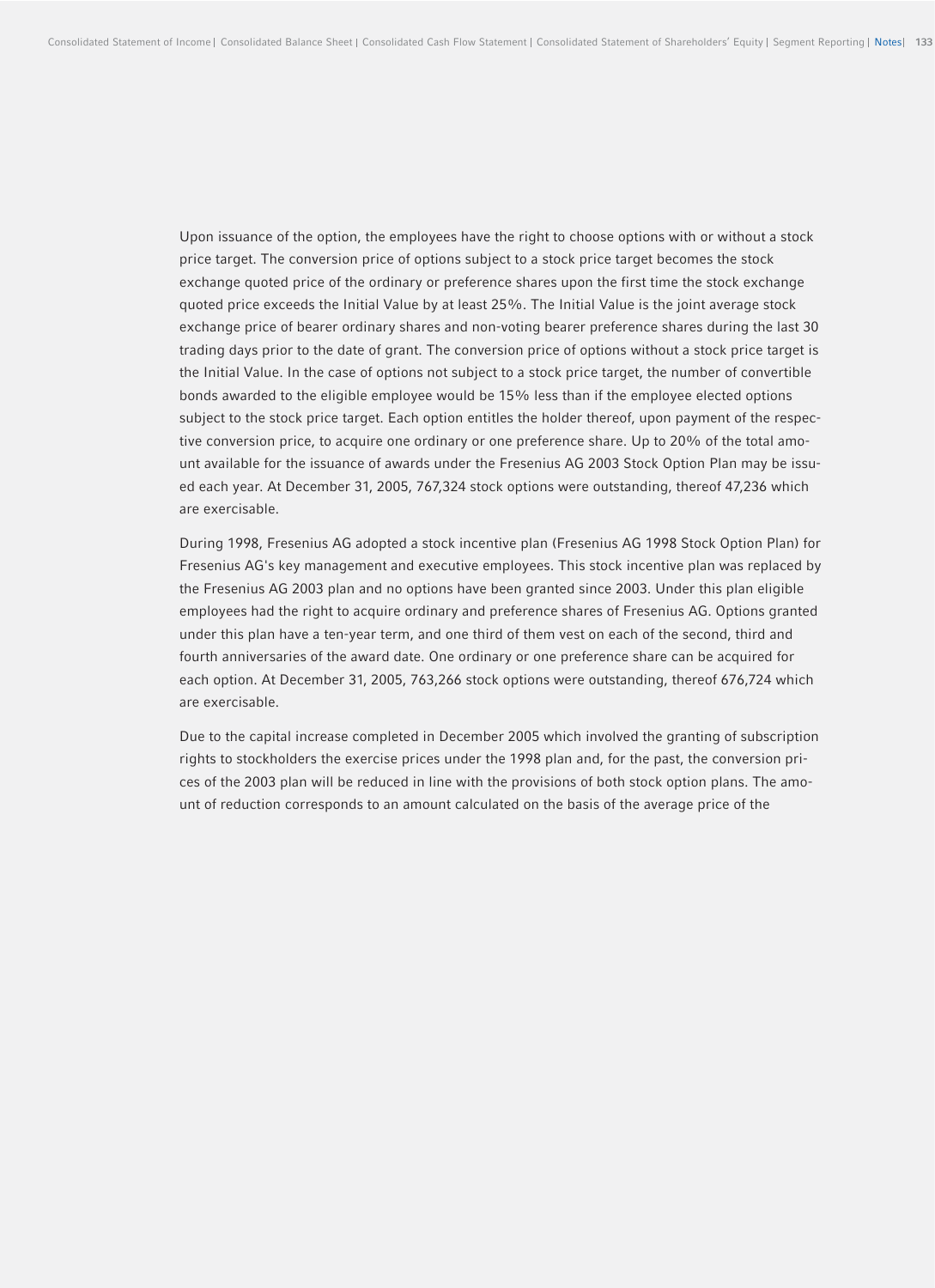stockholders' subscription right during their entire trading period on the Frankfurt Stock Exchange rounded to the nearest full € 0,05. For ordinary shares, this means a reduction of the exercise or conversion price of  $\epsilon$ 1.90 and one of  $\epsilon$  2.05 for preference shares.

Stock option transactions are summarized as follows:

| Ordinary shares December 31 | Number of options | Average exercise<br>price in $\epsilon$ | Number of options<br>exercisable |
|-----------------------------|-------------------|-----------------------------------------|----------------------------------|
| Balance 2003                | 738,684           | 73.31                                   | 316,300                          |
| Granted                     | 131,226           | 69.66                                   |                                  |
| Exercised                   | 677               | 61.26                                   |                                  |
| Forfeited                   | 32,968            | 73.06                                   |                                  |
| Balance 2004                | 836,265           | 72.75                                   | 433,251                          |
| Granted                     | 155,101           | 90.49                                   |                                  |
| Excercised                  | 175,621           | 70.71                                   |                                  |
| Forfeited                   | 50,450            | 74.12                                   |                                  |
| Balance 2005                | 765,295           | 73.67                                   | 361,980                          |

| Preference shares December 31 | Number of options | Average exercise<br>price in $\epsilon$ | Number of options<br>exercisable |
|-------------------------------|-------------------|-----------------------------------------|----------------------------------|
| Balance 2003                  | 738,684           | 82.60                                   | 316,300                          |
| Granted                       | 131,226           | 60.70                                   |                                  |
| Exercised                     | 677               | 65.45                                   |                                  |
| Forfeited                     | 32,968            | 82.09                                   |                                  |
| Balance 2004                  | 836,265           | 79.72                                   | 433,251                          |
| Granted                       | 155,101           | 94.03                                   |                                  |
| Excercised                    | 175,621           | 78.28                                   |                                  |
| Forfeited                     | 50,450            | 82.13                                   |                                  |
| Balance 2005                  | 765,295           | 80.91                                   | 361,980                          |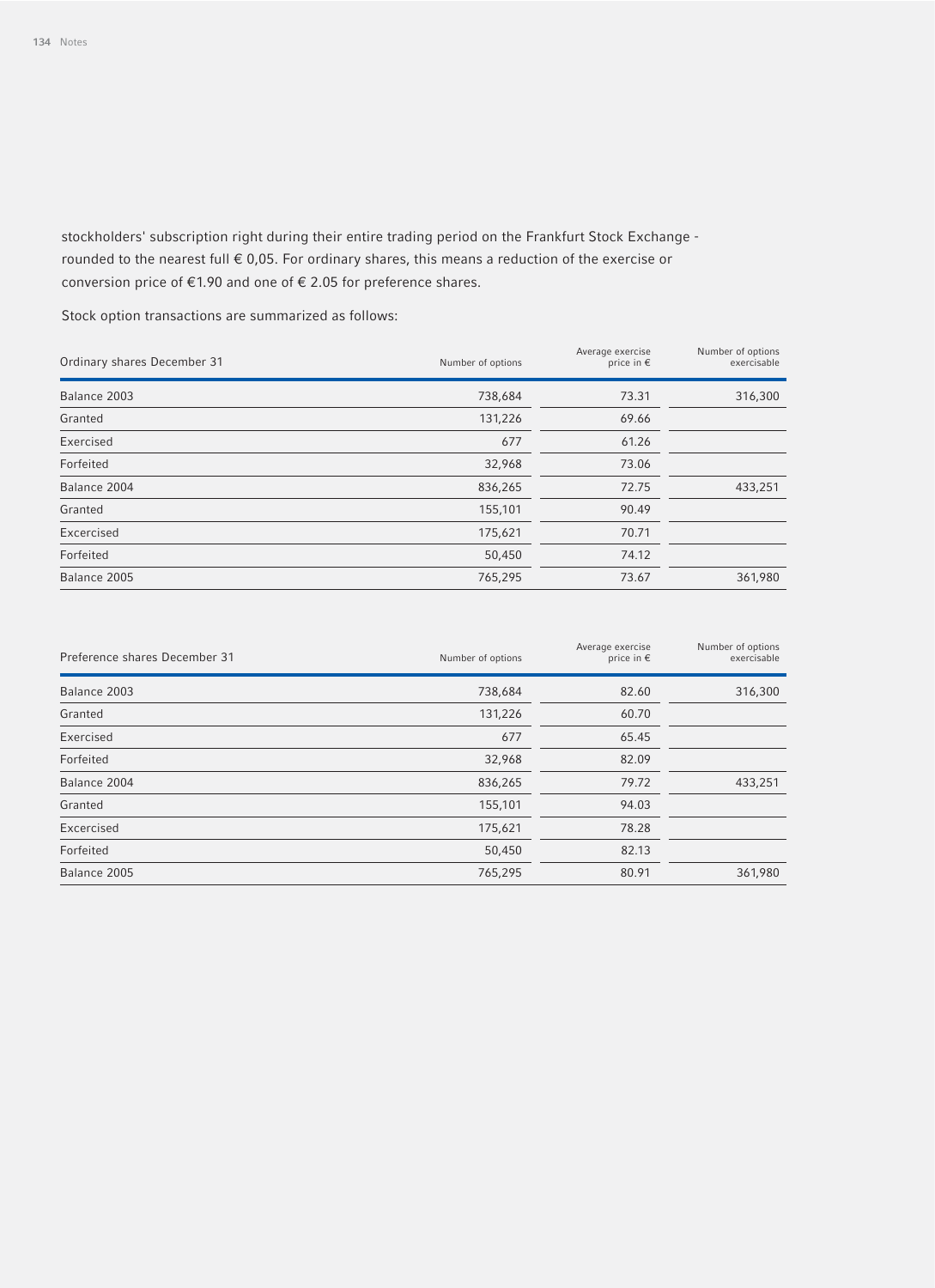| Ordinary shares<br>Range of exercise<br>price in $\epsilon$ | Number<br>of options<br>outstanding | Average<br>remaining<br>contractual life | Average<br>exercise<br>price in $\epsilon$ | Number<br>of options<br>exercisable | Average<br>exercise<br>price in $\epsilon$ |
|-------------------------------------------------------------|-------------------------------------|------------------------------------------|--------------------------------------------|-------------------------------------|--------------------------------------------|
| 40.01-45.00                                                 | 89,303                              | 7.50                                     | 40.96                                      | 20,601                              | 40.96                                      |
| $50.01 - 55.00$                                             | 16,426                              | 7.50                                     | 54.54                                      | 3,017                               | 54.54                                      |
| 55.01-60.00                                                 | 84,523                              | 6.50                                     | 59.36                                      | 41,252                              | 59.36                                      |
| 65.01-70.00                                                 | 159,367                             | 6.92                                     | 66.33                                      | 50,298                              | 67.33                                      |
| $80.01 - 85.00$                                             | 56,675                              | 4.06                                     | 80.40                                      | 42,512                              | 80.36                                      |
| 85.01-90.00                                                 | 132,774                             | 9.50                                     | 85.95                                      |                                     | 85.95                                      |
| $90.01 - 95.00$                                             | 204,300                             | 5.60                                     | 92.15                                      | 204,300                             | 92.15                                      |
| 105.01-110.00                                               | 21,927                              | 9.50                                     | 106.54                                     | $\Omega$                            | 106.54                                     |
|                                                             | 765,295                             | 6.91                                     | 73.67                                      | 361,980                             | 80.35                                      |

The following table provides information with respect to stock options outstanding and exercisable at December 31, 2005:

| Ordinary shares<br>Range of exercise<br>price in $\epsilon$ | Number<br>of options<br>outstanding | Average<br>remaining<br>contractual life | Average<br>exercise<br>price in $\epsilon$ | Number<br>of options<br>exercisable | Average<br>exercise<br>price in $\epsilon$ |
|-------------------------------------------------------------|-------------------------------------|------------------------------------------|--------------------------------------------|-------------------------------------|--------------------------------------------|
| $35.01 - 40.00$                                             | 89,303                              | 7.50                                     | 35.47                                      | 20,601                              | 35.47                                      |
| 40.01-45.00                                                 | 16,426                              | 7.50                                     | 43.58                                      | 3,017                               | 43.58                                      |
| 55.01-60.00                                                 | 109,069                             | 8.50                                     | 57.00                                      | $\mathbf{0}$                        | 57.00                                      |
| $60.01 - 65.00$                                             | 84,523                              | 6.50                                     | 63.40                                      | 41,252                              | 63.40                                      |
| 75.01-80.00                                                 | 64,461                              | 4.60                                     | 77.48                                      | 50,298                              | 77.37                                      |
| 85.01-90.00                                                 | 175,286                             | 7.82                                     | 88.53                                      | 42,512                              | 88.81                                      |
| 100.01-105.00                                               | 108,272                             | 6.58                                     | 104.18                                     | 108,272                             | 104.18                                     |
| 115.01-120.00                                               | 21,927                              | 9.50                                     | 115.55                                     | $\Omega$                            | 115.55                                     |
| 125.01-130.00                                               | 96,028                              | 4.50                                     | 126.37                                     | 96,028                              | 126.37                                     |
|                                                             | 765,295                             | 6.91                                     | 80.91                                      | 361.980                             | 95.47                                      |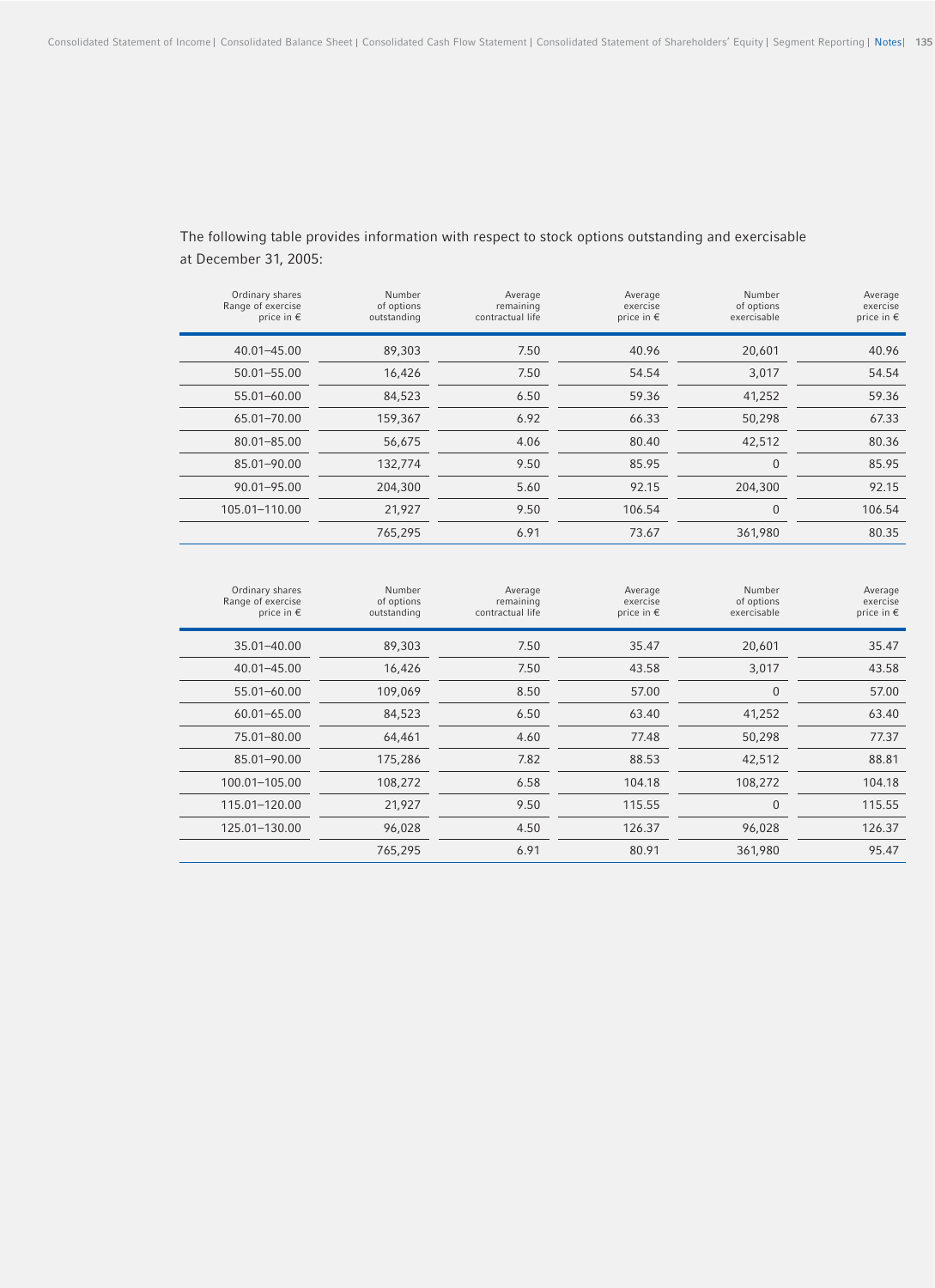### **Fresenius Medical Care stock option plans**

At December 31, 2005, Fresenius Medical Care has awards outstanding under the terms of various stock-based compensation plans, including the Fresenius Medical Care 2001 plan, which is the only plan of Fresenius Medical Care with stock option awards currently available for grant. Under the Fresenius Medical Care 2001 plan, convertible bonds with a principal of up to  $\epsilon$  10.24 million may be issued to the members of the Management Board and other employees of Fresenius Medical Care representing grants for up to 4 million non-voting preference shares. The convertible bonds have a par value of € 2.56 and bear interest at a rate of 5.5%. Except for the members of the Management Board, eligible employees may purchase the bonds by issuing a non-recourse note with terms corresponding to the terms of and secured by the bond. Fresenius Medical Care has the right to offset its obligation on a bond against the employee's obligation on the related note; therefore, the convertible bond obligations and employee note receivables represent stock options issued by Fresenius Medical Care and are not reflected in Fresenius Medical Care's consolidated financial statements. The options expire in ten years and can be exercised beginning after two, three or four years. Bonds issued to Management Board members, who did not issue a note to Fresenius Medical Care, are recognized as a liability on Fresenius Medical Care's balance sheet.

Upon issuance of the option, the employees have the right to choose options with or without a stock price target. The conversion price of options subject to a stock price target becomes the stock exchange quoted price of the preference shares upon the first time the stock exchange quoted price exceeds the Initial Value by at least 25%. The Initial Value is the average price of the preference shares during the last 30 trading days prior to the date of grant. In the case of options not subject to a stock price target, the number of convertible bonds awarded to the eligible employee would be 15% less than if the employee elected options subject to the stock price target. The conversion price of the options without a stock price target is the Initial Value. Each option entitles the holder thereof, upon payment the respective conversion price, to acquire one preference share. Up to 20% of the total amount available for the issuance of awards under the Fresenius Medical Care 2001 plan may be issued each year through May 22, 2006. At December 31, 2005, options for up to 172,224 preference shares are still available for grant through May 22, 2006 under the Fresenius Medical Care 2001 Plan.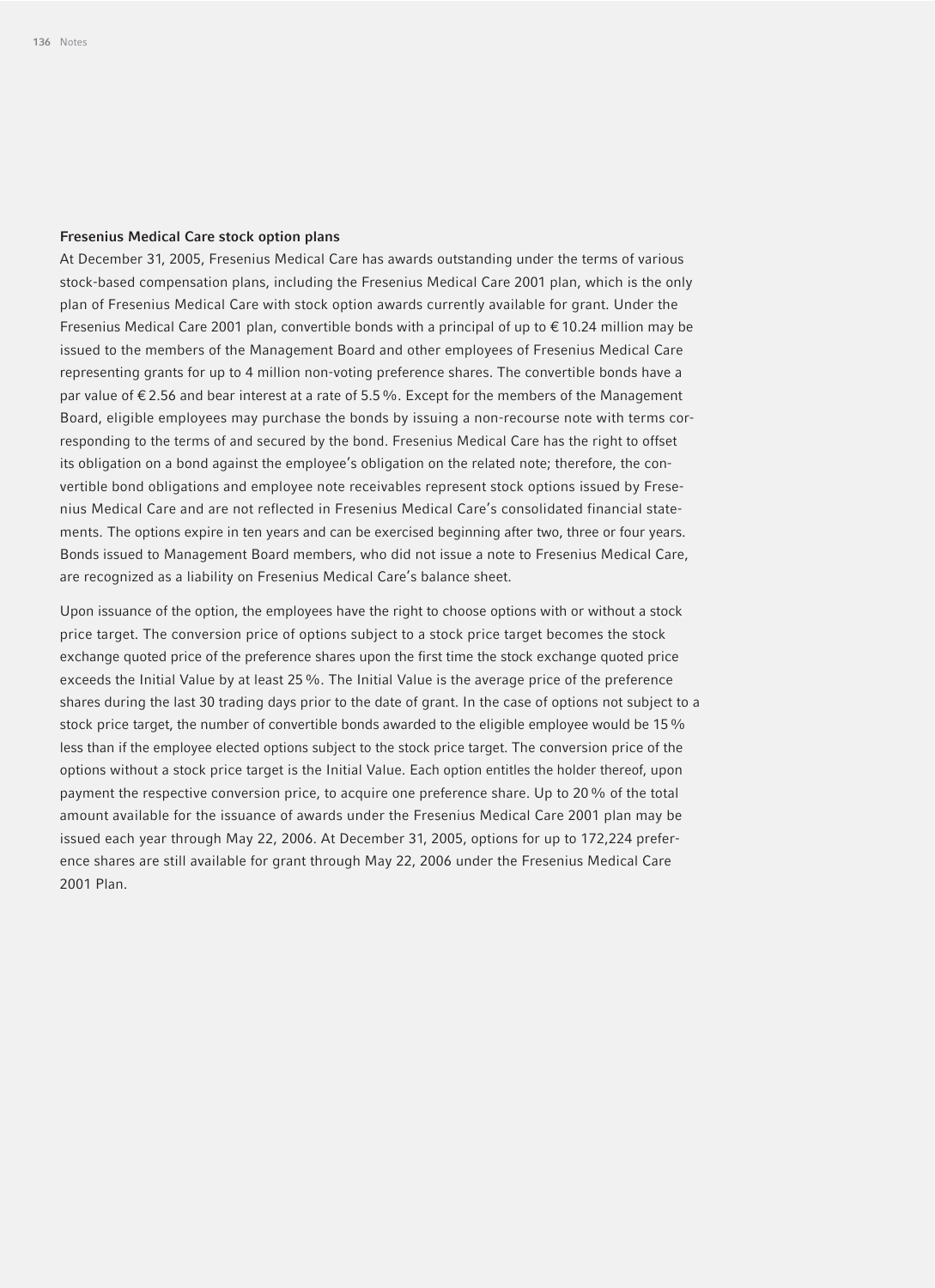During 1998, Fresenius Medical Care adopted two stock incentive plans (Fresenius Medical Care 98 Plan 1 and Fresenius Medical Care 98 Plan 2) for Fresenius Medical Care's key management and executive employees. These stock incentive plans were replaced by the Fresenius Medical Care 2001 plan and no options have been granted since 2001. Under these plans eligible employees had the right to acquire preference shares of Fresenius Medical Care AG. Options granted under these plans have a ten-year term, and one third of them vest on each of the second, third and fourth anniversaries of the award date. Each option can be exercised for one preference share.

Stock option transactions are summarized as follows:

| Preference shares December 31 | Number of options<br>(in thousand) | Average exercise<br>price in $\epsilon$ | Number of options<br>exercisable (in thousand) |
|-------------------------------|------------------------------------|-----------------------------------------|------------------------------------------------|
| Balance 2003                  | 3,989                              | 43.34                                   | 2,147                                          |
| Granted                       | 1,021                              | 44.81                                   |                                                |
| Exercised                     | 83                                 | 33.92                                   |                                                |
| Forfeited                     | 266                                | 46.74                                   |                                                |
| Balance 2004                  | 4,661                              | 43.60                                   | 2,393                                          |
| Granted                       | 1,044                              | 62.36                                   |                                                |
| Exercised                     | 1,466                              | 44.51                                   |                                                |
| Forfeited                     | 136                                | 44.94                                   |                                                |
| Balance 2005                  | 4,103                              | 47.88                                   | 1,537                                          |

The following table provides information with respect to stock options outstanding and exercisable at December 31, 2005:

| Ordinary shares<br>Range of exercise<br>price in $\epsilon$ | Number<br>of options<br>outstanding | Average<br>remaining<br>contractual life | Average<br>exercise<br>price in $\epsilon$ | Number<br>of options<br>exercisable | Average<br>exercise<br>price in $\epsilon$ |
|-------------------------------------------------------------|-------------------------------------|------------------------------------------|--------------------------------------------|-------------------------------------|--------------------------------------------|
| 25.01-35.00                                                 | 1,154,792                           | 6.42                                     | 31.16                                      | 572,967                             | 31.23                                      |
| 35.01-45.00                                                 | 1,035,044                           | 7.75                                     | 43.40                                      | 186,221                             | 42.51                                      |
| 45.01-55.00                                                 | 162,365                             | 4.79                                     | 49.60                                      | 162,365                             | 49.60                                      |
| 55.01-65.00                                                 | 1,176,695                           | 7.19                                     | 56.97                                      | 501,859                             | 57.81                                      |
| 65.01-90.00                                                 | 573,643                             | 8.98                                     | 70.76                                      | 113,505                             | 73.38                                      |
|                                                             | 4,102,539                           | 7.27                                     | 47.92                                      | 1,536,917                           | 46.33                                      |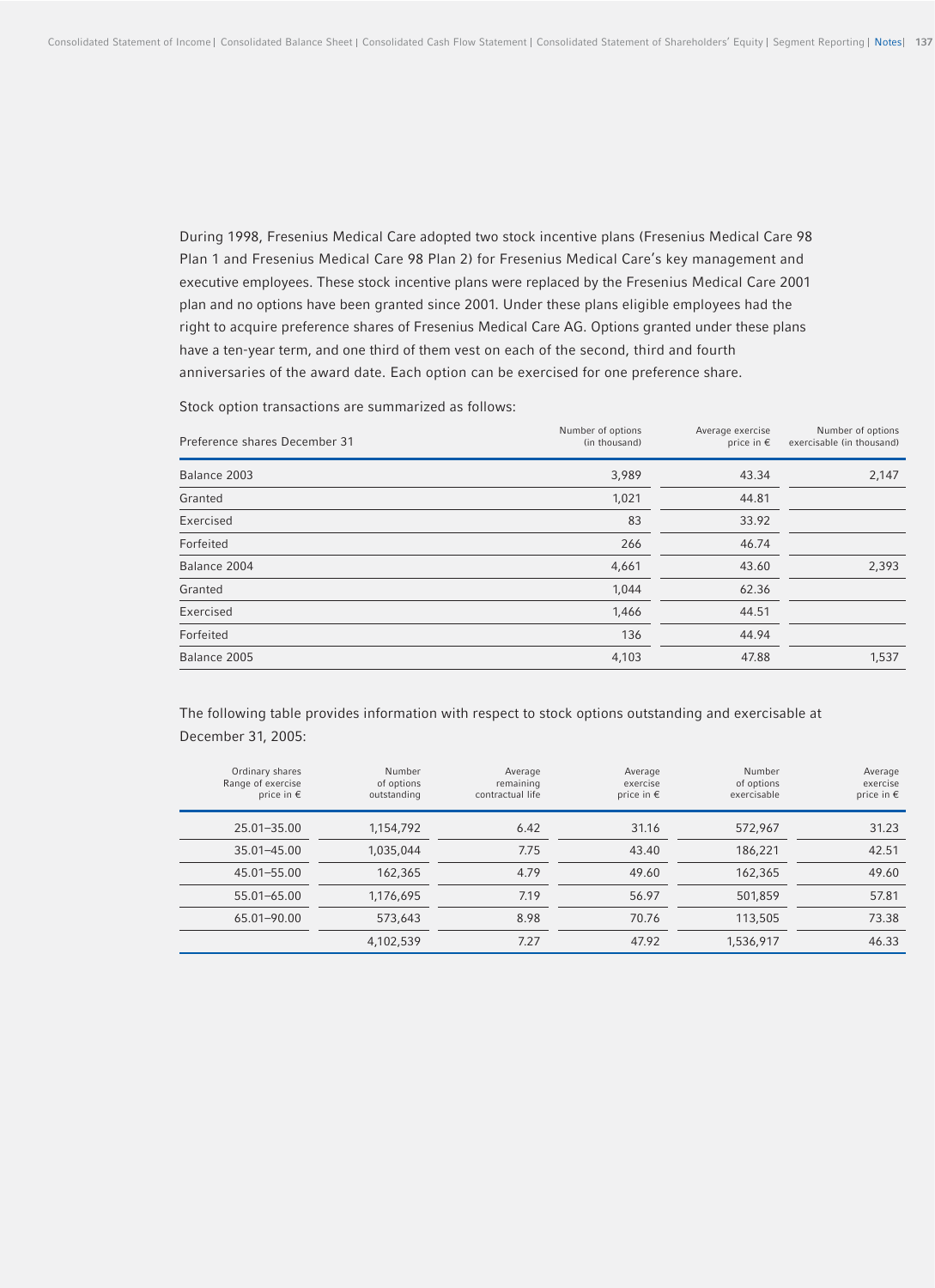In connection with the conversion of the Fresenius Medical Care's preference shares into ordinary shares, holders of options to acquire preference shares had the opportunity to convert their options so that they would be exercisable to acquire ordinary shares. Holders of 234,311 options elected not to convert. Holders of 3,863,470 options converted resulting in 2,849,318 options for ordinary shares (see Note 1. II, Transformation of Fresenius Medical Care's legal form and conversion of its preference shares).

### **Personnel expenses in connection with stock option plans of the Fresenius Group**

The Fresenius Group accounts for its stock option plans in accordance with IFRS 2 (Share-based Payment). As such, compensation expense is calculated by multiplying the fair value on the issuing date with the numbers of issued options. For stock incentive plans which are performance based, the Fresenius Group recognizes compensation expense over the vesting periods, based on the then current market values of the underlying stock.

The Fresenius Group recognized compensation expenses of € 15 million in 2005 and € 13 million 2004 for stock options granted since 1998.

### **Fiar Value of Stock Options**

The per share weighted-average fair value of stock options granted during 2005 and 2004 was € 31.89 and € 25.31, respectively, on the date of the grant using the Black-Scholes option-pricing model with the weighted-average assumptions presented below.

| Weighted-average assumptions | 2005      | 2004      |
|------------------------------|-----------|-----------|
| Expected dividend yield      | 2.10%     | $2.05\%$  |
| Risk-free interest rate      | 2.50%     | $3.50\%$  |
| Expected volatility          | 40.00%    | $40.00\%$ |
| Expected life of options     | 5.3 years | 5.3       |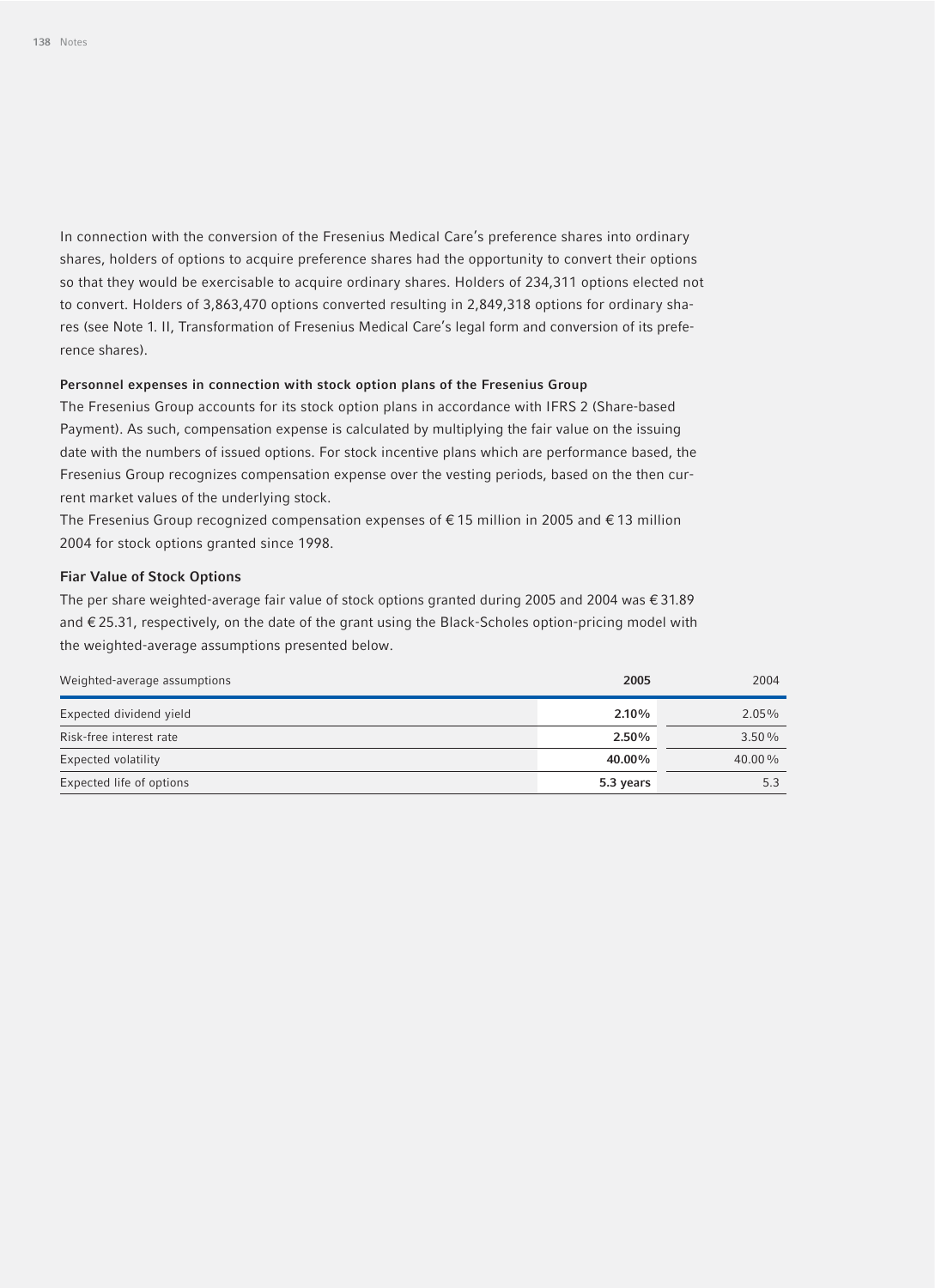# **30.ADDITIONAL INFORMATION RELATING TO THE MANAGEMENT BOARD AND THE SUPERVISORY BOARD**

### **Management Board**

The Management Board conducts the business and represents the company in dealings with third parties. The Management Board has five members. According to the Management Board's rules of procedure, each member is accountable for his area of responsibility. However, the members have joint responsibility for the management of the Group. For the year ended December 31, 2005, the total remuneration of the Management Board paid in cash for carrying out their duties in Fresenius AG and its subsidiaries amounted to € 5,482 thousand. Of this amount, € 2,998 thousand was paid as fixed salary and  $\epsilon$  2,484 thousand was paid in the form of variable income. The amount of the variable income depends on the earnings of the Fresenius Group and/or the business segments.

In addition in 2005, the members of the Management Board received 51,170 convertible bonds under the 2003 Fresenius AG Stock Option Plan. At the end of the fiscal year 2005, the members of the Management Board held 143,336 stock options and 134,018 convertible bonds. In fiscal year 2005, 110,936 stock options were exercised.

As of December 31, 2005 pension obligations of  $\epsilon$  1,434 thousand are recognized by the Fresenius Group to cover pension entitlements of current members of the Management Board.

€ 716 thousand was paid to former members of the Management Board and their surviving dependents. The pension accrual for these persons amounts to  $\epsilon$  10,079 thousand.

Fresenius AG has undertaken to exempt members of the Management Board of Fresenius AG from claims that may arise due to their work for Fresenius AG and related companies and that may be supported by foreign law as long as the claims extend beyond German law. To insure against this risk, the Company has taken out Directors and Officers Insurance in a reasonable amount. The exemption is valid for the tenure of respective Management Board members on the Management Board and claims that may result from this time period after their tenure has ended.

### **Supervisory Board**

The Supervisory Board appoints the members of the Management Board and supervises and advises the Management Board in managing the company. However, the Supervisory Board is fundamentally prohibited from managing the company in any way. The remuneration of the Supervisory Board is determined by the Annual General Meeting and is subject to the provisions contained in § 13 of the statutes of Fresenius AG. The total remuneration of the Supervisory Board of Fresenius AG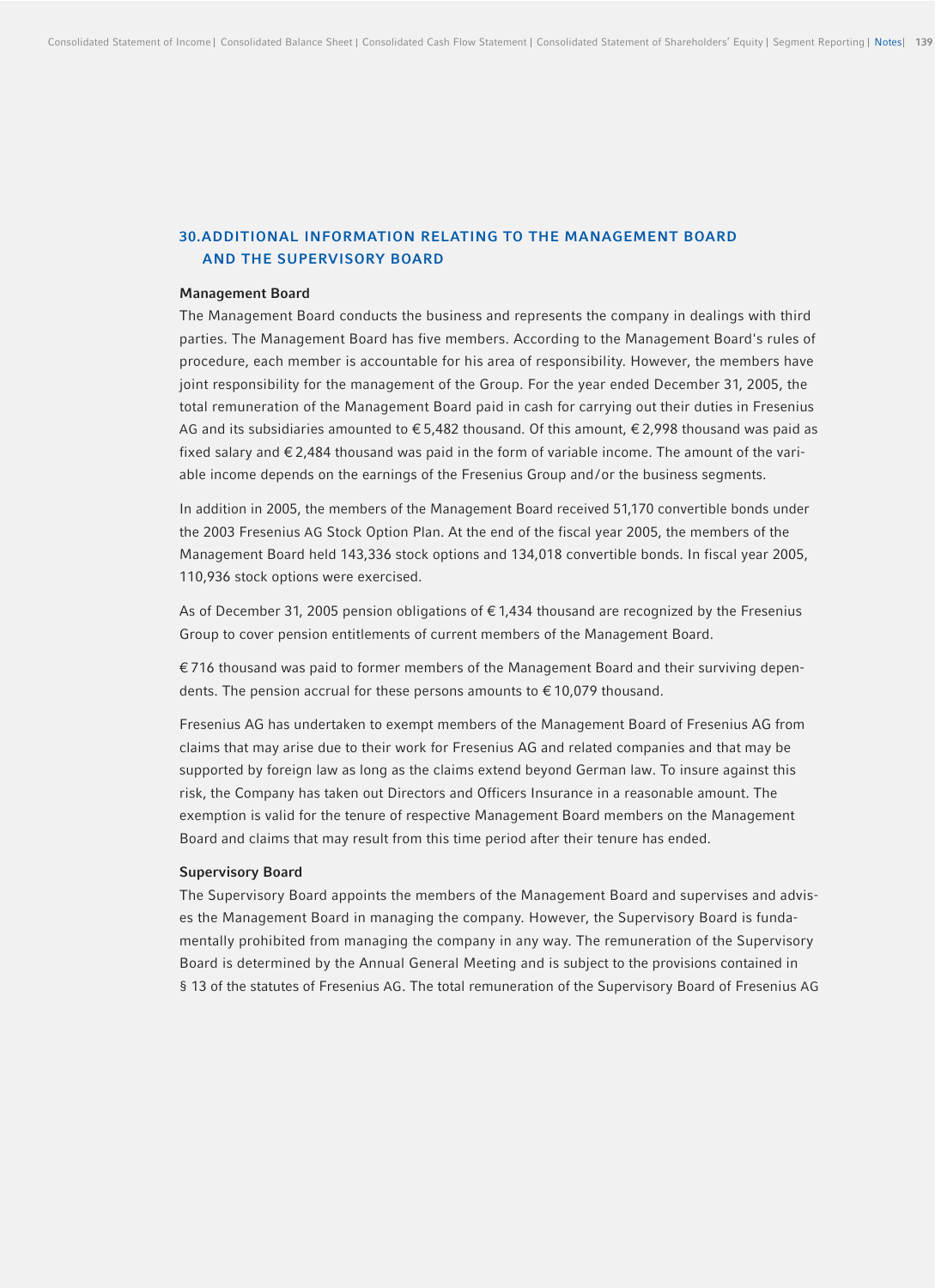in 2005 was € 1,027 thousand. This included € 249 thousand relating to fixed and € 778 thousand relating to variable components. The fixed remuneration per Supervisory Board member was equivalent to € 13 thousand, whereby the Chairman receives double of this amount and the deputy to the Chairman receives one and half times the amount of a Supervisory Board member. The members of the Audit Committee and the Personnel Committee of the Supervisory Board receive an additional € 10 thousand each and the Chairman of the committee receives a further € 10 thousand. For each full financial year of service, the remuneration increases by 10% for each percentage point that the dividend paid on each ordinary share for that year (gross dividend according to the resolution of the Annual General Meeting) exceeds 13% of the amount equal to the subscribed capital divided by the number of non-par value shares; residual amounts are interpolated. Thus, the variable remuneration per Supervisory Board member amounted to € 65 thousand for 2005. All members of the Supervisory Board receive appropriate compensation for costs of travel and accommodation incurred in connection with their duties as members of the Supervisory Board.

One subsidiary paid  $\epsilon$  22 thousand to the surviving dependents of a former Supervisory Board member. The subsidiary accrued a pension provision for this purpose of  $\epsilon$  48 thousand.

### **D&O Insurance**

Fresenius AG has concluded a consequential loss liability insurance policy (D&O insurance), on an excess amount basis, for the members of the Management Board and the Supervisory Board of Fresenius AG and for all representative bodies of affiliates in Germany and elsewhere. The D&O policy applies throughout the world and runs until the end of June 2006. The policy covers the legal defense costs of a member of a representative body when a claim is made and, where relevant, any damages to be paid which are covered by the policy.

### **31. RELATED PARTY TRANSACTIONS**

A member of the Supervisory Board of Fresenius AG is a member of the Management Board of a bank, while an other Member of the Supervisory Board of Fresenius AG is a member of the Management Board of a sister company to this bank, which received  $\epsilon$  3.9 million for services relating to the capital increase and being the arrangeur for an Euro Note.

A member of the Supervisory Board of Fresenius AG is a member of the Advisory Board of an insurance company which received a premium of  $\epsilon$  4.3 million.

A member of the Supervisory Board of Fresenius AG is a partner in a law firm that provided services to the Fresenius Group. The Fresenius Group paid to this law firm approximately € 1.9 million in the year 2005.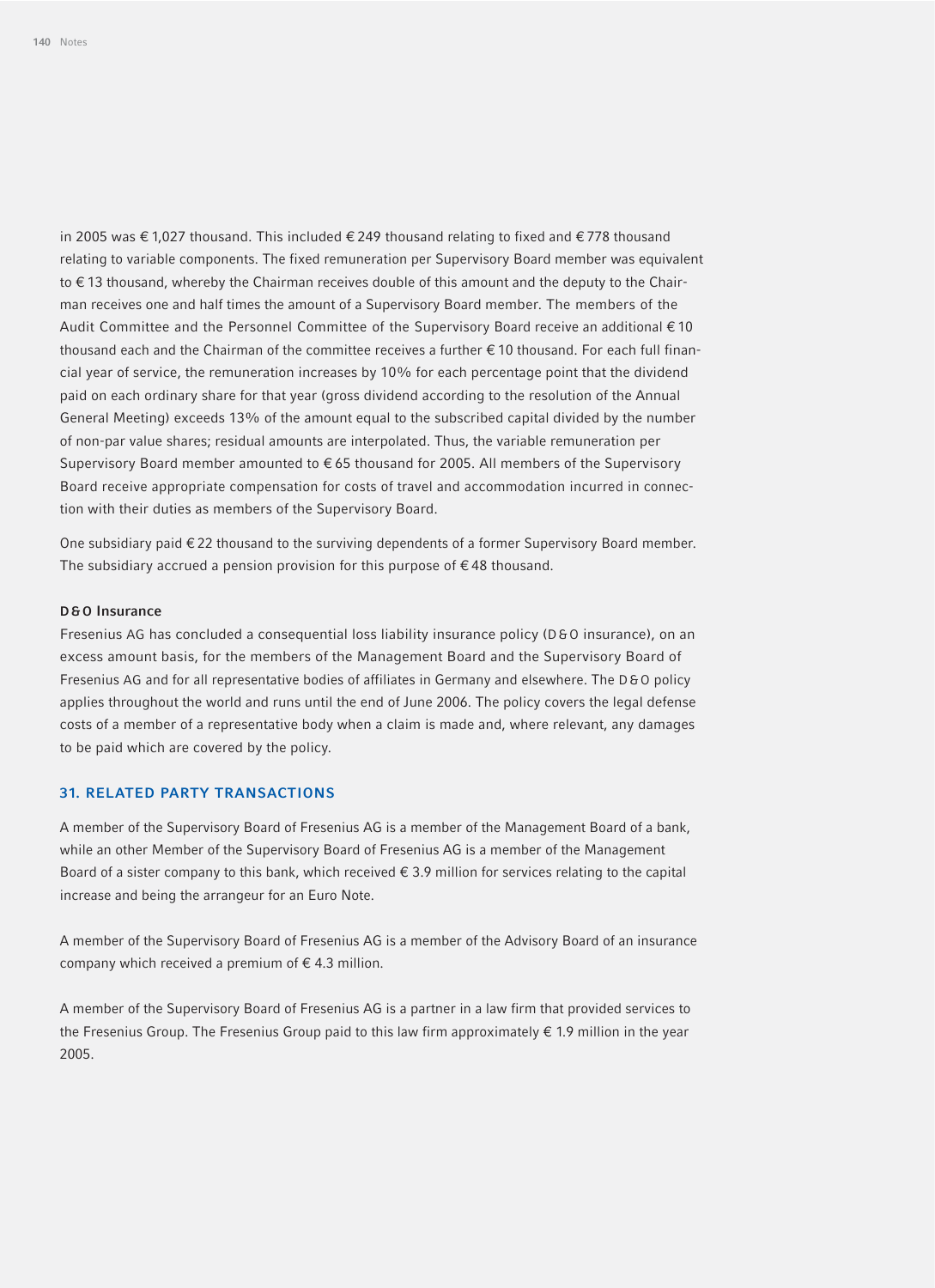### **32. FEES FOR THE AUDITOR**

In 2005 and 2004 fess for the auditor were expensed as follows:

| in million $\epsilon$     | 2005 | 2004 |
|---------------------------|------|------|
| Audit fees                | 4    | 3    |
| Tax consulting fees       |      |      |
| Audit-related fees        |      |      |
| Other fees                |      |      |
| <b>Total auditor fees</b> |      | 4    |

### **33. SUBSEQUENT EVENTS**

In January 2006, Fresenius issued a bond with a total value of € 1 billion through its wholly-owned subsidiary Fresenius Finance B.V. The proceeds from the bond, together with the capital increase at the end of 2005, were used to finance the purchase of HELIOS, to replace a € 300 million bond due in the year 2009 and callable in the year 2006, 71% of which was redeemed for cash, and for general company purposes. The new bond comprises one tranche with a nominal value of € 500 million, a maturity of 7 years and an annual interest rate of 5.0% and a second tranche with a nominal value of € 500 million, a maturity of 10 years and an annual interest rate of 5.5% as well as a call option for the issuer after five years. Fresenius AG, Fresenius Kabi AG and Fresenius ProServe GmbH are the guarantees for this issue.

On February 10, 2006, Fresenius Medical Care AG completed the change in legal form, resolved by the shareholders at the Extraordinary General Meeting held on August 30, 2005. In conjunction with the conversion offer approximately 96% of its preference shares have been converted into ordinary shares at the same date. The Company now operates as an AG & Co. KGaA (see Note 1. II, Transformation of Fresenius Medical Care's legal form and conversion of its preference shares).

Significant events relating to the proposed acquisition of RCG are described in Note 2, Acquisitions and divestitures.

There have been no further significant changes in the group position or environment sector since the beginning of the fiscal year 2006. At present, the Fresenius Group is not planning to carry out any significant changes in its structure, administration or legal form or in the area of personnel.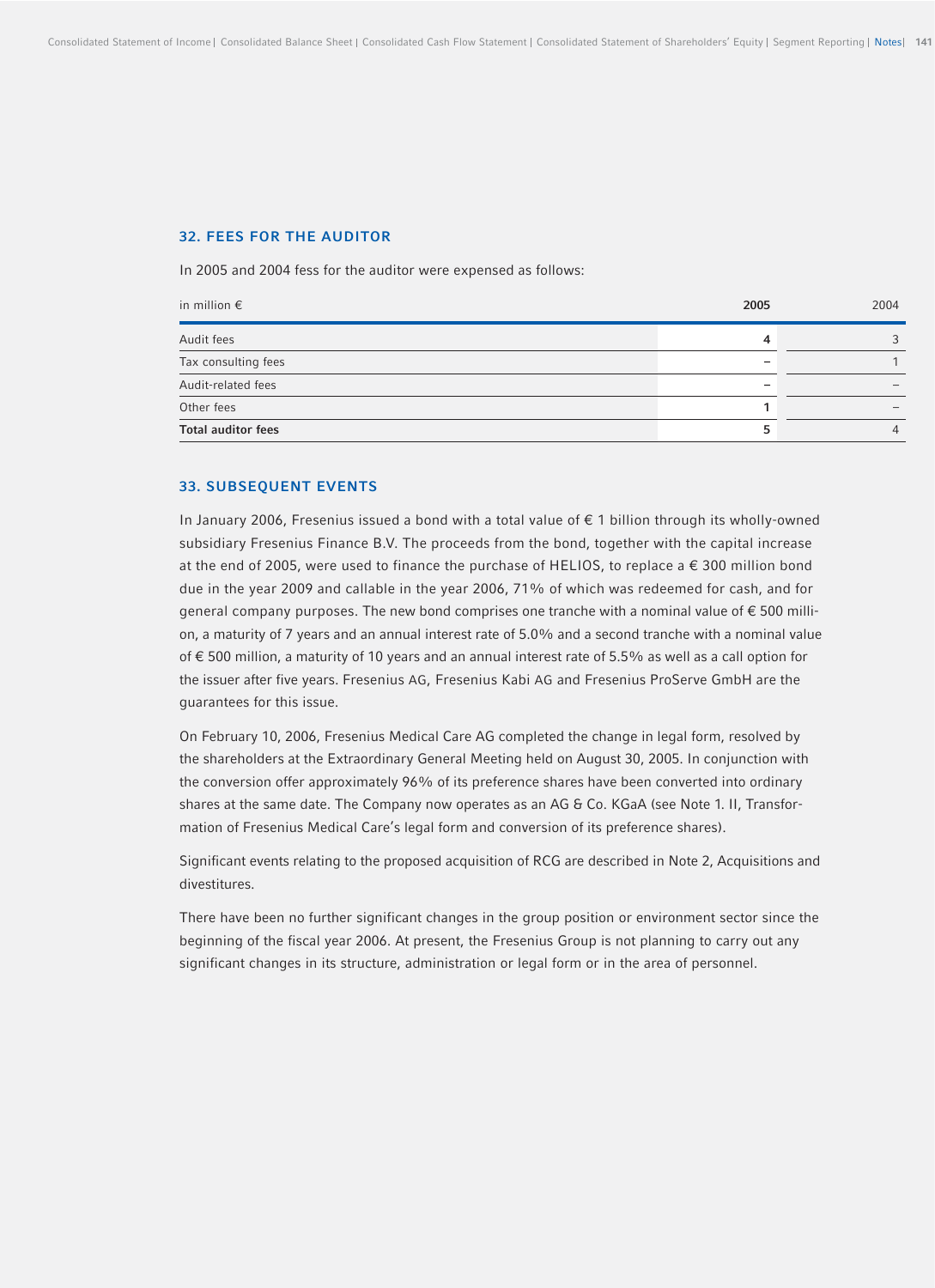# **34. CORPORATE GOVERNANCE**

The Management Boards and the Supervisory Boards of Fresenius AG and FMC-AG & Co. KGaA have submitted the Declaration of Compliance pursuant to § 161 of the German Stock Corporation Act (AktG) in accordance with the German Corporate Governance Code dated June 2, 2005 and made this permanently available to the shareholders.

# **35. PROPOSAL FOR THE DISTRIBUTION OF EARNINGS**

The Management Board of Fresenius AG proposes to the Annual General Meeting that the earnings for 2005 of Fresenius AG be distributed as follows:

#### in million €

| Payment of a dividend of $\epsilon$ 1.48 per bearer ordinary share on the 25,361,140   |               |
|----------------------------------------------------------------------------------------|---------------|
| ordinary shares entitled to dividend                                                   | 37,534,487.20 |
| Payment of a dividend of $\epsilon$ 1.51 per bearer preference share on the 25,361,140 |               |
| preference shares entitled to dividend                                                 | 38,295,321.40 |
| Balance to be carried forward                                                          | 222,908.07    |
|                                                                                        | 76,052,716.67 |

### Bad Homburg v.d.H., February 24, 2006

The Management Board

IC Jordhan Den Liges CA. CArm

Dr. U. M. Schneider R. Baule A. Gaddum Br. B. Lipps S. Sturm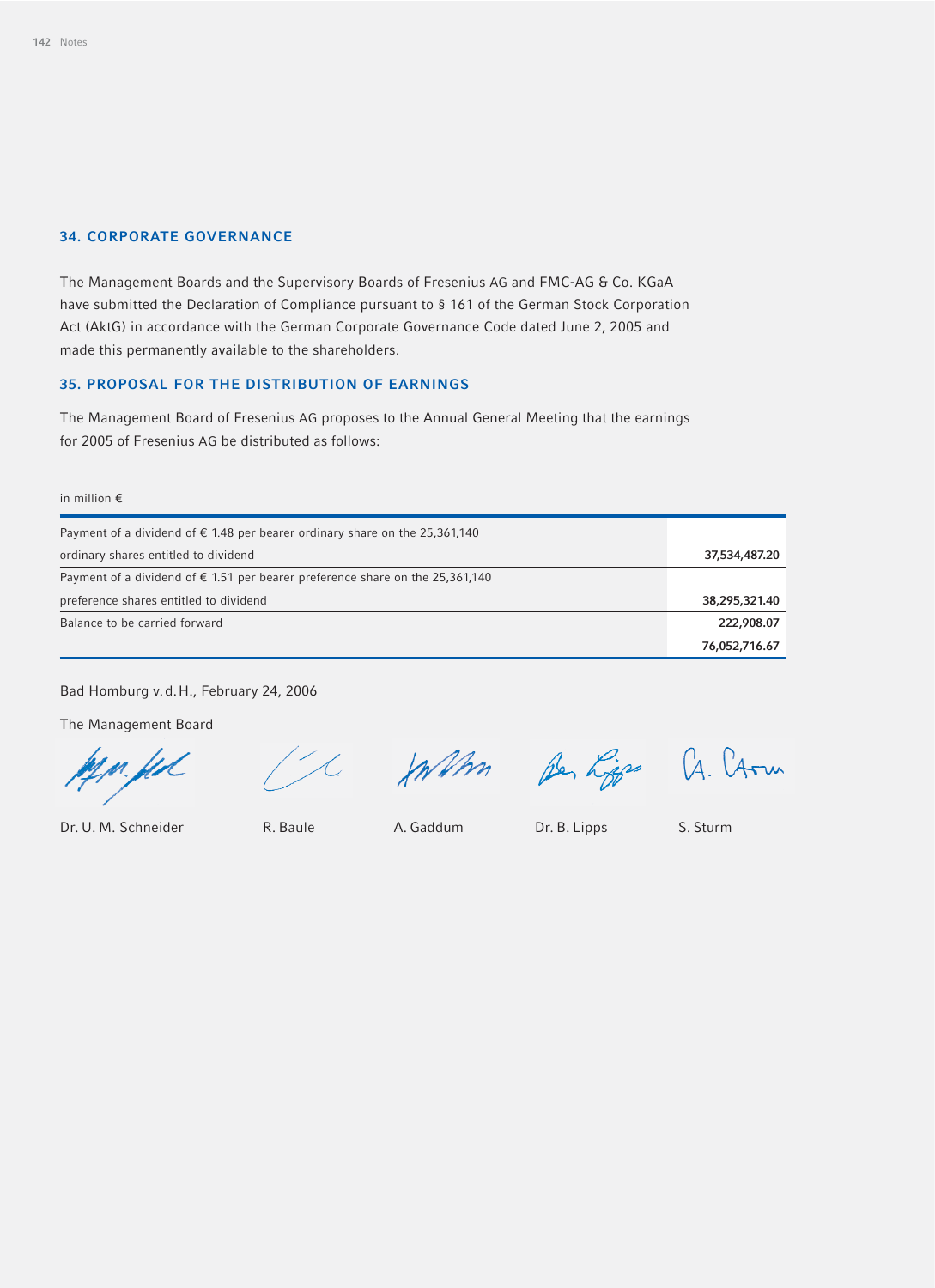#### **AUDITOR'S REPORT**

We have audited the consolidated financial statements prepared by the Fresenius Aktiengesellschaft, Bad Homburg v. d. Höhe, comprising the balance sheet, the income statement, statement of changes in equity, cash flow statement and the notes to the consolidated financial statements, together with the group management report for the business year from January 1, 2005 to December 31, 2005. The preparation of the consolidated financial statements and the group management report in accordance with International Financial Reporting Standards (IFRS), as adopted by the EU, and the additional requirements of German commercial law pursuant to Art. 315a (1) HGB are the responsibility of the parent company`s management. Our responsibility is to express an opinion on the consolidated financial statements and on the group management report based on our audit.

We conducted our audit of the consolidated financial statements in accordance with Art. 317 HGB [Handelsgesetzbuch "German Commercial Code"] and German generally accepted standards for the audit of financial statements promulgated by the Institut der Wirtschaftsprüfer (IDW). Those standards require that we plan and perform the audit such that misstatements materially affecting the presentation of the net assets, financial position and results of operations in the consolidated financial statements in accordance with the applicable financial reporting framework and in the group management report are detected with reasonable assurance. Knowledge of the business activities and the economic and legal environment of the Group and expectations as to possible misstatements are taken into account in the determination of audit procedures. The effectiveness of the accounting-related internal control system and the evidence supporting the disclosures in the consolidated financial statements and the group management report are examined primarily on a test basis within the framework of the audit. The audit includes assessing the annual financial statements of those entities included in consolidation, the determination of entities to be included in consolidation, the accounting and consolidation principles used and significant estimates made by management, as well as evaluating the overall presentation of the consolidated financial statements and group management report. We believe that our audit provides a reasonable basis for our opinion.

Our audit has not led to any reservations.

In our opinion, based on the findings of our audit, the consolidated financial statements comply with International Financial Reporting Standards (IFRS), as adopted by the EU, the additional requirements of German commercial law pursuant to Art. 315a (1) HGB and give a true and fair view of the net assets, financial position and results of operations of the Group in accordance with these requirements. The group management report is consistent with the consolidated financial statements and as a whole provides a suitable view of the Group's position and suitably presents the opportunities and risks of future development.

Frankfurt am Main, February 24, 2006

KPMG Deutsche Treuhand-Gesellschaft Aktiengesellschaft Wirtschaftsprüfungsgesellschaft

Hedder

Hölzl Steckhan

German Public Auditor German Public Auditor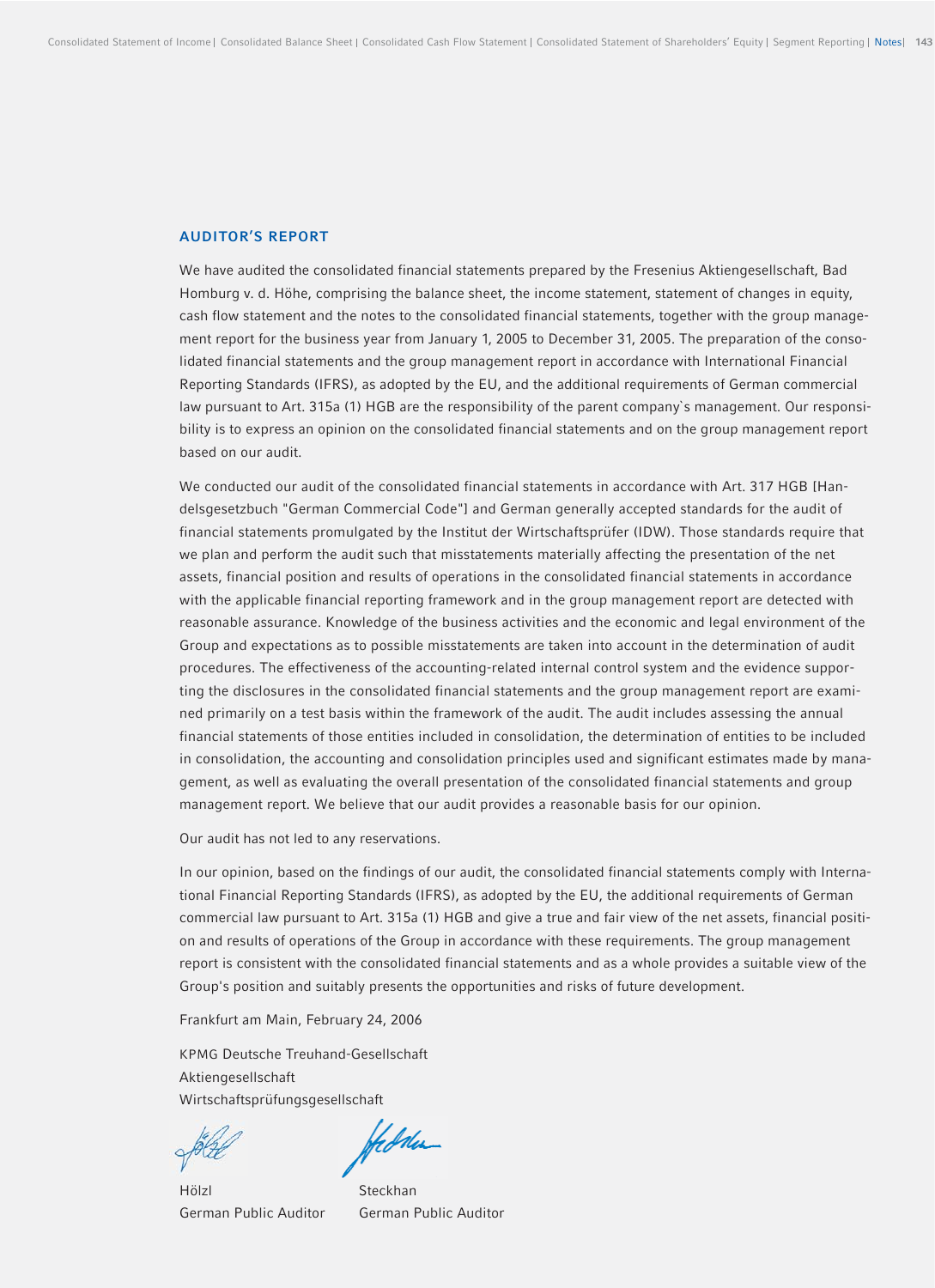

#### **Report of the Supervisory Board**

In 2005, the Supervisory Board performed the duties assigned to it by law and by the Company's Articles of Association, regularly advising and monitoring the Management Board. It was closely involved in all decisions that were of major importance to the Group.

## Business development and important transactions

The Management Board regularly informed the Supervisory Board of the business developments and plans as well as of important business transactions concerning both the Group and the individual business segments. The Supervisory Board held six joint meetings with the Management Board to address business developments and policies in detail based on the reports presented. The meetings focused on business operation and transactions requiring the approval of the Supervisory Board. The emphasis was on Fresenius Medical Care AG's change of legal form to a partnership limited by shares (Kommanditgesellschaft auf Aktien, or KGaA), the conversion of Fresenius Medical Care's preference shares into ordinary shares and acquisitions by the individual business segments as well as the related financing. The Supervisory Board reviewed in detail the economic and legal reasons for the change of legal form and the preference share conversion. The Board also fully considered the opportunities and risks posed by Fresenius Medical Care's acquisition of Renal Care Group, the purchase of HELIOS Kliniken by Fresenius AG and Clinico's takeover by Fresenius Kabi. The Supervisory Board thoroughly discussed these strategically important acquisitions with the Management Board and approved each of them unanimously. The Supervisory Board also carefully reviewed and discussed the Company's strategic direction with the Management Board before giving its approval. After consulting with the Management Board, it also approved financing the acquisitions through a capital increase from approved capital, a bond and utilizing bank credit facilities. The Supervisory Board also thoroughly reviewed and discussed all other significant business activities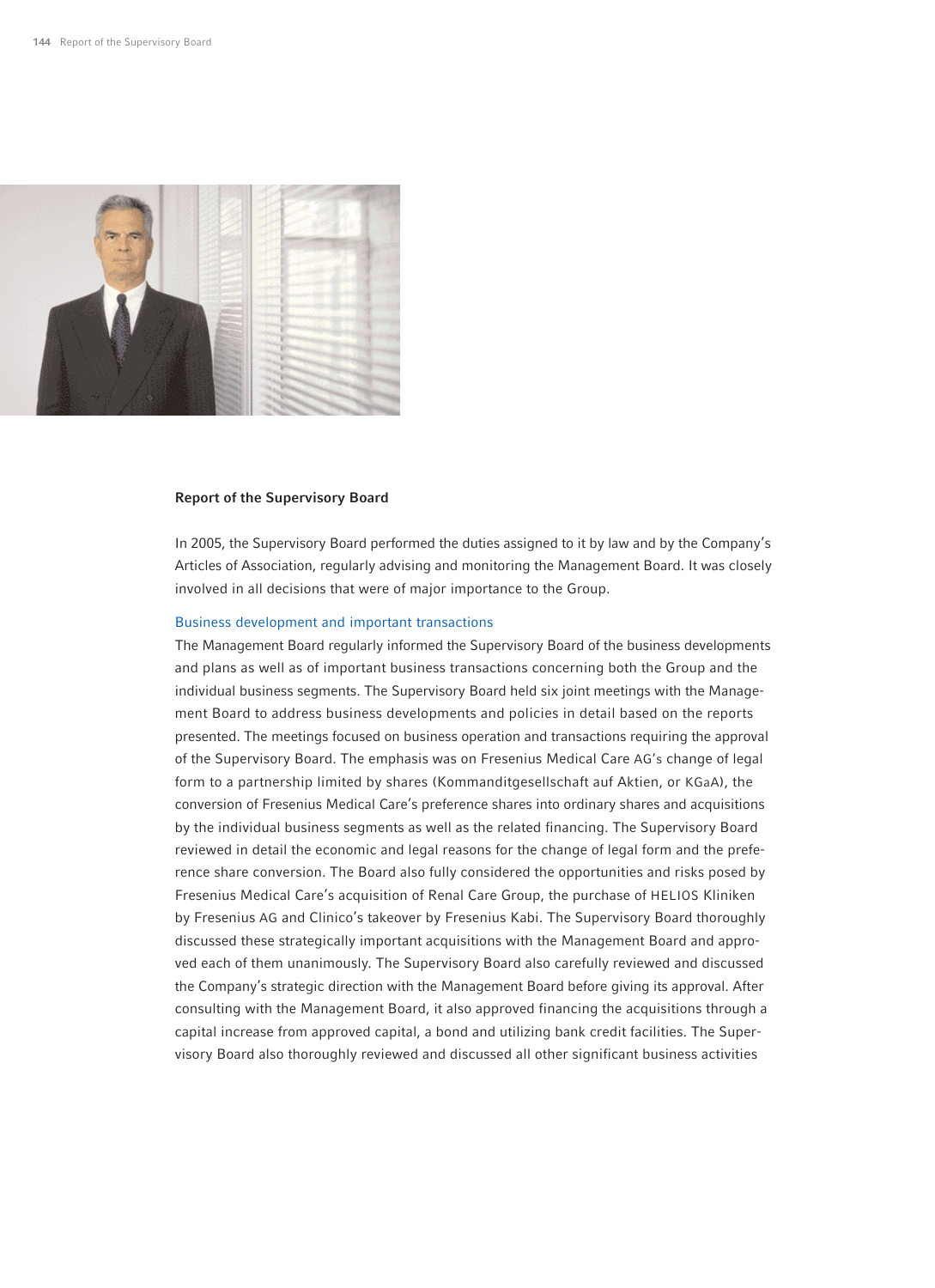with the Management Board. The Supervisory Board approved the Group's medium-term planning, following a detailed review and discussions with the Management Board. In addition, the Supervisory Board received information about the Group's risk management activities at regular meetings and from the Audit Committee.

In accordance with the German Corporate Governance Code, the Management Board and the Supervisory Board jointly issued a Declaration of Compliance.

In addition to the meetings, the Chairman of the Supervisory Board also received regular updates about the Company's current situation and all major transactions.

## Work of the committees

The committee formed pursuant to § 27, Section 3 of the German Co-determination Law did not meet in 2005. The Personnel Committee held two meetings and the Audit Committee held four. The Audit Committee focused on the preliminary audit of the 2004 financial statements of Fresenius AG and the Group and on reviewing the audit report with the auditors. The Audit Committee also reviewed the 2005 quarterly reports and the risk management system.

To efficiently monitor the capital increase from approved capital, the Supervisory Board formed an Ad-hoc 2005 Capital Increase Committee on October 13, 2005. After approving the increase in capital and its main conditions, the Supervisory Board delegated to this committee the authority to approve the definitive conditions shortly before the share issue. During three telephone conferences, the Ad-hoc 2005 Capital Increase Committee passed the necessary resolutions regarding primarily the final subscription price, the number of new shares to be issued and the subscription ratio. The work of the Ad-Hoc 2005 Capital Increase Committee was completed when the new shares were recorded in the Commercial Register on November 29, 2005.

## Personnel

The following changes took place within the Supervisory Board and the Management Board in 2005: Dr. Gerhard Rupprecht, Member of the Board of Management of Allianz AG and Chairman of the Board of Management of Allianz Deutschland AG, was elected to the Supervisory Board by a large majority at the Annual Shareholders' Meeting, in accordance with § 8, Section 3 of Fresenius AG's Articles of Association. The Supervisory Board appointed Andreas Gaddum as the Management Board's member responsible for the Fresenius ProServe business segment, effective July 1, 2005. Andreas Gaddum succeeds Rainer Hohmann, who stepped down from the Management Board, effective May 20, 2005.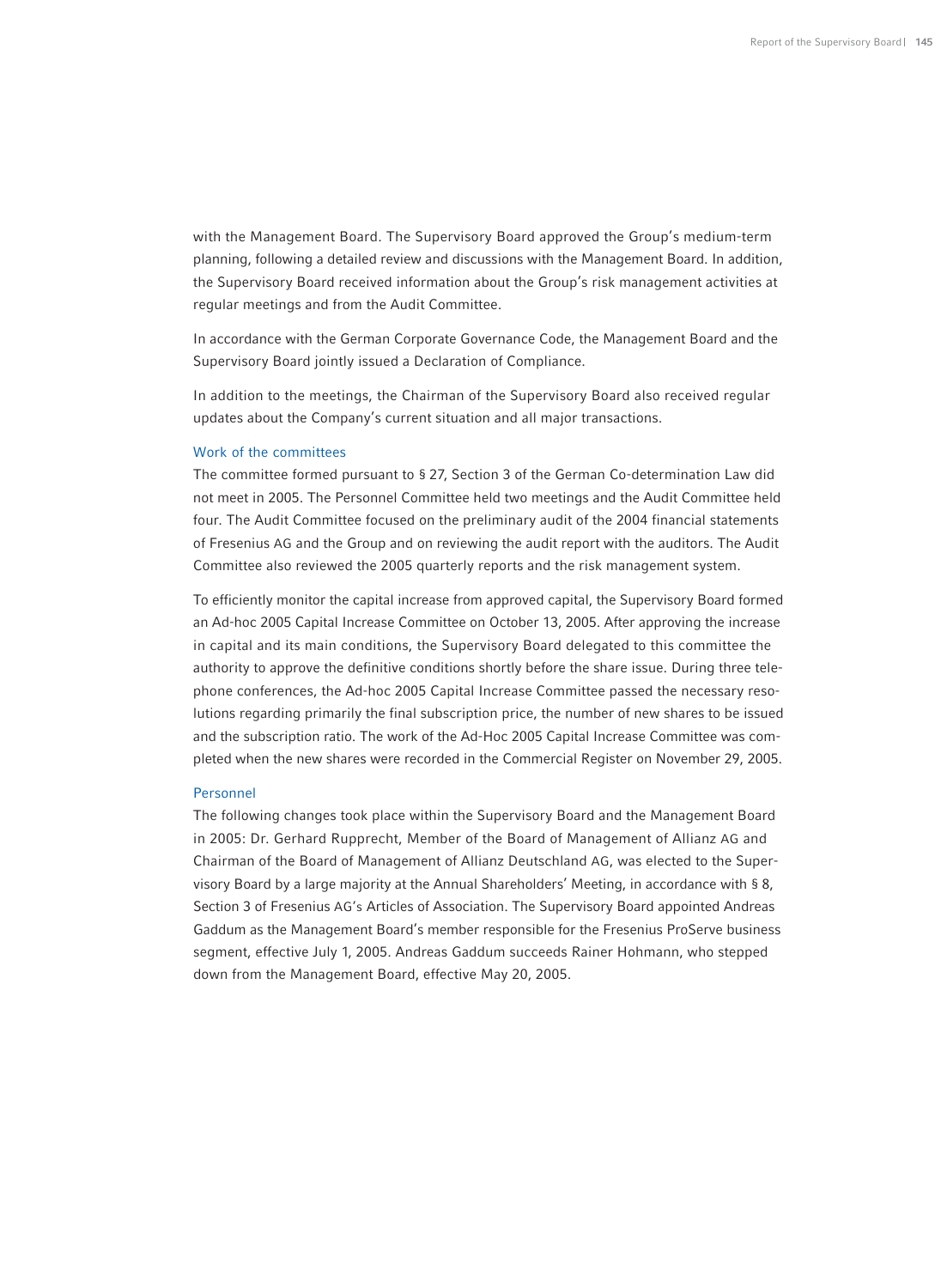## Financial statements and consolidated financial statements

The accounting records, the Fresenius AG financial statements which were prepared according to the German Commercial Code (HGB) and the Fresenius AG Management Report for 2005 were audited by KPMG Deutsche Treuhand-Gesellschaft Aktiengesellschaft Wirtschaftsprüfungsgesellschaft, Frankfurt am Main. They were elected as auditors at Fresenius AG's Annual Shareholders' Meeting on May 25, 2005 and subsequently commissioned by the Supervisory Board. The auditors issued their unqualified audit opinion for these statements. The same applies to Fresenius AG's consolidated financial statements, which were prepared according to IFRS accounting principles, and the US GAAP statements, which were prepared voluntarily. Management Reports were added to the consolidated financial statements. The financial statements, consolidated financial statements, Management Reports and auditors' reports were submitted to the Supervisory Board within the required time limit. The Supervisory Board noted and approved the auditors' findings. The Supervisory Board's own review found no objections in the Fresenius AG financial statements or the consolidated financial statements. The auditors attended all Supervisory Board meetings.

At its March 17, 2006 meeting, the Supervisory Board approved Fresenius AG's financial statements for the fiscal year 2005 as presented by the Management Board, thereby adopting them as official. The Supervisory Board also approved the consolidated financial statements prepared according to IFRS standards and the consolidated financial statements prepared voluntarily according to US GAAP for 2005. The auditors gave a detailed report on the results of the audit during the meeting. The Supervisory Board concurred with the proposal by the Management Board on how to appropriate the 2005 retained earnings.

The Supervisory Board would like to thank the Management Board and all our employees for their achievements and commitment during the fiscal year 2005.

Bad Homburg v.d.H., March 17, 2006 The Supervisory Board

 $4002$ 

Dr. Gerd Krick Chairman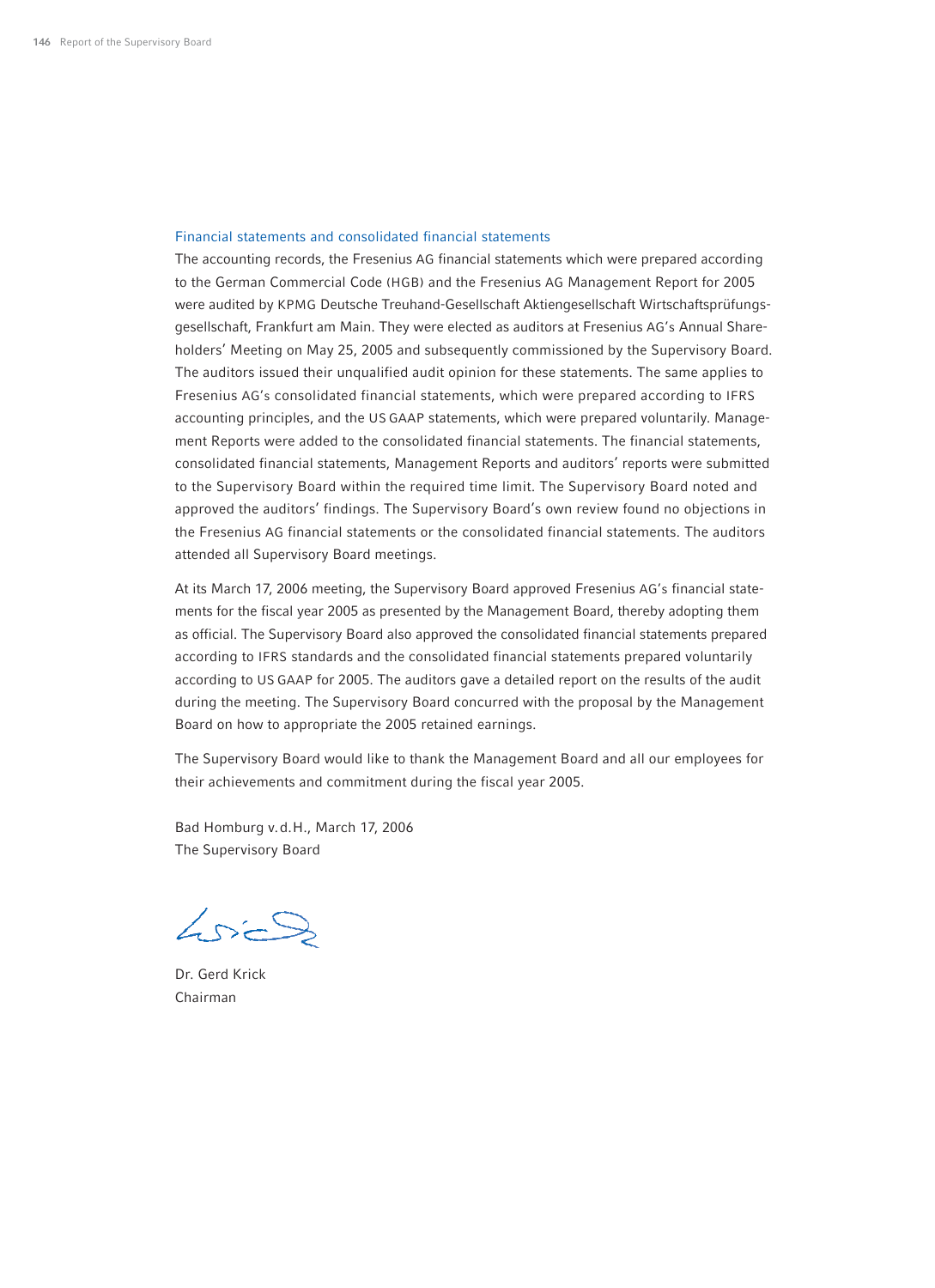# **MANAGEMENT BOARD**

## **Dr. Ulf M. Schneider**

Frankfurt am Main

Chairman

## **Corporate Offices**

**Supervisory Board** Fresenius Kabi AG (Chairman) Fresenius Medical Care AG (until February 10, 2006) Fresenius Medical Care Management AG (Chairman) (since April 8, 2005) Eufets AG (Chairman) Fresenius Kabi Austria GmbH, Austria Fresenius Medical Care Groupe France S.A., France (Chairman) Fresenius HemoCare Netherlands B.V., Netherlands **Board of Directors** FHC (Holdings), Ltd., Great Britain

#### **Andreas Gaddum**

(since July 1, 2005)

Mainz

Business Segment Fresenius ProServe

## **Corporate Offices**

**Supervisory Board** VAMED AG, Austria (since September 16, 2005) Wittgensteiner Kliniken AG (Chairman) (since September 23, 2005)

#### **Dr. Ben Lipps**

Boston, Massachusetts (USA)

Business Segment

Fresenius Medical Care

# **Corporate Offices**

**Management Board** Fresenius Medical Care AG (Chairman) (until February 10, 2006) Fresenius Medical Care Management AG (Chairman) (since December 21, 2005)

#### **Rainer Baule**

Ettlingen

Business Segment Fresenius Kabi

## **Corporate Offices**

**Supervisory Board** Fresenius Kabi Austria GmbH, Austria (Chairman) Fresenius HemoCare Netherlands B.V., Netherlands (Chairman) Fresenius Kabi Groupe France S.A., France **Board of Directors** FHC (Holdings), Ltd., Great Britain

#### **Rainer Hohmann**

(until May 20, 2005)

Bochum

Business Segment Fresenius ProServe

#### **Corporate Offices Supervisory Board**

VAMED AG, Austria (until June 30, 2005) Wittgensteiner Kliniken AG (Chairman) (until March 16, 2005)

#### **Stephan Sturm**

Hofheim am Taunus

Chief Financial Officer and

Labor Relations Director

#### **Corporate Offices Supervisory Board**

Fresenius Kabi AG (since January 19, 2005) Wittgensteiner Kliniken AG (since February 22, 2005) Fresenius HemoCare Netherlands B.V., Netherlands (since June 24, 2005) **Board of Directors** FHC (Holdings), Ltd., Great Britain (since January 21, 2005)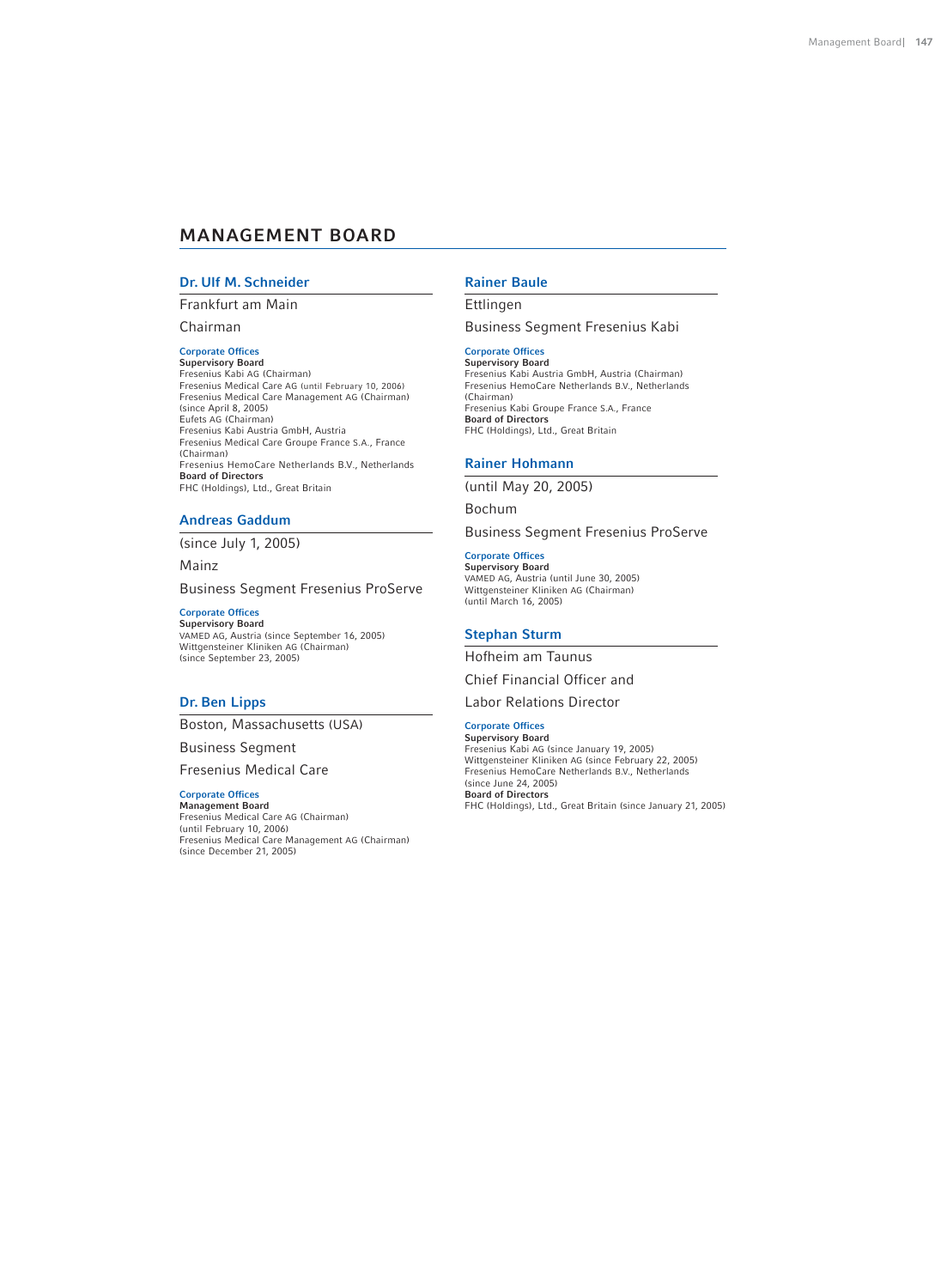# **SUPERVISORY BOARD**

# **Dr.h.c. Hans Kröner**

Bad Homburg v.d.H. Honorary Chairman of the Supervisory Board

#### **Dr. Gerd Krick**

Königstein Former Chairman of the Management Board Fresenius AG Chairman

**Chairman of the Personnel Committee Member of the Audit Committee**

# **Offices**

**Supervisory Board** Fresenius Medical Care AG & Co. KGaA (Chairman) Fresenius Medical Care Management AG (since December 21, 2005) VAMED AG, Austria (Chairman) Allianz Private Krankenversicherungs-AG **Advisory Board** HDI Haftpflichtverband der deutschen Industrie V.a.G. **Board of Directors**  Adelphi Capital Europe Fund, Cayman Islands **Board of Trustees** Donau-Universität Krems, Austria

#### **Gerhard Herres**

Beckingen-Haustadt Member of the Trade Union Deutscher Handels- und Industrieangestellten Verband im CGB Chairman of the Works Council St. Wendel plant Spokesman of the Standing Committee on Industry and Trade Member of the General Works Council

### **Dr. Gabriele Kröner**

Berg

Doctor **Offices Management Board** Else Kröner-Fresenius-Stiftung

#### **Dr.rer. nat. Bernd Mathieu**

Bad Homburg v.d.H.

Graduate chemist

**Corporate Offices Board of Directors** Fresenius Medical Care Japan Co. Ltd., Japan Fresenius-Kawasumi Co. Ltd., Japan

# **Christel Neumann**

**Schonungen** Chairlady of the Fresenius European Employee Forum Chairlady of the Works Council Schweinfurt plant Member of the General Works Council

## **Ilona Oesterle**

Waldsolms Deputy Chairlady of the Works Council Bad Homburg v.d.H.

#### **Dr. Gerhard Rupprecht**

Gerlingen Member of the Management Board Allianz AG (since January 1, 2006) Chairman of the Management Board Allianz Deutschland AG (since January 1, 2006) Chairman of the Management Board Allianz Lebensversicherungs-AG (until December 31, 2005)

## **Offices**

**Supervisory Board** Heidelberger Druckmaschinen AG Quelle AG ThyssenKrupp Automotive AG Allianz Lebensversicherungs-AG (Chairman) (since January 1, 2006) Allianz Versicherungs-AG (Chairman) (since January 1, 2006) Allianz Private Krankenversicherungs-AG (Chairman) (since January 1, 2006) Allianz Elementar Lebensversicherungs-AG, Austria (Chairman) (until January 16, 2006) Allianz Elementar Versicherungs-AG, Austria (until January 16, 2006) Allianz Life Insurance Company of North America, USA (until April 29, 2005) Allianz First Life Insurance Co. Ltd., Korea

#### **Wilhelm Sachs**

Friedrichsdorf Chairman of the General Works Council Deputy Chairman of the Works Council Friedberg plant Deputy Chairman of the Standing Committee on Industry and Trade

## **Dr. Dieter Schenk**

Munich

Lawyer and tax consultant

## **Offices**

**Supervisory Board** Fresenius Medical Care AG & Co. KGaA (Deputy Chairman) Fresenius Medical Care Management AG (Deputy Chairman) (since April 8, 2005) Gabor Shoes AG (Chairman) Greiffenberger AG (Deputy Chairman) TOPTICA Photonics AG (Deputy Chairman)

#### **Dr. Karl Schneider**

Mannheim Former Spokesman of Südzucker AG **Member of the Personnel Committee**

## **Volker Weber**

(since January 19, 2005) Löhnberg Deputy Chairman (since March 18, 2005) Full-time Secretary of the Trade Union IG Bergbau, Chemie, Energie

**Member of the Personnel Committee Member of the Audit Committee**

**Offices Supervisory Board** SV Deutschland GmbH

## **Dr. Bernhard Wunderlin**

Bad Homburg v.d.H. Former Managing Director Harald Quandt Holding GmbH

**Chairman of the Audit Committee**

# **Offices**

**Supervisory Board** Harald Quandt Holding GmbH Augsburger Aktienbank AG **Advisory Board** Von Rautenkranz Nachfolger GbR Marsh & McLennan Holdings GmbH **Administrative Board** Senckenbergische Naturforschende Gesellschaft **Management Board** Gemeinnützige Hertie-Stiftung **Board of Trustees** Hertie School of Governance **Foundation Council** PwC-Stiftung